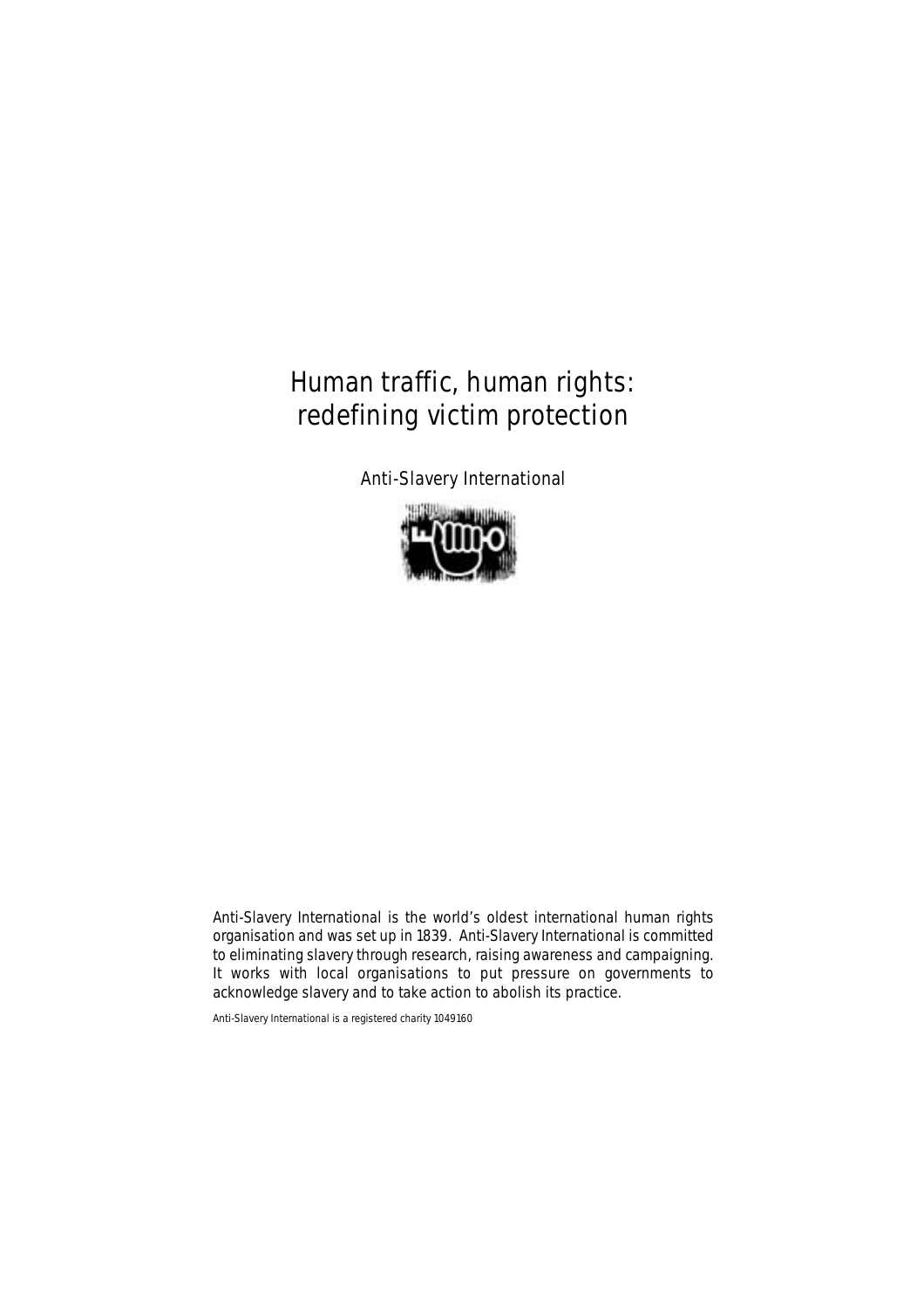ISBN: 0 900918 55 1

Written by Elaine Pearson Layout by Becky Smaga Indexed by Sandj Information Services Ltd Cover design by Mike Bailey Cover photograph by Dominic Ridley Printed by The Printed Word, Horsham, UK

Copyright © Anti-Slavery International 2002

## **Anti-Slavery International** Thomas Clarkson House The Stableyard, Broomgrove Road

London SW9 9Tl, United Kingdom **Tel +44 (0)20 7501 8920** Fax +44(0)20 7738 4110 Email: antislavery@antislavery.org

**www.antislavery.org**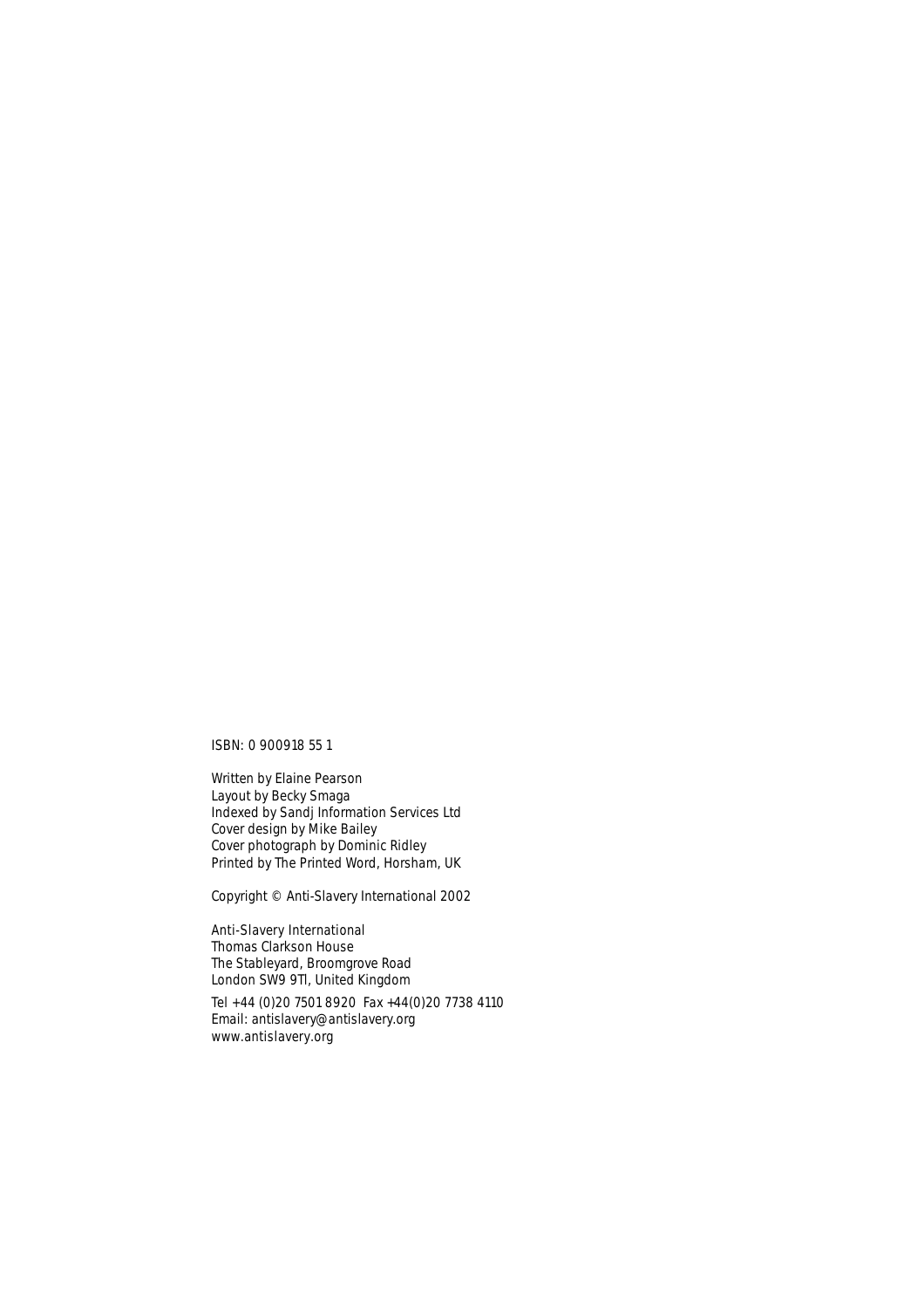# **Acknowledgements**

This report is based on research reports conducted in ten countries, by Stana Buchowska of La Strada Foundation Against Trafficking (Poland), Bruno Moens of Payoke (Belgium), Fanny Polania Molina (Colombia), Usa Lerdsrisantud of Foundation for Women (Thailand) and Inna Shvab of International Women's Rights Centre La Strada (Ukraine). In the Netherlands, Nigeria, Italy, United Kingdom and the United States, Elaine Pearson conducted the research. Anti-Slavery International would especially like to thank Mike Dottridge for his extensive editorial input and who originally conceived the idea of this research. We also thank our volunteers Barbara Heinzelmann and Alice Peycke who assisted on this report.

This report would not have been possible without the assistance and input of many NGOs and individuals who helped us and who are listed in the notes for each chapter. We sincerely appreciate the women and men whose names are not mentioned in this report, but who shared their stories and experiences with us.

Finally, we thank the European Union for their financial support.



This document has been produced with the financial assistance of the European Community. The views expressed herein are those of Anti-Slavery International and can in no way reflect the official opinion of the European Commission.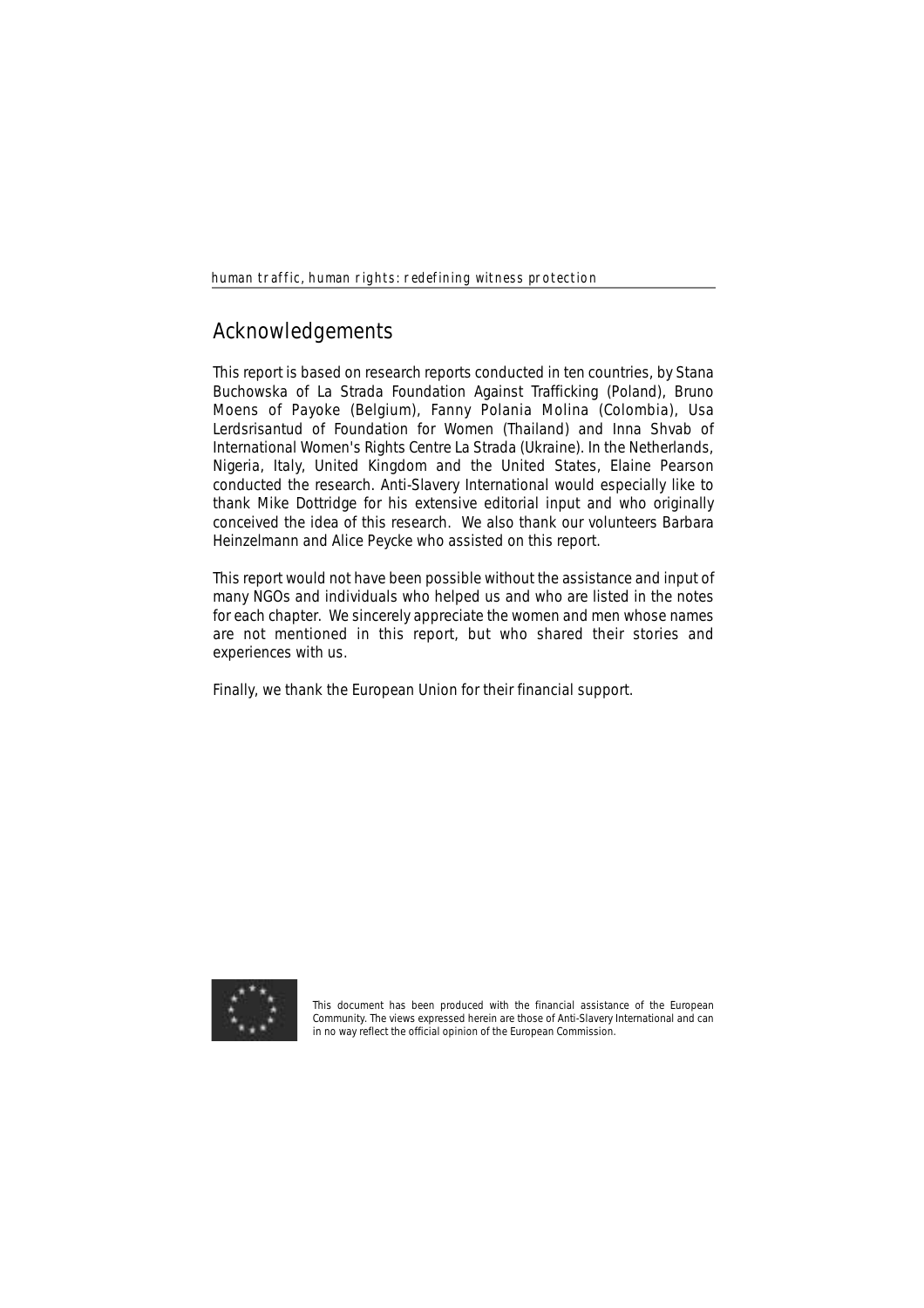# **Table of contents**

| i             | Acknowledgements                                                                    |          |
|---------------|-------------------------------------------------------------------------------------|----------|
| 1.            | <b>Executive Summary</b><br>Summary of Recommendations                              | 1<br>5   |
| 2.            | <b>Introduction</b>                                                                 | 13       |
| L.<br>Π.      | Research aims and objectives<br>Definitions of trafficking in international law and | 13<br>14 |
| III.          | standards for victim protection<br>Structure of this report                         | 19       |
| IV.           | Country selection                                                                   | 21       |
| V.            | Diversity of legal systems                                                          | 22       |
| VI.           | Research methodology                                                                | 23       |
| VII.          | Selection of cases                                                                  | 24       |
| VIII.         | Working definitions for the purpose of this report                                  | 25       |
| IX.           | Limitations of the research                                                         | 26       |
| 3.            | Context                                                                             | 31       |
|               |                                                                                     |          |
| 4.            | <b>Findings and recommendations</b>                                                 | 35       |
| L.            | General                                                                             | 35       |
| ΙΙ.           | Investigation and prosecution of traffickers                                        | 37       |
| III.          | Contradiction between laws concerning undocumented                                  | 40       |
|               | migrants and those affecting trafficked persons -                                   |          |
|               | the failure to recognise trafficked persons                                         |          |
| IV.           | Residency status for trafficked persons                                             | 41       |
| V.            | Protection from reprisals                                                           | 47       |
| VI.           | In-court evidentiary measures to protect victim witnesses                           | 50       |
| VII.<br>VIII. | Right to recovery (assistance measures)                                             | 53<br>55 |
| IX.           | Role of lawyers<br>Legal redress and compensation                                   | 57       |
| Χ.            | Return and repatriation                                                             | 60       |
| 5.            | The Netherlands                                                                     | 65       |
| I.            | Legislation                                                                         | 65       |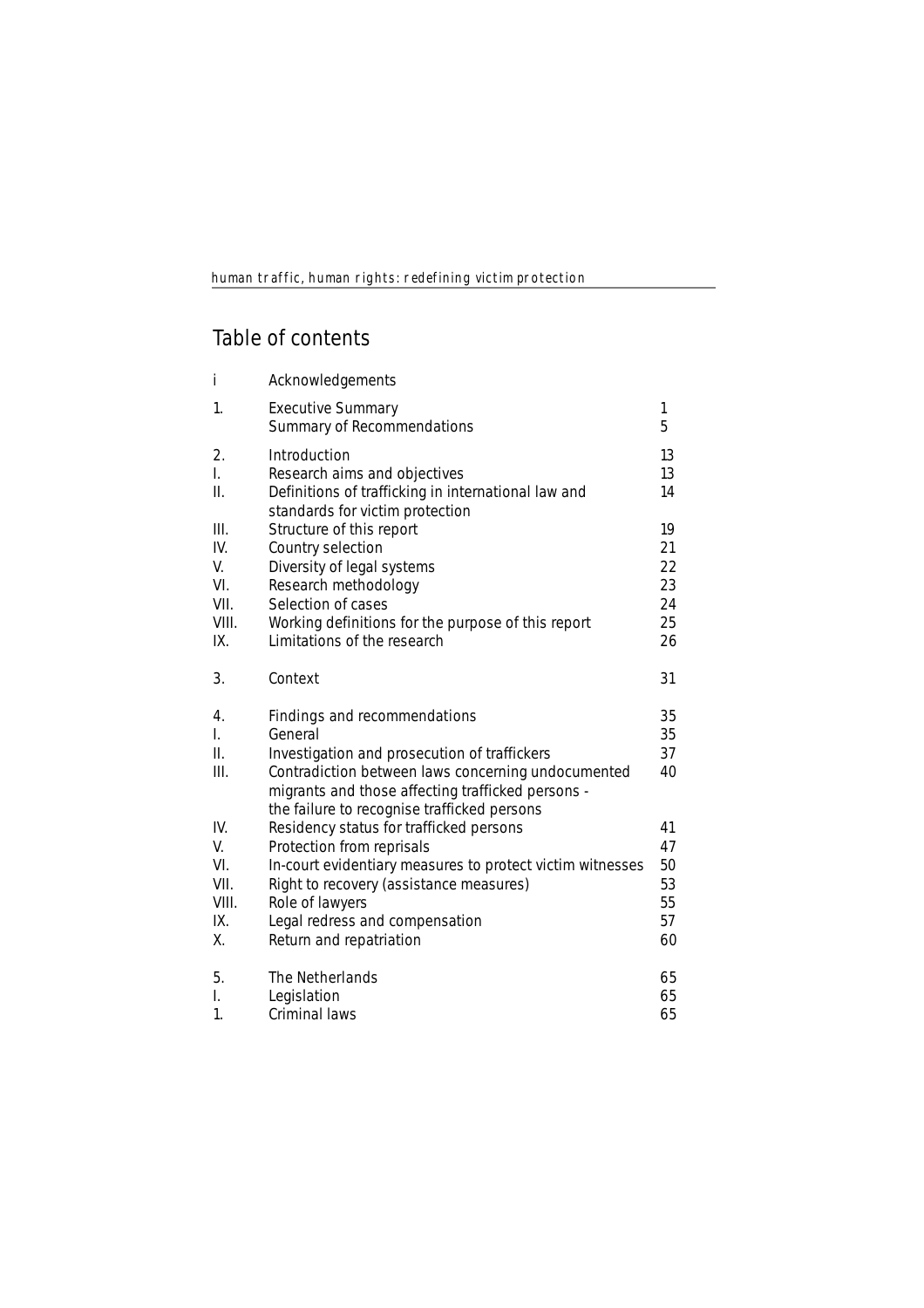| contents |
|----------|
|          |

| 2.                             | Other laws and policies affecting trafficked persons                                                                                                     | 66                              |
|--------------------------------|----------------------------------------------------------------------------------------------------------------------------------------------------------|---------------------------------|
| Ш                              | General analysis and comparison of cases                                                                                                                 | 68                              |
| 1.                             | Investigation and prosecution of traffickers                                                                                                             | 68                              |
| 2.                             | Procedures affecting trafficked persons                                                                                                                  | 70                              |
| 3.                             | Support and assistance to trafficked persons                                                                                                             | 78                              |
| 4.                             | Legal redress and compensation                                                                                                                           | 80                              |
| Ш                              | Conclusions and recommendations                                                                                                                          | 82                              |
| 6.                             | Belgium                                                                                                                                                  | 87                              |
| I.                             | Legislation                                                                                                                                              | 87                              |
| 1.                             | Criminal laws                                                                                                                                            | 87                              |
| 2.                             | Other laws and policies affecting trafficked persons                                                                                                     | 88                              |
| Ш                              | General analysis and comparison of cases                                                                                                                 | 90                              |
| 1.                             | Investigation and prosecution of traffickers                                                                                                             | 90                              |
| 2.                             | Procedures affecting trafficked persons                                                                                                                  | 92                              |
| 3.                             | Support and assistance to trafficked persons                                                                                                             | 99                              |
| 4.                             | Legal redress and compensation                                                                                                                           | 100                             |
| Ш                              | Conclusions and recommendations                                                                                                                          | 101                             |
| 7.                             | <b>United Kingdom</b>                                                                                                                                    | 105                             |
| I.                             | Legislation                                                                                                                                              | 105                             |
| 1.                             | Criminal laws                                                                                                                                            | 105                             |
| 2.                             | Other laws and policies affecting trafficked persons                                                                                                     | 106                             |
| Ш                              | General analysis and comparison of cases                                                                                                                 | 106                             |
| 1.                             | Investigation and prosecution of traffickers                                                                                                             | 106                             |
| 2.                             | Procedures affecting trafficked persons                                                                                                                  | 109                             |
| 3.                             | Support and assistance to trafficked persons                                                                                                             | 113                             |
| 4.                             | Legal redress and compensation                                                                                                                           | 115                             |
| III                            | Conclusions and recommendations                                                                                                                          | 116                             |
| 8.<br>L<br>1.<br>2.<br>Ш<br>1. | <b>United States</b><br>Legislation<br>Criminal laws<br>Other laws and policies affecting trafficked persons<br>General analysis and comparison of cases | 119<br>119<br>119<br>121<br>124 |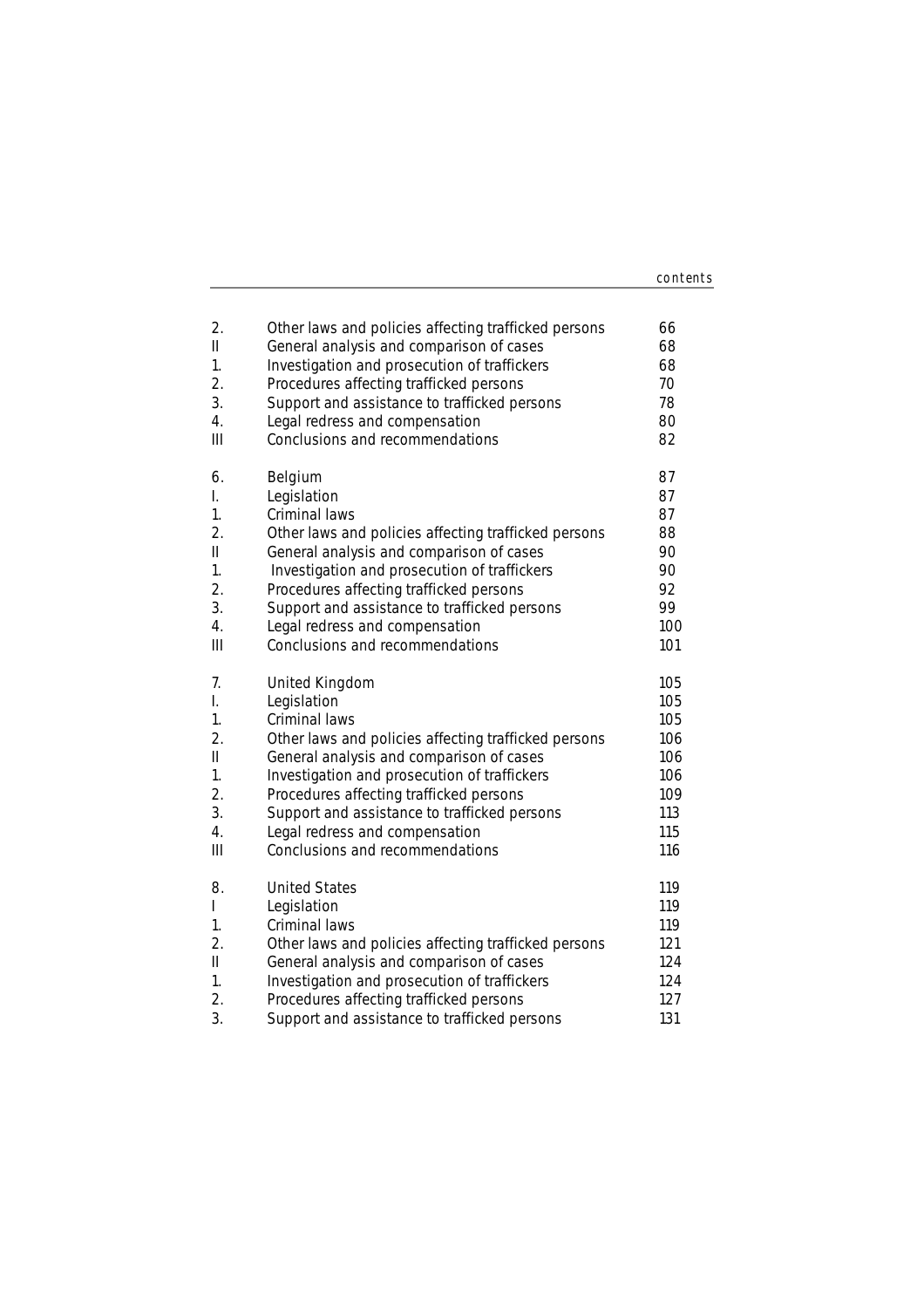| 4.             | Legal redress and compensation                       | 133 |
|----------------|------------------------------------------------------|-----|
| Ш              | Conclusions and recommendations                      | 133 |
| 9.             | <b>Italy</b>                                         | 137 |
| L              | Legislation                                          | 137 |
| 1.             | Criminal laws                                        | 137 |
| 2.             | Other laws and policies affecting trafficked persons | 140 |
| $\mathbf{I}$   | General analysis and comparison of cases             | 141 |
| 1.             | Investigation and prosecution of traffickers         | 141 |
| 2.             | Procedures affecting trafficked persons              | 143 |
| 3.             | Support and assistance to trafficked persons         | 149 |
| 4.             | Legal redress and compensation                       | 152 |
| $\mathbf{III}$ | Conclusions and recommendations                      | 153 |
| 10.            | Nigeria                                              | 159 |
| L              | Legislation                                          | 159 |
| 1.             | Criminal laws                                        | 159 |
| 2.             | Other laws and policies affecting trafficked persons | 160 |
| $\mathsf{II}$  | General analysis and comparison of cases             | 162 |
| 1.             | Investigation and prosecution of traffickers         | 162 |
| 2.             | Procedures affecting trafficked persons              | 165 |
| 3.             | Support and assistance to trafficked persons         | 168 |
| 4.             | Legal redress and compensation                       | 168 |
| Ш              | Conclusions and recommendations                      | 169 |
| 11.            | <b>Thailand</b>                                      | 173 |
| L              | Legislation                                          | 173 |
| 1.             | Criminal laws                                        | 173 |
| 2.             | Other laws and policies affecting trafficked persons | 174 |
| Ш              | General analysis and comparison of cases             | 174 |
| 1.             | Investigation and prosecution of traffickers         | 174 |
| 2.             | Procedures affecting trafficked persons              | 178 |
| 3.             | Support and assistance to trafficked persons         | 180 |
| 4.             | Legal redress and compensation                       | 181 |
| III            | Conclusions and recommendations                      | 182 |
| 12.            | Colombia                                             | 187 |
| $\mathsf{I}$   | Legislation                                          | 187 |
| Ш              | General analysis and comparison of cases             | 187 |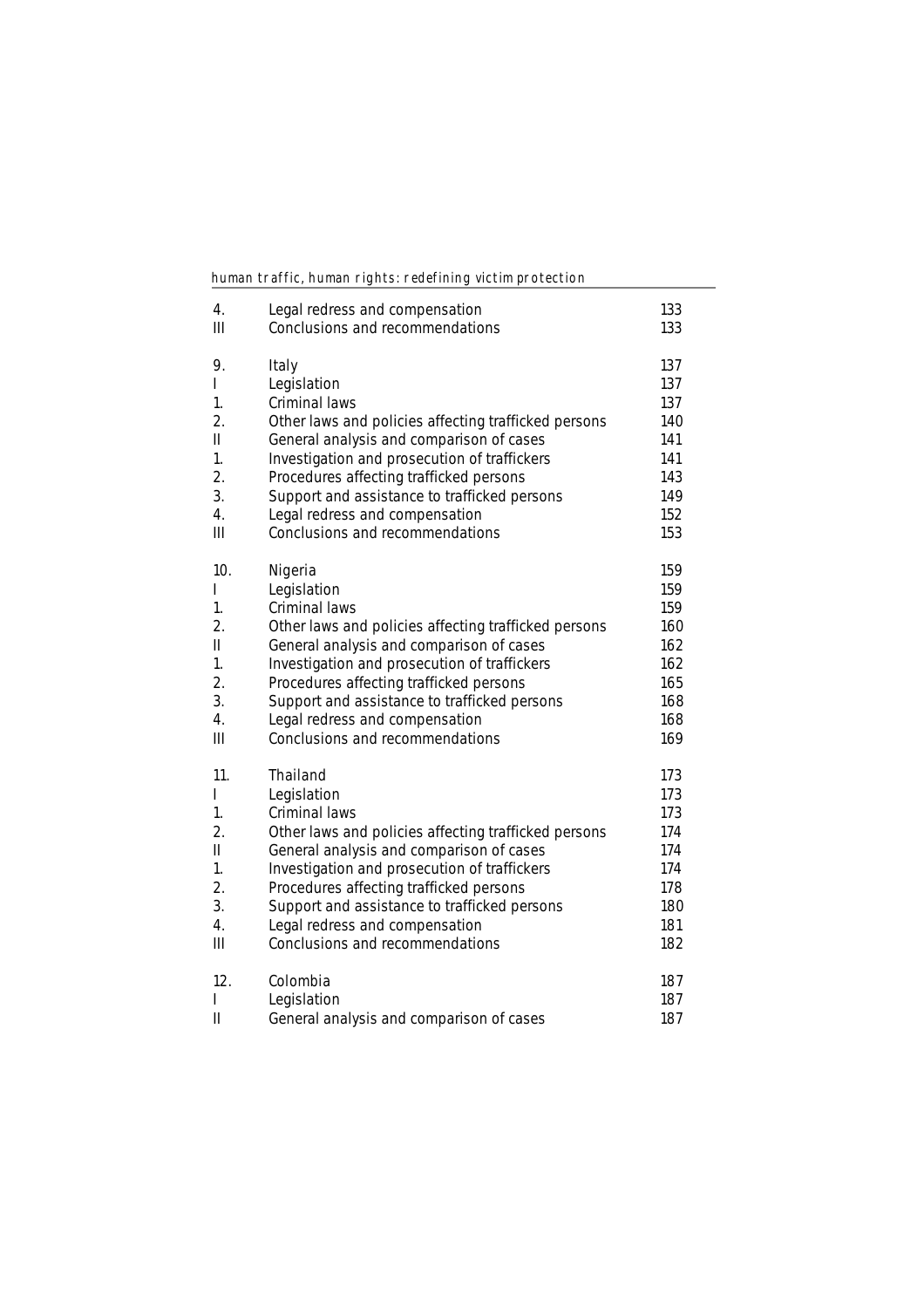|     |                                                      | contents |
|-----|------------------------------------------------------|----------|
| 2.  | Procedures affecting trafficked persons              | 192      |
| 3.  | Support and assistance to trafficked persons         | 194      |
| 4.  | Legal redress and compensation                       | 195      |
| Ш   | Conclusions and recommendations                      | 195      |
| 13. | <b>Ukraine</b>                                       | 199      |
| L   | Legislation                                          | 199      |
| 1.  | Criminal laws                                        | 199      |
| 2.  | Other laws and policies affecting trafficked persons | 200      |
| Ш   | General analysis and comparison of cases             | 201      |
| 1.  | Investigation and prosecution of traffickers         | 201      |
| 2.  | Procedures affecting trafficked persons              | 204      |
| 3.  | Support and assistance to trafficked persons         | 206      |
| 4.  | Legal redress and compensation                       | 208      |
| III | Conclusions and recommendations                      | 209      |
| 14. | Poland                                               | 211      |
| I   | Legislation                                          | 211      |
| 1.  | Criminal laws                                        | 211      |
| 2.  | Other laws and policies affecting trafficked persons | 211      |
| Ш   | General analysis and comparison of cases             | 212      |
| 1.  | Investigation and prosecution of traffickers         | 212      |
| 2.  | Procedures affecting trafficked persons              | 214      |
| 3.  | Support and assistance to trafficked persons         | 217      |
| 4.  | Legal redress and compensation                       | 218      |
| Ш   | Conclusions and recommendations                      | 218      |
| 15. | Partners contact details                             | 221      |
| 16. | Index                                                | 223-8    |
| 17. | Other publications available from                    | 229      |
|     | <b>Anti-Slavery International</b>                    |          |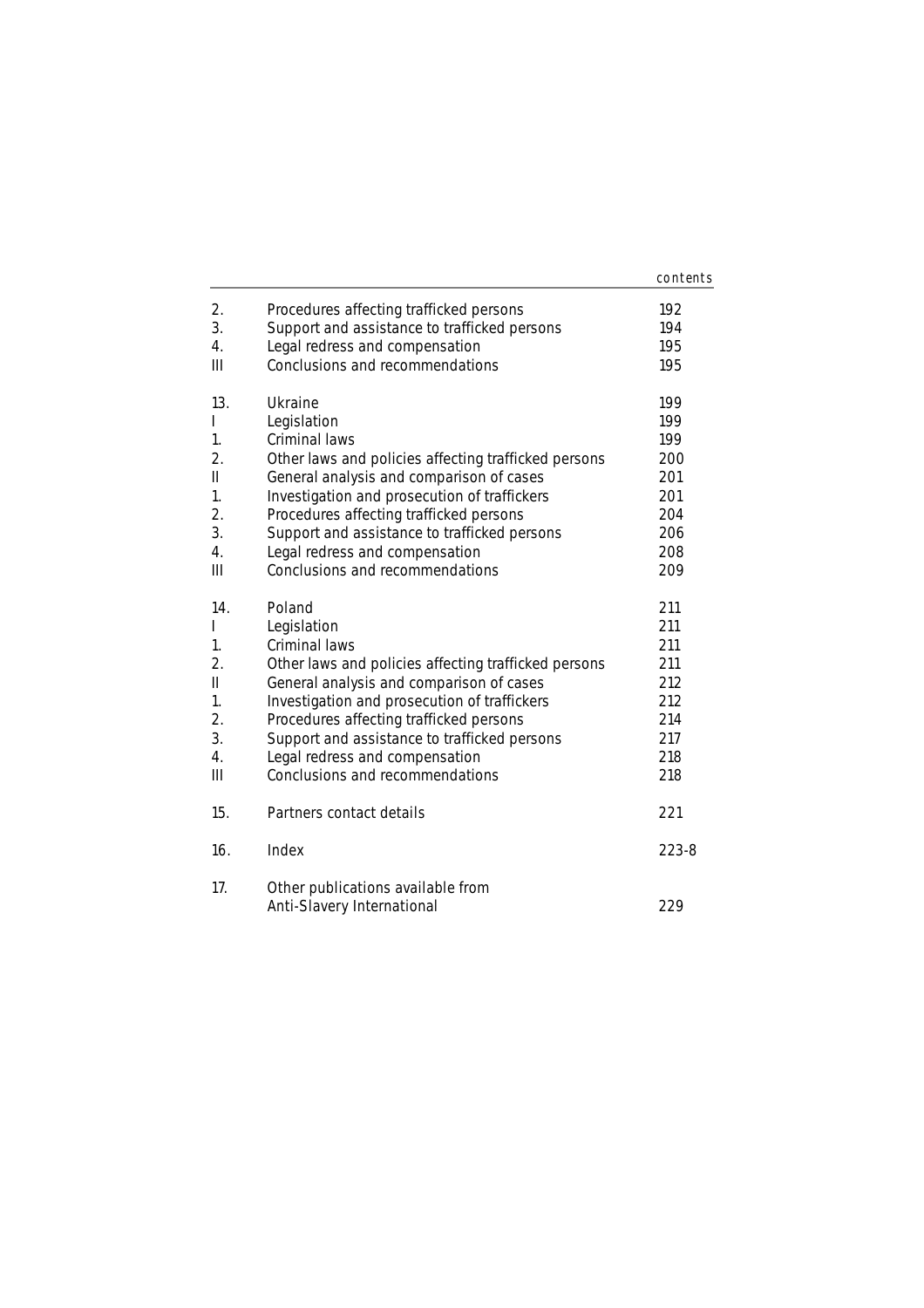# **1. Executive Summary**

Trafficking in persons comprises a range of human rights violations, which sees crimes committed by traffickers compounded by the inadequate and inappropriate response of governments worldwide. Trafficked persons who escape their situation often find themselves victimised again as a result of the treatment they receive at the hands of the authorities.

## **Daniela**<sup>1</sup>

*Daniela was trafficked from Albania to Italy. Her story is not unusual. She went because she wanted to be able to earn some money for her family, and in Albania there were no jobs for a young woman with little education. A friend from her village helped her emigrate. Once in Italy, the friend sold her to someone else and she was forced into street prostitution. The traffickers forced her to work in prostitution every day and took all her money. She was passed from one trafficker to the next, and finally to one who purported to be her 'boyfriend', and promised to take her away to a better life. He also turned out to be a trafficker and took her to England, putting Daniela to work as a prostitute in a flat. They lived with several other Albanian men and women. Daniela tells how she was beaten by her trafficker and the other men, often with wet telephone wires. One time a client walked out on her when he saw how badly her body had been beaten. She tried to escape once whilst in England, but the traffickers caught her, and as punishment cut one of her fingers to the bone, slowly.* 

*In Italy and in England Daniela never even thought about going to the police for help. She had no faith in the police in Albania, whom she knew were corrupt and complicit in the trafficking of women; why, she thought, would the police be different anywhere else? She was also scared of what would happen to her family. Eventually, the traffickers took her back to Northern Italy. Italian police stopped her while she was working on the streets and asked to see her papers. She did not have any. They served her with a deportation notice and gave her 15 days to leave the country. They made no inquiry into her circumstances or offer of help. If they had asked her simple questions they may have*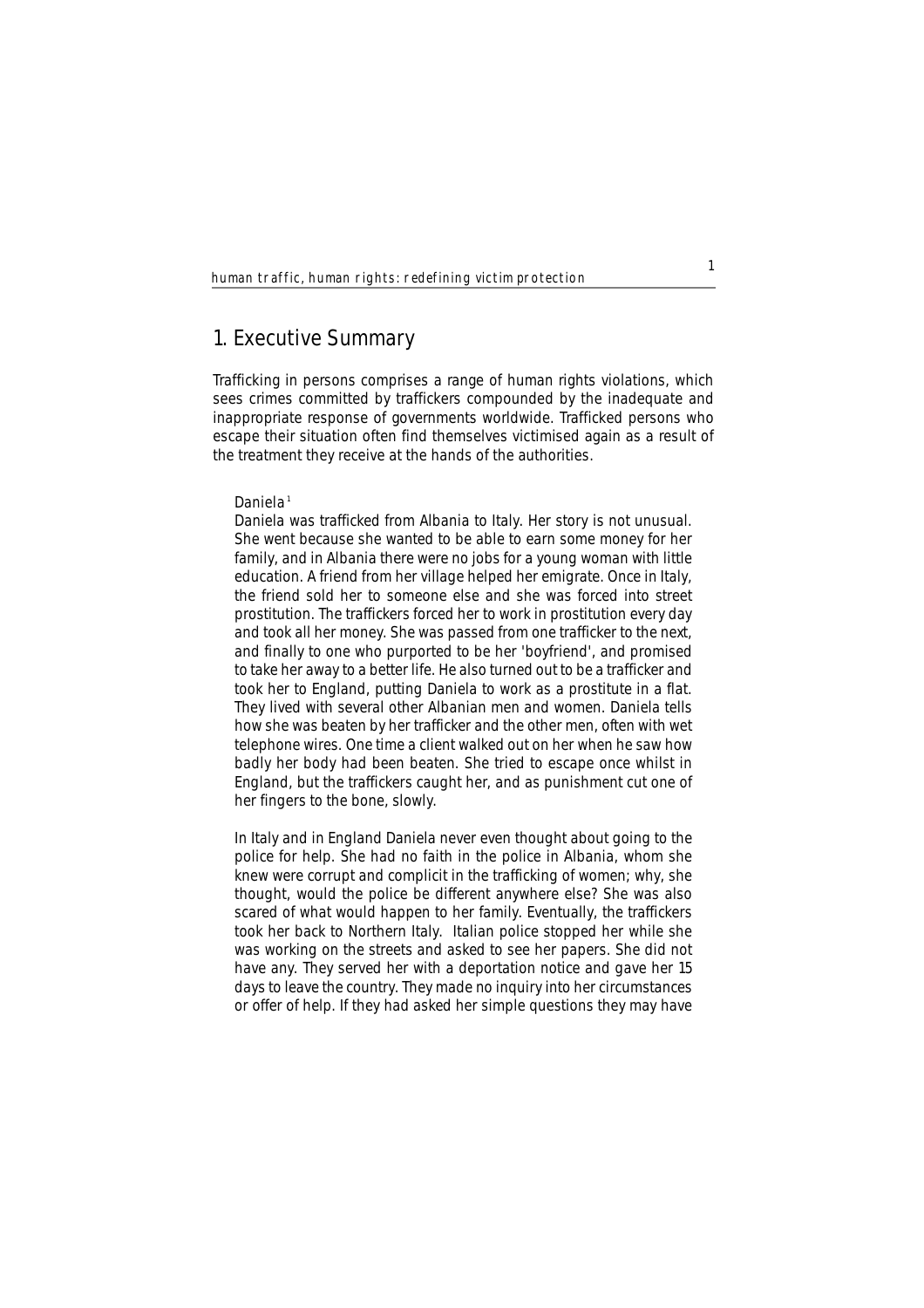### Executive summary and summary recommendations

*ascertained she had been trafficked. They did not inform her about a specific law in Italy that gives trafficked persons who provide information to the police about being trafficked the right to stay in that country and participate in a social integration programme. So after her encounter with the police, she went back to the traffickers, showed them the deportation order and they moved her to another city.* 

Increasingly, governments have responded to trafficking through restrictive immigration policies. These not only render migrants more vulnerable to traffickers, but often lead to trafficked persons being swiftly returned to their home countries as undocumented migrants, returned to the very same conditions from which they left, rather than being identified as victims of crime. This fails to give trafficked persons opportunities for recovery and redress, and further deprives them of access to justice, through the possibility of criminal or civil action against traffickers.

Measures for protection and assistance to trafficked persons are included in the United Nations Protocol to Prevent, Suppress and Punish Trafficking in Persons, Especially Women and Children supplementing the United Nations Convention Against Transnational Organized Crime (2000). However, unlike the criminal provisions in this Protocol, which are obligatory on State Parties, the human rights protections are discretionary under the Protocol.

How to ensure that governments place victim protection at the core of their anti-trafficking policies was the objective of Anti-Slavery International's twoyear research study investigating various measures to protect victims, especially those who act as witnesses in the prosecutions of traffickers. We carried out research in collaboration with local non-governmental organisations in ten countries: Belgium, Colombia, Italy, Netherlands, Nigeria, Poland, Thailand, Ukraine, United Kingdom and United States. Of particular interest to Anti-Slavery International was the effectiveness of providing residency permits to trafficked persons to enable them to access their basic human rights, recover from their situation and secure prosecutions of traffickers. Our research found that the countries which fared better in prosecuting traffickers for various crimes (Belgium, Italy, Netherlands and United States) were the four countries which also had the most comprehensive measures for assisting victims, including temporary residency permits for those prepared to testify against their traffickers.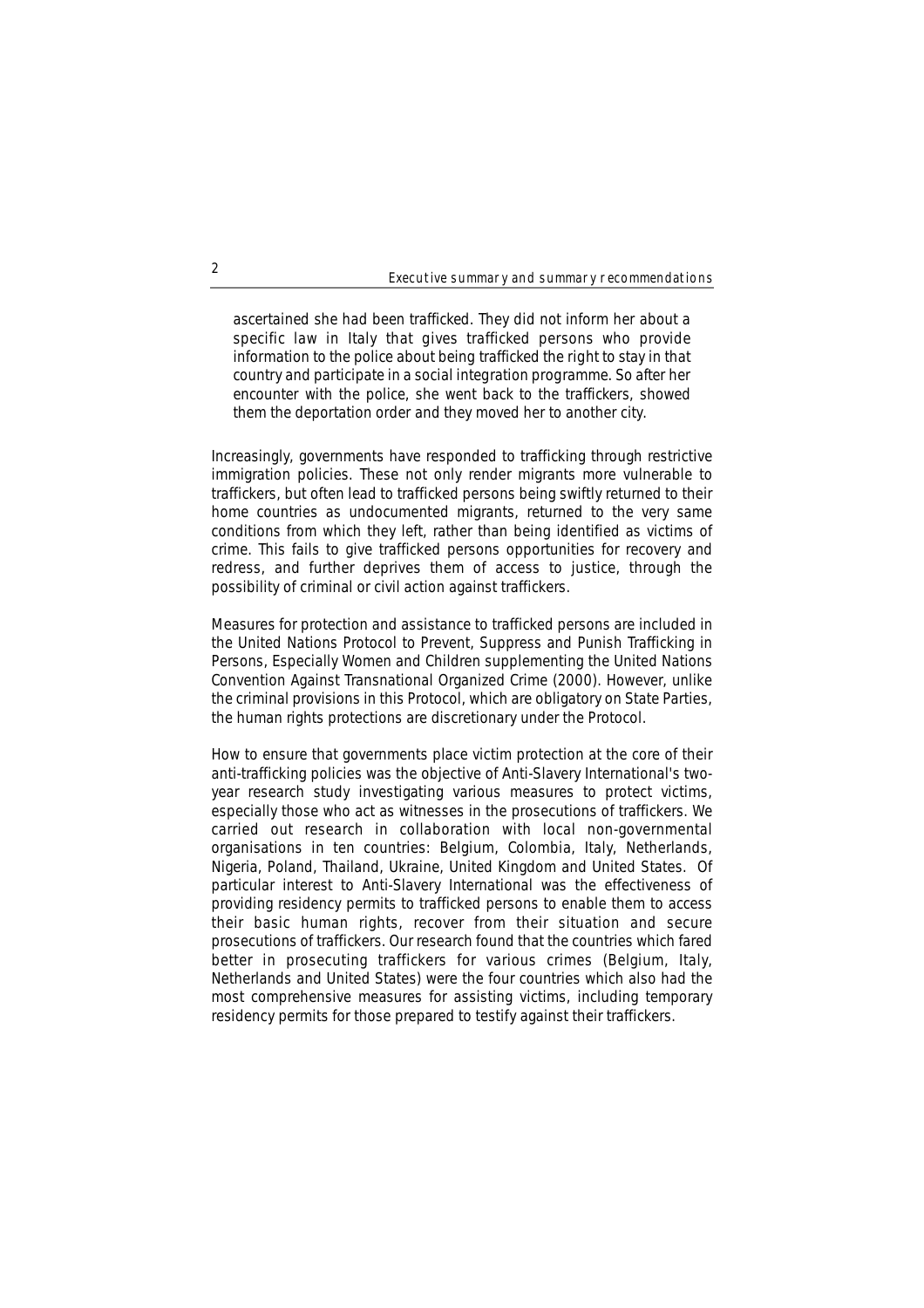An important part of this protection has been to ensure that all persons who are suspected of being trafficked have at least a 'reflection delay' of three months, as in the Netherlands. The reflection delay allows trafficked persons to remain in the country legally whilst they recover from their situation and consider their options. Three months is a reasonable time period during which a person can make fully informed decisions about what they want to do next, and if they want to pursue civil or criminal action against their trafficker. The reflection delay must be accompanied by access to specialised services of a non-governmental organisation that can ensure appropriate housing, legal, medical, psychological and material assistance are provided. There is a need for documents authorising temporary residency to be issued immediately (within 24 hours) such as in Belgium to ensure trafficked persons have access to these services straight away; in countries such as Italy and the United States the slow processing of residency permits means that many trafficked persons are dependent upon the good will of individuals and organisations to take care of them. All States need to fund shelters for trafficked persons, and fund and provide victim and witness protection.

Currently, countries such as Belgium, Netherlands, Poland, Thailand, United Kingdom and United States only allow those victims who are willing to assist with investigations and prosecutions the right to temporary stay. This can breach international human rights principles, such as not to expel someone if there are substantial grounds for believing they may be in danger of torture.<sup>2</sup> We found a better approach was to ensure that temporary residency status should be available to all trafficked persons who have suffered serious abuse in countries of destination, or would suffer harm if they were to return home, or who are assisting in investigations or prosecutions of traffickers. Keeping the issues separate also ensures that receiving residency status will not be used to discredit a victim's testimony at a trafficker's trial, especially in common law legal systems.

For those trafficked persons who seek access to justice and are willing to testify against their traffickers, extensive witness protection measures are required. This means both ensuring police provide protection from reprisals, and that victims are given access to a range of measures and different levels of protection, both formal and informal. In terms of giving evidence at trial, countries need to ensure victim witnesses are able to give evidence safely, and make efforts to reduce the secondary trauma that victims often face in a courtroom, such as through the use of sworn statements, recorded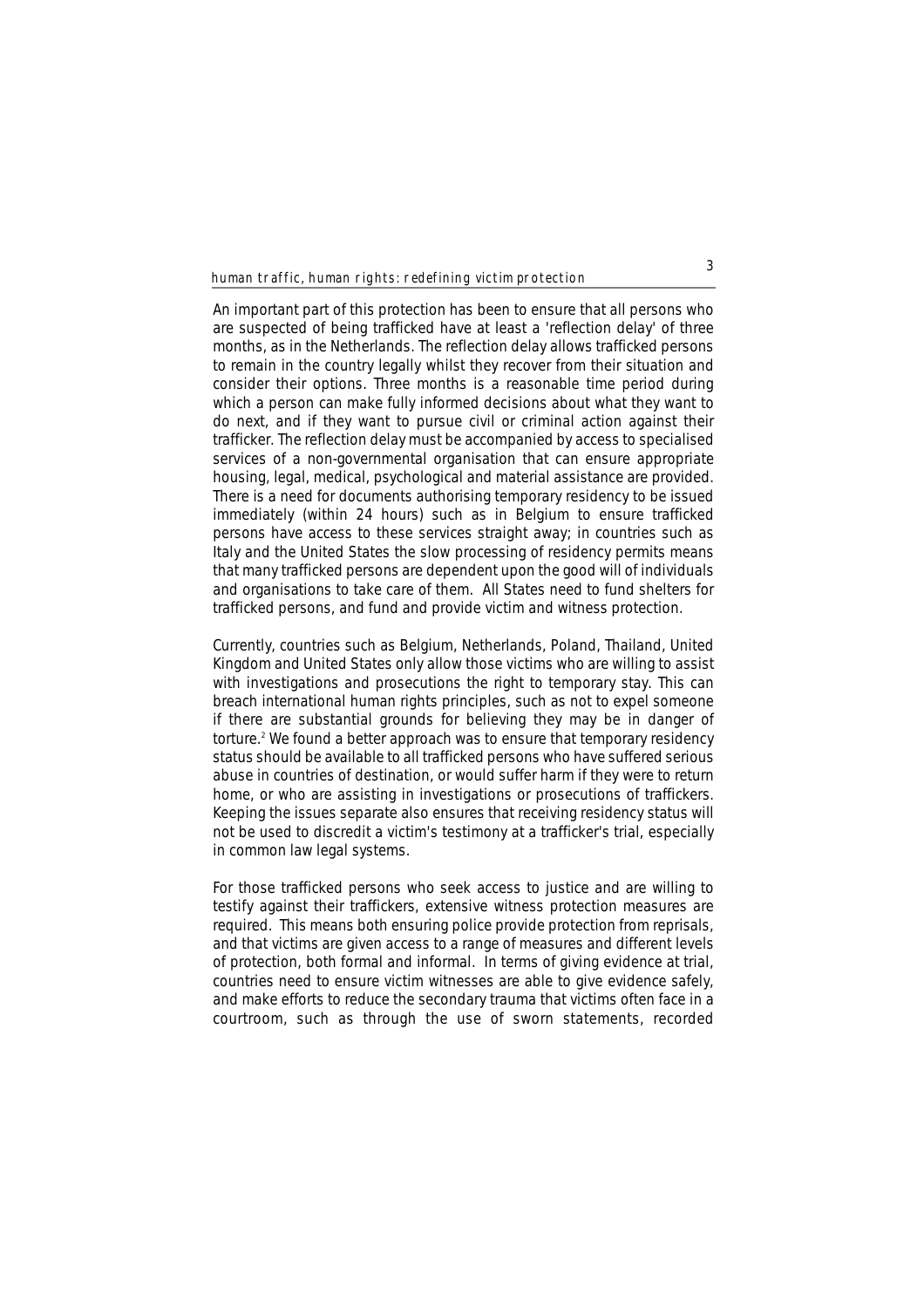Executive summary and summary recommendations

testimonies, video-links and pre-trial hearings closed to the public. Witness protection measures must balance the rights of the defendant to a fair trial, with the rights of victims not to be traumatised or put in danger again through the experience of testifying. Informal measures such as separate areas in courtrooms for victim witnesses to prevent possible confrontation by friends or family of the trafficker are equally important.

In civil law countries, it is important that the victim has their own lawyer or legal advocate to represent them in the criminal case. Anti-Slavery International found that cases where victim's rights were protected, and there was a successful conviction, were predominantly cases where the trafficked person had legal representation. Lawyers play an important role in all countries in ensuring rights of trafficked persons are protected, particularly their right to information about court proceedings and ensuring a trafficked person is recognised as a victim of crime. This is especially important to ensure victims have access to legal redress and compensation. Compensation for lost earnings, as well as for damage suffered, was an important way of both vindicating victims, making the process of going through the criminal trial worth it, as well as addressing their financial needs.

Anti-Slavery International's research has found there is a growing awareness at all levels of the need for a human rights framework to combat trafficking most effectively. Cases of 'best practice' in terms of successfully protecting victim's rights, exist where there has been a genuine understanding and goodwill on the part of authorities involved. In these successful cases, there have been committed teams of law enforcement officials, prosecutors, lawyers and service providers, who all displayed sensitivity to the needs and rights of trafficked persons in each case. Our research highlights the need to institutionalise the good practices we have seen. The report makes 45 recommendations regarding ten specific thematic areas: general; investigation and prosecution of traffickers; contradiction between laws concerning undocumented migrants and those affecting trafficked persons; residency status for trafficked persons; protection from reprisals; in-court evidentiary protection; recovery and assistance measures; role of lawyers; legal redress and compensation; and return and repatriation.

Unfortunately, the current models of protection offered to trafficked persons too often prioritise the needs of law enforcement over the rights of trafficked persons. Often 'protection' still means repression of victims' rights. We call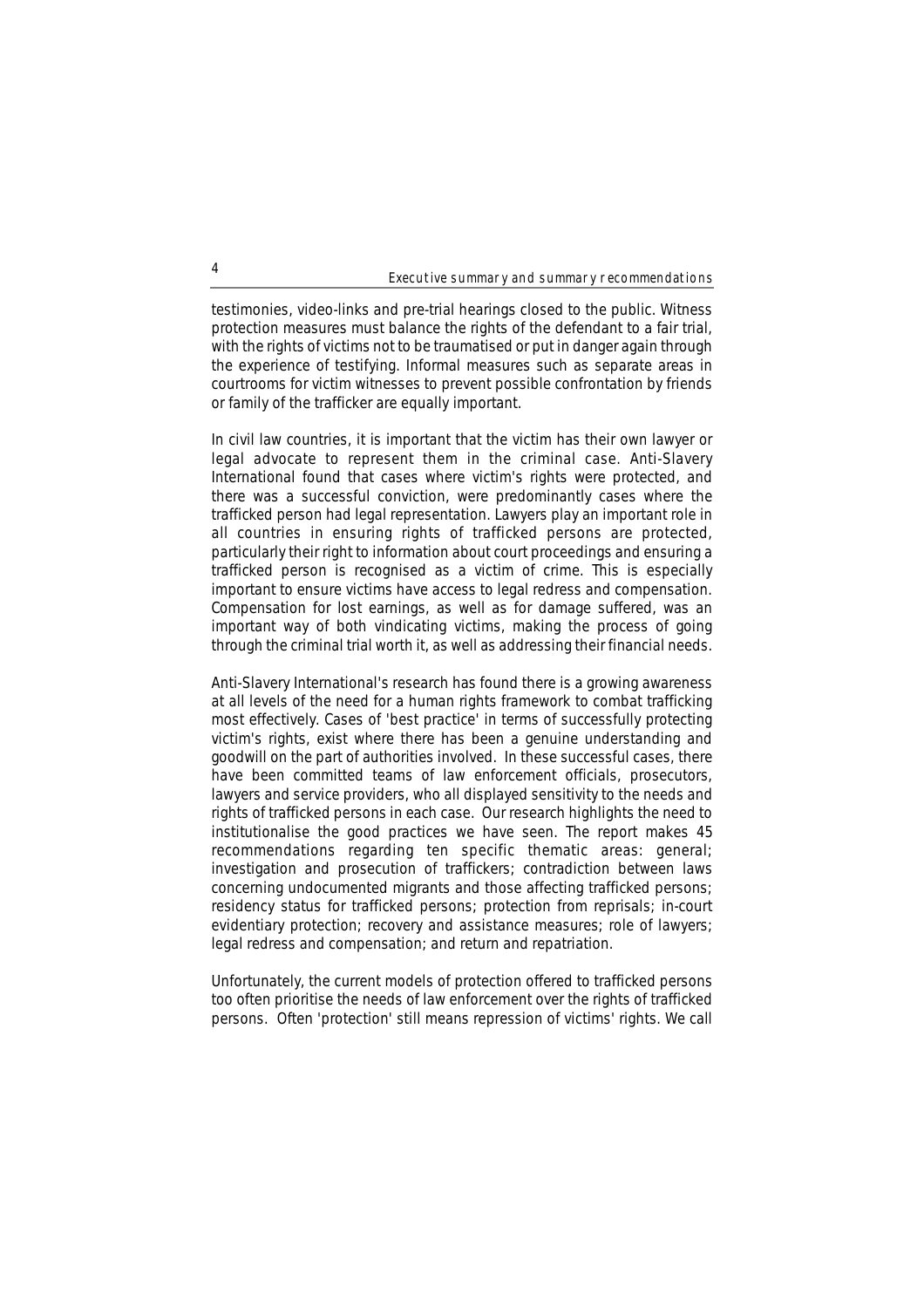for victim protection to be redefined and reworked so that it means supporting and empowering those who have been trafficked. Protection of victims *per se*, is not the same as protection of victims' human rights. The challenge for governments is to live up to their obligations under international law and make protection of all human rights a reality for trafficked persons who escape their situation.

# **Summary of Recommendations**

## **General**

**Recommendation 1:** Government agencies responsible for administration of justice should develop a law enforcement model for interviewing undocumented migrants to ensure appropriate questions are asked to ascertain if they have been trafficked. Guidelines for interviewing undocumented migrants should be developed by experienced law enforcement officials working on these cases in conjunction with agencies that work with migrants and trafficked persons.

**Recommendation 2:** Government agencies responsible for administration of justice should train law enforcement officials (i.e. police and immigration) and the judiciary (prosecutors, judges, lawyers) as well as service providers (e.g. medical, migrant, refugee, trade unions) to help them understand the complex situations and decisions trafficked persons face due to their vulnerable situation.

**Recommendation 3:** Government agencies responsible for administration of justice should develop guidelines and procedures on treatment of trafficked persons by law enforcement officials in conjunction with non-governmental organisations that deal with trafficked persons on a day-to-day basis. These need to be circulated widely and updated regularly.

**Recommendation 4:** States, inter-governmental organisations and NGOs should raise awareness and sensitise society in general about the violations of human rights that trafficked persons experience, paying particular attention to the effects of their treatment by the State.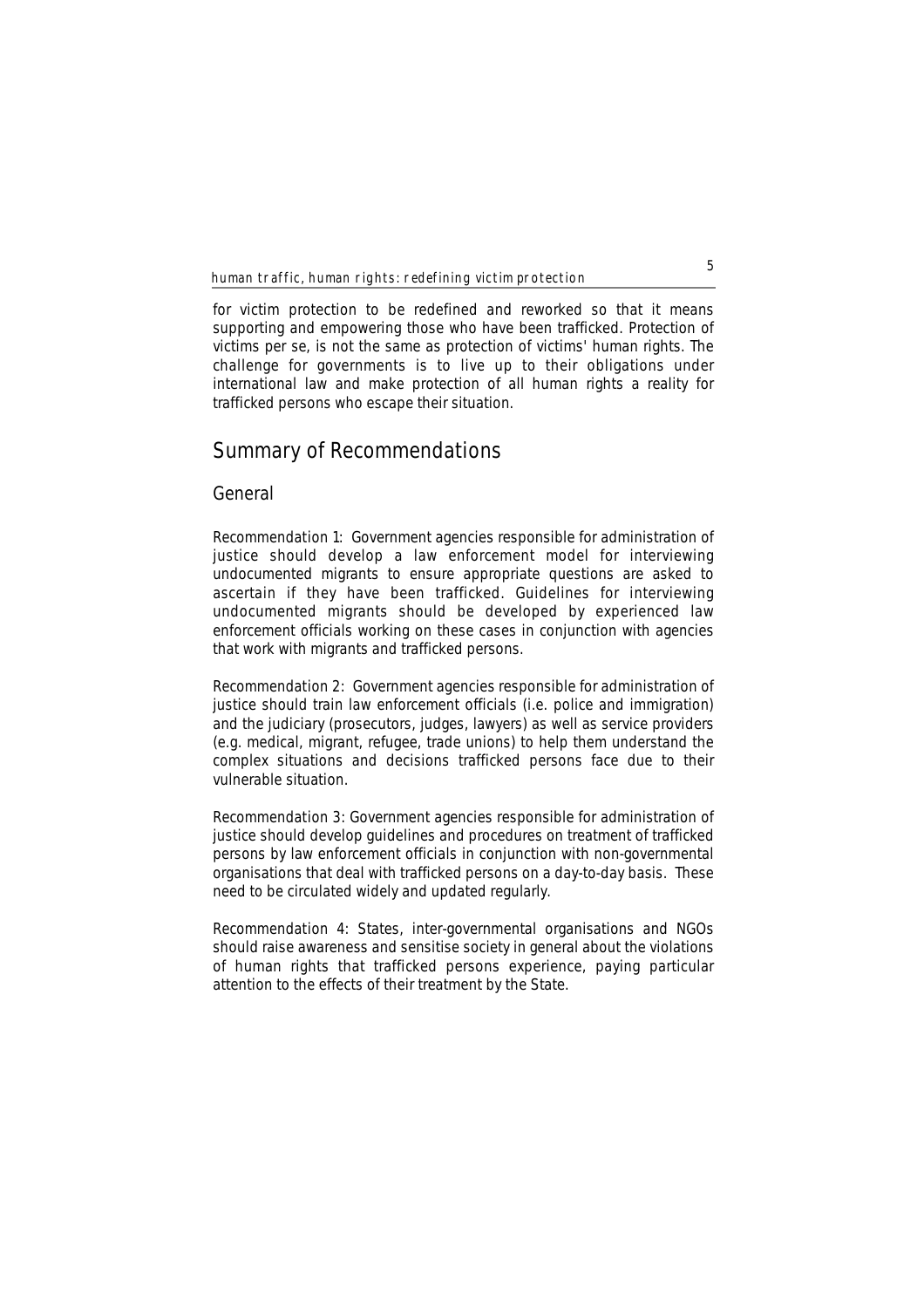### Executive summary and summary recommendations

## **1. Investigation and prosecution of traffickers**

**Recommendation 5:** States should adopt legislation setting out a criminal offence of 'trafficking' that covers trafficking for all purposes, in line with the Trafficking Protocol as part of comprehensive anti-trafficking legislation which protects the rights of trafficked persons. Consideration of the United States' criminal definitions of trafficking and forced labour, as a good working model, may be helpful.

**Recommendation 6:** States should interpret and amend existing provisions of the law punishing slavery and unlawful imprisonment to ensure that clearly identifiable and provable elements of psychological coercion are recognised as a method of constraint. States should apply existing slavery provisions to cover modern forms of slavery such as trafficking, consistent with a new provision against trafficking.

**Recommendation 7:** At a regional level within countries, justice ministries should create integrated multi-agency task forces to combat trafficking, involving police, immigration officials, labour ministry officials or labour inspectors, prosecutors and non-governmental organisations to co-ordinate their activities in relation to trafficking and thereby to ensure more effective prosecutions of traffickers.

## **2. Contradiction between laws concerning undocumented migrants and those affecting trafficked persons - the failure to recognise trafficked persons.**

**Recommendation 8:** States should ensure trafficked persons are not punished for any offences or activities under national laws related to them having been trafficked, such as prostitution and immigration violations.

## **3. Residency status for trafficked persons**

**Recommendation 9:** States should ensure their immigration service establishes a special section to deal with trafficking, issue residency permits to trafficked persons and co-ordinate with the police, prosecution and those supporting trafficked persons.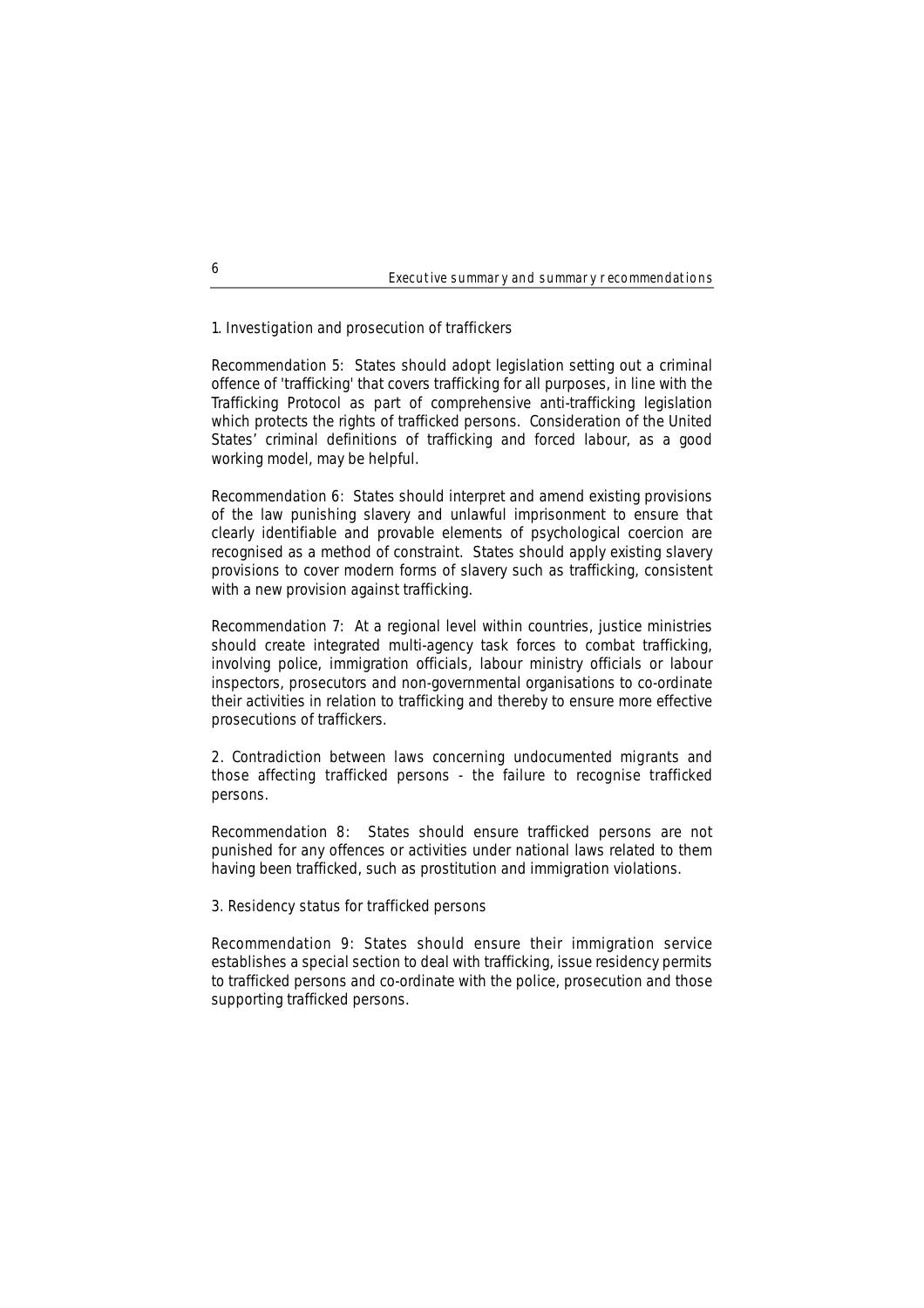**Recommendation 10:** States should require law enforcement officials who come into contact with individuals who are suspected to have been trafficked, to refer such persons to a specialised centre or NGO that can address or assess their mental and physical health needs, inform them of their rights to a reflection delay and explain clearly their legal rights and document details of their personal experience and the specific violations committed against them.

**Recommendation 11:** States should provide the right to a reflection delay of no less than three months in cases where there are indications that trafficking has occurred.

**Recommendation 12:** States should ensure that trafficked persons who are in the country during a reflection delay are able to access basic services and support (see part 6. Right to recovery, below).

**Recommendation 13:** States should provide residency status for a term of no less than three years available for any trafficked persons who have been a victim of serious abuse/harm, or if they are in danger of further harm (through stigmatisation, discrimination, risk of reprisals or likely to be retrafficked) or who are assisting the investigation or prosecution of traffickers.

**Recommendation 14:** States should allow trafficked persons who have been resident legally in the country for three years to be eligible for permanent residency.

**Recommendation 15:** Trafficked persons should be informed of their right to asylum, and be granted asylum in appropriate cases.

**Recommendation 16:** Immigration services should systematically collect and record information regarding the number and type of residency permits issued to trafficked persons, especially concerning the number of persons who file complaints against traffickers.

## **4. Protection from reprisals**

**Recommendation 17:** Governments should ensure that appropriate guidelines or regulations are in place to ensure that relevant agencies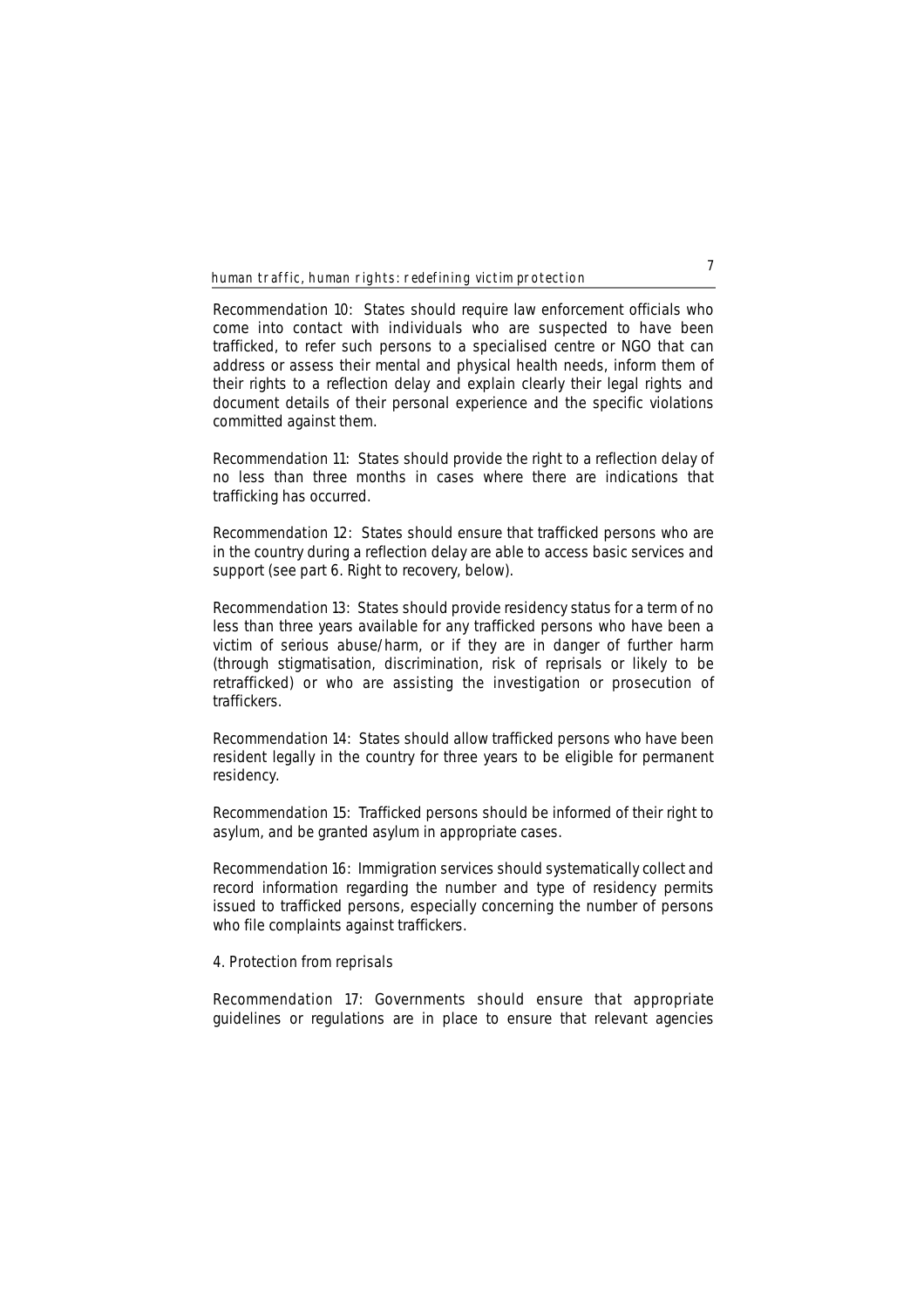### Executive summary and summary recommendations

automatically provide information about victim or witness protection to vulnerable victims and witnesses, and people close to them. A range of measures and different levels of protection should be made available to victims and witnesses, including both informal (panic alarm, access to police, police escorts) and formal measures (secure housing, confidentiality, change of identity, and, in exceptional cases, relocation of the trafficked person and their relatives).

**Recommendation 18:** States should fund and provide victim and witness protection, and not rely on non-governmental organisations to protect victim witnesses in trafficking cases.

**Recommendation 19:** State should fund shelters for trafficked persons.

**Recommendation 20:** States should ensure that specialised units or task forces, rather than local police forces, deal with trafficking cases, including both trafficking investigations and providing protection from reprisals. Units to investigate reprisals could also be set up within anti-corruption police units.

**Recommendation 21:** Destination countries should provide for relocation of family members to the destination country where there is a threat of reprisals. States must undertake or assist in relocation of family members in country of origin as well as to the country of destination.

## **5. In-court evidentiary measures to protect victim witnesses**

**Recommendation 22:** Law enforcement officials should inform trafficked persons of the consequences of giving testimony, such as the possibility of secondary trauma, reprisals, seeing their trafficker and his relatives or associates at court. This should be clearly explained by the authorities (or by an NGO) at the time they are asked to give a statement against the trafficker.

**Recommendation 23:** The prosecution, police or others responsible for the administration of trials should be required to inform trafficked persons of what, if any, in-court measures for protecting victims and witnesses will be available to the witness at the earliest possible opportunity, in any event before trial.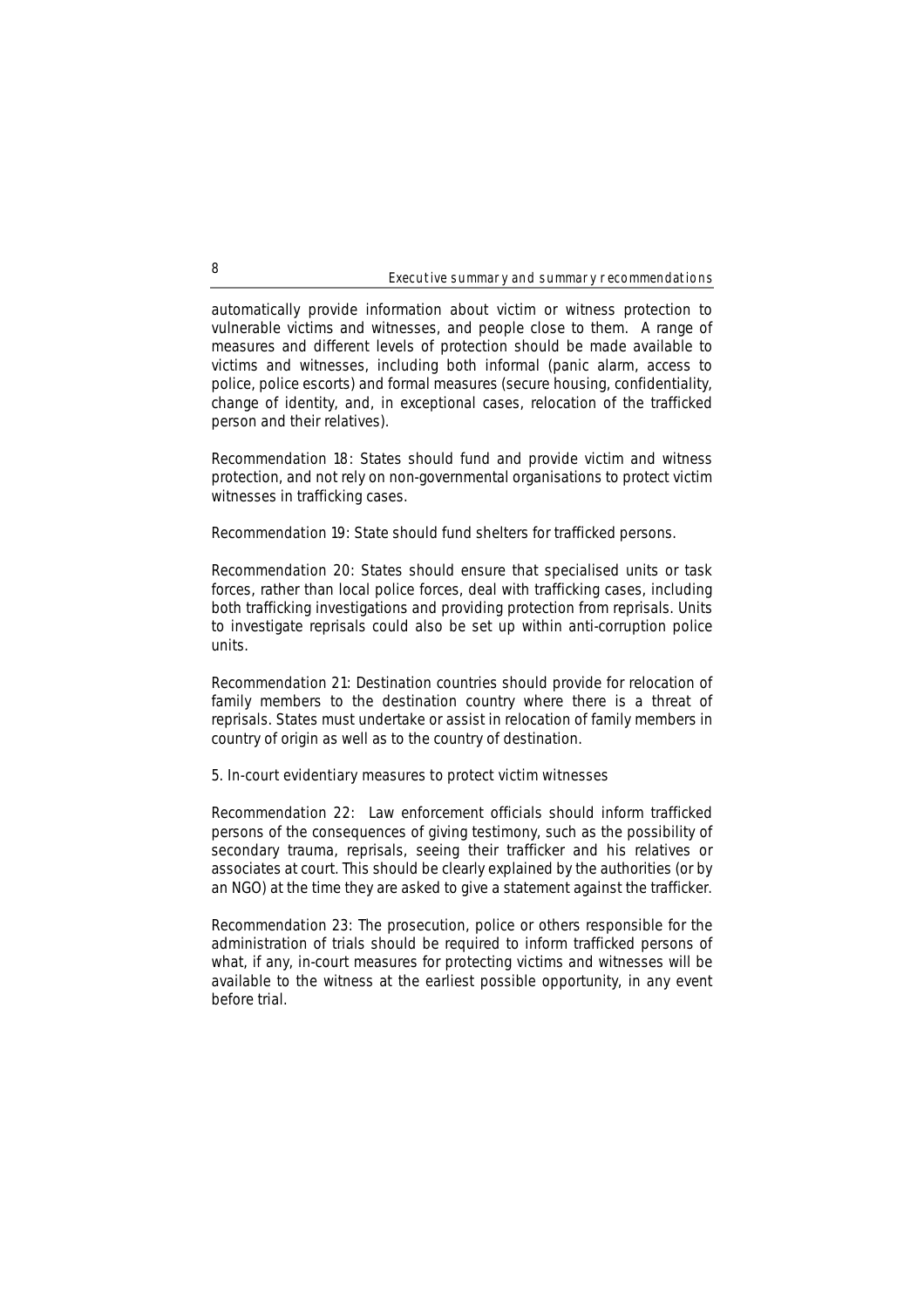**Recommendation 24:** Whatever practices are now current in their legal system, States should review the need for and possibility of introducing measures to minimise additional trauma being caused to trafficked person who testify against alleged traffickers, such as preliminary deposition of evidence, preliminary hearings and testifying in the absence of the alleged trafficker.

**Recommendation 25:** States should provide and guarantee legal rights to confidentiality, in particular, this means instructing law enforcement agencies and the courts not to publish names or addresses of anyone who has been trafficked or information that may easily identity a victim and thus jeopardise his or her safety.

**Recommendation 26:** The Government Ministry responsible for the administration of justice should instruct criminal courts to provide informal protection measures extending down to the most basic level to protect witnesses from intimidation. For example, in courtrooms victim witnesses should be provided different entrances, corridors, waiting rooms, toilets, places to eat - or, where these measures are not possible, different times to enter/exit and escorts to and from the courtroom.

**Recommendation 27:** States should provide trafficked persons with free access to specialised social workers or counselling post-trial to address any further trauma caused by testifying.

## **6. Right to recovery (assistance measures)**

**Recommendation 28:** States should provide immediate access to basic support and assistance measures for trafficked persons. Immigration services should process immigration permits within 24 hours to enable this to occur.

**Recommendation 29:** States should provide and fund shelters and support services for trafficked persons. There should be a range of shelters and secure housing available to trafficked persons.

**Recommendation 30:** States should provide trafficked persons with access to training and employment opportunities. Work permits should be issued swiftly without complicated procedures.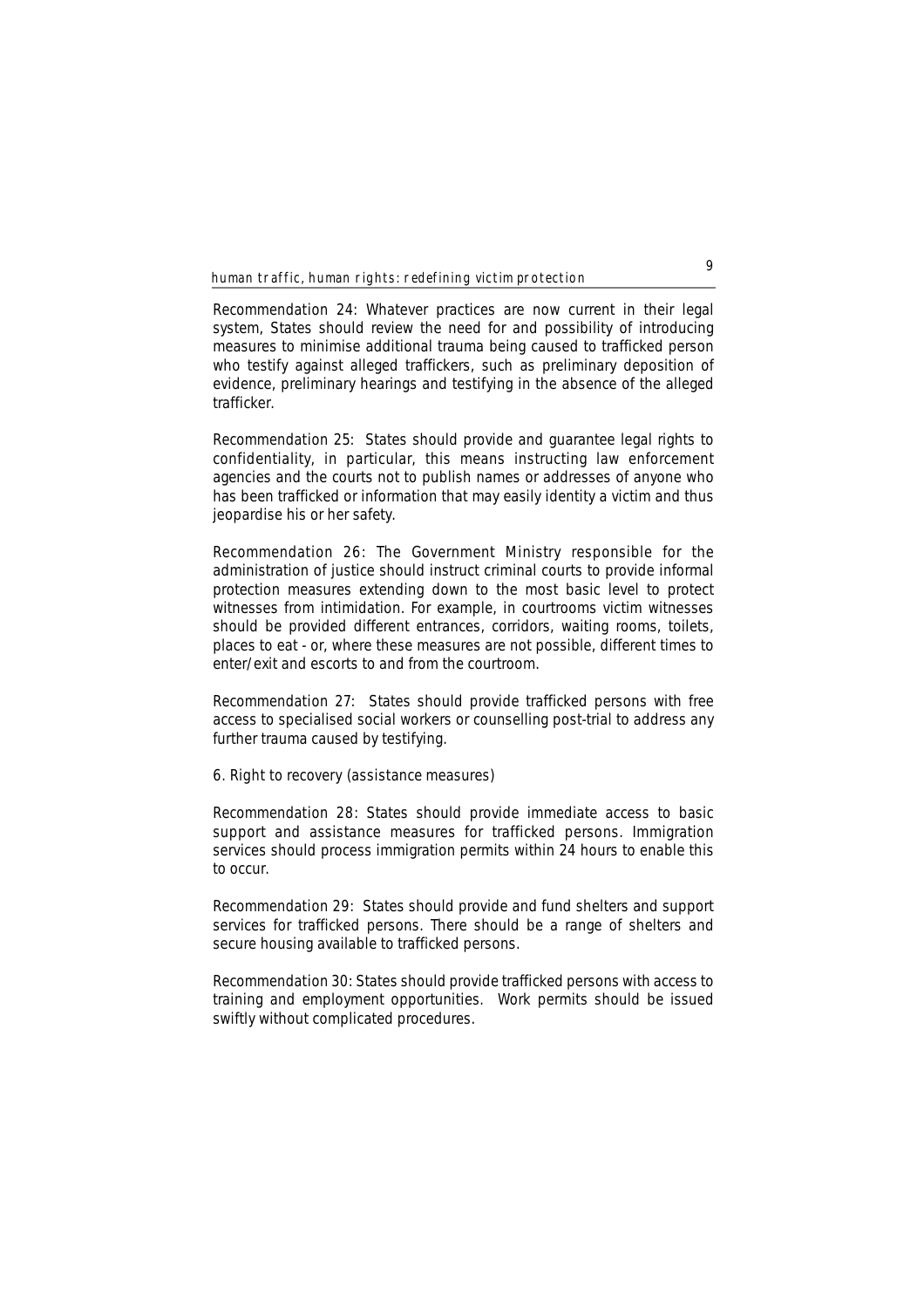### Executive summary and summary recommendations

## **7. Role of lawyers**

**Recommendation 31:** States should provide trafficked persons with access to free independent legal advice to allow them to exercise their legal rights.

**Recommendation 32:** Lawyers, on behalf of trafficked persons, should be present in interviews with law enforcement officials and prosecutors.

**Recommendation 33:** Lawyers, on behalf of trafficked persons, should engage with the prosecution in ensuring the trafficked person is recognised as a victim of crime in the criminal proceedings and, with the trafficked person's knowledge and consent, pass relevant information to the prosecutor to support the criminal case.

## **8. Legal redress and compensation**

**Recommendation 34:** Law enforcement officials should inform trafficked persons of their right to a lawyer, the possibilities of obtaining compensation, and that lawyers can assist and inform them regarding the related procedures.

**Recommendation 35:** Law enforcement officials should proactively pursue trafficked persons claims for compensation, especially through providing more in-depth information regarding compensation procedures and assist trafficked persons who wish to claim compensation from traffickers.

**Recommendation 36:** States should enact or enforce laws regarding immediate seizure and confiscation of assets from traffickers, and ensure that the first priority for such assets, once seized, is to pay any compensation claims of trafficked persons. Seizure laws and practices should be amended so as to be more effective, through international co-operation between police to share models of best practice of seizure.

**Recommendation 37:** States should ensure in all criminal cases that the status of the trafficked person as a victim of crime is acknowledged (as an injured party in civil law countries) to facilitate orders of compensation.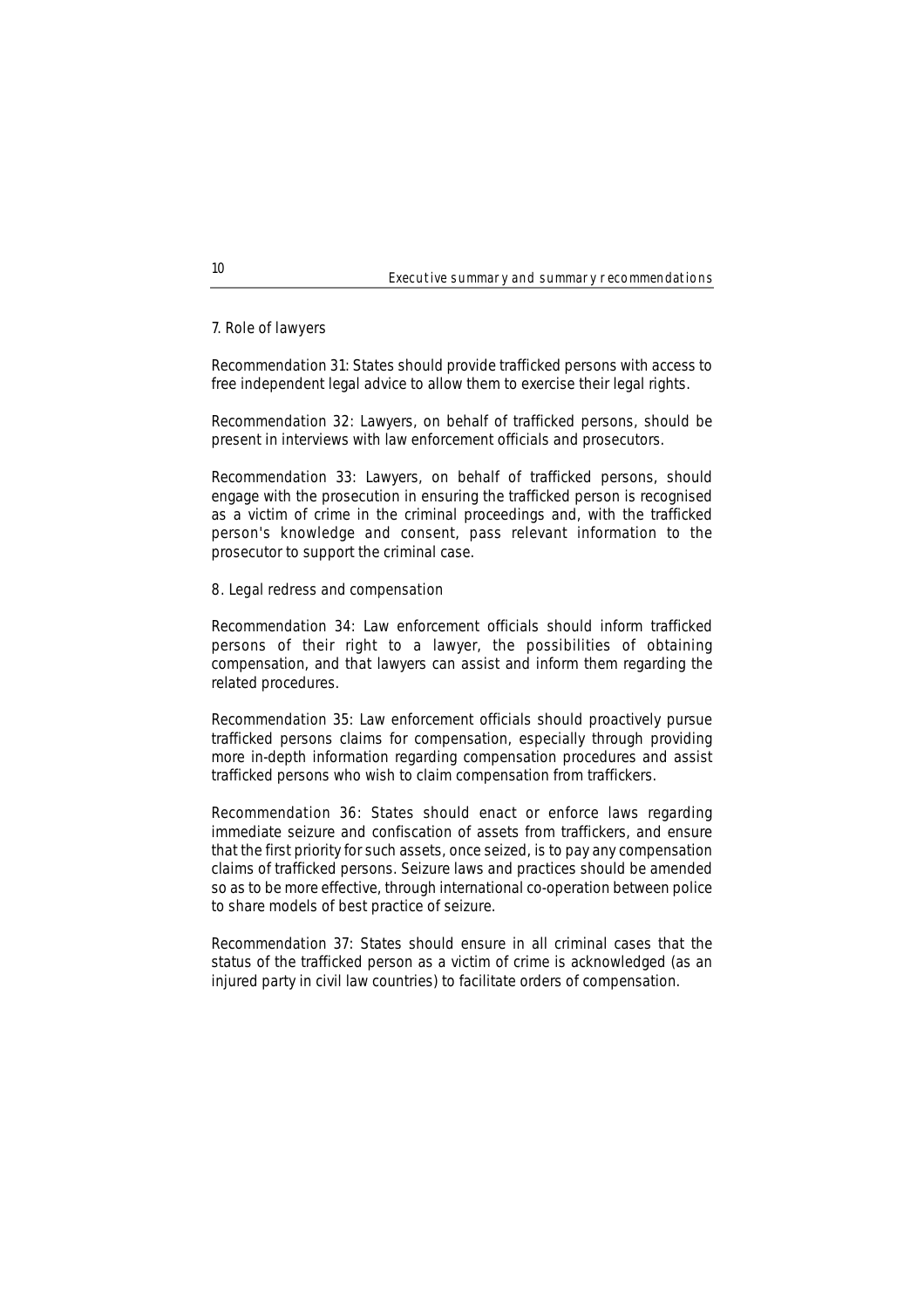**Recommendation 38:** Immigration services should permit trafficked persons to remain in the country whilst pursuing civil claims against traffickers.

**Recommendation 39:** States should ensure trafficked persons have access to State compensation funds, such as victims of crime funds. The process of claiming money from such funds must be made clearer and more efficient for trafficked persons, especially if they are considering returning home.

## **9. Return and repatriation**

**Recommendation 40:** The authorities, i.e. immigration and police services should not remove trafficked persons to a country of origin where there is reasonable suspicion they may suffer further harm, through stigmatisation, discrimination or risk of reprisals.

**Recommendation 41:** Immigration services should support and make use of existing voluntary repatriation programmes involving local organisations in countries of origin. For example, the International Organization for Migration co-ordinates such programmes, characterised by a holistic approach to return and recovery.

**Recommendation 42:** Immigration and police services in countries of destination should not reveal to authorities in countries of origin that a person has been trafficked, without their explicit consent. This is especially important where there are concerns regarding corruption of local officials or, for those trafficked into prostitution, because of stigmatisation associated with prostitution.

**Recommendation 43:** Immigration and police services should make available to trafficked persons contact information and telephone numbers of NGOs, lawyers and social welfare agencies that can assist them in their country of origin. This should not only be in the country's capital, but also any relevant regional centres. They must ensure that this information is authentic and up to date (i.e. latest telephone numbers) by reviewing it periodically, by contacting organisations themselves and also through local NGO networks in the country of destination. NGOs should assist the authorities in collecting such information, and ensure that it is given to the authorities, and not simply made available through websites.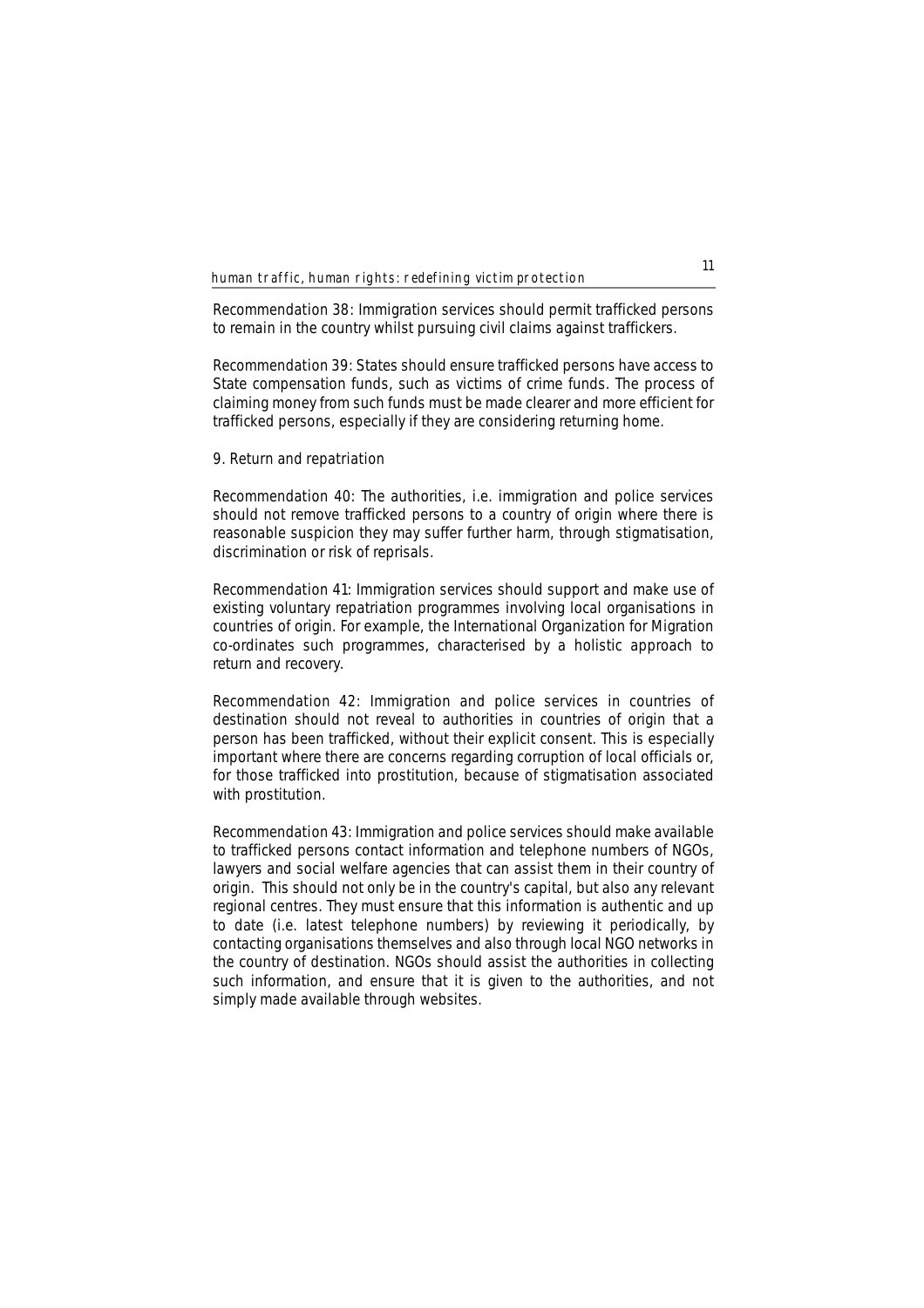Executive summary and summary recommendations

**Recommendation 44:** For trafficked persons who wish to go home, immigration services should ask if they wish to be met by a local NGO and, in accordance with their wishes, contact local NGOs in countries of origin to assist those who return home.

**Recommendation 45:** In returning trafficked persons who want to go home, immigration and police services should provide them with contact information for a law enforcement office in the country of origin that they can contact if a trafficker threatens them.

**Endnotes**

<sup>&</sup>lt;sup>1</sup> All names appearing in case studies throughout the report have been changed to protect each person's identity.

<sup>&</sup>lt;sup>2</sup> Article 3 United Nations Convention against Torture and Other Cruel, Inhuman and Degrading Treatment or Punishment (1984).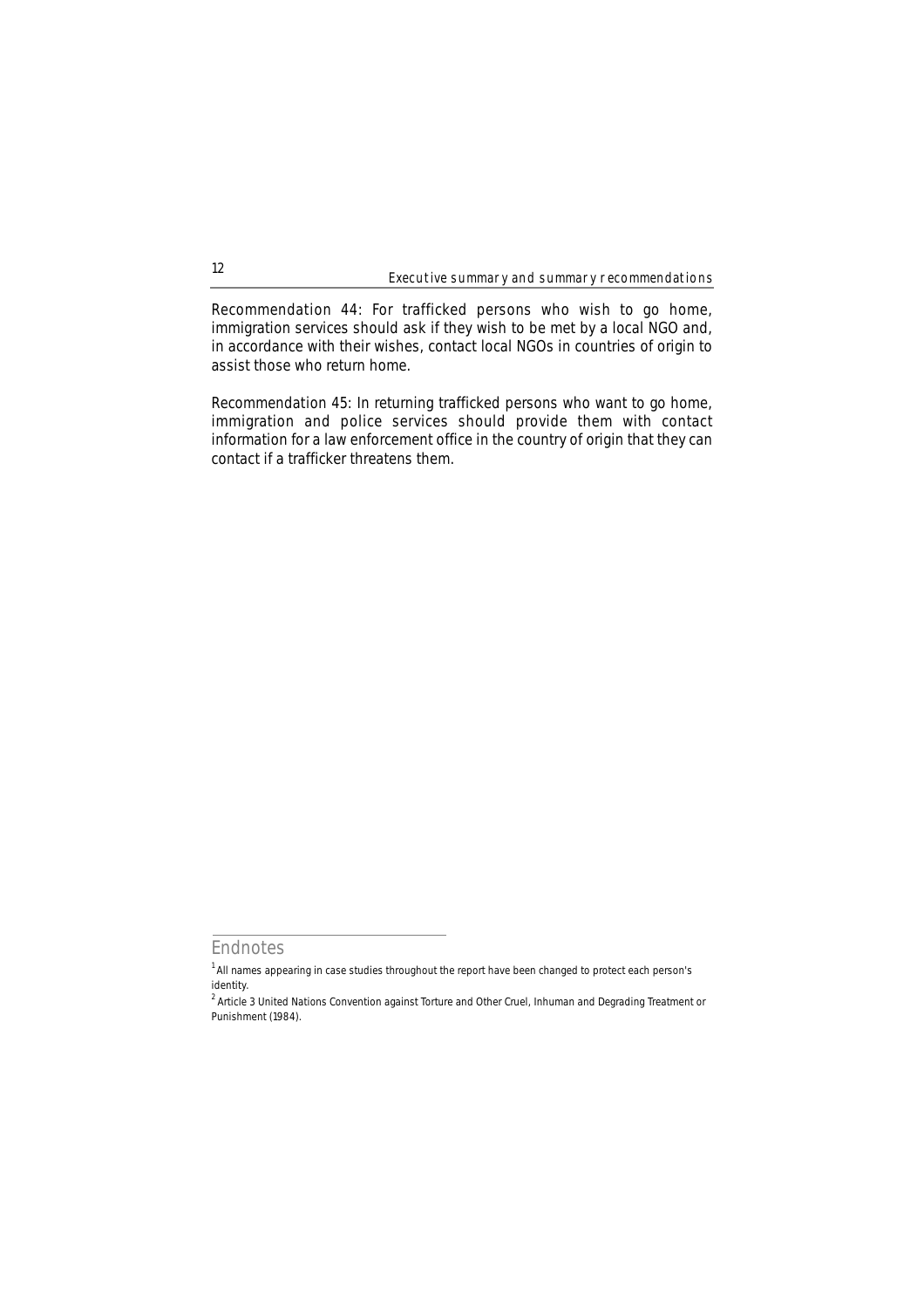# **2. Introduction**

## **I Research aims and objectives**

Effective prosecution of traffickers for the crimes they commit against trafficked persons is something that has eluded most countries to date. It was the main impetus for the adoption of the United Nations Protocol to Prevent, Suppress and Punish Trafficking in Persons, Especially Women and Children (hereafter Trafficking Protocol) supplementing the United Nations Convention Against Transnational Organized Crime (2000) (hereafter Transnational Crime Convention) under which ratifying States must establish trafficking as a criminal offence<sup>1</sup> under their domestic law. The Trafficking Protocol recognises 'protection and assistance to victims with full respect to their human rights'2 as one of its stated objectives.

Programmes and policies of many governmental, inter-governmental and non-governmental bodies recognise that, in order to have a comprehensive strategy to tackle trafficking in persons, it is necessary to regard the protection of victims' rights as intrinsic to the process of effectively prosecuting traffickers. However, in recent times it is victim protection *per se* rather than protection of victims' human rights that has dominated. This has led the United Nations High Commissioner for Human Rights to issue some recommended principles and guidelines on human rights and human trafficking, which clearly set out the obligations of States to protect the human rights of trafficked persons, and that this should be at the core of any anti-trafficking strategy. $3$  The benevolence of the term 'victim protection' is not to be assumed and there are systems of 'victim protection' in place concerning trafficked persons that do not protect their fundamental human rights, as Anti-Slavery International discovered in the course of this research. Over a two-year period, Anti-Slavery International investigated victim protection measures used in trafficking cases in ten countries in order to ascertain what impact such measures have on the process of prosecuting traffickers, and upon the human rights of those who have been trafficked.

The aims of this research were threefold:

1. To identify the obstacles to convictions and prosecutions of traffickers by examining laws used to prosecute traffickers in each country;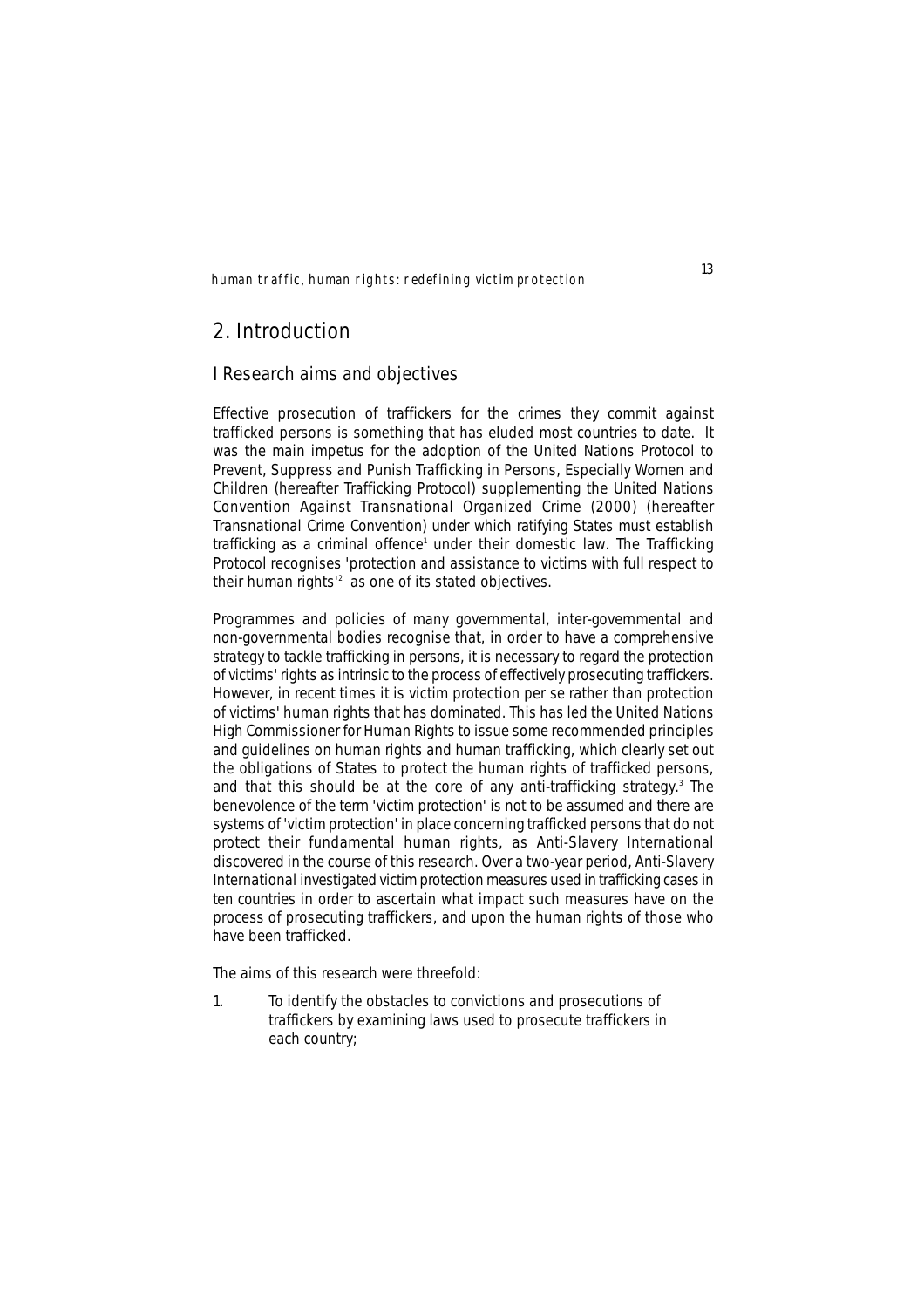| 14 | Introduction |
|----|--------------|
|    |              |

- 2. To assess victim and witness protection measures used in trafficking cases, in terms of their impact on trafficked persons' human rights;
- 3. To evaluate whether such victim and witness protection measures have the desired effect of encouraging prosecutions and securing convictions of traffickers.

The research findings are targeted at those who are developing laws and policies to deal with trafficking, as well as those who are actively involved in the process of prosecuting traffickers or assisting trafficked persons. The recommendations and findings are broad enough that they may be adapted within different legal systems. The research examines not only the laws and policies of each country related to trafficking but the actual implementation of those laws and policies, by closely analysing a few cases in each of the ten countries.

# **II Definitions of trafficking in international law and standards ...for victim protection**

Historically, provisions of many international treaties address the various human rights violations that take place in the context of trafficking. Some of the relevant instruments include the International Covenant on Civil and Political Rights (1966), the International Covenant on Economic, Social and Cultural Rights (1966), the Convention on the Elimination of All Forms of Discrimination Against Women (1979), the Convention Against Torture and other Cruel, Inhuman or Degrading Treatment (1984), the Convention on the Rights of the Child (1989), the Slavery Convention (1926), the Convention on the Protection of the Rights of All Migrant Workers and their Families (1990) [adopted by the General Assembly but not yet in force], the Supplementary Convention on the Abolition of Slavery, the Slave Trade, and Institutions and Practices Similar to Slavery (1956) and various International Labour Organisation conventions.

The Convention for the Suppression of the Traffic in Persons and of the Exploitation of Prostitution of Others (1949) (hereafter the 1949 Convention) consolidated previous treaties<sup>4</sup> regarding trafficking and exploitation of prostitution. However this treaty was not widely ratified and has been criticised for its lack of definition of trafficking, lack of enforcement mechanisms and for addressing trafficking as solely the cross-border movement of persons into prostitution<sup>5</sup>. Four out of the ten countries chosen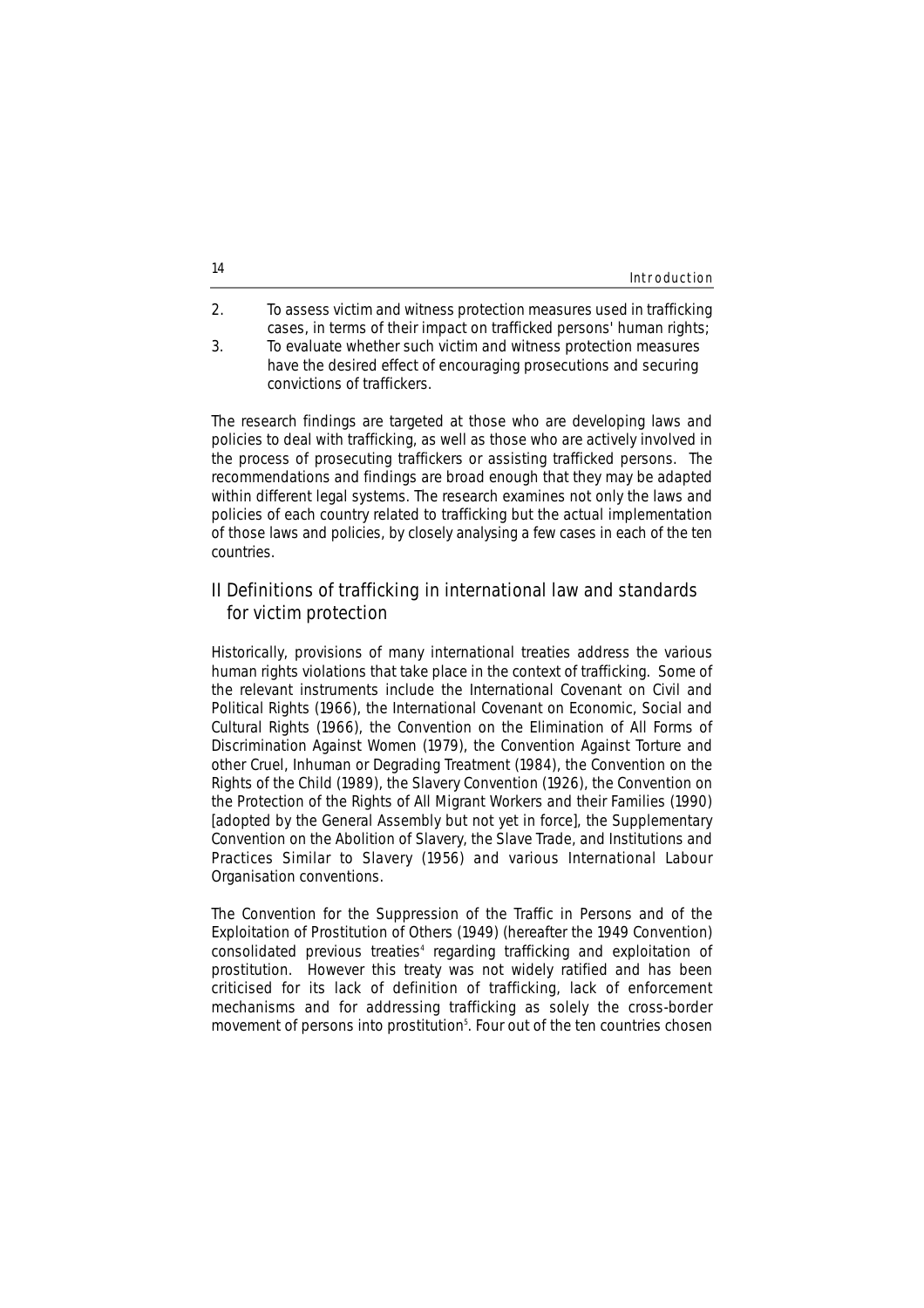for this research (Belgium, Italy, Poland and Ukraine) have signed and ratified the 1949 Convention. In each of these countries, the laws adopted in line with the convention have focused on criminalising third party involvement in prostitution, such as procuring a person for prostitution, exploiting someone in prostitution (by taking money from him/her) and managing/running a brothel<sup>6</sup>. Due to this convention, 'trafficking' has often been conflated with (seen as one and the same as) exploitation of prostitution, and specific provisions against trafficking in persons were either absent or left undefined, and therefore unusable.

As the scale of trafficking in persons increased and gained more attention in the 1990s, the lack of a clear definition of trafficking in persons in the 1949 Convention led various governmental and inter-governmental organisations to adopt their own definitions of trafficking. For example, the November 1996 European Commission Communication on Trafficking in Women for the Purpose of Sexual Exploitation defined trafficking for sexual exploitation as:

"Trafficking for the purpose of sexual exploitation covers women who have suffered intimidation and/or violence through trafficking. Initial consent may not be relevant, as some enter the trafficking chain knowing they will work as prostitutes, but who are then deprived of their basic human rights, in conditions which are akin to slavery."

The Communication pointed out that women entering the European Union both legally, as well as illegally, could be considered to have been trafficked.

A more recent December 1998 Communication from the European Commission<sup>7</sup> suggested that the definition should be made somewhat broader, "by including also women who are trafficked abroad and forced to perform other forms of commercialised sex than prostitution, as well as women who are forced into marriage for the purpose of sexual commercial exploitation".

The International Organization for Migration (IOM)<sup>8</sup> adopted its definition in May 1999. It considered that trafficking occurs when:

"a migrant is illicitly engaged (recruited, kidnapped, sold, etc) and/or moved, either within national or across international borders; [and] intermediaries (traffickers) during any part of this process obtain economic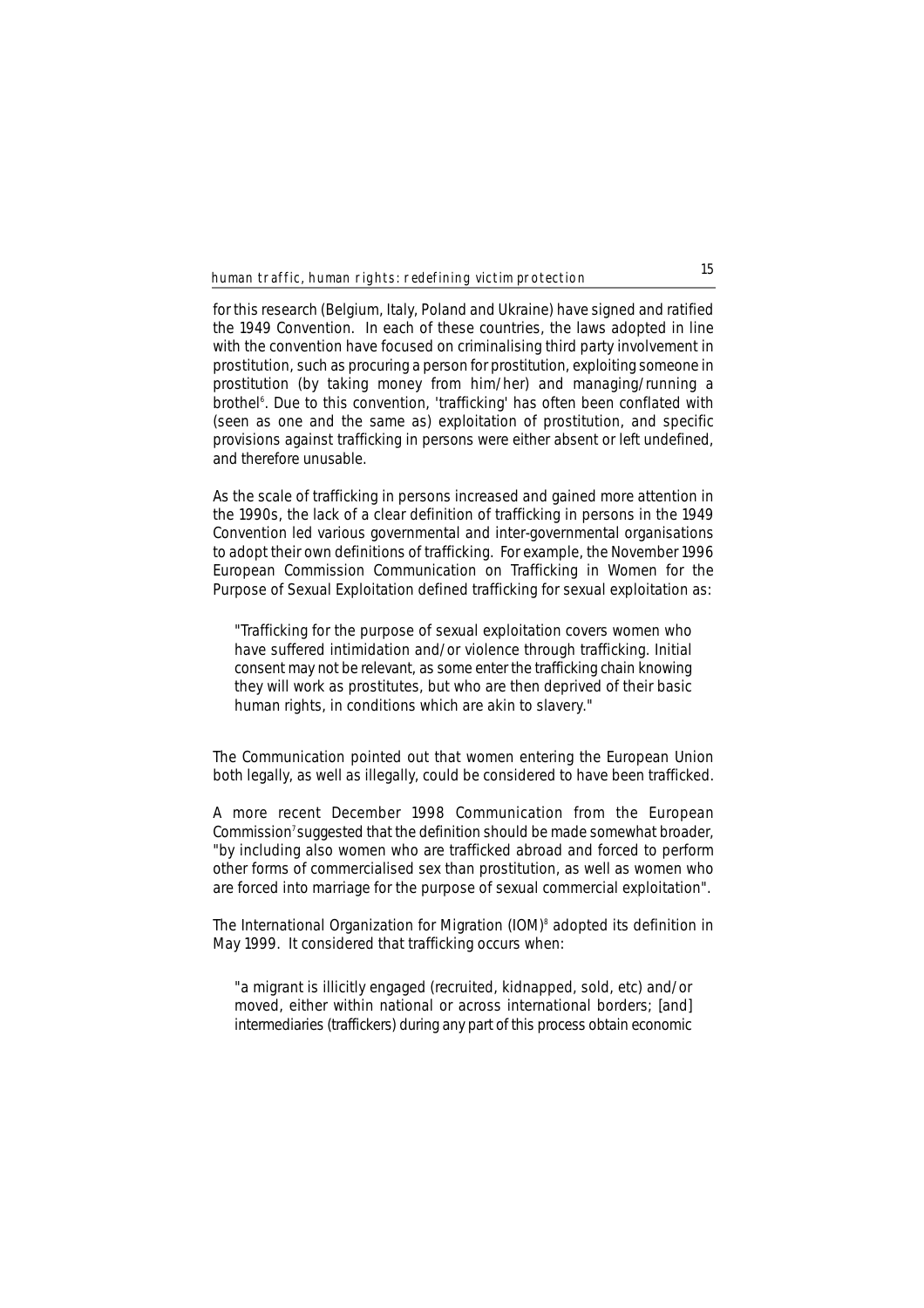# Introduction **<sup>16</sup>**

or other profit by means of deception, coercion, and/or other forms of exploitation under conditions that violate the fundamental rights of migrants."

These definitions show a movement away from the 1949 Convention's approach focusing solely on prostitution, and indeed paved the way for the adoption of a new international standard, the Trafficking Protocol, in 2000.

Anti-Slavery International's current research uses the definition laid out in Article 3 of the Trafficking Protocol:

- (a) "Trafficking in persons" shall mean the recruitment, transportation, transfer, harbouring or receipt of persons, by means of the threat or use of force or other forms of coercion, of abduction, of fraud, of deception, of the abuse of power or of a position of vulnerability or of the giving or receiving of payments or benefits to achieve the consent of a person having control over another person, for the purpose of exploitation. Exploitation shall include, at a minimum, the exploitation of the prostitution of others or other forms of sexual exploitation, forced labour or services, slavery or practices similar to slavery, servitude or the removal of organs;
- (b) The consent of a victim of trafficking in persons to the intended exploitation set forth in subparagraph (a) of this article shall be irrelevant where any of the means set forth in subparagraph (a) have been used;
- (c) The recruitment, transportation, transfer, harbouring or receipt of a child for the purpose of exploitation shall be considered "trafficking in persons" even if this does not involve any of the means set forth in subparagraph (a) of this article;
- (d) "Child" shall mean any person under eighteen years of age.

The current research considers how anti-trafficking laws, and other laws used to prosecute traffickers, cover the various elements within the Trafficking Protocol definition. The Trafficking Protocol and the Transnational Crime Convention not only redefine the international standard of trafficking in persons, but also establish new standards with respect to protecting the rights of trafficked persons, especially those who act as witnesses.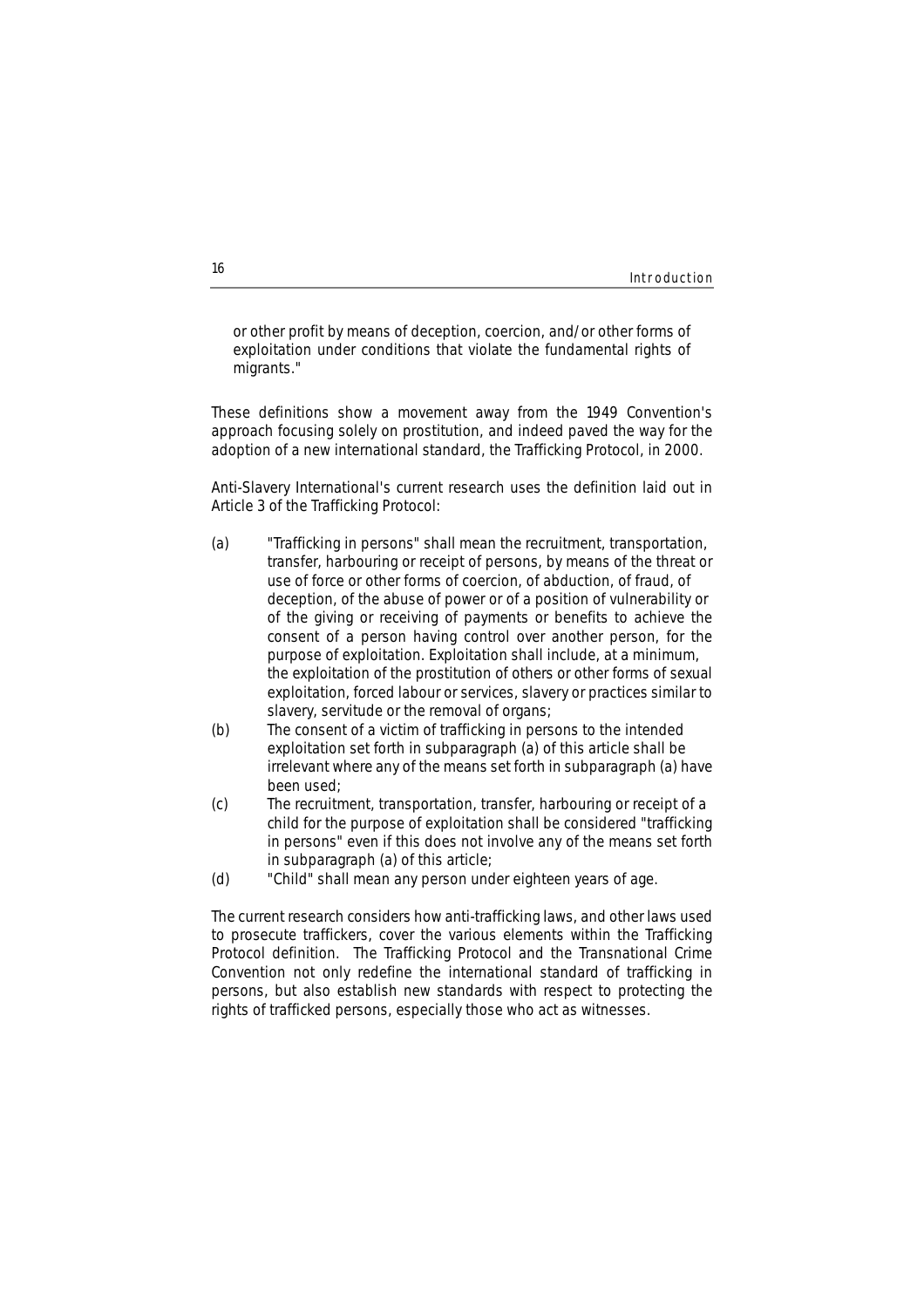Whilst a myriad of different international treaties contain provisions relevant to protecting the rights of trafficked persons, Anti-Slavery International was guided by the international community's latest decision in the Trafficking Protocol and Transnational Crime Convention and used their provisions as a baseline. These treaties are the most significant international treaties dealing with trafficking in persons to date, and they clearly set out measures to protect victims and witnesses. Whilst the provisions regarding protection are not binding on State Parties, nevertheless they set a minimum standard that States should follow.9

# **1. Transnational Crime Convention**

Article 24 of the Convention addresses protection of witnesses:

- 1. Each State Party shall take appropriate measures within its means to provide effective protection from potential retaliation or intimidation for witnesses in criminal proceedings who give testimony concerning offences covered by this Convention and, as appropriate, for their relatives and other persons close to them.
- 2. The measures envisaged in paragraph 1 of this article may include, inter alia, without prejudice to the rights of the defendant, including the right to due process:

(a) Establishing procedures for the physical protection of such persons, such as, to the extent necessary and feasible, relocating them and permitting, where appropriate, non-disclosure or limitations on the disclosure of information concerning the identity or whereabouts of such persons;

(b) Providing evidentiary rules to permit witness testimony to be given in a manner that ensures the safety of the witness, such as permitting testimony to be given through the use of communications technology such as video links or other adequate means.

- 3. State Parties shall consider entering into agreements or arrangements with other States for the relocation of persons referred to in paragraph 1 of this article.
- 4. The provisions of this article shall also apply to victims insofar as they are witnesses.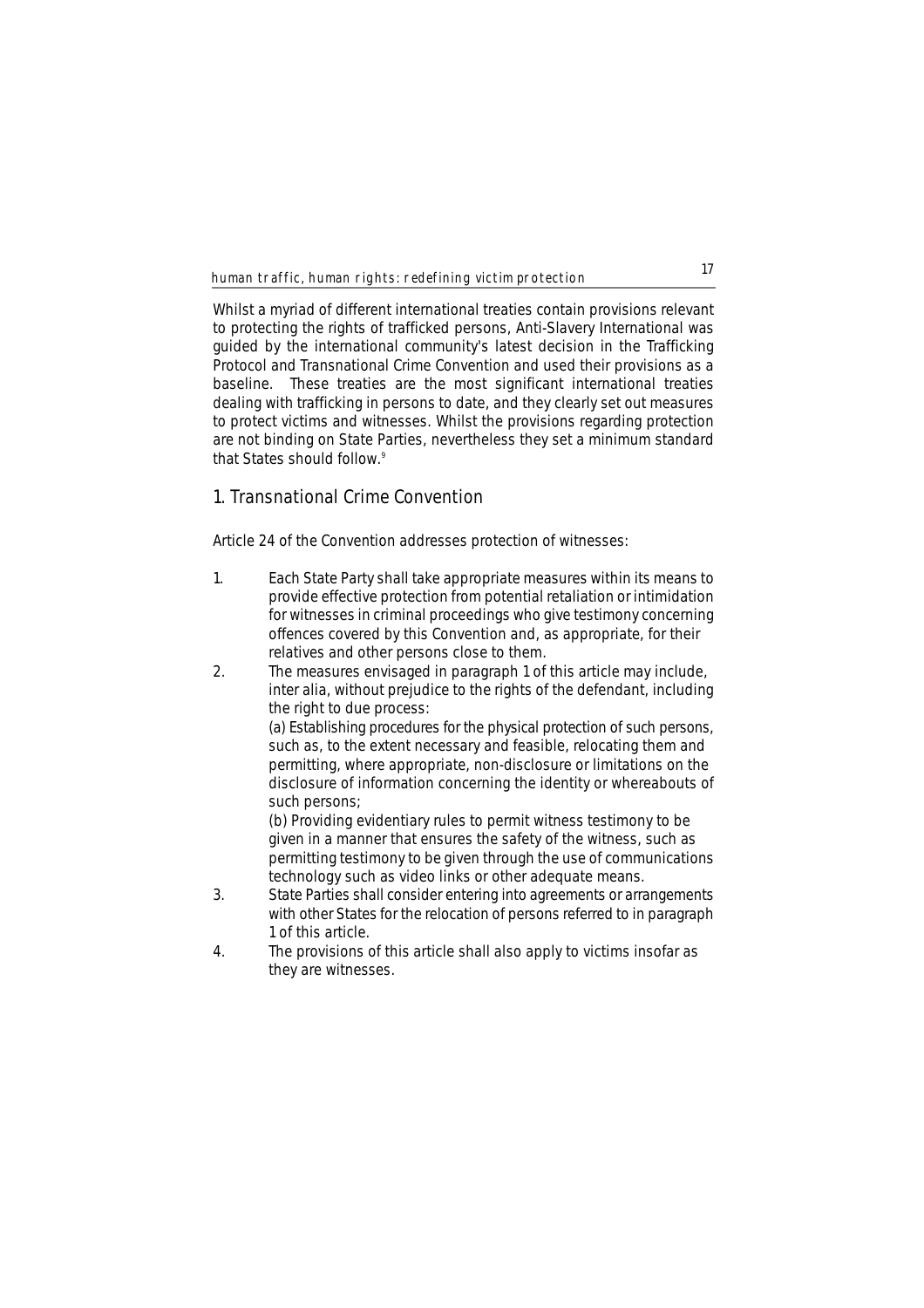| 18 | Introduction |
|----|--------------|
|    |              |

Article 25 of the Convention covers assistance to and protection of victims:

- 1. Each State Party shall take appropriate measures within its means to provide assistance and protection to victims of offences covered by this Convention, in particular in cases of threat of retaliation or intimidation.
- 2. Each State Party shall establish appropriate procedures to provide access to compensation and restitution for victims of offences covered by this Convention.
- 3. Each State Party shall, subject to its domestic law, enable views and concerns of victims to be presented and considered at appropriate stages of criminal proceedings against offenders in a manner not prejudicial to the rights of the defence.

# **2. Trafficking Protocol**

Article 6 of the Trafficking Protocol provides a clearer indication of what might be considered 'appropriate measures' under Article 25 (1) in the context of trafficking for the protection of victims:

- 1. In appropriate cases, and to the extent possible under its domestic law, each State Party shall protect the privacy and identity of victims of trafficking in persons, including, inter alia, by making legal proceedings relating to such trafficking confidential.
- 2. Each State Party shall ensure that its domestic legal or administrative system contains measures that provide to victims of trafficking in persons, in appropriate cases:

(a) Information on relevant court and administrative proceedings; (b) Assistance to enable their views and concerns to be presented and considered at appropriate stages of criminal proceedings against offenders, in a manner not prejudicial to the rights of the defence.

3. Each State Party shall consider implementing measures to provide for the physical, psychological and social recovery of victims of trafficking in persons, including, in appropriate cases, in cooperation with non-governmental organizations, other relevant organizations and other elements of civil society, and, in particular, the provision of: (a) Appropriate housing;

(b) Counselling and information, in particular as regards their legal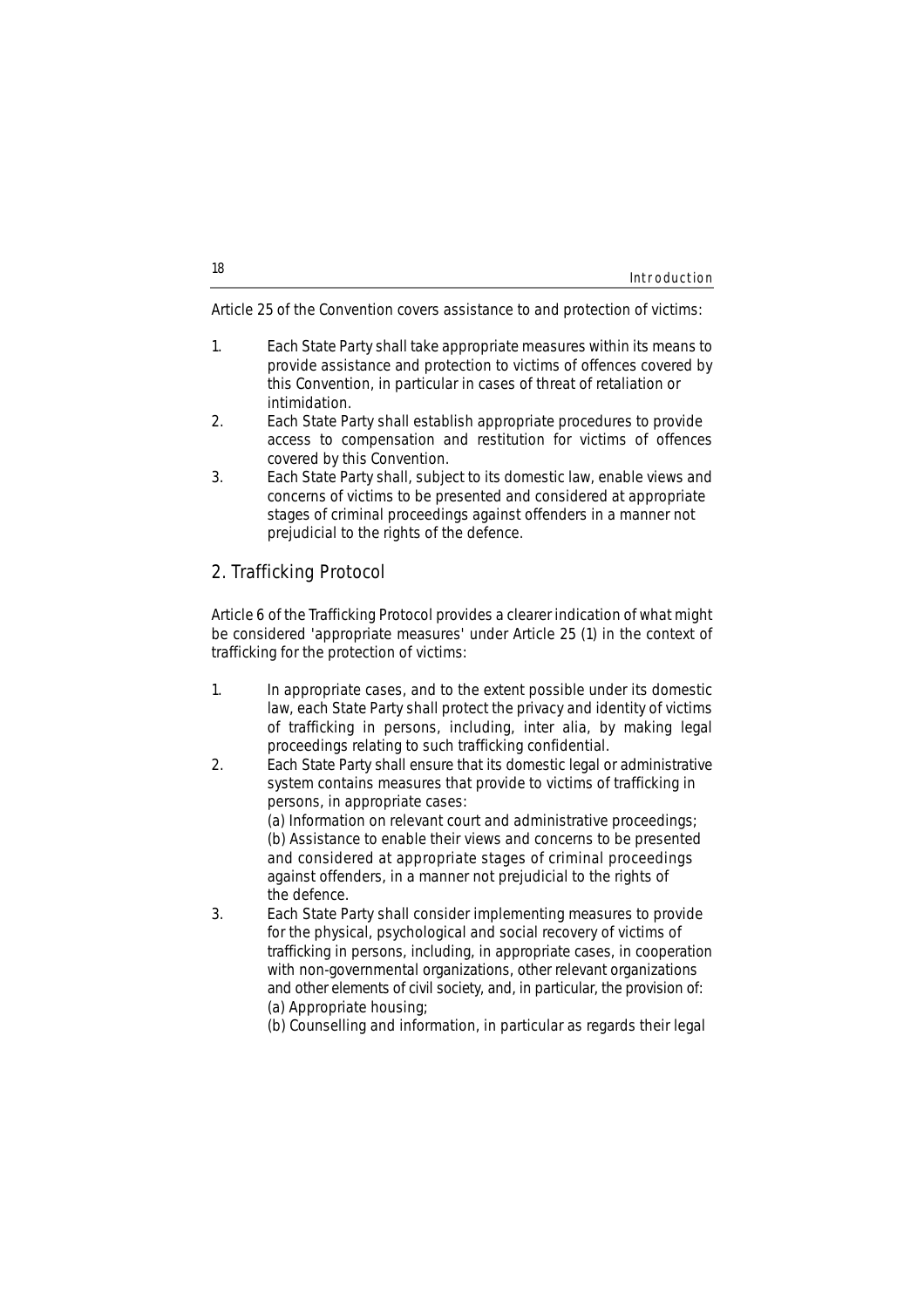rights, in a language that the victims of trafficking in persons can understand;

(c) Medical, psychological and material assistance; and (d) Employment, education and training opportunities.

- 4. Each State Party shall take into account, in applying the provisions of this article, the age, gender and special needs of victims of trafficking in persons…
- 5. Each State Party shall endeavour to provide for the physical safety of victims of trafficking in persons while they are within its territory.
- 6. Each State Party shall ensure that its domestic legal system contains measures that offer victims of trafficking in persons the possibility of obtaining compensation for damage suffered.10

Article 7 covers the status of victims of trafficking in persons in receiving States:

- 1. In addition to taking measures pursuant to article 6 of this Protocol, each State Party shall consider adopting legislative or other appropriate measures that permit victims of trafficking in persons to remain in its territory, temporarily or permanently in appropriate cases.
- 2. In implementing the provision contained in paragraph 1 of this article, each State Party shall give appropriate consideration to humanitarian and compassionate factors.

# **III Structure of this report**

In using the Trafficking Protocol and Transnational Crime Convention provisions above as our point of reference for protection of trafficked persons' rights, the report considers what kind of 'appropriate measures' have already been adopted in the different countries. Ten chapters on specific countries evaluate how the measures of protection under the Transnational Crime Convention and the Trafficking Protocol are being implemented, and how government policies and actions protect or violate trafficked persons' human rights. We also evaluate how these measures work in terms of securing convictions of traffickers. In order to achieve the aims of our research, Anti-Slavery International structured each country chapter to look at the following factors: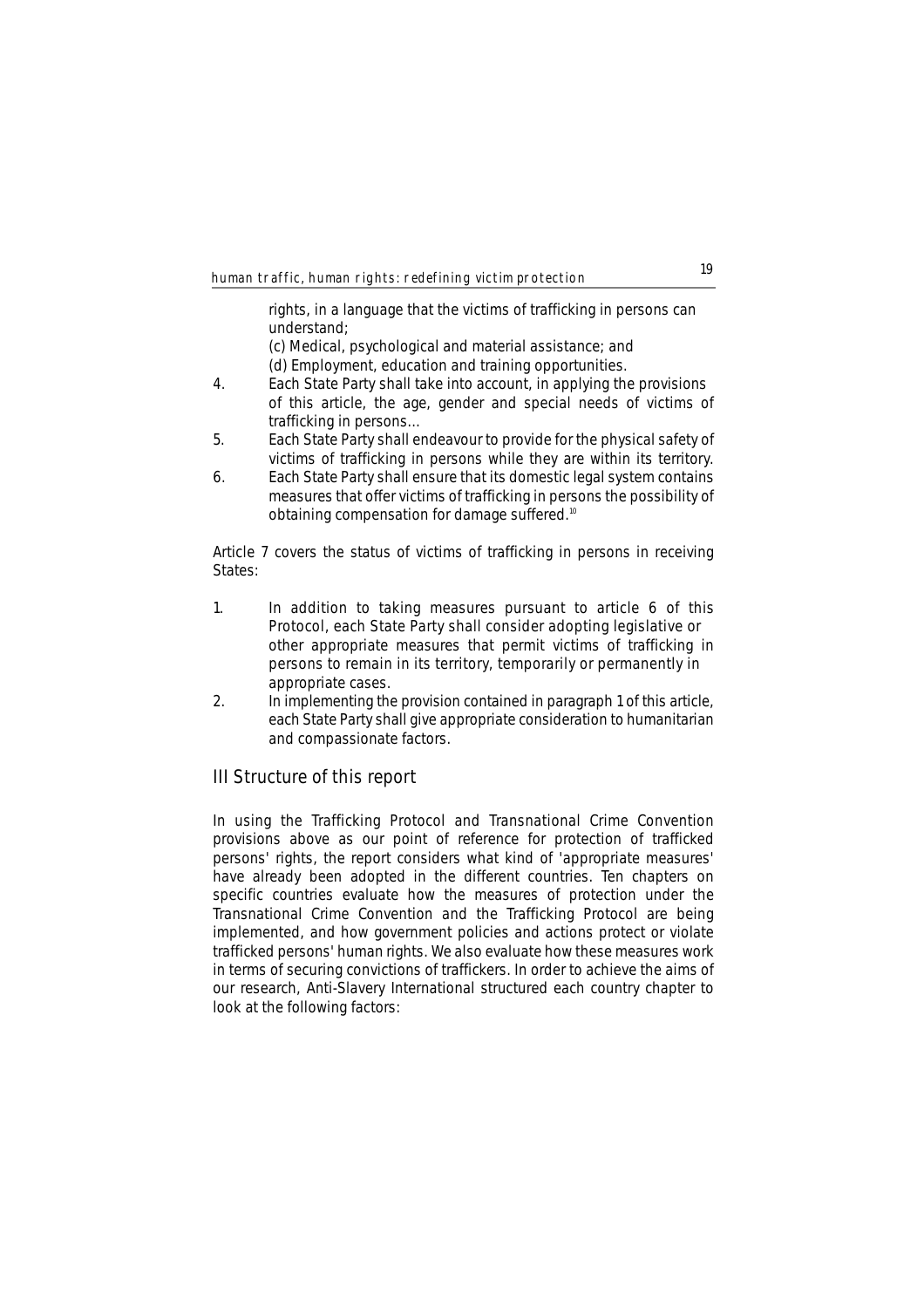## **I Legislation**

- 1. **Criminal laws.** How are traffickers prosecuted in each country? Identification of relevant legislation used to prosecute traffickers, i.e. description of anti-trafficking provisions, other criminal laws used to prosecute traffickers.
- 2. **Other laws and policies affecting trafficked persons.** In relevant countries only, the report comments on laws and policies affecting trafficked persons, such as those providing a temporary or permanent permit of stay in Belgium, Italy, Netherlands, United Kingdom, United States, a Memorandum of Understanding in Thailand and repatriation procedures in Nigeria.

## **II General analysis and comparison of cases**

This looks at implementation in practice of laws and policies affecting trafficked persons, usually with reference to concrete cases.

- 1. **Investigation and prosecution of traffickers.** Does the prosecution of traffickers rely on witness testimony and in what form? What are the problems related to effective investigation and prosecution of traffickers? Conviction/prosecution rates if available. Who is convicted as a 'trafficker' under the law?
- 2. **Procedures affecting trafficked persons and measures of protection** a) **Residency rights**<sup>11</sup> Especially temporary or permanent residency permits.

b) **Protection from reprisals and police protection**<sup>12</sup> What witness protection is available to trafficked persons? Also protection of families and others close to trafficked persons in country of origin. c) **In-court evidentiary protection**<sup>13</sup> Evidentiary rules providing protection to witnesses giving testimony, confidentiality of proceedings, privacy and protection of identity.

d) **Right to information regarding court proceedings**<sup>14</sup>

3. **Support and assistance to trafficked persons**

a) **Right to lawyer/legal advocate in criminal proceedings**<sup>15</sup> b) **Right to recovery (assistance measures)**<sup>16</sup> What victim assistance and support is available? Housing/shelter, information (especially concerning their legal rights) in a language the victim can understand,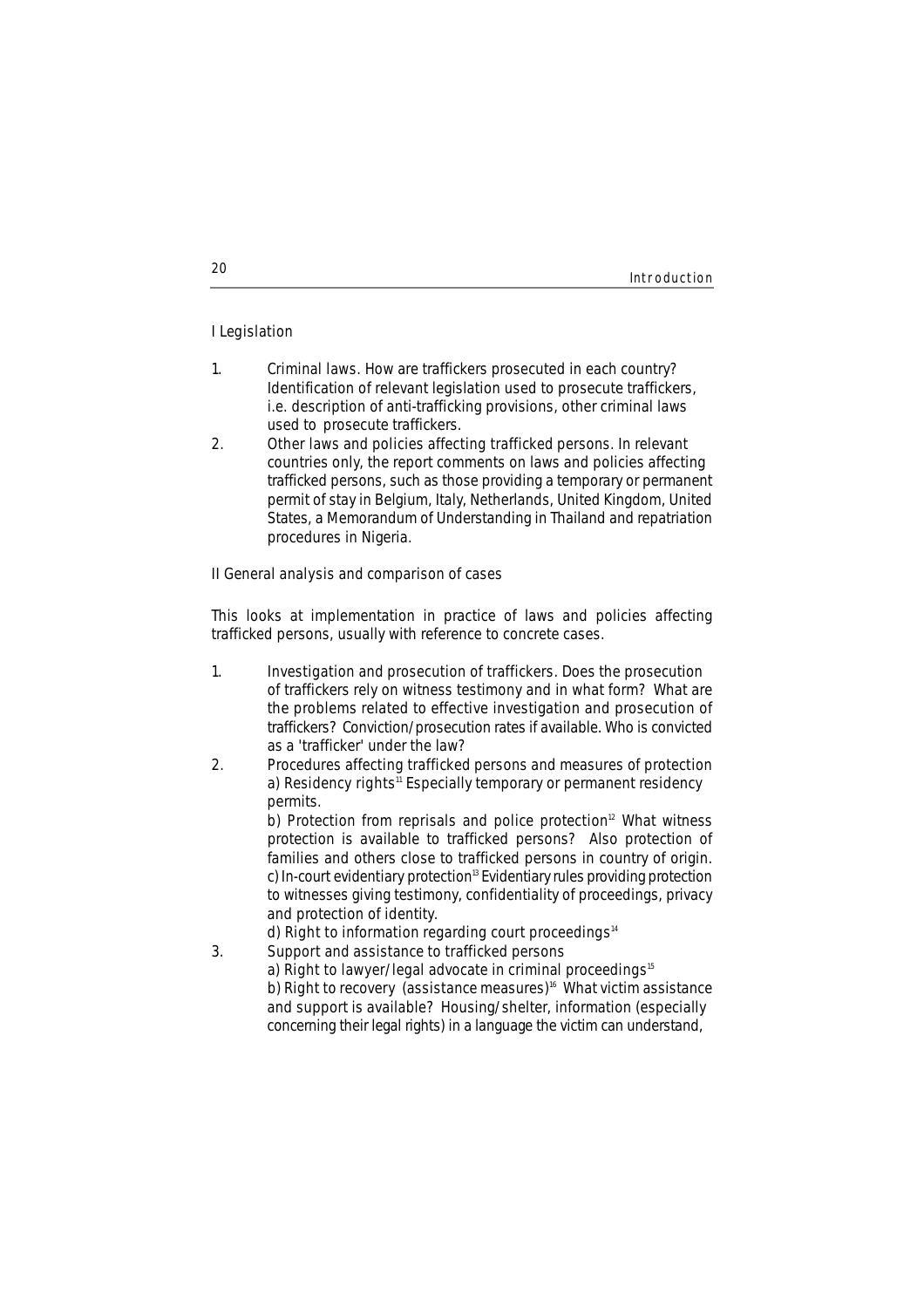legal assistance, medical assistance, psychological assistance/ counselling, material (financial) assistance, education/training opportunities, employment opportunities.

4. **Legal redress and compensation**<sup>17</sup> How is the right to compensation addressed in-country in trafficking cases?

Each country report looks with varying degrees of detail at the particular measures relevant or apparent in that country. For example, residency status is not considered in countries of origin since this is not relevant, and not considered in detail in countries that do not apply provisions enabling the trafficked person to acquire residency status.

The key findings and recommendations chapter acts as a synthesis and analysis of emerging themes under each of the subject areas. It indicates which countries dealt with each specific theme and whether this was in a positive or negative way. The recommendations point to solutions from countries that had overcome certain obstacles and illustrated good practice in the subject areas that could be useful for other countries. In addition each country report contains recommendations specific to the situation of that country.

# **IV Country selection**

The ten countries chosen for the research were Belgium, Colombia, Italy, Netherlands, Nigeria, Poland, Thailand, Ukraine, United Kingdom and United States. A combination of countries of origin, transit and destination were chosen to show the treatment of trafficked persons in different contexts. Countries were selected on the basis of having established laws and policies of victim protection for trafficked persons (Belgium, Italy, Netherlands, Thailand and United States). The remaining countries were selected because there are attempts to prosecute traffickers in any case under various laws (Colombia, Poland, Ukraine and United Kingdom). Anti-Slavery International was interested in evaluating whether any attempts were made to protect trafficked persons involved in such cases. Nigeria was selected because a large number of Nigerian women are trafficked for prostitution to three other countries being studied, Belgium, Italy and Netherlands. We wanted to evaluate what happened to such women who return to Nigeria. Countries of origin were selected to evaluate what happens to trafficed persons who return from abroad, especially if they have testified abroad, and what kinds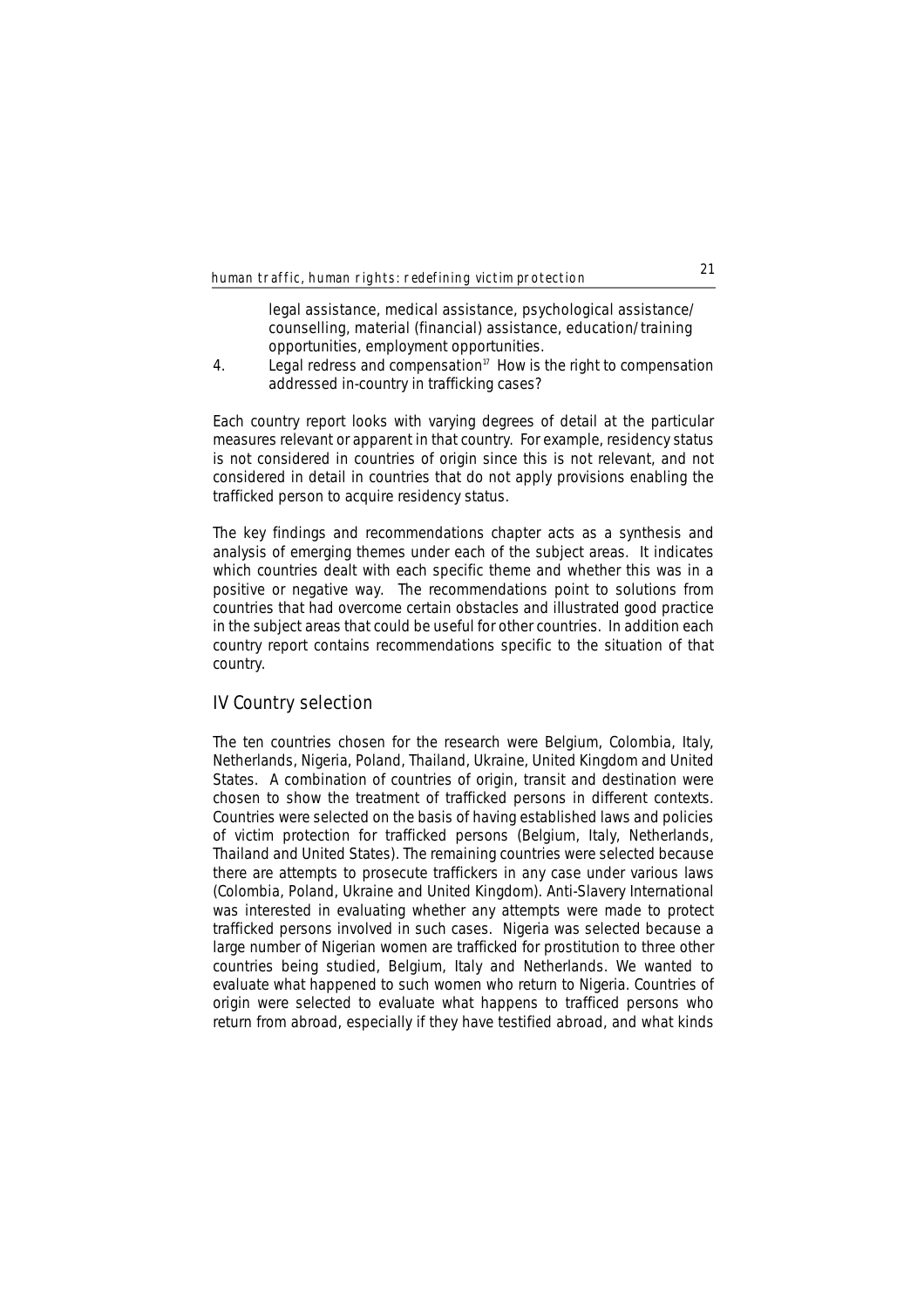# Introduction **<sup>22</sup>**

of protection, if any, are available to them there (Colombia, Nigeria, Poland, Thailand and Ukraine).

## **V Diversity of legal systems**

The research looked at countries with civil law (Belgium, Colombia, Italy, Netherlands, Poland and Ukraine), common law (Nigeria, United Kingdom and United States) and a country with a system that represents legal principles from both (Thailand). Within the civil law systems there were many differences between countries, particularly in terms of application of procedures in trafficking cases. Civil law and common law systems are very different in terms of their investigation and prosecution procedures. For example, the civil law system places more emphasis on the written procedures, statements and investigation, whereas the common law system generally places most emphasis on what is heard (i.e. said) at the actual trial. In general, the civil law system is more 'victim-friendly' than the common law system.

In all the civil law countries, trafficked persons as victims of crime have the possibility to 'join' themselves to the criminal action as an injured party, and thus have legal representation in the criminal proceedings. This gives the trafficked person's lawyer access to the prosecution's file, as well as opportunities to interject in the criminal proceedings by providing additional evidence and examining witnesses. This aims to ascertain the damage done to the victim by the defendant to assist in calculation of damages. In common law countries there is no such right to legal representation in the criminal proceedings, although damages may be awarded for certain crimes at the discretion of the judge.

The civil law system provides more 'protection' to the victim in terms of the actual trial procedure, not only because they have legal representation, but also various evidentiary procedures are in place to protect victims. For example, it is possible in most civil law jurisdictions to take a preliminary deposition of evidence from the victim, such as a sworn statement of the trafficked person in front of an instructing magistrate, which is admissible evidence at the trial (e.g. Poland, Belgium and Thailand). This protects the trafficked person from being confronted by the trafficker in person in court, and reduces the period in which a trafficked person may be threatened with reprisals for agreeing to give evidence. Another example with the same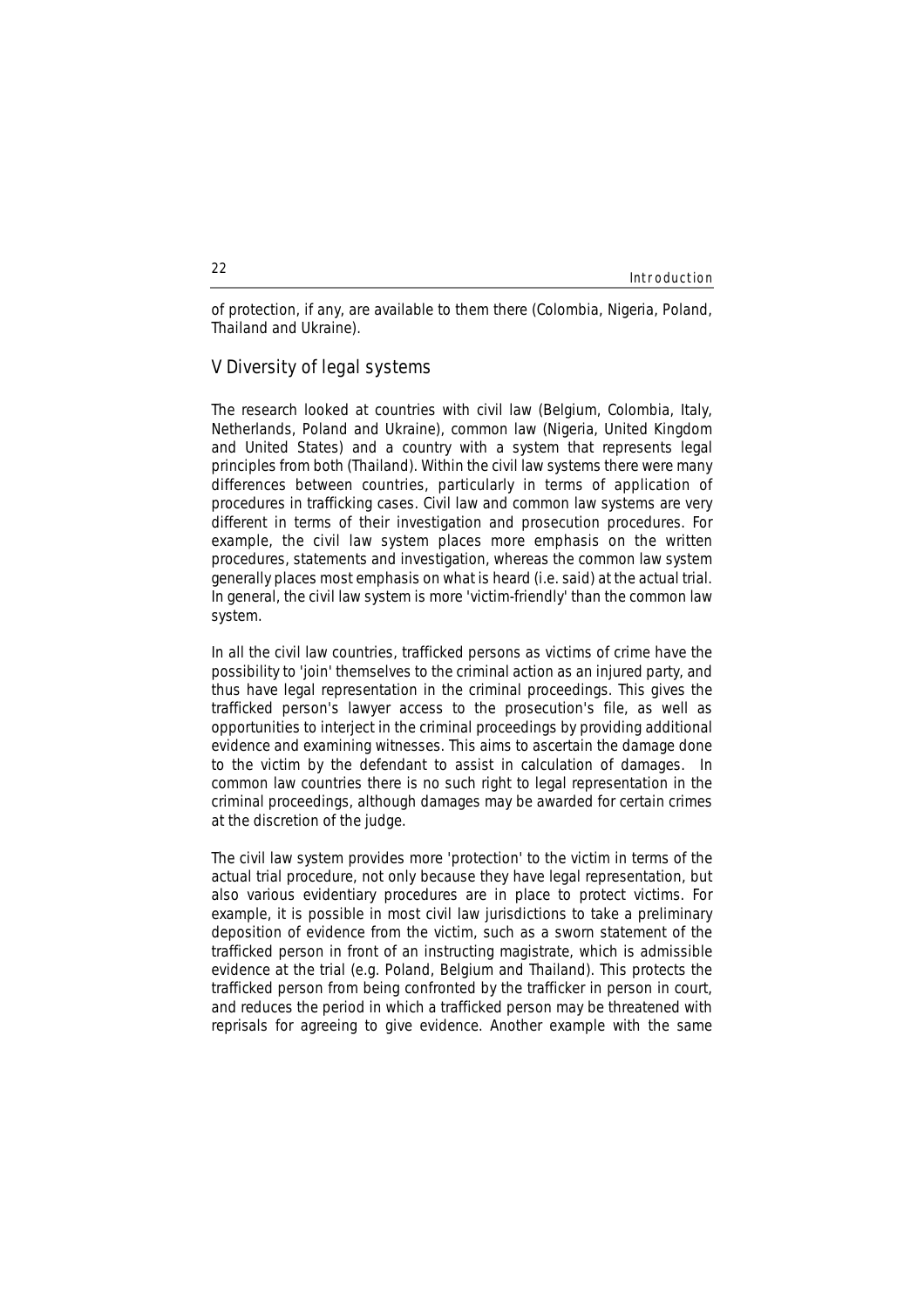objective, is the giving of evidence at pre-trial hearings that are closed to the public (though in the presence of the defence) and take place well before the actual trial, as in Italy. Such measures only have the desired effect if accompanied by adequate measures to continue to protect the trafficked persons' safety. It can have a negative effect, as we heard in Poland and Thailand, if judges use this measure simply to obtain evidence and then ensure swift deportation, potentially straight back into the hands of traffickers.

## **VI Research methodology**

This research was a qualitative study, based on information provided during in-depth interviews in each of the countries. The research used specific case studies in each country to highlight good and bad practices related to protecting rights of trafficked persons and prosecution of traffickers. An analysis of various written sources such as the legislation, policies, government and non-governmental (NGO) reports was undertaken, followed by interviews with people working on the ground to gain a complete picture of implementation.

In five of the ten countries, partner organisations or consultants located in that country conducted the research according to research guidelines and standard guide questions concerning six categories developed by Anti-Slavery International, with input from the partners. The research partners were Foundation for Women (Thailand), Payoke (Belgium), and La Strada (Poland). Two consultants were selected for two other countries, La Strada (Ukraine) and Fanny Polania Molina (Colombia). In these countries the researchers were entirely responsible for collecting information on relevant laws, cases and other details. The researchers prepared extensive reports for Anti-Slavery International, on the basis of which these chapters were written.<sup>18</sup>

In Italy, the Netherlands, Nigeria, United Kingdom and United States, Anti-Slavery International conducted the research itself, mostly with the assistance of local non-governmental organisations assisting trafficked persons. Anti-Slavery International's researcher spent approximately two weeks conducting interviews in each of the five countries. In all of the ten countries, a minimum of twelve interviews were conducted with people from the following categories: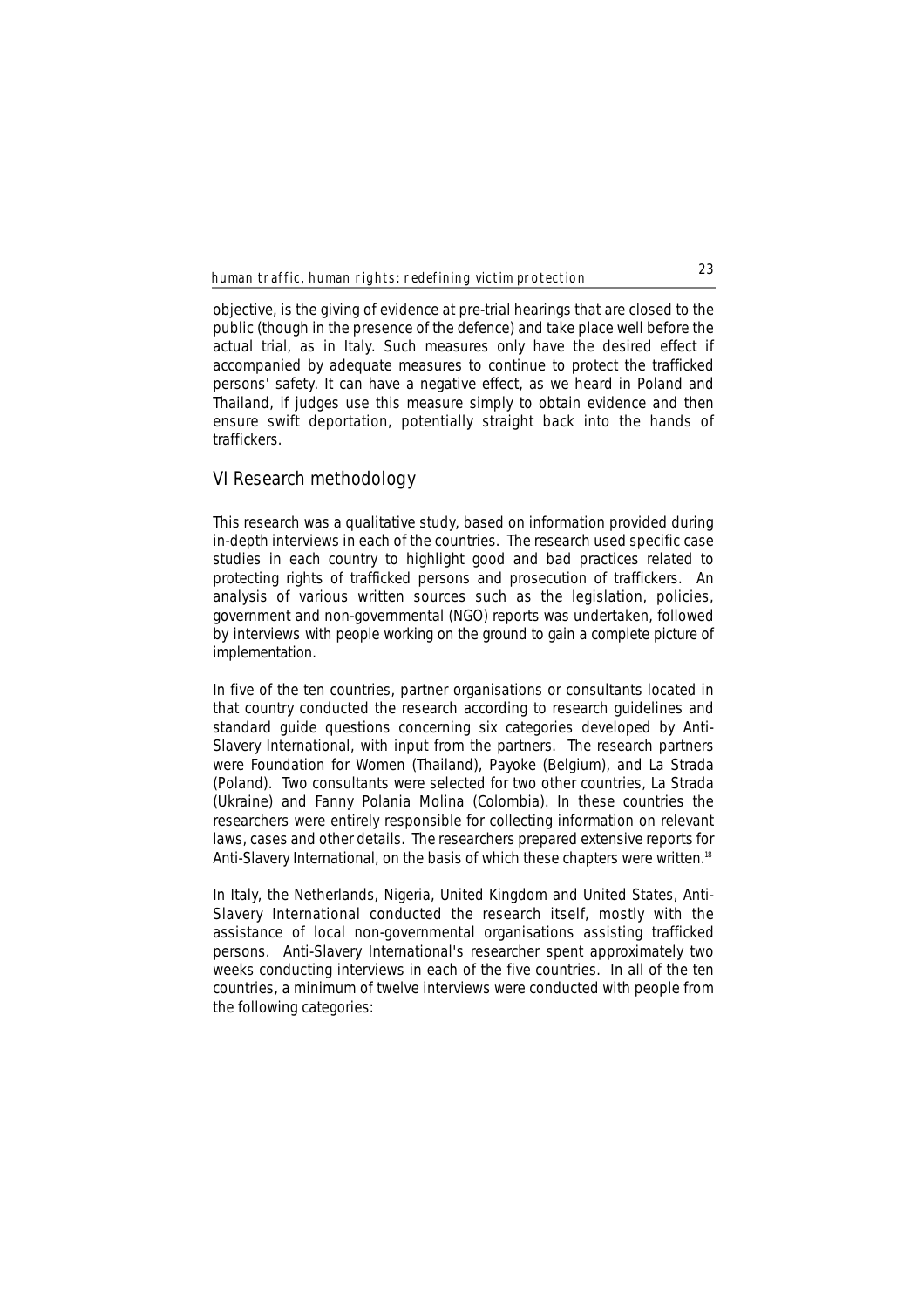| 24 | Introduction |
|----|--------------|
|    |              |

| $\bullet$ | Law enforcement: police, prosecutors, judges, magistrates, and        |
|-----------|-----------------------------------------------------------------------|
|           | other court officials, especially those who judge cases (including    |
|           | investigative judges), immigration service officials (involved in law |
|           | enforcement);                                                         |

- Legal advisers/defenders (those who critique and look for ways to use/ improve the law): defence, asylum, immigration and criminal lawyers, legal academics;
- Officials of relevant government departments dealing with trafficking, State policy makers, consular officials e.g. Department of Immigration, Social Welfare, Labour, Equal Opportunities etc;
- Persons providing direct assistance to trafficked persons i.e. specialised non-governmental organizations, service providers, social/health care workers, persons working in shelters;
- ! Trafficked persons themselves;
- ! International and inter-governmental organizations directly involved in cases regarding issues of prosecution and victim protection.

The interviews were designed to provide a close analysis of the obstacles to effective prosecution and the measures of victim and witness protection from the various perspectives of law enforcement, immigration and victim's rights, with reference to specific cases. We wanted to ascertain the treatment of trafficked persons who testified throughout the process of investigation and prosecution and also in the long term; we asked what their needs were throughout the process and how these were met (or not met). We were particularly interested to learn what impact the process of testifying had upon witnesses, and how it could be made easier for them.

# **VII Selection of cases**

The research sought to look at the application of procedures in specific cases. Cases included were required to fit the following criteria:

i) Trafficked persons were 18 years or older:<sup>19</sup>

ii) Trafficked according to the UN Trafficking Protocol definition; iii) Trafficked persons who:

- have acted as witnesses in cases prosecuting traffickers or are currently assisting criminal investigations/prosecution of traffickers or
- who were unable or unwilling to testify, assist in the investigation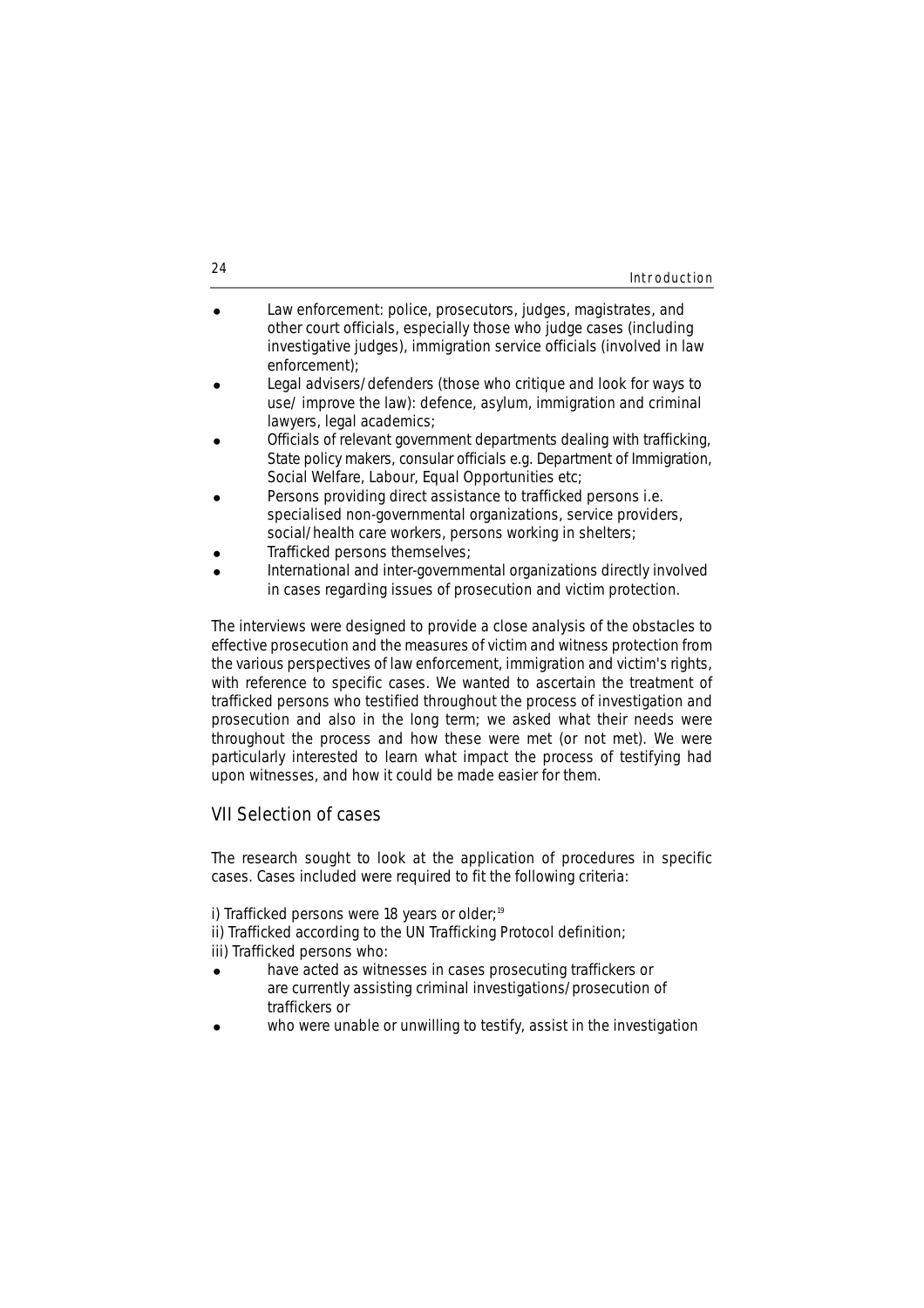and prosecution or report the trafficker;

iv) Cases that illustrate the treatment of the trafficked person by the authorities, especially through the judicial process (preferably including positive and negative examples of treatment by authorities and in terms of impact on the victim's human rights) v) Cases should reflect trafficking for different purposes (where possible)

vi) Cases occurring since 1996.

## **VIII Working definitions for the purposes of this research**

## **1. Trafficked persons**

Any adult person i.e. person 18 years or older<sup>20</sup> who is trafficked according to the Trafficking Protocol definition.

## **2. Support and assistance to trafficked persons**

As mentioned, the measures laid out in Article 6 (3) of the Trafficking Protocol.

## **3. Witness protection**

A range of measures relating to the security of those who give testimony and those close to them. Any measures that make witnesses and those close to them feel safe before, during and after testifying or making statement about their experience. This ranges from formal witness protection such as police protection, confidentiality, anonymity, relocation and evidentiary measures in the courtroom as well as any informal measures such as separate waiting rooms and corridors in courts, panic alarms, mobile phones.

## **4. Victim protection**

Victim protection covers both support and assistance to trafficked persons and witness protection.

## **5. Debt bondage**

Article 1 of the United Nations Supplementary Convention on the abolition of slavery, the slave trade and institutions and practices similar to slavery (1956) defines debt bondage as, "The condition arising from a pledge by a debtor of his/her personal services or those of a person under his/her control as security for a debt. If the value of those services as reasonably assessed is not applied toward the liquidation of the debt or the length or nature of those services are not respectively limited or defined." Many trafficked persons find themselves in situations of debt bondage, where once they are in the destination country they have to work to pay back exorbitant amounts for travel and/or living expenses.<sup>21</sup> They may submit to these conditions, under the belief that they will eventually be able to pay back the debt,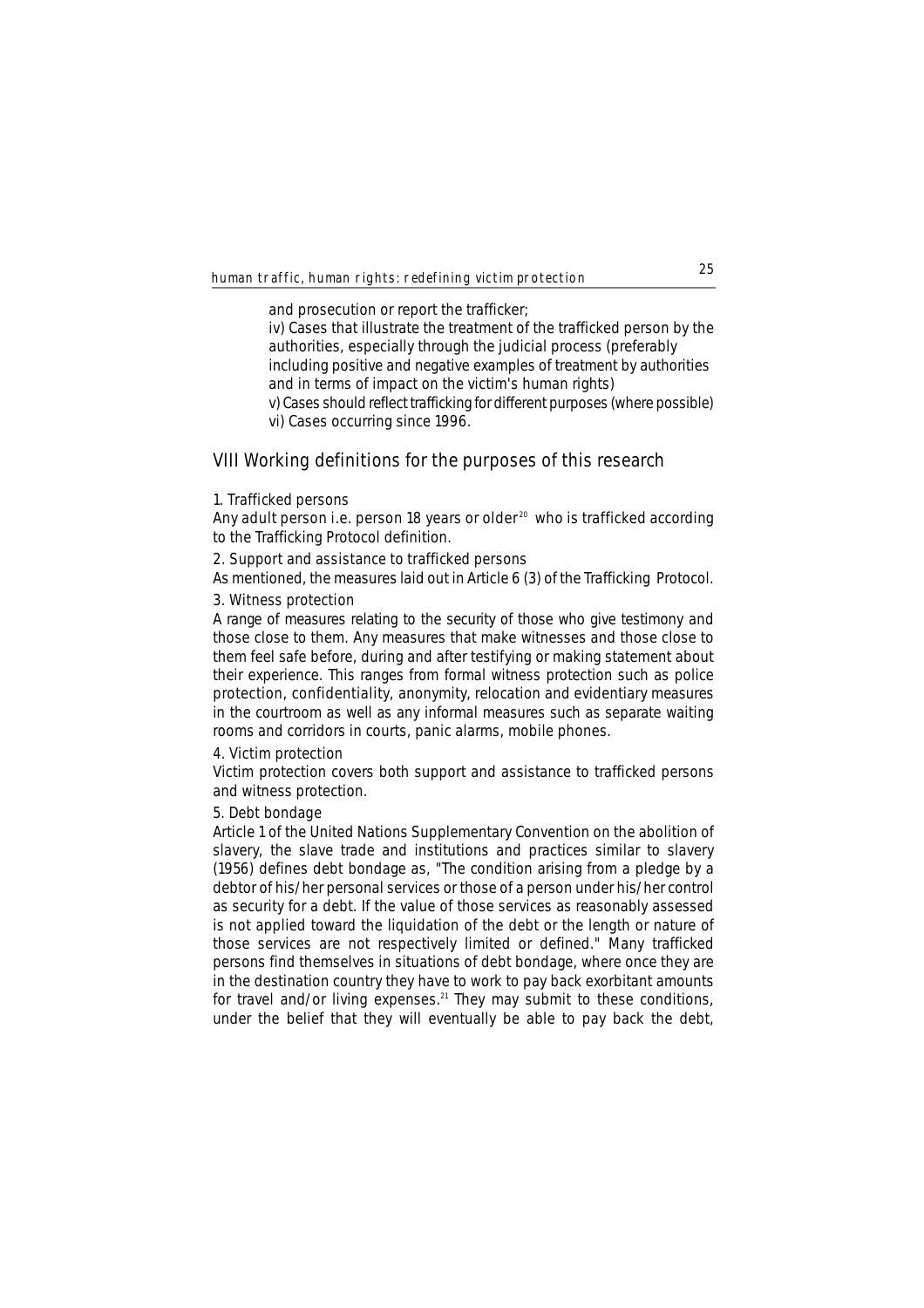however, often traffickers find new expenses, or if the debt is finally paid, sell the person again, or report them to the immigration authorities. See, for example; Nigerian women trafficked to Italy for prostitution.

## **IX Limitations of the research**

The research is limited in that it considered approximately 30 cases in total; these cases cannot be regarded as indicative of every situation of trafficking, but represent a range of situations and treatment of trafficked persons. Indeed since access to cases was through organisations supporting trafficked persons (and several cases through law enforcement officials), they are cases where people have been identified as 'trafficked' in the first place and thus received assistance in some form. In the same vein, it must be noted that those who agreed to be interviewed (especially prosecutors, police, immigration officials) were those who were to some degree already aware of the problems, and willing to speak about them. The attitudes, for example, of immigration officers who refused to be interviewed, citing a lack of cases of trafficking or lack of willingness to speak about certain cases, are not reflected here. It was outside of the scope of this report to collect information about the situation of trafficked persons who did not receive assistance. However, it became apparent during the course of the research that this is a key area for future investigation.

In some of the countries where Anti-Slavery International's staff conducted the research, especially in Italy and the Netherlands, due to issues of language we were reliant on interviews and informal translations by NGOs or by Anti-Slavery International staff because of the difficulty in obtaining official translations of all documentation.

In order to keep with the spirit of this research (i.e. protect rights of trafficked persons) strict confidentiality has been observed throughout the research. We have altered all the names used for cases in this report and, where necessary or requested, have omitted particular information that could be used to identify an individual who had been trafficked. Thus, there are few case citations or named defendants in this study. The case studies presented depend on information provided by our sources, although we have attempted to interview three different persons involved in each case in order to build up a more complete picture.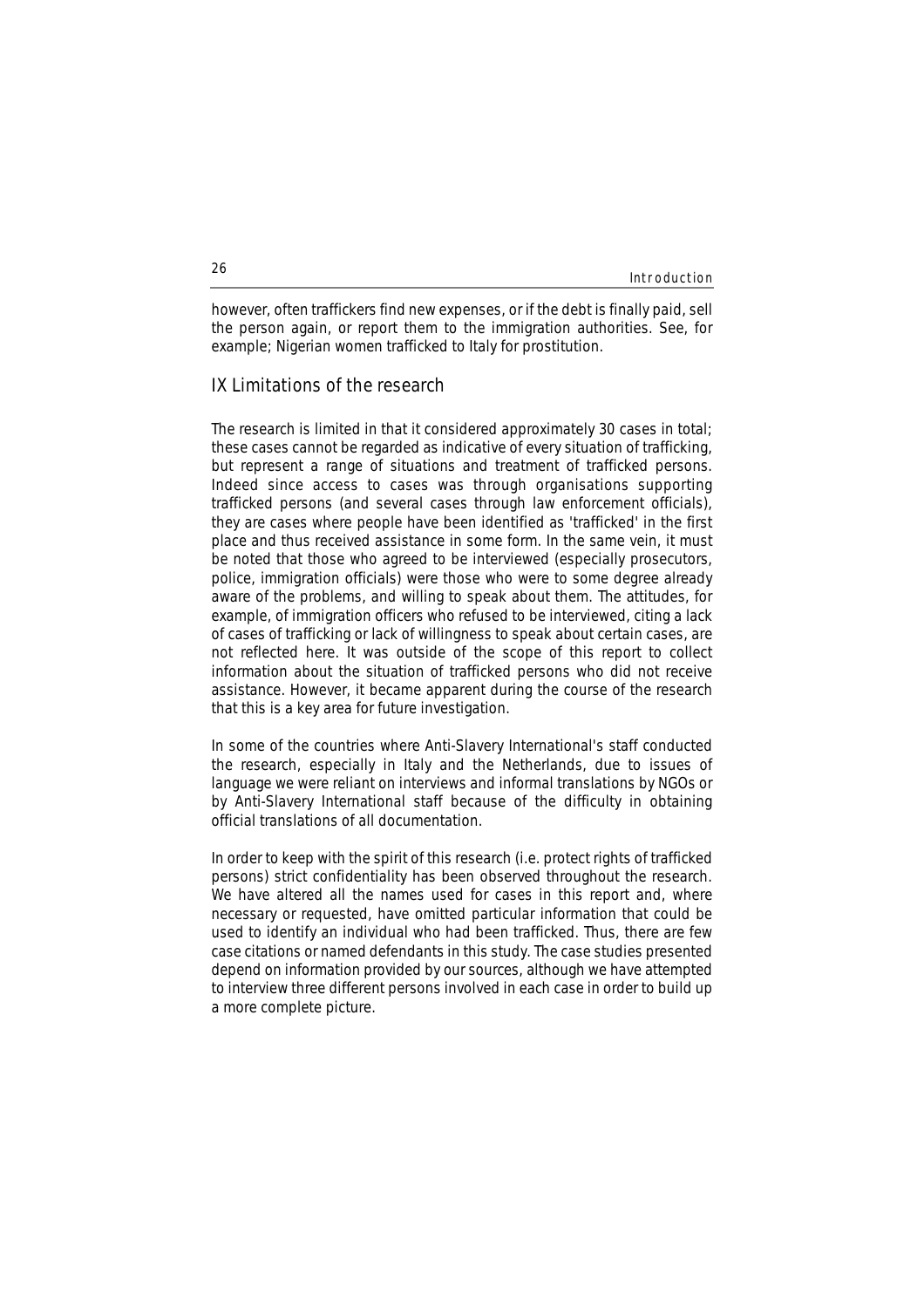This also illustrates the great paradox regarding victim protection in terms of protection of people's safety, which is that the best protection measures are, in fact, the practices that are not reported here and that are entirely confidential. This is precisely because in cases that have 'worked' in terms of protecting and safeguarding trafficked persons, law enforcement officials are reluctant to disclose sensitive information about the case, which may then jeopardise the safety of the individuals concerned. For example, in regard to reprisals, we were often told that police did 'something' to stop the reprisals, and trafficked persons reported that the reprisals stopped, but police would not identify the nature of the action taken. Other unrecorded cases of best practices occur where trafficked persons have managed to 'disappear' and successfully integrate into a community so well, that they have not needed further support from service providers. These are some of the key issues to bear in mind when reading the report.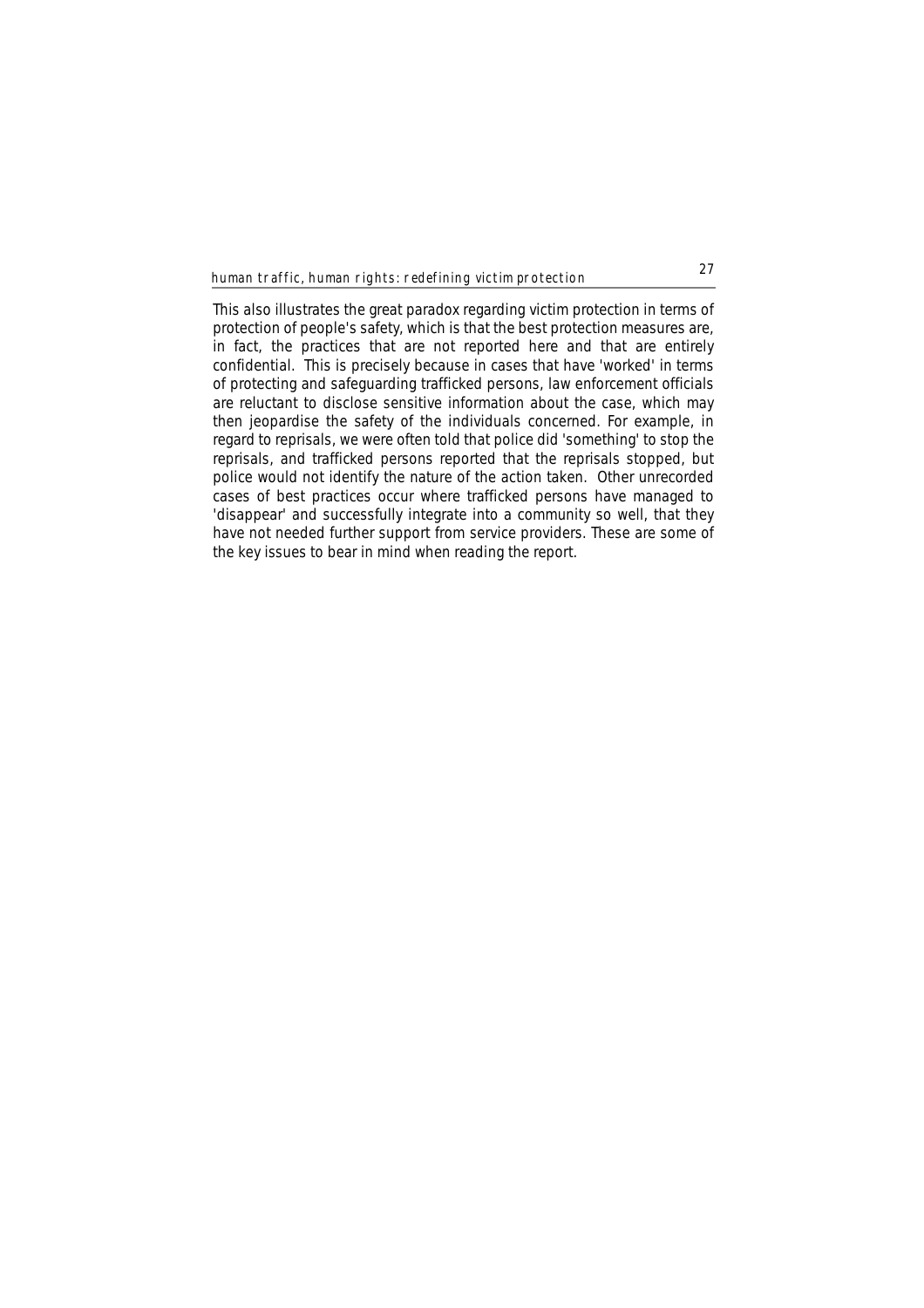| $\overline{c}$                                            | supplementing<br>Transnational<br>Trafficking in<br>Supress and<br>Woman and<br>Convention<br>Protocol to<br>Organized<br>Especially<br>Children,<br>Persons,<br>Prevent,<br>against<br>Punish<br>the UN<br>Crime | XS      | XS       | XS           | XS                 | XS      | XS       | XS       | XS             | XS                                                               | XS                                 |
|-----------------------------------------------------------|-------------------------------------------------------------------------------------------------------------------------------------------------------------------------------------------------------------------|---------|----------|--------------|--------------------|---------|----------|----------|----------------|------------------------------------------------------------------|------------------------------------|
|                                                           | Supression of<br>the Traffic in<br>Persons and<br>Exploitation<br>Prostitution<br>Convention<br>of Others<br>for the<br>of the<br>of the                                                                          | ×       |          | ×            |                    |         | ×        |          | ×              |                                                                  |                                    |
|                                                           | Forced Labour<br>Organization<br>International<br>(ILO No.105)<br>Abolition of<br>Convention<br>Concerning<br>No.105<br>Labour                                                                                    | ×       | ×        | ×            | ×                  | ×       | ×        | ×        | ×              | ×                                                                | ×                                  |
|                                                           | Forced Labour<br>International<br>Convention<br>Concerning<br>(ILO No.29)<br>Labour<br>No.29                                                                                                                      | ×       | ×        | ×            | ×                  | ×       | $\times$ | ×        | ×              | ×                                                                |                                    |
|                                                           | the protection Organization<br>Convention on<br>Their Families<br>of all Migrant<br>of the Rights<br>Workers and<br>Members of<br>(ICPRMW)<br>not yet in<br>force                                                 |         | ×        |              |                    |         |          |          |                |                                                                  |                                    |
| human traffic, human rights: redefining victim protection | Supplementary International<br>Slavery (SCAS)<br>Convention on<br>and Practises<br>the Abolition<br>Institutions<br>of Slavery,<br>Trade, and<br>Similar to<br>the Slave                                          | ×       |          | ×            | ×                  | ×       | ×        |          | ×              | ×                                                                | ×                                  |
|                                                           |                                                                                                                                                                                                                   |         |          |              |                    |         |          |          |                |                                                                  |                                    |
|                                                           |                                                                                                                                                                                                                   |         |          |              |                    |         |          |          |                |                                                                  |                                    |
| signed)                                                   | Convention<br>Vianels<br>(5)                                                                                                                                                                                      | XS      |          | XS           | S<br>×             | ×       |          |          | ×              | XS                                                               | XS                                 |
| Ratifications (x=ratified) (xs=                           | Discrimination<br>Elimination<br>Convention<br>Forms of<br>(CEDAW)<br>Against<br>Women<br>on the<br>of All                                                                                                        | ×       | ×        | ×            | ×                  | ×       | ×        | ×        | ×              | ×                                                                | ×                                  |
|                                                           | Treatment or<br>Punishment<br>Degreading<br>Torture and<br>Inhuman or<br>Other Cruel<br>Convention<br>Against<br>(CAT)                                                                                            | ×       | ×        | ×            | ×                  | ×       | ×        |          | ×              | ×                                                                | ×                                  |
|                                                           | Economic,<br>Cultural and<br>Social Rights<br>(ICESCR)<br>International<br>Covenant on                                                                                                                            | ×       | ×        | ×            | ×                  | ×       | ×        | ×        | ×              | ×                                                                | ×                                  |
|                                                           | International<br>and Political<br>Covenant<br>on Civil<br>(ICCPR)<br><b>Rights</b>                                                                                                                                | ×       | ×        | ×            | ×                  | ×       | $\times$ | ×        | ×              | ×                                                                | ×                                  |
| 28                                                        |                                                                                                                                                                                                                   | Belgium | Colombia | <b>Italy</b> | Netherlands<br>the | Nigeria | Poland   | Thailand | <b>Ukraine</b> | and Northern<br>Great Britain<br>Kingdom of<br>Ireland<br>United | <b>United States</b><br>of America |

8<br>29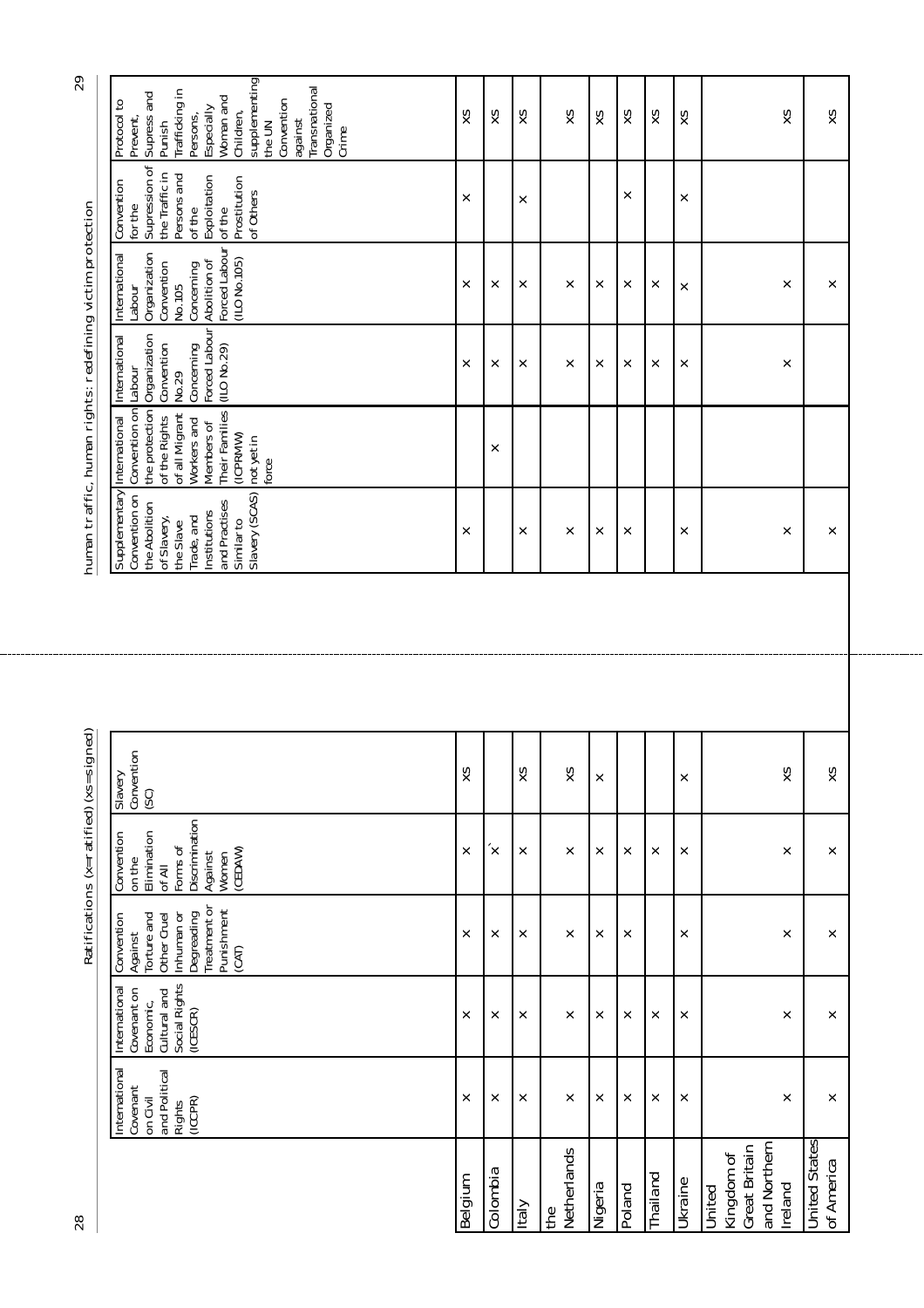## **Endnotes**

1 Article 5 (criminalisation).

<sup>4</sup> Such as the International Agreement of 18 May 1904 for the Suppression of the White Slave Traffic, International Convention of 4 May 1910 for the Suppression of the White Slave Traffic, International Convention of 30 September 1921 for the Suppression of the Traffic in Women and Children, and the International Convention of 11 October 1933 for the Suppression of the Traffic in Women of Full Age.

5 United Nations Economic and Social Council, *Integration of the Human Rights of Women and the Gender Perspective: Report of the Special Rapporteur on Violence Against Women, its cause and its consequences, Ms Radhika Coomaraswamy, on trafficking in women, women's migration and violence against women, submitted in accordance with the Commission on Human Rights Resolution 1997/44,* E/CN.4/2000/68, February 2000.

<sup>10</sup> Article 6 conditions such actions, however, by requiring such steps only in appropriate cases and to the exent possible under domestic law.

<sup>11</sup> Article 7(1) Trafficking Protocol.

<sup>12</sup> Article 24 and 25 Transnational Crime Convention.

 $16$  Article 6 (3).

<sup>18</sup> The full reports are available from the organisations involved and from Anti-Slavery International upon request.

<sup>2</sup> Article 2.

<sup>3</sup> United Nations Economic and Social Council, *Recommended Principles and Guidelines on Human Rights and Human Trafficking,* Report of the United Nations High Commissioner for Human Rights to the Economic and Social Council, Addendum E/2002/68/Add.1, 20 May 2002.

<sup>&</sup>lt;sup>6</sup> Article 1 and 2.

<sup>7</sup> Communication from the Commission to the Council and the European Parliament, *For Further Actions in the Fight Against Trafficking in Women",* COM (1998) 726, Brussels, 1998.<br><sup>8</sup> Trafficking in Migrants: Policy and Responses, May 1999.

<sup>9</sup> The Trafficking Protocol and Transnational Crime Convention are not yet in force.

<sup>&</sup>lt;sup>13</sup> Article 24 (2) Transnational Crime Convention, Article 6(1) Trafficking Protocol.

<sup>&</sup>lt;sup>14</sup> Article 6 (2)(a) Trafficking Protocol.

 $15$  Article 6 (2)(b).

 $17$  Article 25 (2) Transnational Crime Convention and Article 6 (6) Trafficking Protocol.

<sup>&</sup>lt;sup>19</sup> This report does not focus on trafficking of children i.e. under 18 years of age.

<sup>&</sup>lt;sup>20</sup> The standard laid down in Article 1 of the UN Convention on the Rights of the Child (1989).

<sup>21</sup> GAATW, *Human Rights and Trafficking in Persons: A Handbook*, GAATW, Bangkok, 2000, p.36.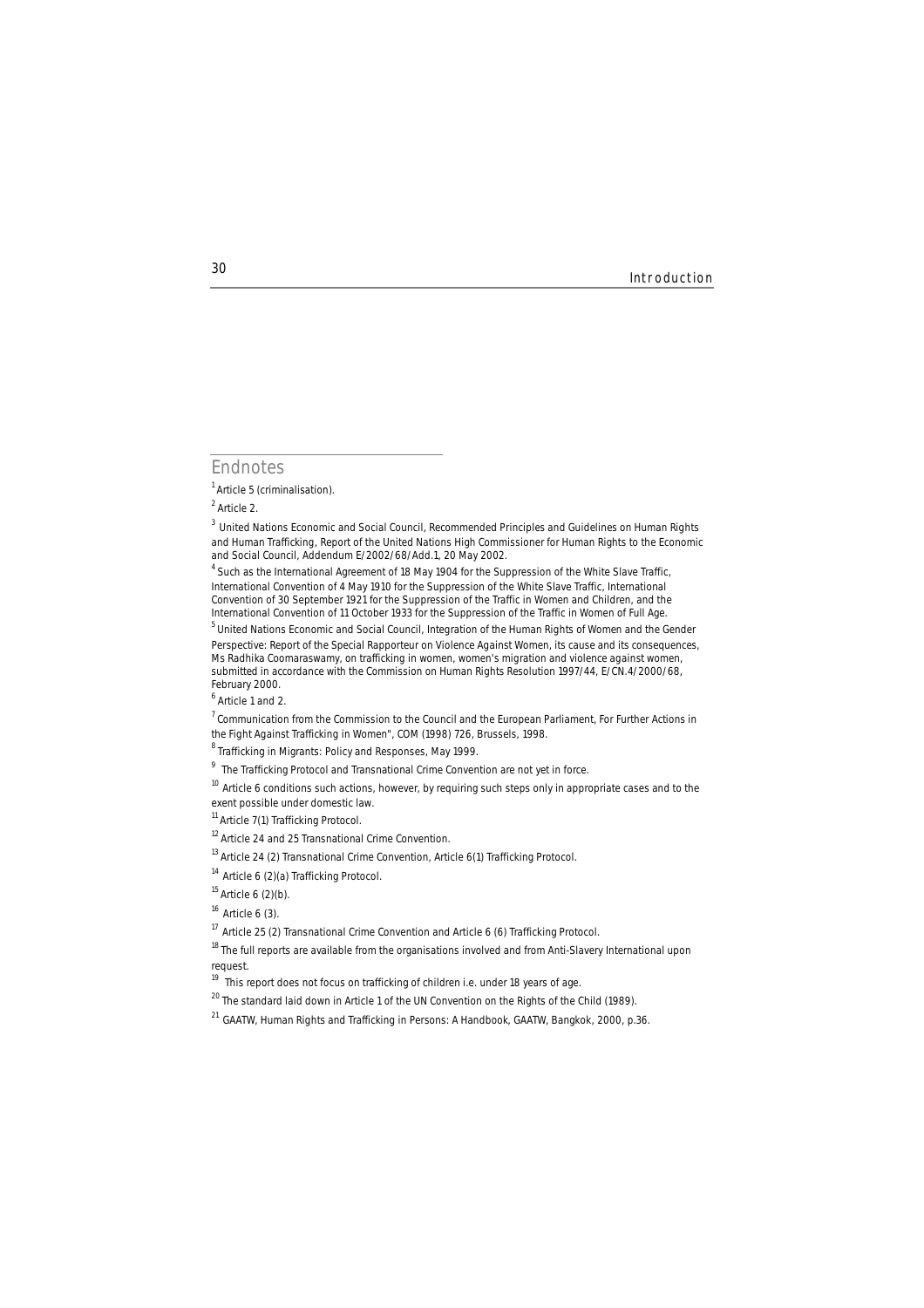# **3. Context**

## **1. Trafficking: a form of slavery occurring as part of migration**

People are driven to migrate for a multitude of reasons, largely economic and environmental. The tightening immigration policies of many countries mean people take incredible risks to move. The Trafficking Protocol states that trafficking is essentially the facilitated movement of someone through deceptive or coercive means for the purpose of exploitation. However, measuring the exploitation that constitutes trafficking is extraordinarily difficult. The line between migrant worker exploitation and trafficking is blurred. The simple answer that Anti-Slavery International has been advocating until now, is that migration becomes trafficking when there is exploitation of a person akin to forced labour, slavery or servitude. However, it is difficult to identify an individual as a victim of forced labour, slavery or servitude when that individual does not believe it. Many migrants appear to regard a period of servitude as an acceptable cost to bear in order to establish themselves in a new country.

The answer, as some governments are starting to recognise, is not simply to 'rescue' people out of their situation and return them to their country of origin, often to the very same conditions from which they originally left and back into the hands of the same or other traffickers. The answer lies in making options available to trafficked persons, providing them with services and support and in empowering them to make decisions for themselves over their own lives. Anti-Slavery International's research indicates the best strategy to combat trafficking is to ensure that 'victim protection' means assisting and supporting, and, ultimately empowering those who have been trafficked, and enabling them to address the violations they have suffered. Only one of the human rights to be protected is access to justice, others include the right to be free from reprisals, rights to recovery and rights to legal redress.

While some countries of destination - Belgium, Italy, the Netherlands, Thailand and the United States - have made attempts to address these rights of trafficked persons by changing laws and policies in regard to trafficking, the improvements for most trafficked persons, so far, are limited. Even in the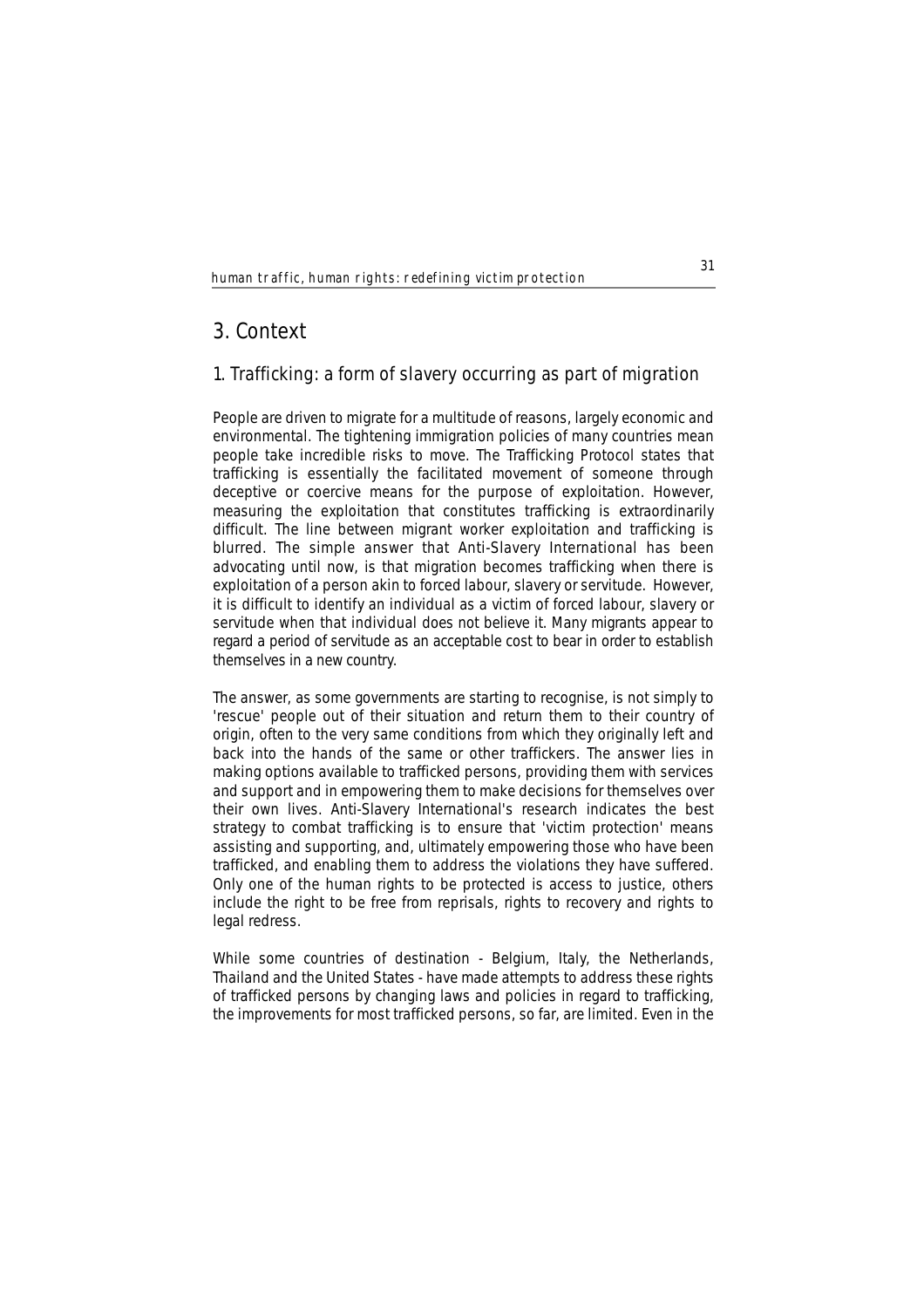#### Context

countries where there are good laws protecting trafficked persons, implementation has been patchy. Many trafficked persons in such countries are still unaware of their rights. They do not have access to the assistance measures that exist on paper to assist and support them, such as residency permits, shelters, police protection, counselling, medical care and legal assistance.

Most of the poor practices relating to the treatment of trafficked persons by authorities stem from lack of identification of trafficked persons as such by the authorities. Trafficked persons are still identified as 'undocumented (and therefore illegal) migrants' or, for those trafficked into prostitution, simply as 'prostitutes'. The scope of this report, which analyses treatment of trafficked persons in specific cases, is limited in that it only reviews cases where people were actually identified as trafficked, and thus received some assistance, whether the assistance was good or bad. It says nothing about cases in which trafficked persons were not identified as such and were not provided any assistance or any help. NGOs play a crucial role in intervening to protect the rights of trafficked persons, informing them of his/her rights and liaising with the authorities on their behalf, for example, so as to prevent deportation or detention. Still, there is an urgent need for sensitisation on a much broader scale of all officials and others who might come into contact with trafficked persons, but may not recognise their predicament. Law enforcement officials, in particular, need to be able to identify if someone might have been trafficked, and then inform that person of his/her rights.

One of the main problems in identifying trafficked persons and treating them as such is that often they do not see themselves as 'victims'. Despite their experience of being trafficked they generally see themselves as migrants or workers who have had some bad luck as a result of a bad decision or a bad contract. So, while the term 'migrant worker' does not encapsulate the experience of being trafficked, the term 'victim' may equally be inappropriate. In this sense a victim approach may not necessarily be appropriate in all cases.

*"I'm not a victim; I'm a person who's been fucked over. Sometimes I feel like the stupidest person in the world that I could get myself into a situation like this."* (Trafficked Woman, interviewed in Italy 2002).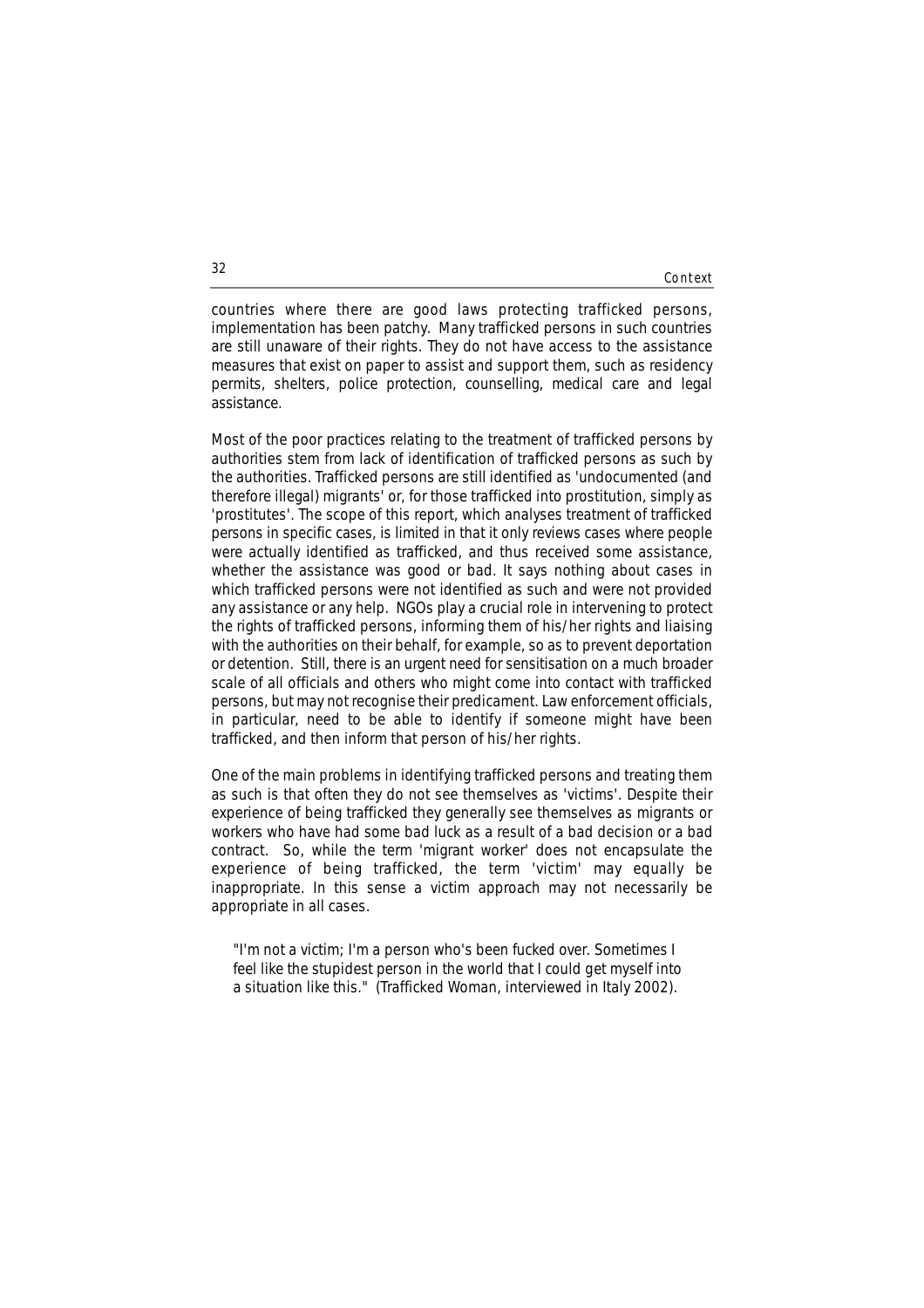Although the term 'trafficked person' also has shortcomings because it seems somewhat neutered, it seems to be the only expression that adequately encapsulates both the exploitation to the degree of being trafficked (that distinguishes it from the general experience of migrant workers) and that is closer to the person's experience than that associated with the term 'victim'. People who migrate in search of employment or a better life, and end up being trafficked, tend to be those who had the initiative and courage to change their situation, by seeking better fortune and opportunity in migration. These are not people who will always blame others for misfortune, and they certainly do not start by seeing themselves as victims.

For many trafficked persons, they are not 'rescued' from their situation, but are 'captured' by the authorities. The authorities were not regarded initially as saviours, but oppressors. This tells us that trafficked persons do not always behave in the ways in which officials would like them to, but that this should not affect their ability to exercise their basic rights. For example, in Nigeria, women trafficked into the sex industry abroad, who are deported back to Nigeria do not fit within the usual image of a 'victim'. They return angry about what has happened to them and do not trust the authorities or service providers in what is widely regarded as one of the world's most corrupt countries.<sup>1</sup> One of the aspects that has been highlighted in this report, is the need to address trafficked persons who are 'hostile' victims and witnesses, in the sense of being unwilling to co-operate with authorities. This hostility is a direct result of the situation of abuse they have suffered, and treatment by authorities generally compounds rather than overcomes this. Since trafficked persons are rarely treated or identified as victims of crime, they are unlikely to be helpful in assisting in prosecutions straight away. Wrong expectations of how a 'victim' should behave often leads to misinterpretations by both the authorities and service providers, which may often shift blame onto the trafficked person.

There is a spectrum of abuse between trafficking cases, ranging from those who have been completely physically controlled, raped and beaten to those who were restrained through some form of psychological pressure. For example, trafficked persons may believe that, after a period of abuse, they will eventually pay off a debt and be able to earn money for themselves; they may fear that their families will be harmed if they seek help or that they will be imprisoned if they go to the police for assistance. They may think that no one else but the trafficker is in a position to help them, or believe that they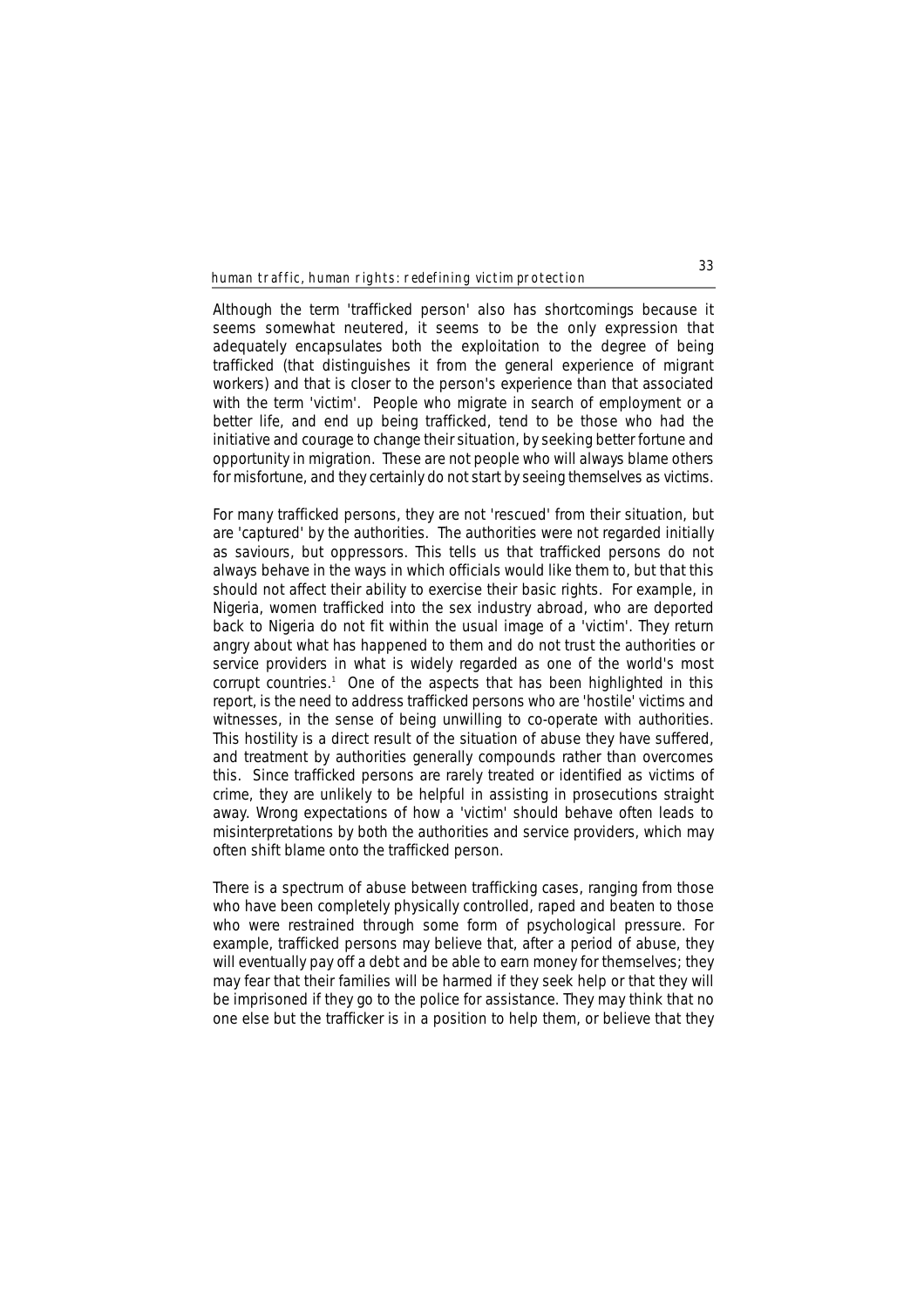Context

are somehow stupid and naïve for making a bad decision in the first place and that things could be worse. They are likely to feel that they will be stigmatised or seen as 'failures' if they return home empty-handed.

The complexity of the relationship between traffickers and trafficked persons is not to be underestimated. As fast as countries change their laws to criminalise trafficking, smart traffickers deftly change their behaviour to sidestep the new laws, for example by becoming less physically aggressive, adopting a seemingly romantic relationship with the trafficked person, marrying the trafficked person in order to legalise their status or providing small amounts of money to trafficked persons. Such people, especially women trafficked into prostitution by their 'boyfriends', are even less likely to see themselves as 'victims'.

Our key findings indicate that law enforcement agencies cannot fight trafficking effectively by simply moving trafficked persons from one system of control into another - that is, from being controlled by traffickers to being controlled by law enforcement officials. Our findings indicate that the effective way of combating trafficking is to ensure trafficked persons are provided with the necessary support and assistance to make informed decisions about their lives. It is to empower those who wish to, to seek access to justice from the State including obtaining compensation and legal redress and at a minimum, to provide services to all trafficked persons to enable them to recover and put them into a situation where they can sustain themselves and their families.

## **Endnotes**

<sup>&</sup>lt;sup>1</sup> For example, ranked number 90 out of 91 countries in Transparency International's Corruption Perceptions Index, 2001,at http://www.transparency.org/cpi/2001/cpi2001.html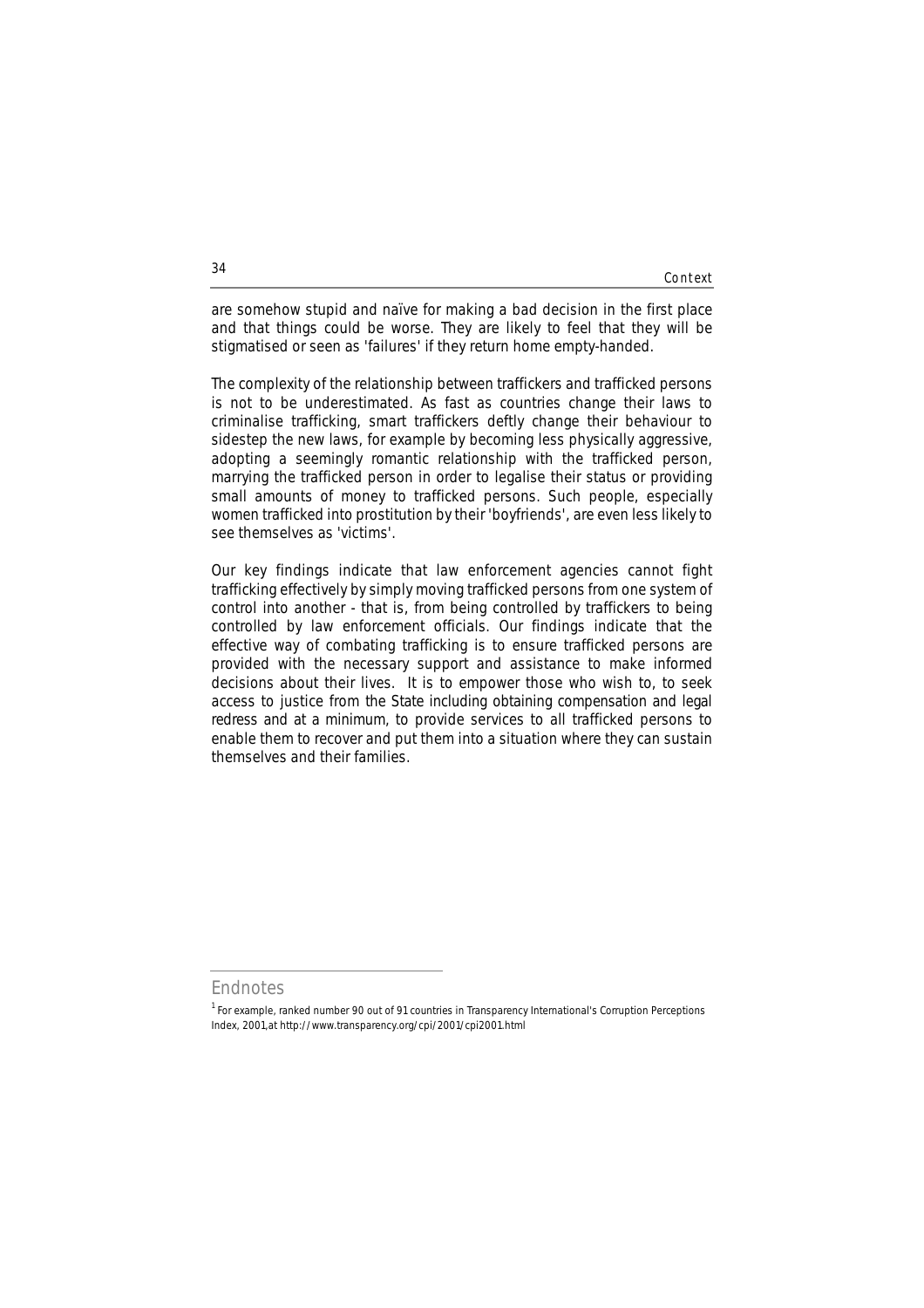# **4. Findings and recommendations**\*

Below are the emerging themes from the research, with summaries of the main findings, under eight specific thematic areas: investigation and prosecution of traffickers; contradiction between laws concerning undocumented migrants and those affecting trafficked persons; residency rights for trafficked persons; protection from reprisals; in-court evidentiary protection; role of lawyers; legal redress and compensation; and return and repatriation. It appears to be no coincidence that the countries which fared better in prosecuting traffickers for various crimes (Belgium, Italy, Netherlands and United States) were the four countries which also had comprehensive measures for assisting victims, including temporary residency permits for those prepared to testify against their traffickers.

## **General**

The current models of protection offered to trafficked persons prioritise the needs of law enforcement over the rights of trafficked persons. The report's findings indicate that law enforcement officials have tended to be the most successful in securing convictions when trafficked persons' rights have been respected rather than disregarded. Cases of best practice exist where there has been a genuine understanding and goodwill on the part of authorities involved. In these successful cases, there have been committed teams of law enforcement, prosecutors, lawyers and service providers, who all displayed sensitivity to the needs and rights of trafficked persons in each case. However, in the vast majority of cases, the trafficked person is seen primarily as a witness, and as a tool of law enforcement. If this continues to be the case, the right of victims to have access to justice will continue to be denied, and prosecutions will fail because trafficked persons will be neither willing nor able to testify.

Despite the Trafficking Protocol, the Transnational Crime Convention and the adoption of some good national laws and policies to punish trafficking and protect the rights of trafficked persons, there is a need everywhere to institutionalise good practice; that is to say ensure uniform implementation by issuing clear guidelines that are regularly evaluated and reviewed, and disseminating these by means of training and sharing of good practices. The most essential need, once laws are in place, is for training for law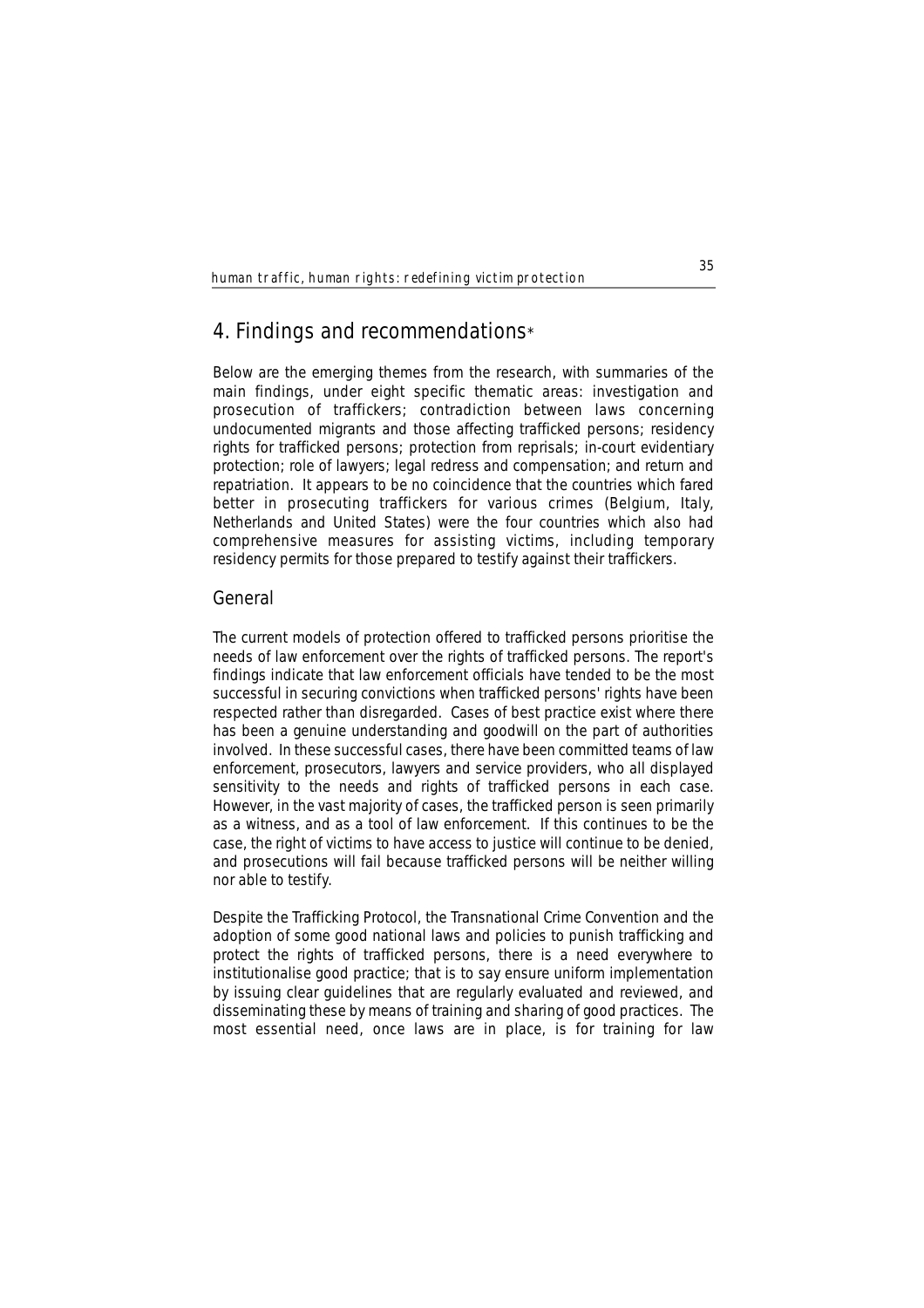enforcement officials, service providers and the judiciary at a variety of levels to ensure trafficked persons are correctly identified. Improved awareness of a wide range of issues related to trafficking is needed at every level. This should include informing officials and others of the psychological impact on trafficked persons of the experience of being trafficked - the fact that trafficked persons may tell lies initially due to fear, guilt or trauma; the medical needs of trafficked persons; the relationship of dependency and sometimes romantic relationships with traffickers; the vulnerability of undocumented migrants; cultural differences; attitudes regarding gender; and the economic needs of trafficked persons. These are some examples to illustrate the complexities of trafficking cases. Training needs to be more than just dealing with prostitution, vice and human smuggling issues.

There is also a need for training and awareness-raising in the broader community, so that everyone who potentially comes into contact with trafficked persons (including those who buy their services or the products of their labour), is aware of the human rights aspect of the problem and is able to act or refer a trafficked person to a place where they may receive assistance.

## **Recommendation 1:**

Government agencies responsible for administration of justice should develop a law enforcement model for interviewing undocumented migrants to ensure appropriate questions are asked to ascertain if they may have been trafficked. Guidelines for interviewing undocumented migrants should be developed by experienced law enforcement officials working on these cases in conjunction with agencies that work with migrants and trafficked persons.

#### **Recommendation 2:**

Government agencies responsible for administration of justice should train law enforcement officials (i.e. police and immigration) and the judiciary (prosecutors, judges, lawyers) as well as service providers (e.g. medical, migrant, refugee, trade unions) to help them understand the complex situations and decisions trafficked persons face due to their vulnerable situation.

#### **Recommendation 3:**

Government agencies responsible for administration of justice should develop guidelines and procedures on treatment of trafficked persons by law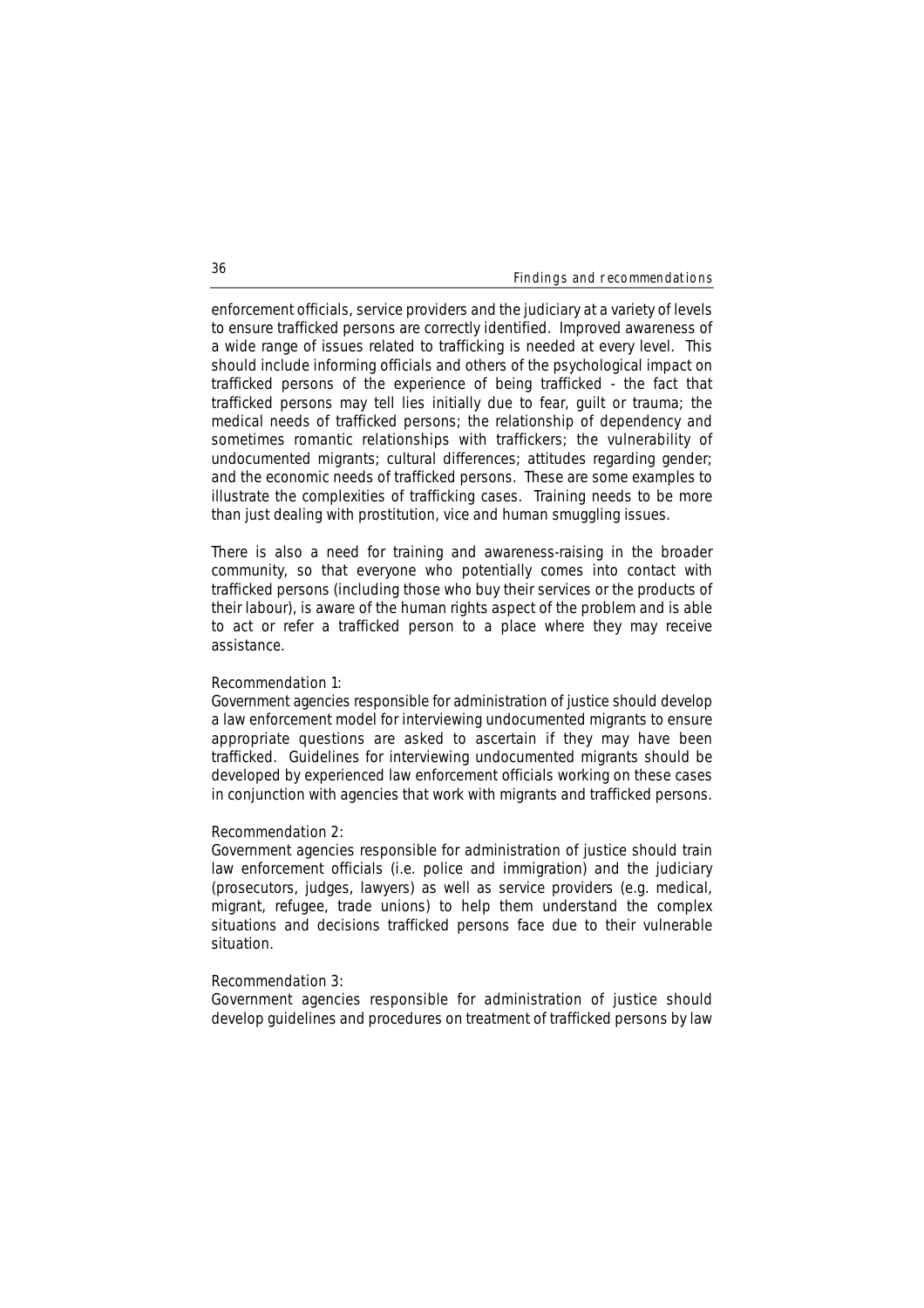enforcement officials in conjunction with non-governmental organisations that deal with trafficked persons on a day-to-day basis. These need to be circulated widely and updated regularly.<sup>1</sup>

## **Recommendation 4:**

States, inter-governmental organisations and NGOs should raise awareness and sensitise society in general about the violations of human rights that trafficked persons experience, paying particular attention to the effects of their treatment by the State.

## **1. Investigation and prosecution of traffickers**

Our analysis of the criminal legislation in ten countries showed that there is a distinct lack of unified laws against trafficking between countries, even when there are known to be established patterns of trafficking between specific countries. All of the countries had specific provisions making trafficking in persons a crime, except for Italy, Nigeria and the United Kingdom (all of which had draft Bills waiting to be adopted). In Belgium, the anti-trafficking law was used to prosecute both trafficking and smuggling in persons. In the Netherlands and the United Kingdom draft Bill, 'trafficking in persons' referred only to trafficking for prostitution. In Thailand, the law only applied to trafficking in women and children.

The existence of a trafficking provision in the law was no indication of whether or how many prosecutions of traffickers occur, since traffickers commit various other offences in the course of trafficking for which they can be prosecuted. In some of the countries, such as Poland, Thailand and Ukraine, the anti-trafficking provisions were rarely used. These countries, as well as Nigeria, identified key obstacles to prosecuting traffickers as: corruption, lack of clarity in the law, lack of resources and lack of understanding by law enforcement officials and ineffectiveness of the judiciary in applying the law.<sup>2</sup> Failure to exchange information between law enforcement agencies (within a country) and between countries of origin and destination were also obstacles to effective prosecution (for example, in Belgium, Netherlands and Nigeria). The two countries that showed concerted efforts to prosecute trafficking for all purposes, using anti-trafficking laws with some degree of effectiveness, were Belgium and the United States. In the United States, offences of forced labour, involuntary servitude, peonage (similar to debt bondage) and unlawful possession of documents are also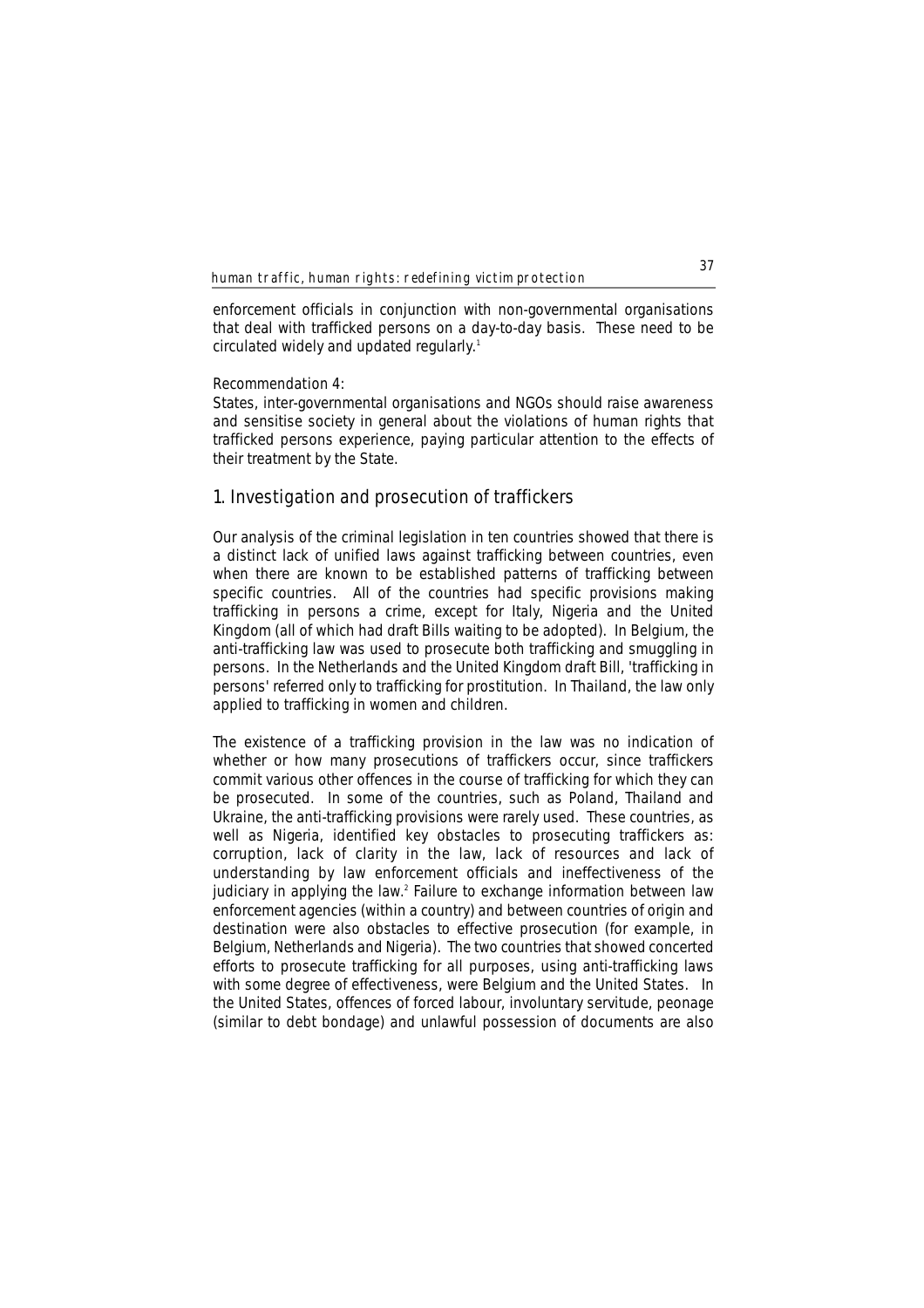used to prosecute traffickers. Italy uses existing provisions against slavery with some degree of success to prosecute trafficking.

### **a) Use of anti-prostitution laws to combat trafficking**

In the absence of adequate anti-trafficking legislation, laws against prostitution, or against the exploitation of prostitution of others, are the laws most frequently being used to prosecute those who traffic women into prostitution. This was prevalent especially in Italy, Poland, Thailand, Ukraine, United Kingdom and to an extent, Belgium.3 The use of these laws has several effects. In several countries, such as Italy and the United Kingdom, exploitation of prostitution laws are generally used to target the 'worst cases' i.e. where deception, coercion and threats occur. The authorities have made a decision, formally or informally, not to focus on all cases of prostitution but rather the 'worst' cases. However, this continues the past practice of seeing trafficking as the same thing as the exploitation of prostitution. It would be clearer and more effective to have laws that reflect deception, coercion and threats to penalise trafficking rather than using exploitation of prostitution laws.

The use of anti-prostitution laws to combat trafficking is problematic because of traditional, discriminatory attitudes of most law enforcement officials against sex workers. Attitudes towards prostitution may prevent many law enforcement officials from regarding women trafficked into prostitution as victims of a crime. Women trafficked into prostitution, are often treated instead as criminals to be prosecuted, rather than assisted, as was found to be the case in Colombia, Nigeria, Poland, Thailand and Ukraine. Equally, since prostitution tends be seen as a crime against public order, if traffickers are penalised under anti-prostitution laws, those who are trafficked into prostitution are less likely to be able to seek legal redress or compensation because they are not regarded as victims of a crime. The use of laws punishing the exploitation of prostitution often means that traffickers higher up the chain in organised crime remain unpunished (see Chapter on Italy).

Considering trafficking as one and the same as prostitution clearly has a negative impact also on those trafficked into other forms of exploitation, as in Italy, Poland, Thailand, Ukraine and the United Kingdom. While it may be that other provisions under the criminal code are available to prosecute such traffickers (facilitating illegal migration, forgery offences, assault, rape, unlawful imprisonment) the fact that trafficking tends to be seen as one and the same as prostitution, means that these cases may not be identified as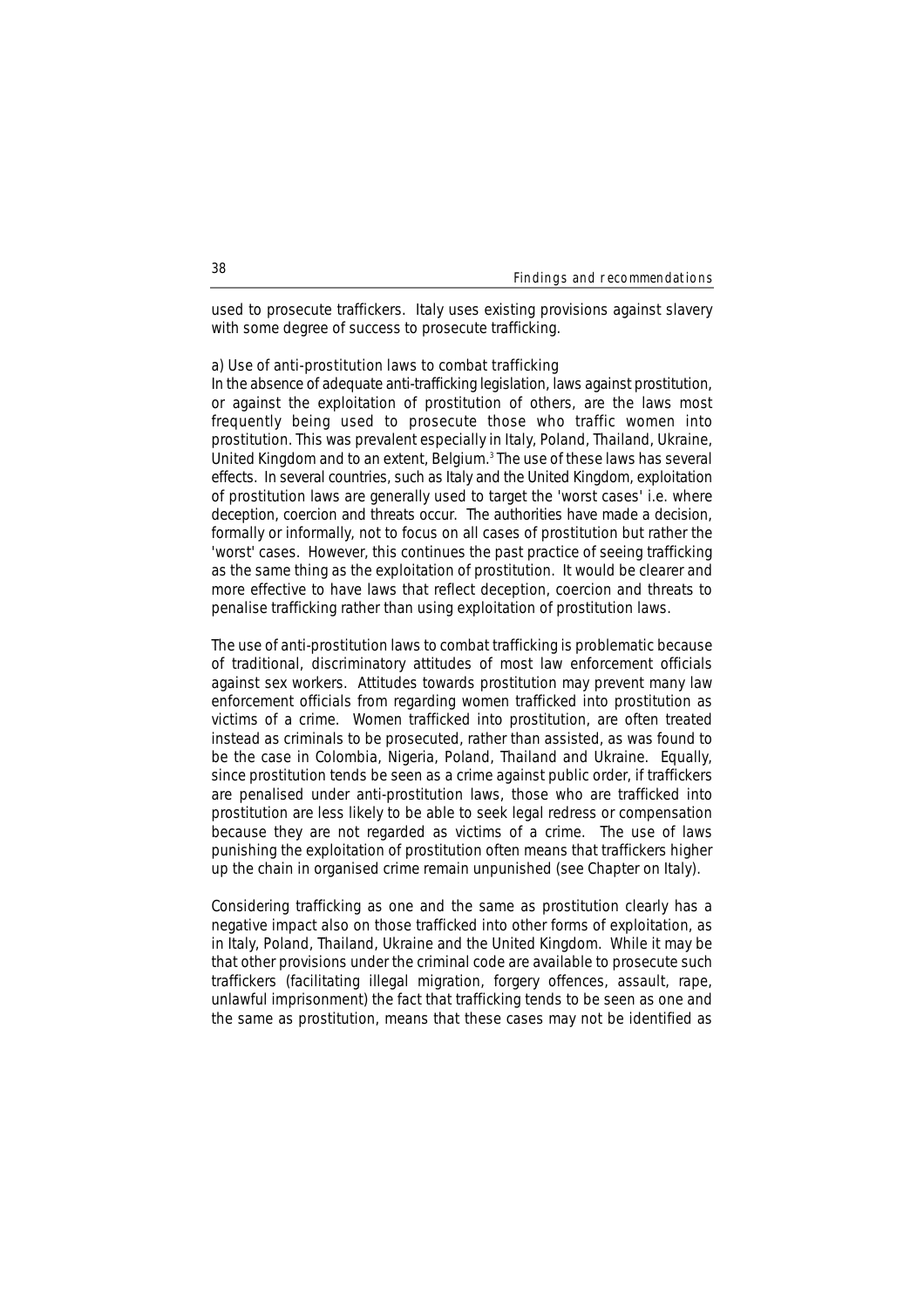trafficking. Charges of forgery and facilitation of illegal migration do not reflect the human rights abuses inflicted on a trafficked person. Individuals exploited by traffickers charged with these offences may not be recognised as victims of crime. This has important implications for their treatment by the authorities and access to services and support for trafficked persons, residency permits and so on.

## **b) Good practice**

The most comprehensive criminal legislation against trafficking in persons encountered during the study, and the one reported to be most effective in prosecuting traffickers appeared to be that used in the United States. It not only sets out a definition that in practice seems simple and straightforward for prosecutors to use, but also introduces various ancillary offences such as forced labour and unlawful confiscation of documents. The fact that the definition of forced labour in the United States law includes the element of psychological coercion i.e. "any scheme, plan, or pattern intended to cause a person to believe that failure to perform an act would result in serious harm to or physical restraint against any person" <sup>4</sup> is very significant because it ensures traffickers who have not engaged in explicit acts of violence or threats can also be punished.

Due to the fact that trafficking is an extraordinarily complex crime and an ever-changing phenomenon, the use of an integrated multi-agency approach, i.e. specialised task forces of police, immigration, labour ministry officials or labour inspectors, prosecutors and NGO's to prosecute traffickers has proved effective in Belgium and the United States. This proved important also in enhancing the co-operation between immigration officials and police, which appeared to be an obstacle elsewhere in effective prosecution (for example in the United Kingdom). A multi-agency approach, piloted in Los Angeles in the United States, which includes Government ministries (departments) of labour, justice and specialised NGOs, was particularly successful. Exchange of information between law enforcement agencies in different countries worked best where personal relationships were developed between individuals in each of the countries (Italy, Nigeria and Ukraine).

## **Recommendation 5:**

States should adopt legislation setting out a criminal offence of 'trafficking' that covers trafficking for all purposes, in line with the Trafficking Protocol as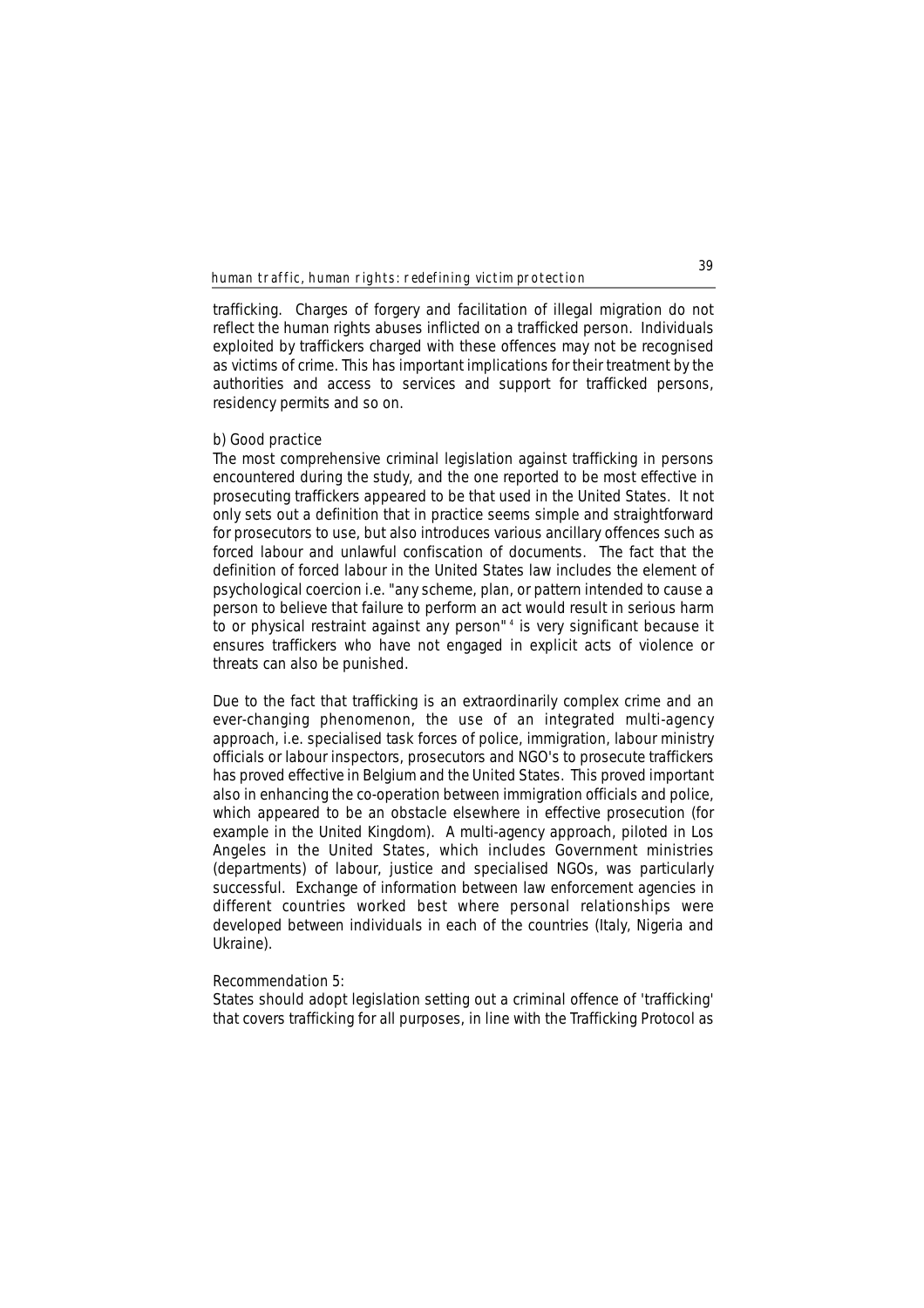part of comprehensive anti-trafficking legislation which protects the rights of trafficked persons. Consideration of the United States' criminal definitions of trafficking<sup>5</sup> and forced labour, as a good working model, may be helpful.

## **Recommendation 6:**

States should interpret and amend existing provisions of the law punishing slavery and unlawful imprisonment to ensure that clearly identifiable and provable elements of psychological coercion are recognised as a method of constraint. States should apply existing slavery provisions to cover modern forms of slavery such as trafficking,<sup>6</sup> consistent with a new provision against trafficking.

## **Recommendation 7:**

At a regional level within countries, justice ministries should create integrated multi-agency task forces to combat trafficking, involving police, immigration officials, labour ministry officials or labour inspectors, prosecutors and non-governmental organisations to co-ordinate their activities in relation to trafficking and thereby to ensure more effective prosecutions of traffickers.7

# **2. Contradiction between laws concerning undocumented migrants and those affecting trafficked persons - the failure to recognise trafficked persons.**

The contradiction between laws concerning undocumented migrants (which usually require deportation) and laws affording protection and residency permits to trafficked persons is especially apparent in Italy and to a lesser extent in Belgium and the United States. Those who are not readily recognised by law enforcement officials as possibly having been trafficked, face immediate deportation and possibly detention in an immigration facility. The contradiction is also apparent in the Netherlands, where law enforcement officials have guidelines concerning the information they should give to persons who could have been trafficked about their rights. In practice these are not followed because law enforcement officials do not recognise such people as possible victims, but see them as undocumented migrants. As such, many trafficked persons remain uninformed about their rights and are often deported.

In addition, those trafficked into the sex industry may suffer discrimination at the hands of authorities because they are sex workers. For example, in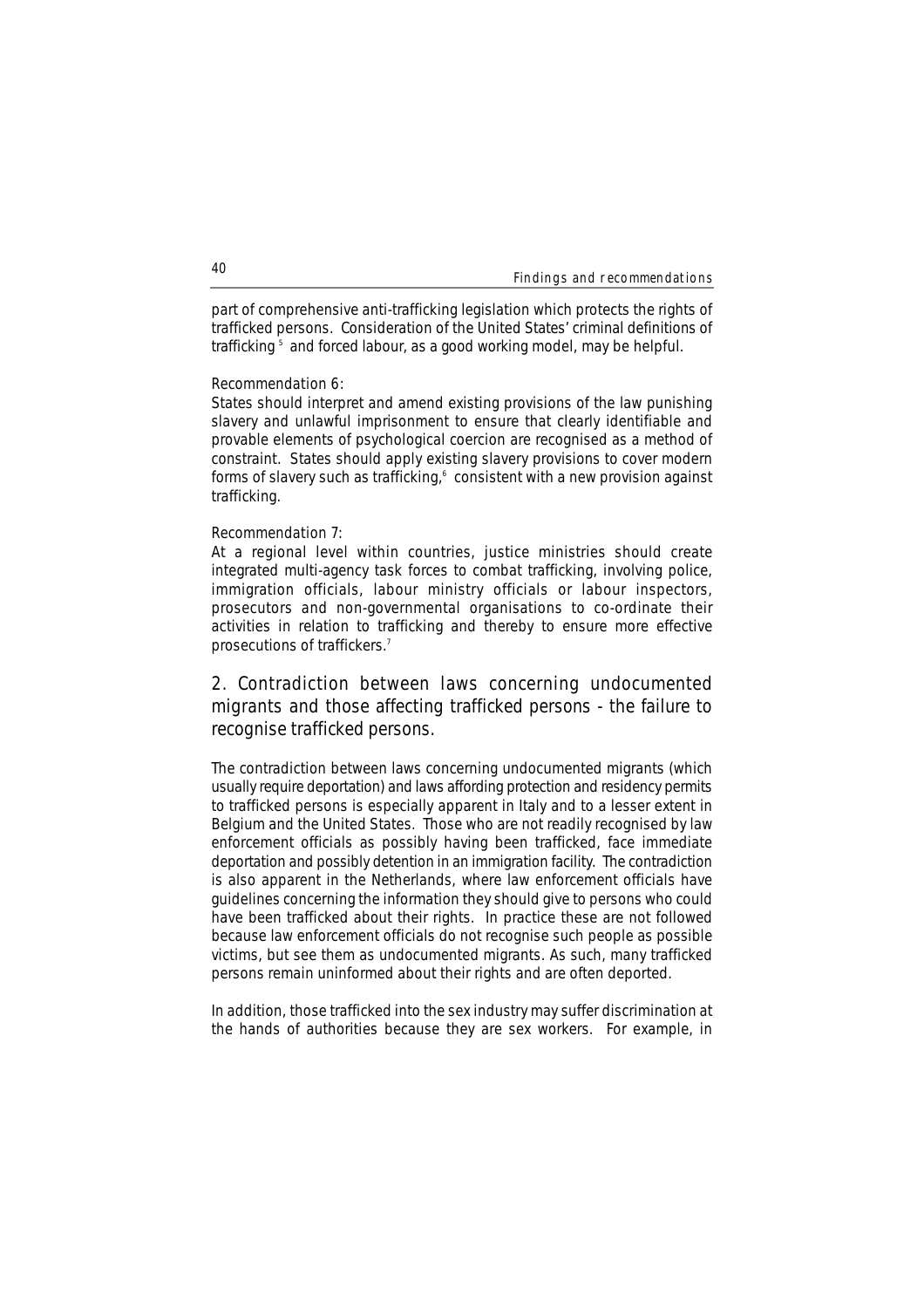Nigeria, Thailand and Ukraine trafficked women have been criminalised themselves, arrested and punished for being prostitutes despite the crimes committed against them and fact that they were trafficked into prostitution.

## **Recommendation 8:**

States should ensure trafficked persons are not punished for any offences or activities under national laws related to them having been trafficked, such as prostitution and immigration violations.

## **3. Residency status for trafficked persons**

Four countries, Belgium, Italy, the Netherlands and the United States, have specific legislation to address the protection of trafficked persons, such as providing residency permits for trafficked persons. In each case there is a dual objective of encouraging the victim to testify and protecting the victim's human rights.<sup>8</sup> This report's findings highlight the stark contrast between what was offered in theory in the law versus what was happening in practice, particularly in Italy, the Netherlands and (to a lesser extent) in Belgium. In the United States it was impossible to measure the implementation against the law, since at the time the research occurred no T visas (visas for trafficked persons assisting the prosecution) had yet been offered.

## **a) Reflection delay**

A crucial aspect of residency status is the immediate period of recovery, 'reflection delay', available in Belgium and the Netherlands and recommended in the proposed EU Directive on short-term permits.<sup>9</sup> In the Netherlands the period is for three months under the B9 regulation, in Belgium 45 days under the 1994 Circular, the proposed EU Directive suggests a period of 30 days. The reflection delay is the most positive (and crucial) aspect of the Belgian and Netherlands' systems concerning residency because it enables victims of abuse to recover somewhat from their ordeal, during which time they have access to support and assistance including shelter, legal advice, medical care and counselling. The reflection delay is needed to ensure that individuals who have been trafficked can recover sufficiently from the trauma of their experience to be willing and able to talk about it. It affords the time to ensure that the person is making an informed decision about whether or not they want to testify against the trafficker.

According to the NGOs assisting trafficked persons in these countries (STV in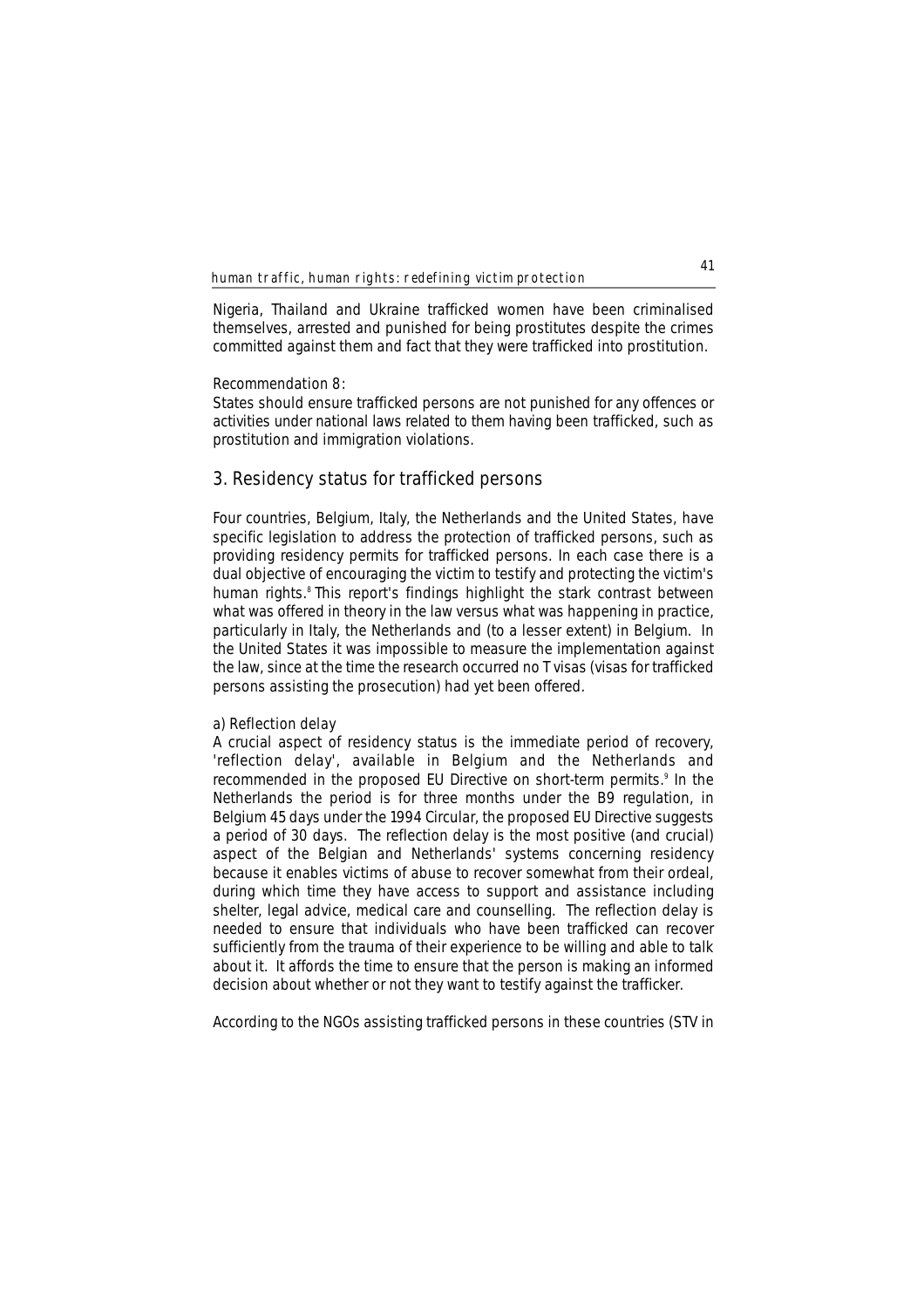the Netherlands and Payoke for Flanders region, Belgium) those who are granted the reflection delay are more likely to press charges against their trafficker. This is also indicated in Italy. Despite the fact that NGOs, lawyers and law enforcement officials recommend the use of reflection delays, in Belgium and the Netherlands there is no recorded statistical information available indicating how many persons who use the reflection delay actually file complaints against the trafficker. In fact, both countries suffer from a lack of centralised statistics concerning the number of people who receive any type of residency permits.

In both Belgium and the Netherlands there are problems with the operation of the reflection delay in practice. Law enforcement officials in both countries seem unwilling to inform possible trafficked persons about the right to a reflection delay, because they feel it interferes with swift investigation or because they simply do not recognise people who have been trafficked as such. Trafficked persons are rarely informed of their rights to the reflection delay if their first point of contact is with a law enforcement official. This is especially apparent if the person has been trafficked for purposes other than prostitution.

The findings in the other countries similarly indicate the need for a reflection delay and that the decision to report a trafficker is not an easy one. For example, in the United Kingdom trafficked persons rescued by police are given the choice of returning to their home country immediately or staying and testifying against traffickers. Police state that in nearly all cases victims say they would rather return home. However, in light of the experience in Belgium, Italy and the Netherlands, the 'choice' to return home more likely reflects that such a decision is made under a great deal of stress, within a very short time period and in what the trafficked persons sees as a hostile environment (an interview by authorities in custody or at least in a police station, where they may fear prolonged imprisonment). Without a reflection delay, there is no time for trafficked persons to consider the realities of returning home, such as: the likelihood of being re-trafficked (especially if they still owe a debt to their traffickers or others), reprisals by traffickers and possible stigmatisation by family/community, particularly in the case of women trafficked into prostitution. They may also not yet understand the consequences of what will happen to them if they decide to stay, nor be aware that support and assistance will be provided to them.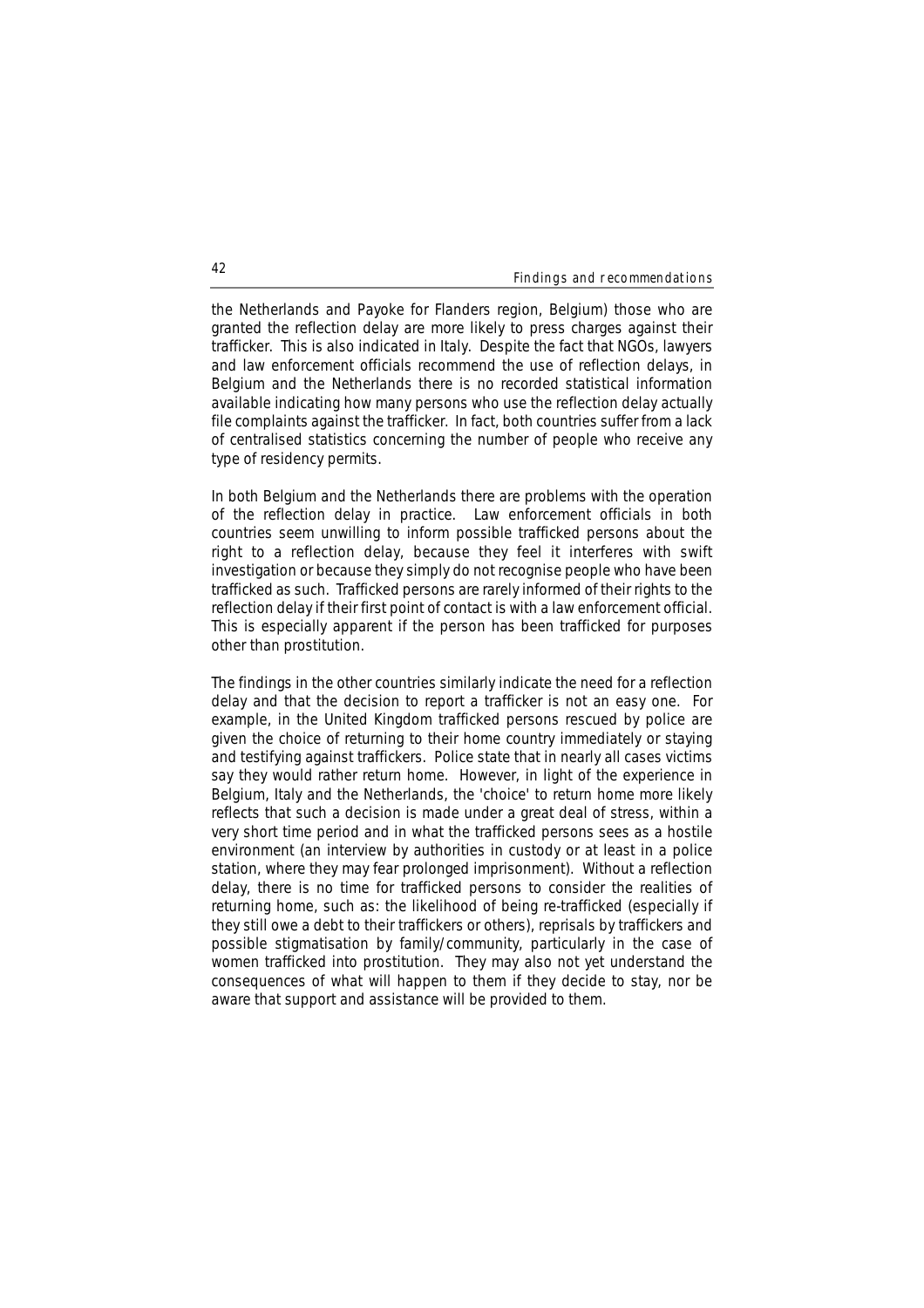During the period of immediate interception by authorities, some trafficked persons make decisions that are still heavily influenced by the trafficker. For example, in cases of Chinese nationals trafficked to the United States for exploitation in factory or restaurant work, traffickers arrange for lawyers to represent victims and coach them into submitting false asylum applications. In some cases of eastern European women trafficked into prostitution involving Albanian traffickers, where there is relationship in which the woman perceives the trafficker as her boyfriend, such women rarely consider their 'boyfriend' to be a trafficker. Similarly, West African men trafficked to Europe under the guise of playing football, who end up unpaid in factory work, still tend to believe that one day their dream to play football will be realised by their 'agent'/trafficker. What is key in such cases is the way that traffickers manipulate the isolation and vulnerability of trafficked persons and use and exploit current legal systems, especially the migration laws, to further marginalise and exploit trafficked persons. In these cases, such individuals may need some time to recognise they have been trafficked/exploited/abused.

The Italy chapter supports the argument for a reflection delay. The residency permit in Italy does not require the trafficked person to report the trafficker immediately to receive the permit (though in practice trafficked persons usually do so). In the cases where women did not immediately report their trafficker, NGOs working with trafficked women in Italy indicated that in most cases they eventually had the courage to co-operate with authorities. As in Belgium and the Netherlands, it appeared that the stability offered by the combination of safe housing, counselling, and the company of women who have shared similar experiences and who may be testifying against their traffickers gives trafficked persons who have not reported their trafficker the encouragement and support to do so. It takes some time for victims to start to feel angry about what has happened to them, and actually to address that anger by seeking justice for the abuse they have experienced.

## **b) Temporary residence permits and the willingness to testify**

Residency after the reflection delay in Belgium and the Netherlands, and in the United States under the 'T visa' or 'continued presence' residency provision, is contingent on an individual's willingness to participate in criminal proceedings against the trafficker. Residency status for trafficked persons is limited to those who are willing to testify, and consequently run an increased chance of reprisals against themselves and their families e.g.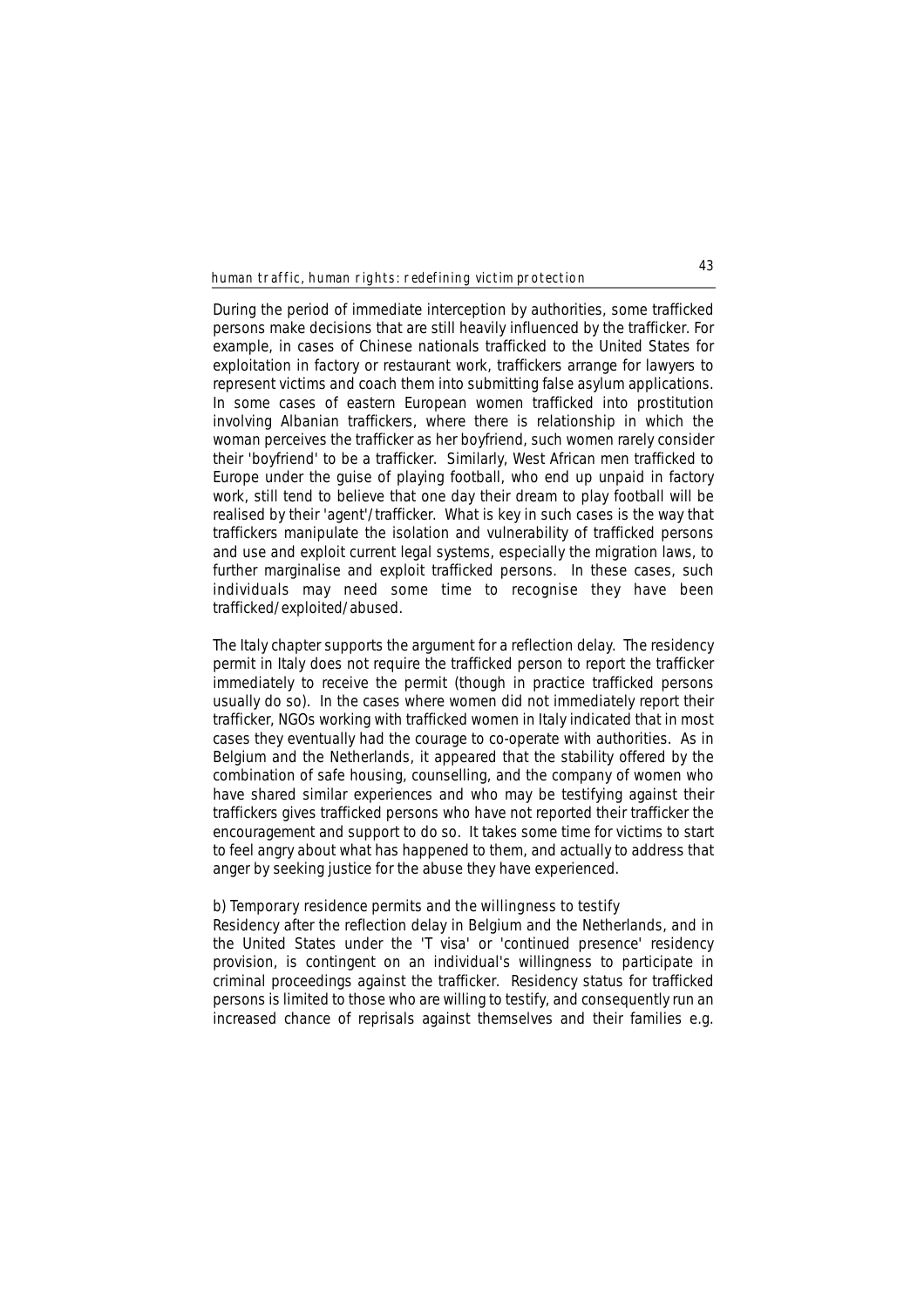Belgium, Netherlands and United States.

In Italy, information concerning the fact of being trafficked must still be submitted to authorities, though it may not need to have the status of a formal complaint. Thus residency permits are available to trafficked persons who are considered 'in danger' (as a result of leaving their situation of exploitation) and who are willing to engage in a 'social integration programme'. These programmes are State-funded, co-ordinated by Staterecognised NGOs who provide specialised programmes for trafficked persons, including training, education, counselling, etc. The separation of the residency procedure from participation in criminal proceedings has focused support on the trafficked person's needs, rather than the need to obtain evidence for a prosecution. Like the reflection delay, this has had the beneficial consequence that more victims towards the end of their initial residency period, are willing to testify, as well as providing better social support for trafficked persons. However, there is a gap between the law and its actual implementation. In practice, there is still pressure upon trafficked persons to report their traffickers to the police or act as witnesses in trafficking cases, to ensure their application for a residency permit is granted. The residency permit in Italy is available to any migrant in danger as a result of leaving a situation of severe exploitation. However, because funding for social assistance and reintegration programmes is all channelled to projects dealing with sexual exploitation, people trafficked into other sectors are often unable to access the residency permit due to a lack of appropriate services catering to their needs. The emphasis on sexual exploitation marginalizes other trafficked persons and there is a failure to inform them of their rights to a residency permit.

In the Netherlands particularly, there are many administrative problems relating to lack of information about the issuing and renewal of residency permits, stemming from poor co-operation between the police, prosecutors, immigration officials and NGOs supporting trafficked persons. These have been overcome in Belgium, through several measures to enhance cooperation, but particularly the establishment of a specialised section of the immigration service to deal exclusively with trafficking cases. In several other countries, such as Poland and Thailand, the law contains the possibility of granting residency status to individuals who agree to act as witnesses, but this is rarely available in practice.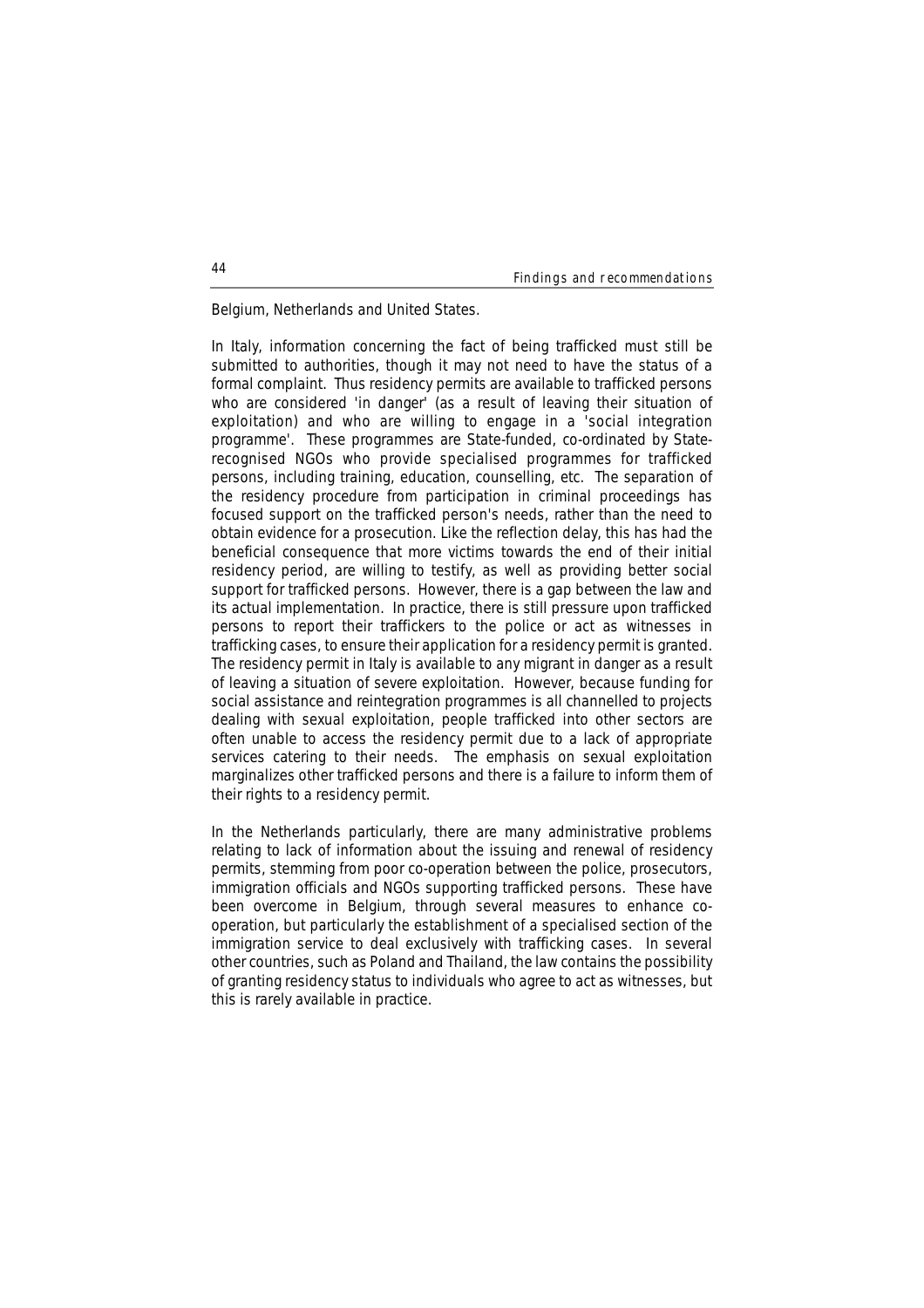### **c) Good practice**

A trafficked person's residency status should not be dependent upon their participating in criminal proceedings. Decisions on residency status should be based on an assessment of whether the trafficked person has suffered serious harm or abuse in the country where they are located and also the risk of further harm if they return home. This is more in line with general humanitarian principles and international human rights, such as not to expel someone if there are substantial grounds for believing they may be in danger of torture.10 Keeping the issues separate also ensures that receiving residency status will not be used to discredit a victim's testimony at a trafficker's trial, especially in common law legal systems.

The term for temporary residency should be for several years, rather than tied to the duration of criminal proceedings. As a representative of STV stated in regard to the Netherlands' system, where protection is dependent on, and limited to, participation in criminal proceedings against traffickers; "I find the term 'protection' almost misleading, because what we call protection measures is only a stay of deportation in the interest of the Netherlands' Government, which needs the trafficked women as witnesses. Protection in favour of the women are measures which would make them more confident and less vulnerable to reprisals, for example, opportunities to receive an education here, from which they would profit after they return to their home countries." <sup>11</sup> A set period of time also reduces the stress that trafficked persons experience on account of the uncertainty of their situation and ensures service providers are able to provide assistance with a long-term perspective.

## **d) Permanent residence**

Measures for permanent residency in the four countries were applied extremely narrowly, meaning most victim witnesses are protected only for the purposes of a suspected trafficker's trial and not in the long-term. For example, although in the Netherlands permanent residence could be granted on humanitarian grounds, in practice this was given only in exceptional circumstances. Thus, for many trafficked persons the reality after testifying was that they either had to return home and suffer the consequences, or to take other steps to remain, for example, by marrying a local citizen or simply remaining without proper authorisation as an illegal migrant and therefore without State protection or support. Anti-Slavery International was unable to contact many trafficked persons who returned home after testifying abroad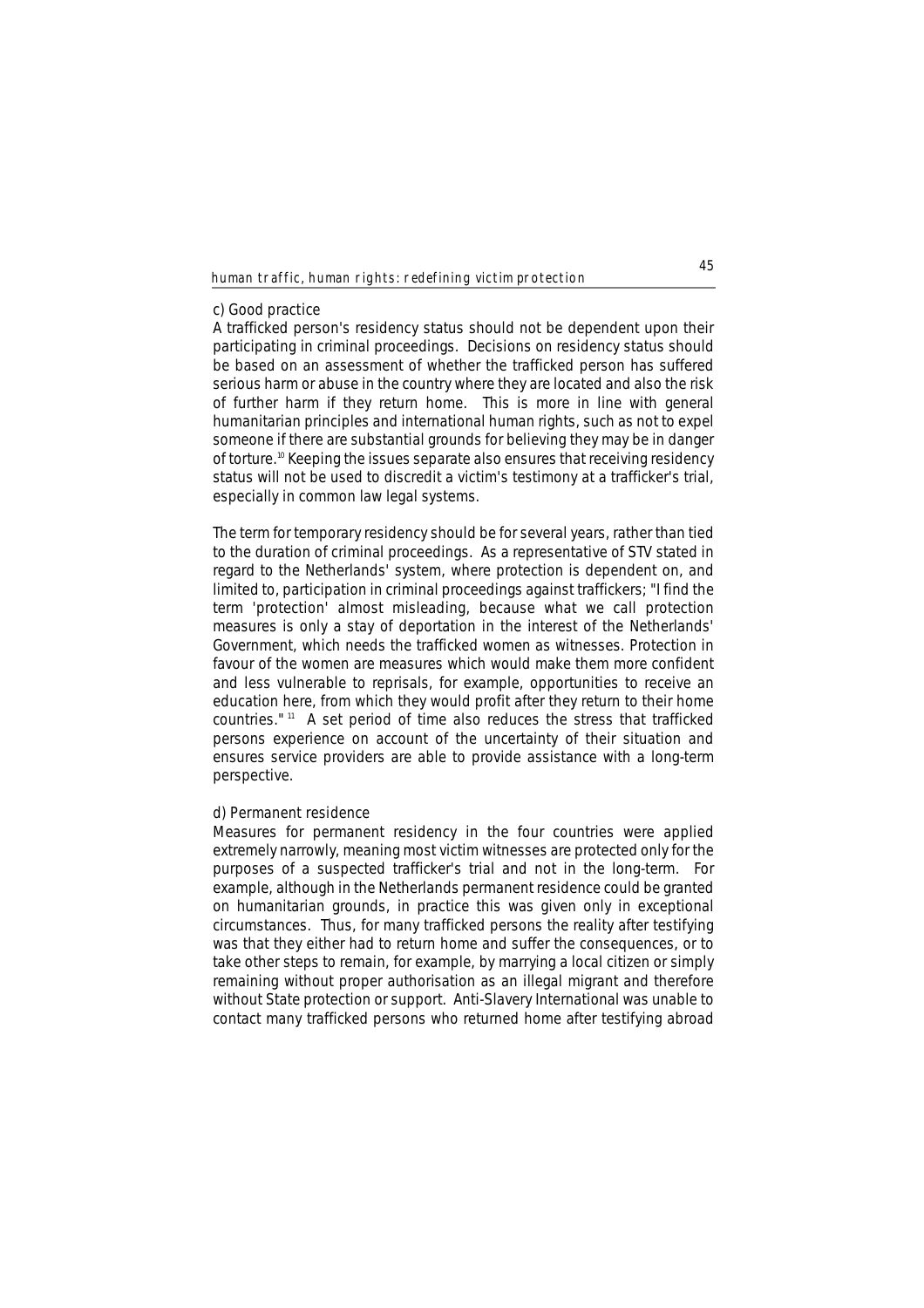because they simply disappeared from view, probably out of fear for their own safety. In Thailand, in one case it was known that a trafficked woman, who reported traffickers abroad, also reported and brought about the successful prosecution of traffickers in Thailand. In Poland, a trafficked woman who reported her traffickers in Germany and was deported, subsequently also reported her traffickers in Poland. She suffered threats which forced her to move home three times in one year. The criminal case against the traffickers in Poland was closed after four months due to lack of evidence.

Among the countries that have specific residency permits for victims, Belgium offers the best possibility of permanent residence. Although the law states that permanent residence is dependent upon the significance of the information received from a trafficked person and the outcome of the criminal case, in practice the authorities also look at whether there are humanitarian grounds to justify the person remaining based on information supplied by the NGO assisting them. In cases where the person has been in Belgium for more than two years, they take account of her or his degree of integration into Belgian society.

## **Recommendation 9:**

States should ensure their immigration service establishes a special section to deal with trafficking, issue residency permits to trafficked persons and co-ordinate with the police, prosecution and those supporting trafficked persons.<sup>12</sup>

## **Recommendation 10:**

States should require law enforcement officials who come into contact with individuals who it is suspected may have been trafficked, to refer such persons to a specialised centre or NGO that can address or assess their mental and physical health needs, inform them of their rights to a reflection delay and explain clearly their legal rights and document details of their personal experience and the specific violations committed against them.1**<sup>3</sup>**

### **Recommendation 11:**

States should provide the right to a reflection delay of no less than three months in cases where there are indications that a person may have been trafficked<sup>14</sup>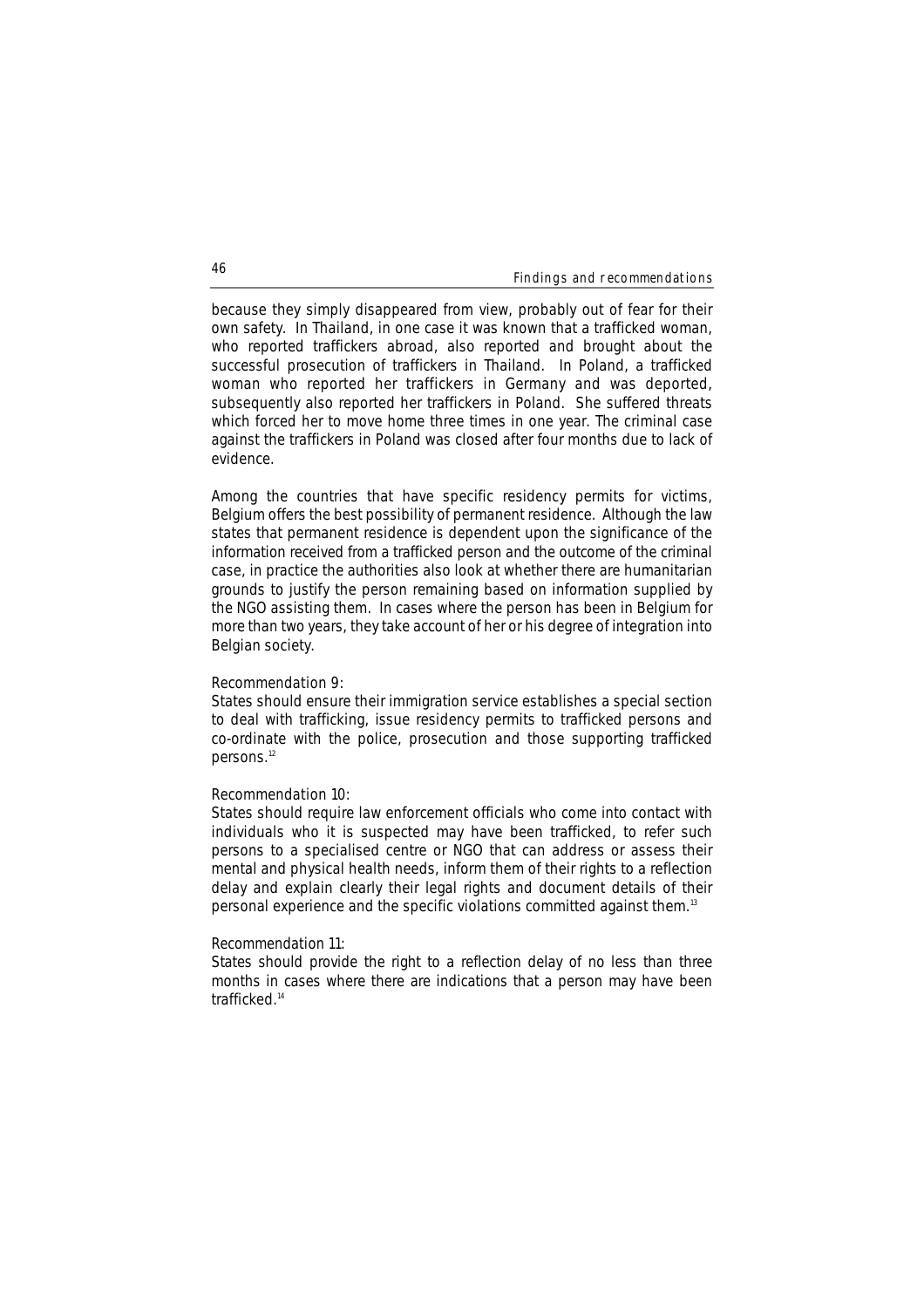#### **Recommendation 12:**

States should ensure that trafficked persons who are in the country during a reflection delay are able to access basic services and support (see part 6. Right to recovery, below).

## **Recommendation 13:**

States should provide residency status for a term of no less than three years<sup>15</sup> available for any trafficked persons who have been a victim of serious abuse/harm, or if they are in danger of further harm (through stigmatisation, discrimination, risk of reprisals or likely to be retrafficked) or who are assisting the investigation or prosecution of traffickers.

### **Recommendation 14:**

States should allow trafficked persons who have been resident legally in the country for three years to be eligible for permanent residency. <sup>16</sup>

## **Recommendation 15:**

Trafficked persons should be informed of their right to asylum, and be granted asylum in appropriate cases.

## **Recommendation 16:**

Immigration services should systematically collect and record information regarding the number and type of residency permits issued to trafficked persons, especially concerning the number of persons who file complaints against traffickers.

## **4. Protection from reprisals**

The research indicated that there are substantial reasons to fear reprisals by traffickers and their associates against trafficked persons and their families. Belgium, Italy, Netherlands, Poland, Thailand and United States all had experience of cases where trafficked persons who had testified against traffickers suffered increased incidences of reprisals, either against the trafficked persons themselves or against their relatives or others close to them in the countries of origin.

Although fully comprehensive police witness protection was available in some countries, such as Colombia, Italy, Ukraine, United Kingdom and United States, most aspects of that protection were found to be unsuitable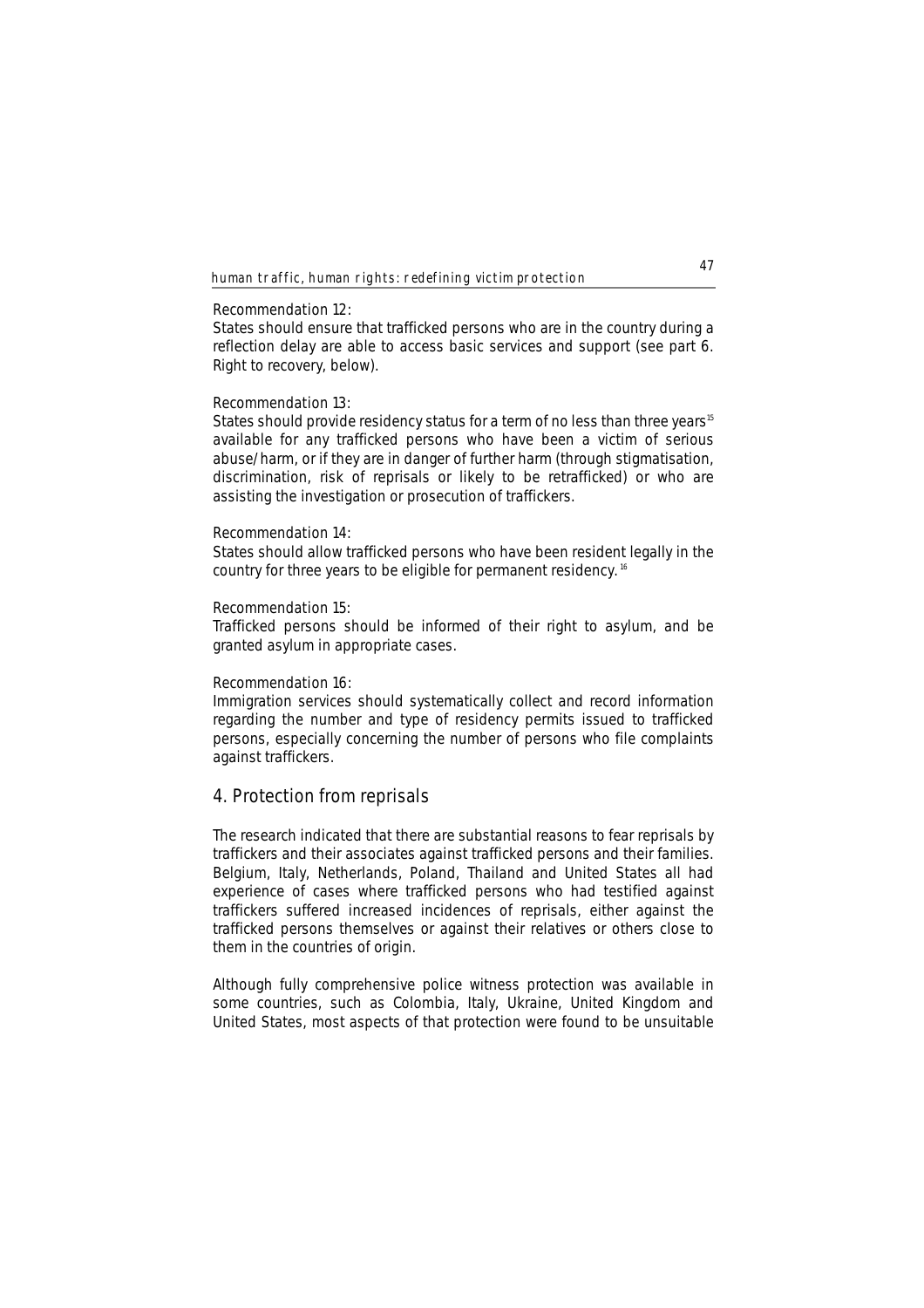for trafficked persons as they are premised on the assumption that the individual concerned will be able to blend into a new environment (see United Kingdom and United States). The difficulty arises because trafficked persons are migrants, and may, for example, not speak the language and may wish to socialise with others from their home country. Victims must be kept fully-informed about what measures of victim witness protection are available and have a right to make informed choices about which victim witness protection measures suit their own circumstances.

Despite effective action to ensure the safety and confidentiality of trafficked persons in various countries of destination (in Belgium, Italy, United Kingdom and United States), reprisals were found to be more likely to occur in the country of origin, either against the trafficked person or others close to him or her, especially relatives. In Nigeria, Poland, Thailand and Ukraine, there was a clear lack of police protection for trafficked persons who had returned home and who were assisting police in investigations against traffickers. This lack of protection from reprisals meant trafficked persons were unlikely to report traffickers and to give evidence in court. The lack of protection was exacerbated in some countries, such as Colombia and Poland, by corruption of public officials.

The reprisals against family members in countries of origin generally consisted of intimidation by traffickers or alleged officials, threats, bribes, violence and damage to property. Local police seemed ill-equipped to deal with the protection issues involved, and corruption was a particular issue in Nigeria and Poland. In countries of origin, reprisals were not limited to witnesses and families of witnesses but extended also to those who had not paid back debts owed to the trafficker, notably in Nigeria.

The most effective way of protecting family members from reprisals was to relocate them either within their own country or to the country of destination (see Belgium and United States). However, not all families are likely to want to be relocated, and their wishes need to be considered. In countries of origin, protection and relocation in shelters was often provided by NGOs (Colombia, Thailand and Ukraine) on a temporary basis. NGOs should not be expected to provide the sort of protection from reprisals that only the police can arrange. NGOs are not law enforcement bodies that can deal with situations of violence and are evidently not mandated nor equipped to do so. There is a need for much stronger witness protection laws in countries of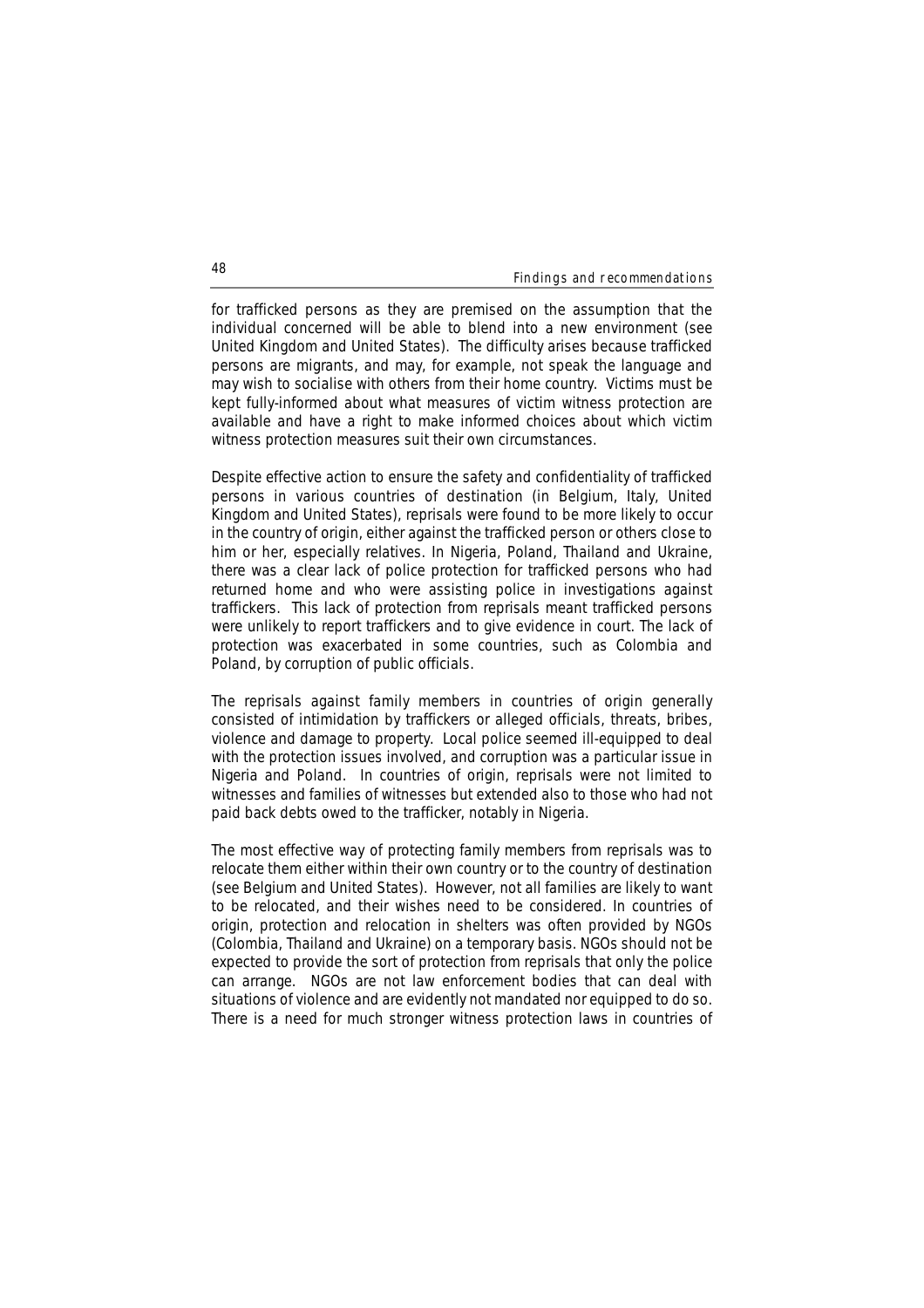origin, such as those currently being considered in Thailand, with sufficient resources to implement them.

## **Good practice**

Protection of trafficked persons was most effective where the police were aware of the complex issues involved, recognised the risks to trafficked persons and were able to find secure and/or secret and culturallyappropriate housing in which the trafficked person felt comfortable and safe (see cases in Italy and United States). Culturally-appropriate housing should take into consideration basic cultural differences that affect how people live their daily lives, such as religion, food and language. Informal measures such as 24-hour telephone access to police officers, police escorts and panic alarms were particularly important in ensuring safety and peace of mind for trafficked persons (see lack of protection in Poland, Thailand and United States).

## **Recommendation 17:**

Governments should ensure that appropriate guidelines or regulations are in place to ensure that relevant agencies automatically provide information about victim or witness protection to vulnerable victims and witnesses, and people close to them. A range of measures and different levels of protection should be made available to victims and witnesses, including both informal (panic alarm, access to police, police escorts) and formal measures (secure housing, confidentiality, change of identity, and, in exceptional cases, relocation of the trafficked person and their relatives).<sup>17</sup>

## **Recommendation 18:**

States should fund and provide victim and witness protection, and not rely on non-governmental organisations to protect victim witnesses in trafficking cases.

## **Recommendation 19:**

State should fund shelters for trafficked persons.<sup>18</sup>

## **Recommendation 20:**

States should ensure that specialised units or task forces, rather than local police forces, deal with trafficking cases, including both trafficking investigations and providing protection from reprisals. Units to investigate reprisals could also be set up within anti-corruption police units.19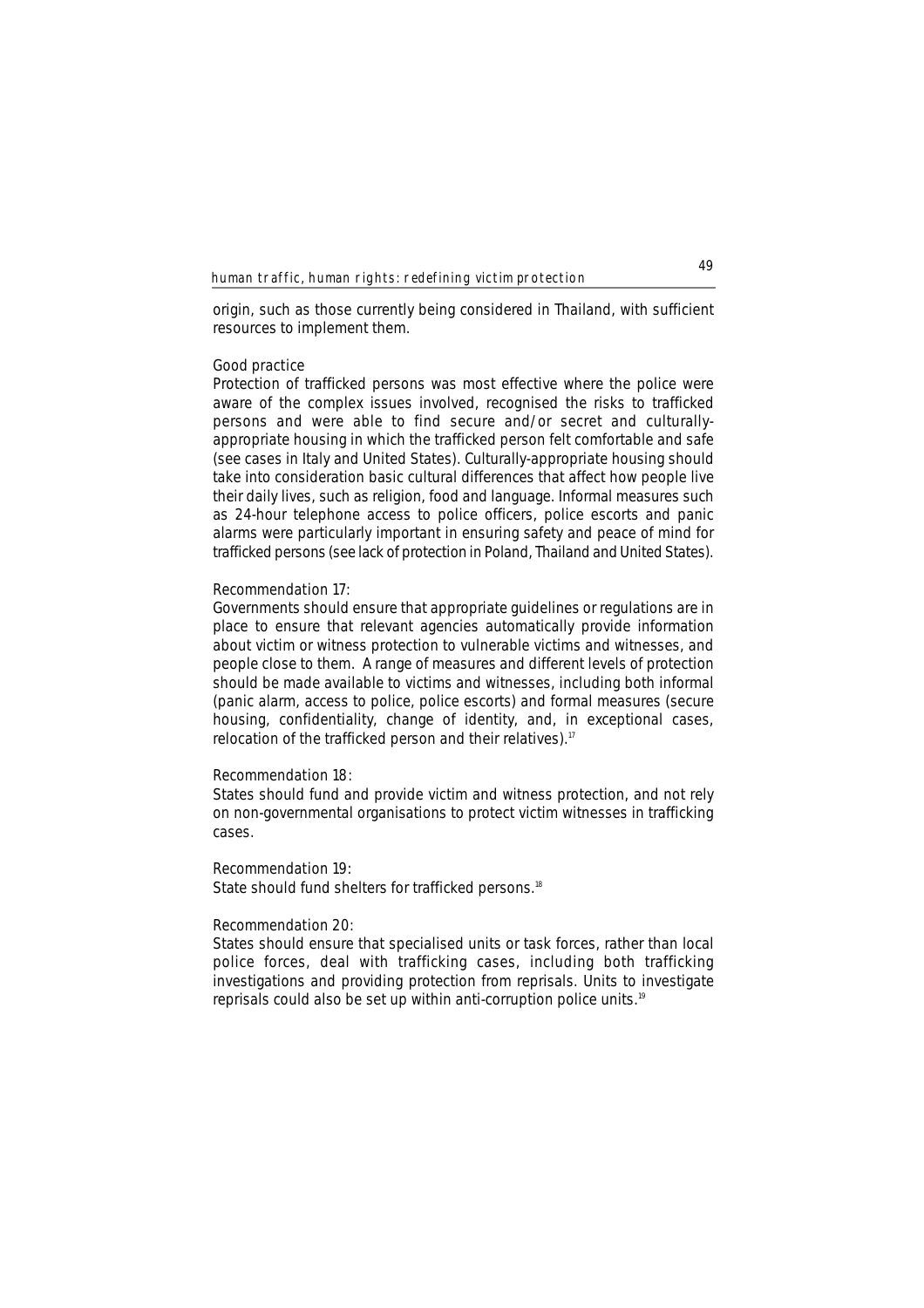## **Recommendation 21:**

Destination countries should provide for relocation of family members to the destination country where there is a threat of reprisals.<sup>20</sup> States must undertake or assist in relocation of family members in country of origin as well as to the country of destination.

## **5. In-court evidentiary measures to protect victim witnesses**

Trafficked persons, like many victims of serious crime, often suffer severe psychological trauma in anticipation of and as a result of giving testimony at the trial, especially when that testimony is given in the presence of those who have abused them. Trafficked women, police and NGOs in Italy, Ukraine, United Kingdom and United States all stated that the experience of testifying at court was the most difficult part of the victim's ordeal, second only to the abuses suffered at the hands of traffickers. Testifying in the presence of the defendant did affect some victims' ability to give evidence and answer certain questions, for example, in the United Kingdom. The process of interrogation and cross-examination means the trafficked person often has to repeat their story several times in detail in court, to a hostile defence lawyer or judge, jury and public, often in the presence of the trafficker and the trafficker's family or friends. Defence lawyers try to discredit and unsettle victim witnesses in many ways. For example, they may use evidence of the victim's moral character (such as their past history as a sex worker) or suggest that the witness' residency permit and various rights and benefits are the real motivation for testifying against the trafficker (see United Kingdom and United States). Such tactics add to the trauma of the legal process for the victim. It is intensified further if the end result is an acquittal of the trafficker or a light sentence.

Protection of trafficked persons cannot infringe on the rights of defendants to a fair trial or the needs of trials to be open, at least in principle. Since there are different legal systems in the various countries covered by this report, it is difficult to recommend standard evidentiary rules to protect witnesses (see Introduction). Belgium offers the most complete evidentiary protection to victim witnesses, because they rarely have to testify at trial. This is because it is a written, not oral, procedure, and due to the positive application of judicial discretion in trafficking cases. Payoke reported that of 500 cases they have dealt with in the past five-year period, in only two cases has the victim had to testify in court in Belgium.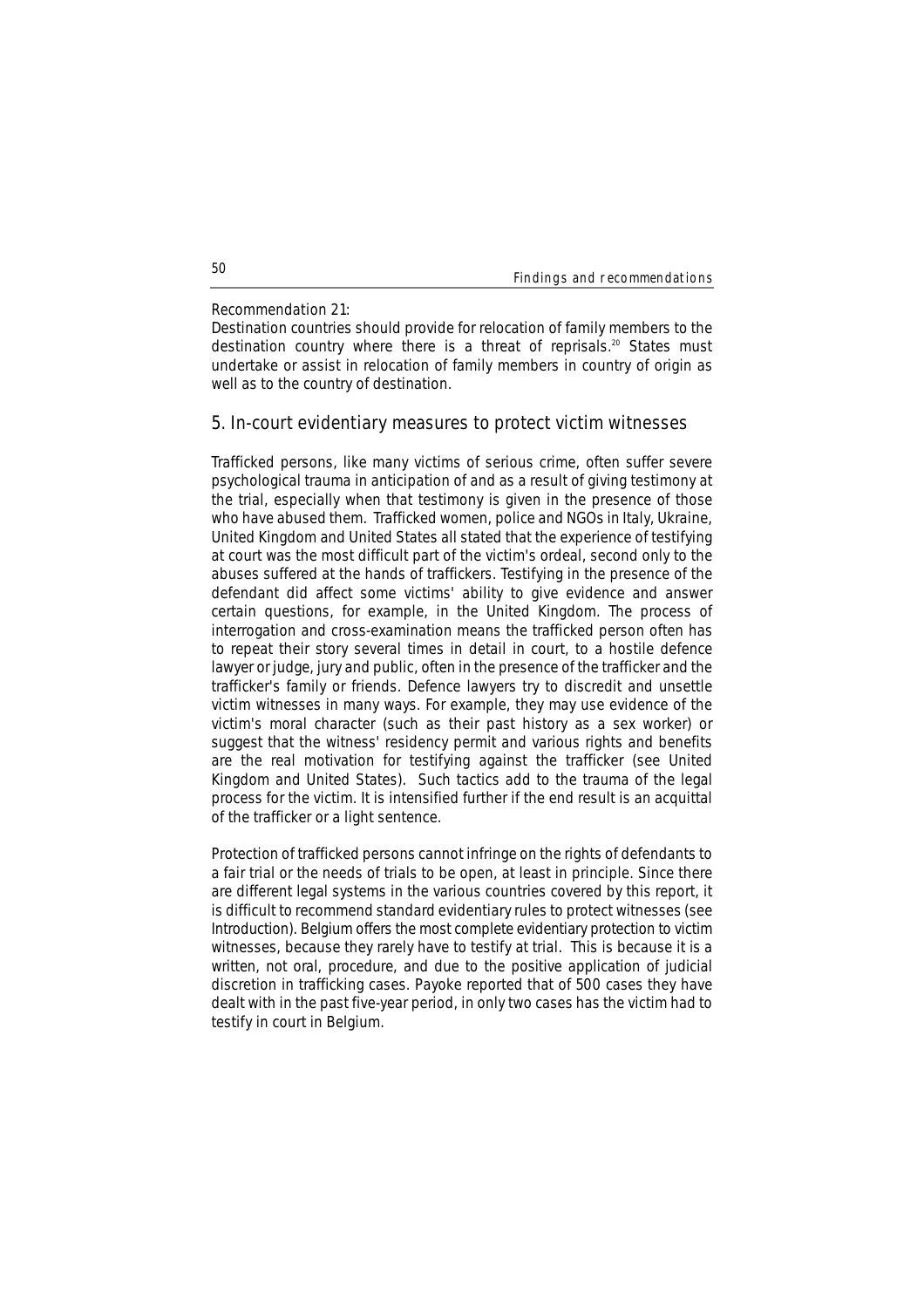The use in Italy of pre-trial hearings, which are closed to the public, seemed successful in reducing trauma for victims, and enabling them to move on with their lives. There was no indication that this is 'unfair' to the defendant, since the trial itself is public. This also was clear in the preliminary deposition of evidence (practised in Poland and Thailand). The preliminary deposition of evidence (in the form of a written statement) means trafficked persons are free to return home or move elsewhere and, though they may be asked to give evidence orally at the trial, if this is not possible the written statement can also be used as evidence. This has been successful in a few cases in reducing reprisals by traffickers, where reprisals were evidently intended to dissuade the victim from giving testimony. However, in both Poland and Thailand, this measure is also being used against the interests of trafficked persons, because they can be deported immediately after giving evidence. It also does not necessarily address reprisals that may be more closely related to the non-repayment of an alleged debt, as in Nigerian cases.

Confidentiality, in terms of protecting the victim's identity from the public and the media, is maintained in countries in different ways. Closed courtrooms are used in Italy in trafficking cases, and in a few cases in Ukraine, but a victim's identity can be protected in other ways. For example, in most countries in-court protection measures are possible, such as use of screens (to shield a witness from public view) and testimony by video. Screens have been used in some trafficking cases in the United Kingdom. In the United Kingdom, confidentiality also prevents public disclosure of the names of victims of sexual offences. However, in Nigeria and Thailand no such measures are in place, and names and even photographs of trafficked persons have been published in local press, in some cases provided by authorities themselves.

Anonymity or non-disclosure of the witness's identity to any party other than the prosecution is rarely practised in trafficking cases, though it has occurred in three prosecutions in Poland. Although complete anonymity is now available in Belgium in trafficking cases, maintaining anonymity is felt to be not particularly useful unless the case involves a large number of victims, because generally the defence (and alleged trafficker) is able to identify the trafficked person from the evidence presented to them.

Research from the United Kingdom and United States indicated that it is a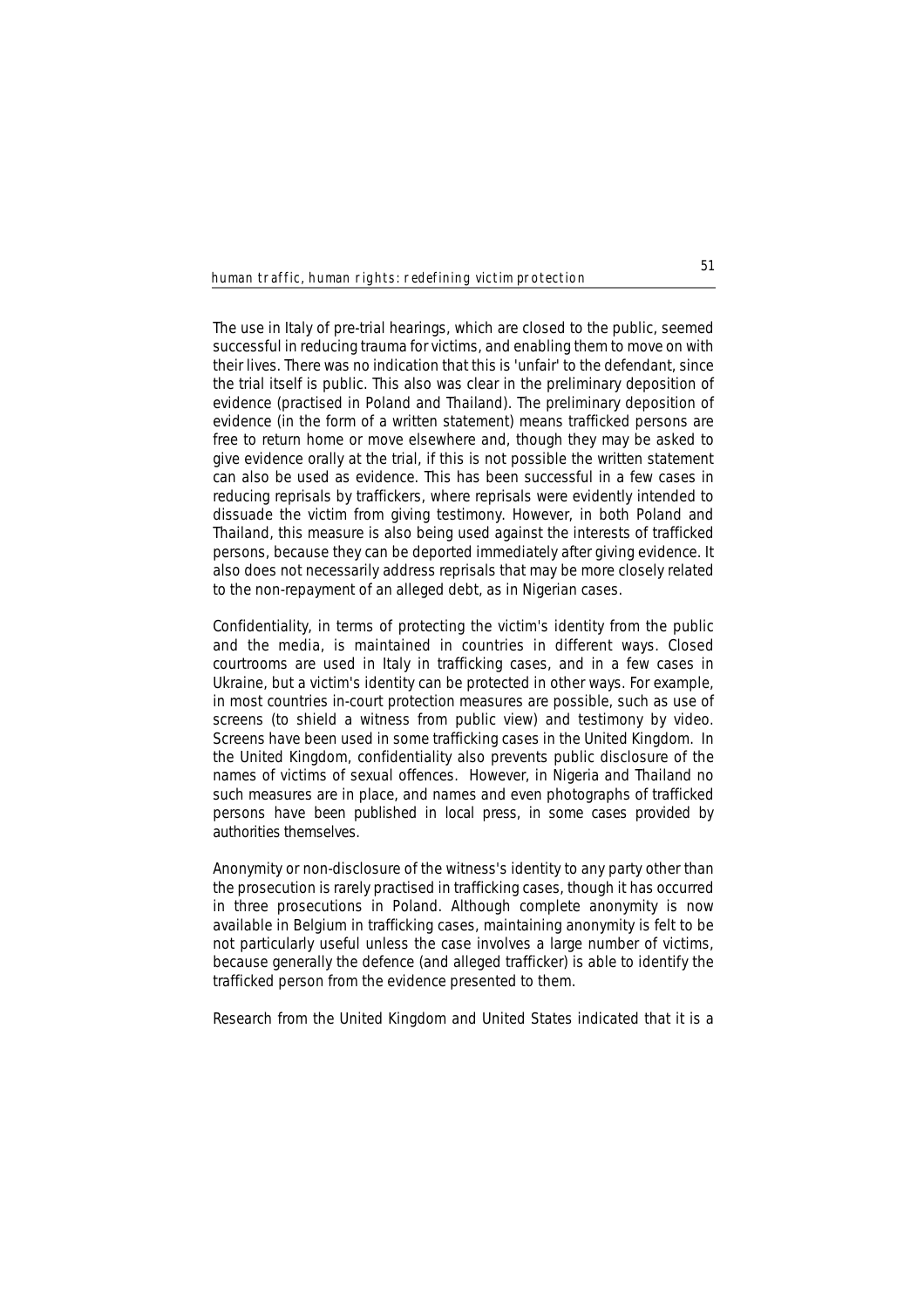mistake to believe witness protection has to be 'all or nothing'. The priority seems to be for simple, practical measures to protect victims. The Netherlands, Thailand and Ukraine highlighted the need for additional informal and formal witness protection measures, in cases where witnesses were intimidated outside the courtroom. Even in a closed trial, for example, in Ukraine, victim witnesses have encountered the relatives or associates of traffickers outside the courtroom.

### **Recommendation 22:**

Law enforcement officials should inform trafficked persons of the consequences of giving testimony, such as the possibility of secondary trauma, reprisals, seeing their trafficker and his/her relatives or associates at court. This should be clearly explained by the authorities (or by an NGO) at the time they are asked to give a statement against the trafficker.

### **Recommendation 23:**

The prosecution, police or others responsible for the administration of trials should be required to inform trafficked persons of what, if any, in-court measures for protecting victims and witnesses will be available to the witness at the earliest possible opportunity, in any event before trial.

#### **Recommendation 24:**

Whatever practices are now current in their legal system, States should review the need for and possibility of introducing measures to minimise additional trauma being caused to trafficked person who testify against alleged traffickers, such as preliminary deposition of evidence, preliminary hearings and testifying in the absence of the alleged trafficker.<sup>21</sup>

#### **Recommendation 25:**

States should provide and guarantee legal rights to confidentiality, in particular, this means instructing law enforcement agencies and the courts not to publish names or addresses of anyone who has been trafficked or information that may easily identity a victim and thus jeopardise his or her safety.<sup>22</sup>

## **Recommendation 26:**

The Government Ministry responsible for the administration of justice should instruct criminal courts to provide informal protection measures extending down to the most basic level to protect witnesses from intimidation. For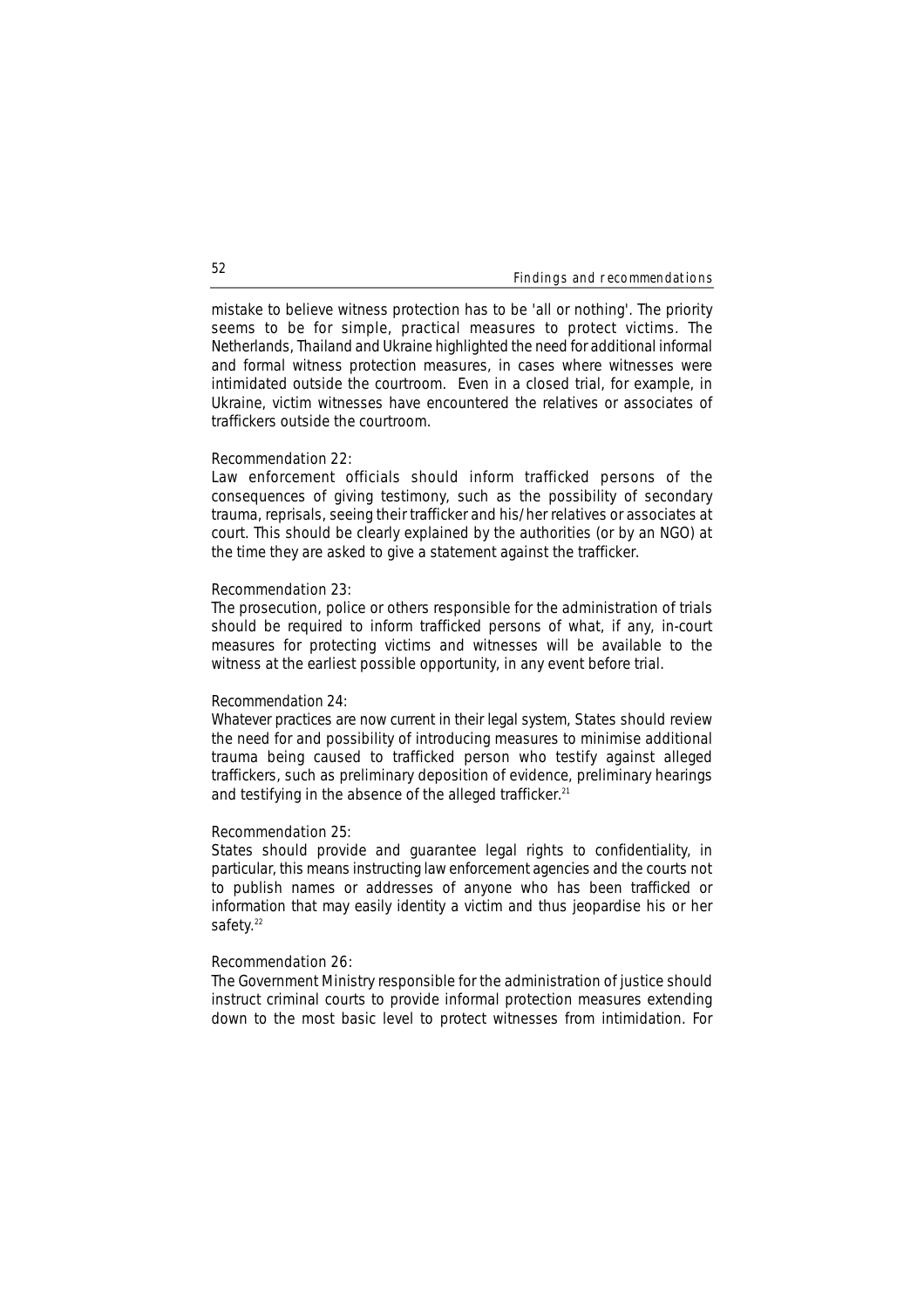example, in courtrooms victim witnesses should be provided different entrances, corridors, waiting rooms, toilets, places to eat - or, where these measures are not possible, different times to enter/exit and escorts to and from the courtroom  $23$ 

**Recommendation 27:** States should provide trafficked persons with free access to specialised social workers or counselling post-trial to address any further trauma caused by testifying.

## **6. Right to recovery (assistance measures)**

In addition to being given a residency permit, trafficked persons need access to extensive support and assistance measures in countries of origin, transit and destination, as provided for under Article 6 of the Trafficking Protocol. Such measures include housing, medical care, legal assistance, education/training and employment opportunities, access to information about their rights and interpreters. Trafficked persons reported that housing and opportunities to be financially independent were their greatest needs. Access to appropriate shelters and housing (i.e. secure and culturally sensitive) was found to be a problem in every country. In countries such as the United States, trafficked persons often did not rely on the State but were dependent on the goodwill of people who helped them. Good shelters, funded by the State, which specialised in the needs of trafficked persons, existed in Belgium, Italy and the Netherlands. In Colombia and Nigeria the complete lack of shelters was a significant problem for returning trafficked persons, and made them vulnerable to be re-trafficked or otherwise abused.

Employment continues to be a crucial factor for successful recovery. However, this need is only addressed in Belgium, Italy and the United States. Education, employment and training are crucial for ensuring financial independence, emotional stability and empowerment of the individual. Italy's 'social integration' programmes were most successful in terms of providing trafficked persons with genuine access to education, training and employment. In Belgium and the United States, the practical obstacles in finding work for trafficked persons, with limited language and specialised skills, impeded successful insertion into the labour market. In Belgium, the bureaucracy associated with employing persons who have been trafficked and have temporary residence documents meant that many employers are unwilling to employ them. Remaining countries of destination (Netherlands,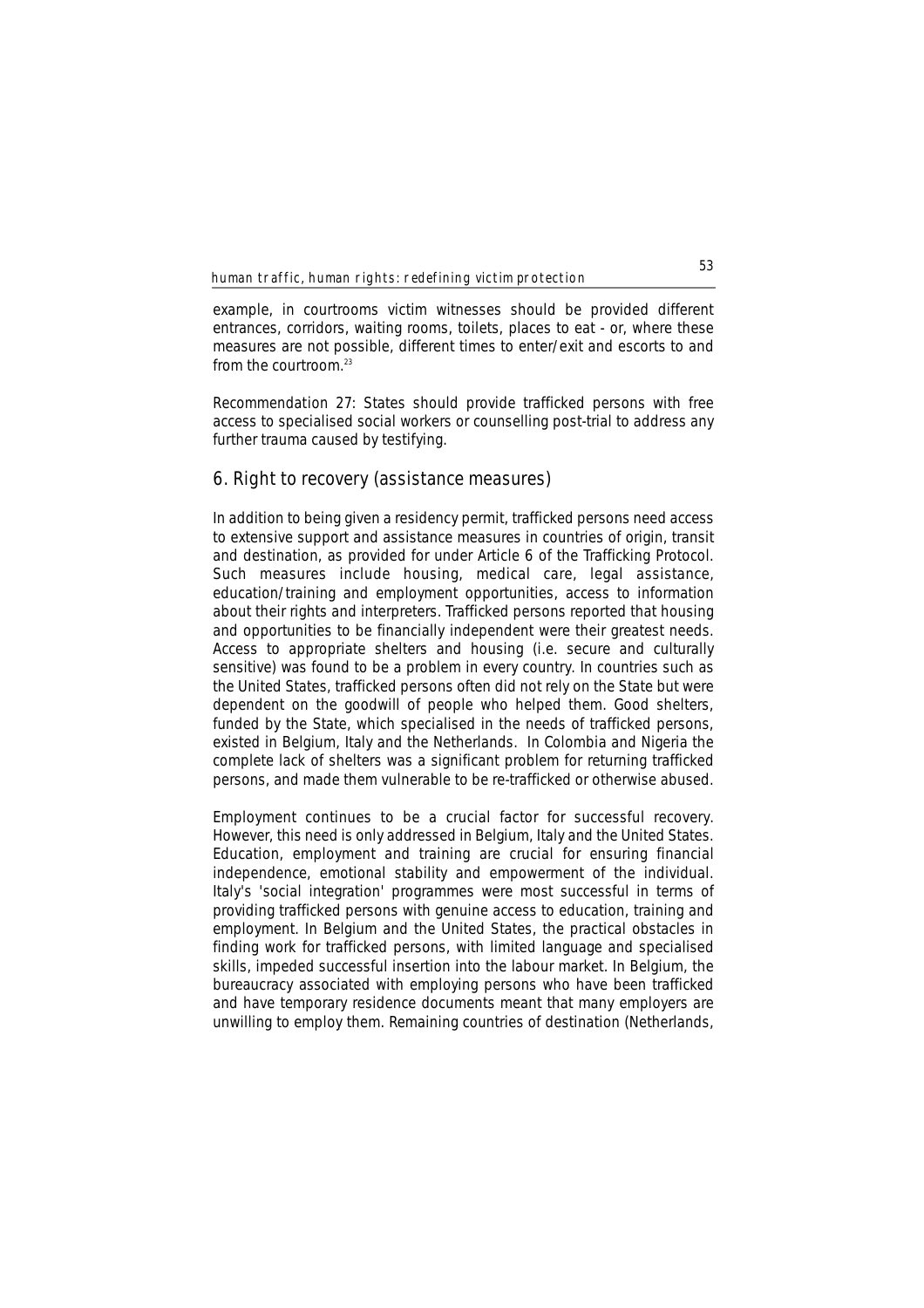Poland, Thailand and United Kingdom) generally did not enable trafficked persons to work or enter any formal education/training programme in the period of temporary residency, up to and including the trial of the trafficker.

The needs of trafficked persons vary according to individual circumstances, so appropriate support and protection needs to be designed on a case by case basis. Support and assistance measures such as those stipulated by the Trafficking Protocol were carried out in some of the countries by NGOs, and each country illustrated its own positive aspects of support and assistance along with various obstacles and gaps. Access to interpreters for social assistance was difficult in all the countries.

The shortage of State funding for basic support and assistance measures caused difficulties everywhere. In destination countries, provision of Statefunded services for trafficked persons was generally dependent on their having already been formally identified as 'trafficked'. Those perceived to be 'only' undocumented migrants, had extremely limited access to assistance. Bureaucratic delays in such procedures (experienced in the Netherlands, Italy and United States) had a negative impact by delaying the provision of all services. It also increased pressure on NGOs to fill the gap by funding basic services, such as shelter and financial assistance during this period. Access to non-emergency medical care during the 'gap' was also a problem in most countries, since many trafficked persons needed prompt medical treatment. Access to public funds for provision of accommodation and basic assistance to trafficked persons was particularly problematic in the United Kingdom. NGOs assisting trafficked persons recognised legal advice to be especially important to trafficked persons. Counselling was important, but often regarded as secondary, due to more pressing immediate practical concerns. Counselling was also difficult due to cultural differences and language.

## **Recommendation 28:**

States should provide immediate access to basic support and assistance measures for trafficked persons. Immigration services should process immigration permits within 24 hours to enable this to occur.<sup>24</sup>

#### **Recommendation 29:**

States should provide and fund shelters and support services for trafficked persons. There should be a range of shelters and secure housing available to trafficked persons.<sup>25</sup>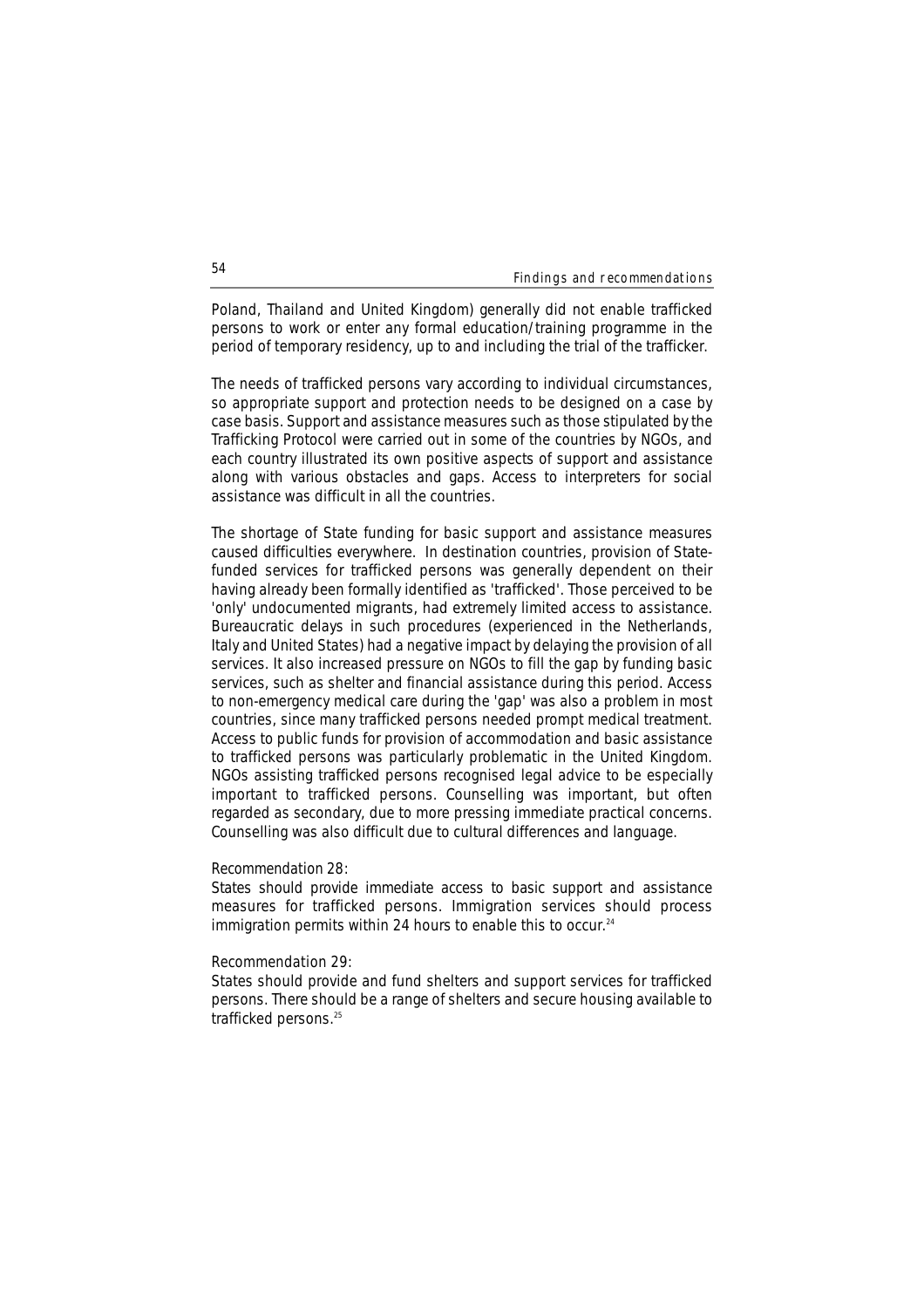### **Recommendation 30:**

States should provide trafficked persons with access to training and employment opportunities. Work permits should be issued swiftly without complicated procedures.<sup>26</sup>

## **7. Role of Lawyers**

Trafficked persons who have their own legal advocate are clearly better off in terms of obtaining access to proper immigration status, compensation and criminal proceedings against traffickers. Lawyers play a crucial role in supporting, informing and advising trafficked persons and in facilitating their co-operation with law enforcement in the criminal prosecution of traffickers, so that the process is less traumatic for the trafficked persons. However, trafficked persons did not always have access to free legal services. In Colombia, the State does not provide free lawyers. In Ukraine, NGOs pay for legal services to assist trafficked persons. In the other countries it is generally possible for trafficked persons to find free legal assistance through NGOs. In Belgium, Italy and the Netherlands there is a right to free lawyers paid by the State for those who formally take part in the criminal case as an injured party. For trafficked persons, the sense of having someone who is on their side was found to be very important (this is shown especially in cases in Italy, Thailand and the United States). A good rapport, sensitivity and level of trust between the lawyer and the trafficked person is essential for the role of the lawyers to be most useful in protecting trafficked persons' human rights. A reflection delay is necessary for trafficked persons to have access to a lawyer.

In all countries, lawyers can improve criminal cases by ensuring victim witnesses are well-prepared for the experience at trial, such as the hostile or intimidating questions they may be asked in the courtroom by both prosecution and defence (Italy, Ukraine, United States). In the Ukraine and United States, findings show that the presence of lawyers during interviews with police and immigration was helpful. This is not in terms of preventing victims from speaking about their experiences, but actually in ensuring all relevant information is provided accurately. This is particularly important in trafficking cases, where the complexities of events in several countries over an extended period of time, combined with the trauma trafficked persons experience, means they may leave out vital information. The trauma trafficked persons go through related to these offences often means that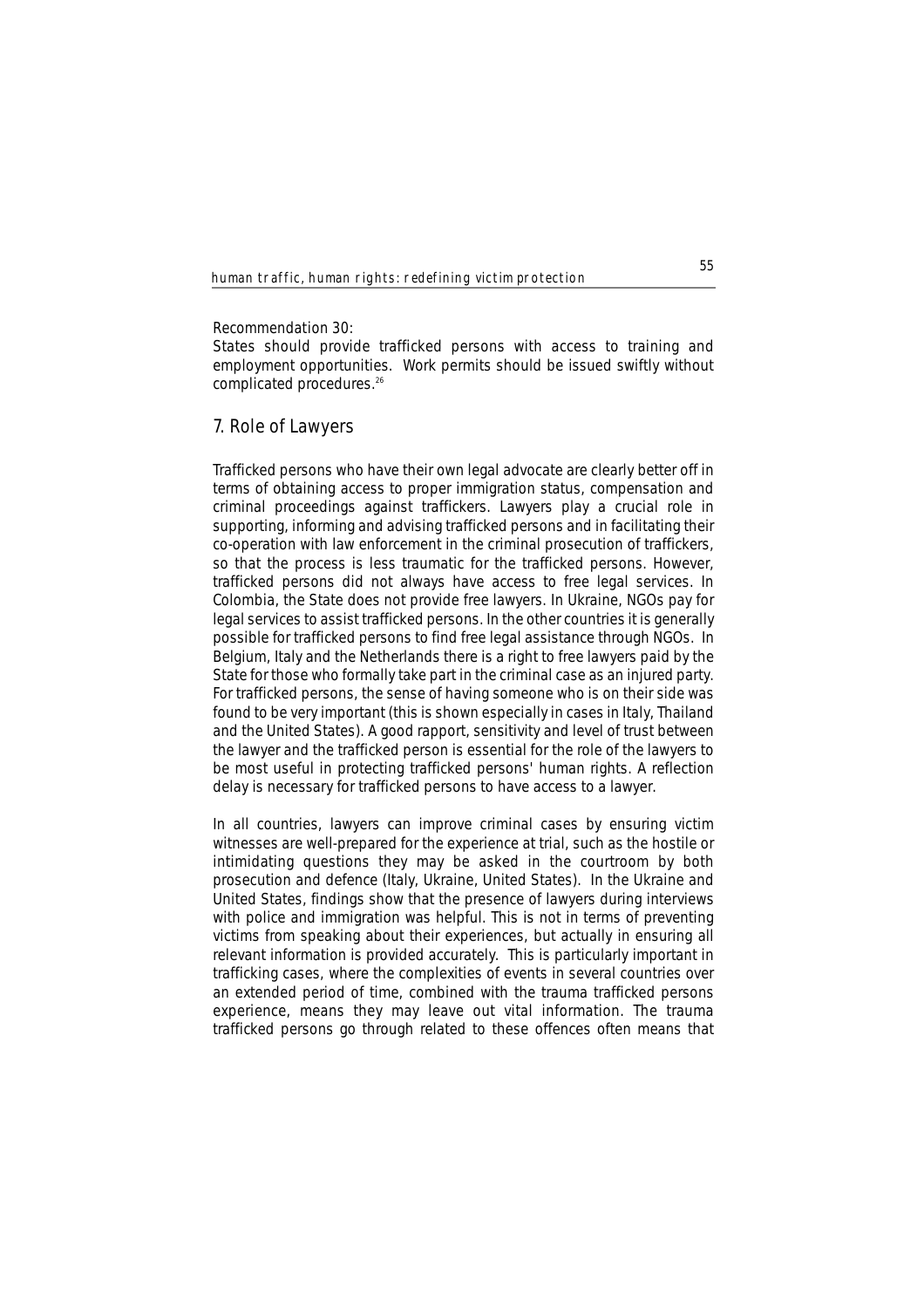trafficked persons are unable to recall the exact timing or sequence of events or details, because this is a normal psychological response to stress and violence. This role of support may also be provided by a caseworker who has worked closely with the trafficked person (Poland). In Italy, Thailand and the United States it was felt lawyers are particularly adept in this function because they have a good understanding of the criminal procedure and thus can understand more clearly the needs of police and prosecution to ensure a successful prosecution of the trafficker, whilst ensuring that the trafficked person's rights are protected.

Lawyers played a crucial role in ensuring that trafficked persons were kept well-informed about the court proceedings against traffickers and proceedings regarding their residency status. This is particularly important in the Netherlands where there was poor information flow between prosecutors, immigration officials and NGOs. In civil law jurisdictions, lawyers representing victims may play a more direct role in the criminal proceedings against traffickers by adding the victim to the case as an injured party (Belgium, Italy, Netherlands, Thailand and Poland). This has proved to be particularly effective, as it means the trafficked person then has access to the file and can inform the prosecution directly about certain aspects of the case. In Thailand, the fact that a victim's lawyer acted as joint prosecutor with full rights of examination in the courtroom had positive results for the criminal case against the trafficker. In Italy, NGOs stated that the obstacles regarding criminal prosecutions where traffickers were acquitted or received light sentences were often caused by trafficked persons not being represented by lawyers. Lawyers also play an important role in improving the victim's access to legal redress and compensation.

#### **Recommendation 31:**

States should provide trafficked persons with access to free independent legal advice to allow them to exercise their legal rights.<sup>27</sup>

## **Recommendation 32:**

Lawyers, on behalf of trafficked persons, should be present in interviews with law enforcement officials and prosecutors.<sup>28</sup>

#### **Recommendation 33:**

Lawyers, on behalf of trafficked persons, should engage with the prosecution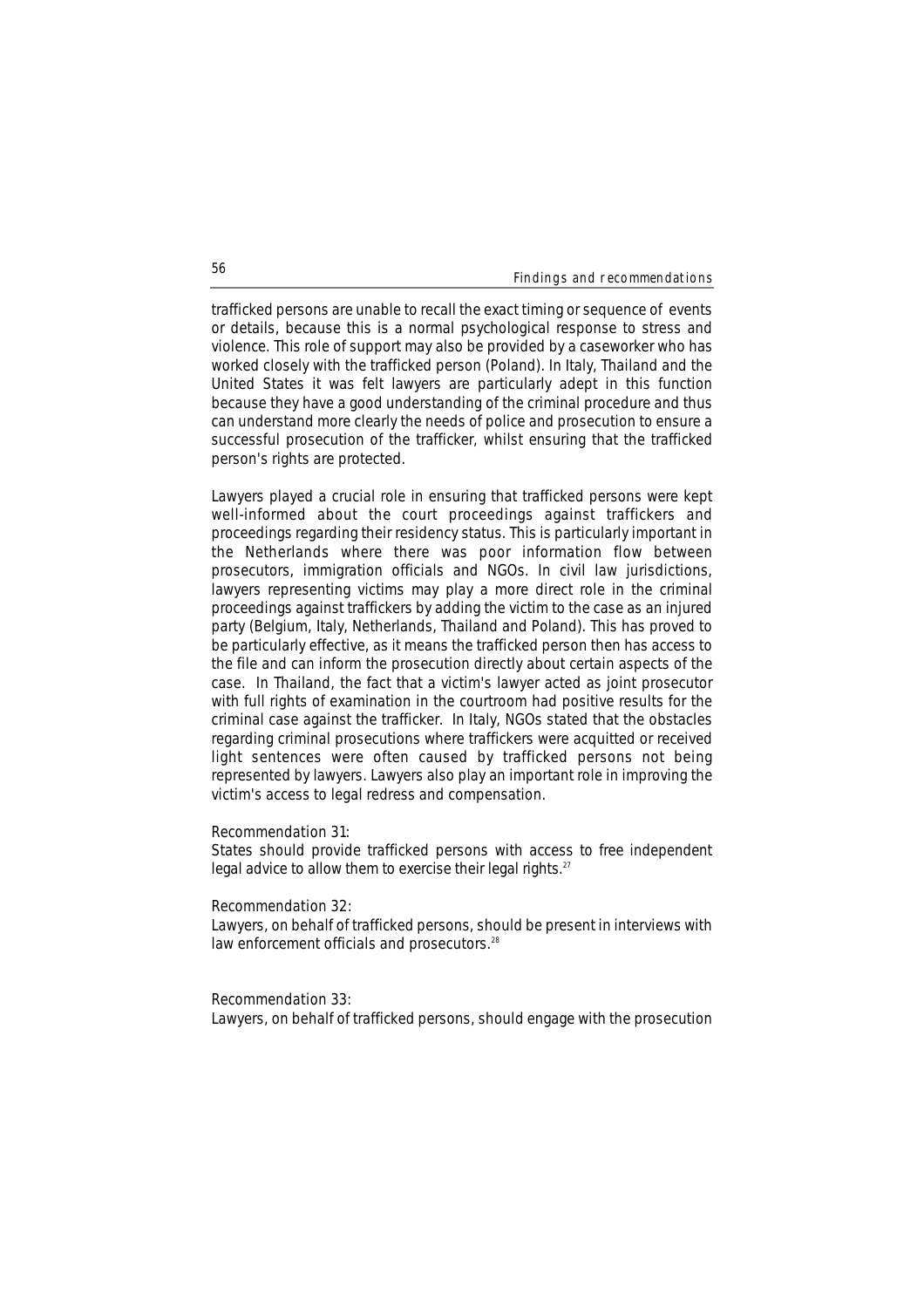in ensuring the trafficked person is recognised as a victim of crime in the criminal proceedings and, with the trafficked person's knowledge and consent, pass relevant information to the prosecutor to support the criminal  $Case<sup>29</sup>$ 

## **8. Legal redress and compensation**

Many trafficked persons are interested in the possibility of claiming back from their trafficker money they have earned. Traffickers continue to generate huge profits by exploiting trafficked persons, yet few trafficked persons are ever actually compensated for the losses suffered, the money they earned and the damages (physical and mental) they have suffered. Trafficked persons are rarely able to collect compensation because assets are rarely recovered from traffickers. Many trafficked persons are unaware of their rights to legal redress and compensation, because they have no access to lawyers, or are not informed by their lawyers or law enforcement officials of the possibilities to exercise these rights. In most countries trafficked persons cannot stay in the country simply in order to pursue a civil action against traffickers, again limiting their actual ability to claim damages.

Ways to obtain legal redress again varied between different legal systems. Receiving compensation alleviated somewhat the trauma suffered through participating in the criminal process. Even in cases where money was not actually paid to the trafficked person, an order that compensation should be paid was seen as an acknowledgement that they had been wronged, especially for trafficked persons interviewed in Italy and the United States.

In civil law countries, the ability to join a civil action for compensation to the criminal case is extremely important, not only because it gives trafficked persons additional rights in the criminal process, but also because it is far simpler than pursuing claims in civil courts. In joining the action to the criminal case, compensation is ordered if the trafficked person is deemed to be a victim of the crime, and the trafficker is found guilty. The judge will take into consideration the damage and economic losses suffered by the trafficked person. The prosecutor or victim's lawyers must request compensation, thus reinforcing the need for sensitisation and good relations between the trafficked person's lawyer and the prosecutor. In Belgium many trafficked persons join the criminal case as an injured party (see above regarding increased role of lawyers) and compensation orders are often made and,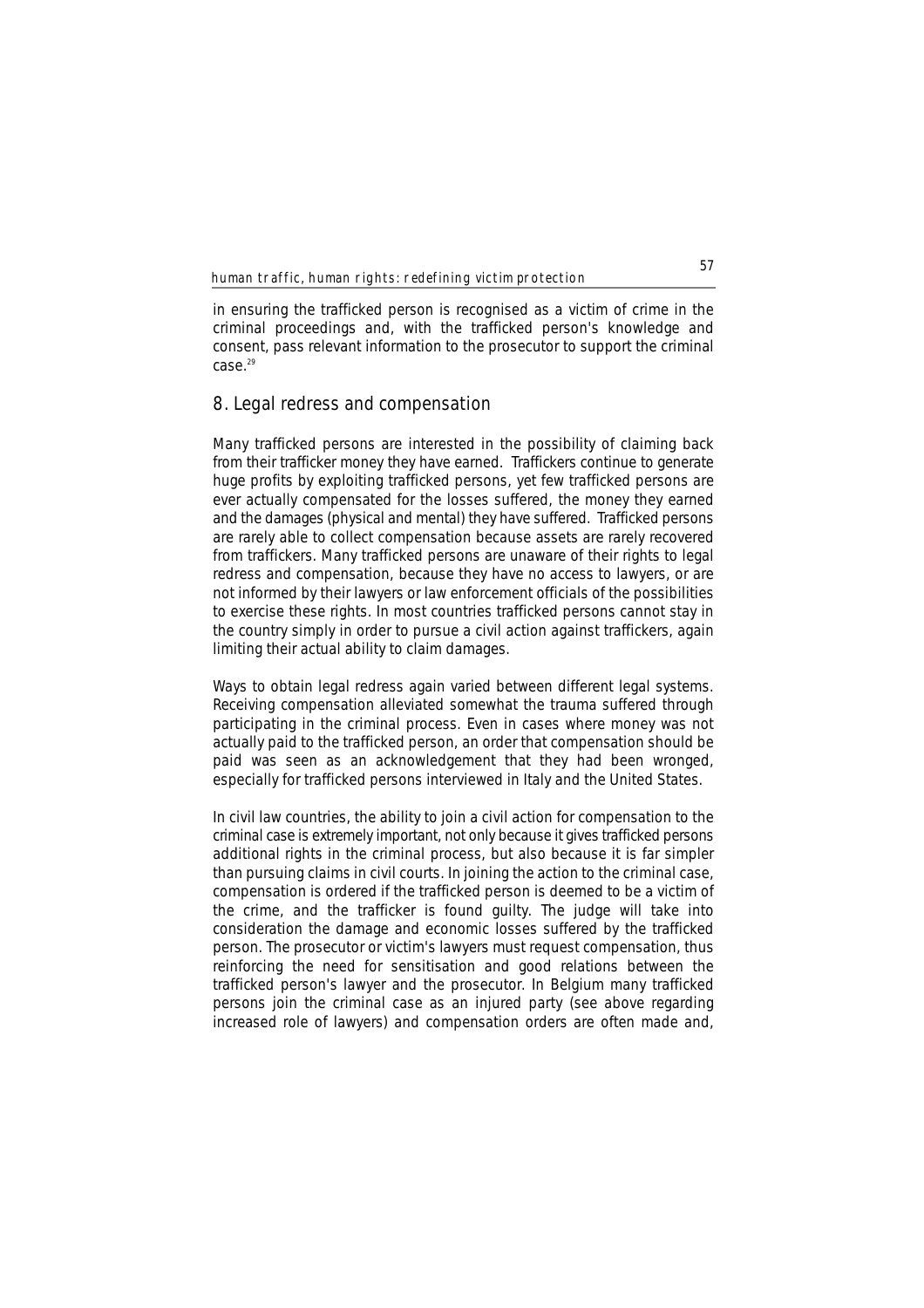sometimes paid. This is increasingly also the case in Italy. However, in the Netherlands this opportunity was hardly ever used.

In common law countries, namely Nigeria, United Kingdom and United States, while it is not possible to formally link a civil claim to the criminal action, judges do have a discretion to award compensation to victims as part of sentencing. The United States ensures restitution (i.e. damages to compensate victims' losses) is mandatory to trafficked persons as part of the criminal sentencing of traffickers.

It is also possible to bring separate civil actions against traffickers or to refer them to industrial tribunals for non-payment of wages or abusive working conditions. In Thailand, in two cases, payments were obtained from traffickers to victims in this way. This is an area where, potentially, trade unions can be supportive in assisting trafficked persons. Civil actions are more lengthy, often requiring the criminal case to be completed first, and affected by the slow pace of civil litigation everywhere. The research did not find any cases of successful separate civil actions, although such action was pending in Poland and the United States. In countries of origin, where many trafficked persons did not have access to lawyers, such as Colombia and Ukraine, they were not informed about the possibility of obtaining compensation.

An impediment faced everywhere was the actual enforcement of payment of compensation, due to traffickers claiming insolvency. This also inhibited law enforcement officials and some lawyers from informing trafficked persons about their rights, since they perceived little chance in reality of the trafficked persons ever receiving money. Consequently, more effective seizure laws and tracing mechanisms are needed, so assets can be seized immediately upon the traffickers' arrest. The United Kingdom and United States had the best record of successful confiscation and seizure of traffickers' assets; for example, in one case in the United States \$3 million worth of property was seized. 30 However, money confiscated presently goes to the Federal Treasury, rather than to pay civil claims of trafficked persons. In Belgium, compensation can and is granted from confiscated assets of traffickers. In the United States it was unclear if forfeited property could be used to pay compensation claims.

Trafficked persons in the Netherlands and United Kingdom have access to State funds set up for victims of crime. However, in the United Kingdom no trafficked person has ever lodged a claim with this fund, and likewise in the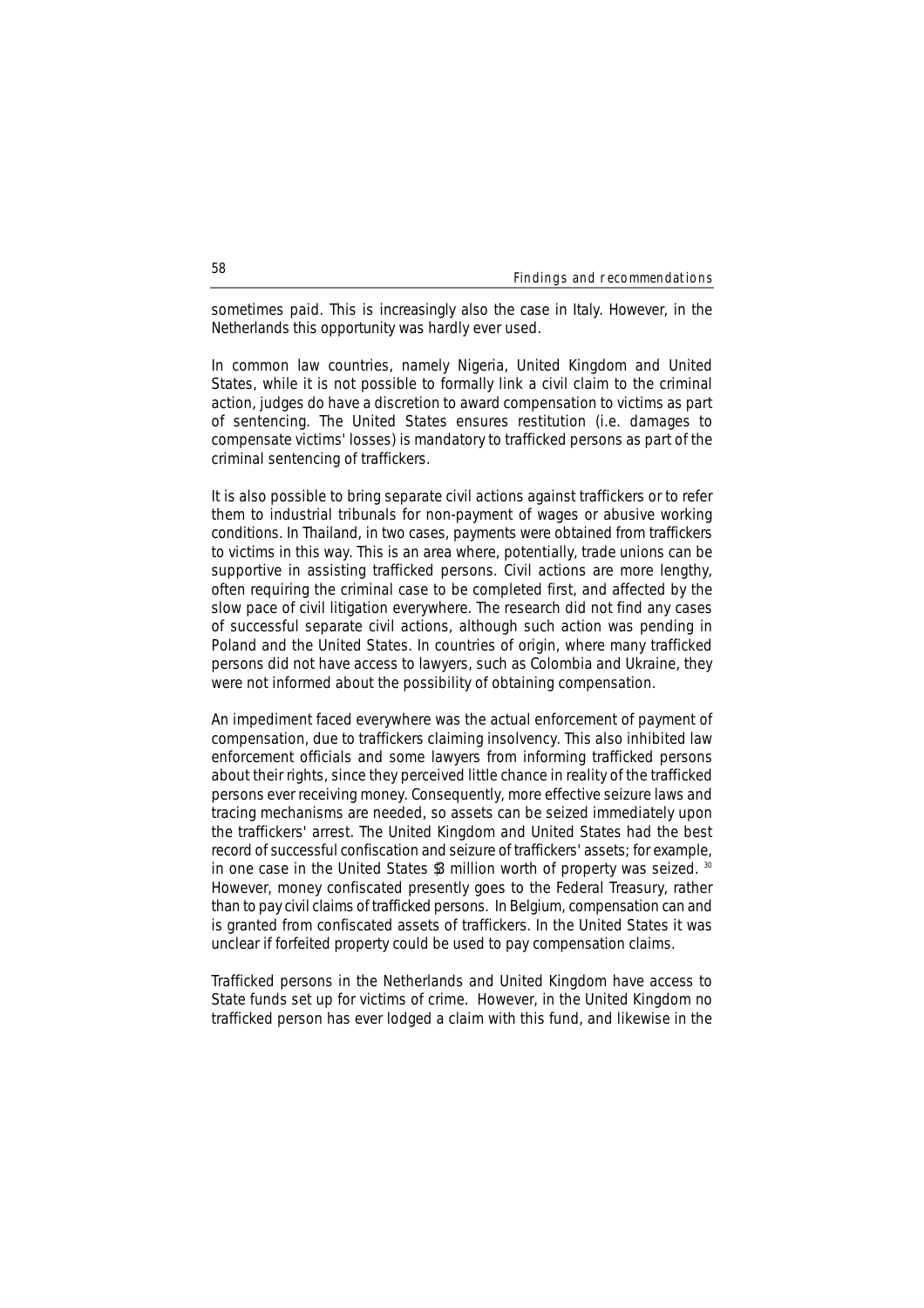Netherlands few claims are lodged due to a lack of awareness of the possibility. Amounts awarded by such funds are generally low, and do not reflect the full loss/damages experienced by the victim, since the payment is by the State rather than the trafficker.

## **Recommendation 34:**

Law enforcement officials should inform trafficked persons of their right to a lawyer, the possibilities of obtaining compensation, and that lawyers can assist and inform them regarding the related procedures.

#### **Recommendation 35:**

Law enforcement officials should proactively pursue trafficked persons claims for compensation, especially through providing more in-depth information regarding compensation procedures and assist trafficked persons who wish to claim compensation from traffickers.

## **Recommendation 36:**

States should enact or enforce laws regarding immediate seizure and confiscation of assets from traffickers,<sup>31</sup> and ensure that the first priority for such assets, once seized, is to pay any compensation claims of trafficked persons.32 Seizure laws and practice should be amended so as to be more effective, through international co-operation between police to share models of best practice of seizure.

## **Recommendation 37:**

States should ensure in all criminal cases that the status of the trafficked person as a victim of crime is acknowledged (as an injured party in civil law countries) to facilitate orders of compensation.<sup>33</sup>

## **Recommendation 38:**

Immigration services should permit trafficked persons to remain in the country whilst pursuing civil claims against traffickers.<sup>34</sup>

## **Recommendation 39:**

States should ensure trafficked persons have access to State compensation funds, such as victims of crime funds.<sup>35</sup> The process of claiming money from such funds must be made clearer and more efficient for trafficked persons, especially if they are considering returning home.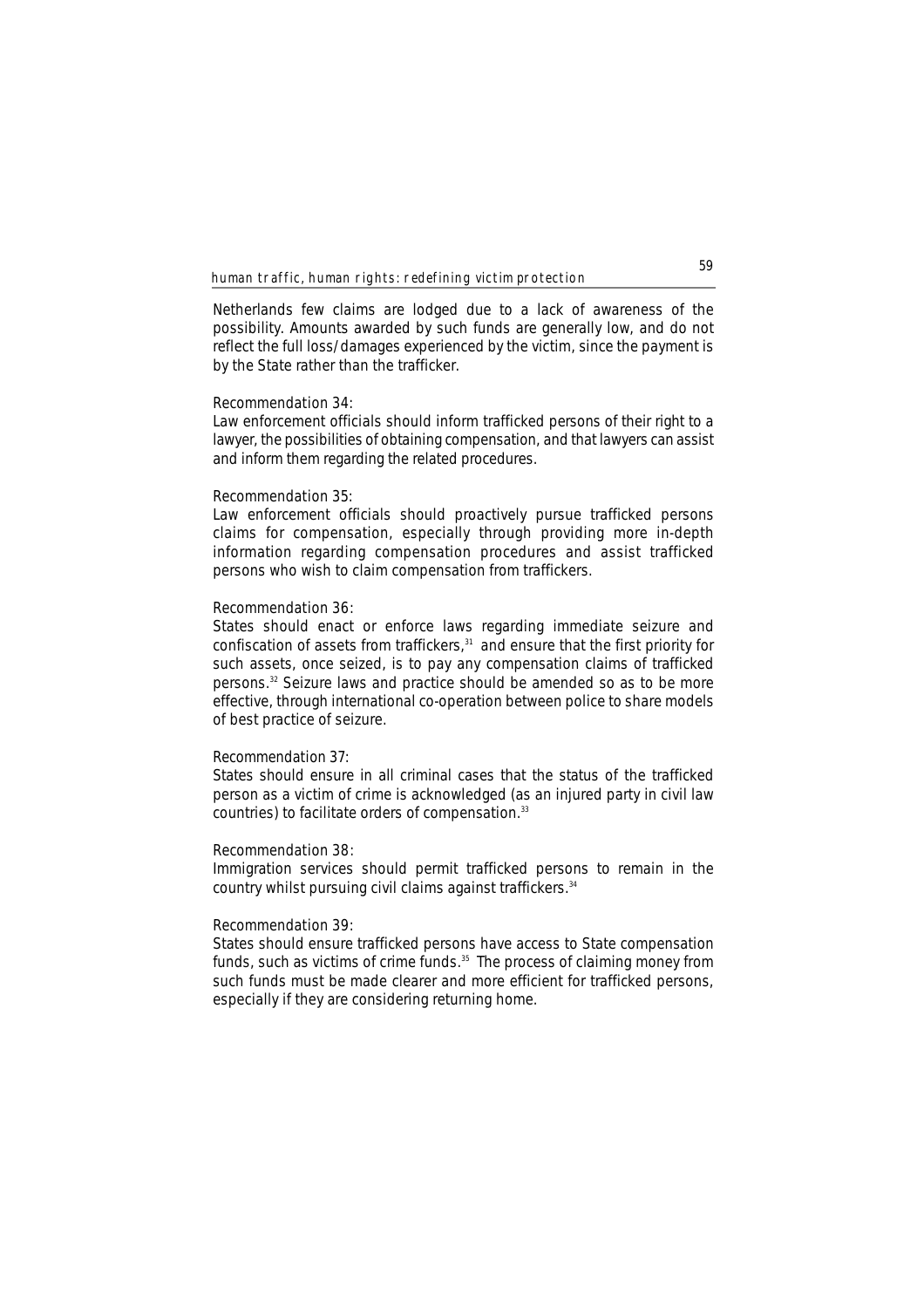## **9. Return and repatriation**

Although not a key area of this study, the phase of repatriation has important implications as it exposes trafficked persons to the risk of further reprisals at home. The authorities in destination countries need to bear in mind when repatriating trafficked persons to their countries of origin that, in many cases, they are sending those concerned straight back into the hands of traffickers, or again placing them at risk. Anti-Slavery International is aware of some cases of women who have been re-trafficked after being returned or deported home. In most cases trafficked persons who were returned home were not afforded any protection by the authorities of their country of origin (see Colombia, Nigeria, Poland, Thailand and Ukraine) and they were exposed to reprisals (see Nigeria, Poland and Thailand).

This forced many trafficked persons straight back into the hands of traffickers, especially when they had a debt to repay, no protection from intimidation from traffickers and no likelihood or means of sustaining themselves in their country. Trafficked persons were often too afraid to contact police and report incidences of reprisals because they believed the police could do little to assist their situation, or might make it worse. This fear was well-founded, since cases were reported in Thailand of increased reprisals against women who had reported traffickers. In addition, especially in cases regarding trafficking for prostitution, women did not inform their families of what had happened to them when they were abroad, fearing stigmatisation; and consequently they were even less likely to go to the police. In the United Kingdom, law enforcement officials informed some trafficked persons who were returned to their country of origin about support and assistance available from NGOs there; however, in other cases, women who returned home were given no such information and had little possibility of contacting an agency which might assist them.

For deported trafficked persons, the situation was even worse. In Nigeria, trafficked persons who are deported home (often from Italy) were revictimised as a result of the procedures followed. They are detained on arrival, subjected to forced HIV/AIDS tests and their personal details are recorded to prevent them from legally travelling abroad again. This further abuse is so serious that it means trafficked persons must not be deported back to Nigeria. Programmes regarding reintegration, such as that offered by the IOM, were effective in alleviating some of these difficulties, and also in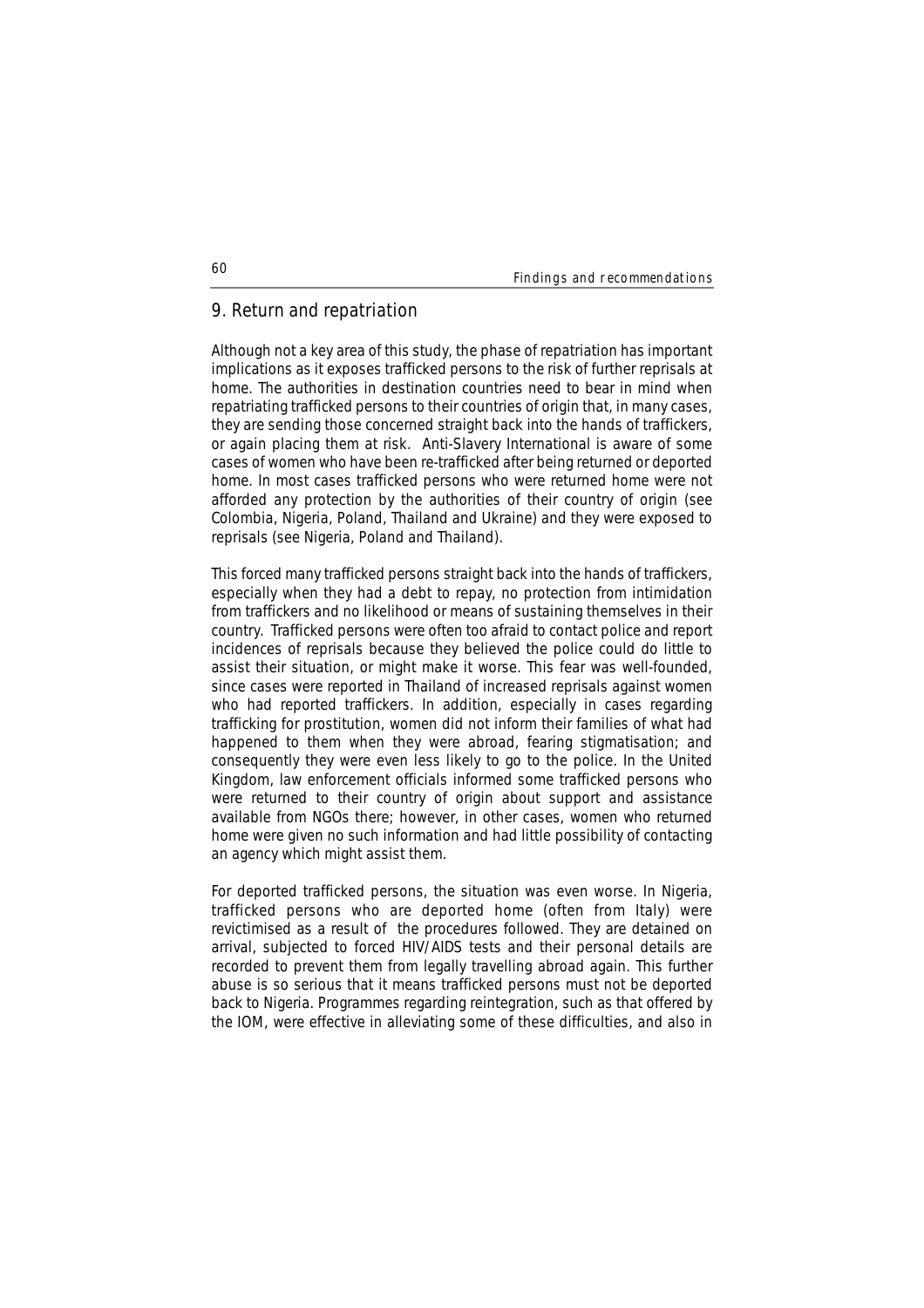creating micro-credit opportunities and sustainable employment opportunities. However, this only assisted a tiny number of trafficked persons returning to Nigeria.

## **Recommendation 40:**

The authorities, i.e. immigration and police services should not remove trafficked persons to a country of origin where there is reasonable suspicion they may suffer further harm, through stigmatisation, discrimination or risk of reprisals.

#### **Recommendation 41:**

Immigration services should support and make use of existing voluntary repatriation programmes involving local organisations in countries of origin. For example, the IOM co-ordinates such programmes, characterised by a holistic approach to return and recovery.<sup>36</sup>

## **Recommendation 42:**

Immigration and police services in countries of destination should not reveal to authorities in countries of origin that a person has been trafficked, without their explicit consent. This is especially important where there are concerns regarding corruption of local officials or, for those trafficked into prostitution, because of stigmatisation associated with prostitution.

## **Recommendation 43:**

Immigration and police services should make available to trafficked persons contact information and telephone numbers of NGOs, lawyers and social welfare agencies that can assist them in their country of origin. This should not only be in the country's capital, but also any relevant regional centres. They must ensure that this information is authentic and up to date (i.e. latest telephone numbers) by reviewing it periodically, by contacting organisations themselves and also through local NGO networks in the country of destination. NGOs should assist the authorities in collecting such information, and ensure that it is given to the authorities, and not simply made available through websites.

## **Recommendation 44:**

For trafficked persons who wish to go home, immigration services should ask if they wish to be met by a local NGO and, in accordance with their wishes, contact local NGOs in countries of origin to assist those who return home.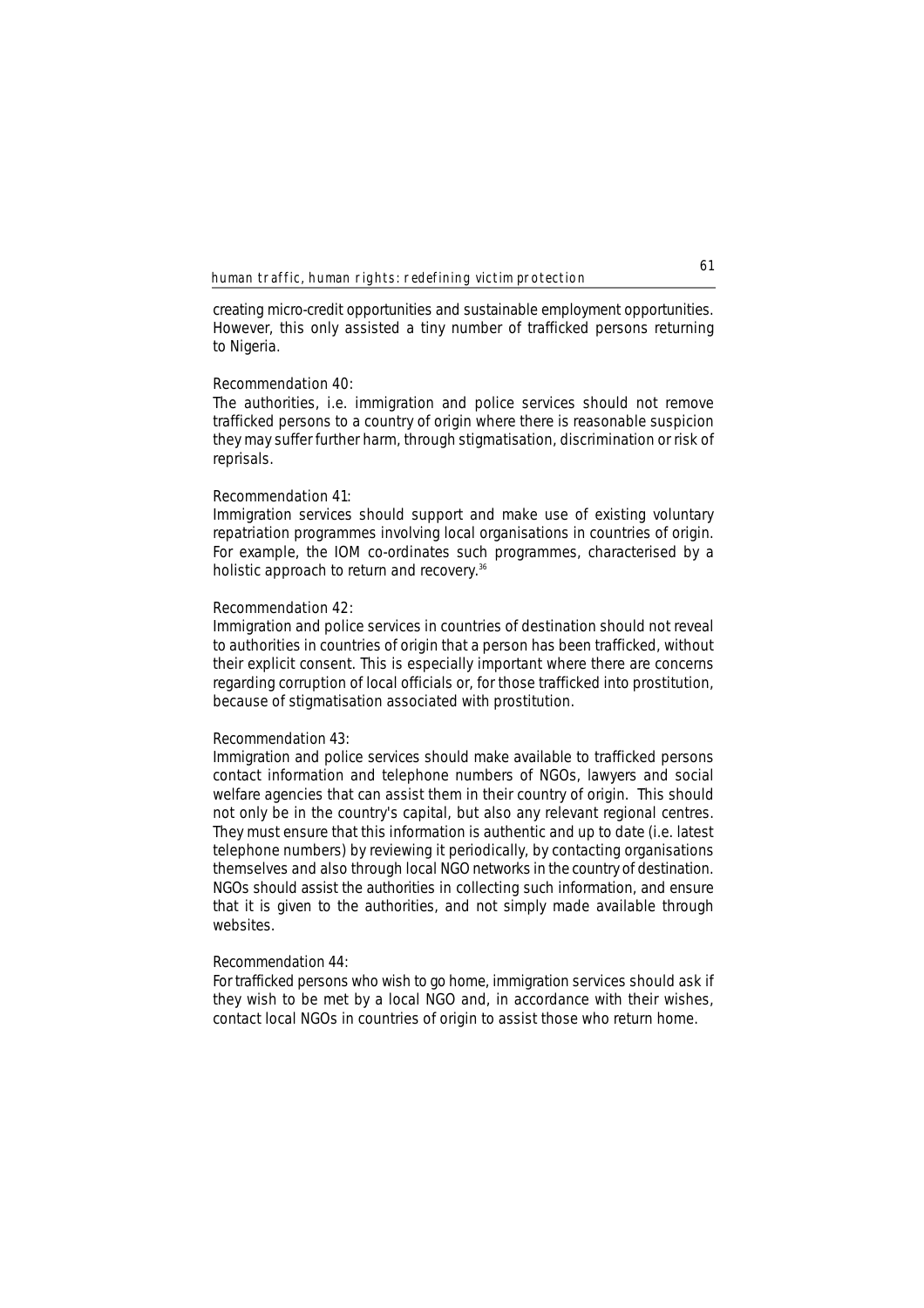## **Recommendation 45:**

In returning trafficked persons who want to go home, immigration and police services should provide them with contact information for a law enforcement office in the country of origin that they can contact if a trafficker threatens them.

.<br>^ Anti-Slavery International thanks Stana Buchowska, Melissa Ditmore, Jo Doezema, Mike Dottridge, Bruno Moens and Cathy Zimmerman for reviewing and critiquing the draft findings and recommendations.

## **Endnotes**

 $^1$  E.g. Belgium. In each of the footnotes following the bolded recommendations, there are countries listed as examples that illustrate where the recommended practice is already carried out and more information can be found in the relevant country chapters.

<sup>2</sup> Anti-Slavery International's preliminary study for this report, Pearson, E. *Whose interests served? A review of the obstacles to prosecution and measures to protect victims, especially those who act as witnesses, in the context of trafficking in persons,* Anti-Slavery International, 2001, gives a broader indication of the types of obstacles encountered in prosecuting traffickers and is available upon request, from Anti-Slavery International.  $3$  In Belgium, although laws against exploitation of prostitution are used, in addition laws against abusing

vulnerability of migrants are used to prosecute those who traffic into other sectors.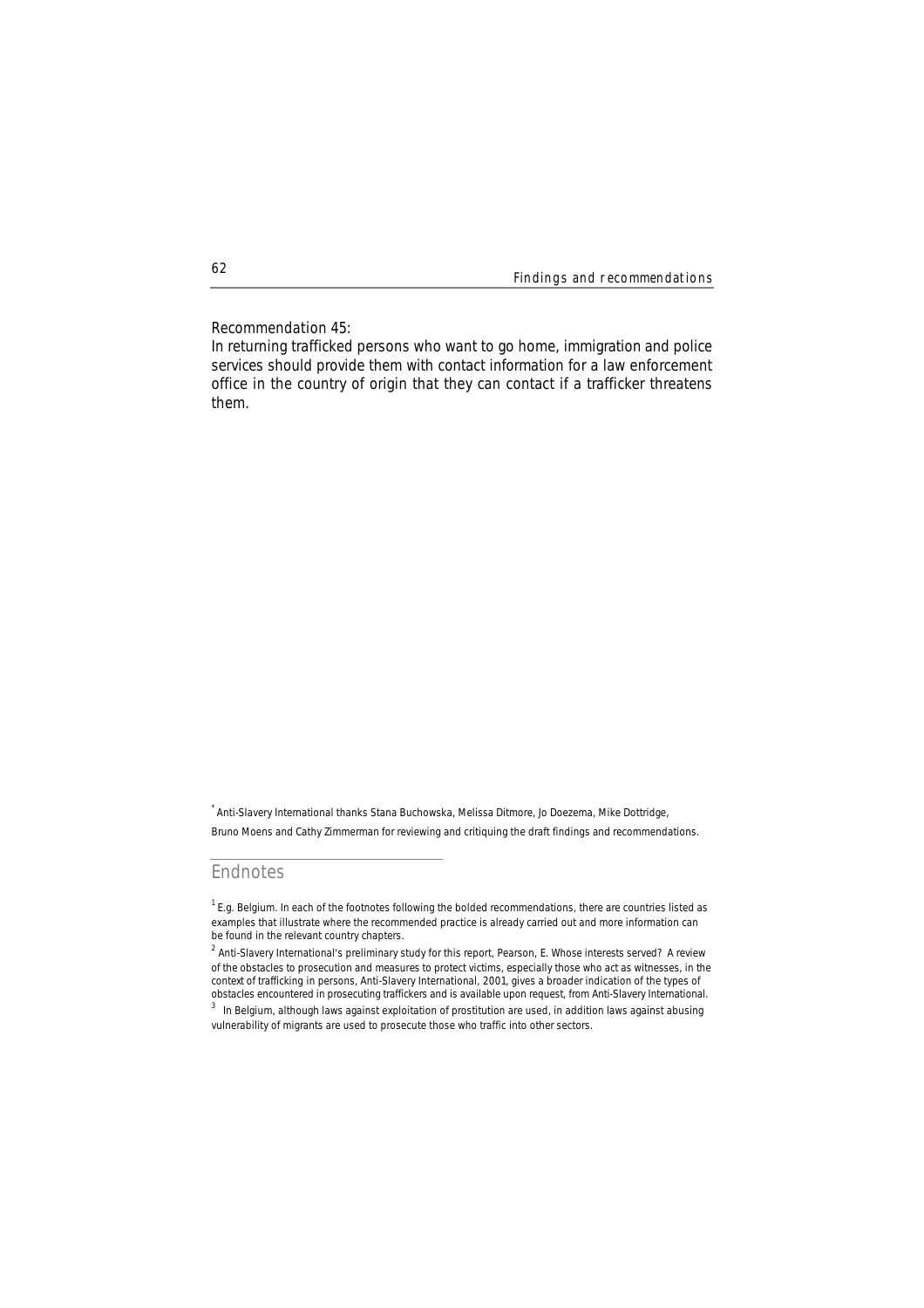5 §1590 of the United States Code i.e. "whoever knowingly recruits, harbours, transports, provides, or obtains, by any means, any person for labour or services" for peonage (holding another against their will to pay off a debt), slavery, involuntary servitude (holding another in service through force or threats of force) or forced labour.

<sup>6</sup> E.g. Italy.

<sup>7</sup> E.g. United States and Belgium.

<sup>8</sup> In-depth analyses of each of these models can be found in the country chapters.

9 Commission of the European Communities, *Proposal for a Council Directive on the short-term residence permit issued to victims of action to facilitate illegal immigration or trafficking in human beings who cooperate*

with the competent competent and the competent and Other Cruel, Inhuman and Degrading Treatment or<br><sup>10</sup> Article 3 United Nations Convention against Torture and Other Cruel, Inhuman and Degrading Treatment or Punishment (1984).

<sup>11</sup> Anti-Slavery International interview, STV, Utrecht, 5 October 2001.

12 E.g. Belgium.

<sup>13</sup> E.g. Belgium and the Netherlands.

<sup>14</sup> E.g. Netherlands.

<sup>15</sup> E.g. United States T visa.

<sup>16</sup> E.g. Belgium and Italy.

<sup>17</sup> E.g. United Kingdom and United States.

<sup>18</sup> E.g. Belgium.

<sup>19</sup> As proposed in Italy.

<sup>20</sup> E.g. United States.

<sup>21</sup> E.g. Italy, Poland and Thailand.

<sup>22</sup> E.g. United Kingdom.

<sup>23</sup> E.g. United Kingdom.

 $24$  E.g. Belgium.

 $25$  E.g. Italy.

26 E.g. Italy.

27 Belgium and Italy.

28 Ukraine and United States.

<sup>29</sup> Italy, Thailand and United States.

30 As stated in Reuters Business Briefing, EFE News Service, *Three men found guilty of enslaving workers in*

*Florida,* 29 June 2002, http:.//www.efenews.com.

<sup>31</sup> E.g. United Kingdom and United States.

32 E.q. in some cases in Belgium.

<sup>33</sup> E.g. Belgium and Italy.

<sup>34</sup> E.g. Nigeria's proposed law.

<sup>35</sup> E.g. Netherlands and United Kingdom.

<sup>36</sup> E.g. Nigeria.

<sup>4 §1589</sup> United States Code.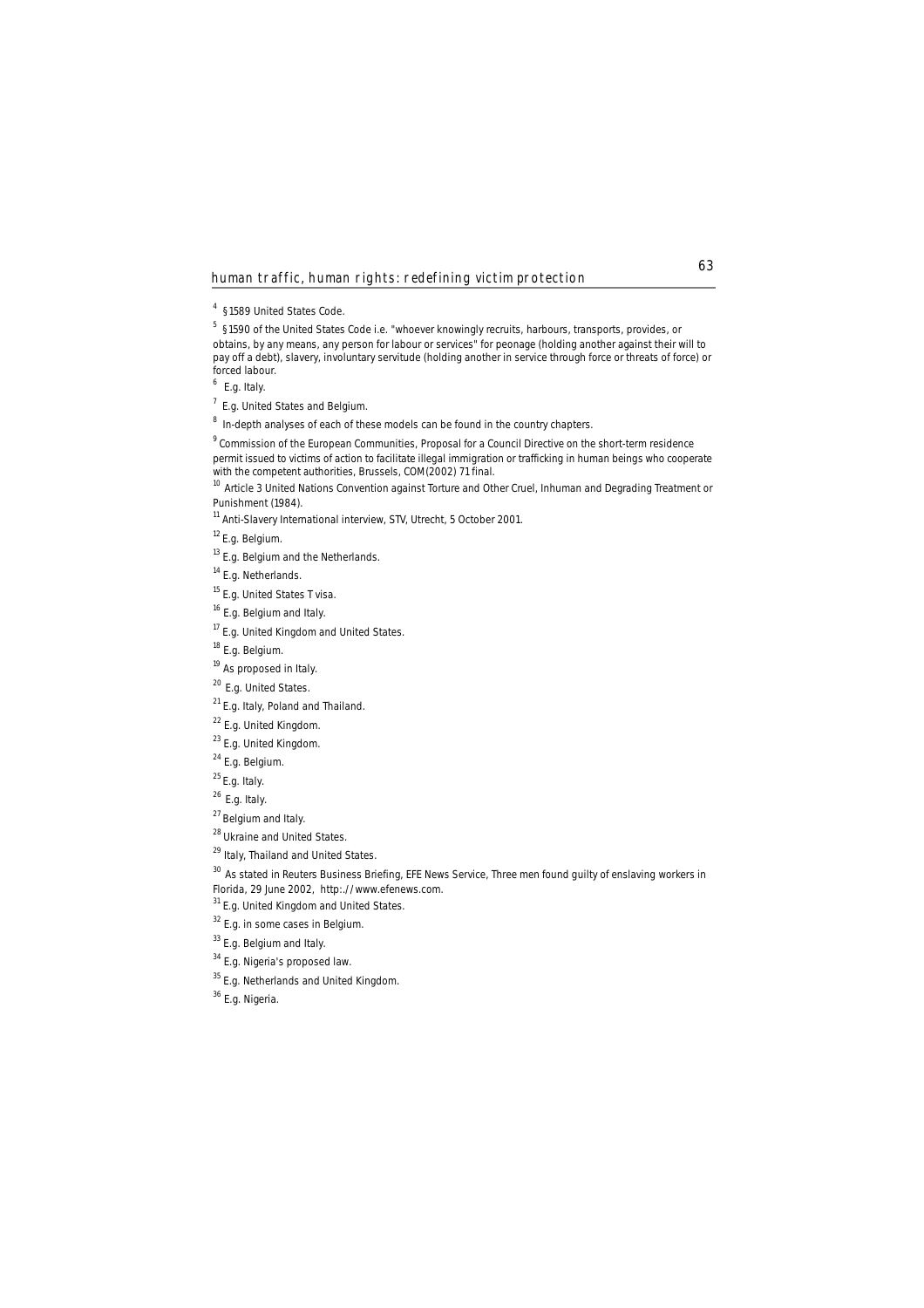# **5. The Netherlands** <sup>1</sup>

## **I Legislation**

## **1. Criminal Laws**

## **a) Article 250a**

The Netherlands has a specific criminal provision against trafficking in persons only when it relates to prostitution. Article 250a of the Penal Code was introduced on 1 October 2000 and replaced the older 'trafficking' articles 250ter and 250bis (ban on brothels) of the Penal Code. Article 250(1)(a) considers trafficking as "using force, threats of violence, abuse of authority or deception to induce another person to engage in prostitution". Under section 1(2) article 250a, the movement of persons to another country for the purpose of prostitution does not require force, deception or coercion; "The simple abduction and/or recruitment of people to a different country, in the knowledge that they will enter into prostitution there, is sufficient to make it a case of trafficking in humans, even if this takes place with the free will of the party who is taken or recruited".<sup>2</sup> However, in practice, prosecutions tend to focus on cases where force, coercion or deception are involved. This is in accordance with the intention expressed by legislators and the earlier 1994 trafficking article (250ter) which prosecuted cases of forced prostitution, and with the Prosecutor's Guidelines which aimed at prosecuting cases where force, coercion or deception were involved.

Since the Dutch law is restricted to trafficking for the sex industry, for the purposes of this chapter, references to 'trafficking' and 'trafficked persons' will refer to those trafficked into the sex industry under article 250a. Anti-Slavery International looked for cases of trafficking for other purposes, but local NGOs were unaware of prosecutions of exploitative employers that might fall within the international definition of 'traffickers'. The Netherlands is scheduled to change its trafficking article to include other purposes following ratification of the UN Trafficking Protocol. A draft law regarding other forms of socio-economic exploitation is currently being drafted.

## **b) Other related articles**

According to STV, other relevant articles of the Penal Code used to prosecute traffickers are article 242 (sexual violence/rape), article 231 (forged travel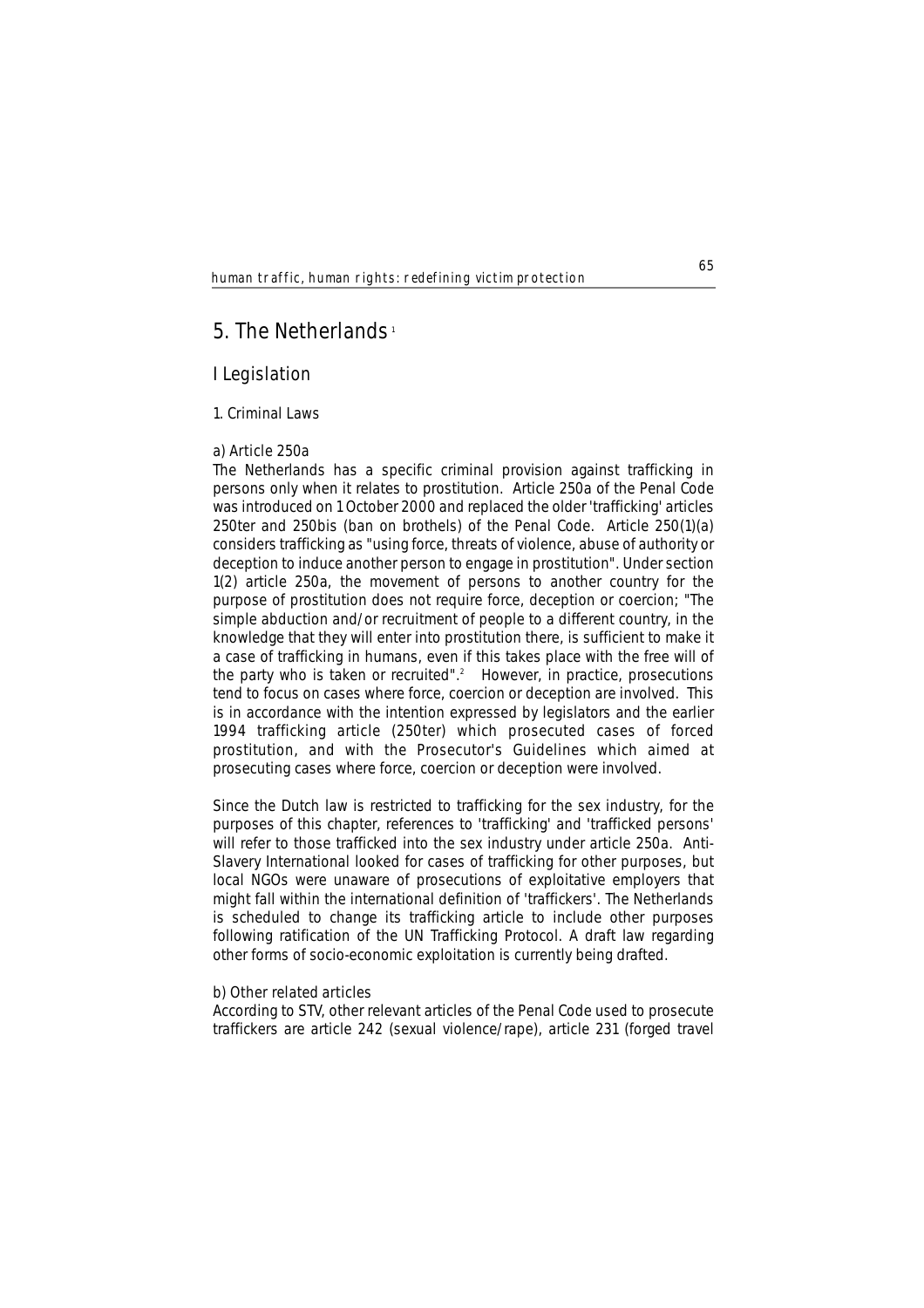#### The netherlands

documents) article 140 (participation in a criminal organisation), article 282 and 283 (deprivation of freedom), article 284 (coercion), article 285a (threats/intimidation), article 300 (abuse), article 317 (extortion), article 326 (fraud). Article 274 regarding slave trading is used very rarely.3

## **2. Other laws and policies affecting trafficked persons**

## **a) Residency status - B9 regulation**

The Netherlands was the first country to adopt a specific policy providing temporary residency rights to persons trafficked into the sex industry. This is laid down in the circular for immigrants, regulation B9 (2000) (formerly B17 (1988)). The aim of the B9 regulation is both to facilitate the investigation and prosecution of trafficking cases and to offer support and protection to trafficked persons.<sup>4</sup> The B9 consists basically of three parts. If there is a slight indication that the person involved might have been trafficked, they should be offered a period of three months to make an informed decision on whether they want to press charges.<sup>5</sup> This is generally now referred to in Europe as a 'reflection delay'. If they file a report, they are entitled to a temporary permit to remain in the Netherlands during the period of criminal investigation and the criminal trial.<sup>6</sup> Finally, if the case is dismissed or the criminal trial is completed, the person is entitled to apply for a permanent residence permit on humanitarian grounds.<sup>7</sup>

## **i) Reflection delay**

This first phase of the B9 regulation enables those who may have been trafficked to recover from their ordeal and decide whether they wish to report their trafficker to the police. Police should inform any undocumented migrant working in the sex industry of this right.<sup>8</sup> The law states that the reflection delay is granted because victims of sexual violence (non-consensual acts of a sexual nature) can often only describe their experiences after a period of recovery. This period is available only once to each individual and cannot be extended. During this period the person will be provided appropriate housing, medical assistance and legal assistance and counselling.<sup>9</sup>

The decision to grant the reflection delay is dependent upon a police officer or lawyer interviewing the individual concerned. However, the ultimate decision is made by the senior police officer. The police officer notifies the Immigration and Naturalisation Service (IND) and STV that the person has a suspension of deportation order for three months.<sup>10</sup> The individual must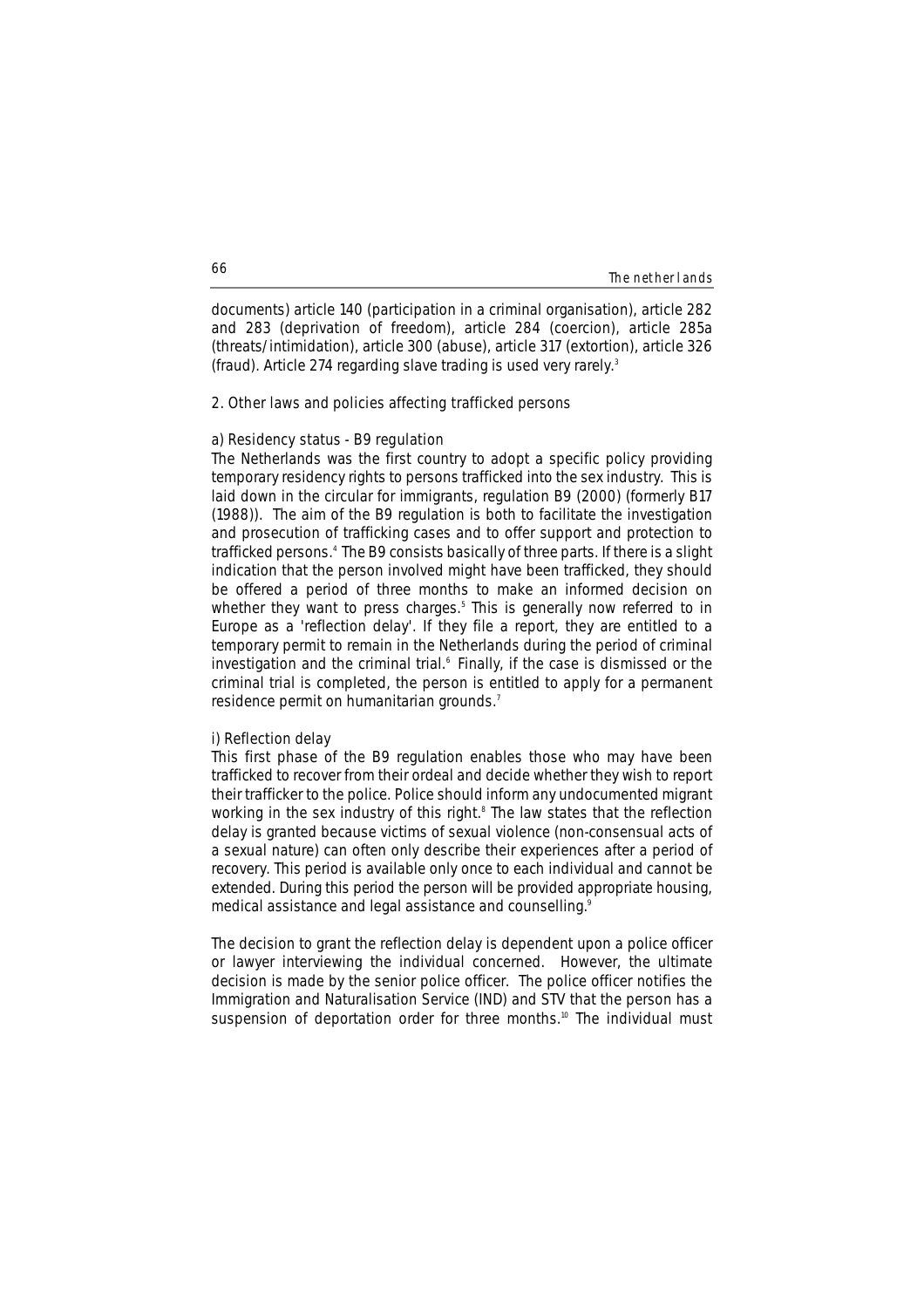report to the IND office, and STV is responsible for co-ordinating 'reception and accommodation' for the person, as well as arranging a case manager for the case. This person ensures medical assistance and legal aid are available, and that the financial assistance, to which the victim is entitled, is paid. During the reflection delay a victim receives a monthly allowance through the Reception of Asylum Seekers Agency (COA), which provides for their cost of living, enables them to be housed in a shelter and pays insurance for medical costs.

## **ii) Temporary residence permit**

If the victim presses charges against the trafficker by reporting them to the police before the expiry of the reflection delay, she or he is entitled to a temporary permit to stay during the criminal investigation and trial. This does not oblige the witness to stay in the Netherlands upon pressing charges.<sup>11</sup> There is a difference between law and practice. According to the text of B9, the moment the trafficked person presses charges, their report must also be considered as an application for a temporary residence permit. In principle, the IND must make a decision within 24 hours whether to grant the permit (as is the practice in neighbouring Belgium). This means that the issue of the temporary permit is not dependent on the prosecutor's decision to start a criminal investigation, although the permit can be withdrawn if the prosecutor decides not to instigate criminal proceedings.12

In practice, IND or police often consider the issue of the temporary permit to stay dependent on the decision of the prosecutor to initiate proceedings against the trafficker. As the Clara Wichmann Institute<sup>13</sup> states, this is problematic for various reasons, because it contradicts the very essence and intention of the B9, which is to reduce obstacles to reporting traffickers and to make the victim feel safer to testify. It is essential that the individual can trust that if s/he presses charges against the trafficker, s/he will not be confronted with immediate deportation. The permit also needs to be issued as soon as possible, because it affects access to services such as housing and medical care.14

If trafficked persons are not willing to testify or when the case is completed, they are generally requested to leave the Netherlands unless they have applied for permanent residency on humanitarian grounds (see below). The request to leave is issued by the IND, dependent on information from the Prosecutor's Office. If the request is ignored and the trafficked person is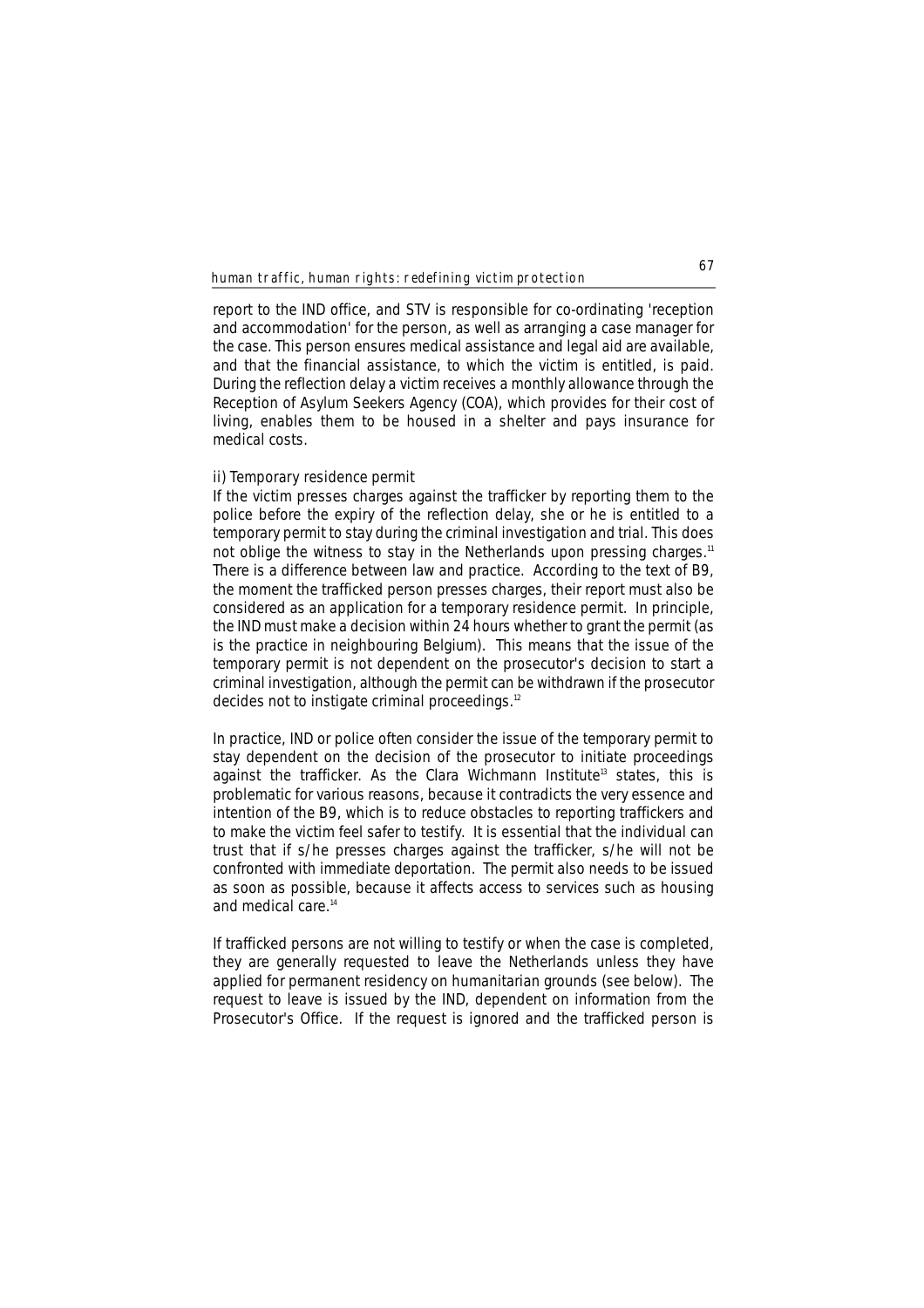### The netherlands

found in the Netherlands after the permit expires, s/he are deported as an undocumented migrant.

There are two other significant problems with the B9 regulation. The reflection period only covers those trafficked into prostitution in the Netherlands, and not those who may have first been trafficked to another country, then escaped their exploiter and fled to the Netherlands. According to TAMPEP.<sup>15</sup> given the current system whereby trafficked women are moved frequently between different EU States, this seems to unnecessarily limit the B9 procedure.<sup>16</sup> Secondly, those who have not actually been forced into prostitution yet, but are in the process of recruitment, can report their trafficker and obtain temporary residence under the B9 regulation, but are not entitled to the reflection delay.<sup>17</sup>

# **iii) Permanent Residency**

When the B9 temporary residence permit expires, a trafficked person may apply for a permanent residence permit on humanitarian grounds. This is dependent upon the risk of reprisals, risk of prosecution in the country of origin for example for prostitution, and lack of possibility of reintegration into society in the country of origin.<sup>18</sup> IND is responsible for deciding whether to issue a permanent residence permit. They are granted to trafficked persons very rarely, where circumstances have been exceptional.

# **II General analysis and comparison of cases**

# **1. Investigation and prosecution of traffickers**

According to the National Rapporteur Office,<sup>19</sup> at least 756 police reports were filed in regard to trafficking at Prosecutors' Offices between 1995 and June 2000. Seventy one per cent of cases were summoned to court i.e. went to trial, and of these, 88 per cent resulted in convictions. In 85 per cent of cases the court imposed a prison sentence. The length of a criminal case varies between a few months and several years. According to the prosecutor interviewed, cases regarding article 250a are prioritised amongst other criminal cases and cases usually last approximately one year.<sup>20</sup> A police officer interviewed said that criminal investigations are usually suspended after two vears if they are unsuccessful in apprehending the trafficker.<sup>21</sup> However, STV reported several cases that were pending for more than two years.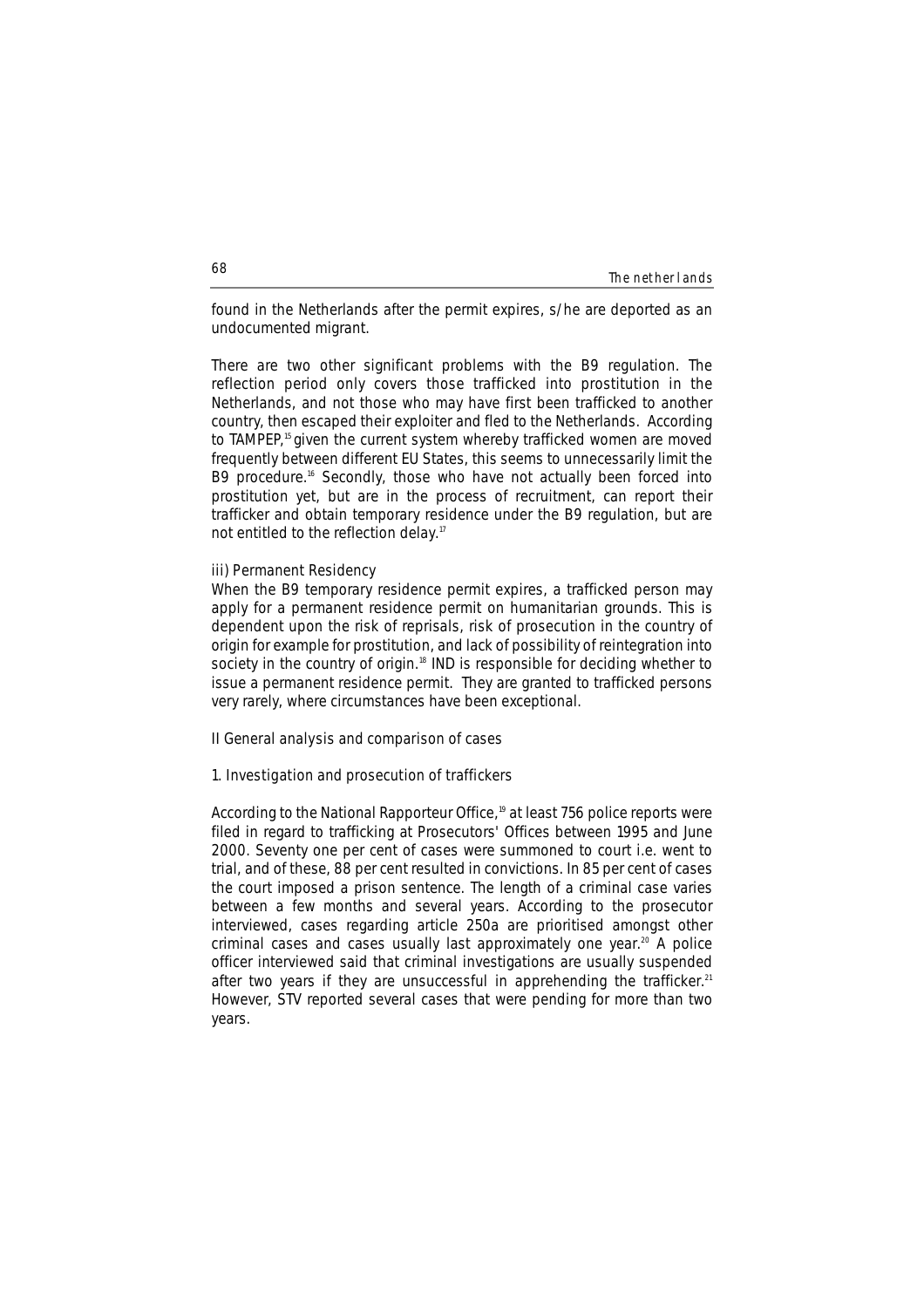According to the B9 regulation trafficking is a crime that can be prosecuted regardless of whether there is a complaint. Apart from victim or witness testimony, other evidence includes telephone taps, surveillance, eye-witness reports, investigation of money laundering activities and the financial status of the suspect. Dutch police rarely engage trafficked persons in their investigation process since it is felt to be too dangerous for the victim and may be regarded as entrapment by the defence.<sup>22</sup> Whilst the law states that a victim's complaint is not necessary to prosecute trafficking, police, prosecutors and STV interviewed all agreed that cases lacking witness testimony tend not to be successful.

### **Katya and Anna**

*Two women, Katya and Anna from Eastern Europe were trafficked to the Netherlands and forced to work in prostitution. After several months, they were found in a police raid. Although the police offered them the reflection delay, they did not use it and reported the traffickers immediately. They were both very co-operative with the police and were ready to report the traffickers because they were angry that they had been deceived and forced into prostitution. They were provided with shelter and counselling co-ordinated through STV. They testified against their traffickers at the Prosecutor's Office and again during the trial in the presence of the defendant. Other victims of the same traffickers also testified. Most of their traffickers were convicted; one was charged under article 250ter and article 242 (rape) and sentenced to five years. The investigation was completed within two months, and the trial of the first traffickers took one year. The statements of Katya and Anna were crucial to the success of this case.* 

This illustrates how close co-operation between different police departments in the Netherlands resulted in a swift and successful prosecution of the traffickers. Interviews with various sources confirmed that co-operation between prosecutors, various police departments, immigration and NGOs is needed for efficient and successful investigation and prosecution. Cooperation between countries of origin, transit and destination is also necessary. One NGO criticised Dutch police as "often (publicly) criticized for their sluggish inquiries […] and for their reluctance in collaborating  $intermationally$  in the prosecution of traffickers."<sup>23</sup> Police and prosecutors themselves admit that co-operation with other countries, especially non-

**69**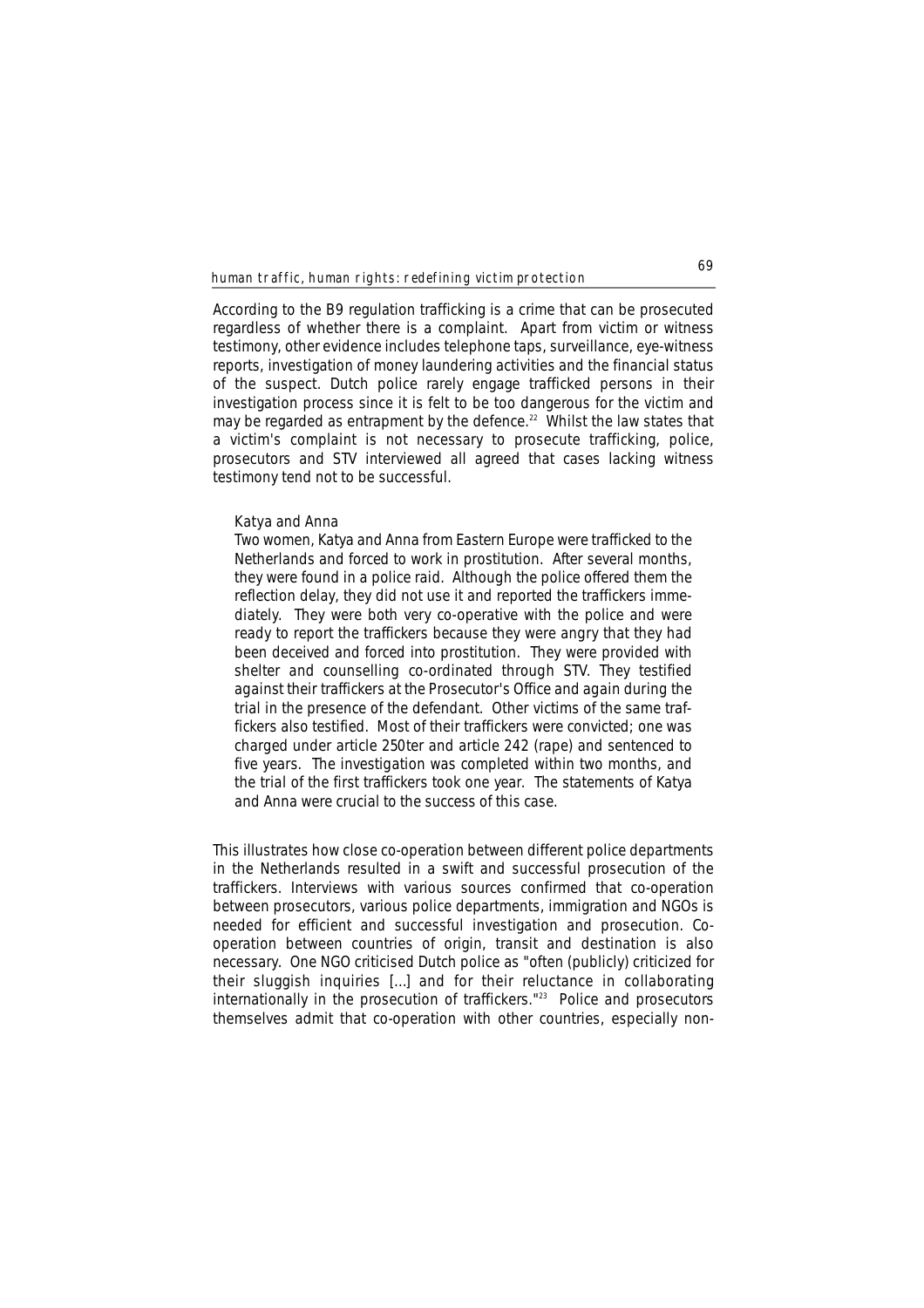| The nether lands |
|------------------|
|------------------|

European countries, is poor. $24$  Co-operation between EU States is improving.

One major obstacle to successful investigation is the fact that many trafficked persons are unwilling to make a statement to the police and do not want to press charges. The B9 procedure attempts to alleviate this difficulty. For prosecutors and police a lack of 'credibility' in the trafficked women's statements is a further difficulty for the investigation of a case: "Sometimes the women don't tell us the complete story. So during the trial the judge may have doubts because they tell only half of their story".25

# **2. Procedures affecting trafficked persons and measures of protection**

### **Natasha and Angelina**

*Natasha and Angelina from Ukraine were both trafficked into forced prostitution in the same club in the Netherlands. The police found them during a house search as part of a large-scale investigation. The police failed to inform them of their right to the reflection delay under the B9 regulation. Both women did not want to report the traffickers, fearing reprisals. They were particularly worried about the safety of their children in Ukraine. Natasha's first priority was to get home as fast as possible to be with her child. Five days after the police raid, both Natasha and Angelina individually gave information to the police that formed the basis of their criminal complaints against the trafficker. The police contacted STV as part of arranging the B9 procedure for the women. Natasha and Angelina were shocked to learn that telling parts of their stories to the police was considered making a sworn statement against her trafficker. Although they had been speaking to the police, it was not fully clear to the women what that meant. They were not given information about their rights and the reporting procedures. They both signed a paper (their statement) that they did not understand. Natasha did not want to stay in the Netherlands, however the police were not willing to let her return, as they wanted her testimony in court. Due to the intervention of STV and eventual police co-operation, Natasha was able to return to Ukraine the same week. She may have to return to the Netherlands to give evidence at the trial.*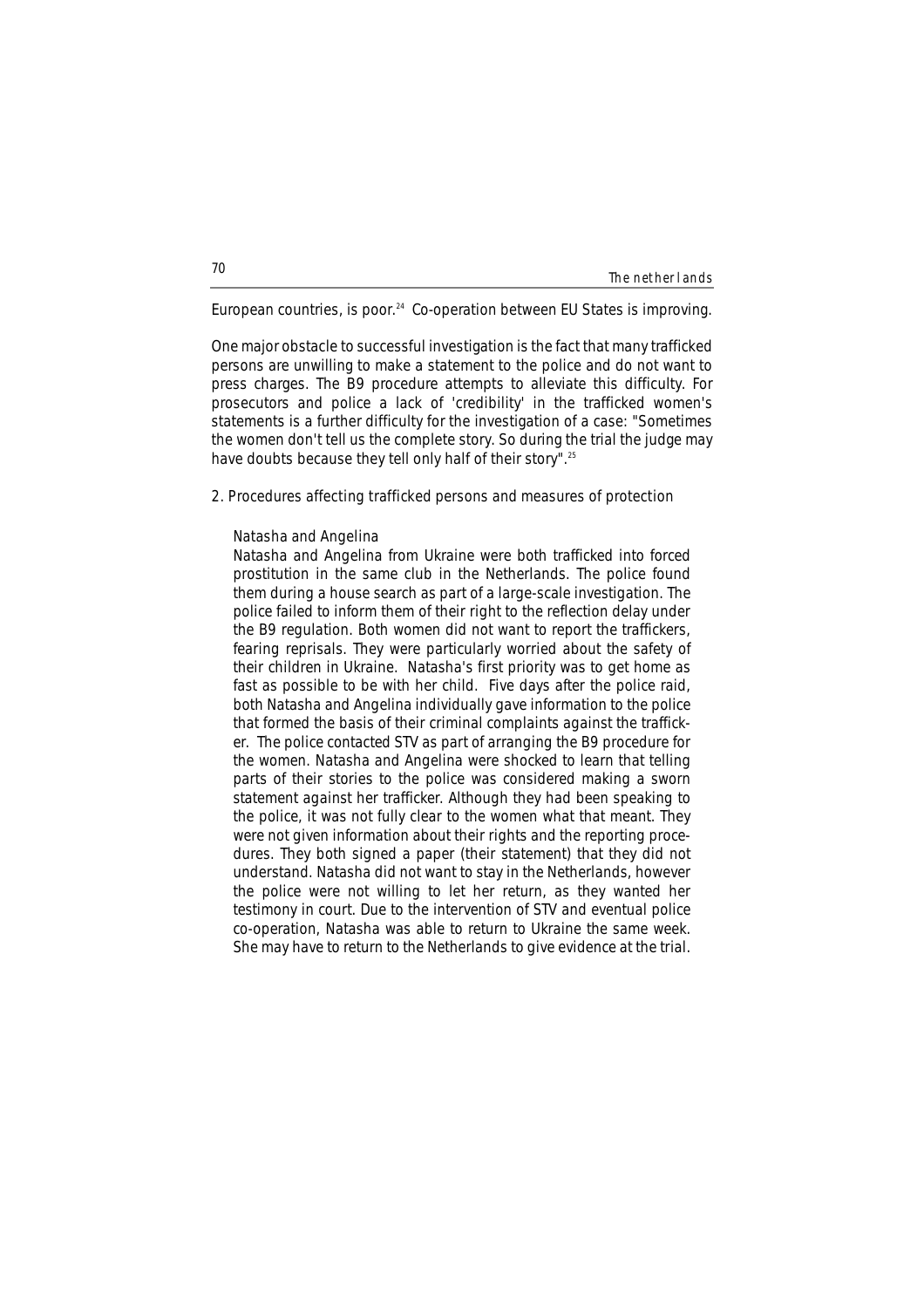### **Masha**

*Masha, who comes from an ex- Soviet Union country, thought she was going to waitress in the Netherlands, but instead was forced to work in a sex club in debt bondage. After four months, Masha was found in a police raid. She was given the option of reporting her trafficker and obtaining temporary residence for the duration of criminal proceedings or returning home immediately. Masha was not informed of her right to a reflection delay. Masha was scared to return home because her family did not know what had happened to her and she was supposed to be saving money for them. If they knew she had been forced to work as a prostitute they would not accept her back into the family. Likewise, she still owed a large 'debt' to the trafficker and he knew where she lived in her own country, so she was scared he would find her and traffic her again. She spent a night at the police station severely traumatised and told her story to the police in this state. The next day some more people interviewed her from the Prosecutor's Office, however Masha did not understand at the time what this signified.*

*The police then contacted STV. STV was not told that she had been heard by the prosecutor. STV gave her social support and assistance and found her a lawyer to work on her claim for compensation. The lawyer was not able to get much information from the case, but was told it was pending. STV also attempted to obtain information about the status of the case but was unable to discover anything.* 

# **a) Residency rights**

# **i) Temporary Residence**

The B9 residency permit is intended to provide some form of protection, but in reality is fraught with difficulties. STV estimate that the number of women who press charges at once without using the reflection delay is around 70 per cent. This raises the question as to whether the reflection delay is actually granted to trafficked persons in the Netherlands (as illustrated in Natasha, Angelina and Masha's cases). STV consider that many police are afraid that granting the three-month period will interfere with their investigation, so police rarely inform trafficked persons about the right to the three-month stay.<sup>26</sup>

STV state that in most cases they deal with, the trafficked person is only given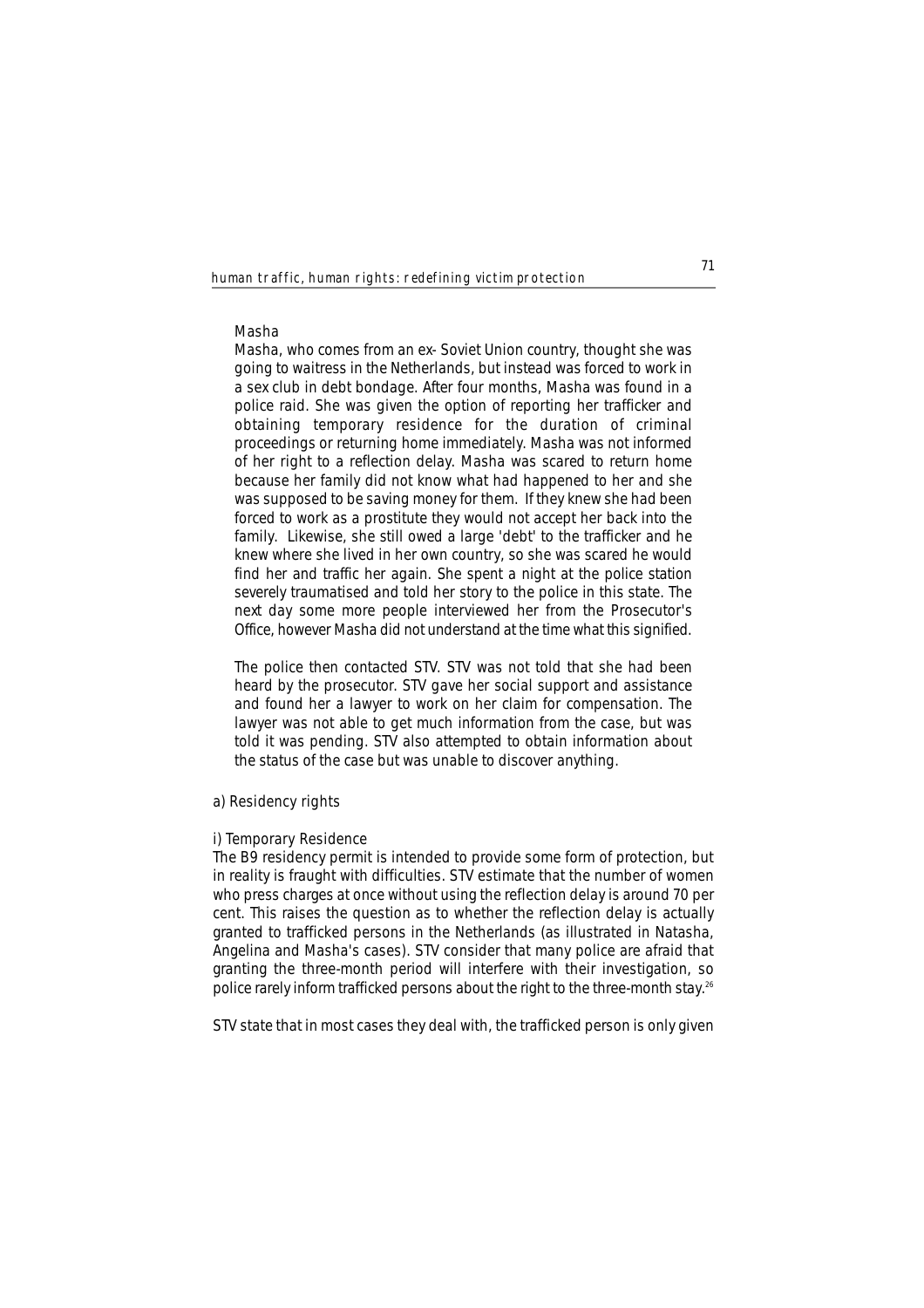#### The netherlands

the three-month reflection delay when their first point of contact is a lawyer or a service provider. STV estimate 50 per cent of cases of trafficking they deal with are reported by the police, 30 per cent through welfare organizations and service providers and 20 per cent through private persons, customers, other sex workers and brothel owners. This means that possibly only half of those trafficked are actually informed about the reflection delay. Conversely, a police officer interviewed stated they did offer the reflection delay in all cases.27 Anti-Slavery International was unable to obtain any statistics regarding the number or trafficked persons using the reflection delay, receiving temporary residence permits under the B9 or the number of persons returning home, as it appears there is no central agency collecting such information. There is clear evidence of several cases in which trafficked persons either had not been offered the reflection delay, or had not understood the implications of the choice between the reflection delay and making a statement, such as Angelina.

There is also concern that the residency permit is being used to coerce trafficked persons to stay and give evidence in the Netherlands when actually they desire to return home. This is explicitly not permitted under section 4.3 of the B9 Regulation regarding the request for departure after report. As indicated in Natasha's case, the procedure is not always followed by police who are more eager to encourage the woman to testify at trial and secure a prosecution. This indicates the tension between law enforcement's objectives of securing prosecution of traffickers and the trafficked person's right to decide in her own best interests.

#### **Masha**

*Four years later, Masha was still in the Netherlands on the legal entitlement of having applied for the B9 though she never actually received the permit. She changed immigration lawyers and discovered that the criminal case against her trafficker had been dismissed six months after it was filed, but she was never informed. Masha is now claiming permanent residency on grounds that she has been in the Netherlands for three years or more as a result of the failure of the Government, and thus has the right to permanent residence. The Government has argued against this for various reasons <sup>28</sup> and the case is still pending, now seven years after she filed her initial criminal complaint at the Immigration Court.*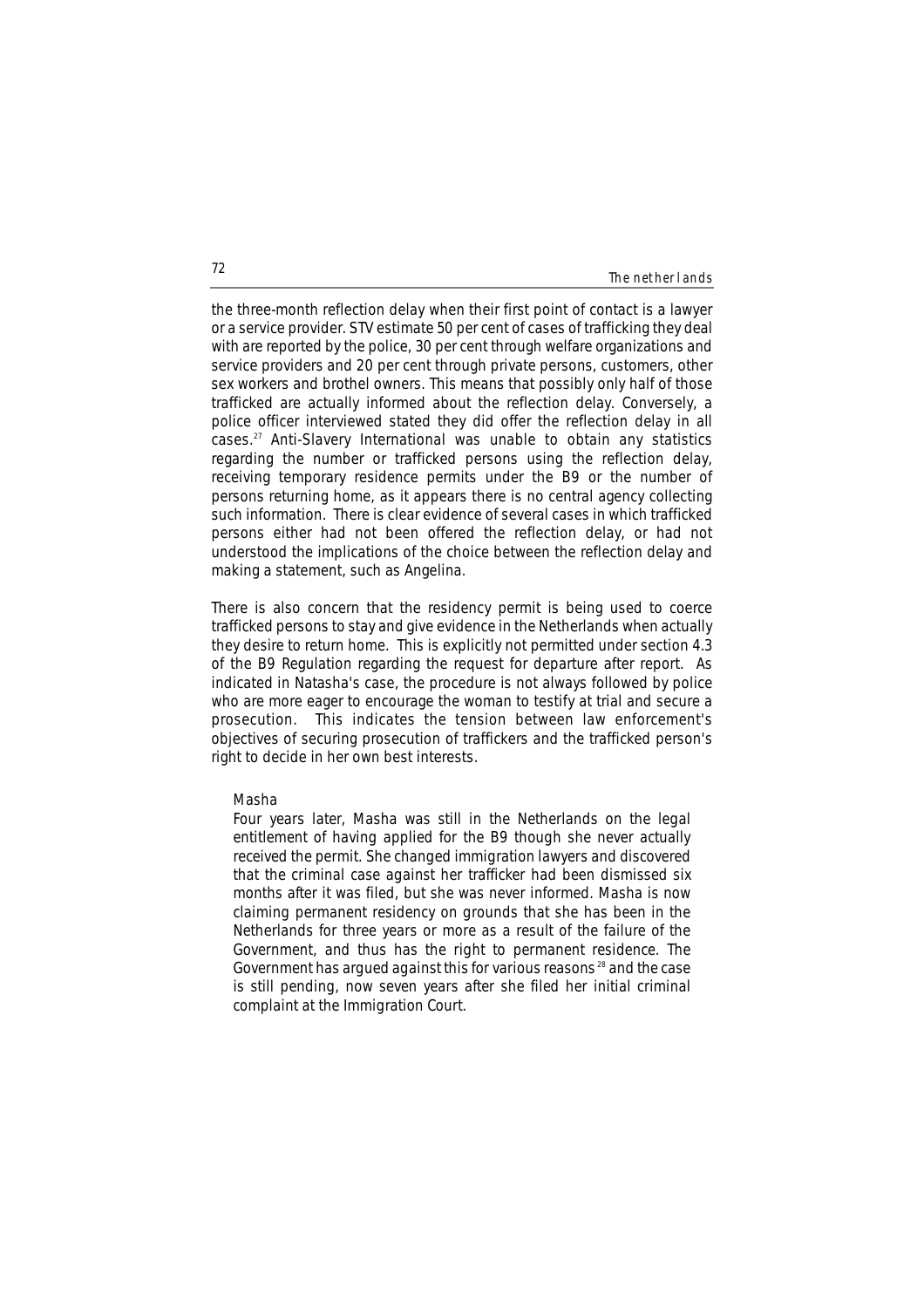# **Katya and Anna**

*One trafficker that escaped prosecution allegedly started to threaten Katya's grandmother and Anna's daughter. Dutch police were unable to get local police in the country of origin to co-operate sufficiently to either address the threats or protect the grandmother and daughter's safety. Due to fear, Katya's grandmother and Anna's daughter fled to another country for six months. Both Katya and Anna were eventually granted a permanent residence permit for the Netherlands on humanitarian grounds, three years after their rescue.*

# **ii) Permanent residence: 'humanitarian and compassionate factors'**

The fact that the victim, in this case, Masha, is not informed about the dismissal of the case also deprives her of the right to file a complaint against the decision to dismiss the case (article 12 Code of Criminal Procedure). No statistics are available on the number of permanent residence permits that have been issued. According to the National Rapporteur on Trafficking, approximately five per cent of applications for a permanent residence permit are successfully granted.29 STV believe that approximately 15 to 20 out of 250 to 300 cases have been successful in gaining permanent residence since the B17 regulation was introduced in 1988.<sup>30</sup> The B9 Regulation lists humanitarian factors to be considered including risk of reprisals and lack of formal protection, risk of prosecution and possibility of reintegration in country of origin.31 However, these humanitarian factors are construed extremely narrowly, and the few cases that have succeeded were largely due to years of intensive lobbying by STV. STV believe that the mediation of an organisation like theirs is crucial to the success of an application. In Katya and Anna's case the application for permanent residence was further supported by the police who gave evidence regarding failed co-operation with police in the country of origin to protect the women and their relatives. Despite the full support of the Dutch police, it still took three years for the permanent residency permit to be granted to the two women. With a narrow opportunity for permanent residency under humanitarian grounds in the Netherlands, those who testify but who are unable to meet the test for humanitarian factors are usually forced to return home. Victim witnesses who are still too scared to return home may be forced to consider other illegal means to stay in the country, which again potentially places them in a situation where they are vulnerable to violence and abuse.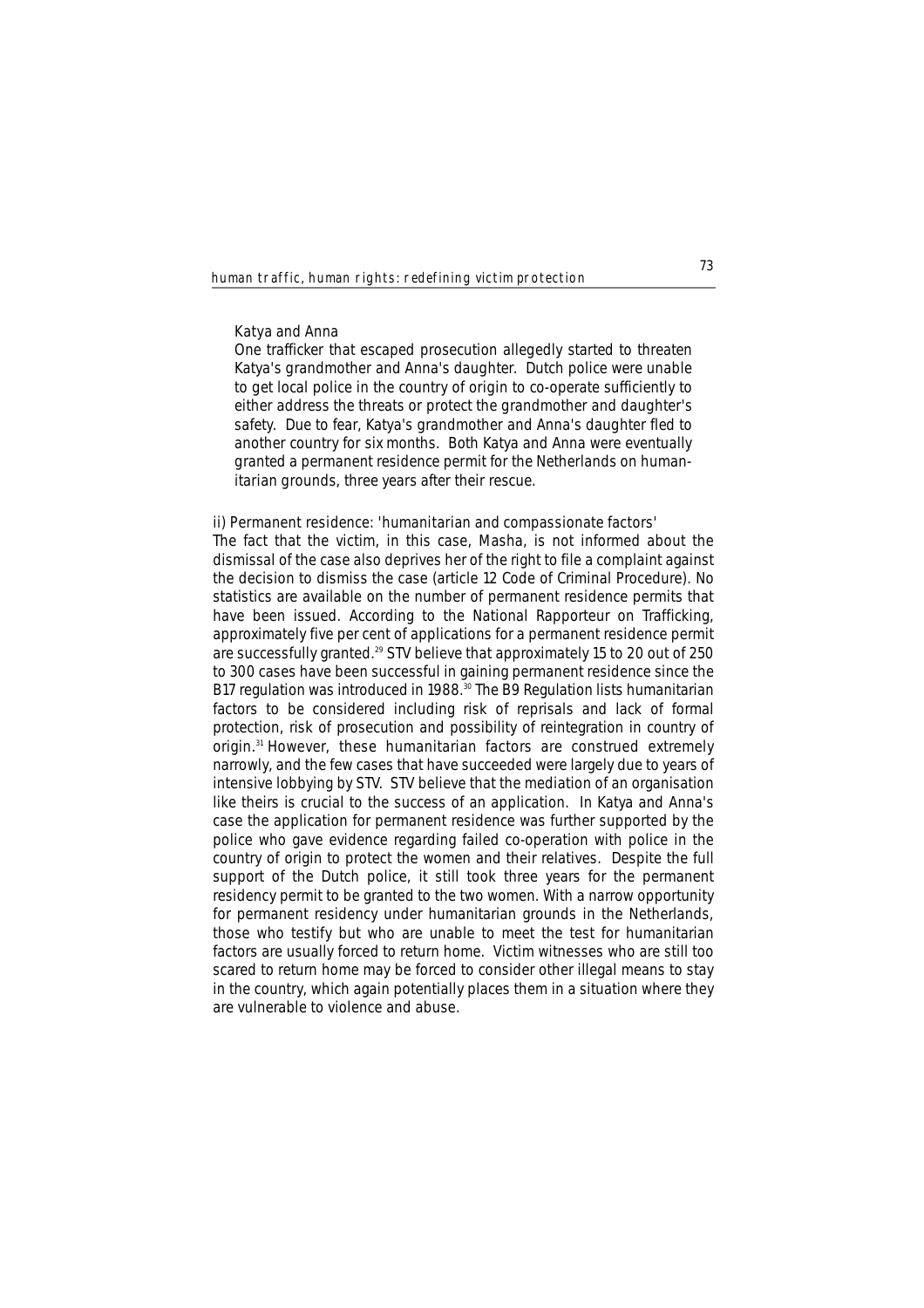#### The netherlands

# **b) Protection from reprisals and police protection**

The standard witness protection programme is available to trafficking cases dependent upon an assessment of 'urgent need' for protection made by the Prosecutor General's Office.<sup>32</sup> This is regulated through the Code for Criminal Procedure and in instructions by the Prosecutor's Office.<sup>33</sup> This is rarely applied, and protection is largely through the residency procedure itself. In several cases in the Netherlands it has been possible for trafficked persons to bring their children to the Netherlands in order to protect them during the trial, and in some cases afterwards. In terms of post-trial protection from reprisals, the police officer and prosecutor interviewed admitted that it is difficult to follow up cases and evaluate the effectiveness of protection measures after the trial. In this respect, there is no institutionalised communication between police, prosecution and STV. If a former witness moves within the Netherlands there is little possibility of making a link between any reported case of retaliation by the trafficker. Police and prosecution also state that there is little co-operation with police in countries of origin due to a lack of trust of authorities, and the unwillingness of women for local police to be informed. There is no police witness protection programme as such. Police in Amsterdam state that due to a lack of resources it is not possible to provide physical police protection to trafficked persons. In some cases, where witnesses are important or there is an obvious risk, police will provide escorts to take trafficked persons to the trial.<sup>34</sup>

# **c) In-court evidentiary protection**

According to the Dutch legal system, a victim provides a written statement to the police. The witness may then testify at the pre-trial stage in front of an investigating magistrate. Once these two procedures are completed "it is unlikely that he [sic] will have to heard again in court… The victim's pre-trial statement is, as a rule, joined in writing to the file [against the defendant] and used as evidence in court".<sup>35</sup> If the witness is summoned to court, then they must appear in court and testify and this is usually in an open court.<sup>36</sup> According to STV, the trafficked woman is almost always asked to testify as a witness in court, "The prosecutor tries to use the written testimony, but if the defence wishes to, they can ask that she testify again, and of course he [the defendant] always wants to."<sup>37</sup> The witness's testimony in court generally also strengthens the prosecution's case thus securing a longer sentence. One prosecutor stated, "It's usually the best way to get a conviction if the trafficked woman is in court because she then can tell her story directly to the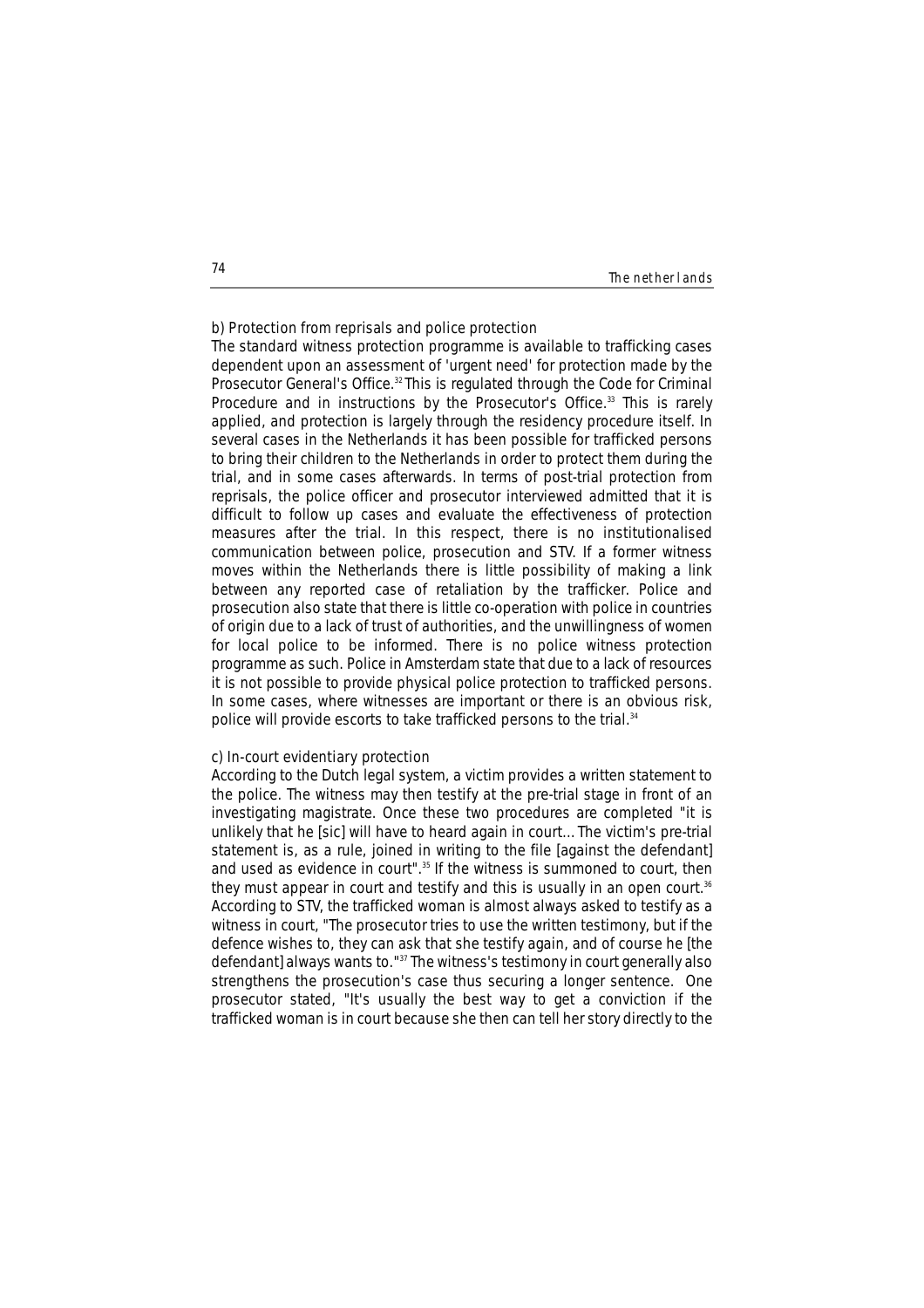judge. It is difficult for the victim, and we try to find another way if it's impossible for her, but it is easier if the statement is given in court."38

Witnesses who leave the Netherlands can be asked to return to give testimony at trial, at the expense of the Dutch Government. Otherwise, where victim witnesses have returned home, an 'ad hoc' court may be installed where the judge and prosecutor go to the witness' country of origin to question the witness. STV know of at least one case where an ad hoc court hearing in the country of origin took place. These procedures do not happen often, since former trafficked persons tend to be untraceable once they return home. Testimony in the country of origin is not really recommended in trafficking cases, because of increased risk of retaliation by the trafficker and embarrassment/shame related to the stigma of prostitution if people find out what happened to the witness whilst she was abroad.

There are several possibilities for the trafficked person to give her statement under protective measures to ensure her safety and integrity. The Netherlands, like most countries has provisions enabling a variety of witness protection measures including confidentiality, anonymity, testimony 'in camera' to a closed courtroom, without the presence of the defendant or other persons considered a danger to the witness. These are rarely used in trafficking cases. Such measures may be used if there are other forms of evidence besides the witness testimony.<sup>39</sup> STV felt that other less-formal measures of witness protection such as police escorts and separate waiting rooms for defendants and victim-witnesses are also very important to protect

# **Rosa and others**

*Seven women from former Soviet States were trafficked into prostitution and found in a police raid. Police informed STV before the raid and STV were present to assist the women, and talked to the women before anyone else did. They informed the women about their choices. Four of the women decided to press charges against their traffickers without wishing to use the reflection delay, while the other two wished to and were able to return home immediately. There was good co-operation between the police and the women, mediated by STV. The women testified at the Prosecutor's Office and they all filed claims for compensation. No traffickers were arrested, though there was international co-operation to investigate and prosecute the traffickers. Eventually, there was a request for all trafficked persons who reported*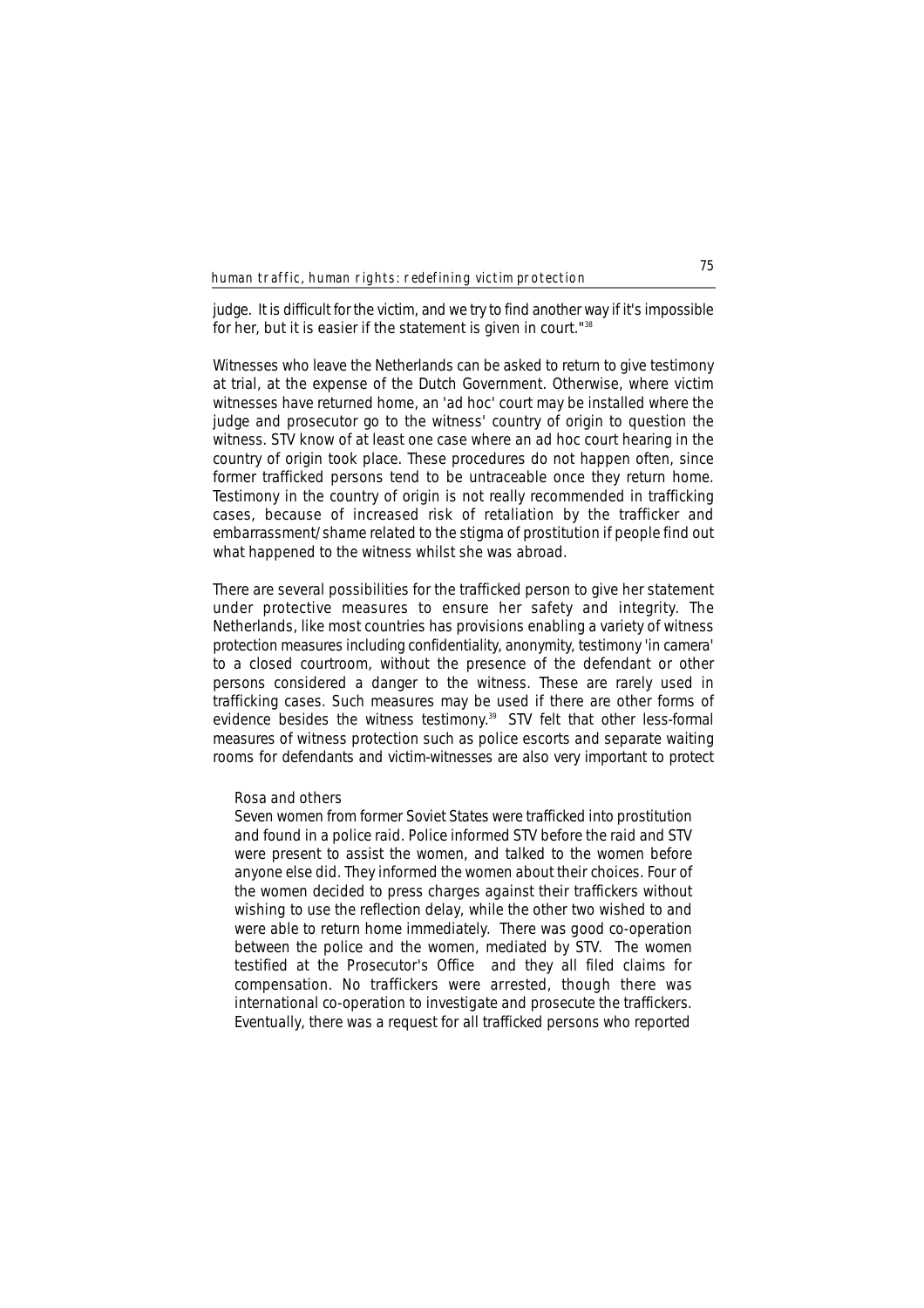| The netherlands |  |
|-----------------|--|
|-----------------|--|

*the traffickers to testify in court in Germany where some traffickers had been arrested and charged.*

*STV accompanied three victim-witnesses to the court in Germany, and sat with them as they gave evidence. The translator did not speak the women's native language and so used Russian, which they had not spoken for many years. In this case, one representative from STV waited with the women, whilst the other accompanied whoever would be at the witness stand giving testimony. Although STV had been informed by the prosecutor and the judge that the courtroom would be closed and the defendants not present, in actual fact the courtroom was not closed, the defendants were present, members of the public and allegedly members of the traffickers' families.*

*STV stated, "We appeared in court and the witness just fell on the floor. When she recovered, she wanted to continue with the testimony and the judge asked her: 'Is this the man who raped you? Would you please look him in the eyes?' She said 'no, no' and he said 'Would you please, please?' She had of course an emotional shock, and so I stood up, took her to the hallway and we left. Although this had happened, the woman still wanted to testify. We spoke to the judge and it was agreed the three would give testimony in court at the same time together, the defendant's family would be removed from the courtroom though the defendants would be present, The women were interrogated by the prosecutor, the judge and defence lawyer. The women were not informed about the possibility of giving evidence by video, although it is possible to do this in Germany." <sup>41</sup> One of the women received strange threatening telephone calls after the trial. The effects of testifying had a negative impact on the women, the women were emotionally broken down and their trust in the system in the Netherlands as well as in Germany had diminished. We realised that in between the hearings the women seemed to be disoriented and they couldn't pursue their lives as they had done before testifying. They had seen the defendant and he had seen them, now they were afraid.42*

witnesses. 40

# **d) Right to information on court proceedings**

There are various bureaucratic delays and difficulties under the B9 regulation,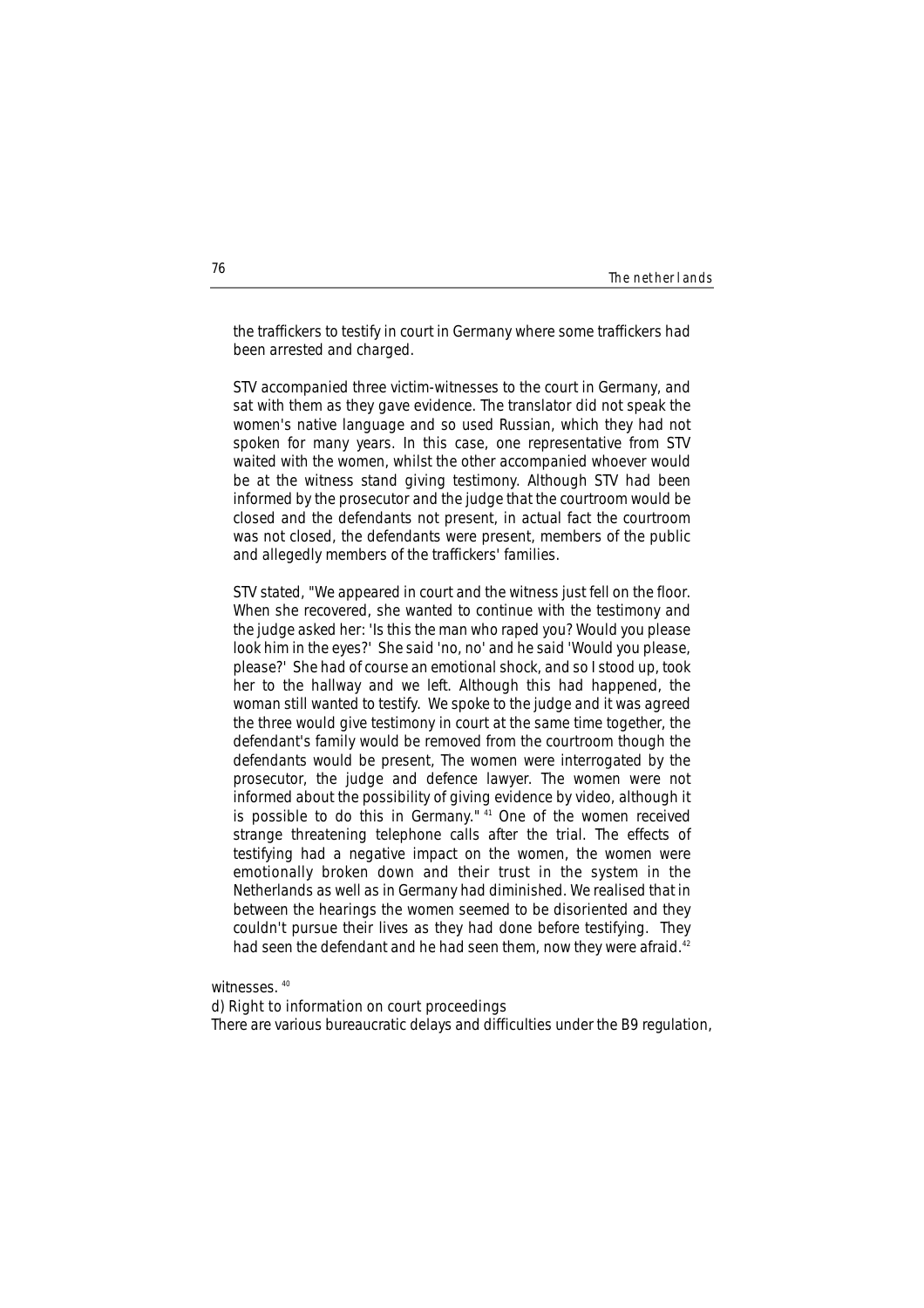with some trafficked persons not informed about their residency status at all. One regional case manager reported that information stays at the top, and it is difficult to access information about procedures.<sup>43</sup> According to STV, this happens particularly with cases that take a long time and where there is poor communication between police, prosecutors and IND. It appears the right of the individual to information is denied, where there is a greater interest of the State in controlling crime.

#### **Rosa and others**

*After two years had passed from the women filing the criminal report, STV could not find any information on the process of the case though the permit was renewed. One woman returned home. Another year later, suddenly the German court contacted STV. STV then did not receive further information from the case until months later when there was another invitation to testify. Two women testified again in Germany and at the trial of another of the traffickers and were provided a police escort. They were not able to give their evidence from the Netherlands or by video link. Since then, two years have passed and STV have not been informed about the outcome of the case. They have received more invitations to testify against others in the trafficking network but declined on the grounds of the damage it does to the women. The case is still pending due to its complexity with more than 70 suspects. The women remain in the Netherlands.* 

Masha and Rosa's cases again indicate a violation of the victim's right to information about legal proceedings, as laid down in the Protocol. Both police and prosecutors in the Netherlands have duties to keep the victim informed of the case, if the trafficked persons requests it.<sup>44</sup> In Rosa's case, we do not know if German authorities informed Dutch authorities about the outcome of the case, but certainly STV was not informed. Prosecutors must give a letter/form to victims to be completed and returned to the prosecutor if they wish to stay informed of the case.<sup>45</sup> In practice, STV stated that the form is in Dutch and complex, so many trafficked persons do not understand what it is for, unless the support coordinator is present and able to explain it to them.<sup>46</sup> STV state that witnesses; "In general are not well informed about the progress of the criminal cases." If a victim files a compensation claim, she should automatically be provided with information on the progress of the criminal case. Not informing the victim of the progress of the criminal case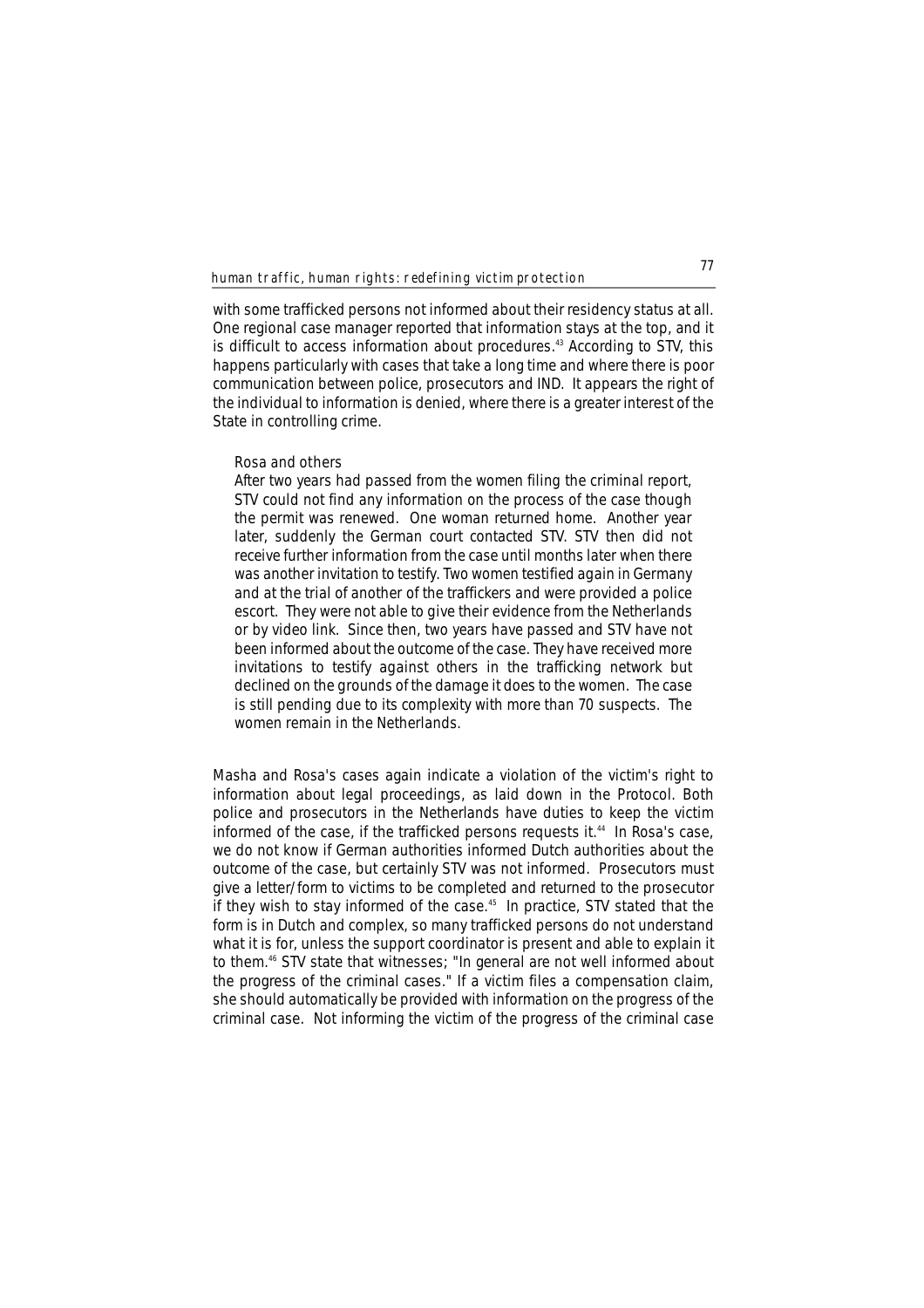| The nether lands |  |
|------------------|--|
|------------------|--|

also means effectively depriving her of the right to complain against the prosecutor's decision to dismiss the case under article 12 Code of Criminal Procedure.

### **3. Support and assistance to trafficked persons**

### **a) Right to lawyer/legal advocate in criminal proceedings**

It is possible for the victim to 'join' a civil action for compensation to the criminal case. 'Joining' a compensation claim, means the civil claimant then has various additional rights, as they effectively become a party to the criminal case as an 'injured party'. For example, victims who join civil claims have the right to inspect the legal file (subject to certain restrictions) and to be legally represented, though their lawyer can only interject on issues relating to the compensation.<sup>47</sup> The civil claimant may also ask the prosecutor to summon witnesses and experts on their behalf, though there is no obligation on the prosecutor to do so.48 The victim's claim for compensation has a subsidiary position within criminal proceedings.<sup>49</sup> It is clearly a means through which the victim's interest may be represented in the criminal case. Unfortunately in trafficking cases the victim's application to join a civil claim is usually denied by the judge on the grounds of complicating the prosecutor's case, thus denying them legal representation in criminal proceedings.

### **b) Right to recovery (assistance measures)**

Appropriate measures for assistance and support are available once the trafficked person is granted a permit to stay under the B9 procedure. The assistance and services available are the same under the reflection delay. The main problems arise if there is a delay in processing the person's immigration status that delays her financial assistance and thus her access to a shelter or other housing, free legal assistance and non-emergency medical care. STV organises appropriate housing facilities for the trafficked person in one of the various shelters throughout the Netherlands or trafficked women may arrange their own accommodation, for example, with a friend or partner. Trafficked persons are placed in various shelters or housing that suit their needs; there is no specific shelter specialised for trafficked women. It is STV's view that such a specific shelter would put trafficked women and staff at too much risk of reprisals from traffickers, and that it would interfere with their ability to recover from their experience and move on with their lives if they are constantly confronted with people who have suffered similar abuse.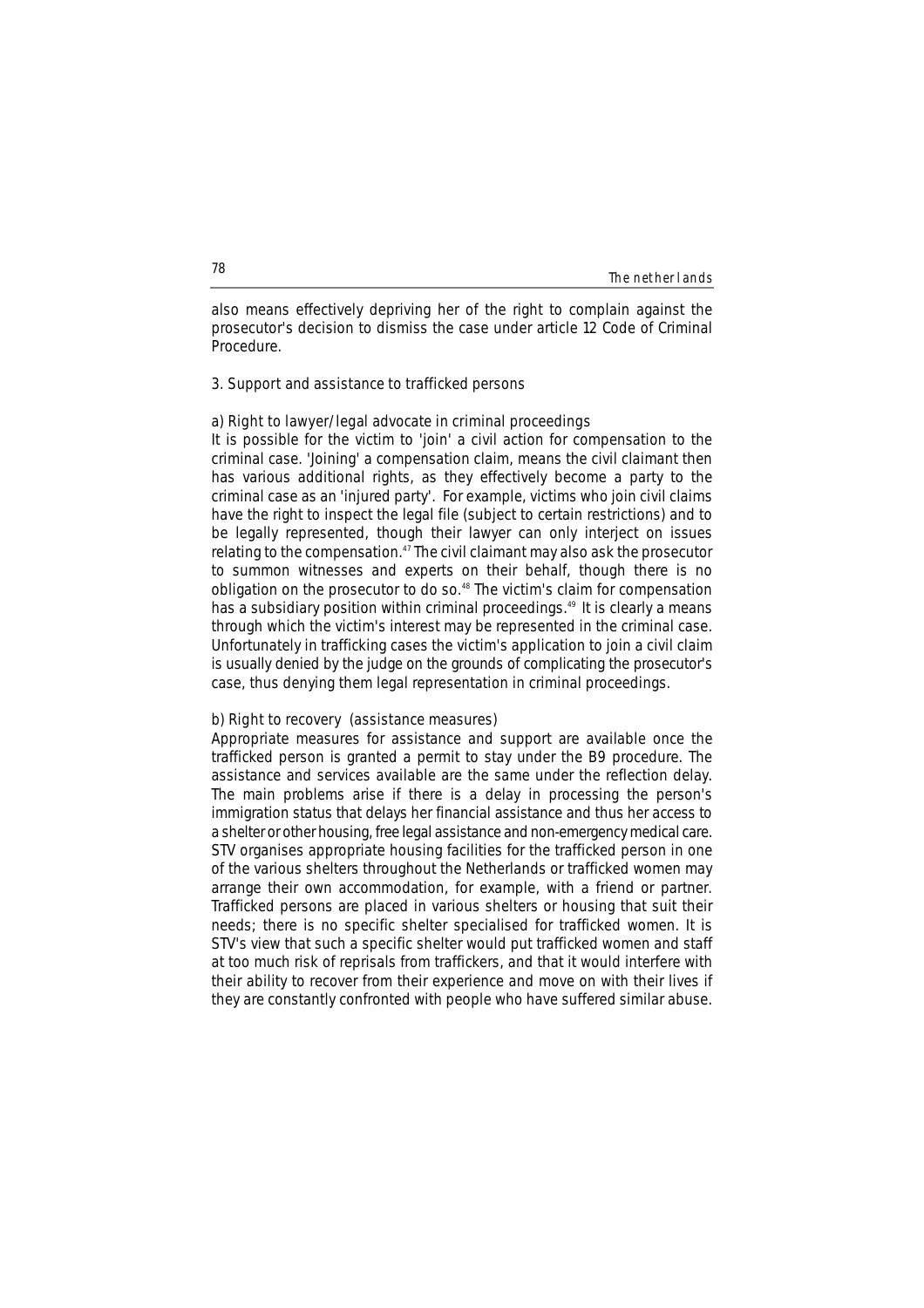# **Angelina**

*Angelina decided to stay in the Netherlands under the B9 because it was pointless to try to withdraw her statement or to return home. The support centre helped her find a place to live. There was some delay in getting her financial assistance and certification that would enable her to receive medical care, so she had difficulties in receiving immediate medical care. Angelina was not provided with psychological care due to language difficulties and more basic immediate problems. She is completely dependent upon the financial benefits paid to her and is not allowed to work under the B9 nor receive any professional training or education.* 

Once the residence permit is issued the person is eligible for benefits in accordance with the law relating to general social support, $50$  and the file is transferred to the Reception of Asylum Seekers Agency (COA) where the trafficked person lives. In practice the first payment is sometimes delayed by up to six weeks. This has implications for access to various services. If the victim decides not to submit a report, the IND notifies the COA and financial assistance will no longer be given. In emergencies, a doctor is obliged to help a patient. However, in some cases, such as Angelina's, STV has had to intervene and ask for urgent medical problems to be attended to when a trafficked person still has not received her social security benefits and guarantee of medical insurance.51 Both Rosa's and Angelina's cases illustrate the problems with provision of translators. It is sometimes difficult to find translators who can assist in the trafficked person's social assistance. Angelina failed to receive proper medical treatment when she went to a doctor because she was not able to communicate her health problems.

While legal assistance may be provided by the Immigration Office, by lawyers through a victim support organisation or STV, in many cases trafficked persons appear unaware of the possibility of obtaining legal advice. Angelina's case clearly illustrates the lack of information provided to trafficked persons, as she initially did not understand that she was making a formal statement. There is also a lack of information about the right to join a civil claim to the criminal proceedings. Psychological assistance or counselling is provided by STV and by social workers at the women's shelters depending on the needs of the trafficked person. In some cases trafficked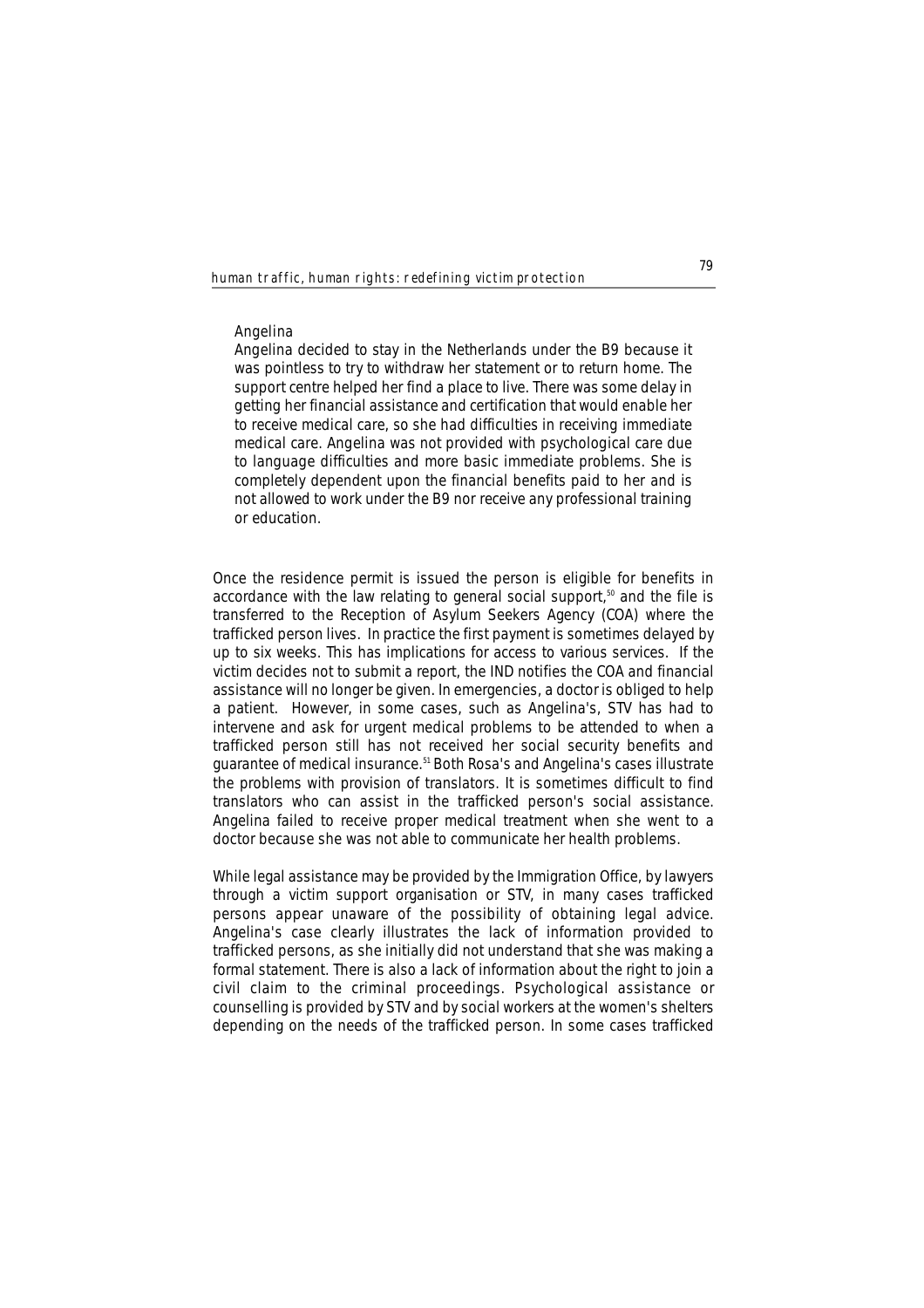#### The netherlands

persons do not wish to be counselled, particularly where they are more concerned about solving more immediate (practical) problems. $52$  Under the B9 regulation, trafficked persons are neither allowed to work nor to take up education or training opportunities. Different shelters sometimes organise language courses or volunteer work for the women to do.

#### **Masha**

*Masha was able to get some informal training. She was able to attend some voluntary computer skills courses. She is not allowed to work, but she uses what she learned in the courses, and does some volunteer work in information technology.*

Masha may seem 'lucky', but, as STV state, "These seven years have been hell for her, away from her family and everything she knows and loves. She has no security and safety in this country and her possibility to develop a social network of friends that she can rely on is very difficult as well". STV regards Masha's case as exceptional. She was able to get training because of her own tenacity in finding something to do, and because various individuals and agencies involved in her case engaged actively to ensure her rights. STV comments: "Otherwise what else is there for women to do in the shelter? Sitting, sleeping, thinking about what they've been through? It's not the best way for most women to recover from their ordeal".<sup>53</sup> The ability to communicate with family members back home is usually at the trafficked person's own cost, unless there are threats or reprisals against the family. In such cases, the police will assist the person in contacting her family. Since trafficked persons are reliant purely upon social security benefits, this limits their ability to communicate with their families. In Angelina's case she contacts her family in eastern Europe when she has any money left from the financial benefits to post a letter or make a telephone call.

# **4. Legal redress and compensation**

### **Katya and Anna**

*The prosecution filed a compensation claim together with the criminal case. Both women were awarded and paid 100,000 Dutch Guilders 54 as compensation from one of the traffickers.*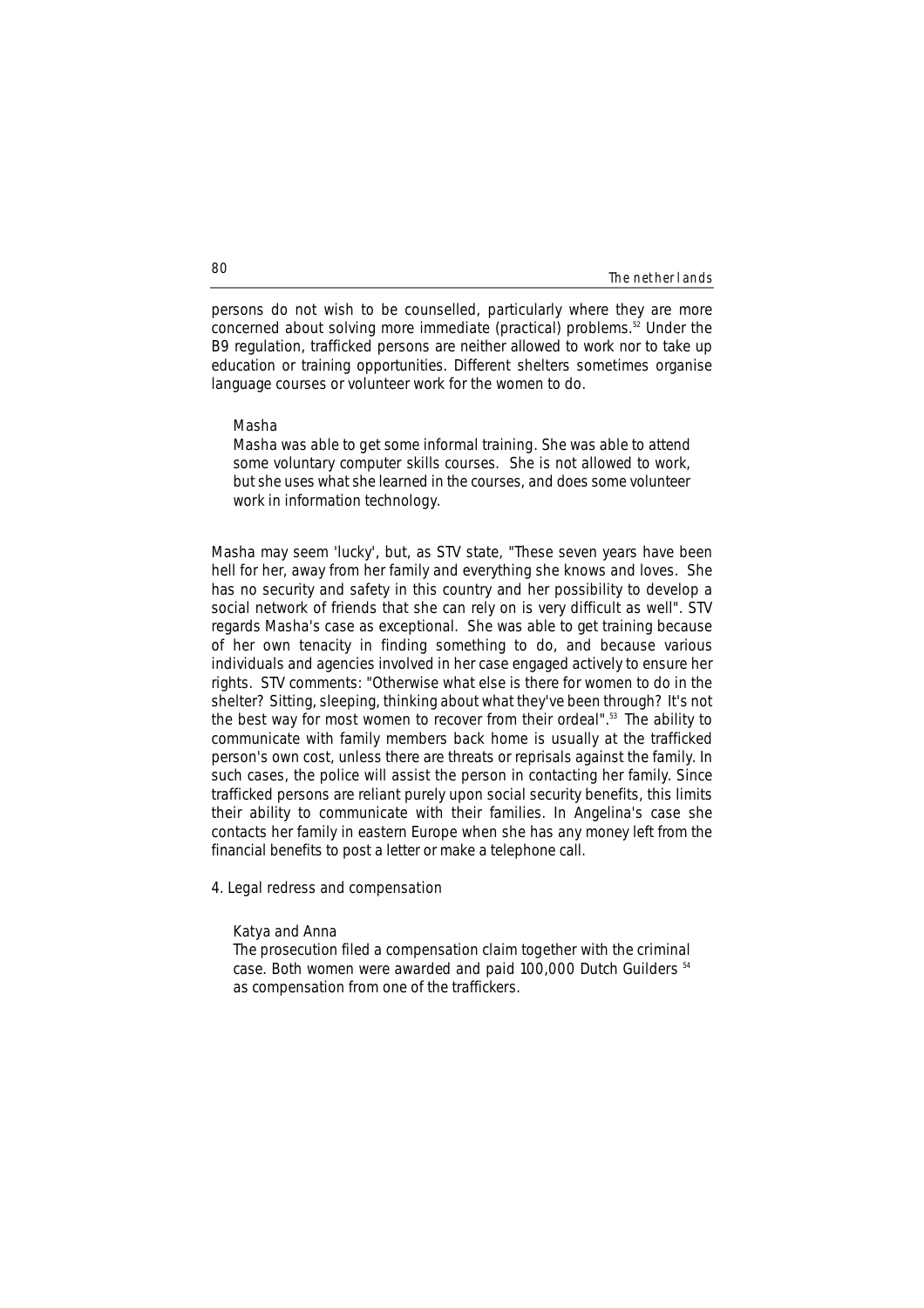In the Netherlands there are three ways for trafficked persons to claim compensation. Firstly, as stated earlier, claims for compensation may be joined as a civil action to the criminal proceedings under the Victim Act Terwee 1995. This is called a *'schadevergoedingsmaatregel'*, and is on the judge's initiative or on the initiative of the prosecutor. Any compensation paid will come directly from the trafficker's assets. However, there is judicial discretion regarding joining the claim for compensation: the claim must be clear and simple, otherwise the complicated aspect of the claim must go to a civil court.55 According to a lawyer in Rotterdam, in trafficking cases compensation claims joined to the criminal procedure are rarely successful because judges regard the calculation of damages in such cases as difficult and a complicating factor.<sup>56</sup> It is the responsibility of the State to enforce such orders, which is much more favourable for the victim.

The second way is as a separate civil action against the trafficker. The civil procedure is time-consuming, usually taking several years. Even if it is won, given the type of crime, there is a real problem of actually getting the money. If a civil claim is granted, the victim still has to enforce the court order herself. The court would usually order the seizure of the person's salary, but since traffickers do not often have a declared regular income this does not help.<sup>57</sup> Thirdly, it is possible to claim money from the Government from the State Fund for Victims of Violent Crime. This possibility is independent of assets of the trafficker, or making a civil claim. Any victim of a violent crime can submit a claim to the State Fund. This is the most successful way of getting at least some compensation for trafficked persons.

Police are obliged to inform trafficked persons as victims of crime to their right to compensation, but due to complicated bureaucratic procedures few compensation claims are lodged. The prosecutor told Anti-Slavery International that she knew of only one criminal case where a trafficked woman claimed compensation and actually received it. The immigration lawyer interviewed commented that all compensation claims she was aware of had been unsuccessful.<sup>58</sup> Even when compensation claims against traffickers are successful, in practice it is difficult to actually obtain the money, since traffickers rarely have recorded regular income and confiscated assets seized in trafficking cases are minimal in the Netherlands. At present, it may be possible for trafficked persons to claim damages for lost wages, since prostitution has been decriminalised in the Netherlands; however, the problem remains of actually obtaining the money. Another problem with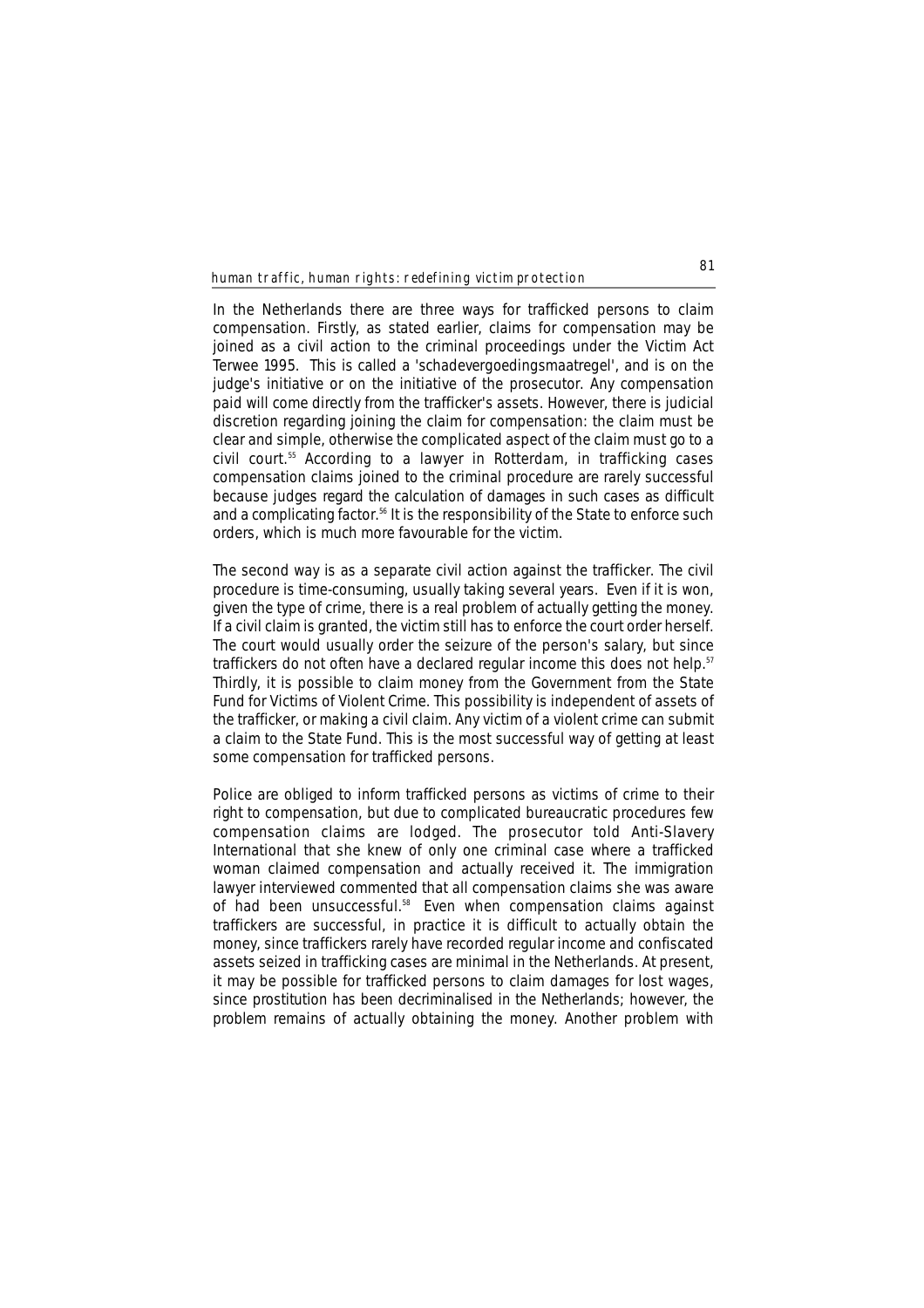#### The netherlands

pursuing civil actions is payment of costs if the trafficked person loses the case. She can be required to pay the costs of the procedure, possibly even including the costs of the other party.<sup>59</sup>

# **III Conclusions and recommendations**

The most positive aspect of the Netherlands victim protection measures is the three-month reflection delay under the B9 regulation which enables trafficked persons to recover somewhat from their trauma, whether they press charges or not. However, there are difficulties with this procedure in practice, with tension between applying protection measures for trafficked persons, and the perception of the authorities of what is required for a speedy and effective investigation and prosecution. The further measures that provide a right to remain in the Netherlands continue to limit protection afforded to persons trafficked into the sex industry to those who are willing to testify, and who risk reprisals against themselves and their families in doing so. The extremely narrow grounds for permanent residency mean most victim witnesses are indeed only protected for the purposes of the trial and not in the long-term.

#### **Recommendations to the Dutch Government**

- Develop a guideline, which sets out how police and others should inform trafficked persons about their entitlements to the reflection delay.
- ! Develop mechanisms to ensure that a temporary residence permit is effectively issued within 24 hours of pressing charges.
- Expand B9 so temporary residence is available to those trafficked for other purposes.
- Widen grounds for temporary residency beyond participation in criminal proceedings to take into account the level of abuse suffered in the Netherlands, or potential harm upon returning home.
- Provide the right to seek work, and education and training opportunities under the temporary residence permit.
- Widen the application of permanent residency so existing humanitarian factors are applied more generously and also take into account the degree to which a trafficked person has already integrated in the Netherlands.
- ! Improve mechanisms for providing trafficked people with information about the status of the criminal case, including an obligation to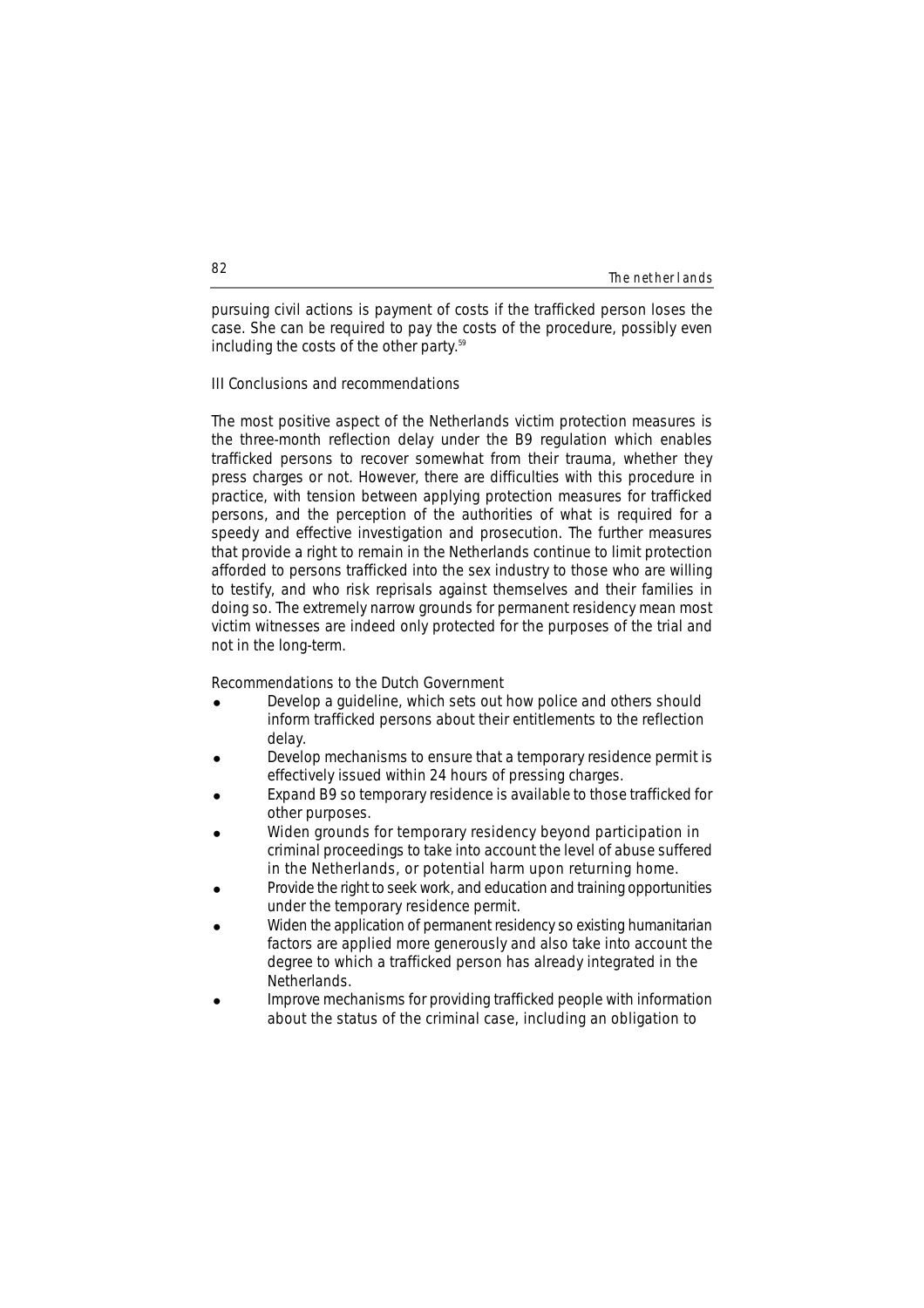inform the victim of a decision not to prosecute/ or to dismiss the case. • Increase witness protection mechanisms in court, so trafficked persons have more choice and information about what type of protection is available.

- Improve procedures to ensure swift access to benefits and services.
- ! Develop procedures to speed up prosecutions and trials of suspected traffickers.
- Ensure there is a standard mechanism for co-ordination between police, immigration, STV and the prosecution.
- Provide more specialised training of police, immigration, lawyers and judges to deal with specific issues pertinent to trafficking cases.
- ! Ensure there is a coordinator within each of these departments police, prosecution and immigration - on trafficking so that inquiries can be directed to the right specialist. The specialist would not be involved in investigating or prosecuting the specific cases.
- Improve procedures for seizing assets and ensure that assets are used firstly for compensation for the trafficked person.
- Provide training and guidelines for the judiciary and lawyers on evaluating compensation claims.
- ! Increase legal representation of trafficked persons in criminal cases, through the mechanism of joining civil claims for damages to the criminal case.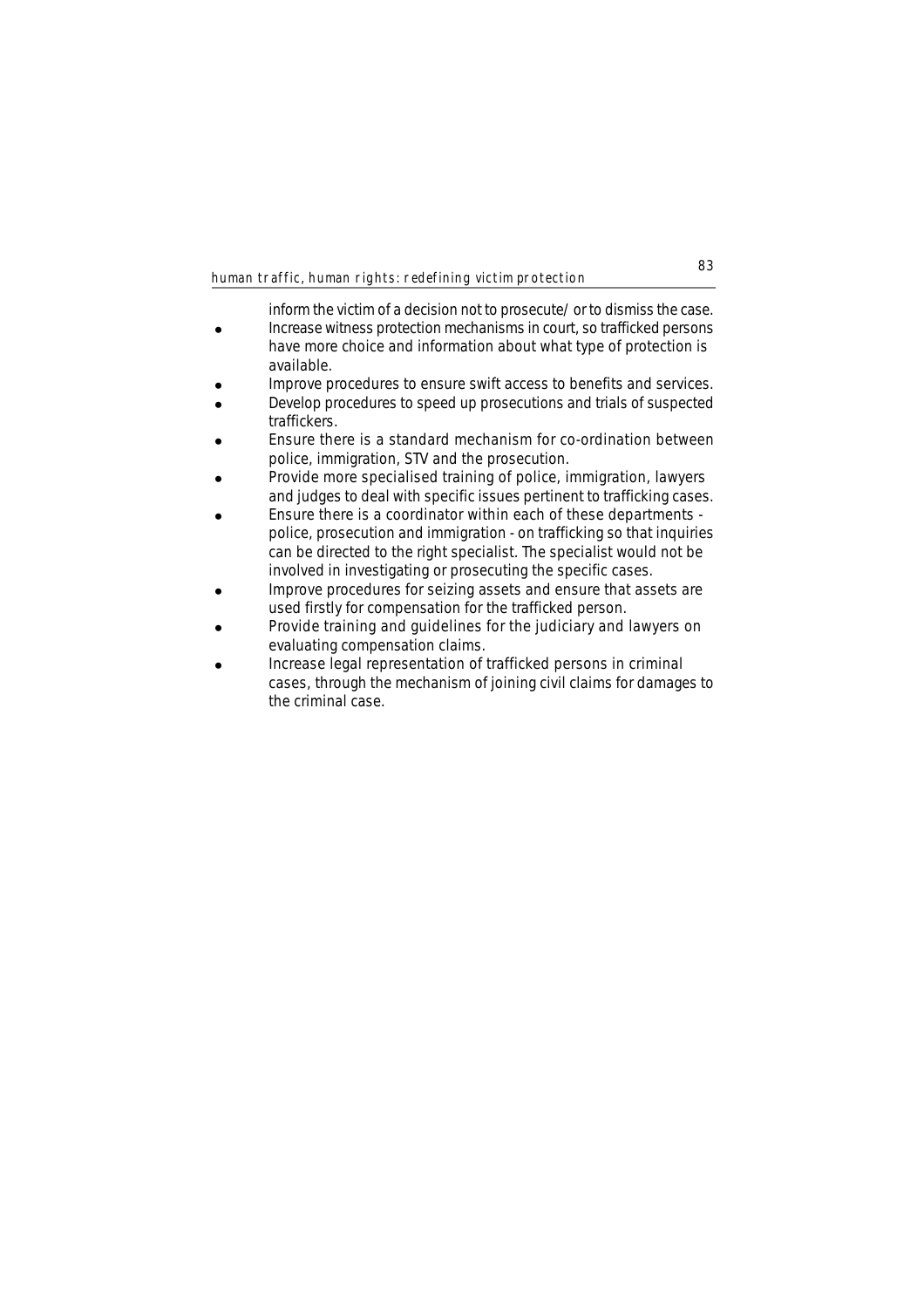**84** The netherlands

# **Endnotes**

<sup>&</sup>lt;sup>1</sup> In the Netherlands, Anti-Slavery International relied upon much information provided by Stichting Tegen Vrouwenhandel 'Foundation against Trafficking in Women' (STV). STV is the co-ordinating non-governmental organisation (NGO) on trafficking in the Netherlands and is officially designated to provide support services to trafficked women. STV deals with approximately 300 cases of trafficked women per year (2001). All case studies were provided by STV, and Anti-Slavery International thanks STV for their willing co-operation with this chapter of the report. As the Netherlands was the first country in which Anti-Slavery International conducted field research, interview opportunities were more limited. Anti-Slavery International also spoke with representatives from the National Rapporteur's Office, a police officer, prosecutor, immigration lawyer, compensation lawyer and various other NGOs. Two support coordinators also completed the guide questions related to victim protection and support. Anti-Slavery International would like to recognise the input of Marjan Wijers who provided detailed comments on the draft text.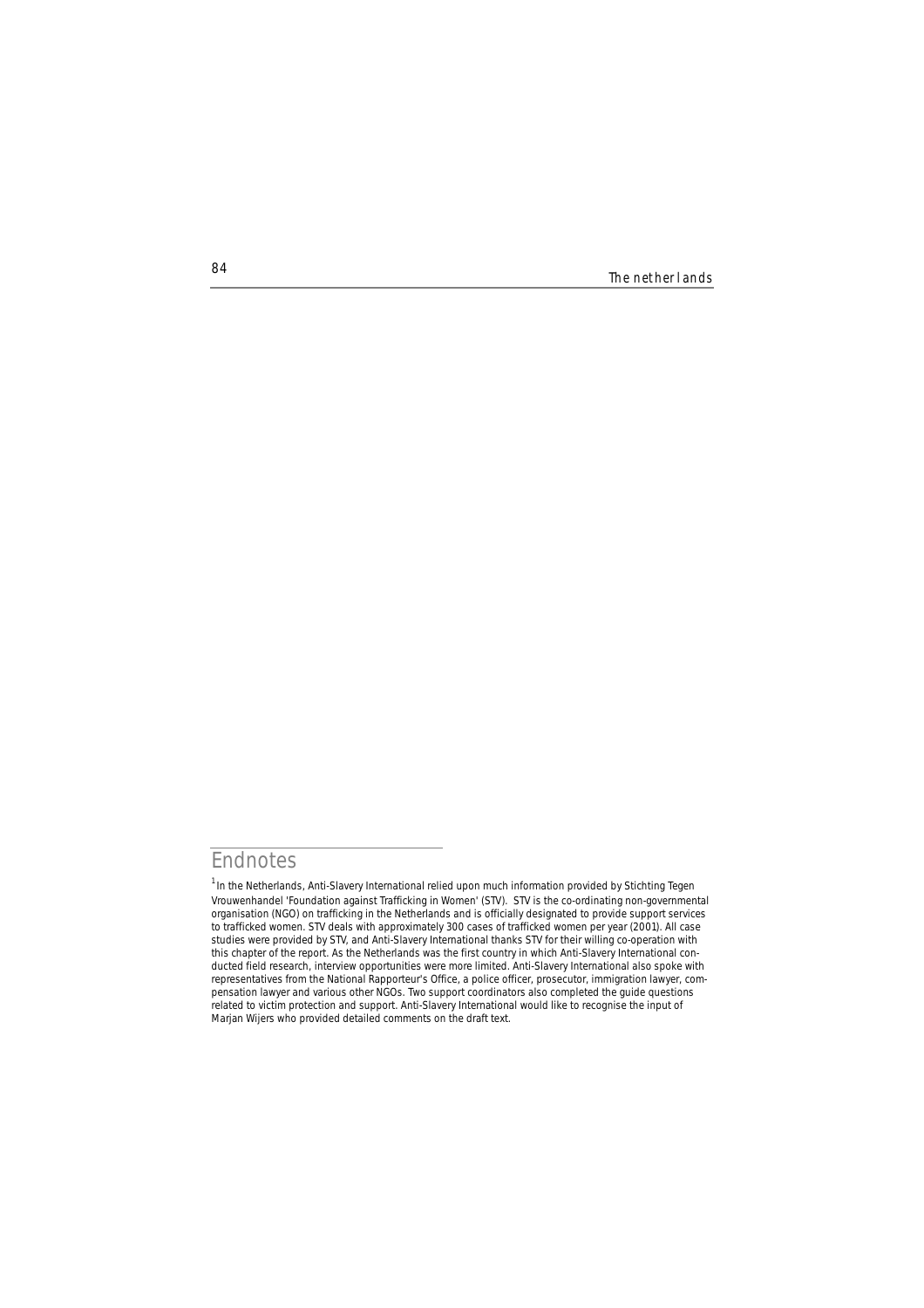<sup>2</sup>*Handboek Lokaal Prostiutiebeleid,* Deel IV, Instrumenten, Ed. de Savourin Lohman, P., Remme, H. and Hillenaar, W., VNG Uitgeverij, Den Haag, 1999 (*Local Prostitution Policy Handbook*, Section IV), (Non-official English Translation), p.7.

3 Office of the Dutch Rapporteur on *Trafficking in Human Beings, Policy Approach on Human Trafficking and Prostitution in the Netherlands*, The Hague, 2002, p.1.

4 89 *Slachtoffers en Getuige-Aangevers Van Mensenhandel, Sdu Uitgevers* vc 2000 (april 2001, aanvulling 0) at 2, Anti-Slavery International non-official English translation, *Victims and eye witness declarants of trafficking in persons,* Section 1. (Hereafter referred to as B9 Regulation).

<sup>5</sup> Section 3 B9 Regulation.

 $6$  Section 4.1.b.

 $7$  Section 4.6.

<sup>8</sup> Section 3.1.

<sup>9</sup> Section 3.3 and section 3.4.

Section 4.3.

<sup>10</sup> Section 3.1

<sup>11</sup> Section 4.3.

 $12$  The victim has the right to start a complaint procedure at the Court of Appeal against the decision of the prosecutor not to prosecute (Article 12 Code of Criminal Procedure). During this procedure the victim is entitled to stay in the Netherlands, which means that the temporary permit must be renewed as long as the article 12 procedure is pending or, if she has not yet been issued a temporary permit of stay she must be given a stay of deportation.

<sup>13</sup> A Dutch NGO focusing on law and women's human rights.

<sup>14</sup> Wijers, M., email communication to Anti-Slavery International, 12 June 2002.

<sup>15</sup> Transnational AIDS/STD Prevention Among Migrant Prostitutes in Europe Project. TAMPEP is an

international network operating in 22 European countries aiming to assist migrant sex workers in Europe.

<sup>16</sup> Anti-Slavery International interview, TAMPEP, Amsterdam, 4 October 2001.

<sup>17</sup> Section 2 B9 Regulation.

<sup>18</sup> Section 4.6.

<sup>19</sup> Office of the Dutch Rapporteur on Trafficking in Human Beings, The Hague, email correspondence 16 August 2002.

<sup>20</sup> Anti-Slavery International interview, prosecutor, Haarlem, 4 October 2001.

<sup>21</sup> *Ibid.*

<sup>22</sup> *Ibid.*

<sup>23</sup> Mongard, H., *Legislation in the Netherlands Concerning Prostitution and Trafficking in Women. Development of Professional Strategies to Combat the Trafficking in Women*. International Conference Commemorating the International Day of Action against Violence against Women. European Strategies to Prevent and Combat Trafficking in Women, Berlin, 25-26 November 1998, p. 38.

<sup>24</sup> Anti-Slavery International interview, police officer and prosecutor, Haarlem, 4 October 2001. <sup>25</sup> *Ibid.*

26 Anti-Slavery International interview, STV, Utrecht, 3 October 2001.

 $^{27}$  Anti-Slavery International interview, police, Haarlem, 4 October 2001.

<sup>28</sup> Three grounds: 1) That this rule is only applicable where the original grounds to stay are still valid and in this case they are not (because the criminal case against the trafficker ended four years ago) 2) She knew the initial permit to stay was temporary, the duration of her stay (i.e. four years) is irrelevant to the rule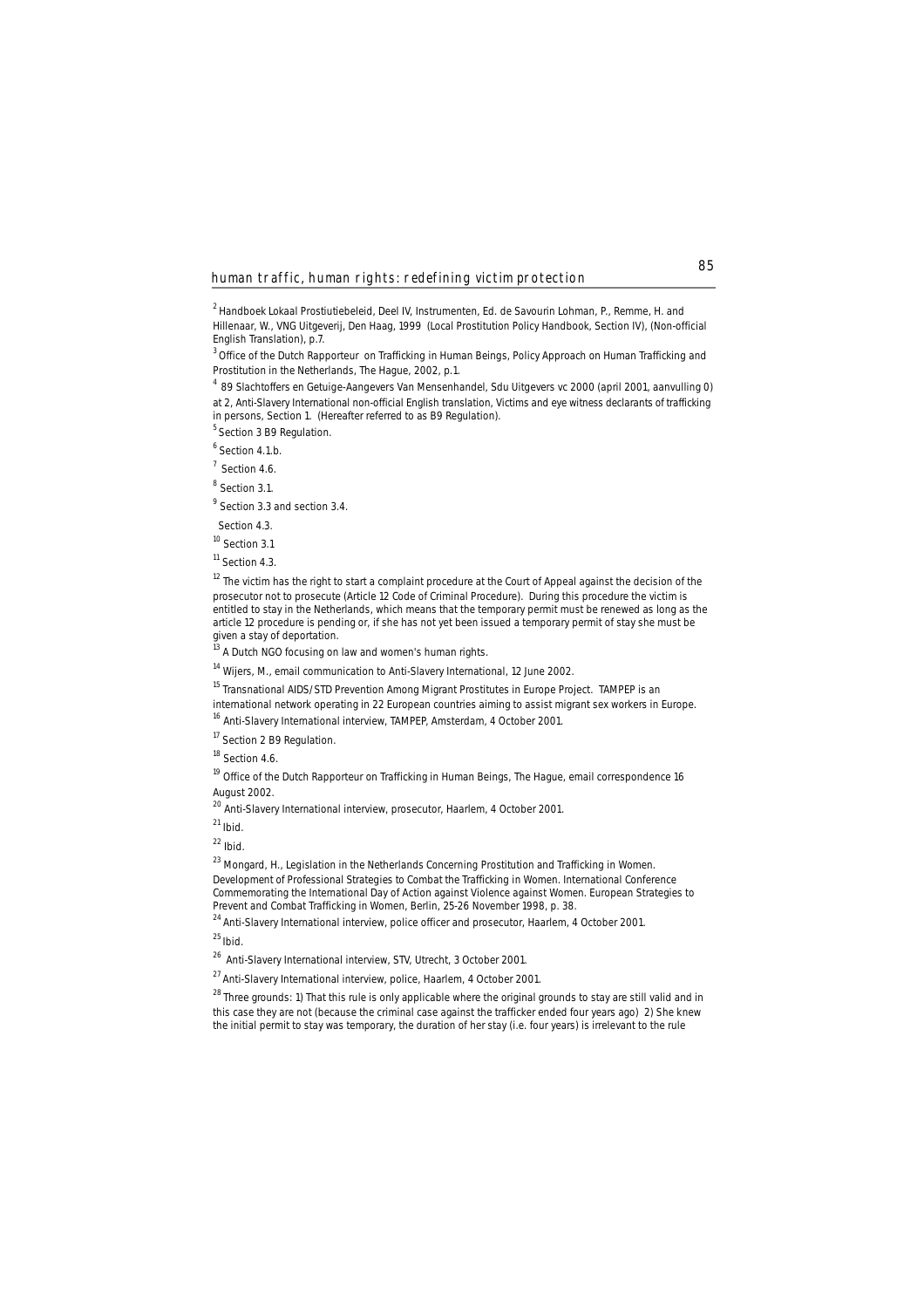#### The netherlands

granting permanent stay upon failure of the Government 3) No real humanitarian factors raised. Anti-Slavery International interview with STV, 5 October 2001.

<sup>36</sup>*Ibid*.

<sup>39</sup> *Ibid*.

<sup>45</sup> *Ibid* p. 62.

<sup>52</sup>*Ibid.*

<sup>&</sup>lt;sup>29</sup> Anti-Slavery International interview, Dutch Rapporteur on Trafficking in Human Beings, The Hague, 5 October 2001.

<sup>30</sup> Anti-Slavery International interview, STV, Utrecht, 5 October 2001.

<sup>&</sup>lt;sup>31</sup> Section 4.6 B9 Regulation.

<sup>&</sup>lt;sup>32</sup> Office of the Dutch Rapporteur on Trafficking in Human Beings, p.3.

<sup>33</sup> College van Procureurs-Generaal; Instructie getuigenbescherming 2001.

<sup>&</sup>lt;sup>34</sup> STV, response of regional case manager of Amsterdam, Drenthe (north east of Netherlands) and Friesland (north of the Netherlands), 23 January 2002.

<sup>&</sup>lt;sup>35</sup> Brienen, M. and Hoegen, E., Victims of Crime in 22 European Criminal Justice Systems: The Implementation of Recommendation (85) 11 of the Council of Europe on the Position of the Victim in the Framework of Criminal law and Procedure, Nijmegen, Wolf Legal Productions, 2000, Chapter 17.

<sup>37</sup> Anti-Slavery International interview, STV, Utrecht, 5 October 2001.

<sup>38</sup> Anti-Slavery International interview, prosecutor, Haarlem, 4 October 2001.

<sup>40</sup> Anti-Slavery International interview, STV, Utrecht, 3 October 2001.

<sup>41</sup>*Ibid*.

<sup>42</sup> Anti-Slavery International interview, STV, Utrecht, 3 October 2001.

<sup>&</sup>lt;sup>43</sup> STV, Response of regional case manager of Brabant Zuid Oost (in the South of the Netherlands), 23 January 2002.

<sup>44</sup> Directive Victim Assistance (Aanwijzing) of the Procurators General of 27 July 1999, Gazetter 1999, no.141 (formerly Guideline Terwee) Police and Prosecutors, see Brienen, M. and Hoegen, E. Chapter 17.

<sup>46</sup> Anti-Slavery International interview, STV, Utrecht 3 October 2001.

<sup>47</sup> Brienen, M. and Hoegen, E. Chapter 17.

<sup>48</sup> *Ibid.* 

<sup>49</sup>*Ibid* p. 44.

<sup>&</sup>lt;sup>50</sup> Section 3.3 B9 regulation,.

<sup>51</sup> STV, questionnaire response of Regional Case Manager of Utrecht, 23 January 2002.

<sup>53</sup> Anti-Slavery International interview, STV, Utrecht, 5 October 2001.

 $54$   $\epsilon$  45,378.02

<sup>55</sup> Brienen, M. and Hoegen, E. Chapter 17.

<sup>56</sup> Anti-Slavery International interview, lawyer, Rotterdam, 9 November 2001.

<sup>57</sup> *Ibid.*

<sup>58</sup> *Ibid.* 

<sup>59</sup> Wijers M, email communication to Anti-Slavery International, 12 June 2002.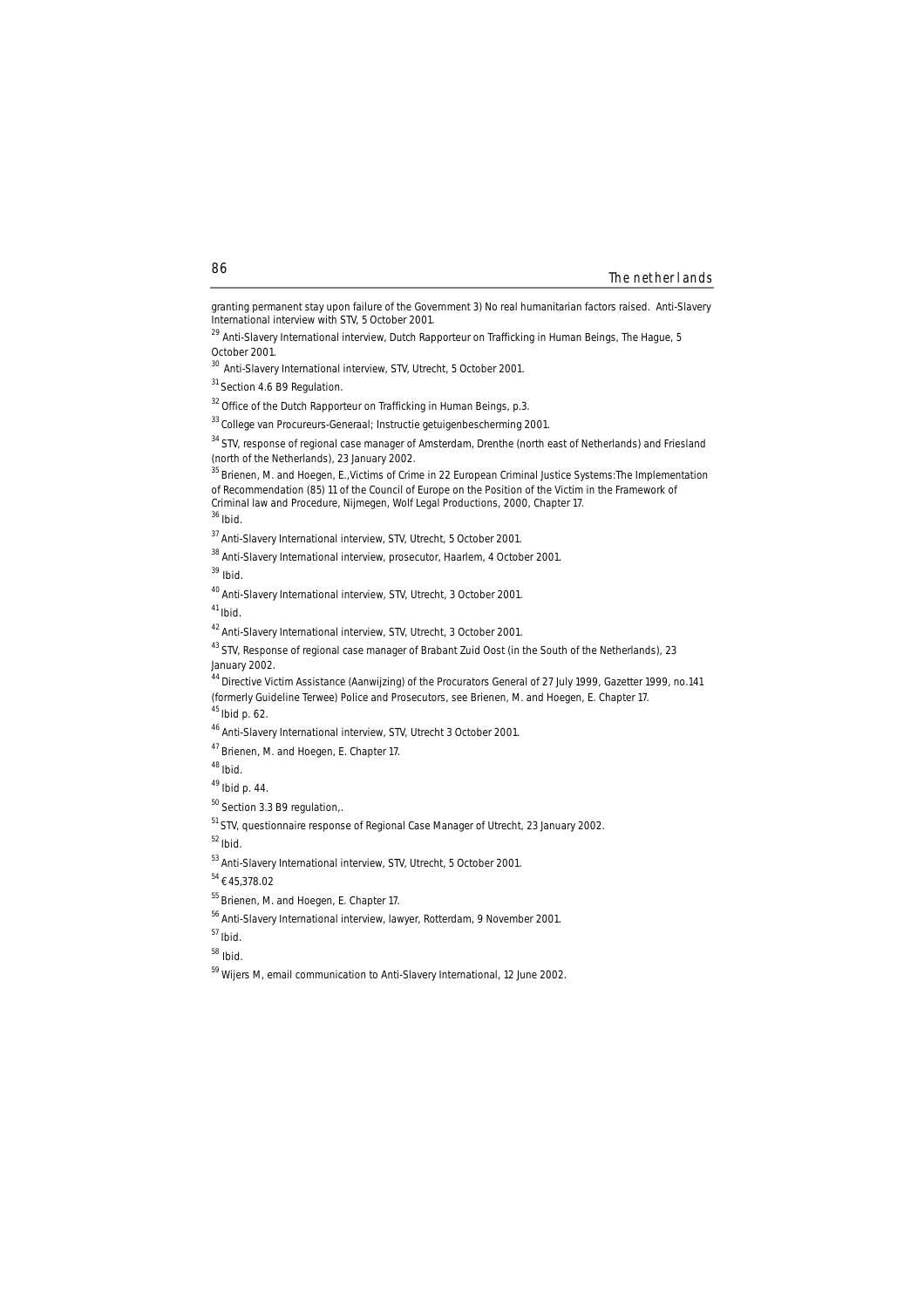# **6. Belgium**<sup>1</sup>

# **I Legislation**

# **1. Criminal laws**

In Belgium the law against trafficking uses a much broader definition of trafficking in persons than any other countries reviewed in this report. The law on the Suppression of Trafficking of Human Beings and Child Pornography (Law of 13 April 1995, hereafter April 1995 law against trafficking) amended the Criminal Code and the Immigration Law regarding access to the country, stay, residence and removal of foreigners (Law of 15 December 1980, hereafter Immigration Law). Section 1 §1 of the Law of 13 April 1995 defines trafficking in human beings as crimes related to article 77*bis* of the Immigration Law and articles 3792 and 380*bis* of the Criminal Code.

Article 77 of the Immigration Law criminalises smuggling in persons, and article 77*bis* penalises involvement in the entry into Belgium of a foreigner if violence, intimidation, coercion or deception were used, $3$  or abusing the vulnerability of a foreigner in terms of his or her illegal status, precarious situation, pregnancy, disease or disability.<sup>4</sup> The penalty for such a crime is one to five years' imprisonment and a fine.<sup>5</sup> A recent amendment has extended these penalties to those who abuse, directly or indirectly, the particular vulnerability of a foreigner and those who sell, rent or enable premises to be used with the aim of making an extortionate profit.<sup>6</sup> If it constitutes a regular activity, the fine is higher.<sup> $7$ </sup> If the activity is carried out by an organised association (consisting of two or more persons), increased penalties of 10 to 15 years and a fine apply.8

With regard to trafficking for sexual exploitation, the Law of 13 April 1995 replaced the existing article 380*bis* of the Criminal Code with a provision punishing any act of enticement into prostitution (whether or not the prostitute gives his/her consent),9 by one to five years' imprisonment and a fine. As in other countries, there are increased penalties for 'aggravated circumstances', i.e. where deception, violence, threats or any constraint is used or there is abuse of a foreigner's vulnerability (as defined under article 77*bis*), with the penalty increased to 10 to 15 years' imprisonment and a fine.<sup>10</sup> The penalty increases to 15 to 20 years' imprisonment and fine if an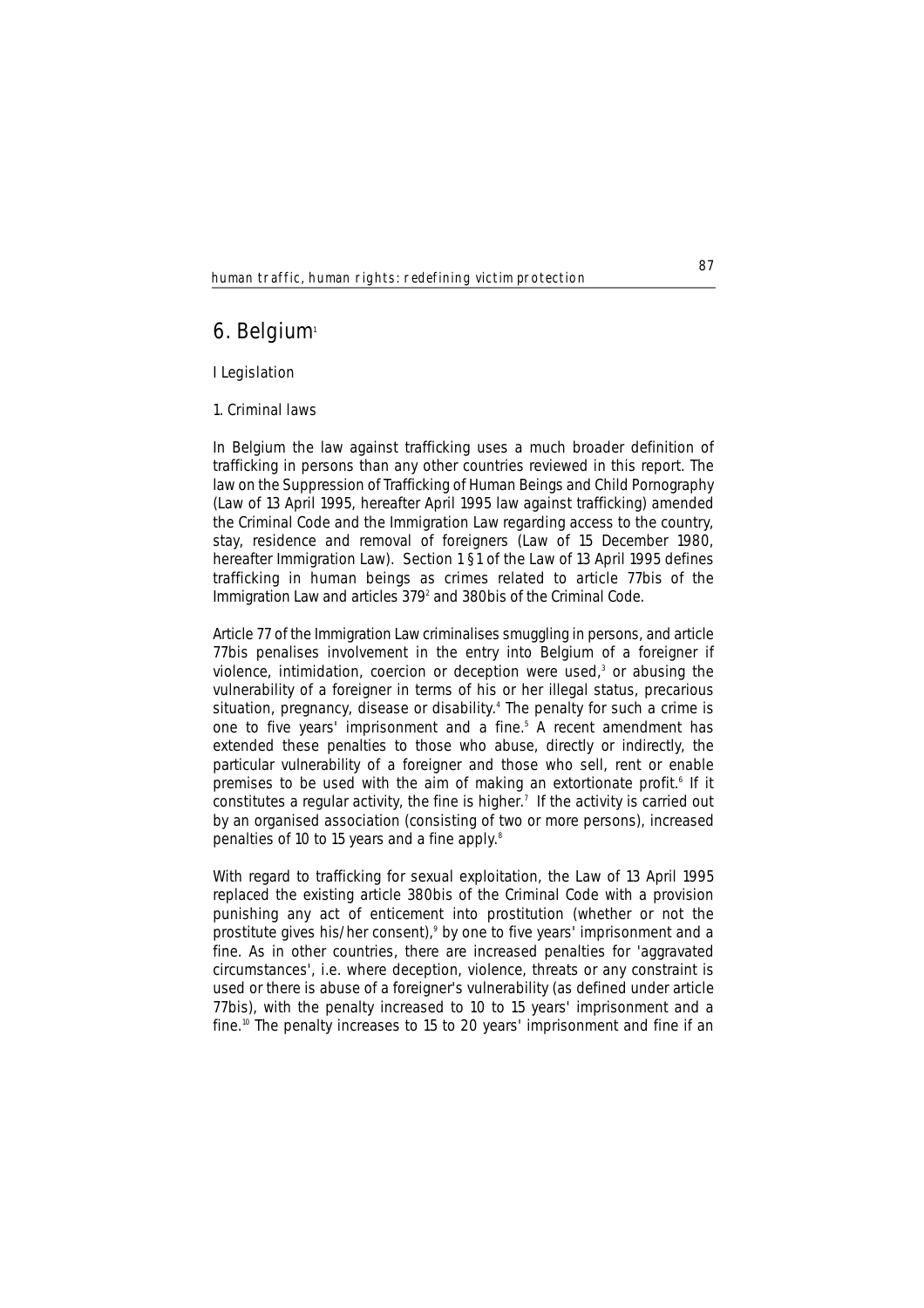Belgium

organised association was involved.<sup>11</sup>

Trafficking under Belgian law is consequently understood to involve either commercial sexual exploitation or smuggling with the use of threats, violence, or abuse of the vulnerable or precarious position of a foreigner (which is used to prosecute exploitation in cases not involving prostitution also). In practice, 'abuse of vulnerability or precarious position' is interpreted very widely so that the foreigner's illegal immigration status is proof enough of abuse of vulnerability.12 So in effect, article 77*bis* is also used to prosecute smuggling in persons, cases involving employment of illegal workers, renting rooms to foreigners for an extortionate profit as well as cases involving more severe exploitation that constitutes 'trafficking' under the Trafficking Protocol. The reason for this is that penalties under the generic smuggling provision (article 77) are extremely light.<sup>13</sup> Both trafficking and smuggling are therefore prosecuted under article 77*bis*, the two crimes are conflated under Belgian law. On the issue of trafficking for prostitution, Belgium's laws also include other prostitution and brothel-keeping offences, which are used to prosecute those who traffic into prostitution.14

A Royal Decree of 16 June 1995 established a mechanism to ensure enforcement of the April 1995 law against trafficking, assigning core responsibility to a government agency, the Centre for Equal Opportunities and Combating Racism. The Centre is also intended to act as a co-ordinating body for the various relevant governmental ministries, prosecutors, police and immigration dealing with trafficking. It sets performance standards for the three NGOs referred to as specialised centres assisting trafficked persons - Payoke, Pag-Asa and Surya based in Antwerp, Brussels and Liege respectively. For more effective co-ordination, a sub-commission of the Belgian Senate on Trafficking in Human Beings and Prostitution recommended the appointment of a special national co-ordinator on trafficking to improve the efficiency of the different federal services concerned, and to serve as an intermediary between the regions, the communities and the Centre for Equal Opportunities and Combating Racism.15

# **2. Other laws and policies affecting trafficked persons**

**a) Circular regarding the issuing of residence documents and work permits to migrant victims of trafficking in human beings (7 July 1994, hereafter July 1994 Circular)**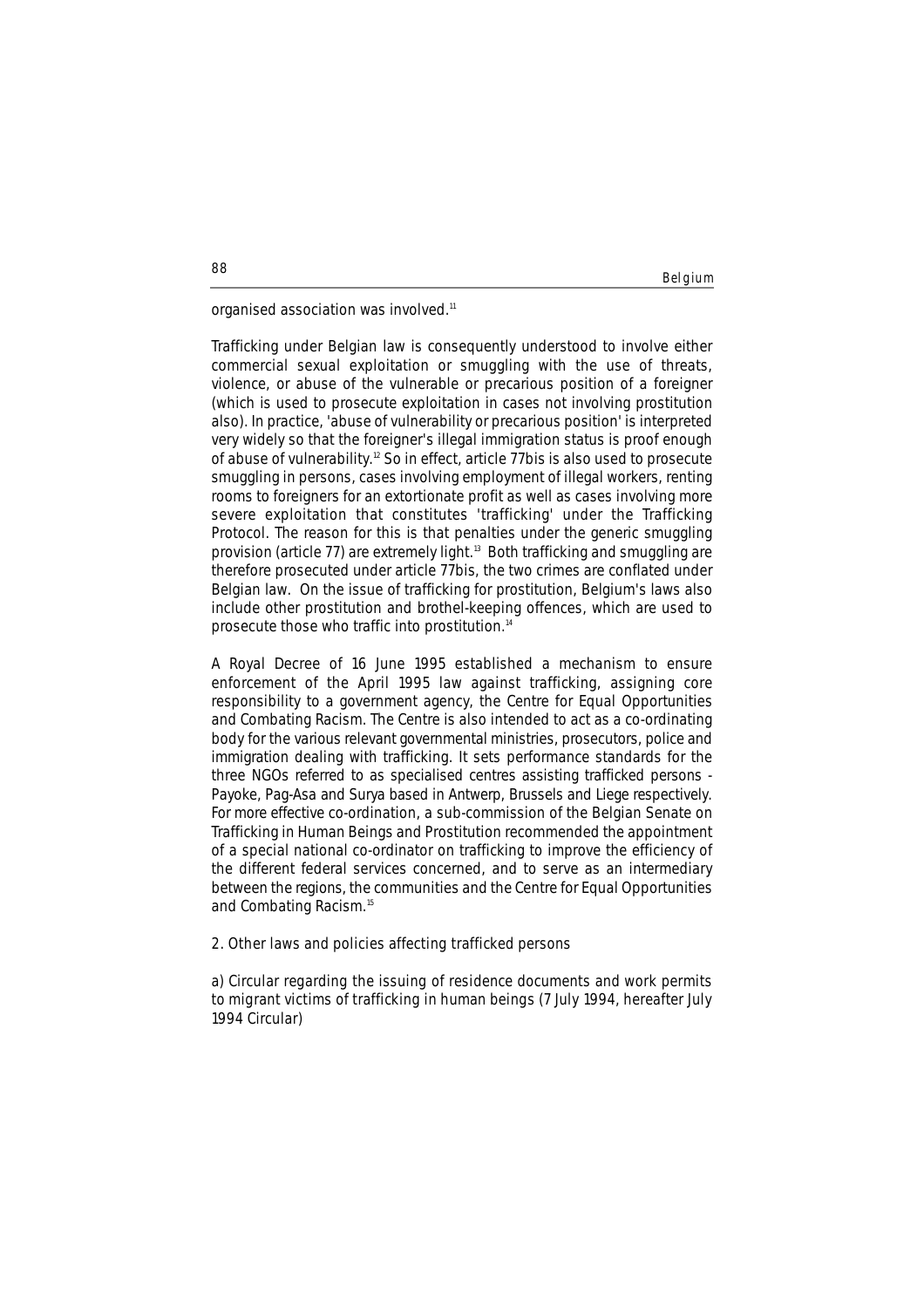#### **i) Reflection delay and temporary residence**

Under the July 1994 Circular,<sup>16</sup> in Belgium, as in the Netherlands, trafficked persons or persons suspected to have been trafficked can stay in the country under certain conditions. It should be underlined that due to the legal definition of trafficking in Belgium, this Circular applies to trafficked persons in the broadest sense, i.e. trafficked and smuggled persons. While the cases referred to in this Chapter all relate to 'trafficking' as defined under the Trafficking Protocol, the lack of distinction is relevant when considering statistics relating to the number of permits issued to 'trafficked persons'.

The Circular enables a reflection delay, an expulsion order suspended for 45 days that gives legal title to be in the country. This is available to persons who have severed all links with the environment into which they were trafficked, and who are being supported by one of the three specialised centres. The specialised centre interviews the trafficked person and then if its staff suspect the individual may have been trafficked (or exploited), the NGO applies to the Immigration Office and provides full details of the person's story and confirms that they are assisting the person. Within 24 hours the Immigration Office is supposed to issue the order to leave the territory (reflection delay). The reflection delay does not confer the right to employment. Within this period, the person has to decide whether he or she will file a complaint against the trafficker. As the document is an order to leave, those who refrain from filing a complaint must leave the country within 45 days. In special circumstances, such as for medical reasons or the need to inform relatives for reasons of safety or with a view to voluntary repatriation, the duration of the permit can be extended.

When a trafficked person files a declaration with the police or Prosecutor's Office, they are issued with a three-month residency document called a 'declaration of arrival' by the Immigration Office. One month before the expiry of the 'declaration of arrival', the Immigration Office contacts the Prosecutor's Office for more information on the complaint. When the Prosecutor's Office informs the Immigration Office that the complaint concerns 'trafficking' or that the person is considered to be a trafficked person, the Immigration Office may approve a second permit of stay, a BIVR<sup>17</sup> temporary permit. In general, the BIVR is valid for six months, and is extended as necessary at six-month intervals until the end of the criminal proceedings against the trafficker. Persons issued with the 'declaration of arrival' permit or the BIVR 'temporary stay' permit can be employed, on the condition that the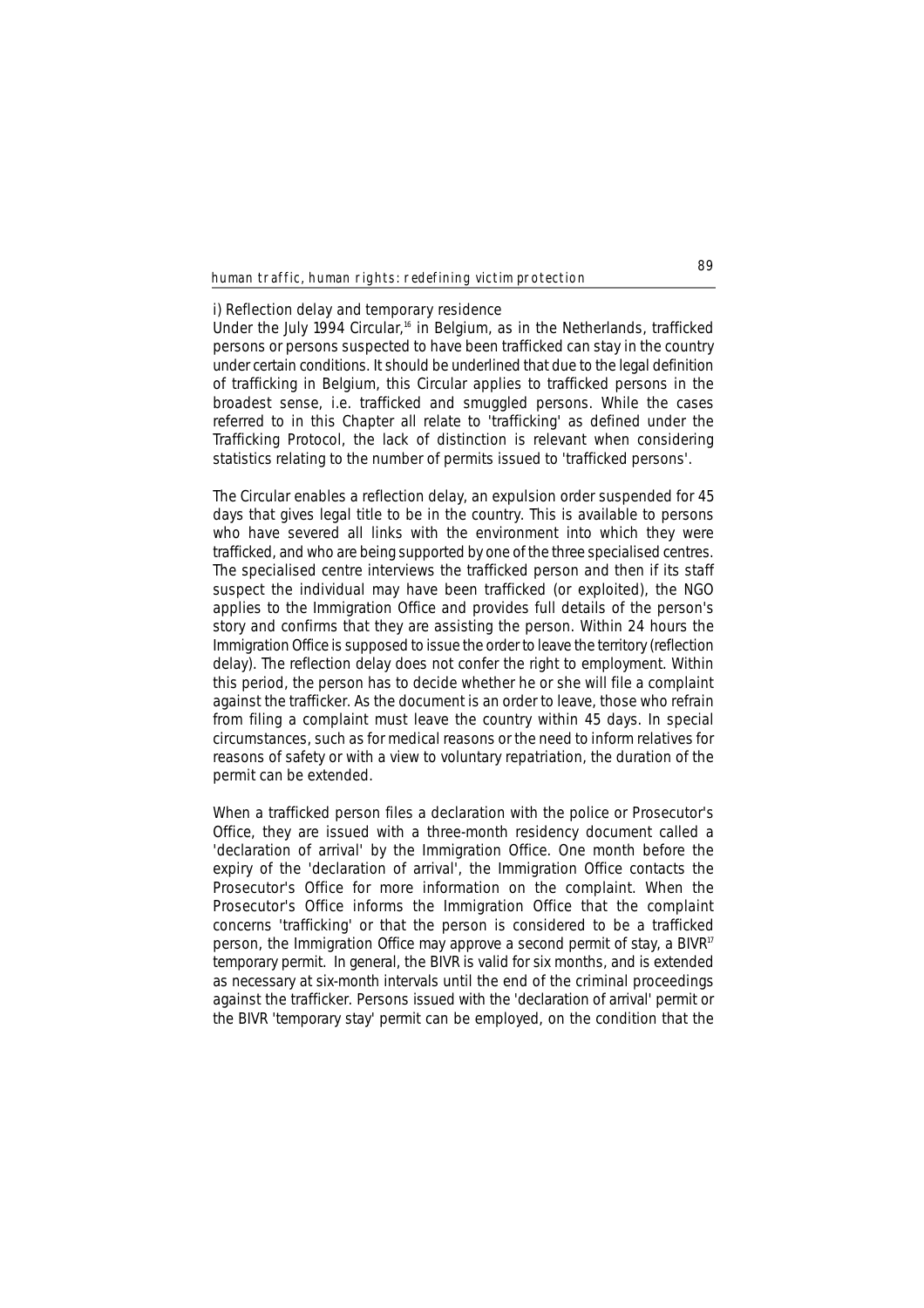|  | Belgium |
|--|---------|

employer has obtained an authorisation of employment from the Regional Authorities. It is significant that there is a special investigative department of the Immigration Office, the *Bureau Opsporingen*, which deals with all the issues regarding the granting of permits to trafficked persons.

# **ii) Permanent residence**

Trafficked persons can request permanent residency at the end of the criminal proceedings against a trafficker. In considering such requests, the Immigration Office will look at how significant their information in the complaint was, in terms of the criminal procedure against the trafficker (based on information from the Prosecutor's Office) and also consider the degree to which the trafficked person has adapted into Belgian society.

# **II General analysis and implementation in cases**

# **1. Investigation and prosecution of traffickers**

No accurate information is available on the number of prosecutions under the current anti-trafficking law. A survey of the numbers of court judgments and arrests of traffickers was carried out by the Ministry of Justice based on information from Prosecutor's Offices for the period from 1 January 1998 to 30 June 1999.18 The study found a total of 116 criminal cases were tried over this 18-month period, using both article 77*bis* and article 380*bis*. However, the survey noted various methodological problems, indicating this information is far from complete and accurate.<sup>19</sup>

Currently those responsible for trafficking people into prostitution can be, and often are, charged under both article 77*bis* and article 380*bis*. This is confusing when article 380*bis* (3) and article 77*bis* are worded almost identically, so it is essentially charging the trafficker twice for the same offence. It has also been used as an argument for the defence in order to get one of the charges struck off. Despite the identical wording of these two provisions there is a contradiction in the extremely disparate penalties they prescribe: 10 to 15 years under article 380*bis*(3) and one to five years under article 77*bis*. This discrepancy again underlines that it would be better to have one all-encompassing article of the Penal Code to cover trafficking for all purposes, and that would equalise the penalties regardless of whether the trafficking is for sexual or other forms of exploitation.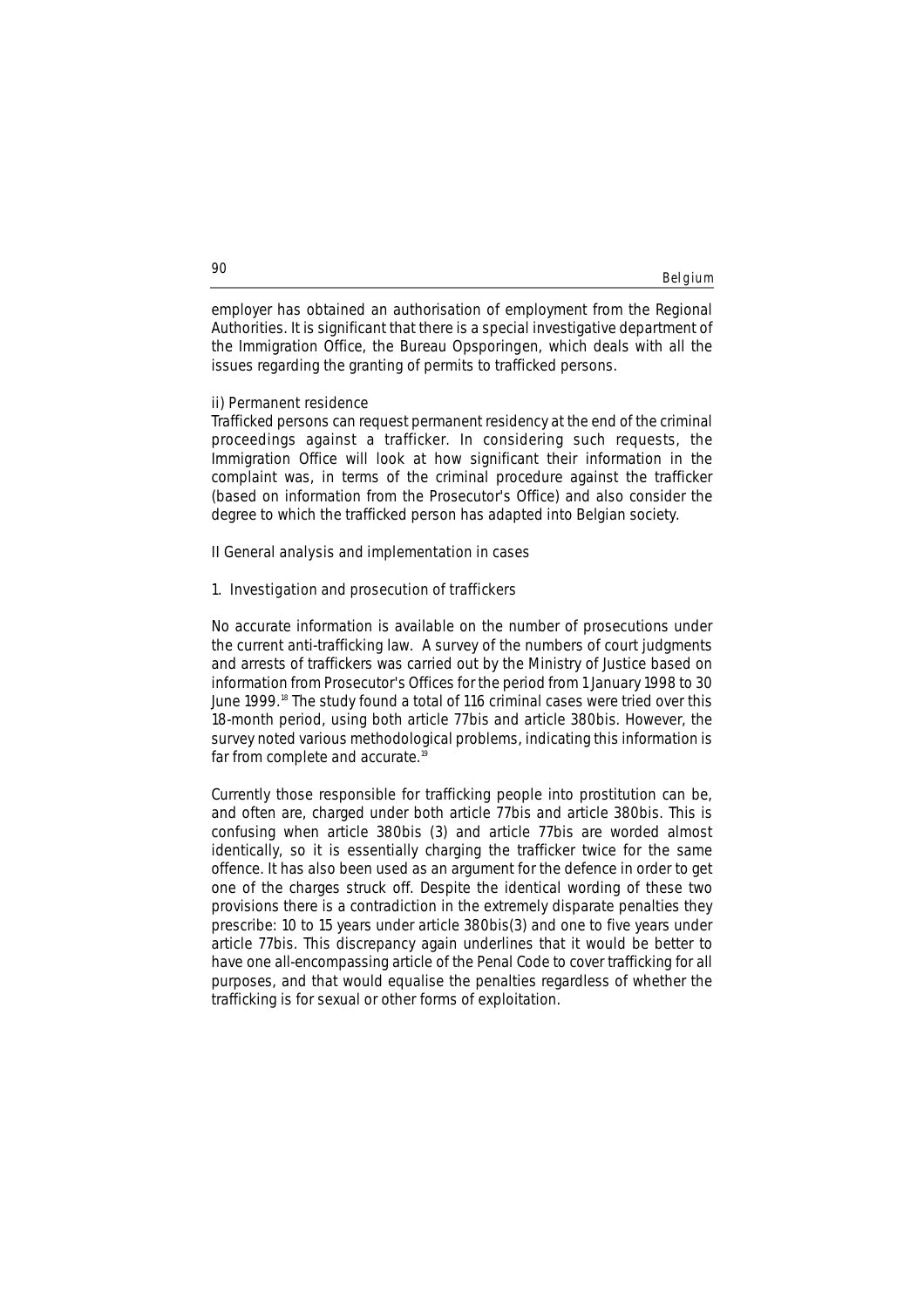Evidence presented to the courts to prove that offences have been committed under article 77*bis* or article 380*bis* include; statements made by trafficked persons; other witnesses and/or the defendant; confessions; forged or false documents that have been seized or confiscated; information obtained from surveillance such as phone taps and of financial transactions. In general, statements made by trafficked persons are important for a successful prosecution as long as they are confirmed by other evidence. Sentencing by courts in trafficking cases is considered too low to have a deterrent effect on traffickers. Sentences never exceed eight years and vary, on average, between two and three years. Again, this is due to the conflation of trafficking and migrant smuggling.

A Ministerial Directive known as the COL12/99<sup>20</sup> was issued in 1999 in order to combat trafficking in human beings more effectively. The Directive focuses on gathering data on the phenomenon of trafficking, exchange of information between federal and local police and Prosecutors' Offices and organisation of investigations and prosecutions. However, the COL12/99 Directive uses a different definition of trafficking from that used in the April 1995 Law.<sup>21</sup> The COL12/99 definition refers only to trafficking and not to migrant smuggling and is more in line with the Protocol definition, covering forms of forced labour in addition to prostitution. This new definition has led to confusion and discrepancies amongst law enforcement agencies. The directive highlights the importance of a multi-disciplinary approach to counter trafficking and refers to COL6/99, a Ministerial Directive regarding the collaboration, co-ordination and the division of tasks between the local and federal police. Aphrodite's case illustrates the successful implementation of this Directive, ensuring that different law enforcement offices exchange information regularly.

# **Aphrodite**

*Aphrodite was trafficked from Albania via Italy to Belgium and forced into prostitution by her trafficker/ 'boyfriend', 'C'. Aphrodite reported 'C' to federal police in Antwerp and identified a house where several other Albanian traffickers were living, including trafficker 'B'. Independently of this, an investigation in Brussels had already been initiated against trafficker 'B'. Though the prosecution against 'C' was ultimately not successful, Aphrodite's statement was used in the successful prosecution of 'B' who was convicted under article 380bis.*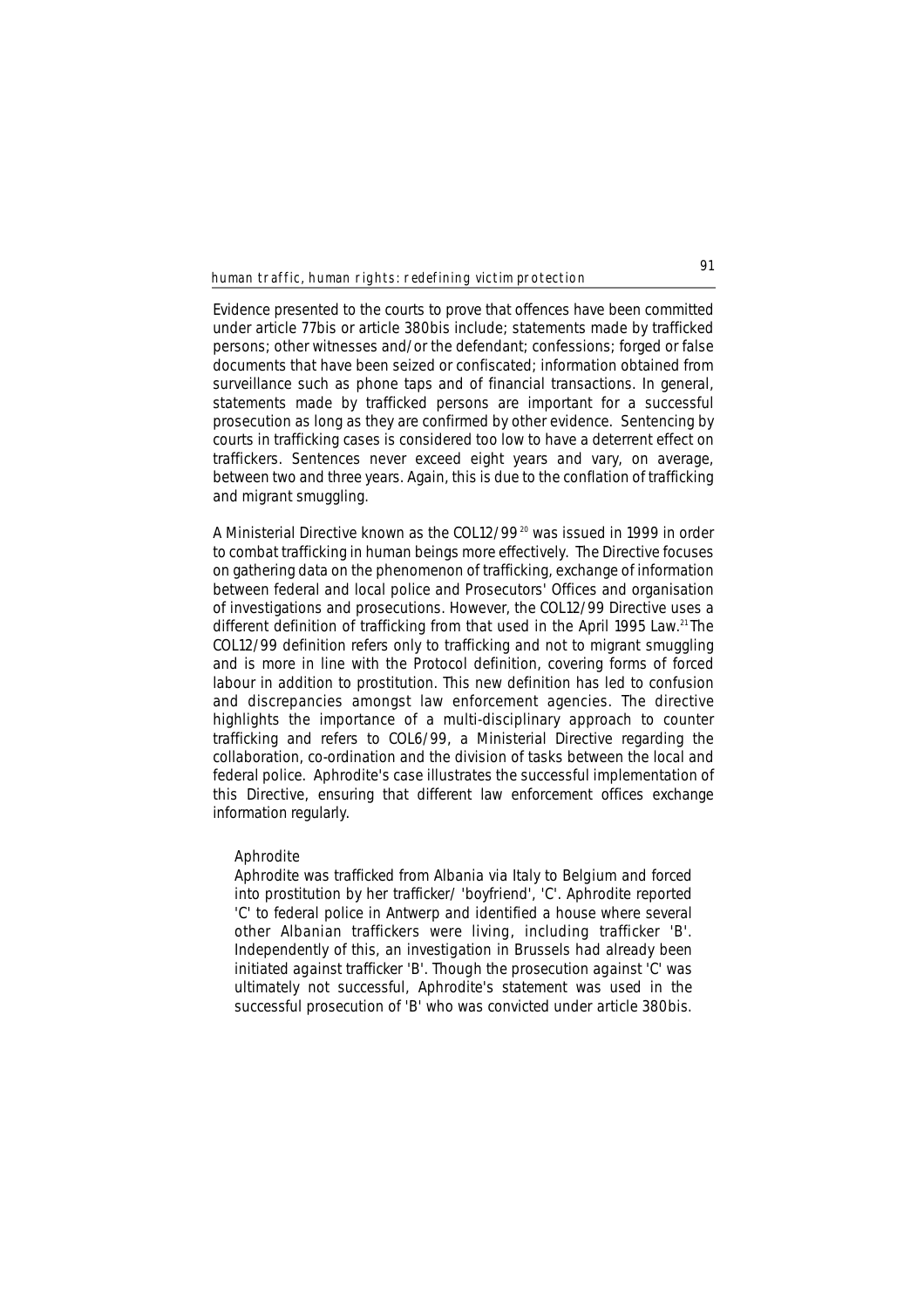#### Belgium

*This is despite the fact that the investigation against 'B' was in a different region from where she reported 'C', and illustrates good co-operation between the police in different regions.*

The COL12/99 Directive also improves prosecution of trafficking by stipulating the appointment of and tasks for 'reference magistrates' i.e. magistrates specialised in dealing with trafficking. For example, reference magistrates working for the Prosecutor's Office at the Court of First Instance are to serve as a focal point for the law enforcement agencies, authorities, specialised agencies and social service providers involved, and are to follow up trafficking investigations. This seems to have worked well in practice, ensuring relevant expertise is shared in complex or difficult cases. The COL12/99 Directive has been updated and evaluated regularly. However, examining magistrates and prosecutors underline that the release of offenders on bail, some of whom escape the country and avoid trial, needs tackling.<sup>22</sup>

# **2. Procedures affecting trafficked persons and measures of protection**

# **a) Residency rights**

# **i) The procedure in practice**

The process of granting residency documents in Belgium is swift and efficient, and not impeded by the same problems noted in Italy and the Netherlands. This is due to close collaboration, trust, exchange of information and open communication between the NGO specialised centres (who apply for the permit) and the *Bureau Opsporingen* (that grants the permits). In addition, despite the fact that the Immigration Office is often criticised for its hard-line approach towards migrants, the *Bureau Opsporingen* displays a sympathetic and humane approach when problems occur. Regular meetings are held with the specialised centres to discuss complex or problematic cases. Usually permits are issued within the same day or, at most, 24 hours.

Some procedures regarding the issuing of residency documents differ from the steps outlined in the 7 July 1994 Circular. An additional circular<sup>23</sup> states that law enforcement officials should inform possible victims of trafficking of their right to a reflection delay. In practice, this does not happen, the reflection delay permit is rarely issued and most trafficked persons now file a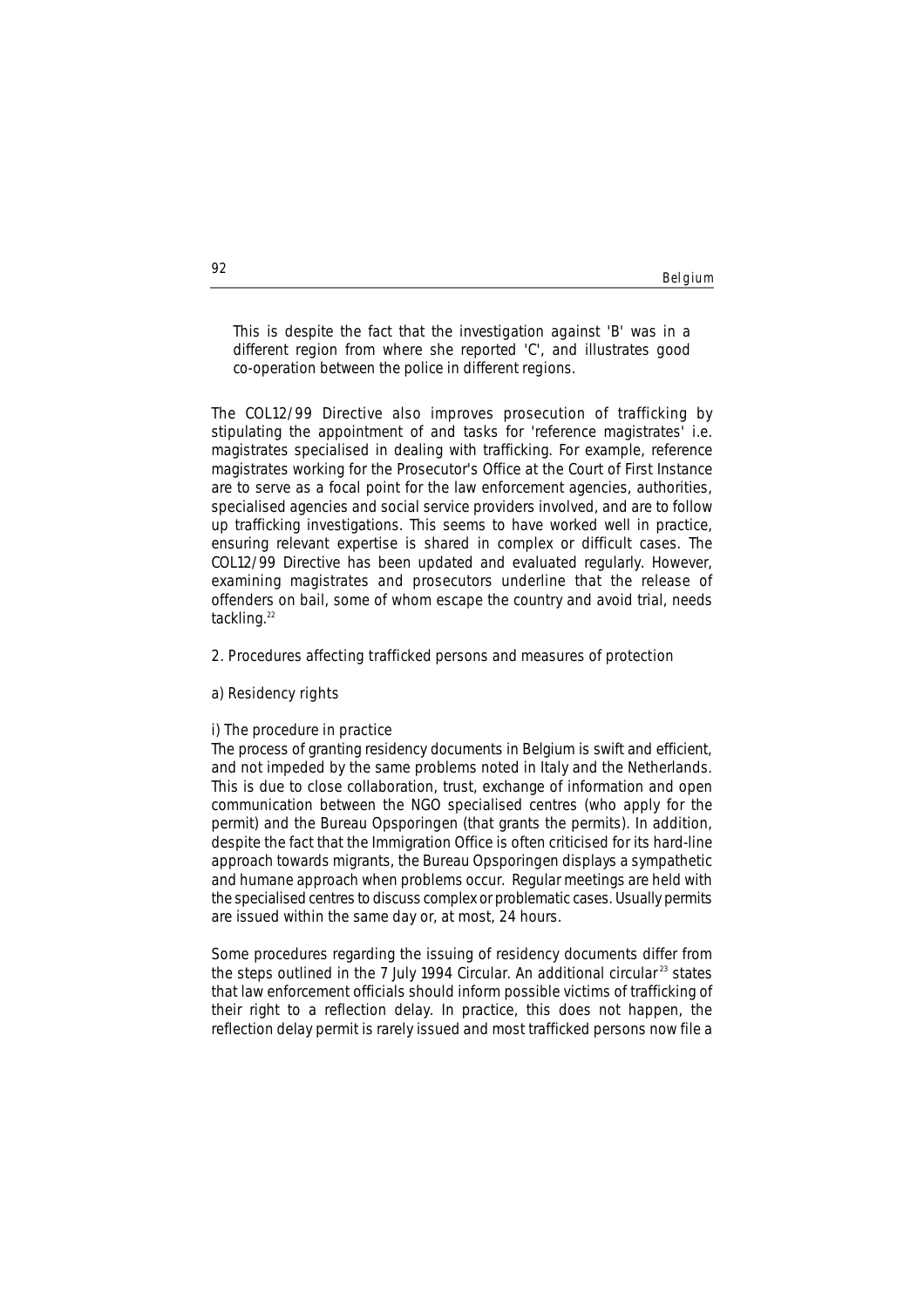complaint immediately after being interviewed by police and thus receive the 'declaration of arrival'. This is reflected in Payoke's case registration figures, which show in 2001 only 3.5 per cent of trafficked persons were issued with the reflection delay permit. In the past, as many as 60 per cent of trafficked persons Payoke dealt with were issued with the reflection delay. This change has occurred because most trafficked persons are referred to Payoke at the moment by law enforcement bodies. Law enforcement officials rarely follow the 1997 guidelines and do not inform trafficked persons of their right to the reflection delay. Instead, they encourage trafficked persons to make a statement immediately. A prosecutor stated that trafficked persons who do not regard themselves to be victims are usually not identified by law enforcement as such.<sup>24</sup> Trafficked persons unwilling to press charges face immediate deportation. In the cases where trafficked persons' first point of contact is not law enforcement they are likely to be offered and acquire a reflection delay.

# **Aphrodite**

*Before escaping her situation, Aphrodite was admitted to hospital due to a pre-existing medical condition. Her trafficker, 'C', visited her in hospital and threatened that if she did not return to work for him, he would hurt her brother in Albania. Aphrodite informed hospital staff of her predicament and they referred her to Payoke. It took Aphrodite some time to make the decision to file a complaint against 'C', because she feared for her family's safety in Albania. She was issued with the reflection delay permit and this was extended twice before she finally decided to press charges against 'C'.*

Another difference in the practical implementation of the residency procedure concerns the transition from the three-month 'declaration of arrival' document to the BIVR temporary permit. Trafficked persons usually only obtain the BIVR document once the criminal case has been filed at court by the Prosecutor's Office. Thus for the entire period of investigation, the three-month 'declaration of arrival' is extended rather than granting a six-month BIVR temporary permit.

## **Princess**

*Princess was trafficked from Nigeria to Belgium and forced into prostitution. She escaped with the help of a client who took her to Payoke. After using some of the time of the reflection delay, she filed a complaint against the trafficker and was granted a 'declaration of*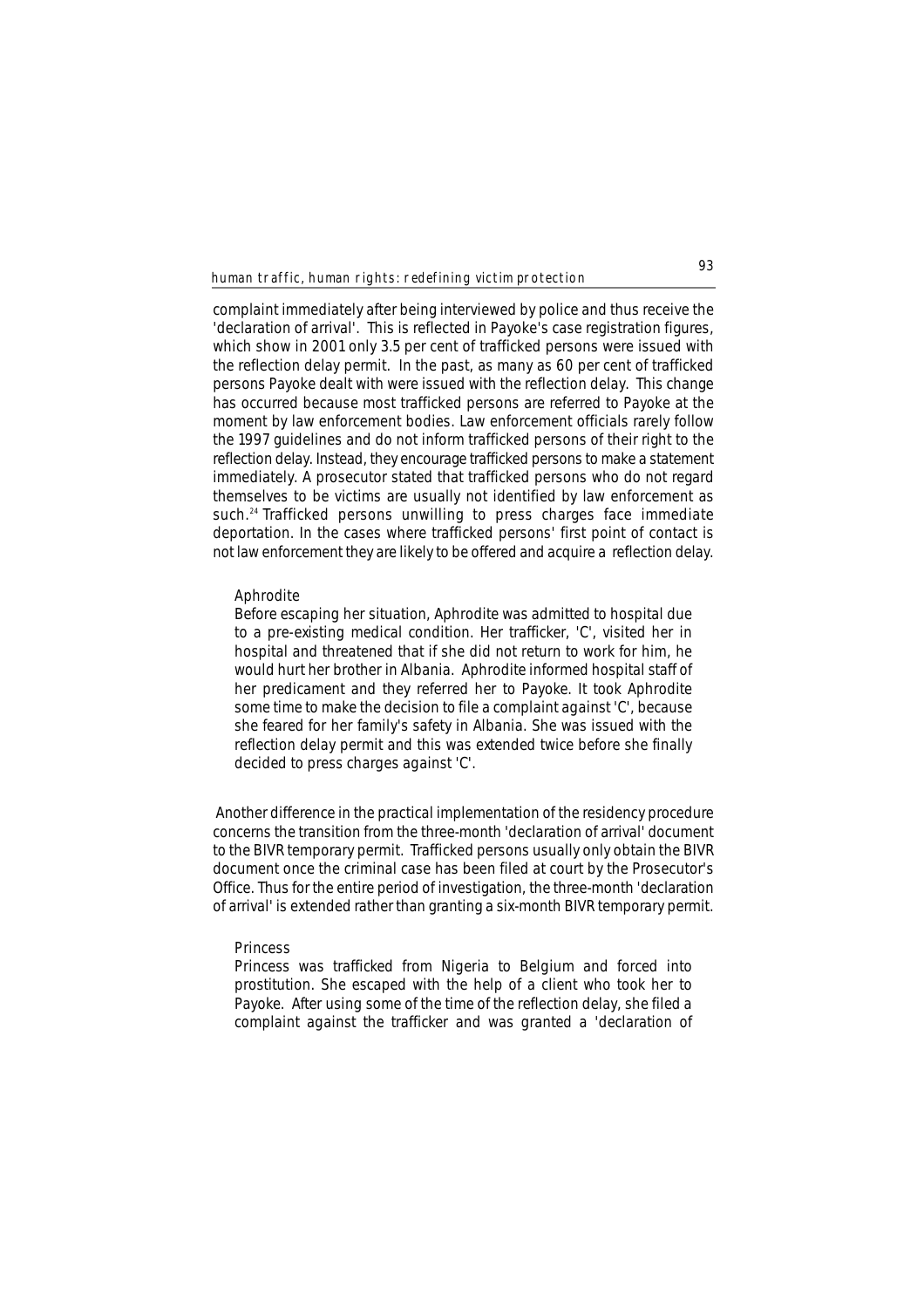#### Belgium

*arrival'. This was extended until the Court sitting in chambers referred her case to the correctional district court. At this point, she was granted a BIVR permit for six months.*

Renewing the 'declaration of arrival' is difficult because it leaves the trafficked person in a state of uncertainty, with no prospect of long-term residency, and this causes them additional stress. It is time-consuming for trafficked persons and the specialised centres that need to support the reapplication procedure every three months. This is especially difficult if the trafficked person has found employment and needs to update the permit every three months.

To overcome this problem, there is a new guideline in place in practice (though it has not yet been formally adopted), entitled Proposed Amendments to the 13 January 1997 Circular.<sup>25</sup> The proposed amendments suggest a refined procedure whereby, one month before the expiry of the 'declaration of arrival', the Immigration Office requests the necessary information from the Prosecutor's Office to confirm the status of the complaint. Even if the Prosecutor's Office still has not replied by the end of the second 'declaration of arrival' period, the Immigration Office can proceed to issue the six-month BIVR temporary residence document. This practice is followed when the specialised centre has ascertained in a particular case that it would be difficult for the trafficked person to remain on the 'declaration of arrival' permit. This is most evident in cases, for example, where the trafficked person has found employment, or the specialised centre regards them to be integrating well. This is due to the various practical difficulties regarding lengthy bureaucratic procedures for work permits which are tied to the length of the permit of stay (see below). The Proposed Amendments to the Circular<sup>26</sup> procedure overcome many of the difficulties experienced in the Netherlands, regarding poor co-operation between immigration, prosecutors, lawyers and NGOs assisting trafficked persons.

# **ii) Numbers of permits issued**

According to the Immigration Office, 623 foreigners have received residency documents between 1994 and January 2000.<sup>27</sup> The statistics do not differentiate between the types of residency document issued. Immigration states that until the end of 2001, over 1101 foreigners have been granted some form of residency document.<sup>28</sup> These figures must be regarded as an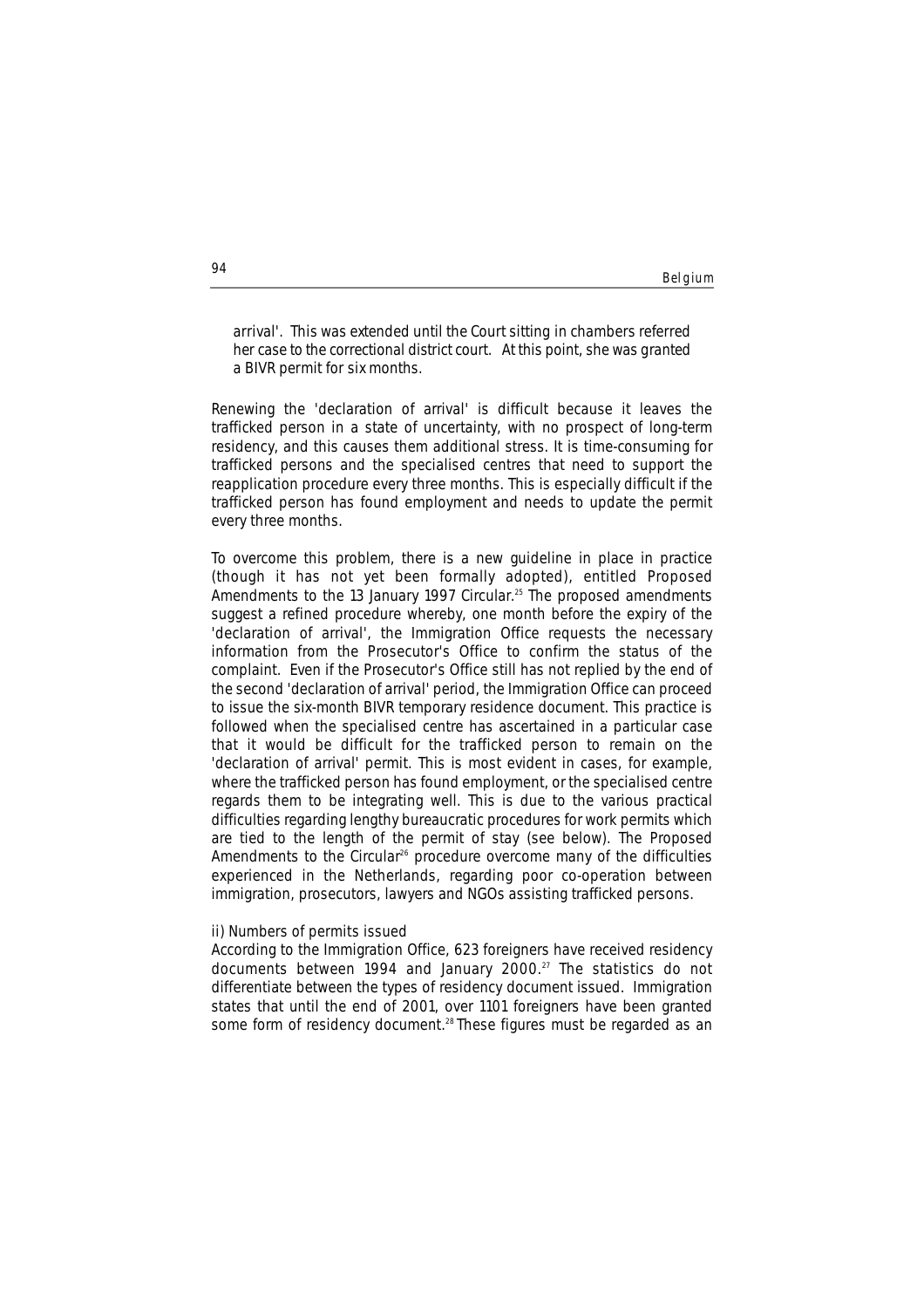absolute minimum, since the Immigration Office have no electronic database or centralised collection of this information. During 1999, the *Bureau Opsporingen* issued 106 people with some form of residency document related to trafficking. Out of these cases, 64 trafficked persons had been exploited in prostitution, 28 in other forms of labour, three were smuggled migrants, three were exploited in sport, three were trafficked as domestic workers for diplomats and five were in unspecified sectors.

According to the Immigration Office, in 2000 they followed up 143 new cases, whereas figures reported by the three specialised centres recorded 230 new cases.29 On the basis of the cases recorded by the specialised centres, 57 per cent concerned exploitation in prostitution, five per cent in sports, seven per cent in the catering industry, 10 per cent in other forms of work and 11 per cent concerned smuggling. According to the Payoke's 2001 figures, out of 199 victims assisted in 2001,<sup>30</sup> 115 concerned exploitation in prostitution, 15 in sports, eight in catering, 31 in other forms of work, 26 smuggling, one a fake marriage and three in unspecified sectors. The figures clearly show that trafficking for purposes other than prostitution is a major problem. Belgium is the only country in this report that clearly indicates such a range of cases, mainly because other countries either do not record the information or are not concerned with protecting those who are not trafficked into the sex industry. This is a real problem for countries such as the Netherlands which do not recognise or assist persons trafficked for purposes other than prostitution, especially considering that trafficking for other forms of labour exploitation is increasing.

# **iii) Limitations**

The procedure for acquiring residency status beyond the reflection period is limited to those victims who are willing to co-operate with law enforcement and who file complaints against traffickers. It does not protect those who are too afraid or too traumatised to press charges, or who do not possess sufficient information about their trafficker. If the trafficked person refrains from filing a complaint or withdraws his or her complaint or if the investigation is suspended for technical reasons or other priorities, he or she is issued an order to leave the country. This is unless they fall within the provision allowing them to apply for permanent residency under the STOP procedure (see below, iv) Permanent residency). The Immigration Office routinely takes into account information from the Prosecutor's Office in its decision to issue or renew a residency document. In one way this prevents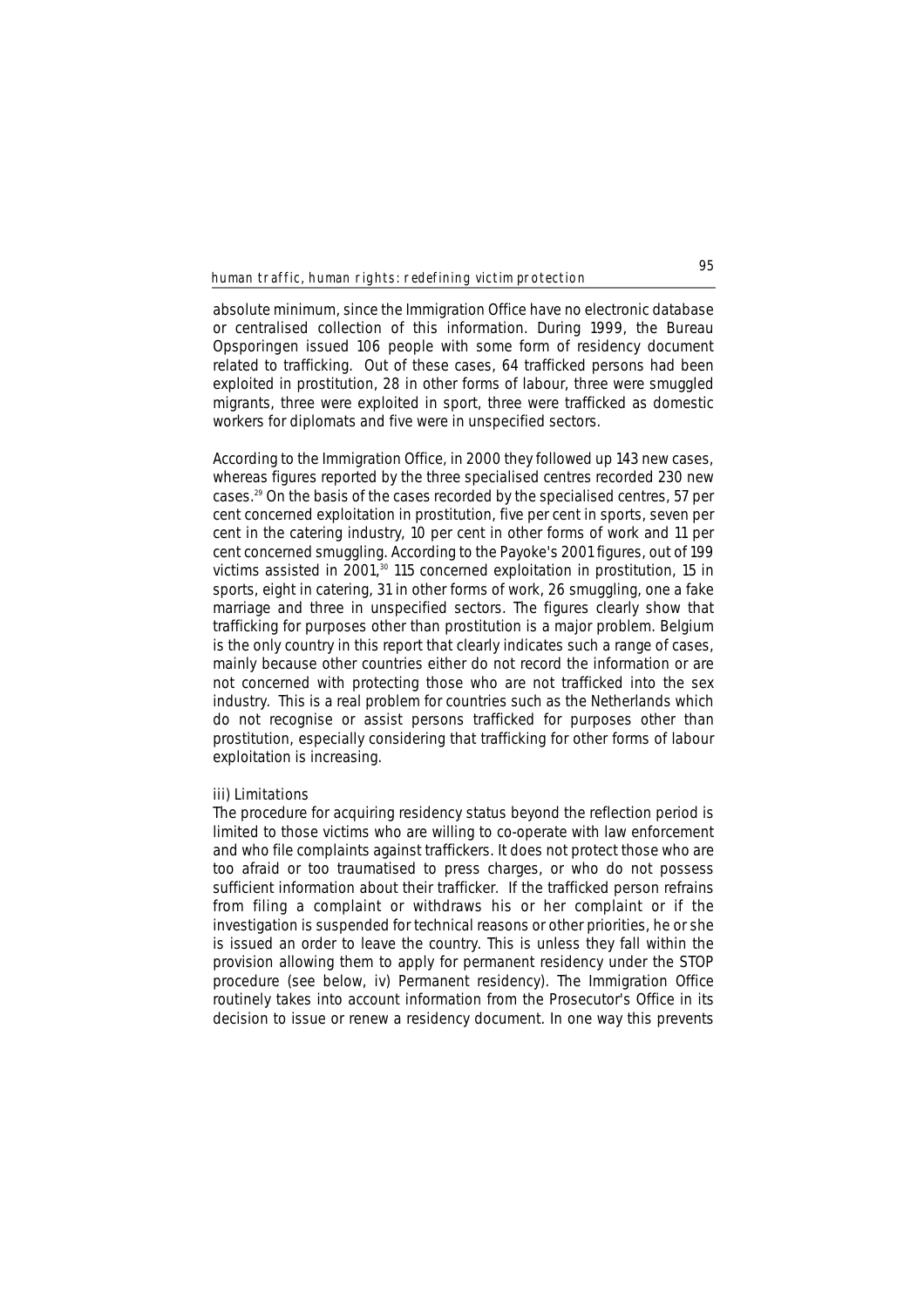Belgium

abuse of the procedure; however, the fact remains that the period of stay and the assistance related to it are dependent on the result of criminal investigations.

In addition the 'declaration of arrival' does not enable freedom of movement outside Belgium within the European Union. Trafficked persons with a 'declaration of arrival' may leave the country but in practice will not be permitted to re-enter Belgium unless they can prove exceptional circumstances. Under the 'declaration of arrival', immigration deems that the trafficked person should be at all times at the disposition of the law enforcement bodies. In contrast, trafficked persons issued with a BIVR do have freedom of movement within the European Union.

To obtain any residency documents trafficked persons must drop all links with the environment in which they were exploited. In many cases, trafficked persons may return to their trafficker and then leave again. It takes some time to fully break the ties because they are suffering trauma and feel an emotional pull to return to a familiar environment. It is unrealistic to expect all trafficked persons to immediately adjust to a new environment. The requirement to leave the realm of exploitation is extremely restrictive in this regard. It was drafted with prostitution in mind to prevent victims who were exploited in prostitution from returning to the sex industry and from again being vulnerable to exploitation. An exception has been made, in regard to other forms of labour exploitation, for example where trafficked persons exploited in catering can now return to that industry and be legally employed. This concession does not apply to prostitution, and displays the attitude in Belgium that prostitution is inherently exploitative.

Finally, trafficked persons are not only obliged to collaborate with police authorities, they also have to be assisted by one of the three specialised centres. If trafficked persons do not conform to the conditions of the assistance programmes offered by the specialised centres, their residency permit can be revoked.

# **iv) Permanent residency**

Under the 7 July 1994 Circular and further clarified in the Proposed Amendments to the Circular that is being implemented, permanent residency is granted to trafficked persons if it is deemed that the complaint has been significant for the investigation and prosecution of a trafficker. If the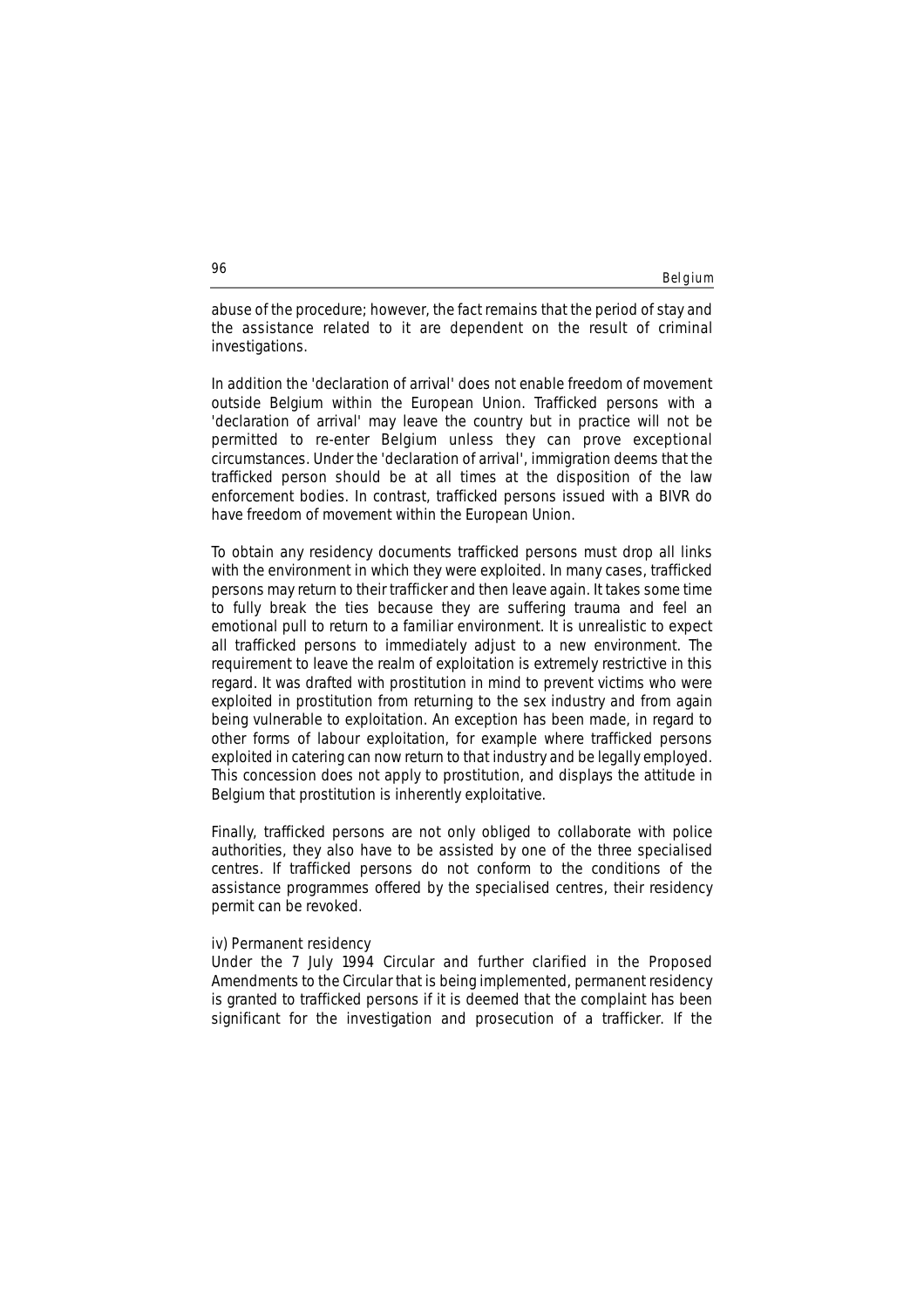complaint leads to a conviction of the trafficker, then permanent residency is generally always granted. Trafficked persons are not granted permanent residency until the criminal case has been completed. If the criminal case against the trafficker is suspended and the trafficked person has been residing in Belgium (under the framework of the residency procedure for trafficked persons) for two years or more, they can apply for permanent residency under humanitarian grounds. This is the so-called STOP procedure agreed between the specialised centres, the Centre for Equal Opportunities and Combating Racism, and the *Bureau Opsporingen*. It is not in the 1994 Circular and there are no written guidelines for its enforcement.

In all applications for permanent residency, the specialised centre and local authority (of the community where the victim is living) must submit a detailed report regarding the socio-economic situation of the victim to the Immigration Office. The Minister of the Interior makes a decision to grant permanent residency to the victim based on these reports as well as an internal report and advice of the Immigration Office. The judicial outcome of the criminal case against the trafficker is the prime factor in issuing permanent residency, unless it is under the STOP procedure, in which case it is the level of integration that is taken into account. There is no accurate data available on how many trafficked persons have been granted permanent residence status. In 2001, 15 of the 199 people assisted by Payoke were granted permanent residency.<sup>31</sup>

# **b) Protection from reprisals and police protection**

The COL12/99 directive stipulates that all efforts should be taken during criminal investigations to avoid trafficked persons from being vulnerable to threats or reprisals from trafficking gangs. Under the 'declaration of arrival' and the BIVR, trafficked persons who have children under the age of 18 can bring them to Belgium at their own cost. This is difficult in practice, especially for trafficked persons from West Africa due to the costs involved. If severe reprisals occur, trafficked persons can be relocated within Belgium, but dealing with reprisals in countries of origin is more difficult, and is still not sufficiently addressed.

# **Aphrodite**

*Aphrodite was threatened soon after filing the complaint against 'C'. While she was safe in the shelter, her family in Albania was threatened and as a result was forced to move city. Aphrodite returned home after*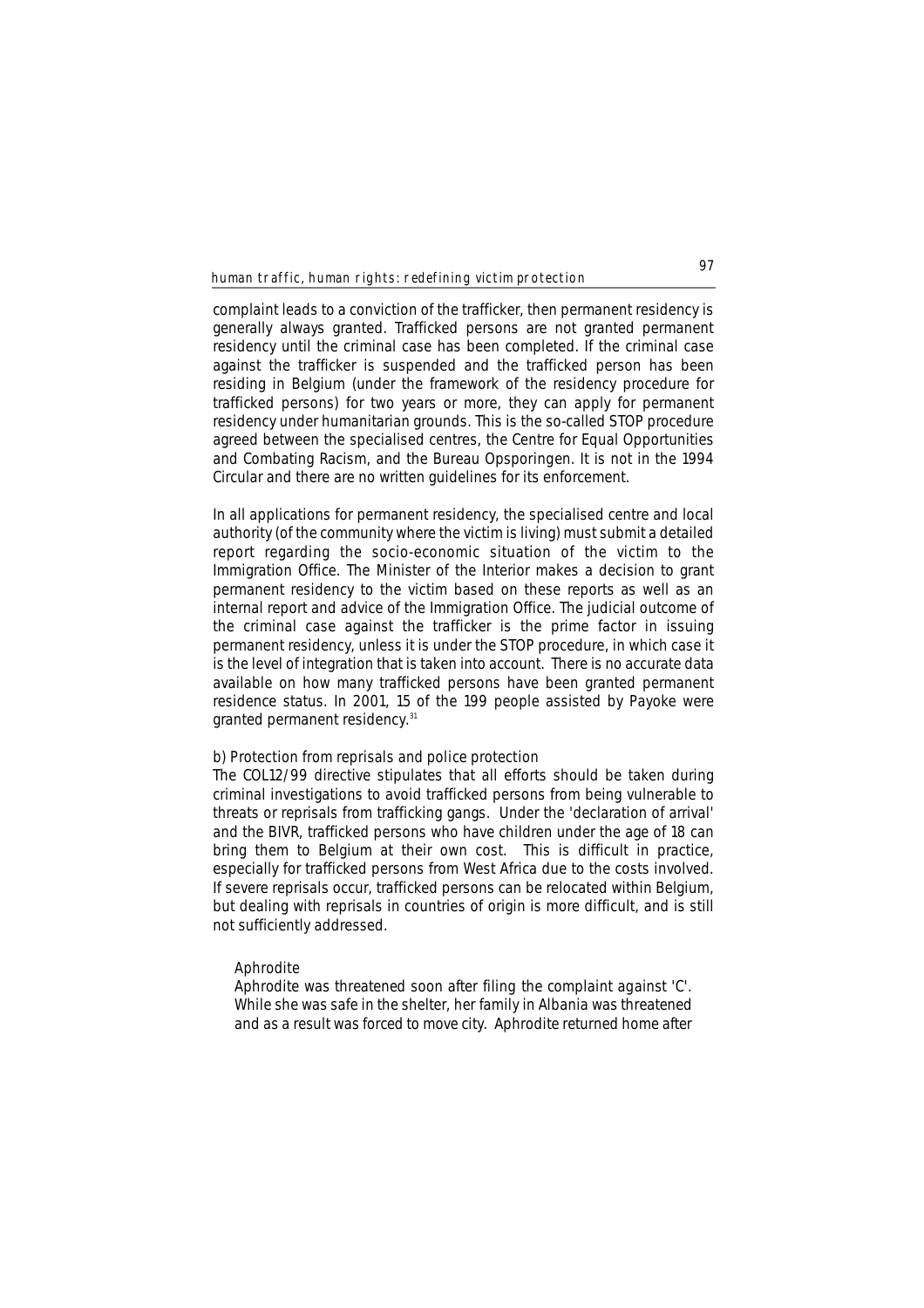#### Belgium

*several years for a visit and a safety plan was organised through the IOM to ensure her security during her stay in Albania. Despite this, she was still approached by police officers acting on behalf of 'C's gang, trying to trick money out of her.*

### **c) In-court evidentiary protection**

#### **Princess**

*Princess's declaration was key evidence in the case against her trafficker, but she was not required to testify in court. Although the defence tried to summon her to court as a witness, the judge rejected the request on the grounds that Princess had suffered enough already and should not be forced to face her exploiters again.*

Criminal proceedings in Belgium depend mainly on a written procedure, with evidence taken as statements. In this regard victim witnesses are rarely obliged to appear in court to testify against their traffickers. Exceptionally, victims may be summoned to court as witnesses if the judge considers their presence is needed. The criminal case is essentially developed during the preliminary investigations and it is not necessary to rebuild the case again at court.32 In the past five years, Payoke has handled only two cases where victims were required to testify in court in Belgium. This is out of a total of more than 500 cases, in which they have assisted in the same period.

Recently a new law on the anonymity of the witness has been adopted by the National Assembly.<sup>33</sup> The law makes a distinction between partial and full anonymity. In case of partial anonymity, the examining magistrate or judge can decide to leave out certain identifying characteristics of the witness such as age, name, address, and profession; however, the witness must appear before the court to be examined by the defence. In exceptional circumstances, the examining magistrate may grant full anonymity when partial anonymity does not seem to be sufficient. In trafficking cases the examining magistrate can only grant full anonymity in cases of trafficking involving two or more persons (a criminal organisation) or when undertaken on a regular basis. The new law on anonymity will only be of limited use to trafficked persons, since traffickers often know anyway from the nature of the complaint exactly who is testifying against them.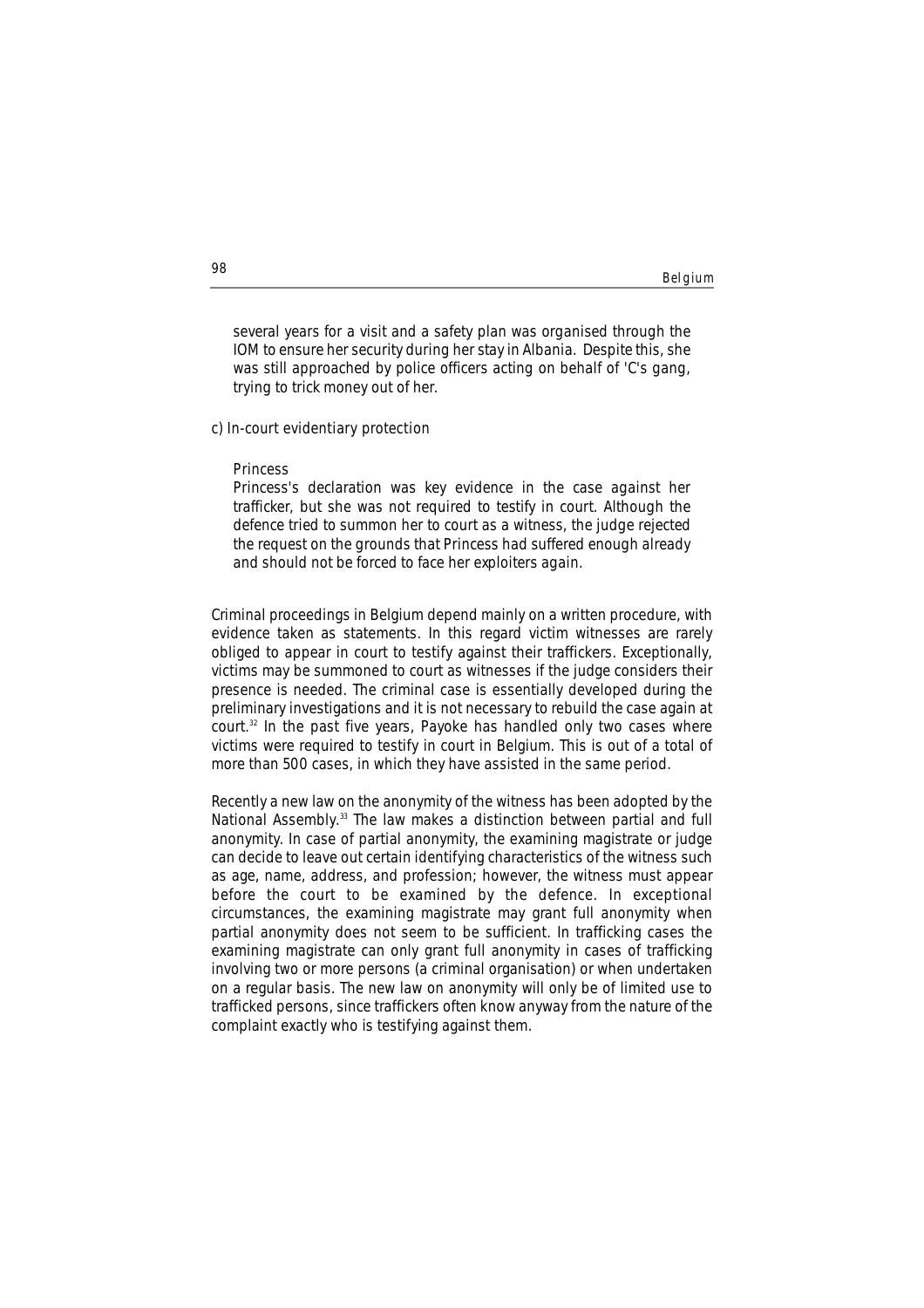# **d) Right to information on court proceedings**

Trafficked persons who join themselves to criminal proceedings as injured parties are provided with a protected legal status enabling them to access information on the court proceedings.34 The law stipulates quite clearly that injured parties are to be informed of the course of the criminal proceedings. In practice, trafficked persons who do join civil claims are well informed about the status of their cases.

In accordance with the new section 28*quater*, para.1 of the Code of Criminal Procedure, the injured parties should be kept informed of the dismissal of the prosecution (should that be the case) and the reasons why. However, in practice, if a case is dismissed, the reasons given are of a very general nature. It is enough for the prosecutor to state that the crime did not establish a priority for the prosecution, that the offenders were unknown<sup>35</sup> or that elements entailed in the complaint do not establish that a crime of trafficking has occurred.

# **3. Support and assistance to trafficked persons**

### **a) Right to lawyer/legal advocate in criminal proceedings**

As a civil law country trafficked persons who join themselves as injured parties to the criminal proceedings are permitted lawyers. The specialised centres generally arrange for free legal assistance to be provided to trafficked persons. The lawyer has access to the prosecutor's file of the case, but does not have full rights to be present at police interviews of the victim or at the hearing before the examining magistrate without the authorisation of the police or magistrate.

# **b) Right to recovery 'assistance measures'**

Once a trafficked person obtains any of the residency documents (including the reflection delay) they are entitled to all basic services such as housing (shelter or house), education, financial assistance and medical care. However, the right to seek employment is not granted during the reflection delay period. There is a lack of adequate and sufficient housing for trafficked persons, the shelters of the three specialised centres are often full, and suffer from case overload. This is also cited as a reason why law enforcement officials fail to inform many people who may have been trafficked about the reflection delay, since the services of specialised centres are already over stretched.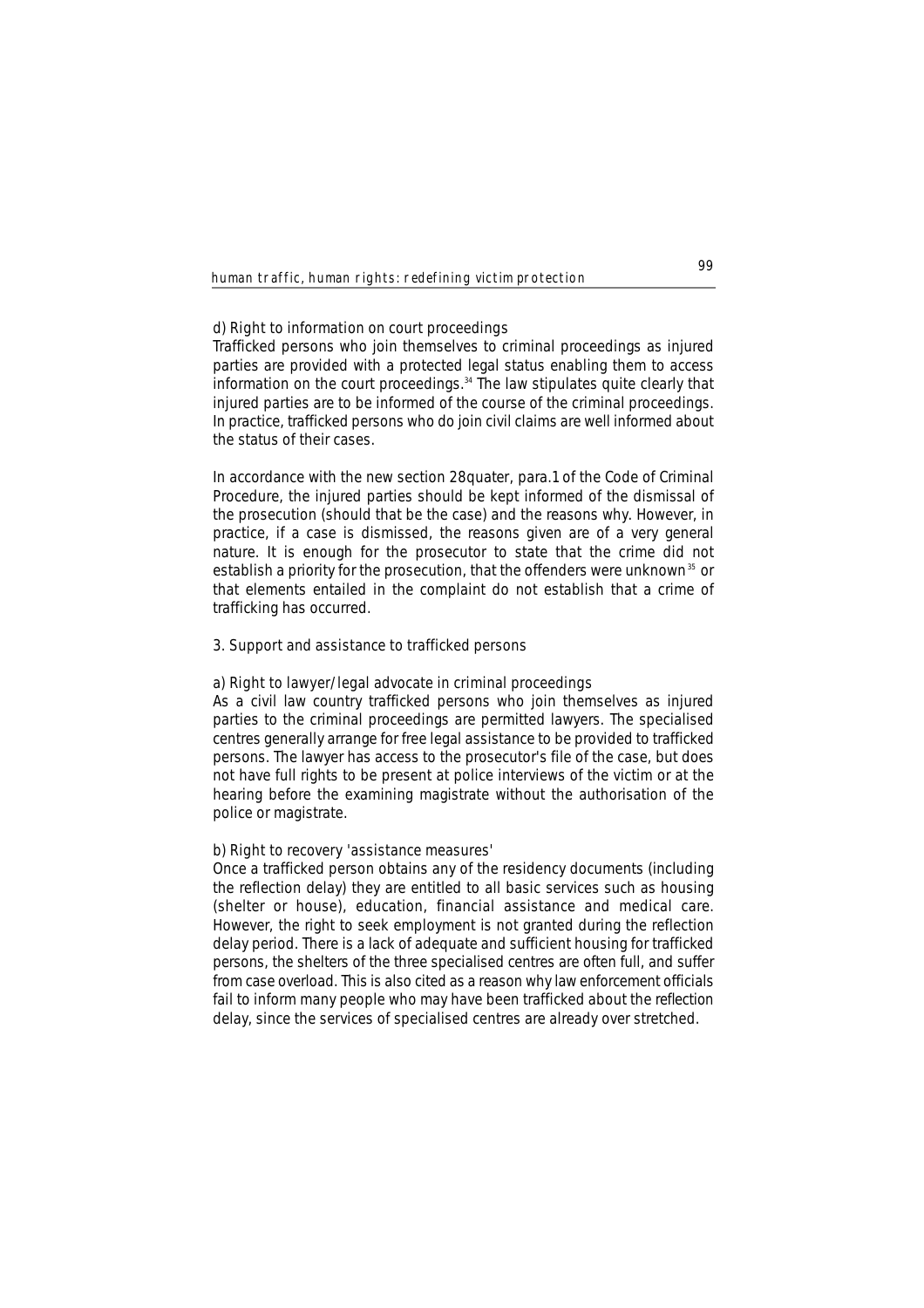Belgium

The right to seek employment is conferred with the 'declaration of arrival' or BIVR permit. However, employers are required to undertake a complicated process of authorisation if they wish to employ a trafficked person. This process takes one month or more and the work permit is only valid for the duration of the residence document.<sup>36</sup> When it expires, the whole process of application must be done again, consequently few employers are eager to employ trafficked persons. The work permit is issued for work with a specific employer. In reality, therefore, the state has made it difficult for trafficked persons to get employment and in addition they have little access to the labour market due to lack of fluency in French or Flemish and specialised skills. In 2001, only 31 temporary authorisations to employ trafficked persons were granted to Belgian-based employers in the Flemish region, despite the fact that Payoke (which operates in this region) assisted close to 500 trafficked persons.<sup>37</sup> The Government evidently needs to create more special employment projects for trafficked persons, such as those in Italy, to counter this problem. On 19 July 2002, the Federal Council of Ministers approved the proposed reform measures of the Federal Minister of Employment on the employment of foreigners. These reforms aim to simplify the issuing of working permits and to improve the access of foreigners legally residing in Belgium to the labour market. Under this new regulation trafficked persons with a 'declaration of arrival' or a BIVR permit can be employed with a working permit C. This work permit is valid for a one-year term and can be extended. It is not restricted to a specific employer and the victim has to apply for the working permit instead of the employer.

### **Princess**

*Princess' lawyer successfully joined a claim for compensation to the criminal action against the trafficker and the trafficker was ordered to pay Princess € 12,500. He was sentenced to six years' imprisonment and a fine of €5,000. Criminal assets seized during the investigation were used to pay Princess all of the compensation.* 

# **4. Legal redress and compensation**

A trafficked person as an injured party can link a claim for damages to the criminal court action or bring a separate civil claim to the civil court. Some trafficked persons link civil claims to the criminal proceedings. In general, criminal courts convicting traffickers award compensation ranging from €650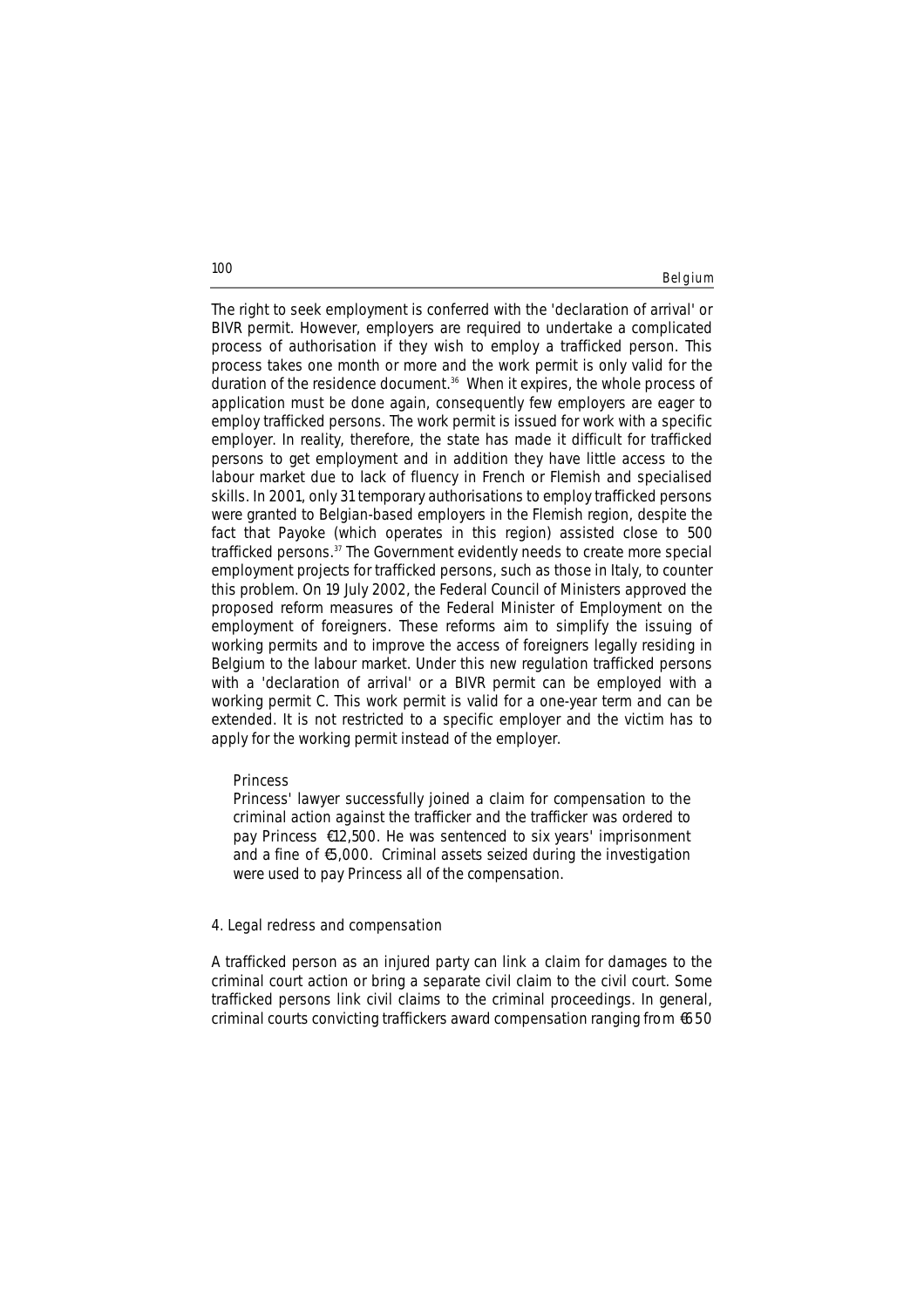- € 17,500 to victims of trafficking, depending upon the level and type of exploitation.<sup>38</sup> Actual enforcement of compensation orders remains the main difficulty as many traffickers claim to be insolvent. Seized assets of convicted traffickers go to the Federal Treasury. There is no specific regulation regarding the use of such assets to pay compensation claims, and, while there are exceptional cases, assets usually go to the State. However, in recent judgments, some criminal courts have granted compensation to trafficked persons from seized criminal assets.

Up until now, trafficked persons do not have access to the *Speciaal Fonds voor Hulp voor Slachtoffers van Opzettelijke Gewelddaden* (Special fund for victims of violence) because of their status as undocumented migrants at the time of the damage/offence.

Under article 11 of the 16 June 1995 Royal Decree regarding the work of the Centre for Equal Opportunities and Combating Racism, and article 11§5 of the Law of 13 April 1995, Payoke, Pag-Asa and the Centre for Equal Opportunities and Combating Racism can take judicial action against traffickers by joining a claim for compensation to the criminal case against the trafficker independently of any claim lodged by the victim. In Princess' case, for example, Payoke was awarded €1,500, which was paid out of the criminal assets seized from the traffickers.

# **III Conclusions and recommendations**

For those identified as trafficked persons who co-operate with the authorities, the Belgian system works effectively, especially the residency procedure and the provision of integrated services. These provide positive opportunities for permanent residence, employment, and help trafficked persons to recover, for example by avoiding the need to testify. However, there remain underlying issues due to the conflation of trafficking and smuggling laws, concerns to prevent illegal migration, and an emphasis on prosecution of traffickers, that have an effect on the protection of trafficked persons' human rights. Considering trafficking as the same as smuggling causes difficulties in ensuring traffickers are appropriately prosecuted and sentenced. Law enforcement bodies experience difficulties in clearly distinguishing trafficking from smuggling. Only a small number of the intercepted people who might have been trafficked are actually referred to the specialised centres, because they are unwilling to file a complaint, or due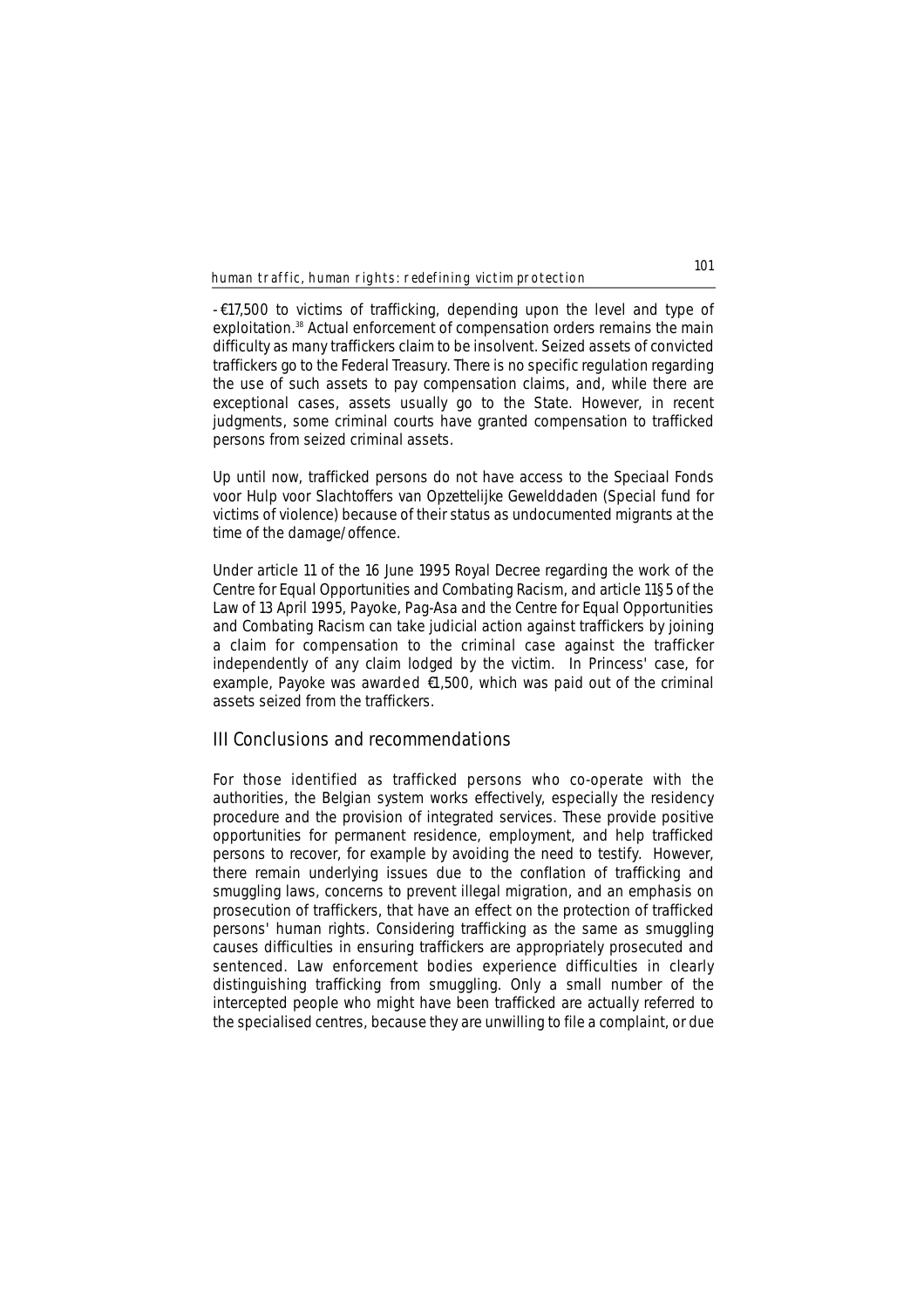to the specialised centres being full. Law enforcement officials prioritise those who are willing to testify, rather than those who may most need assistance. Temporary residency is contingent upon a willingness to testify and there are ineffective protection mechanisms to address increased incidences of reprisals faced by families in countries of origin. Trafficked persons who are willing to testify have access to extensive assistance measures but employment remains difficult in practice.

# **Recommendations to the Belgian Government**

- ! Amend legislation in line with the Trafficking Protocol to distinguish human trafficking from migrant smuggling, and ensure trafficking for other forms of labour exploitation carries an equal penalty to trafficking for prostitution.
- Law enforcement officials must inform trafficked persons of their right to a reflection delay.
- Create a centralised system to ensure more effective recording of information on prosecutions, convictions and issuance of residency permits, and better information exchange.
- ! Formally adopt the Proposed Amendments to the Circular (13 January 1997),<sup>39</sup> regarding clearer procedures for residency documents.
- ! Ensure better collaboration between the prosecution services of the judicial districts with immigration and specialised centres.
- ! Provide trafficked persons with the right to appeal against decisions revoking their immigration status.
- Develop and finance special integration projects to ensure trafficked persons have improved access to employment.
- Ensure work permits are issued quickly and efficiently to trafficked persons.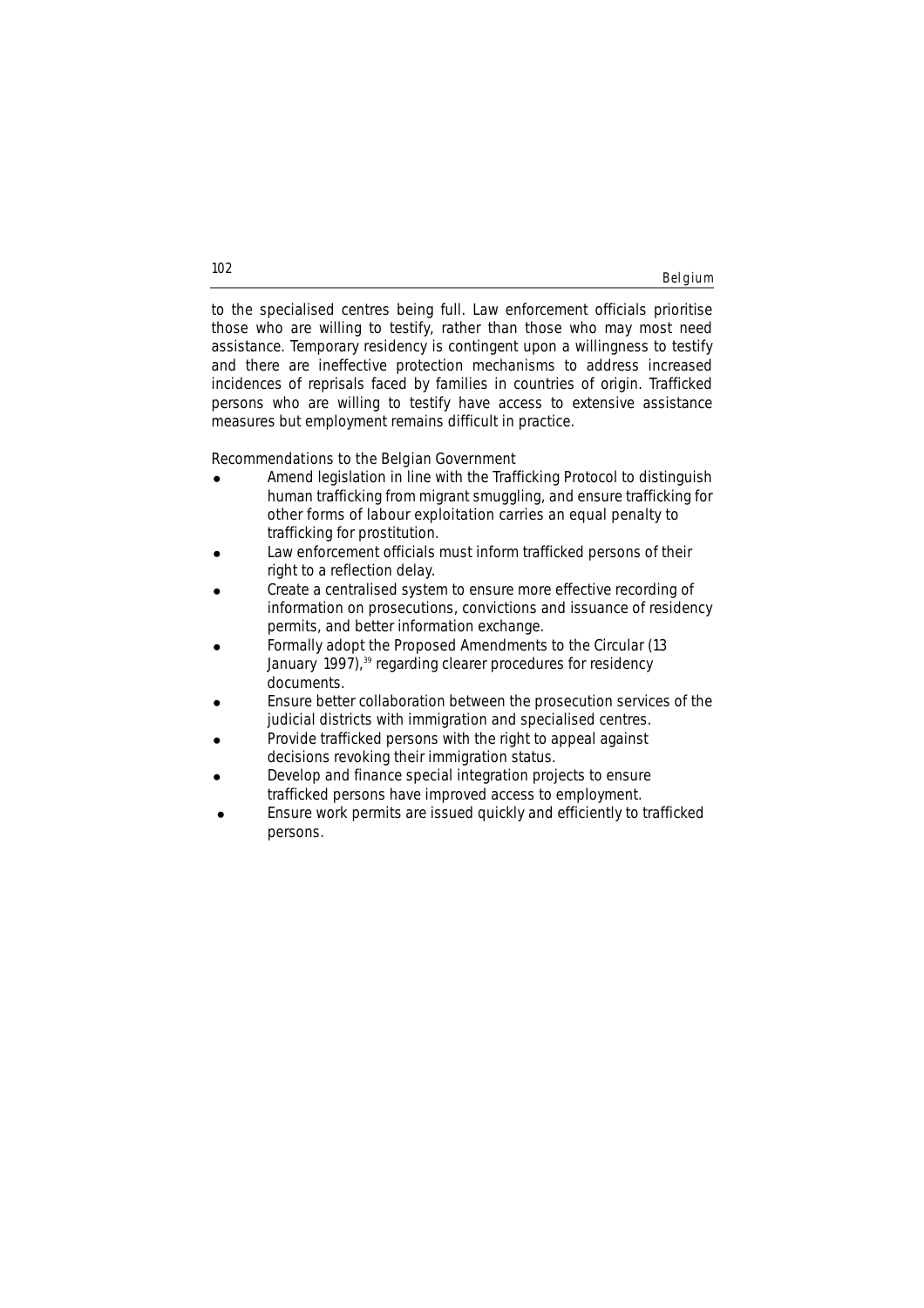# **Endnotes**

 $1$  In Belgium, the non-governmental organisation Payoke in Antwerp conducted the research and prepared a report. This chapter is based on the information included in that report and consequently refers to various titles in Dutch without mentioning their French equivalent.

- $2$  Article 379 deals with prostitution of minors.
- <sup>3</sup> §1(1) Law of 13 April 1995.
- $4$  §1(2).
- <sup>5</sup>*Ibid*
- 6 Article 77*bis*.5
- 7 §2.

<sup>8</sup> §3.

- $9$  Article 380bis § 1(1).
- <sup>10</sup> Article 380bis §3.
- <sup>11</sup> Article 381.

<sup>12</sup> Correctionele Rechtbank, Brussel, 22 Mei 2000, 51ste Kamer.

<sup>13</sup> The sentence under Article 77 sentence is eight days to three months' imprisonment plus a fine.

 $14$  Article 380bis §1(2) and (3).

<sup>15</sup> Thijis E. en de t' Serclaes, N., *De mensenhandel en de prostitutie in Belgie*, verslag namens de subcommissie "mensenhandel en prostitutie", Belgische Senaat, zitting 1999-2000, 12 juli 2000.

<sup>&</sup>lt;sup>16</sup> Circular regarding the issuance of residence documents and work permits to migrant victims of trafficking in human beings (7 July 1994).

<sup>&</sup>lt;sup>17</sup> Bewijs van Inschrijving in het Vreemdelingenregister (BIVR) (Certificate of Registration in the Immigration Register).

<sup>&</sup>lt;sup>18</sup> Centrum voor Gelijkheid van Kansen en Racismebesrijding, "Strijd tegen de mensenhandel," Tussen beleid en middelen: de diepe kloof? Jaarverslag 1999, Brussel, 2000, p. 115.

<sup>&</sup>lt;sup>19</sup> Not every judicial district replied to the questionnaire, while some offices forwarded information referring to offences such as child pornography, sexual abuse or prostitution rather than trafficking. Other offices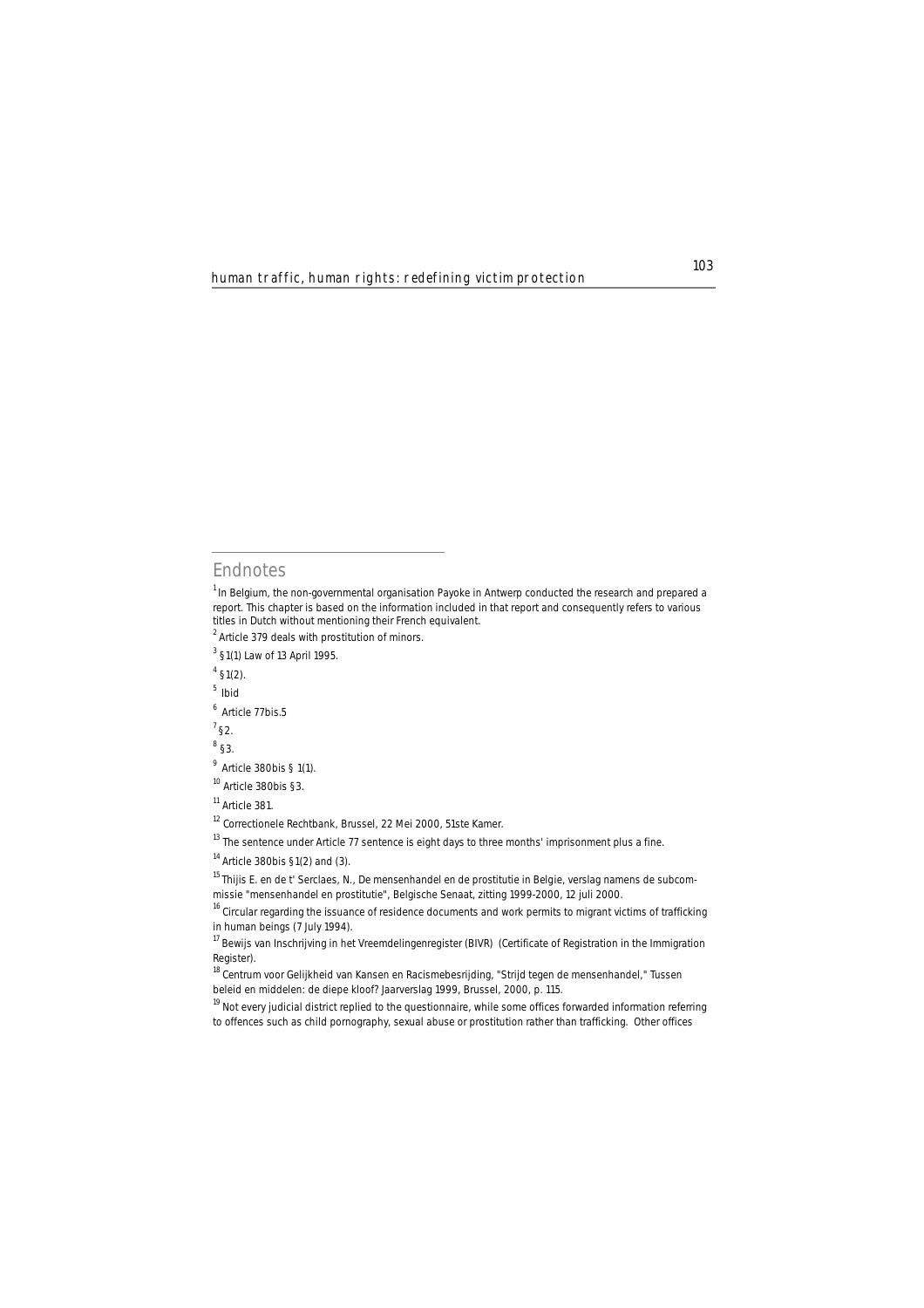Belgium

gave information on trafficking cases without specifying which specific type of trafficking offence had been committed. The information was primarily based on computer data from Prosecutor's Offices where trafficking was the first charge or most serious offence, thus leaving out cases in which trafficking was not the predominant offence. It was also unclear whether the numbers reported referred to the number of judgments passed, the number of cases ongoing, or the actual number of arrests of traffickers. The study did not indicate the number of criminals who were implicated in the offences.

<sup>20</sup> Adopted by the College of Prosecutors-General, 1999.

 $^{21}$  The Directive defines trafficking as the illegal subjection of a person by using violence, threats, tricks or by abuse of authority in order to exploit the prostitution of others, or by employing other forms of abuse or sexual violence, or the abuse of labour or labour conditions, which are a violation of human dignity. 'Abuse of authority' is defined as any form of pressure, exercised in such a way that the victim has no other option than to submit to him or her.

<sup>22</sup> Payoke Interview, prosecutor, Brussels, 12 May 2002 and prosecutor, Antwerp, February 2002.

<sup>23</sup> Modification des directives du 13 janvier 1997 à l'Office des étrangers, aux parquets, aux services de police, aux services de l'inspection des lois sociales et de l'inspection sociale relatives à l'assistance aux victims de la traite des êtres humains. (Amendments to the Directive of 13 January 1997 to the Immigration Office, Prosecutors' Offices, police, social law inspectorates concerning assistance to victims of human trafficking. <sup>24</sup> Pavoke interview, prosecutor, Brussels, 12 May 2001.

<sup>25</sup> Modification des directives du 13 janvier 1997 à l'Office des éstrangers, aux parquets, aux services de police, aux services de l'inspection des lois sociales et de l'inspection sociale relatives à l'assistance aux victims de la traite des êtres humains.

<sup>26</sup>*Ibid.*

27 Centrum voor Gelijkheid van Kansen en Racismebestrijding, "Strijd tegen de mensenhandel", *Tussen beleid en middelen: De diepe kloof?*, Jaarverslag 1999, Brussel, 2000, p. 123.<br><sup>28</sup> Fax communication from Immigration Office, Brussels, 12 August 2002.

29 Centrum voor Gelijkheid van Kansen en Racismebestrijding, *Beeldvorming van de mensenhandel en analyse van de rechtspraak, Jaarveslag 2000,* Brussel, 2001, p. 67. These figures vary, due to the lack of an official registration procedure in Immigration.

<sup>30</sup> Ninety-four were new cases submitted to the Immigration Office.

<sup>31</sup> Payoke, Payoke Annual Report 2001, Antwerp.

<sup>32</sup> This is different however, for cases handled before the Court of Assizes (serious offences such as murder or against the State, such as treason) where a jury decides on the guilt or innocence of the defendant and where the whole criminal investigation is presented once again before the court. In these proceedings witnesses are summoned before the court to testify.

33 Wet van 4 april2002 betreffende de anonimiteit van de getuigen, B.S. 31 mei 2002.

34 Section 5b Preliminary Title Criminal Court Procedure.

<sup>35</sup> If the victim files a complaint against a specified person but this person cannot be caught and confronted with the complaint of the victim, the prosecutor then decides to dismiss the case temporarily. However when the perpetrator is found the case can be reopened.

<sup>36</sup> Section 3 Circular regarding the issuing of residence documents and work permits to migrant victims of trafficking (17 July 1994).

<sup>37</sup> Ministerie van de Vlaamse Gemeenschap, Administratie Werkgelegenheid, Afdeling Migratie en Arbeidsmarktbeleid, Brussel, 2000, p.91.

<sup>38</sup> Centrum voor Gelijkheid van Kansen en Racismebestrijding, De wet van 13 april 1995 houdende bepalingen tot bestrijding van de mensenhandel en van de kinderpornografie. Brussel, 2002, p.53.

<sup>39</sup> Modification des directives du 13 janvier 1997 à l'Office des éstrangers, aux parquets, aux services de police, aux services de l'inspection des lois sociales et de l'inspection sociale relatives à l'assistance aux victims de la traite des êtres humains.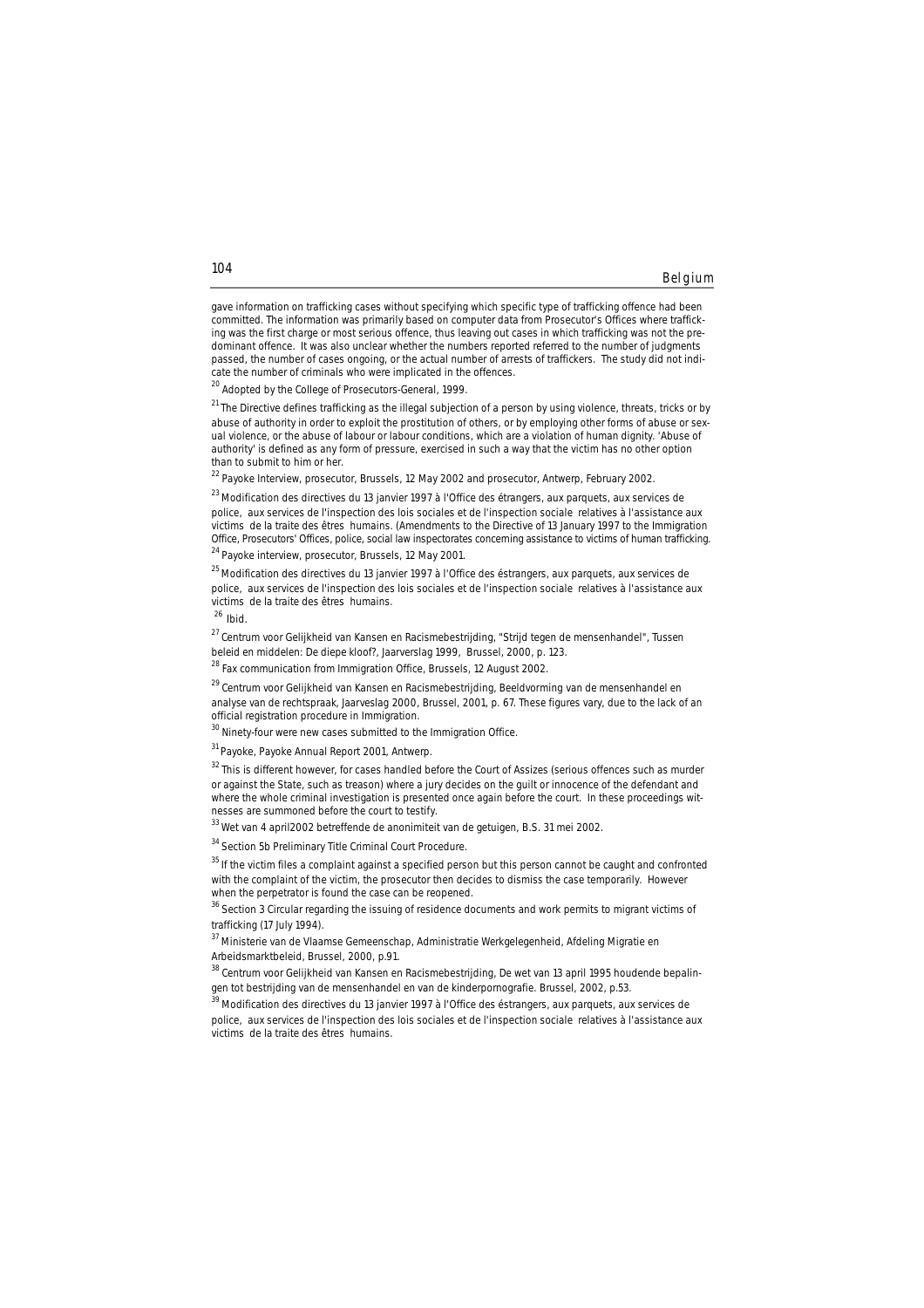# **7. United Kingdom**<sup>1</sup>

# **I Legislation**

### **1. Criminal laws**

The current laws in the United Kingdom do not clearly distinguish between trafficking, smuggling migrants and prostitution. The United Kingdom has no specific anti-trafficking law, nor any criminal law against forced labour. Traffickers are generally punished under laws related to pimping and immigration offences. Offences such as rape, assault, unlawful imprisonment and kidnapping, which more closely reflect the human rights abuses faced by trafficked persons, are rarely used to prosecute traffickers as getting the sufficient evidence to ensure conviction is difficult and expensive in terms of police time. Facilitation of illegal immigration, an offence under section 25(1) Immigration Act 1971, has occasionally been used to prosecute traffickers, but in practice is also difficult to prove due to complex evidentiary requirements.2 In order to prove 'facilitation of illegal immigration', it is generally necessary for the facilitator to be caught with the illegal entrant at the point of entry into the United Kingdom.<sup>3</sup>

Traffickers for the sex industry are usually prosecuted under the Sexual Offences Act 1956, especially sections 30 and 31 (living off immoral earnings of prostitution). Detaining a woman against her will for unlawful sexual intercourse<sup>4</sup> theoretically could be used in a few trafficking cases, but is generally regarded as an archaic provision with a maximum penalty of two years (less than for section 30 and 31) and is rarely used. As stated in a report commissioned by the Home Office (Ministry of the Interior and responsible for immigration), there are no provisions in the Sexual Offences Act 1956 covering psychological coercion and deception, the main means by which traffickers retain control over their victims.<sup>5</sup>

In the current Nationality, Immigration and Asylum Bill (2002), there is a proposed provision entitled 'traffic in prostitution' which prescribes a maximum 14-year penalty to anyone who 'for purposes of gain exercises control, direction or influence over a prostitute's movements in a way that shows he *[sic]* is aiding, abetting or compelling the prostitution'. According to a Home Office policy paper, this provision is only intended as a stopgap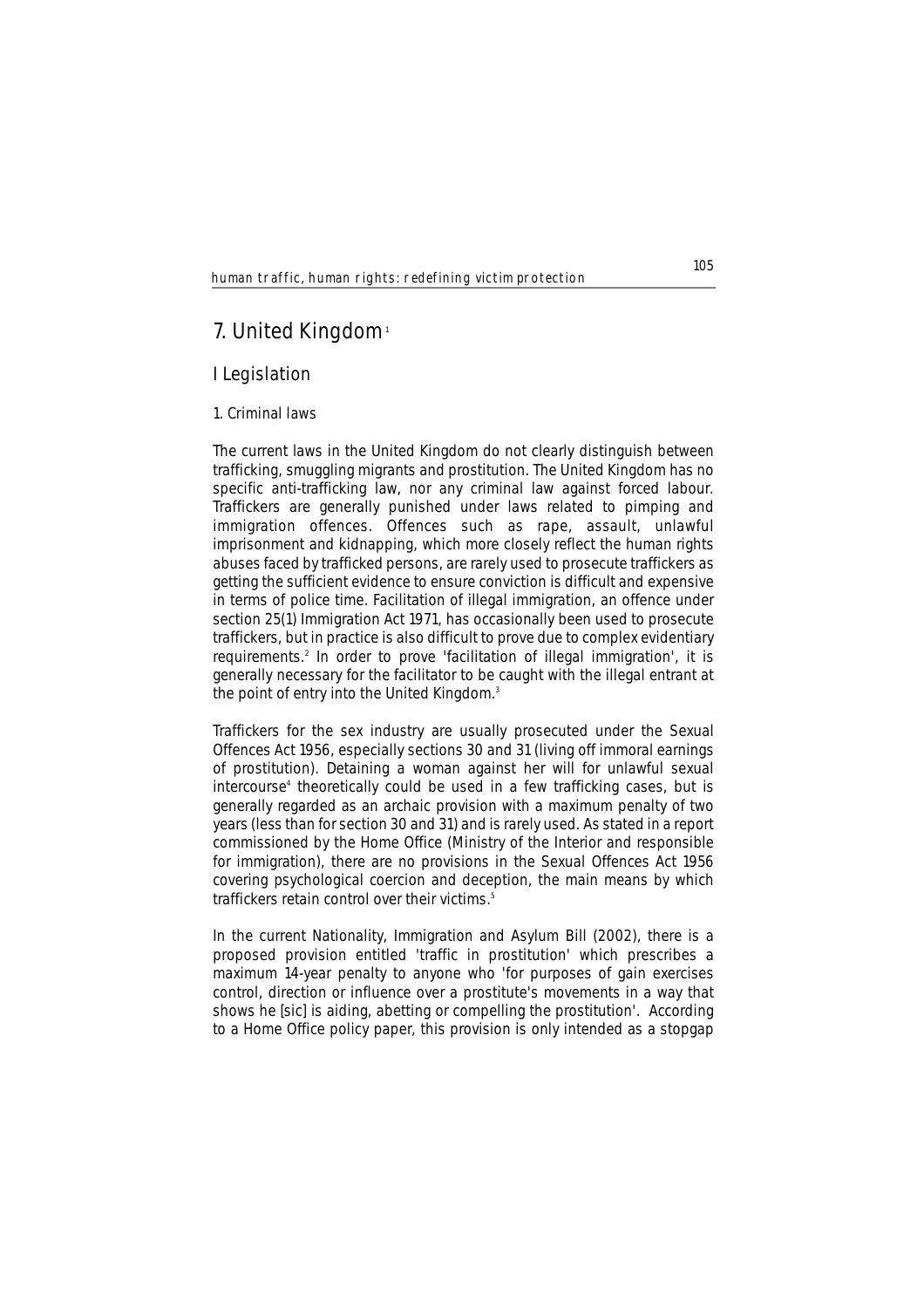#### United kingdom

measure 'pending major reform' which will cover trafficking for both sexual and labour exploitation.<sup>6</sup> Although the proposed provision is welcomed as recognising trafficking for prostitution, it appears to be more concerned with criminalising facilitation of prostitution than the actual conditions of exploitation relevant to trafficking, and fails to cover other forms of trafficking.

#### **2. Other laws and policies affecting trafficked persons**

The United Kingdom has no specific residency procedure for trafficked persons as exists in Belgium, Italy, the Netherlands and the United States. Trafficked persons who agree to testify against traffickers may be able to stay in the United Kingdom if they are granted exceptional leave to remain (ELR). Exceptional leave to remain is outside the immigration rules and is granted on 'exceptional and compassionate grounds'. Acting as a witness in a criminal case may be considered 'exceptional'. The Home Office considers both the usefulness of the information provided and the risk or danger to the person if they were to return home.<sup>7</sup> There are no known successful applications of ELR by trafficked persons who have not testified. Those who obtain exceptional leave to remain are granted a stay of four years, at which time they can make an application for indefinite leave to remain (permanent residence), if the same factors are still prevalent (e.g. fears still exist).<sup>8</sup> There is no right to family reunification under ELR.<sup>9</sup>

There has been only one successful asylum application regarding trafficking. In this case, a trafficked woman who did not report her trafficker was granted asylum on the grounds of fear of being persecuted by the organised criminal gang in her home country, Ukraine.<sup>10</sup> A successful asylum application permits a permanent stay (indefinite leave to remain).

### **II General analysis and comparison of cases**

### **1. Investigation and prosecution of traffickers**

In the United Kingdom, the absence of an anti-trafficking law made it difficult to identify prosecutions of cases that could be trafficking. According to London's Metropolitan Police, Central Clubs and Vice Unit (Charing Cross) during the three years 1999 to 2001 there have been nine prosecutions for living off immoral earnings that constituted trafficking cases in London. This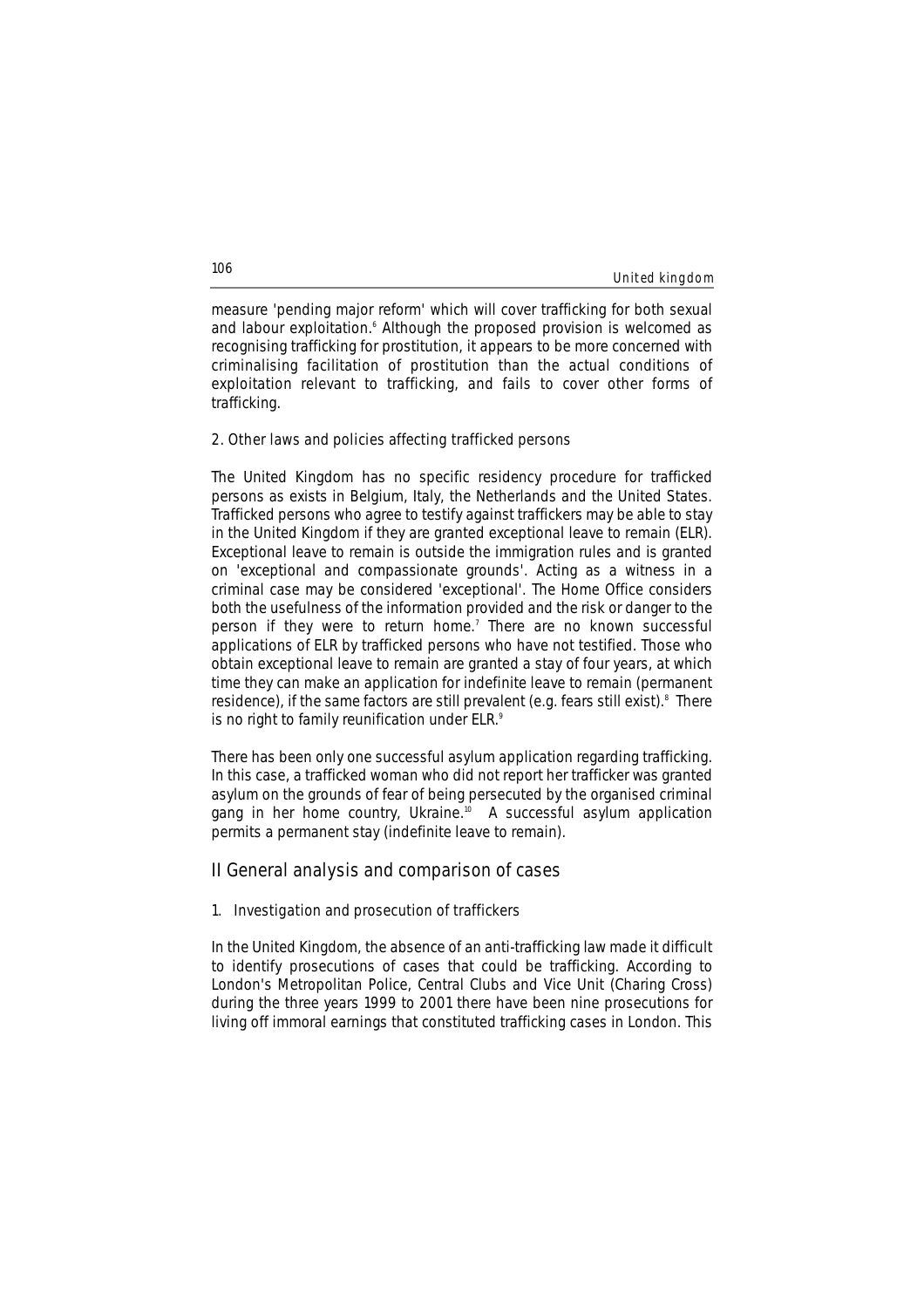is from a total of 29 prosecutions under sections 30 and 31 during the three years 1999 to 2001.<sup>11</sup> Of the nine, three occurred in 1999, two in 2000 and four in 2001. It is important to mention here that some members of the Metropolitan Police regard all cases of migrant prostitution to constitute trafficking, regardless of the level of exploitation to which the person is subjected.

Anti-Slavery International looked at the only two cases reported in London, in which adult women had been trafficked into prostitution and subsequently testified against their traffickers.<sup>12</sup> In the other prosecutions, women were either unwilling or unable to stay and give evidence against traffickers, but there was still sufficient other evidence to prosecute the traffickers on charges of pimping. In both cases where trafficked women gave evidence, traffickers were only convicted on pimping charges, despite allegations of rape. Both cases illustrated a high degree of violence, coercion and intimidation against the women; however, as the convictions were only for pimping, sentences for traffickers have been light.

### **Eva**

*Eva was trafficked from Eastern Europe, repeatedly raped and forced into prostitution. She escaped, and charges were brought against three traffickers for rape, unlawful imprisonment and pimping in regard to four women. Eva was the only one who testified. The charge of unlawful imprisonment was dropped due to evidence that she had once left and returned to the premises (i.e. had an opportunity to escape). The defendant accused of rape was acquitted on that charge, and all three were convicted of pimping and received sentences ranging from 30 months to three years.* 

### **Donna**

*Donna was trafficked from Albania, raped and forced into prostitution. Her trafficker was charged with pimping and forgery. Her trafficker was convicted of both and sentenced to two years' imprisonment.*

Police state the two major obstacles to prosecuting traffickers are the lack of a specific law against trafficking and the lack of trafficked women willing to stay and testify.<sup>13</sup>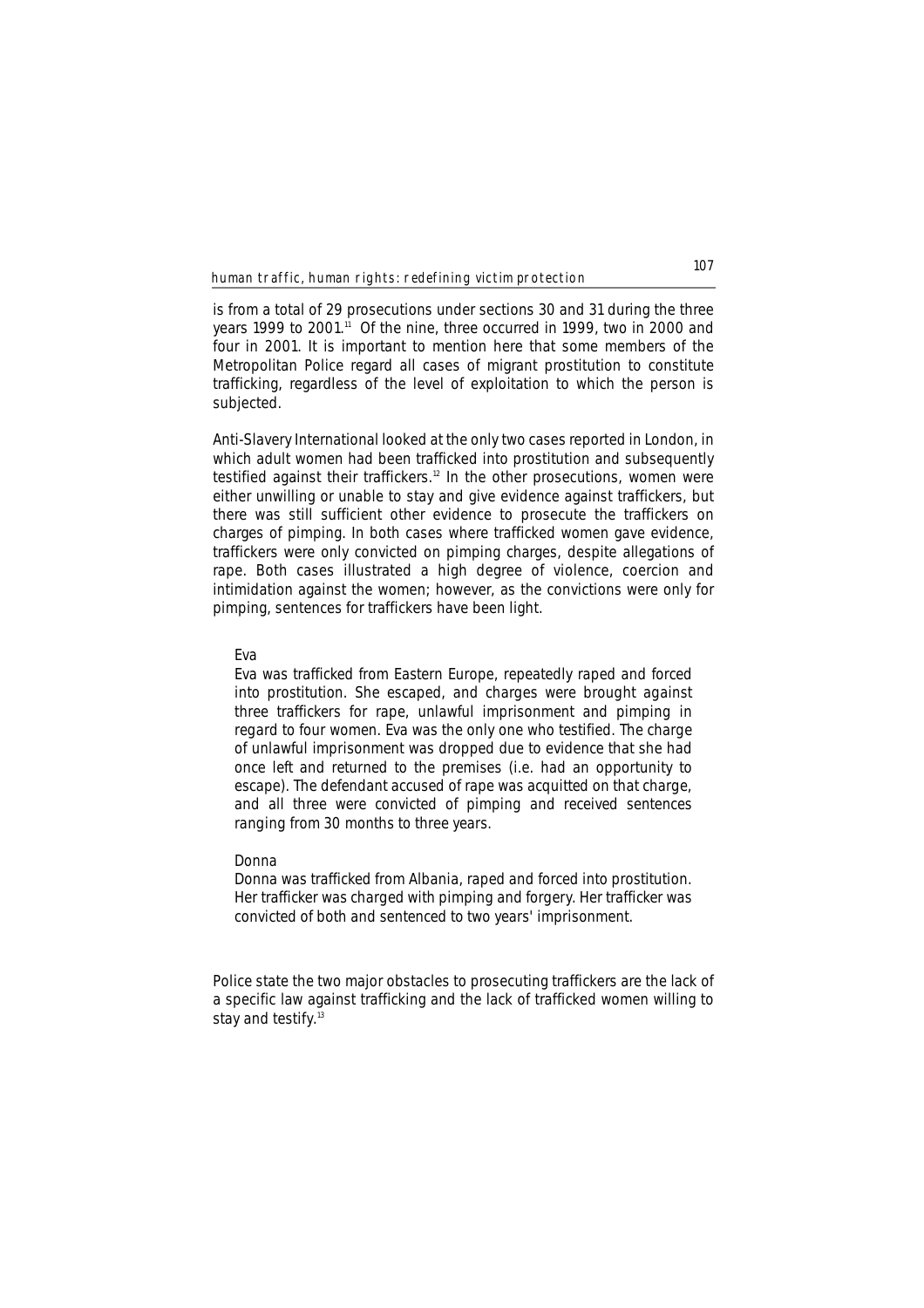#### United kingdom

To address the perceived unwillingness of women to testify in the United Kingdom, the Metropolitan Police Clubs and Vice Unit developed what they term 'proactive policing' methods - intelligence led investigations based on surveillance and monitoring activities. The Vice Unit states, "In this way we can get the conviction of the traffickers without putting the life of the woman at risk. This way we feel we can get a conviction. Then it is a bonus for us if the woman is willing to testify".<sup>14</sup>

Regarding trafficking for purposes other than prostitution, according to an NGO assisting migrant domestic workers, Kalayaan, there have been no cases in the past four years where domestic workers have testified against employers in criminal proceedings.<sup>15</sup> In fact there have been no successful criminal prosecutions of employers exploiting domestic workers in this time. Kalayaan reports that they deal with very few cases that constitute 'trafficking', mostly in relation to children. In their experience, domestic workers rarely want to press charges against their employers, and since the criminal prosecution of employers is slow and difficult it is only something that is pursued with the full agreement of the particular domestic worker.<sup>16</sup>

As far as trafficking for other forms of labour is concerned, there is much confusion between trafficking and migrant smuggling by police forces and immigration. There have been a few criminal prosecutions of gang masters (labour contractors exploiting undocumented workers), for offences related to facilitating illegal migration and forgery. For these reasons it is difficult to ascertain if the workers concerned were trafficked, because the charges do not relate to offences against the person. An immigration official stated that the Immigration Service does not view such people as trafficked persons but primarily as "violators of the immigration rules, who may have been exploited but have come here purely to work… they have the freedom to leave their gangmaster if they want to".<sup>17</sup> However, the same immigration officer admitted that many such migrants were in situations of debt bondage, and subjected to intimidation if not by the gangmaster, by the Eastern European organised criminal networks here in the United Kingdom to whom they owe money.<sup>18</sup>

A report by Don Pollard of the Transport and General Workers Union regarding gangmasters in Sussex, refers to the system of debt bondage under which many agricultural labourers from Eastern Europe find themselves working long hours for minimal pay in agricultural work: "The illegal workers have no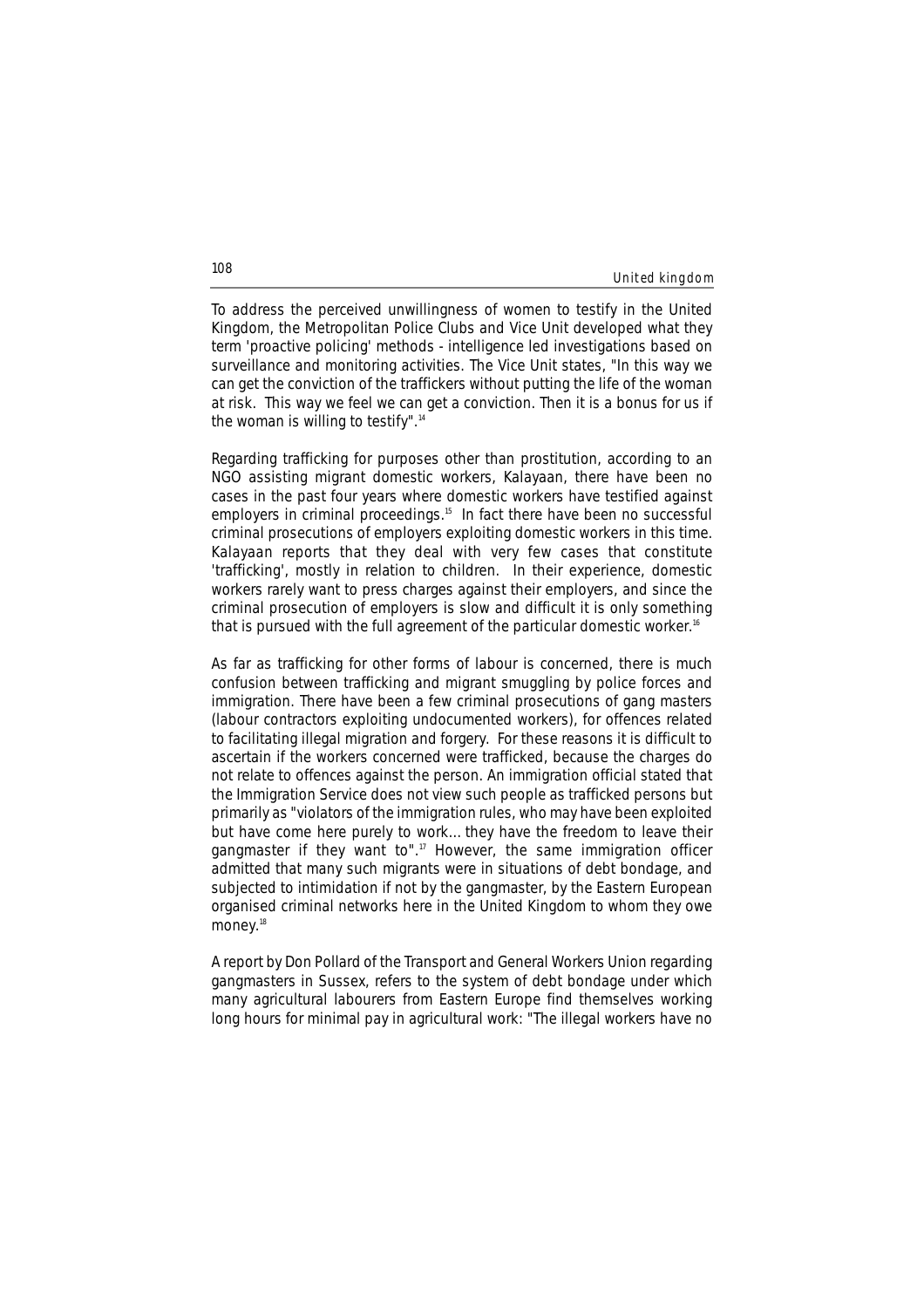recourse to their rightful wages, as they fear if they complain, they will be sent back home. Threats, intimidation and even physical beatings are not unknown".<sup>19</sup> There have been no reports of gang masters being prosecuted for the exploitation of their workers. Again, this may partly be blamed on the lack of adequate legislation covering trafficking and forced labour.

### **Seng**

*Seng was smuggled from China into the United Kingdom by an organised criminal group, the Snakeheads. He paid £20,000,20 which was borrowed from other Snakeheads. However, upon arrival in London, he was taken to a house and imprisoned with others. The Snakeheads beat him until his family in China agreed to pay more money. Seng escaped by jumping through a window from the second floor of the building where he was held. Four traffickers were convicted of unlawful imprisonment and conspiracy to blackmail, and were sentenced to between seven and 14 years' imprisonment.*

Over the past four years there have been four successful prosecutions of unlawful imprisonment, blackmail and kidnapping regarding trafficking of Chinese. These have all involved similar situations to Seng's, of people being held for extortion against their will. In a similar case, *R v Zhang,* a successful prosecution of unlawful imprisonment was upheld despite the fact that at one point the trafficked person had managed to escape from his captors and had subsequently returned to them, apparently because he was terrified of reprisals against himself and his family.<sup>21</sup>

### **2. Procedures affecting trafficked persons and measures of protection**

#### **a) Residency rights**

The two women trafficked into prostitution who testified against their traffickers were granted exceptional leave to remain.<sup>22</sup> At least six trafficked Chinese held by organised criminal groups who testified against their traffickers have been granted either asylum or exceptional leave to remain.<sup>23</sup>

In regard to trafficking for prostitution, police and immigration officials state they usually send trafficked women who are unwilling to co-operate with the British authorities back to their home country within 48 hours of their arrest.<sup>24</sup> Police state that in most cases, trafficked women who are released during a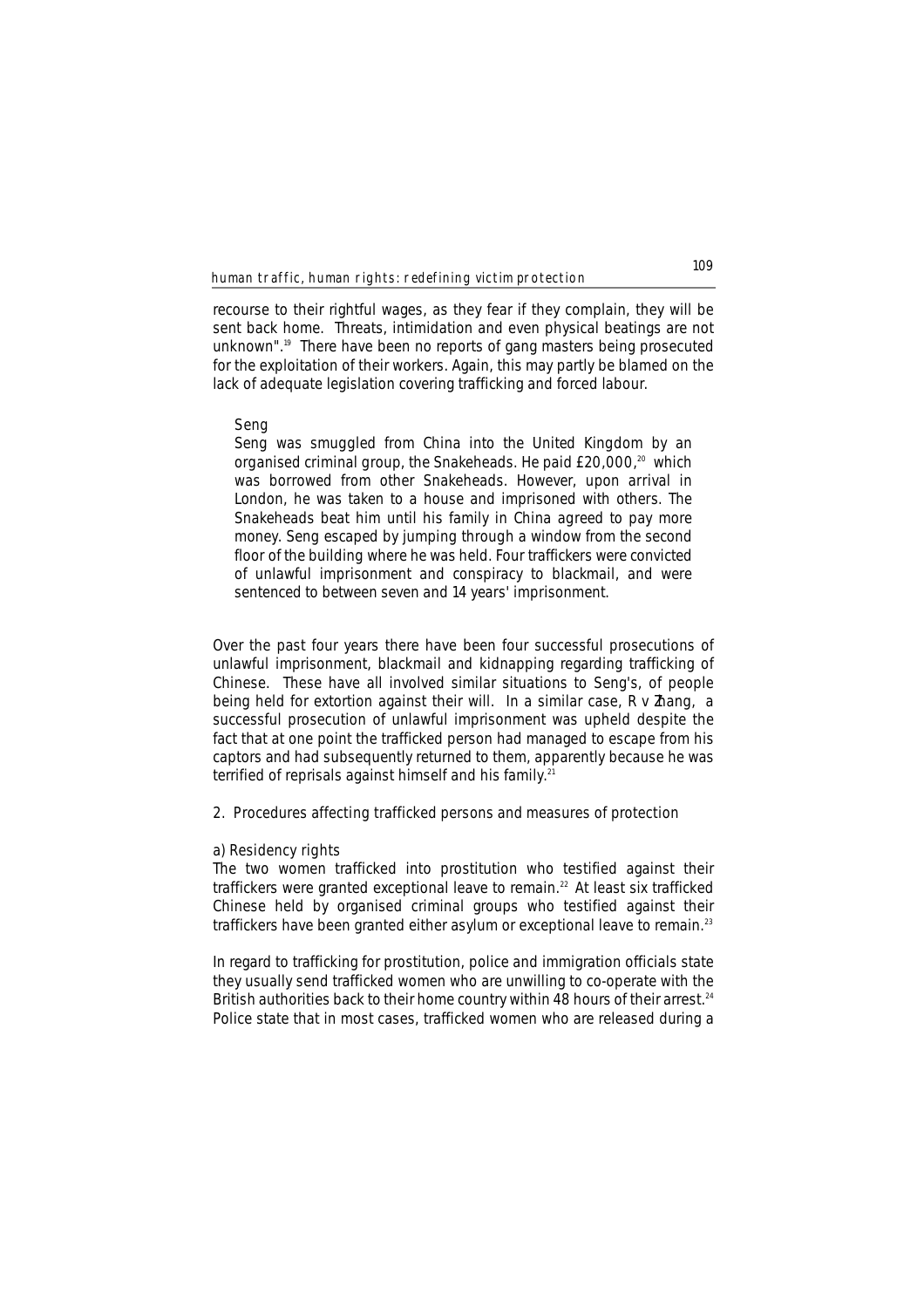#### United kingdom

police raid and interviewed by both police and immigration are too terrified of their traffickers to consider remaining in the United Kingdom to testify against their traffickers. The police themselves lament that no adequate protection is available to protect the victims, however, more importantly they note the lack of protection for their families back home, and feel that without such protection, it is not in the best interests of the women to submit themselves and their families to the increased risk to their safety and to the considerable trauma that the process of testifying would entail.25 Likewise, the Immigration Service dealing with exploited migrants in the agriculture sector reported the same wishes of undocumented agricultural workers: "They generally always say they want to go home… They are worried about reprisals against their families if they do not pay back the debt; we have never had a case where someone has been willing to testify".26

The absence of a referral option and reflection delay, and instead the process of quick and quiet removal, leaves trafficked persons vulnerable to be retrafficked. For example, in one case where a trafficked woman was returned to Thailand, within months she left the country again, because she was being pressured to repay her debt and was given no protection by Thai police.<sup>2</sup> Another woman trafficked from Albania, who was returned home as the result of a brothel raid, was brought back to the United Kingdom within a month by the same trafficker:

#### **Lisa**

*"I contacted him myself, because I was afraid for my family. We were receiving phone calls every night and threats, and I was scared back in Albania. I didn't trust the police, so I thought it would be easier and safer for them if I just went back to England." <sup>28</sup>*

The process of returning the trafficked person to their country of origin, whether by deportation or removal, does not protect the trafficked person's basic human rights in terms of ensuring that they are protected from reprisals by traffickers<sup>29</sup> or their right not to be held in slavery.<sup>30</sup> In addition, this approach does not respect a trafficked person's right to access to justice.<sup>31</sup> A residency permit for trafficked persons who have suffered harm, or appear likely to suffer harm upon return to their home country, would address these violations.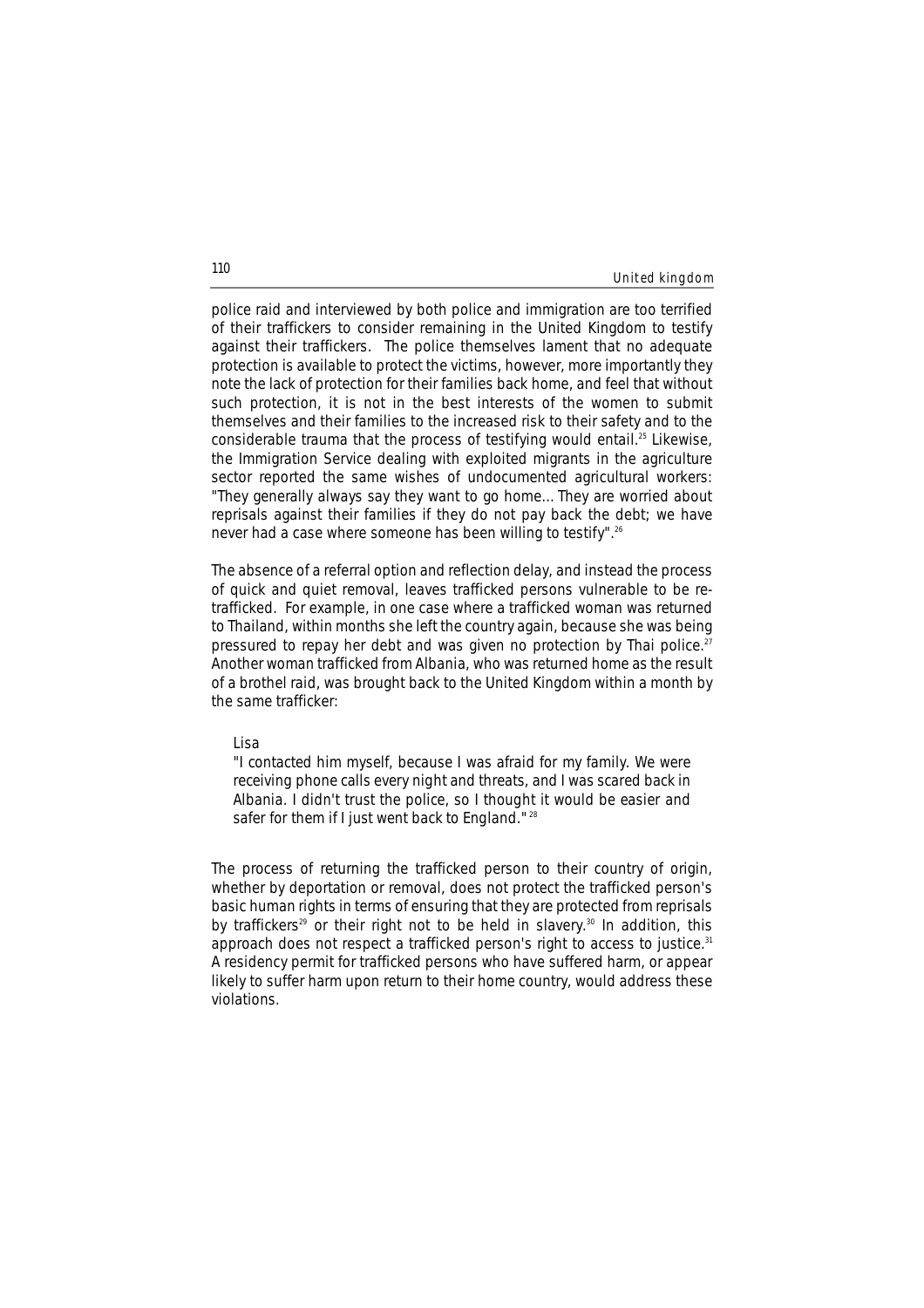#### **b) Protection from reprisals and police protection**

The United Kingdom has a fully comprehensive witness protection scheme involving change of identity and relocation. It is not deemed appropriate in trafficking cases, because it is too controlling, expensive and extremely rigid. In the only known case of a trafficked person in the witness protection scheme, they were removed and it was considered not suitable since they made efforts to socialise with people from their cultural group and were easily identifiable in those circles.<sup>32</sup> This highlights the issue that trafficked persons themselves ought to have input into the level and type of protection they receive.

Witness and victim safety are major considerations on decisions as to whether a defendant is held in custody pending their trial. If there is any suggestion that a defendant, either directly or indirectly, will intimidate a witness, he or she is likely to be kept in custody. In addition the police have the power to prosecute offences of attempting to pervert the course of justice, and other similar offences, which in other cases have been used where witness intimidation has occurred. Other measures for witness protection include provision of panic alarms or mobile phones to trafficked persons and thus the ability to contact police officers at all hours. A police case chaperone is assigned to serious crimes, and in cases of sexual offences is a female officer. The role of the chaperone is to provide support to witnesses of serious crimes through regular contact (at least once a week), to inform them of developments on the investigation and prosecution and to ensure that the witness has a police escort, to and within, the courthouse.<sup>33</sup>

#### **Eva**

*At trial, Eva testified to an open courtroom without any in-court protection measures. On the first day she took the stand, she was so traumatised at seeing the defendants again and having to tell her story, she collapsed. The police report that the defence were aggressive in their questioning. In the end, Eva was unable to testify to having been raped. She was invited to write down her answers, but this was still too traumatic for her.*

### **Donna**

*On the first day of her testimony at trial, Donna broke down hysterically and the judge called for a two-hour adjournment so she could recover and continue to give evidence. She spent two days on the witness stand.*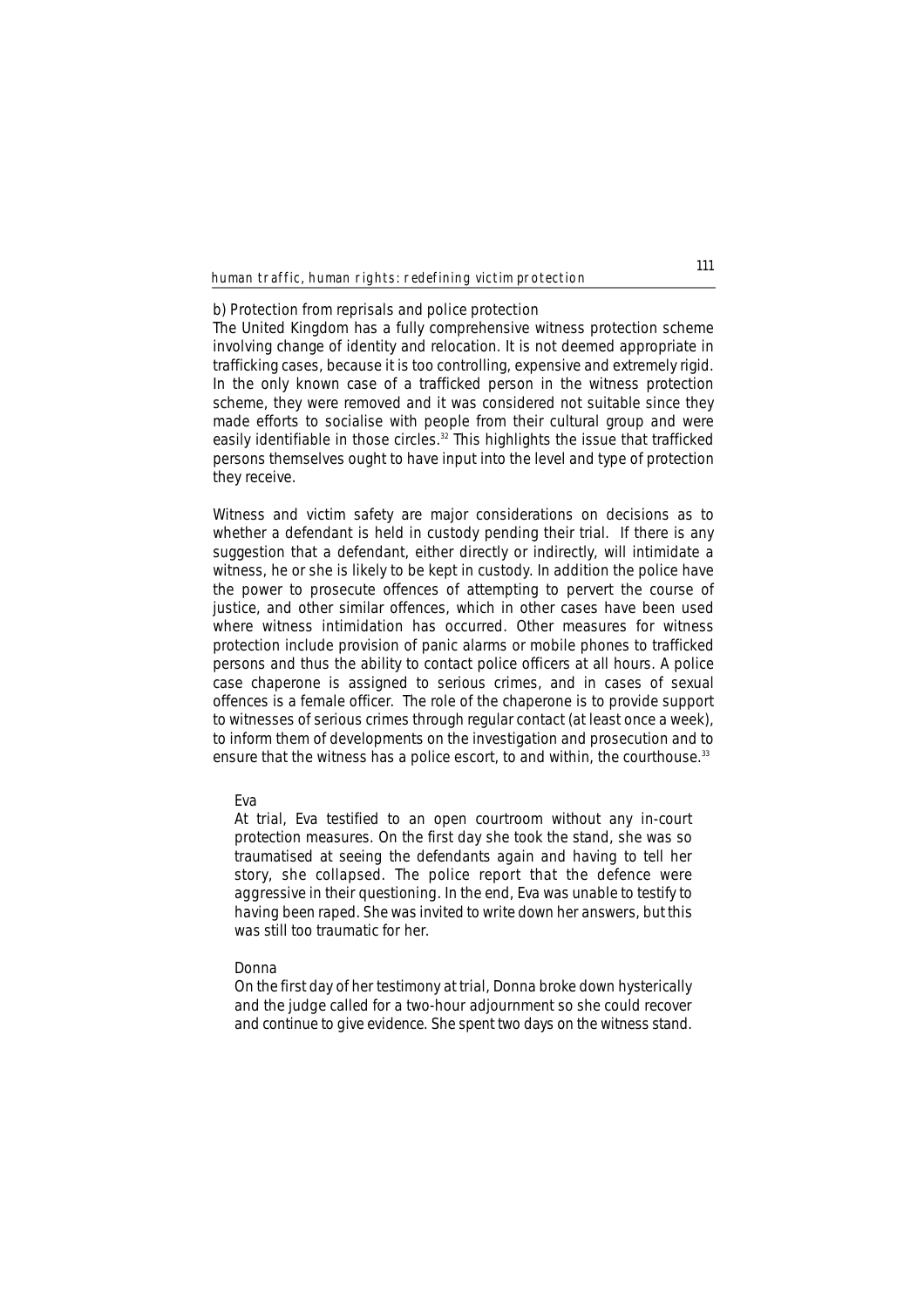#### United kingdom

### **c) In-court evidentiary protection**

Under the Youth Justice and Criminal Evidence Act 1999, special witness protection measures are available to witnesses if the quality of their evidence is likely to be diminished by reason of fear or distress in connection with testifying.34 Some of the measures (mentioned here) apply to adults, as well as children. Factors most relevant in trafficking cases to determine if these measures should be applied are: the nature of the offence, the social, cultural background and ethnic origin of the witness, any behaviour towards the witness by the defendant, their family or associates, and views expressed by the witness.<sup>35</sup> Victim witnesses of sexual offences are automatically eligible for special protection measures.<sup>36</sup> Special measures include the use of screens (to prevent the witness seeing the defendant, but leaving the witness visible to the court,<sup>37</sup> evidence by live video link,<sup>38</sup> closed courtroom (only the defendant, judge and jury, legal representatives and interpreters are present) where the proceedings relate to a sexual offence or if there are reasonable grounds to believe that any person has sought or will seek to intimidate the witness.<sup>39</sup> Confidentiality prevents public disclosure of the names of victims of sexual offences (automatically) and vulnerable witnesses (upon request).40 A new Criminal Justice White Paper, *Justice for All* released in August 2002 reiterates a commitment to special measures for vulnerable or intimidated witnesses.<sup>41</sup> The paper states the introduction of special measures from July 2002 such as screens around the witness box, clearing of the public gallery in sexual offences cases, providing evidence by prerecorded video or live TV links.

Although such measures are available upon application to the court, up till now, they have been rarely used in practice in trafficking cases. In a case of a trafficked teenager under 18, she was able to testify behind a screen shielding her from the public. The prosecutor explained that in this case it would also be possible to apply if she was an adult, on the grounds that she could easily be identified by others from her own country.<sup>42</sup> Similarly in one of the cases of trafficked Chinese, they testified behind screens shielding them from the public, because of fear of reprisals from organised criminal groups. However, some prosecutors clearly regard the interests of the prosecution best served by a witness testifying in open court. Defence lawyers have concerns that in-court evidentiary protection measures may prejudice the defendant. There is clear tension between the additional trauma to victim witnesses who testify without any in-court protection, and the interests of both prosecution and defence.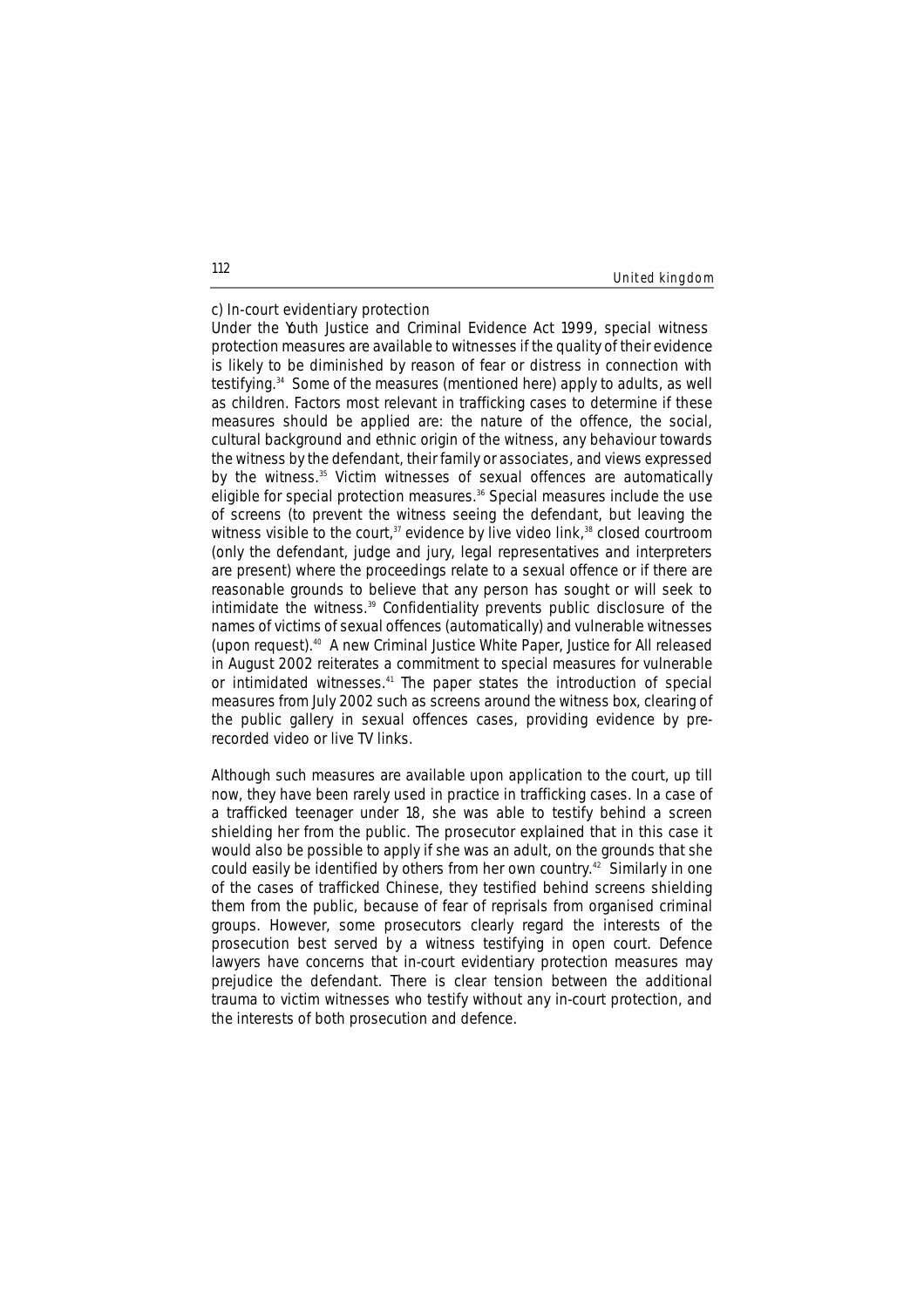Informal mechanisms are recognised to play an important factor also in safe testimony. Defence and prosecution witnesses should have separate waiting rooms.43 This is available in some, but not all, courts. Where separate rooms are not available, alternative arrangements have been recommended such as the use of court office rooms and of pagers to summon witnesses.<sup>44</sup>

The adversarial nature of the system, the process of examination and crossexamination, especially as to the 'credit' of the testimony (e.g. the defence seeking to undermine the credibility of testimony by calling the witness' character into question) is extremely unpleasant for trafficked persons giving testimony. Organisations such as Victim Support<sup>45</sup> play a role in advising victims about the courtroom and trial procedures. Unlike other jurisdictions, the prosecutor rarely has any contact at all with the witness before the trial begins, because the police perform all investigative roles.<sup>46</sup> Thus trafficked persons have often been unprepared for the nature and line of questioning in trials.

#### **d) Right to information on court proceedings**

Generally, it is the responsibility of the police to inform victim witnesses on developments of the criminal case throughout the investigation and prosecution. A standard regarding the role of the police in providing such information is recommended in the Victim's Charter (1996).<sup>47</sup> Case chaperones in rape cases have a specific duty to keep victims informed on the outcome of the police investigation and information about court hearings and the outcome of the case. Anti-Slavery International was unable to interview the two women who testified to inquire if they were well-informed regarding the court proceedings.

### **3. Support and assistance to trafficked persons**

### **a) Right to lawyer/legal advocate in criminal proceedings**

In the United Kingdom, there is no right for a victim or witness in criminal proceedings to be advised by a lawyer. Neither Eva nor Donna had legal representation for the purposes of the criminal proceedings, including in their interviews with police.

### **b) Right to recovery (assistance measures)**

This is the major obstacle in the current system of protection for trafficked persons. Firstly, there is no NGO providing specialised services to trafficked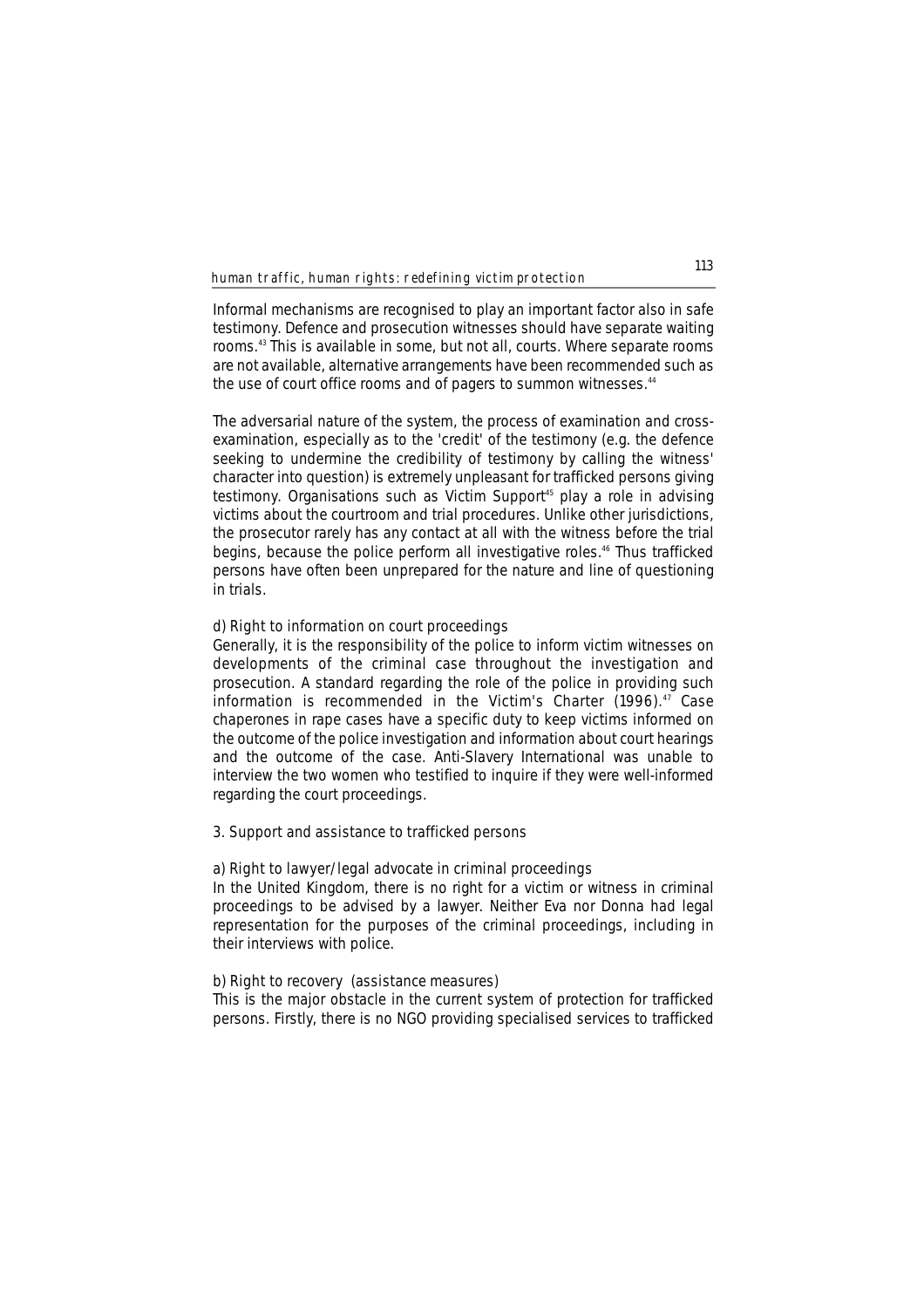#### United kingdom

persons. So, in cases such as Donna's, the police often find themselves in the position of being ad hoc social service providers, in terms of at least organising housing and legal assistance. Unless the trafficked person has applied for asylum, there is no recourse to public funds until they have exceptional leave to remain in the country. The accommodation and services offered under the asylum system cannot provide the kind of specific housing and specialised assistance needed for trafficked persons, and highlights the absence of a State funded NGO to provide support to trafficked persons. Until and unless an application for exceptional leave to remain is granted, they have no access to refuges or other housing that is state-funded. Neither do they have access to non-emergency medical care, training or counselling. In Eva's case, she made an application for asylum with the assistance of an immigration lawyer. This entitled her to access to services such as housing, medical care and basic financial assistance.<sup>48</sup>

#### **Donna**

*In Donna's case, no asylum claim was made, thus she had no recourse to public funds. This had a negative impact on her rights to even basic support, such as housing. Submitting an application for exceptional leave to remain does not entitle a person to social services. Finally, police were able to access some emergency funding from Social Security to pay for Donna's housing and food.* 

Trafficked persons who act as witnesses are put in contact with Victim Support. In Donna's case, this was especially useful because Victim Support provided a volunteer translator who was able to translate and provide basic support. One organisation, Eaves Housing, currently provides housing and services such as medical, legal and counselling to trafficked women, but has no State funding, and thus is limited in its capacity to assist trafficked women.

Trafficked persons who are granted exceptional leave to remain obtain the right to work, but only once the leave has been granted. Usually the process takes many months, and in the mean time trafficked persons have no access to State programmes of education/training or the right to work.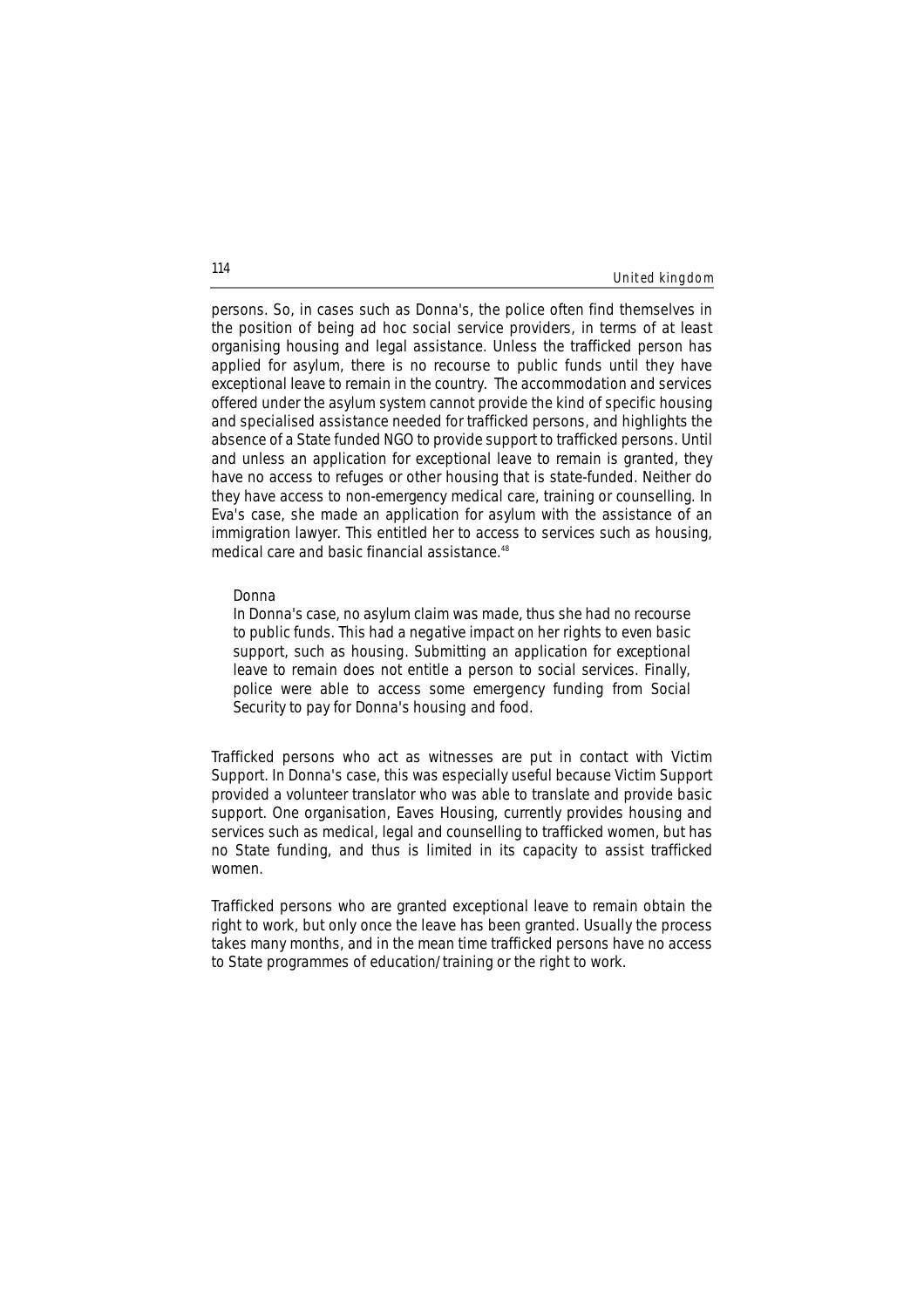#### **4. Legal redress and compensation**

Openings to seek legal redress and compensation in the United Kingdom need to be developed and applied in trafficking cases, as in no case so far has compensation been awarded to trafficked persons. It is unfeasible for a migrant trafficked person to navigate this labyrinth of compensation options without legal advice. Police have the responsibility to inform victims about the right to compensation within the criminal justice process.<sup>49</sup> In the two cases that reached trial, no compensation was sought by the prosecution nor awarded by the judge. Criminal courts can award compensation to victims for loss or damage suffered as a result of a crime, though a study by Brienen and Hoegen reported that compensation is awarded in only a minority of cases.<sup>50</sup> Under section 130 of the Powers of Criminal Courts (Sentencing) Act 2000, courts may order that the person convicted of an offence pay compensation for any personal injury, loss or damage resulting from that offence, subject to certain conditions. Such compensation shall not exceed £5,000. <sup>51</sup>

In regard to seizure of traffickers' assets, the Proceeds of Crime Act 1995 confers a duty upon the court to order an offender to pay an amount when it determines the offender has benefited from criminal conduct.<sup>52</sup> Under section 143 of the Powers of Criminal Courts (Sentencing) Act 2000, a court has the power to deprive a convicted defendant of the criminal property/assets related to that offence. Currently, the Metropolitan Police Central Clubs and Vice Unit has the highest seizure rate in the country; in regard to assets seized from traffickers in the first half of 2002 it had already seized over £275,000.<sup>53</sup> Under article 145 of the Powers of Criminal Courts (Sentencing) Act 2000, the court may make an order that any proceeds arising from the deprivation of the offenders' property (under sections 143 and 145) may be paid to a person who has suffered personal injury, loss or damage as a result of that offender's crime. There are concerns that currently seized assets are remaining in the Government's Treasury, rather than being applied to compensation for trafficked persons.

A trafficked person could bring a civil action against their trafficker though the amount may be limited if he or she has already received compensation under the Powers of Criminal Courts (Sentencing) Act 2000 (section 143). A civil claim can take two to three years to process; and there is no specific statutory right for an undocumented migrant to stay for the duration of the proceedings.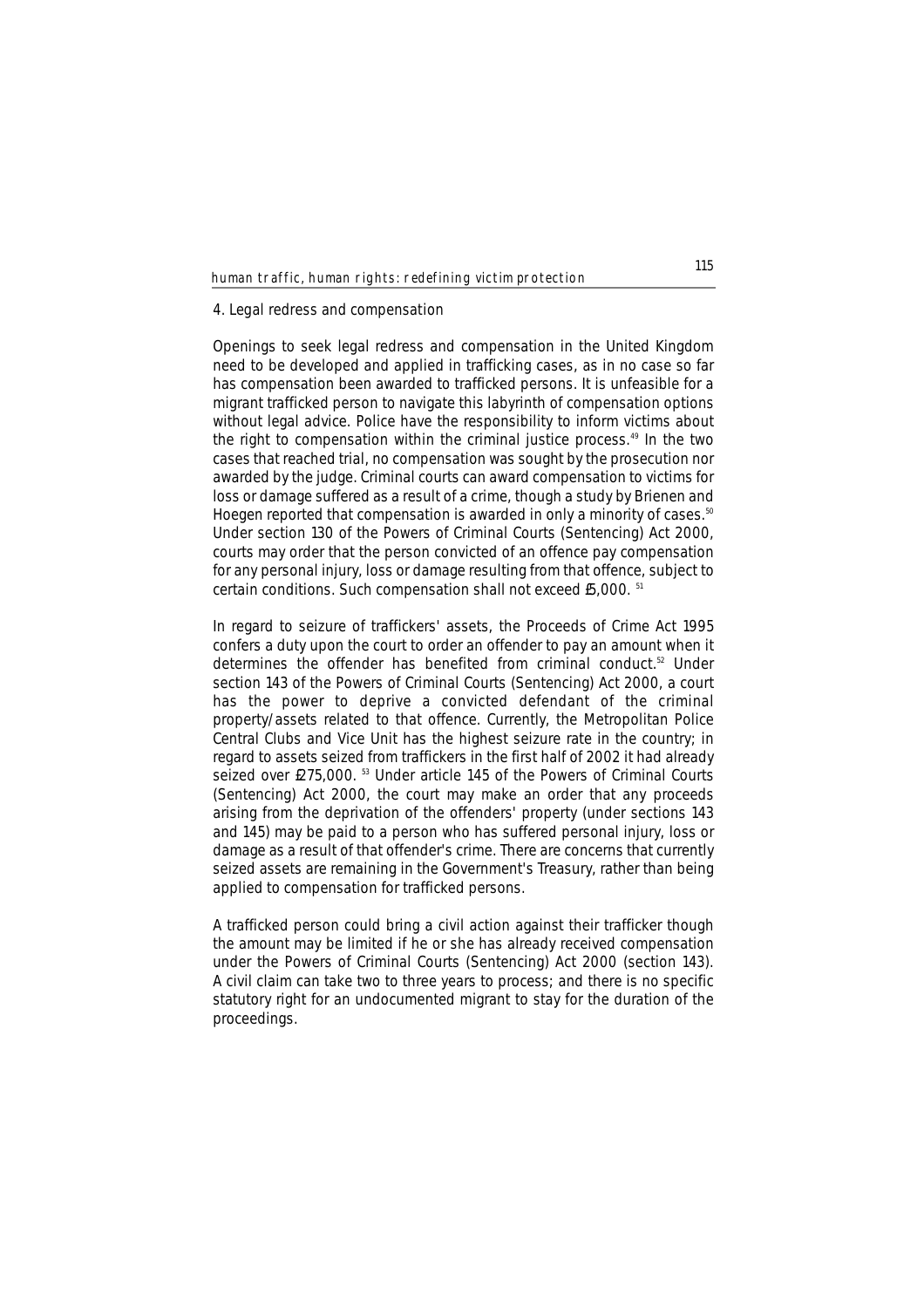#### United kingdom

Trafficked persons can also seek compensation through the Criminal Injuries Compensation Scheme for various criminal injuries, paid for by the Government. The Criminal Injuries Compensation Act 1995 provides for a compensation scheme for victims of violent crime. The Scheme includes a tariff of injuries, including physical damage as well as shock (post-traumatic stress disorder, depression and other psychological symptoms). The fund has not been used to compensate trafficked persons so far, and amounts awarded for psychological injuries are generally low. For non-consensual sex the standard amount awarded is £7,500. <sup>54</sup>

### **III Conclusions and recommendations**

Trafficked persons are rarely recognised as victims of crime in the United Kingdom. Currently, laws are being used to remove trafficked persons rather than to protect their basic rights. There is no specific mechanism to ensure their rights are protected and to enable them to stay in the United Kingdom, unless they apply for asylum. Due to the lack of clarity in the law, the conflation of migrant prostitution and illegal migration with trafficking is manifested deeply in government policy and attitudes of the authorities.

#### **Recommendations to the United Kingdom Government:**

- Adopt comprehensive trafficking legislation, in accordance with the Trafficking Protocol, which covers all forms of exploitation and includes comprehensive human rights protection.
- ! Create a specialist prosecution unit for trafficking cases.
- ! Train law enforcement officials, in particular judges, lawyers and immigration officials, to help them to understand the predicament of trafficked persons.
- Provide a reflection delay of three months to those who need it
- ! Provide, under the immigration rules, specific rights of temporary and permanent residence for trafficked persons, independent of claims for asylum.
- Ensure the right for families of trafficked persons to join them in the United Kingdom, where there is fear of reprisals in their home country.
- ! Grant access to assistance and services, including the right to employment, to all trafficked persons.
- Fund specialised NGOs to provide services to trafficked persons.
- The authorities should inform trafficked persons of the court procedures available to make giving testimony less traumatic,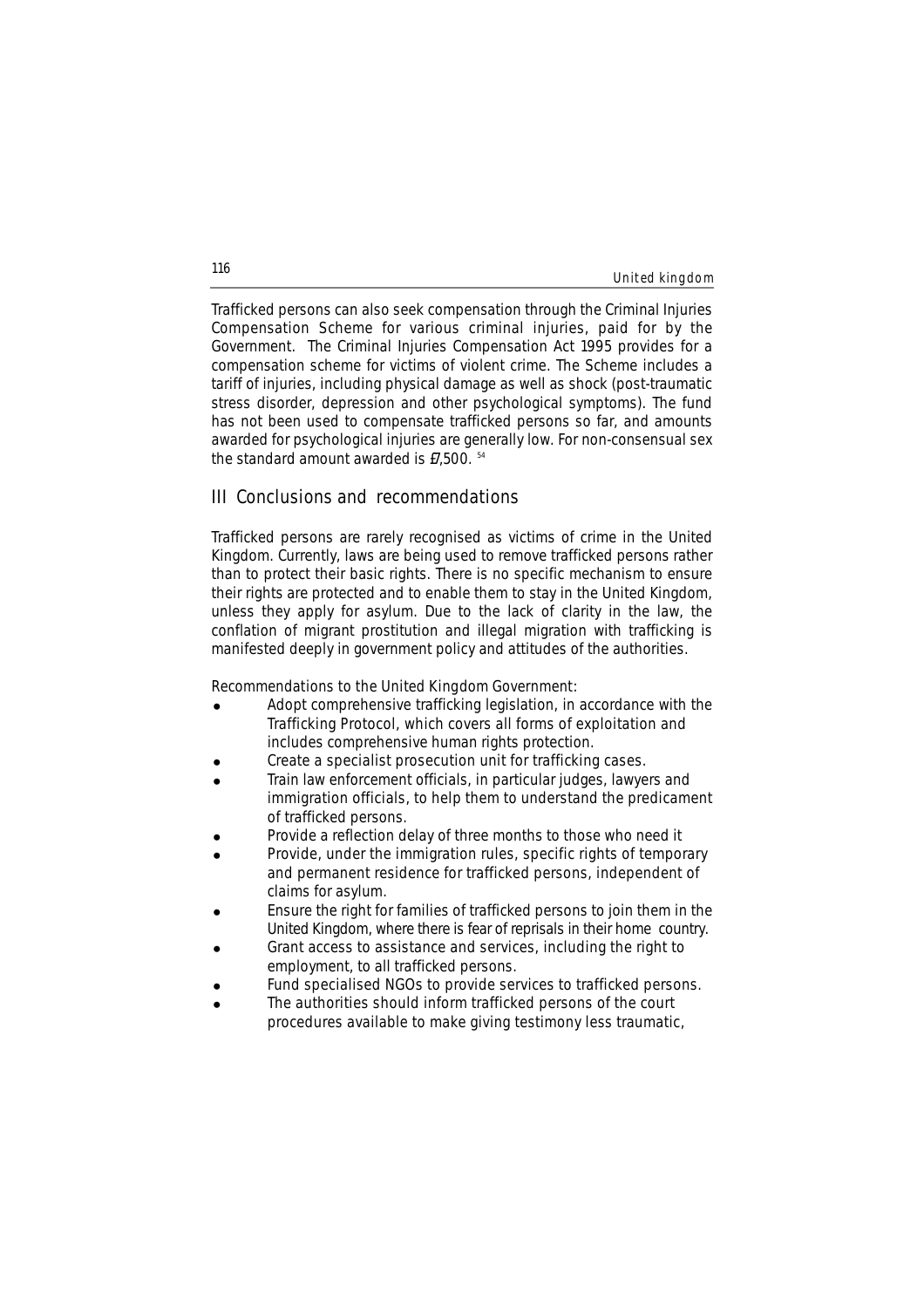and inform them that as victims, they have a right to ask for such measures to be used before the court hearing.

Amend the Proceeds of Crime Act to ensure compensation for trafficked persons takes precedence over other claims on seized assets.

### **Endnotes**

<sup>9</sup> *Ibid.*

<sup>&</sup>lt;sup>1</sup> In United Kingdom, Anti-Slavery International conducted the research in London only and thus the research focuses only on England and not Scotland or Wales. Anti-Slavery International spoke with various police officers dealing with prostitution and smuggling, immigration, a prosecutor, immigration lawyer, and NGOs.

<sup>2</sup> As stated in Kelly, L. and Regan, L. *Stopping Traffic; Exploring the extent of, and responses to, trafficking in women for sexual exploitation in the United Kingdom*, Police Research Series Paper 125, Home Office, 2000, p.10 and reiterated in Anti-Slavery International interview, Metropolitan Police, Human Smuggling Unit, Heathrow, 19 June 2002 and Anti-Slavery International interview, Metropolitan Police, Central Clubs and Vice Unit, Charing Cross,15 June 2002.

<sup>&</sup>lt;sup>3</sup> Anti-Slavery International telephone interview, immigration officer, 26 June 2002.

<sup>4</sup> Section 24 Sexual Offences Act 1956.

 $<sup>5</sup>$  Kelly, L. and Regan, L., p.10.</sup>

<sup>6</sup> Home Office White Paper, *Secure Borders, Safe Haven: Integration with Diversity in Modern Britain*, 2002.

 $7$  Anti-Slavery International telephone interview, Home Office, 28 June 2002.

<sup>&</sup>lt;sup>8</sup> Anti-Slavery International interview, Immigration Advisory Service barrister, 22 May 2002.

<sup>&</sup>lt;sup>10</sup> Secretary of State for the Home Department vs., L.D., Immigration Appeal Tribunal, 13 April 2000.

<sup>&</sup>lt;sup>11</sup> Information supplied by Metropolitan Police, Central Clubs and Vice Unit, Charing Cross, to Anti-Slavery International, 8 March 2002.

<sup>&</sup>lt;sup>12</sup> Anti-Slavery International telephone interview, Metropolitan Police, Central Clubs and Vice Unit, Charing Cross, 17 November 2001.

<sup>13</sup> *Ibid.* 

<sup>&</sup>lt;sup>14</sup> Anti-Slavery International interview, Metropolitan Police, Central Clubs and Vice Unit, Charing Cross, April 2001.

<sup>&</sup>lt;sup>15</sup> Anti-Slavery International interview, Kalayaan, London, 10 May 2002.

<sup>16</sup> *Ibid.*

 $17$  Anti-Slavery International telephone interview, immigration officer, 26 June 2002.

<sup>18</sup> *Ibid.*

<sup>&</sup>lt;sup>19</sup> Pollard, D., Rural Agricultural Workers' Trade Group T&GWU, *Gangmaster System in Sussex*, 2000, p.4.  $^{20}$   $f$ 31,763.29.

<sup>&</sup>lt;sup>21</sup> Anti-Slavery International interview, Metropolitan Police, Human Smuggling Unit, Heathrow, 19 June 2002.

<sup>&</sup>lt;sup>22</sup> Anti-Slavery International telephone interview, Metropolitan Police, Central Clubs and Vice Unit, Charing Cross, 17 November 2001.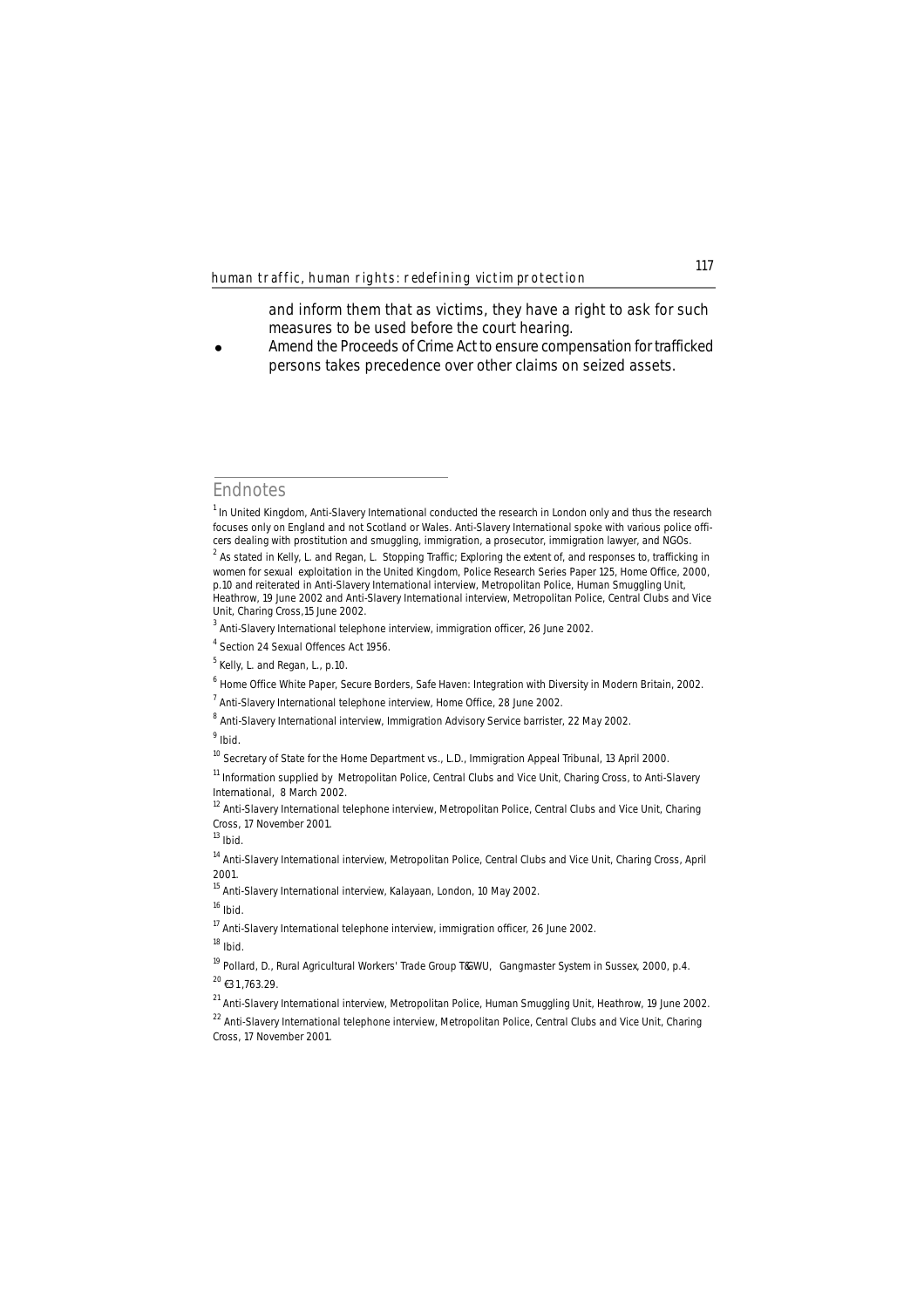<sup>44</sup>*Ibid.*

<sup>52</sup>Section 1.

53€ 439,483. Written Communication to Anti-Slavery International, Metropolitan Police, New Scotland Yard, 21 June 2002.

United kingdom

<sup>&</sup>lt;sup>23</sup> Anti-Slavery International telephone interview, police, Scotland Yard, London, 2 August 2002.

<sup>&</sup>lt;sup>24</sup> Anti-Slavery International interview, Metropolitan Police, Central Clubs and Vice Unit, Charing Cross, April 2001.

<sup>25</sup>*Ibid.*

<sup>&</sup>lt;sup>26</sup> Anti-Slavery International telephone interview, Immigration Officer, 26 June 2002.

 $^{27}$  Anti-Slavery International interview, Global Alliance Against Traffic in Women, Bangkok, June 2001.

 $^{28}$ Anti-Slavery International interview, trafficked woman, London, July 2002.

<sup>&</sup>lt;sup>29</sup> Article 3 Convention Against Torture and other Cruel, Inhuman or Degrading Treatment or Punishment 1984 states no expulsion or return of a person to another state if substantial grounds for believing she would be in danger of torture. Also Article 7 Trafficking Protocol, Articles 24 and 25 Crime Convention.

<sup>&</sup>lt;sup>30</sup> Article 8 International Covenant on Civil and Political Rights (1966) Prohibition on slavery and servitude.

<sup>&</sup>lt;sup>31</sup> Article 26 International Covenant on Civil and Political Rights (1966) and Article 15 Convention on

Elimination of all forms of Discrimination Against Women (1979).

<sup>&</sup>lt;sup>32</sup> Anti-Slavery International interview, Metropolitan Police, Human Smuggling Unit, Heathrow, 19 June 2002.

<sup>33</sup> Anti-Slavery International interview, Metropolitan Police, Central Clubs and Vice Unit, Charing Cross 15 June 2002.

 $34$  Section 17(1) Youth Justice and Criminal Evidence Act 1999.

 $35$  Section 17(2).

<sup>36</sup> Section 17(3).

<sup>37</sup> Section 23.

<sup>38</sup> Section 24.

<sup>&</sup>lt;sup>39</sup> Section 25.

<sup>40</sup> Section 46.

<sup>41</sup> Home Office, *Criminal Justice White Paper: Justice for All*, CJS, 2002 at

http://www.cjsonline.org/library/pdf/CJS\_whitepaper.pdf.

<sup>42</sup> Anti-Slavery International interview, prosecutor, London, 19 July 2002.

<sup>43</sup> Paragraph 16.1, Statement of National Standards of Witness Care, as stated in Home Office, *Speaking up for Justice: Report of the Interdepartmental Working Group on the treatment of Vulnerable or Intimidated Witnesses in the Criminal Justice System*, 1998, p 60.

<sup>45</sup> An NGO providing support to victims of crime.

<sup>46</sup> Anti-Slavery International telephone interview, Crown Prosecution Service, London, 1 July 2002.

<sup>47</sup> Home Office, *The Victim's Charter* (1996) at http://www.homeoffice.gov.uk/cpd/pvu/vicfore.htm.

<sup>48</sup>In accordance with the Immigration and Asylum Act 1999.

<sup>49</sup> Brienen, M. and Hoegen, E., Chapter 7

<sup>50</sup> Brienen, M. and Hoegen, E., Chapter 7

 $51$ <sub>€</sub> 7,990.

<sup>54 € 1 1 ,736.09. &</sup>quot;Descriptions of injury", *the Criminal Injuries Criminal Compensation Scheme* at

http://www.cicap.gov.uk/site/hearings/tariffscheme/information/scheme/tariff3.htm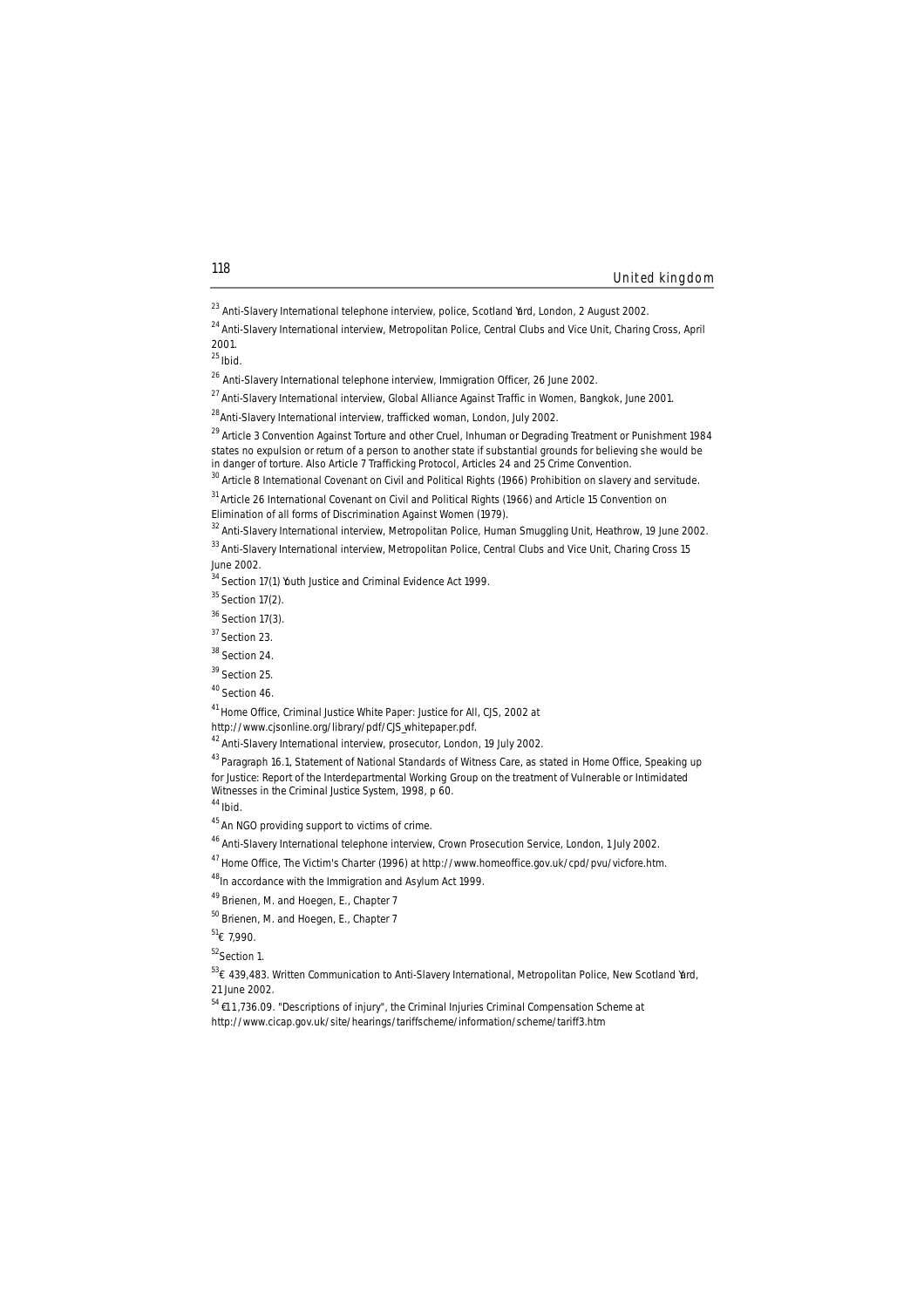# **8. United States of America**<sup>1</sup>

#### **Introductory Note**

*The Trafficking Victim Protection Act of 2000 (TVPA) <sup>2</sup> addresses various forms of protection available to trafficked persons, including residence permits. It introduces new criminal provisions related to trafficking into the United States Code and various other strategies to combat trafficking. Since the law was still new, it was not possible to assess the implementation of the law using concrete cases as elsewhere, because the cases available for referral during the research period (December 2001) fell in the time period prior to implementation of the new legislation. The case studies and practices nonetheless still illustrate what obstacles still exist, and what obstacles may have been overcome through the new legislation.*

## **I Legislation**

### **1. Criminal Laws**

#### **a) Peonage and Slavery in the US Cod**e

Under section 112 of the TVPA new criminal offences were introduced to amend the United States Code chapter on Peonage and Slavery.<sup>3</sup> These are trafficking, forced labour and unlawful possession of documents.

Section 1590 of the US Code makes trafficking with respect to peonage, slavery, involuntary servitude, or forced labour a crime. It defines trafficking as "whoever knowingly recruits, harbours, transports, provides, or obtains, by any means, any person for labour or services" for peonage (holding another against their will to pay off a debt), slavery, involuntary servitude (holding another in service through force or threats of force) or forced labour (defined below). Trafficking is punishable by fine or imprisonment of up to 20 years, or both. It also contains a provision for up to a life sentence in cases involving kidnapping, aggravated sexual abuse (or attempts of either) or attempt to kill.

This definition of trafficking is in line with the Trafficking Protocol, and seems more practical in application because it requires fewer elements to prove and so covers more cases. For example, instead of having to prove deception, coercion or abuse of a position of vulnerability, all that is required is to prove peonage, slavery, involuntary servitude or forced labour. Within these crimes, those various elements of force, fraud, coercion etc. are implicit.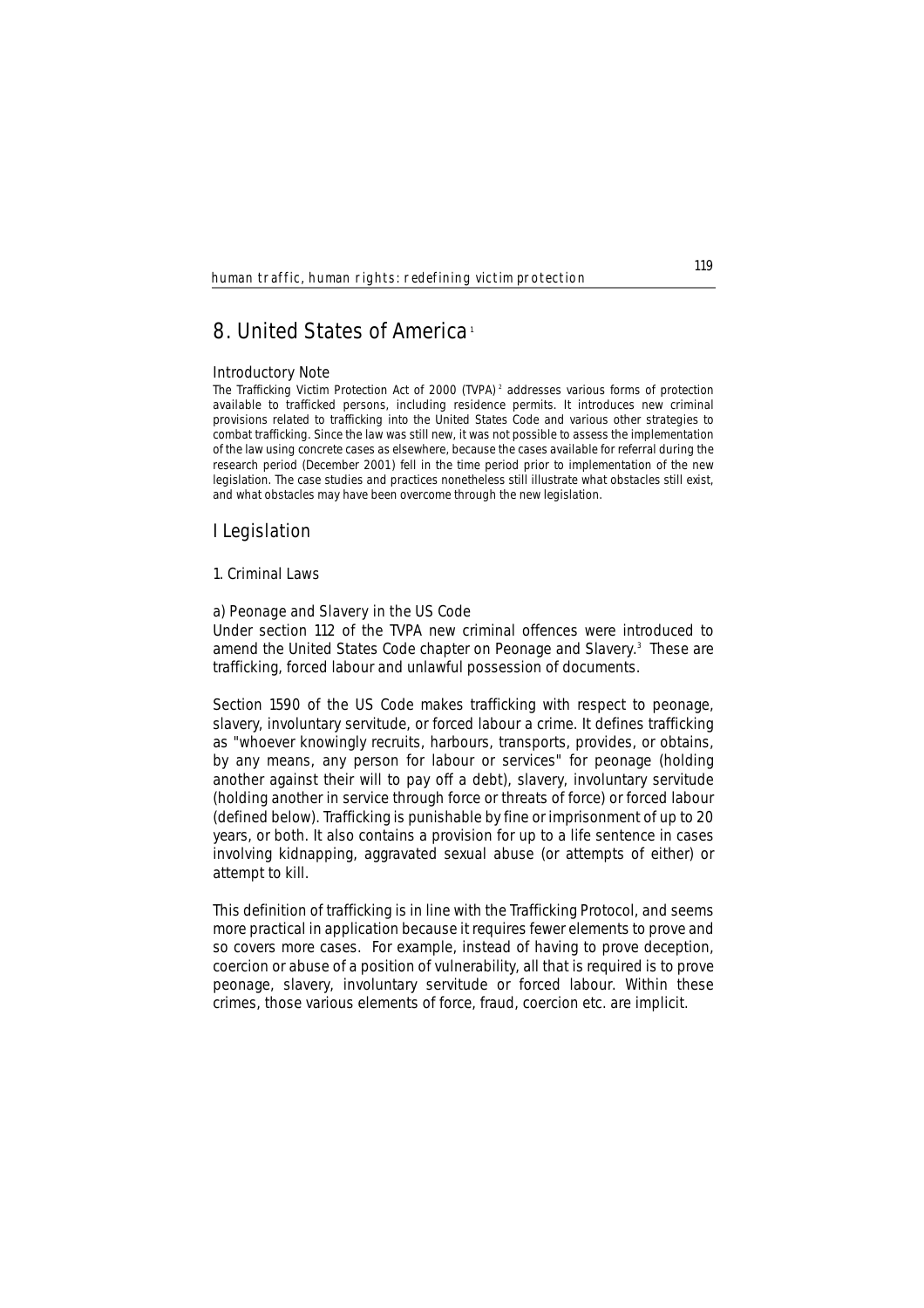The new law against forced labour (section 1589) covers:

"A person who knowingly provides or obtains the labour or services of a person: -

- (1) By threats of serious harm to, or physical restraint against, that person or another person;
- (2) By means of any scheme, plan, or pattern intended to cause the person to believe that, if the person did not perform such labour or services, that person or another person would suffer serious harm or physical restraint; or
- (3) By means of the abuse or threatened abuse of law or the legal process".4

This is an important new provision in United States law because it fills a gap in criminal law, as previously under the crime of involuntary servitude, psychological coercion was insufficient to prove the crime. With the new crime of forced labour, which includes the use of psychological coercion, cases in which trafficked persons are told that they would eventually earn their own money once they pay back a debt, or that they would be arrested and put in prison if they left, or that their families would reject them if they were to return, are also covered under forced labour.

Section 1591 criminalises trafficking into the sex industry by force, fraud or coercion (including psychological coercion) and, where minors are involved, no force, fraud or coercion is required. The punishment for forced labour and sex trafficking through force, fraud or coercion is the same as for trafficking. Section 1592 deals with other unlawful conduct with respect to documents in furtherance of trafficking, peonage, slavery, involuntary servitude or forced labour. Under this section, "whoever knowingly destroys, conceals, removes, confiscates, or possesses any actual or purported passport or other immigration document, or any other actual or purported government identification document, of another person in furtherance of any of the crimes related to peonage and slavery or in order to prevent or restrict (or attempt to) liberty to move or travel of a victim of severe form of trafficking, in order to maintain their labour or services is subject to a fine or imprisonment of up to five years, or both". Trafficked persons are explicitly excluded from prosecution for this offence.

The provision on confiscation of documents addresses one of the main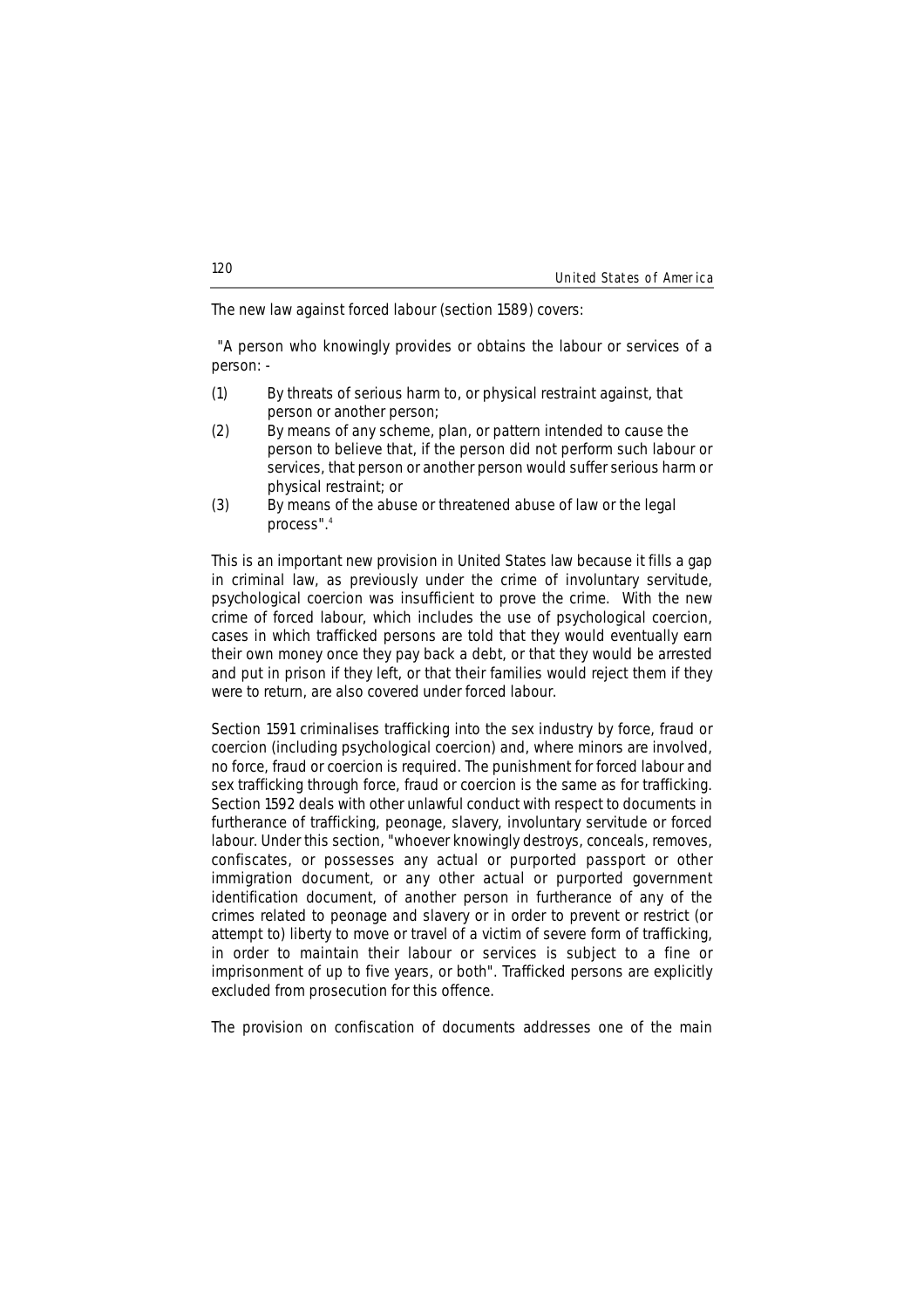methods of coercion used by modern-day traffickers. Holding the trafficked person's papers is a severe impediment to most people being able to leave their situation, since it strips them of their identity and makes them even more afraid of being deported or detained as an undocumented migrant.

Prosecutors charge traffickers with either trafficking, slavery, involuntary servitude or forced labour, depending on which is easier to prove. The punishment is the same for all of these offences and the benefits and protections are the same for trafficked persons.

### **b) Other laws used to prosecute traffickers**

Other relevant crimes that the Department of Justice may use to prosecute traffickers include "human smuggling, kidnapping, transportation for prostitution or any criminal sexual activity (Mann Act) and importation of aliens for unlawful activities including prostitution, organised crime and racketeering, fraud and false statements, money laundering and visa fraud".5 Additionally traffickers can be prosecuted under the Fair Labour Standards Act, the Migrant and Seasonal Agricultural Workers Protection Act, and for various immigration offences.

#### **2. Other laws and policies affecting trafficked persons**

#### **a) Temporary residence: Continued presence, T visa and U visa**

Prior to the Victims of Trafficking and Violence Protection Act (VTVPA), various temporary residency measures, such as 'parole in' or 'deferred action', were available to allow trafficked persons to remain to assist in prosecution of traffickers. These measures did not ensure trafficked persons could work or acquire services and support as they can under the VTVPA.

#### **Continued presence (stay of deportation)**

Under section 107(c)(3) TVPA, the Attorney General may grant 'continued presence' to a trafficked person if law enforcement officials determine the person to be a victim of 'severe forms of trafficking' and a potential witness to such trafficking. This is effectively a stay of deportation, the sole purpose of which is to assist in prosecution. It does not allow any time for a reflection delay (as in Belgium and the Netherlands) because the trafficked person must agree to co-operate in order to be given 'continued presence'. This section also provides that in such circumstances, officials involved must ensure the victim and victim's family safety including protection from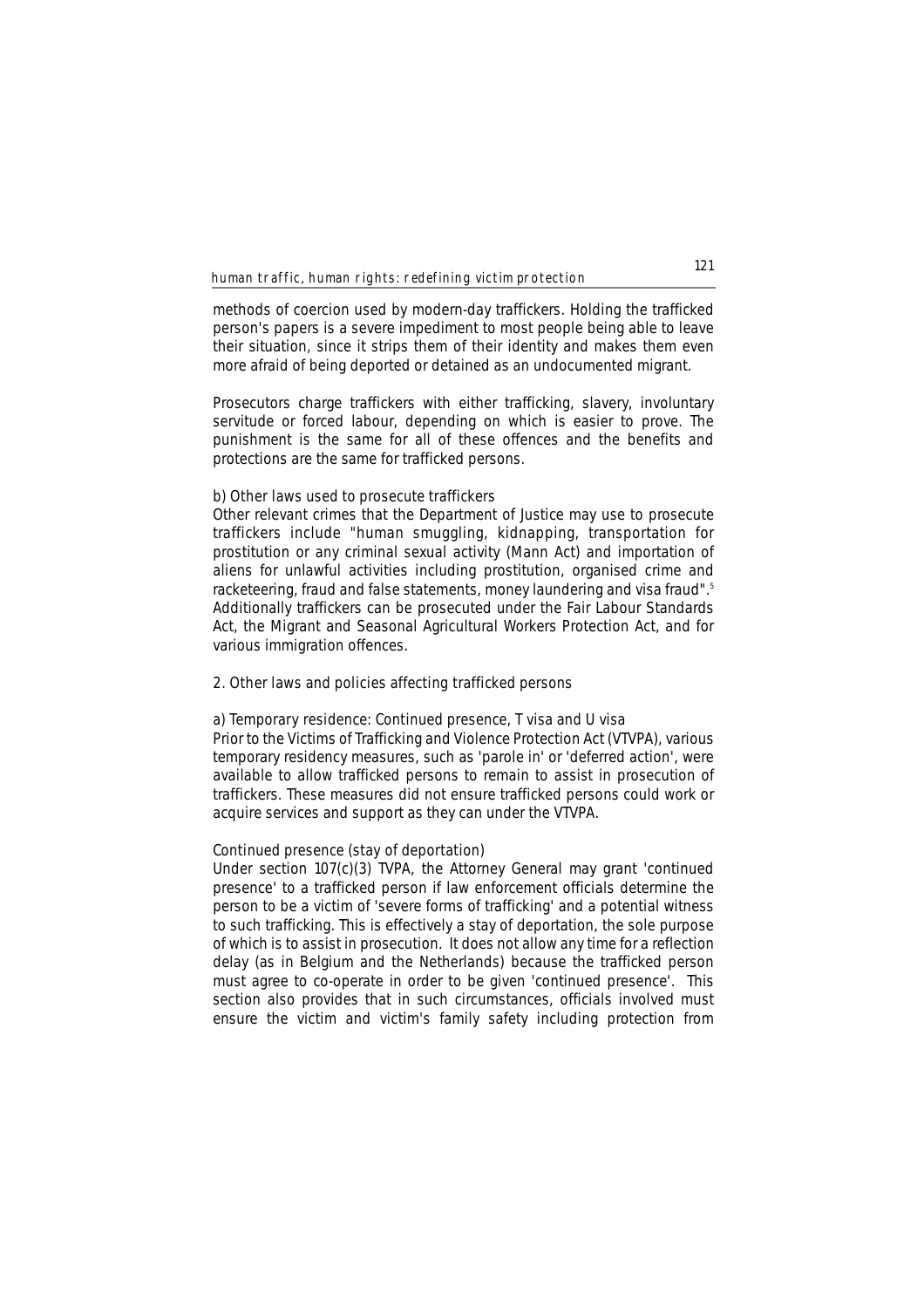intimidation, threats and reprisals by traffickers and associates.<sup>6</sup> 'Continued presence' entitles trafficked persons to support and assistance on the same basis as refugees, as well as the ability to work.

'Continued presence' applies to what is referred to in the TVPA as 'severe forms of trafficking'. This is essentially the same as the criminal definition of 'trafficking', but emphasises the need for elements of force, fraud or coercion. Section 103 of the TVPA also contains a provision on 'sex trafficking'. Sex trafficking is simply the recruitment, harbouring, transportation or obtaining of a person for the purpose of a commercial sex act. This distinction is confusing, especially since it collapses voluntary movement into sex work by adults with trafficking for the sex industry. In any event, severe forms of trafficking more closely relates to the Protocol definition of trafficking.

### **'T' and 'U' visas**

Prior to the TVPA, trafficked persons who co-operated with authorities could reside in the United States in order to testify against traffickers, through various measures, including the 'S' visa post-trial. The quota on S visas is restricted to only 250 per year, and it is geared more towards informants on terrorism and organised crime rather than victims of crime. S visas cannot be guaranteed to victims who testify (due to risk of discrediting or impeaching their testimony) and thus witnesses had to trust that the prosecutor would recommend an S visa post-trial.

The T visa under the TVPA is essentially a streamlined S visa, which attempts to address the specific issues related to trafficked persons and can be issued prior to the trial. The T visa is specifically for trafficked persons, whereas the new U visa under the VTVPA is for migrant victims of specific serious crimes including trafficking. The Attorney General grants the visas and is obliged to refer victims to an NGO that can advise them of their options in the United States and the resources that are available to them. T and U visas entitle visaholders to the right to work (employment authorisation).<sup>7</sup>

The T visa is available to trafficked persons currently present in the United States if they have complied with a reasonable request to assist in the investigation or prosecution of trafficking and who would suffer extreme hardship upon removal from the United States.<sup>8</sup> Thus, it is contingent upon a willingness to provide information or testify. The T visa is also available to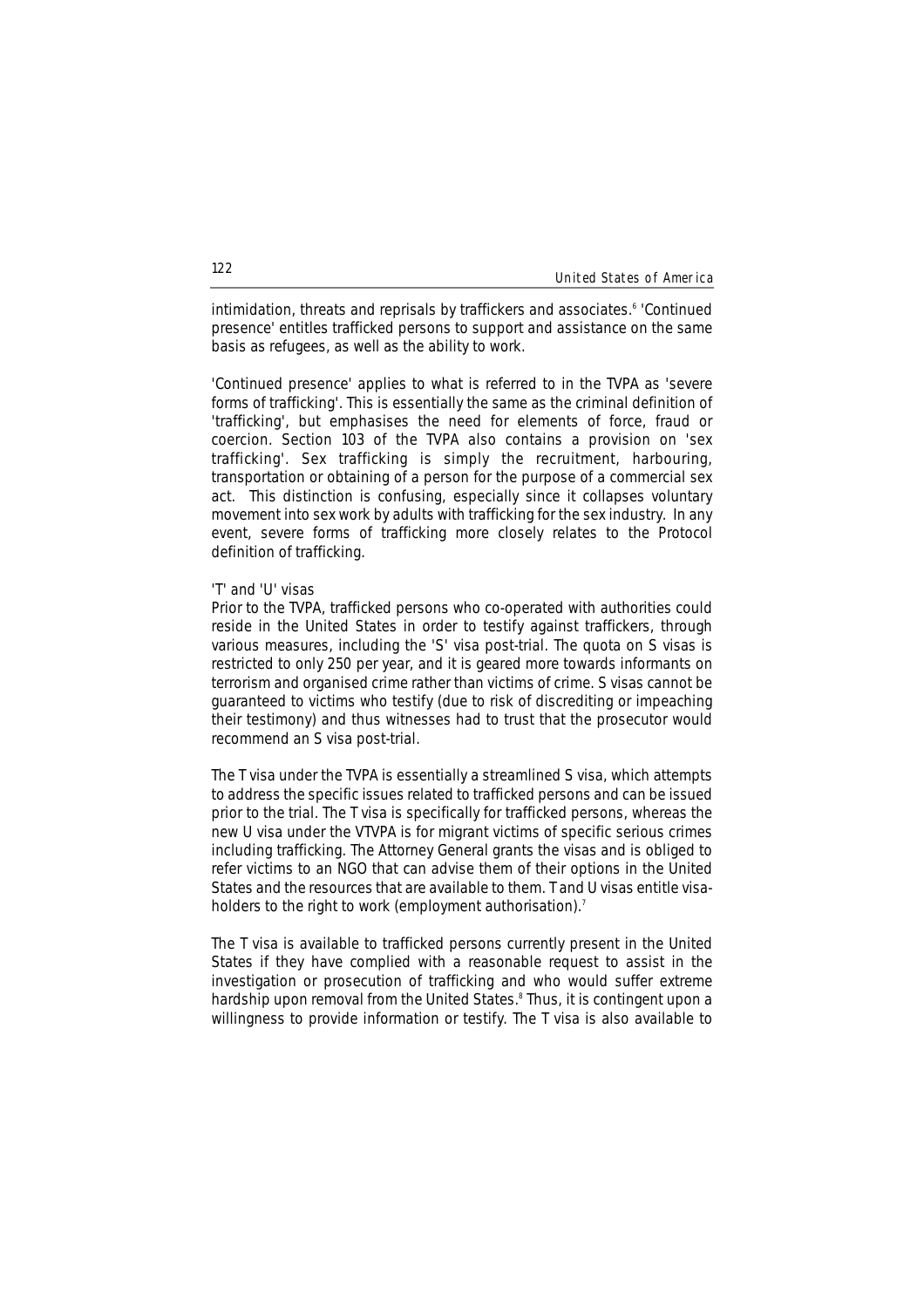spouses and children or parents (all subjected to certain age restrictions) if necessary to avoid extreme hardship.<sup>9</sup> There is a limit of 5000 visas for trafficked persons per year (this limit is not applicable to relatives).<sup>10</sup> Trafficked persons who hold T visas can apply for permanent residence if they have been continually present for three years, not committed any violations and complied with reasonable requests to aid investigation and prosecution or would suffer extreme hardship involving unusual and severe harm upon removal<sup>11</sup>

According to the T visa regulations issued by Department of Justice, trafficked persons apply to the Immigration and Naturalization Service (INS) for visas themselves. The ostensible purpose of the self-petitioning provision is to prevent possible allegations of entrapment or impeaching evidence of victim witnesses, by separating the process of obtaining residency status from law enforcement and prosecution. The purpose is undermined by the regulation that trafficked persons must have had contact with a law enforcement agency (LEA) and submit a 'LEA endorsement' (describing how they are assisting the investigation or prosecution).<sup>12</sup> In addition they must prove hardship upon removal. Sample factors of hardship include physical and psychological consequences of being trafficked, access to criminal and civil redress and likelihood of being re-trafficked or harmed upon return. T visas are valid for three years but can be revoked at any time if, for example, the LEA withdraws its endorsement of the application or notifies INS that the person has 'unreasonably refused to co-operate'.<sup>13</sup> It is also unclear if in such cases, trafficked persons may be deported even if it is determined they would suffer extreme hardship if removed. The power of revocation at any time effectively reduces the independence of the T visa from the prosecution process. INS could use the visa as leverage to encourage the witness to co-operate. This indicates potential problems in terms of impeachment material in prosecution of traffickers, but also in terms of violating trafficked persons' human rights by making them vulnerable to additional harm and danger as a result of effectively being forced to co-operate with law enforcement. What will be considered a 'reasonable request' by investigators may still be unreasonable for traumatised or fearful victims, especially those who have families at risk.

The tests of 'willingness to co-operate' and 'severe harm upon return' are unnecessarily restrictive. Those who co-operate in criminal proceedings against traffickers should be assured residency status even if they cannot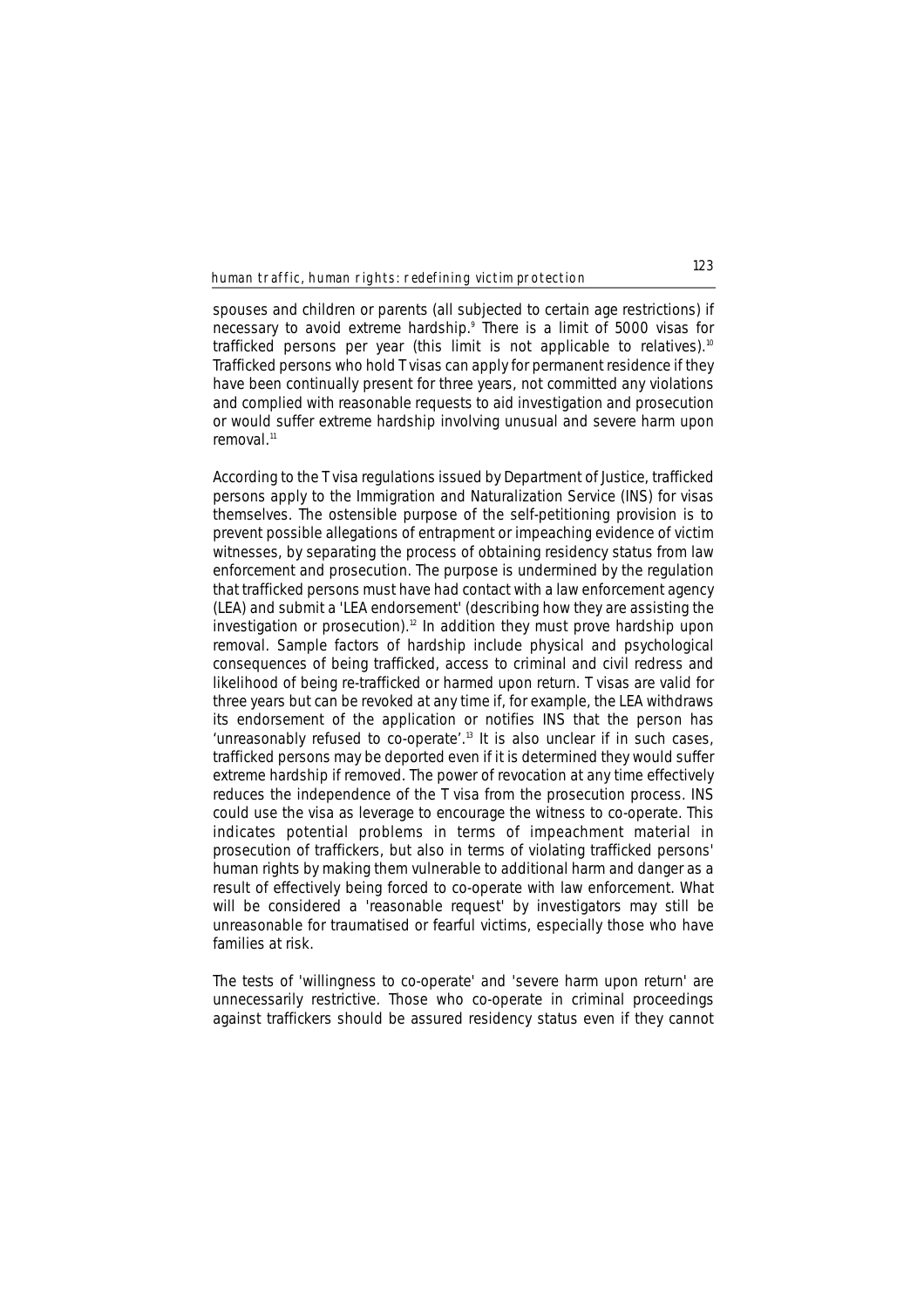|  | United States of America |  |  |  |
|--|--------------------------|--|--|--|
|--|--------------------------|--|--|--|

prove severe and unusual harm upon removal. Whilst the quota for T visas is 5,000 per year, considering the fact that an estimated 50,000 women and children alone are trafficked into the USA each year<sup>14</sup> this means less than 10 per cent are eligible to obtain relief through the T visa.

The U visa has different criteria; the victim must prove he or she has suffered substantial physical and mental abuse as a result of being a victim of a certain crime and has information regarding criminal activity and must be (or have been or likely to be) helpful to law enforcement.<sup>15</sup> 'Likeliness of being helpful' is determined by law enforcement.<sup>16</sup> Spouses and children may also be granted the U visa to avoid extreme hardship and if the Government determines the investigation or prosecution would be harmed without the presence of the spouse or child.<sup>17</sup> A maximum of 10,000 visas per year may be issued to victims.<sup>18</sup> Permanent residence may be granted to U visa holders after three years of continuous residence if the person has not refused reasonable requests to provide assistance in an investigation or prosecution and if their presence is justified on humanitarian grounds, to ensure family interest or in the public interest.<sup>19</sup> At the time of writing, no regulations had been issued concerning implementation of U visas.

### **II General Analysis and Comparison of Cases**

### **1. Investigation and prosecution of traffickers**

Since the introduction of the new criminal provisions of trafficking in 2000 there has been a substantial increase in prosecutions of traffickers. In 2001, the Department of Justice reported that the Civil Rights Division convicted 34 defendants for trafficking and slavery-related crimes and 91 federal trafficking cases were investigated.<sup>20</sup> This reflects a 19 per cent increase in twelve months. As mentioned above, a variety of crimes are used to prosecute traffickers. The following cases were prosecuted before new law, but display the different types of charges used to prosecute traffickers.

#### **Florence**

*Florence spent five years in domestic slavery in California, forced to cook, clean and take care of two children for a couple from her own country. She was beaten and sexually assaulted by the husband. They threatened that the authorities would imprison her if she ever tried to escape because she was an illegal migrant. Finally she escaped with*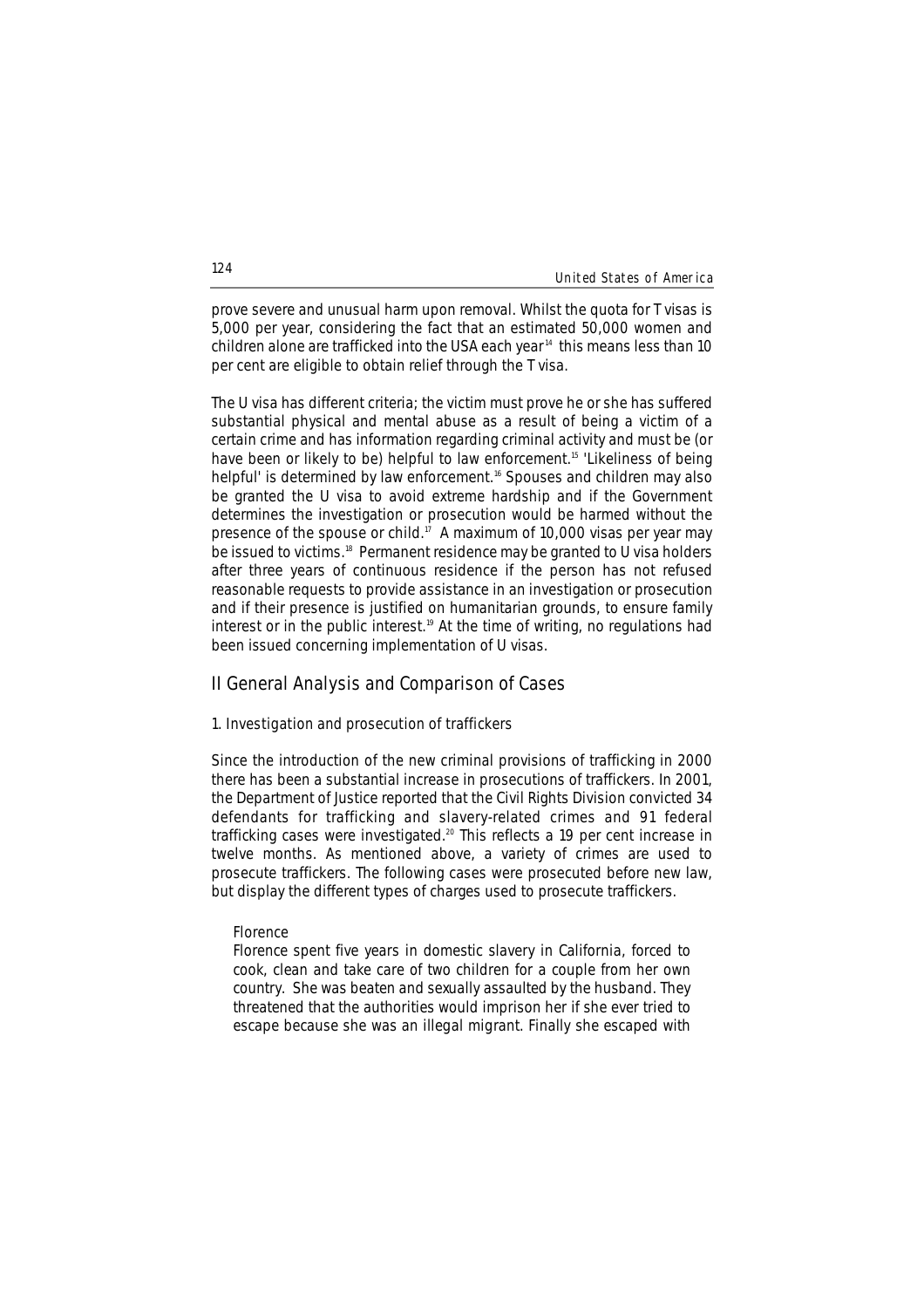*the help of a neighbour. Florence gave evidence at trial against the male employer, and corroborating witnesses backed up her claims. The male employer was found guilty of conspiracy, involuntary servitude and harbouring an illegal immigrant. He was sentenced to 11 years in prison and ordered to pay \$125,819 <sup>21</sup> in restitution to Florence.* 

### **Luis**

*Luis was trafficked to pick tomatoes on a farm in a situation of debt bondage in Immokalee, Florida. He worked six days a week for 14 hours per day and lived in a mobile home with 23 other workers. He was promised he would earn \$100 <sup>22</sup> per day, but in reality he received \$40 <sup>23</sup> a week to buy food once deductions for transport and rent were made. The trafficker told Luis that one trafficked person who tried to escape was caught. The traffickers beat that person and threatened to kill him if he escaped. Luis escaped with two other workers on a once-weekly escorted trip to an Immokalee grocery store. A week later the trafficker found Luis and the two other workers and threatened that they had to return to the camp and pay back \$5,000. <sup>24</sup> The trafficker was charged with extortion, harbouring illegal migrants and involuntary servitude. In a plea bargain, the charges were reduced into a multi-layered felony charge with a 33-month prison term and an order to pay \$29,000 <sup>25</sup> restitution to victims. The case was completed within six months of Luis' escape.*

These cases were prior to the TVPA, but each of them could now additionally be prosecuted as §1590 (trafficking) or §1589 (forced labour) under the TVPA. In Luis' case this might have resulted in a longer sentence for the trafficker. The TVPA enables more prosecutions of traffickers because of the inclusion of psychological coercion as proof of trafficking or forced labour. In Luis' case, prosecutors feared that because the coercion was mainly intimidation and threats it would be difficult to prove involuntary servitude. An Assistant United States Attorney (AUSA) stated that on the facts of Luis' case, it would be easier now to prove §1590 (trafficking) or §1589 (forced labour).<sup>26</sup>

According to all the service providers interviewed, despite the existence of the TVPA, obstacles remain in the process of investigation. CAST states that the INS is the key to ensuring the success (or failure) of the TVPA.<sup>27</sup> The expertise investigators gain through working on these cases is often lost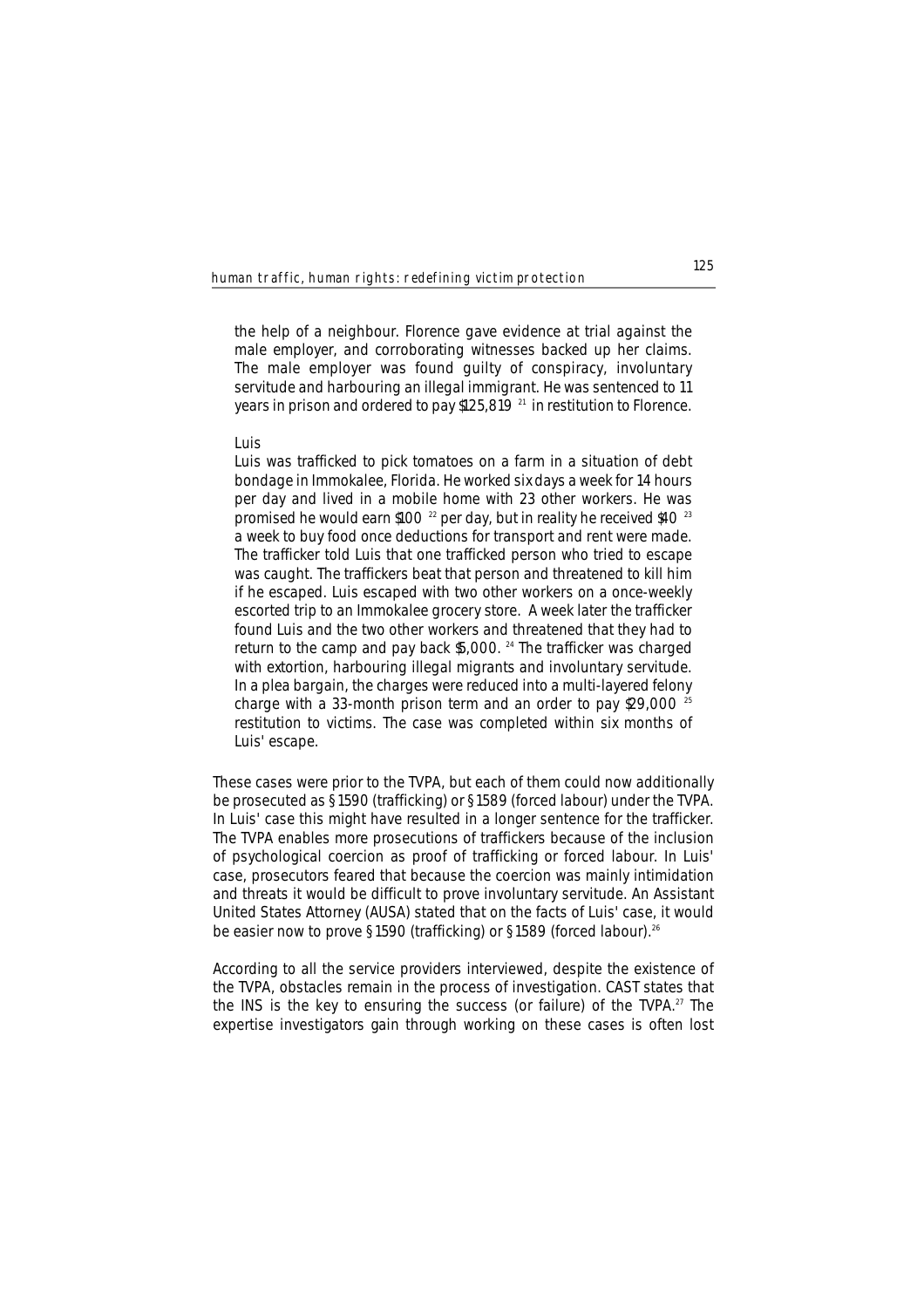because law enforcement agents are assigned according to geographic location rather than subject. Service providers assisting trafficked persons find themselves repeatedly in the position of 'training' agents' in regard to trafficking and victim-sensitive issues.<sup>28</sup>

Successful investigations and prosecutions occur where law enforcement officials are experienced and sensitive to the specific issues regarding trafficked persons such as language, culture, safety and immigration status. In Luis' case, the Coalition of Immokalee Workers (CIW) states the reason that the case was a success in terms of a swift conviction was primarily because the INS, Department of Justice (DOJ) and Department of Labour (DOL) agents were experienced in dealing with the issues since they had recently dealt with a similar case.<sup>29</sup> Further, Luis and the other trafficked persons were very committed to justice being served and together with CIW they pressured law enforcement agents to respond quickly.30 In a subsequent case in a different geographical region, effective prosecution of traffickers was hindered because investigative agents did not move quickly enough, did not speak Spanish and were not familiar with the intricacies involved in such cases.<sup>31</sup> Similarly, CAST states the success of Florence's case was largely due to the tenacity of Florence's lawyer in liaising with investigators and prosecutors and pushing the process along.<sup>32</sup>

INS agents interviewed in regard to Florence and Luis' cases admitted the key to the success of their investigation was the relationship established with witnesses and understanding the position and needs of the victims.<sup>33</sup> Difficulties remain regarding the clear separation between the law enforcement arm and the administrative arm of INS in granting immigration and work permits. While the two need to be clearly separate, lengthy bureaucracy delays in administration can occur.

#### **Ruth**

*Ruth was trafficked into domestic work in Washington D.C. She entered the country legally on a B-2 visa arranged by her female employer who worked for the World Bank. She was physically and verbally abused by both of her employers. When the police came after one beating, Ruth was unable to explain her situation because she did not speak English, so the male employer 'translated' for her saying she was crazy and they were taking care of her. The employer took Ruth to a mental hospital and she was forcibly sedated and tied to a hospital bed. When she*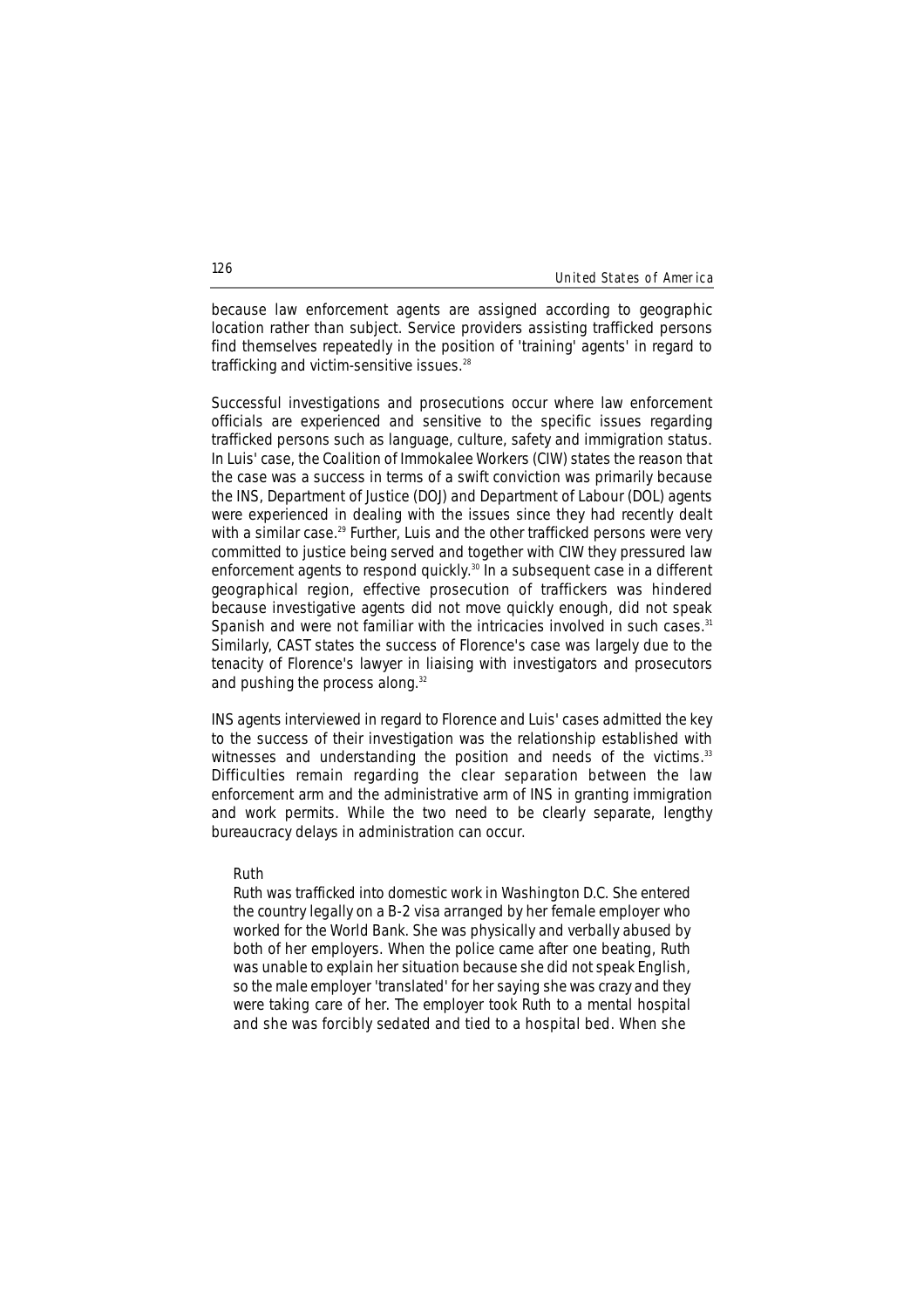*returned home with the employers they threatened to call the police or take her back to the hospital if she did not 'behave'. Neighbours came to her aid and eventually she escaped from her situation. Although the Department of Justice and the FBI launched an investigation, things moved too slowly for Ruth. The male employer found out where she was staying and started to harass the family she was living with. The Government took no action to stop this, despite repeated requests from the Campaign for Migrant Domestic Workers assisting Ruth. After two months, Ruth decided to return to her country of origin. No charges were ever laid against the employers.* 

Ruth's case illustrates how slow and ineffective investigation techniques prevented a successful prosecution of a trafficker and jeopardised the safety of the witness to the point that her safest option was to return home. Mechanisms are needed to institutionalise how to address issues such as Ruth's safety, her access to information about the case and to ensure swift investigations by the various law enforcement departments. Regional interagency task forces involving Department of Justice officials from the INS, DOL, FBI, prosecutors, as well as NGOs have been developed in some regions, such as Los Angeles, Chicago, New York, San Diego, Houston and Atlanta, to improve investigation and prosecution of cases.<sup>34</sup> These work with varying degrees of effectiveness from region to region. More task forces are needed, as is the will of the agencies involved to ensure collaboration is effective.

### **2. Procedures affecting trafficked persons and measures of protection**

### **a) Residency rights**

Little can be said regarding actual implementation of the T and U visas since, at the time of the research, none had been issued. An analysis of the law and regulations of the T visa is included above. As of August 2002, only 2 have been issued although dozens of applications have been filed.

### **b) Protection from reprisals and police protection**

#### **Florence**

*Up to and during the trial, Florence's family back home faced repeated reprisals by relatives and associates of the traffickers. Her family home*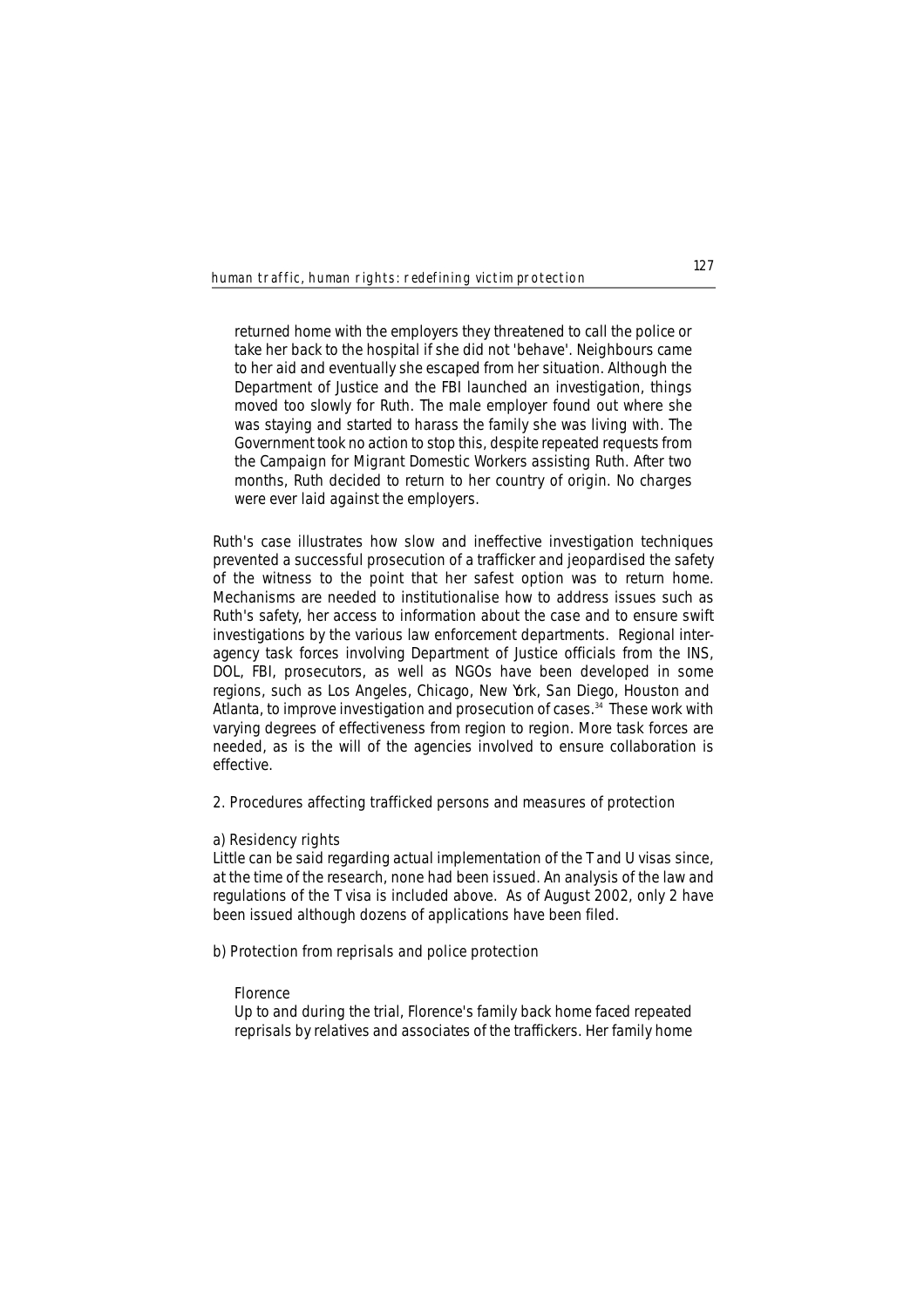*was set on fire and her family intimidated by officials. Some trumpedup charges were filed against her brother by relatives of the traffickers, and he was beaten. The reprisals intensified to the point that two weeks before the trial, Florence was so concerned for her family's safety that she was unwilling to testify. INS was willing to bring family members to the United States to ensure their safety and protection, but the family did not want to come. The FBI used its contacts and arranged for a legal attaché to go to the village and inform local police. Local police spoke with both families and the reprisals stopped temporarily and Florence testified. Reprisals started again around the time of the sentencing of the traffickers. A neighbour was also intimidated and beaten by an associate of the traffickers soon after Florence escaped. Florence was kept in a secret shelter and did not face any direct reprisals herself.*

By law, fully comprehensive witness protection measures are available to witnesses testifying in relation to trafficking, forced labour, slavery, involuntary servitude and unlawful confiscation of documents.<sup>35</sup> Witness protection measures specified under US law include change of identity, housing, transport costs, financial assistance, assistance to find employment and "other services necessary to assist the person in becoming selfsustaining." <sup>36</sup> One needs to establish a 'real' threat to trafficked persons, with evidence, which is difficult to prove. As one service provider to trafficked women noted, "The witness protection programme is premised on the notion of blending in which simply is not possible in most trafficking cases, because these people are migrants, they do not speak English and they are not immediately able to function independently as the programme requires".<sup>37</sup> Thus the Federal Witness Security Programme (complete witness protection with new identity and relocation) is not always suitable to trafficked persons.

Witness protection provided in trafficking cases tends to be more ad hoc, with varying degrees of success. Federal law states that the immediate family of witnesses may be protected and relocated if "endangered on account of the participation of the witness in judicial proceedings".<sup>38</sup> In several trafficking cases, family members of trafficked persons (spouse, children and siblings) have been provided residency in the United States as a measure to guarantee their safety. This was so in a case of a prominent San Francisco landlord, Lakireddy Bali Reddy (Reddy case) who trafficked men, women and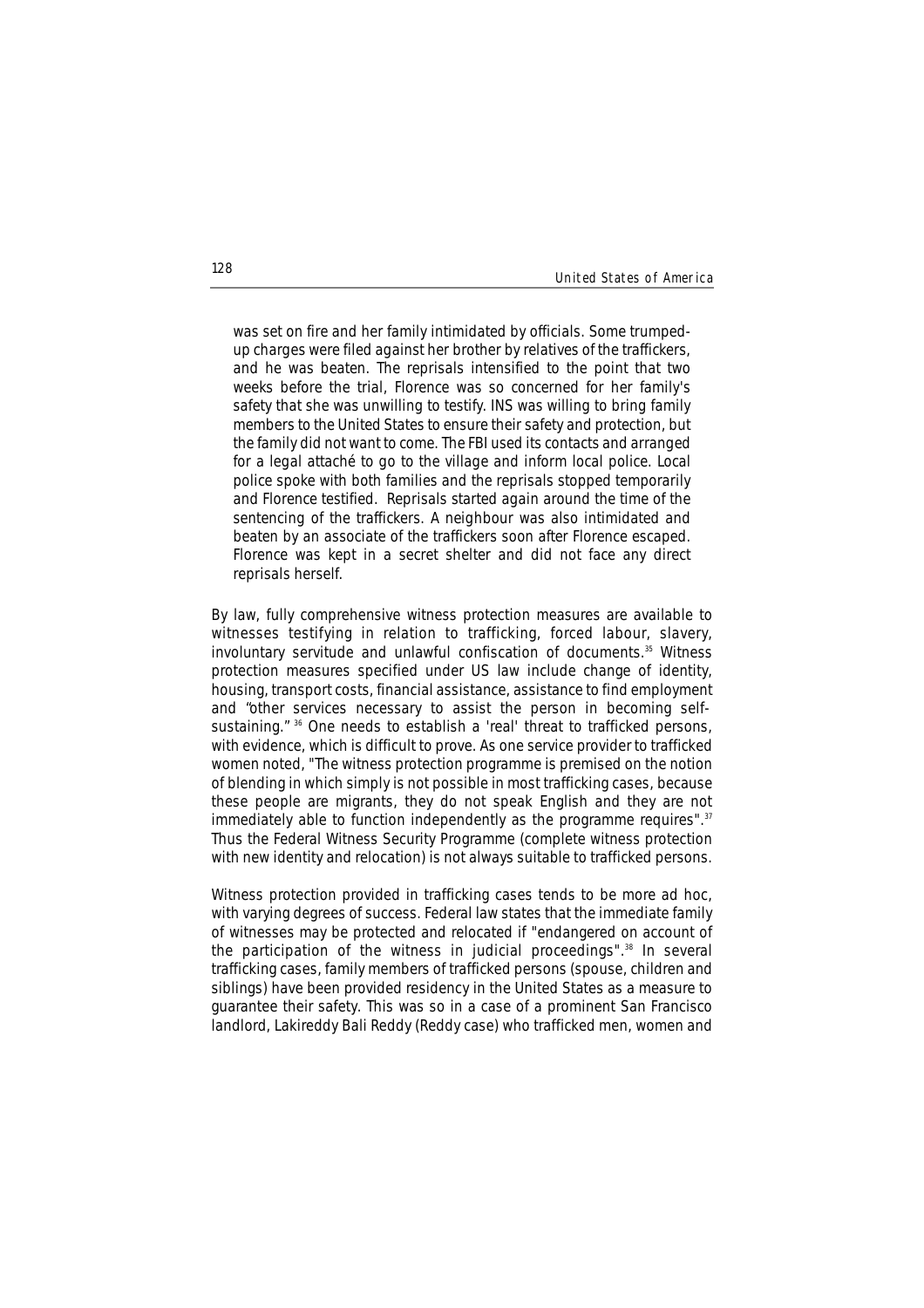children into sexual and other forms of labour exploitation over a decade. In Florence's case, action was taken to protect the family's safety in the home country but the FBI was reluctant to speak about what specific measures were actually taken.<sup>39</sup> Florence herself was provided with police escorts for all meetings with law enforcement, and to and from the trial. Luis and Ruth were not provided any police protection.

#### **Luis**

*After authorities apprehended two of the traffickers, one was still at large. Luis was in a flea market when he ran into the trafficker who had transported him to Florida. The trafficker threatened him, brandishing a gun. Since it was a Sunday, Luis was unable to call the federal agents, as they were not at work. He felt scared and vulnerable.*

The Coalition of Immokalee Workers recommended that at least the Government should have given Luis a panic alarm or a mobile phone to ensure he had a direct line of communication to police in his own language at any time of day.<sup>40</sup> Similarly in Ruth's case, when the trafficker appeared at her new place of residence several times, the police did not take any effective action to keep her abuser away from her. The Campaign for Migrant Domestic Workers states that "The fact that at all times her location was common knowledge to her abuser made Ruth less willing to go forward and testify".<sup>41</sup> Clearly there needs to be a way to institutionalise ad hoc protection measures to ensure that a minimum standard of protection is made available to all trafficked persons at risk of reprisals. There is also a need to ensure that certification of trafficked persons (and therefore their access to basic protection measures such as shelter) is immediate, as currently the process takes many months (see more below under 3.b. right to recovery i.e. assistance measures). Witness protection needs to consider simple measures that make trafficked persons feel safer rather than complex programmes which are in themselves systems of control. More recently, the Department of Justice stated that intermediary measures such as provision of secure housing/shelter, panic alarms, mobile phones, change of telephone number and address, daily contact by law enforcement if desired, can be provided in trafficking cases.42

### **c) In-court evidentiary protection**

In the United States, formal in-court evidentiary protection measures are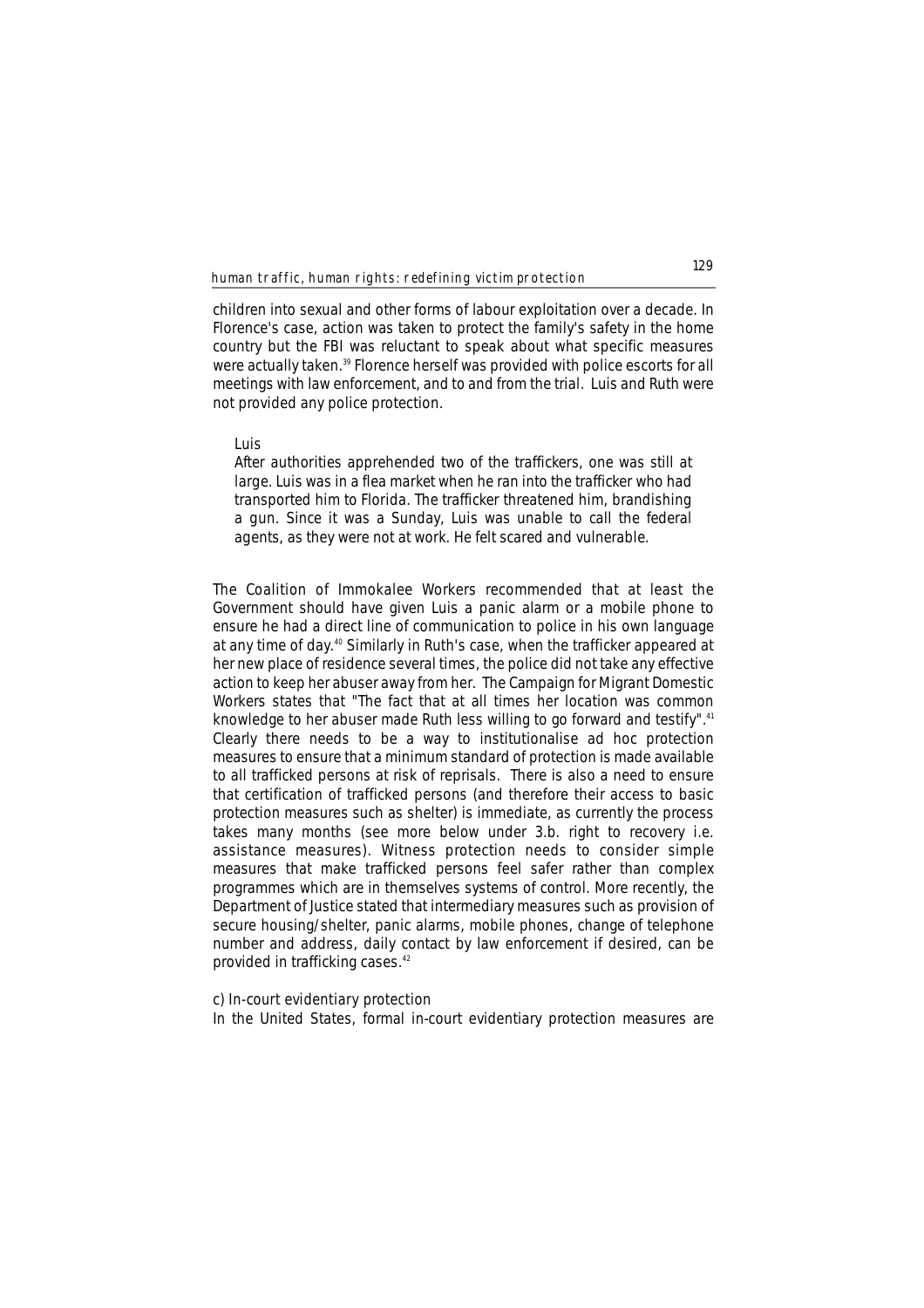used very rarely. Civil rights enshrined in the Constitution ensure the rights of defendants to a fair trial, and prioritise an open system of justice. Adult victim witnesses have fewer possibilities for in-court protection than witnesses have in civil law countries. The only real measure of in-court evidentiary protection is that witnesses may request that their names be kept confidential in proceedings and thus not released to the public.<sup>43</sup> Criminal trials are always open to the public and there is no obligation concerning confidentiality although ethical reporting guidelines usually prevent witnesses' identities from being reported in the press.<sup>44</sup> Informal protection mechanisms such as separate waiting areas for victims at court are used.45 The Attorney General Guidelines for Victim and Witness Assistance (2000) comprehensively cover standards for treatment of victims and witnesses by law enforcement officials during investigation and prosecution.<sup>46</sup>

There are victim witness coordinators, attached to all AUSA Offices, who provide a range of information and support measures to victims of crime acting as witnesses in federal criminal cases. These coordinators are part of the prosecution team, and essentially play a liaison role with victim witnesses to ensure their rights are recognised and needs are addressed. Their ability to perform their multi-faceted roles in supporting and assisting victim witnesses is hampered by a shortage of resources. For example, in California there are only three victim witness coordinators for all victim witnesses of federal crimes, of which trafficking is only one. In regard to evidentiary measures, they can sit with witnesses during the case, and help prepare a witness impact statement before sentencing. Such statements are submitted orally or in writing to the judge before sentencing a defendant, to ensure the views of the victims are taken into consideration in sentencing.

Some consider the US system of plea bargains (though politically questionable) as a measure of protection, because it ensures a conviction without victim witnesses undergoing the trauma of testifying in court. Plea bargains occur only in cases where victims have input into the decision to accept plea bargain arrangements with the prosecution. In the plea bargain arrangement of the Reddy case a trafficker was sentenced to eight years in prison and ordered to pay US\$2 million in restitution to four of the victims. 47

#### **d) Right to information on court proceedings**

Under the United States Code, a federal crime victim has the right to be notified of court proceedings and the right to information about the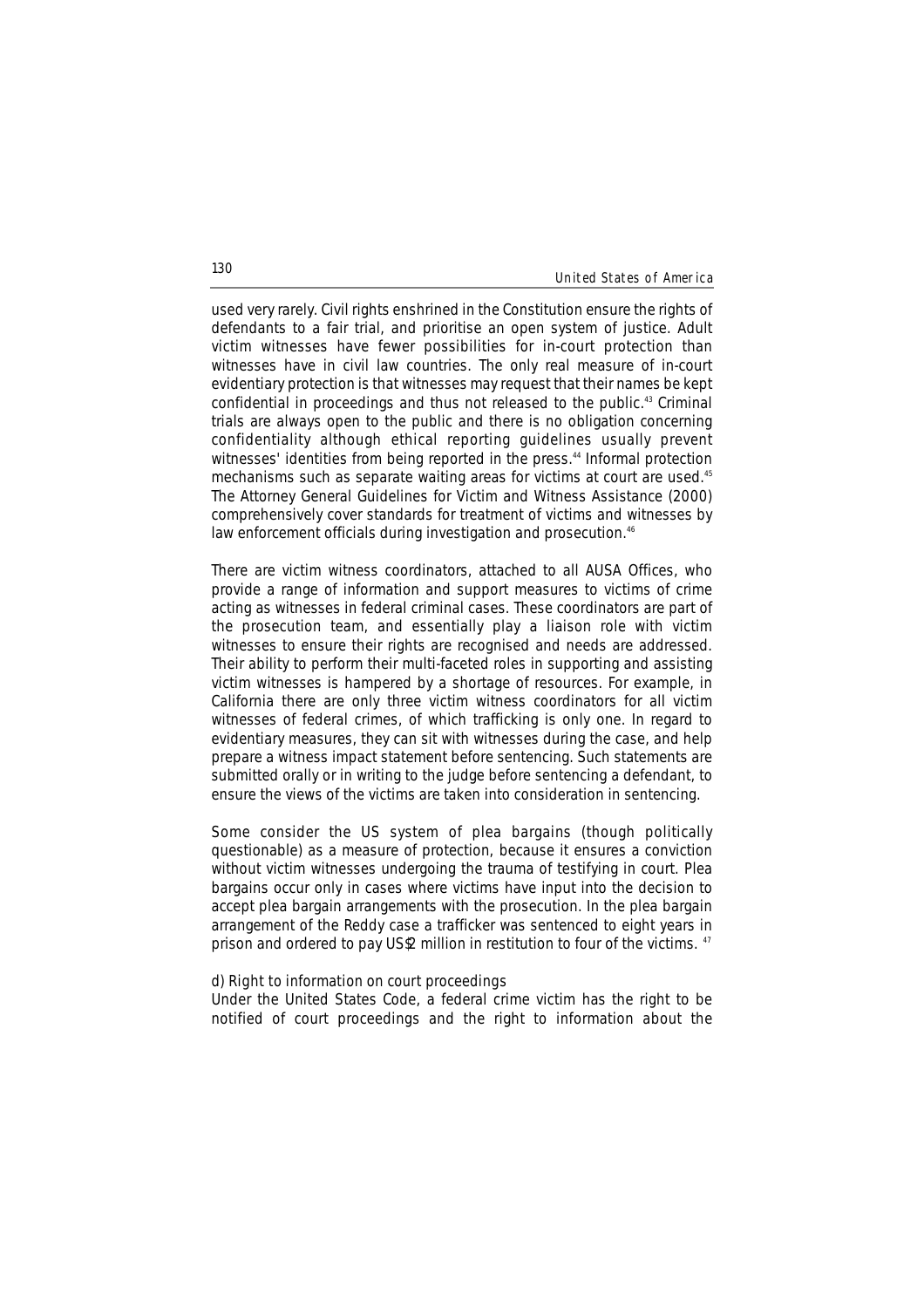conviction, sentencing, imprisonment and release of the offender.<sup>48</sup> In all the cases studied, the victims were kept well informed about the court proceedings through a lawyer or service provider liasing with law enforcement and the prosecution on their behalf. No major difficulties were reported. Ensuring trafficked persons are kept informed about court proceedings is also a role for victim/witness coordinators.

### **3. Support and assistance to trafficked persons**

### **a) Right to lawyer/legal advocate in criminal proceedings**

Lawyers represent the immigration and civil claims of trafficked persons, however they can also influence the criminal proceedings in a positive way. Although witnesses' lawyers do not participate directly in the trial proceedings, they can ensure the trafficked persons' rights are protected at all stages, and be present in all interviews with investigators and prosecutors.49 In Florence's case, CAST states that the best service Florence received was legal assistance.50 Florence's lawyer was present in all meetings and could facilitate her participation in interviews, not to stop her from divulging information, but to assist her to tell her story straight. This is especially important in trafficking cases where trafficked persons are so traumatised it affects their ability to remember and record things in a coherent way, especially timing of events. Florence's lawyer prevented Florence from having to repeatedly recount particularly traumatic parts of her story unnecessarily.<sup>51</sup> Lawyers must be culturally sensitive and it helps if they speak a common language with the trafficked person.

In the Reddy case, lawyers played a crucial role in representing the victims' interests by ensuring that "law enforcement treated the victims as victims, and with sensitivity.<sup>" 52</sup> This representation initially involved enabling the release of trafficked persons from immigration detention facilities where they had been held for two weeks 'for their own safety' and into secure shelters. A Department of Justice prosecutor interviewed also agreed that criminal cases generally are more successful when trafficked persons have lawyers who can mediate and represent their interests regarding requests from the prosecution and defence.<sup>53</sup>

#### **b) Right to recovery (assistance measures)**

Under the TVPA, trafficked persons are eligible for benefits and services in the same way as refugees.<sup>54</sup> To receive services, trafficked person must either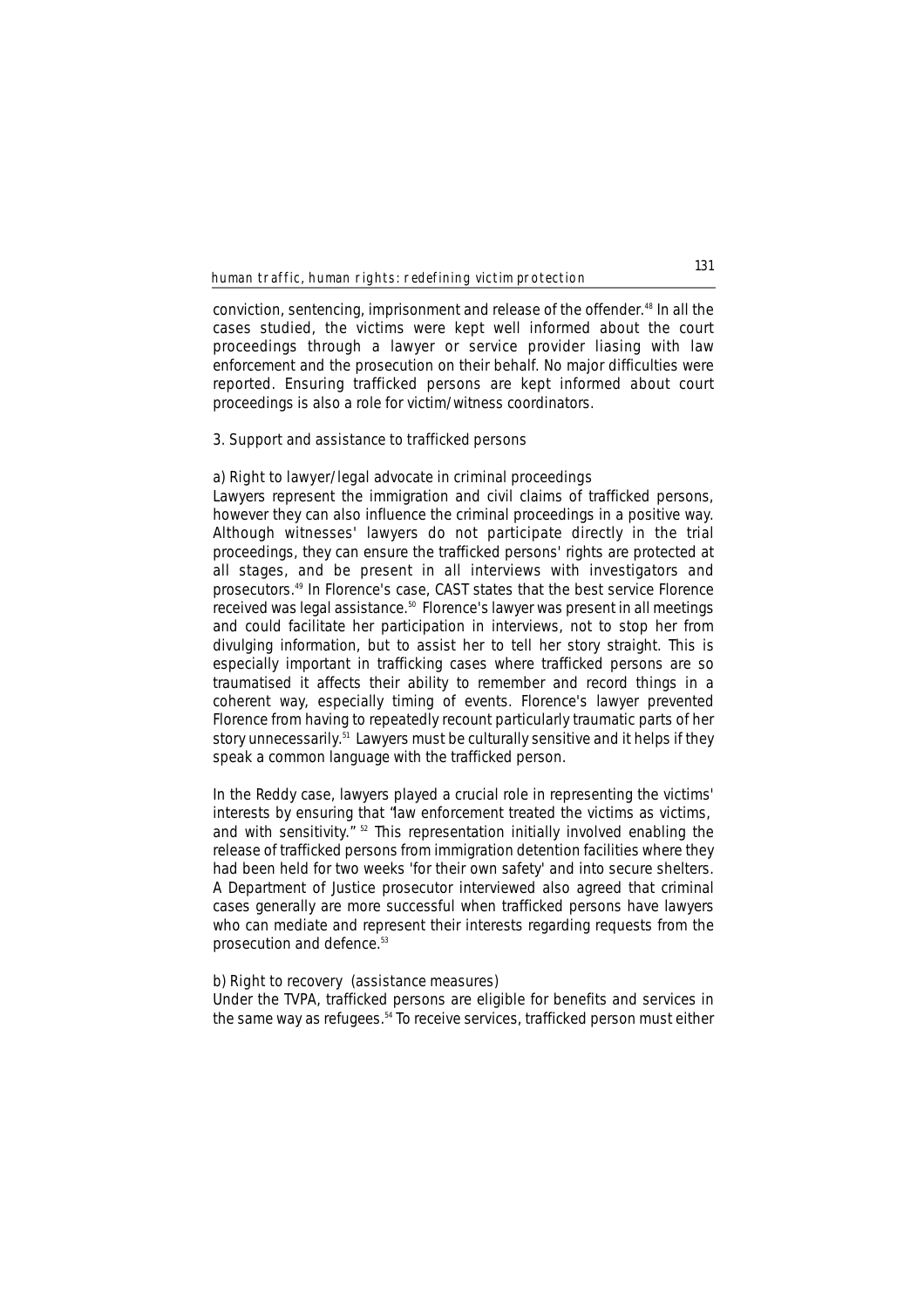have a bona fide T visa application, be willing to co-operate with reasonable requests from authorities, or have been granted continual presence in the United States.55 In practice this process of 'certifying' trafficked persons takes a long time; in the Reddy case, the process of certification took approximately eight months.<sup>56</sup> In Florence's case, certification took 12 months. CAST paid for her place in a shelter, her food, medication, and transportation for this period. For certification to be meaningful to trafficked persons, it needs to be immediate. In the meantime, trafficked persons are dependent upon the resources of NGOs, INS and various victim-witness protection funds that exist. Medical care is also extremely limited with very few emergency medical facilities available to undocumented persons.

Adequate and appropriate housing is clearly the biggest service problem in the United States because the Government has not funded any shelters specifically for trafficked persons. CAST and the Campaign for Migrant Domestic Workers both stated a main obstacle is finding suitable shelter for trafficked persons, which provides long-term accommodation, adequate security and cultural sensitivity.<sup>57</sup> Ruth and Luis were dependent on individuals to house them, which is not ideal, especially considering in both cases traffickers discovered where they were living and harassed the trafficked person and the household. In the Reddy case, the Asia Pacific Institute on Domestic Violence stated services for victims worked best when women fit neatly within the service program. Specific needs such as the security issues regarding trafficked persons were more difficult to administer in a way that could afford both physical protection and protection of their rights.58 This case also illustrated the potential for conflict between legal and social service provision catering to different needs of victims.

The right to work is addressed through the T visa and highlights the importance of visas being issued faster so people can be economically independent. As Luis stated, "I came to this country to work, and just because I'd been screwed over, I still needed that. I don't need benefits, I just want to work".<sup>59</sup> Both Luis and Florence had to wait six months to one year for work permits. Victim witness coordinators, who also act as referrals for victim witnesses, need to be aware of appropriate services to direct trafficked persons to. In addition, they should play an important role by following up and speeding up the process of certification so trafficked persons can access support and assistance measures faster.<sup>60</sup>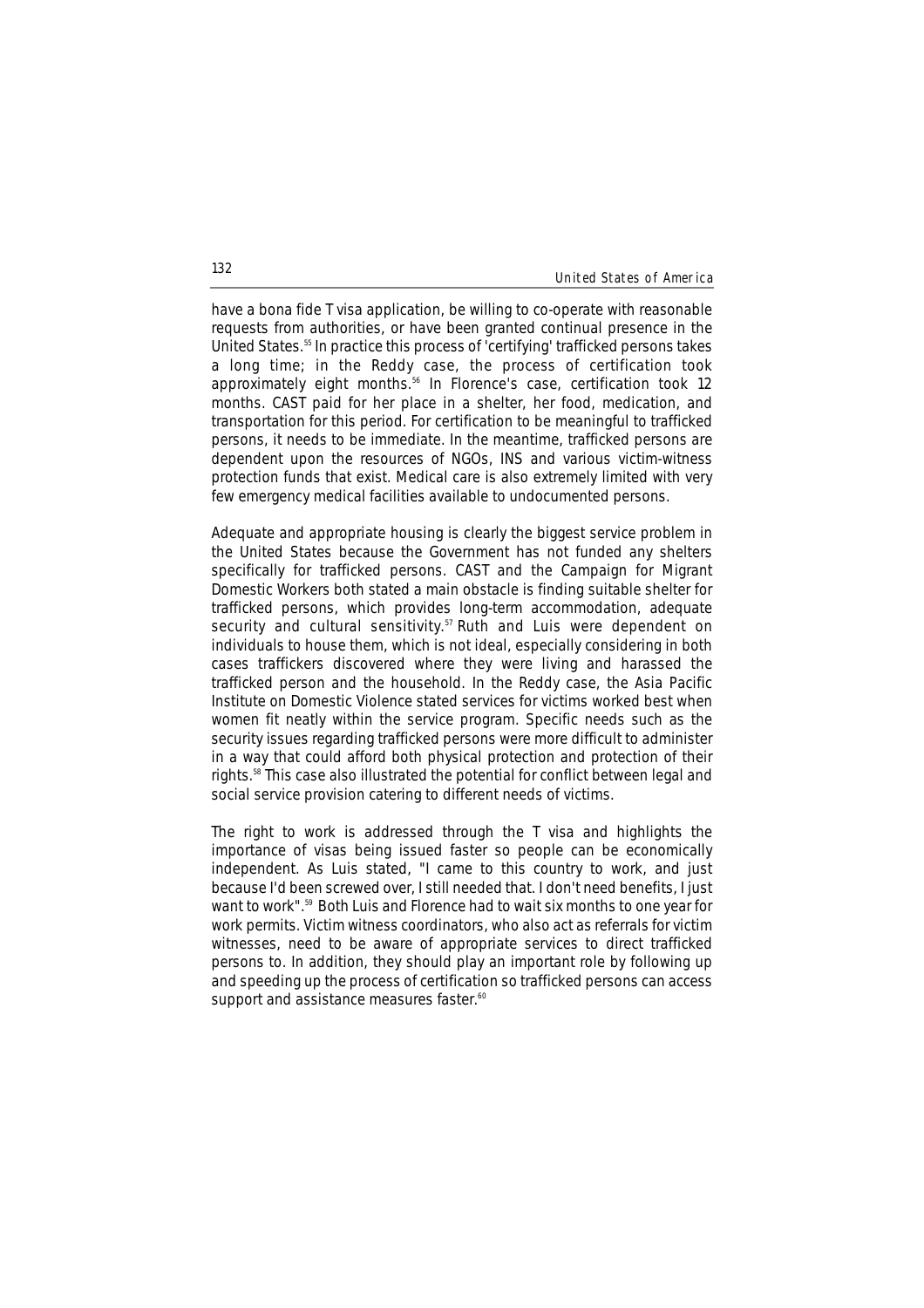### **4. Legal Redress and Compensation**

Under federal law on mandatory restitution, criminal courts are obliged to order the defendant to pay the victim the full amount of the victim's losses, including fair wages for labour or services.<sup>61</sup> Section 1594 sets out forfeiture of all traffickers' assets to the Government. As yet, it is unclear whether such forfeiture will occur before or after the payment of mandatory restitution to the victim. As the International Human Rights Law Group notes, there must be a clear process to ensure forfeited assets pay compensation and restitution claims to trafficked persons first, in order to ensure the rights under §1593 are protected.<sup>62</sup> Florence was awarded \$125,819 <sup>63</sup> in restitution, but it is unlikely ever to be paid, as the trafficker had no assets. Luis was paid some restitution under the plea arrangement.

The victim may also bring a civil claim against the trafficker but this would be more complicated as trafficked persons would have to try to receive the money from the forfeited assets held by the Government.<sup>64</sup> A trafficked person would only seek to pursue a civil suit generally after the criminal case, if the claim for restitution was not satisfactory. In the Reddy case, victims have filed a civil suit against the trafficker. The US has state compensation funds, though they are of little use because they only cover lost wages due to injury.

### **III Overall conclusions and recommendations**

The new criminal provisions related to trafficking display a clear application of the Protocol that is more user-friendly for law enforcement and prosecution. The inclusion of psychological coercion under forced labour is especially important in enabling more traffickers to be prosecuted for crimes where force or threats are less apparent. However, only trafficked persons who co-operate with authorities can stay in the United States and thus only victim witnesses access wide-ranging protection and support measures under the TVPA. The success in the illustrated cases was due to the commitment of trafficked persons, service providers, lawyers and individual law enforcement agents. This is still needed despite the TVPA. The Government still needs to institutionalise effective investigation and victimsensitive mechanisms for trafficking cases within investigative and prosecution departments.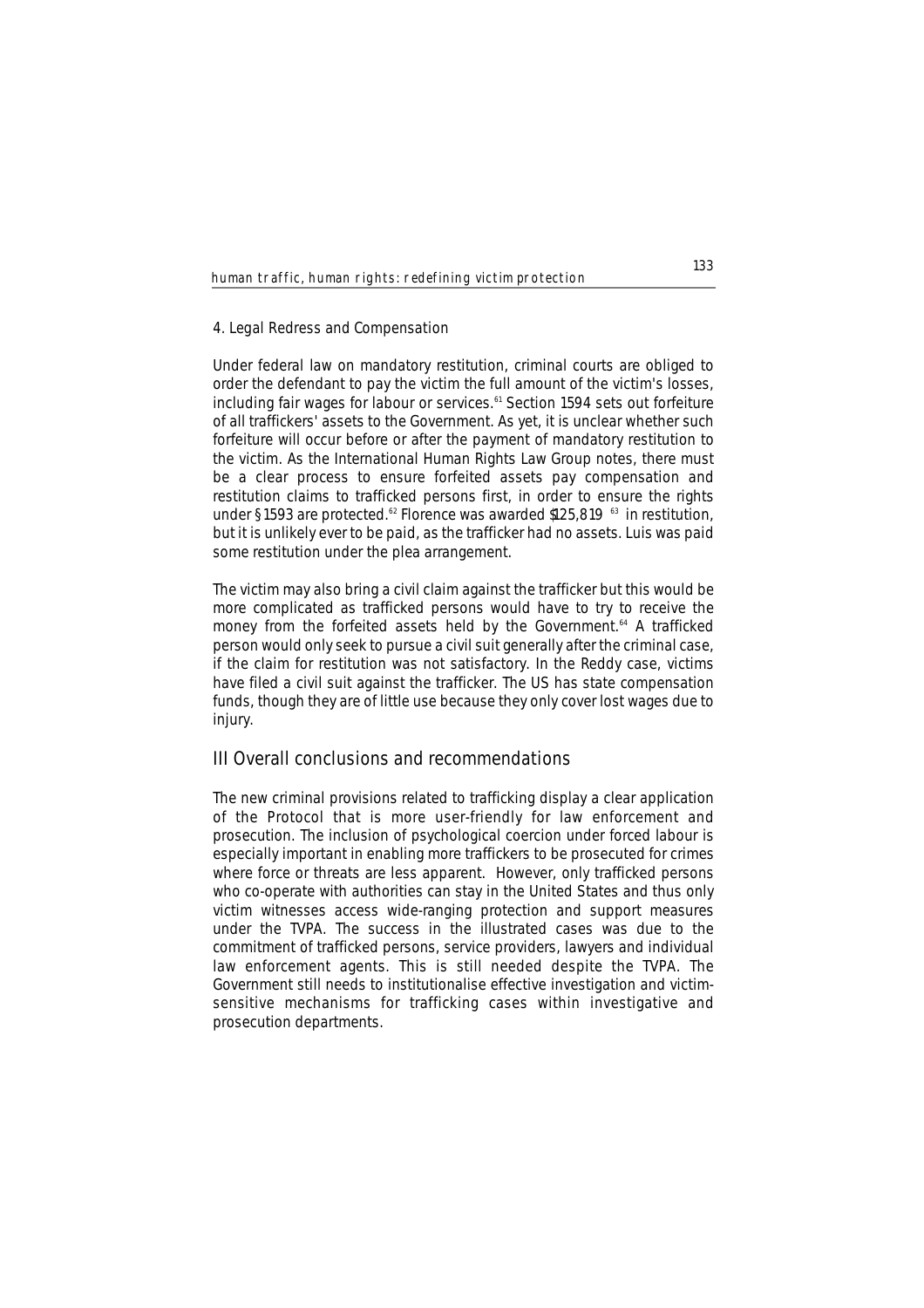The Government needs to do more to make the process an empowering one for victims, where they can make informed choices and regain control over their lives that through the process of being trafficked has been denied to them. As Florence's lawyer stated, "There is a tendency to 'over-victimise' the victim in the courtroom in trafficking cases, but there is a need to recast the narrative. You can choose between seeing this story as a poor dumb girl from the village who was completely duped into a very horrific situation, or you can see it as a woman who was denied everything at various points in her life, but despite it all was smart and savvy and really is going to try and make something out of this."

#### **Recommendations to the United States Government:**

- Police protection should include direct access to law enforcement officers in case of emergency, e.g. panic alarms.
- ! Provide State-funded safe housing for male and female trafficked persons, from the moment of discovery. This must not be detention, and should be appropriate to the trafficked person's needs.
- Immigration (INS) should streamline process of certification and granting of T and U visas to ensure trafficked persons access to essential services is immediate (i.e. within 24 hours) and that they are guaranteed the right to work.
- ! Department of Justice should evaluate existing multi-agency task forces, in order to ensure good practices are replicated and avoid bad practices.
- ! Department of Justice should expand multi-agency task forces to other regions.
- Continue training of all those involved in use of the trafficking provisions.
- ! Department of Justice should provide more resources for victim witness coordinators to deal with trafficking cases.
- Develop mechanisms and anti-trafficking units to provide effective national coordination between different law enforcement bodies and different states, and consistent practice.
- Ensure all trafficked persons are equally provided access to services and support.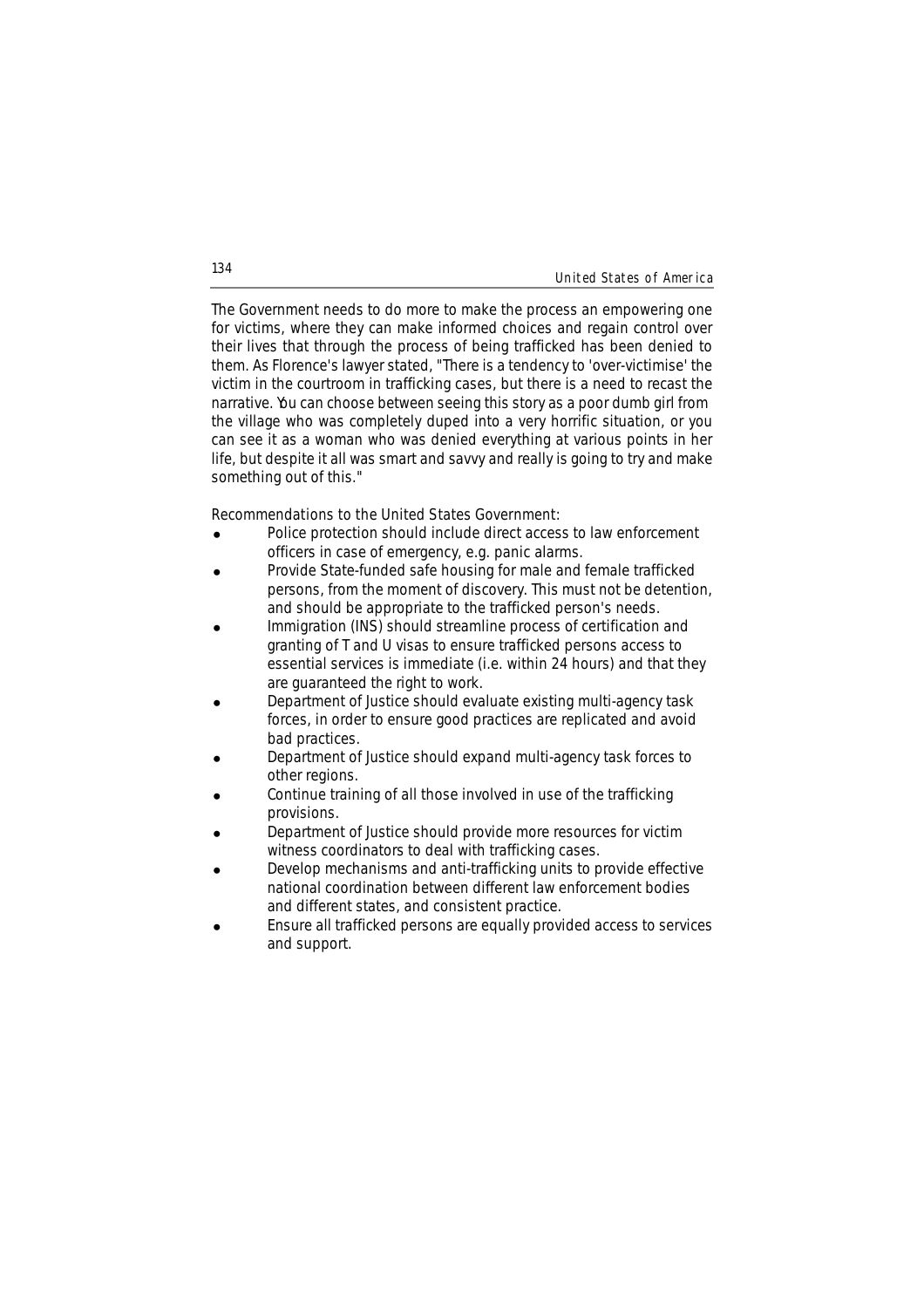### **Endnotes**

<sup>1</sup> In the United States, Anti-Slavery International conducted the research in California, Washington D.C. and Florida. Anti-Slavery International would especially like to thank Coalition to Abolish Slavery and Trafficking (CAST) in Los Angeles, International Human Rights Law Group and Campaign for Migrant Domestic Workers in Washington D.C. and Coalition of Immokalee Workers in Immokalee (Florida) for their assistance in providing cases for the research and sharing their expertise. Anti-Slavery International also spoke with people who had been trafficked, police, immigration officers, prosecutors, lawyers, and representatives from the Departments of Justice, Labour and State (Centre to Monitor and Combat Trafficking in Persons) and from various other NGOs. Anti-Slavery International would like to recognise the input of Ann Jordan who provided detailed comments on the draft text.

 $^{2}$  Which is the first part of a larger Victims of Trafficking and Violence Protection Act 2000 (VTVPA).

<sup>3</sup> Title 18 Crimes and Criminal Procedure, Part I Crimes, Chapter 77 Peonage and Slavery, US Code.

<sup>4</sup> Section 1589 (forced labour) US Code.

<sup>5</sup> Sections 1956 - 1957 U.S. Code. Women's Bureau of the U.S., Department of Labour in collaboration with the U.S. Departments of Justice, Health and Human Services, and State, *Trafficking in Persons, A Guide for Non-Governmental Organisations*, 2001 at http://www.usdoj.gov/crt/crim/wetf/trafficbrochure.html  $<sup>6</sup>$  Section 107(3) TVPA.</sup>

 $7$  Section 107(e)(4).

 $8$  Section 107(e)(1).

<sup>9</sup> Section 107(e)(1).

<sup>10</sup> Section 107(e)(2).

 $11$  Section 107(f).

<sup>12</sup> National Immigration Law Centre, 'Immigration Law and Policy: Obtaining Lawful Permanent Residence Status,' *DOJ Issues Regulations for T Visas, Available to Victims of Trafficking, Immigrants' Rights Update*, Volume 16, No. 1, February 28, 2002 at http://www.nilc.org/immlawpolicy/ <sup>13</sup> *Ibid.*

<sup>14</sup> Richards, A., *International Trafficking in Women to the United States: a contemporary manifestation of slavery and organized crime* (DCI Exceptional Intelligence Analyst Program: An Intelligence Monograph), 2000.<br><sup>15</sup> Section 1513 (b)(3) VTVPA.

<sup>16</sup> Section 1513(c)(1).

<sup>17</sup> Section 1513(b)(3).

<sup>18</sup> Section 1512(c)(2).

<sup>19</sup> Section 1512(f).

<sup>20</sup> Nelson, D., Department of Justice, as quoted in the *Chicago Sun Times*, 25 February 2002.

 $21 \t{129,285.43.}$ 

 $22 \t+ 102.76$ .

 $^{23}$   $\neq$  41.10.

 $^{24}$   $\epsilon$  5, 137.74.

 $^{25}$  { 29,798.90.

<sup>26</sup> Anti-Slavery International interview, AUSA, Fort Myers, 12 December 2001.

<sup>27</sup> Anti-Slavery International interview, CAST, Los Angeles, 28 November 2001.

<sup>28</sup> Anti-Slavery International interview, CAST, Los Angeles, 28 November 2001, and Anti-Slavery International

interview, Coalition of Immokalee Workers (CIW), Immokalee, 11 December 2001.

<sup>29</sup> Anti-Slavery International interview, Coalition of Immokalee Workers, Immokalee, 11 December 2001.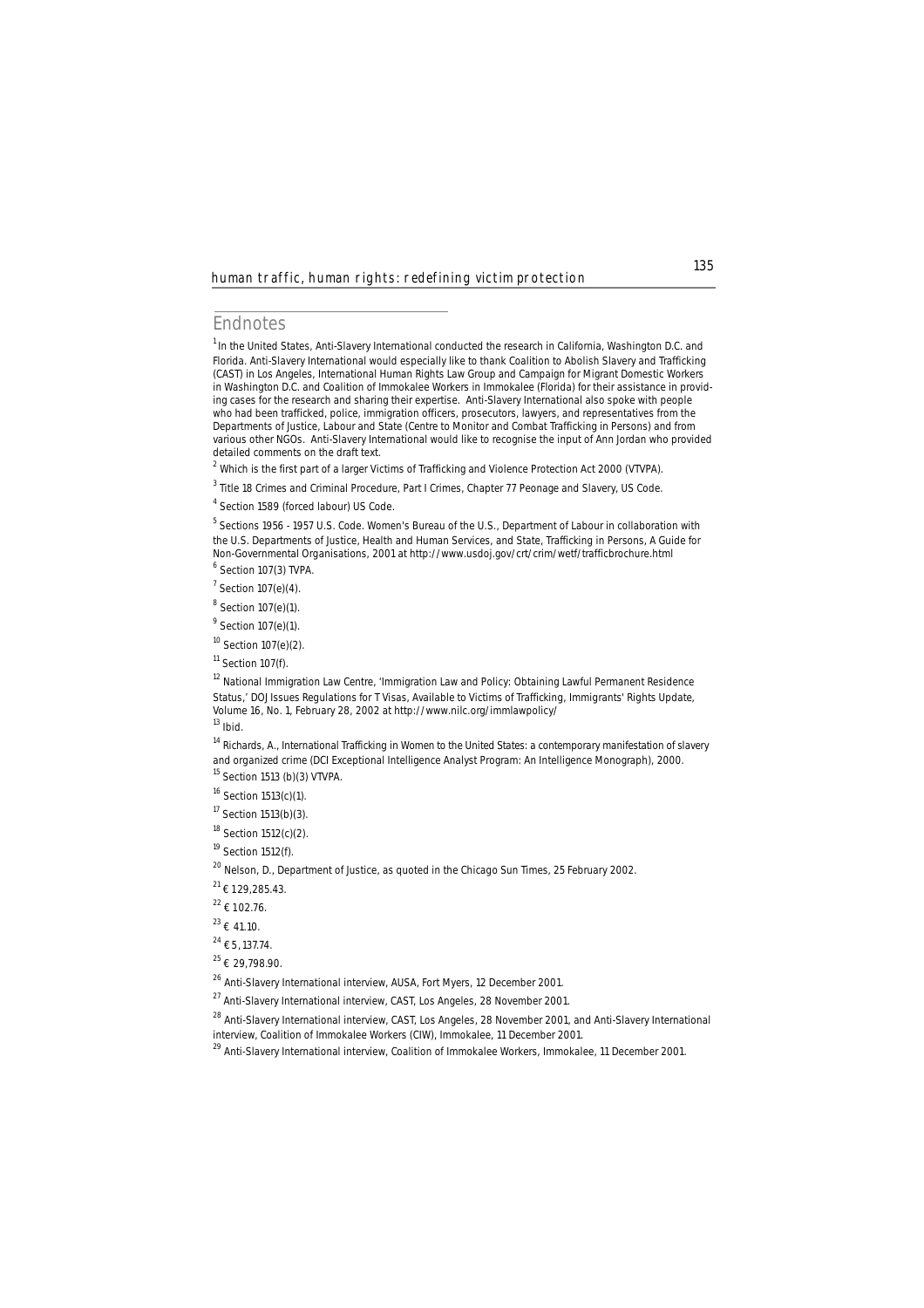<sup>31</sup> *Ibid.*

<sup>32</sup> Anti-Slavery International interview, CAST, Los Angeles, 28 November 2001.

<sup>33</sup> Anti-Slavery International interview, INS, Los Angles, 27 November 2001, and INS, Miami, 13 December 2001.

<sup>34</sup> Anti-Slavery International telephone interview, former DOJ (Civil Rights Division) employee, Washington

D.C., 1 August 2002.

<sup>35</sup> Section 107 TVPA

<sup>36</sup> Title 18, Part II, Chapter 224, Section 3521 (a) (1).US Code

<sup>37</sup> Anti-Slavery International interview, Asian Pacific Institute on Domestic Violence, San Francisco, 30 November 2001.

<sup>38</sup> Title 18, Part II, Chapter 224, Section 3521 (a) (1). US Code

<sup>39</sup> Anti-Slavery International interview, FBI, Los Angeles, 27 November 2001.

<sup>40</sup> Anti-Slavery International interview, Coalition of Immokalee Workers, Immokalee, 11 December 2001.

<sup>41</sup> Anti-Slavery International interview, Campaign for Migrant Domestic Workers, Washington D.C., 4 December 2001.

<sup>42</sup> Anti-Slavery International telephone interview, DOJ Office for Victims of Crime, 2 August 2002.

43 Anti-Slavery International telephone interview, prosecutor, 6 December 2001.

<sup>44</sup> *Ibid.*

<sup>46</sup> US Department of Justice, *Attorney General Guidelines of Victim and Witness Assistance,* 2000 p. 25-37.

<sup>47</sup> Anti-Slavery International, interview, ACLU lawyer, San Francisco, 30 November 2001.

<sup>48</sup> Title 42 10606 (b) U.S. Code.

<sup>49</sup> Anti-Slavery International interview, ACLU lawyer, San Francisco, 30 November 2001.

<sup>50</sup> Anti-Slavery International interview, CAST, Los Angeles, 24 November 2001.

<sup>52</sup> Anti-Slavery International interview, ACLU lawyer, San Francisco, 30 November 2001.

<sup>53</sup> Anti-Slavery International interview, DOJ, Washington DC, 6 December 2001.

<sup>54</sup> Section 107(b)(1) TVPA.

<sup>55</sup> *Ibid.*

<sup>56</sup> Anti-Slavery International interview, ACLU lawyer, San Francisco, 30 November 2001.

<sup>57</sup> Anti-Slavery International interview, CAST, Los Angeles, 24 November 2001 and Campaign for Migrant Domestic Workers, Washington D.C., 4 December 2001.

<sup>58</sup> Anti-Slavery International interview, Asia Pacific Institute on Domestic Violence, San Francisco, 30 November 2001.

<sup>59</sup> Anti-Slavery International interview, *Luis*, Immokalee, 11 December 2001.

<sup>60</sup> Anti-Slavery International telephone interview, former DOJ (Civil Rights Division) employee, Washington D.C., 1 August 2002.

<sup>61</sup> §1593 US Code.

<sup>62</sup> International Human Rights Law Group, (IHRLG) Draft Commentary on the Trafficking Victims Protection Act 2000.

 $^{63}$  £126, 152.35.

<sup>64</sup> § 1594 US Code.

<sup>30</sup> *Ibid.*

<sup>45</sup> Title 42 US Code §10607(C)(4).

<sup>51</sup> Anti-Slavery International interview, American University legal academic and lawyer, Washington DC, 6 December 2001.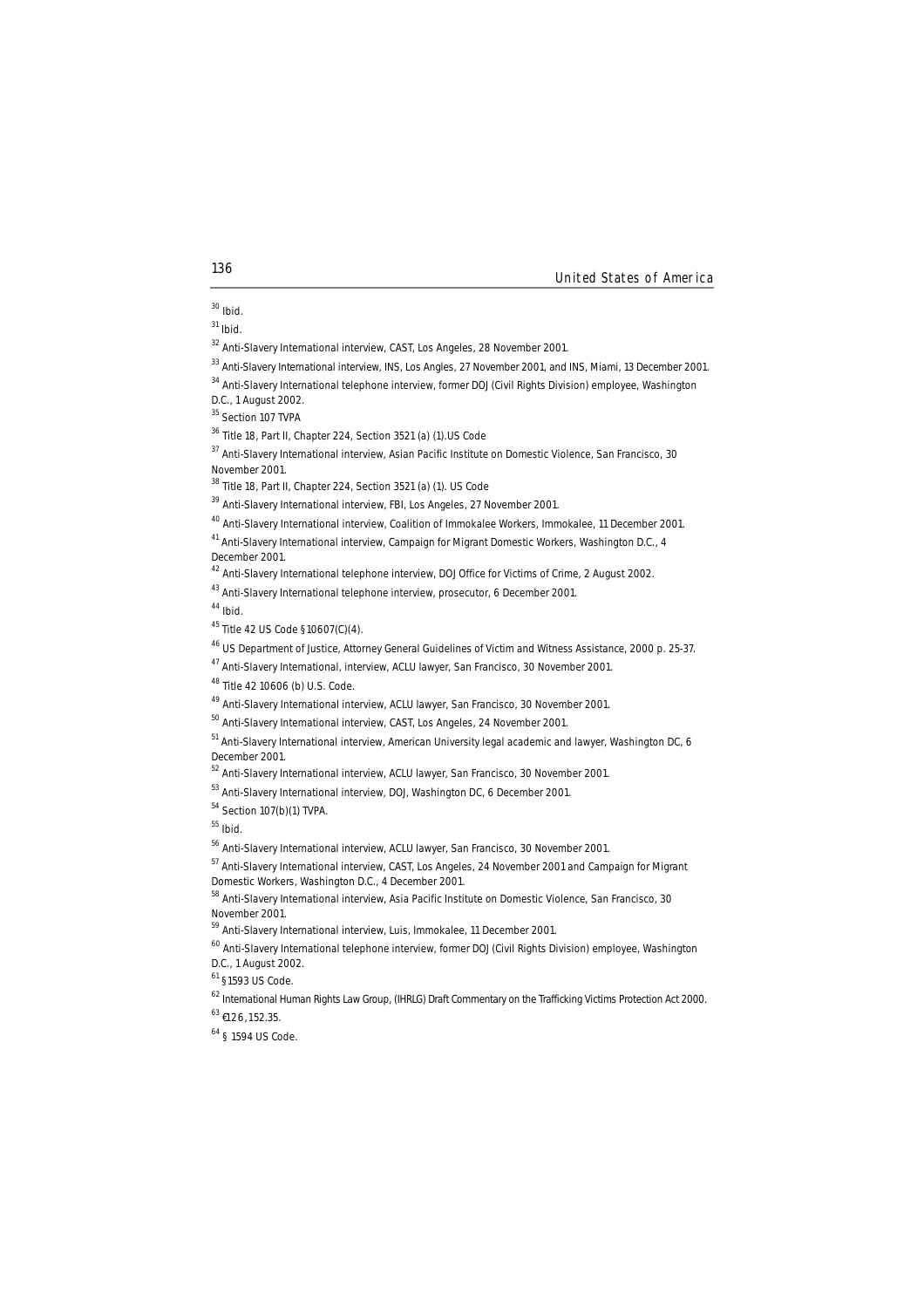# **9. Italy**<sup>1</sup>

## **I Legislation**

## **1. Criminal laws**

Italy has no specific criminal provision against trafficking in human beings, but it is punishable under several other articles of the Penal Code. Italian prosecutors are rare in that they have understood a wide range of specific offences may be committed in the course of trafficking, each of which is punishable.

### **a) Article 600 and 601 Penal Code**

Article 600 provides that "any person who reduces another to slavery, or to a condition similar to slavery, is punishable by imprisonment between five and 15 years." The Penal Code does not define 'reduces another to slavery', though this can be derived from definitions in the United Nations Slavery Convention (1926) and the United Nations Supplementary Convention on the Abolition of the Slavery, the Slave Trade and Institutions and Practices Similar to Slavery (1956), both of which Italy has acceded to. Cases falling under article 600 have the common element of control by one person over another person. Article 600 has been used in recent years particularly to punish offences involving minors and cases of forced begging of Roma children.<sup>2</sup> Jurisprudence suggests, in the absence of any specific law on trafficking, article 600 can be used to prosecute trafficking in persons. In 1996 the Cassation Court (*Corte di Cassazione*) passed a judgment stating that in cases where there is complete control of one person by another, what constitutes slavery is dependent upon the specific situation and may be decided on a case-by-case basis.<sup>3</sup>

### **Irena**

*Irena was trafficked from Albania to Italy with a group of women. One of her traffickers was actually a relative from the same village. In Italy she was forced into prostitution. She and the other women were constantly intimidated and beaten, and forced to have illegal abortions involving serious health risks. They were rescued during a police raid. Irena and two other women made statements to the police. Thirty-eight*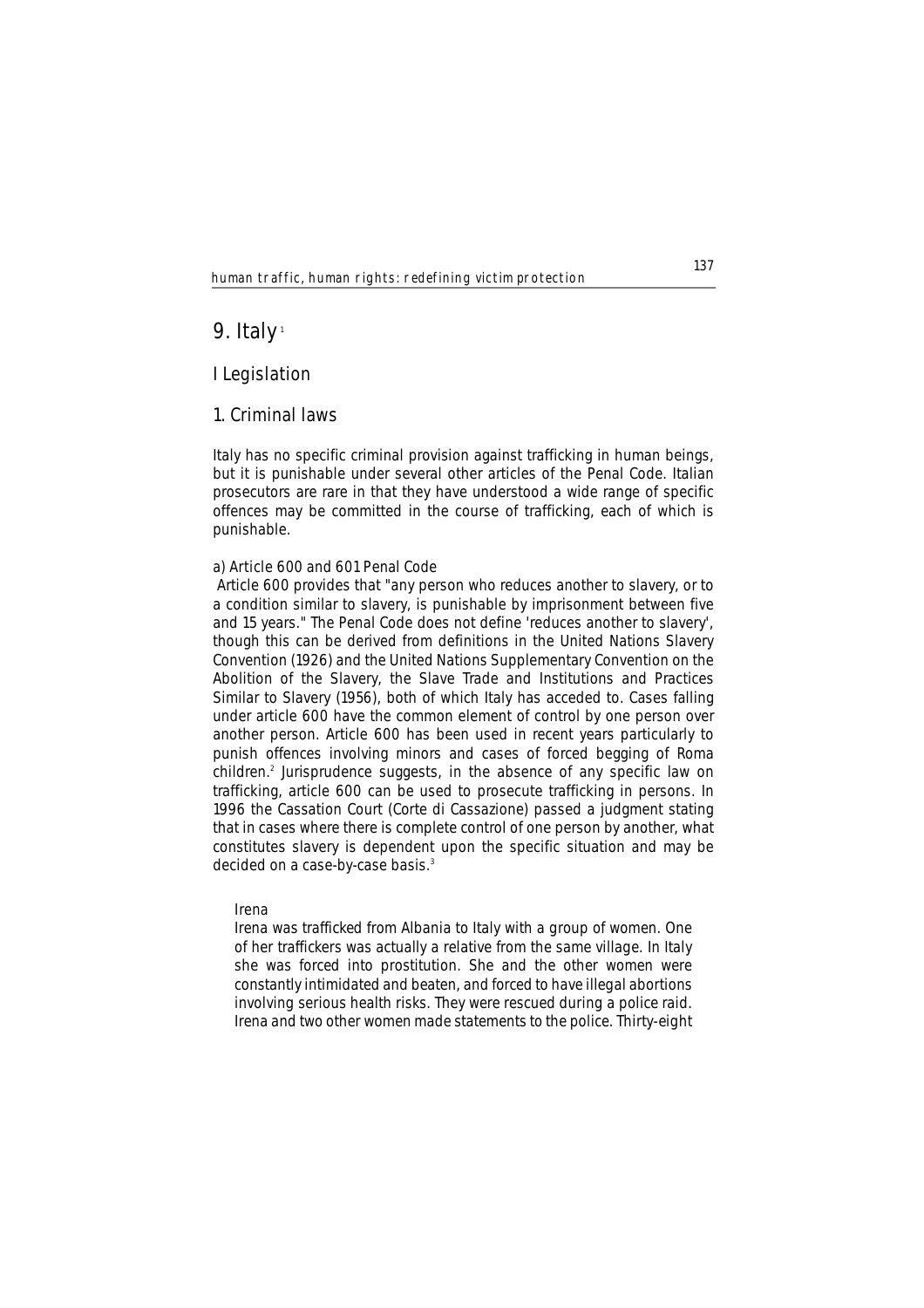*Italian and Albanian traffickers were arrested following the police investigation. Blackmail and threats continued after Irena's initial statement. The 38 traffickers were convicted of various crimes, including; facilitation and exploitation of prostitution, bringing women illegally into Italy with the aim of exploiting them in prostitution, reduction to slavery and slavery-like conditions, encouraging the involvement of Italians and others in organised crime, giving false statements, obtaining illegal abortions for those women who became pregnant while working as prostitutes, illegal possession of firearms, deprivation of liberty and harbouring heroin with intent to supply. Six of the traffickers were convicted of reduction to slavery. The investigation showed that there were clear links between Albanian criminal groups and local Italian criminals, who helped directly or facilitated criminal activities.*

Article 601 provides "whoever traffics or otherwise trades in slaves or persons in a condition similar to slavery shall be punishable by imprisonment from five to twenty years". This is used less frequently than article 600.

### **b) Law 75 of 1958 (The Merlin Law): closure of brothels and exploitation of prostitution**

This is not an anti-trafficking law, in the spirit of the Trafficking Protocol, but rather one reflecting the United Nations 1949 Convention, criminalising third party involvement in prostitution.4 Enticement or recruitment into prostitution is sometimes applied to prosecute those who traffic people into prostitution. Article 4(1) stipulates that such offences are aggravated if the exploiter uses threats, deception or violence. The Merlin law tends to consider exploitation of prostitution as a crime against public order or morality rather than as a crime against the individual, $5$  thus not really reflecting the nature of the abuses that occur in trafficking.

#### **Mary**

*Mary was trafficked from Nigeria to Italy and forced into prostitution under debt bondage. After one year she escaped. She did not immediately report her traffickers because she feared for her family in*

**138**

Italy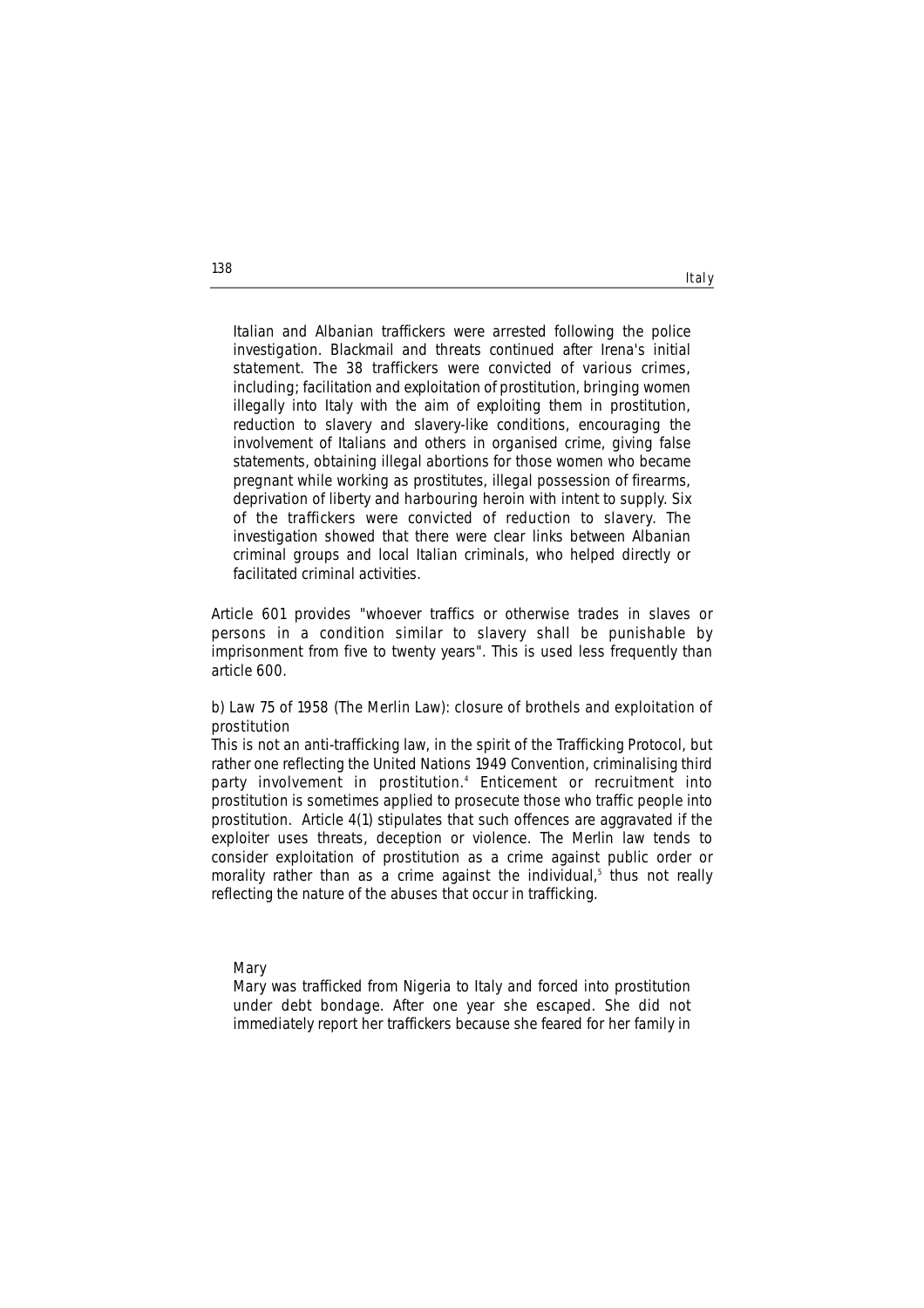*Nigeria. However, threats against her and her family occurred because of her outstanding debt. Mary finally reported her traffickers and one of them, her 'Madam' was convicted on the charge of exploitation of prostitution. She was sentenced to 22 months in prison and fined 600,000 lire. <sup>6</sup>*

#### **Jana and Maria**

*Jana was trafficked through the Balkans to Italy. The man who exploited her in Italy bought her in Albania. A relationship developed between them and in which he became her 'boyfriend'. He forced her into prostitution in Italy, and raped her repeatedly. He kept control of her and another woman from Eastern Europe, Maria. They were forced to work every day. Out of the 20 million lire <sup>7</sup> each of them earned every month, they were sometimes allowed to keep two million lire <sup>8</sup> for themselves. Then in the last few months, Jana was not given any money. Their trafficker controlled them by watching them as they worked, recording the length of time they spent with clients and constantly calling them on their mobile phones. Maria and Jana were both scared to report their trafficker to the police. Their trafficker threatened to kill Maria's mother and sister since he knew where they lived. A local NGO contacted Maria and Jana, and advised them of their legal rights to a permit to stay, and of the support available to them. They escaped and reported the trafficker to the police. On the basis of their testimony, police arrested and prosecuted the trafficker. He was charged with facilitation, enticement and exploitation of prostitution under aggravated circumstances,9 aiding and abetting illegal migration and residency,10 forcing another to undergo sexual acts/sexual abuse <sup>11</sup> and the possession of false documents <sup>12</sup> and weapons.13 The trafficker pleaded guilty and was sentenced to four years in prison.* 

#### **c) Other laws used to prosecute traffickers and future law**

Other relevant laws that are used to prosecute traffickers are article 12 of the Immigration Law 286 of 1998 (facilitation of illegal migration), article 605 (kidnapping), article 416 (criminal association) and article 416*bis* (involvement with *mafioso* type14 organised criminal association) Penal Code. The Senate is presently discussing a Bill (S.885) regarding trafficking in persons which proposes amendments to article 600 Penal Code and to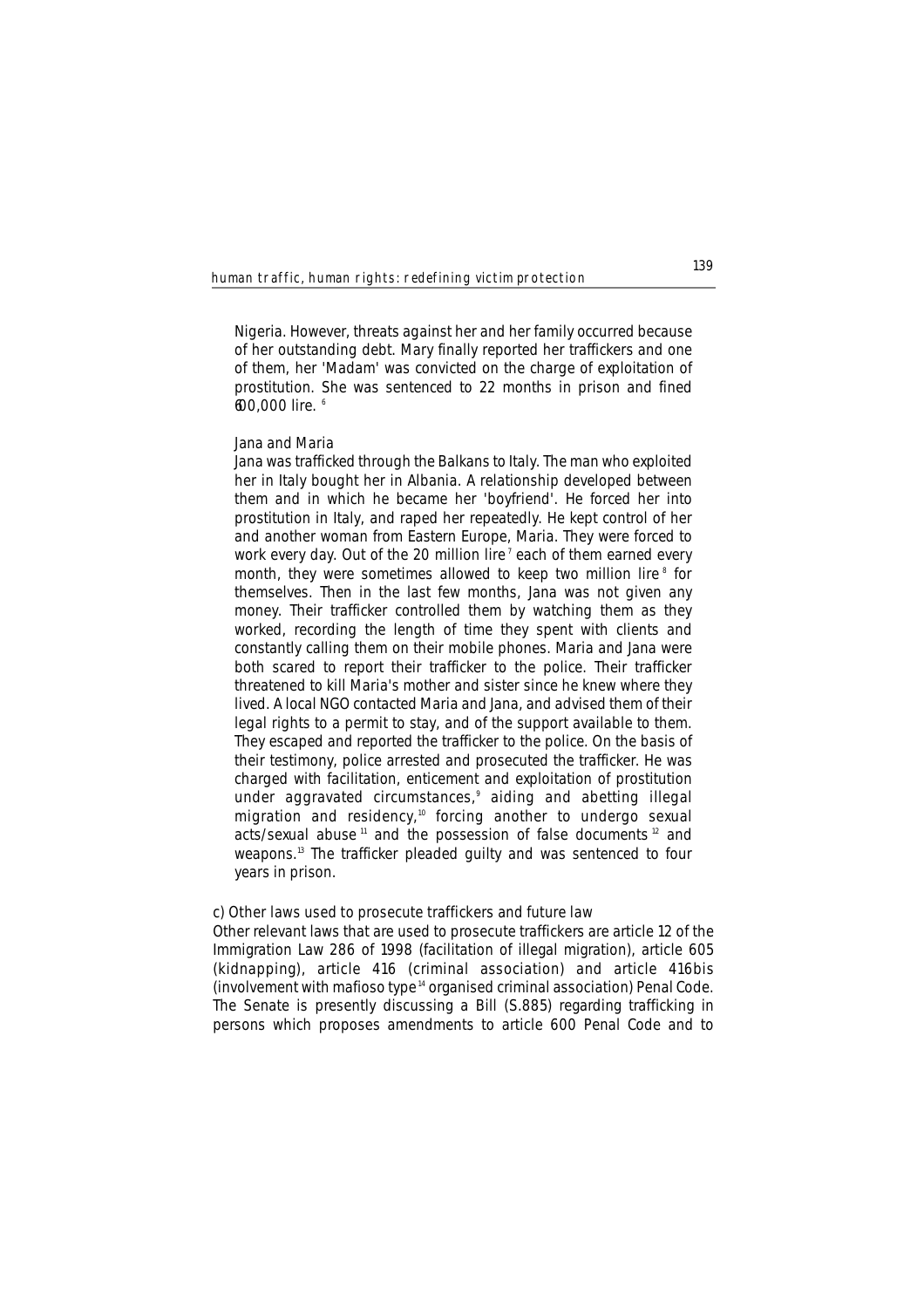create a specific offence of trafficking, article 602*bis*. Under the amended article 600, a definition of 'servitude' is proposed as 'a continuous state of being deprived of freedom of choice and, depending on the facts of the case and the victim's experiences and personal circumstances, force them to render either labour or sexual services'.<sup>15</sup> It proposes that "anyone who through violence, threats or deception forces or induces one or more people to enter, remain or leave the territory of a State, or to move around within it, with the aim of coercing that person into forced labour, begging, sexual exploitation or in any case to a condition of servitude, is punishable with imprisonment from eight to 20 years".

# **2. Other laws and policies affecting trafficked persons**

# **a) Temporary residence: Article 18 of the Immigration Law**

Trafficked persons who are not Italian nationals have a right to temporary residency under article 18 of the Immigration Law, Law 286 of 1998. Article 18 provides a renewable six-month permit to stay to victims of severe exploitation who are seen to be in danger as a result of escaping from the situation.

The Article 18 permit applies to migrants in situations of abuse or severe exploitation where their safety is seen to be endangered as a result of trying to escape from the situation or as a consequence of pursuing criminal action against the traffickers. People granted the Article 18 permit are obliged to take part in a social assistance and reintegration programme offered by various local NGOs and community projects in Italy. They are also afforded access to social services and educational institutions, enrolment with the State's employment bureau and are provided access to employment. Granting of the Article 18 permit is not tied to the person's willingness to take part in any legal proceedings against the trafficker, and can be obtained through two different channels: through the social services of local councils and registered NGOs or through the Prosecutor's Office, though in practice it is issued in both cases by the *luestore* (Chief of Police for each district). The permit is renewable after the initial six months for another year, either if the permit holder is assisting the prosecution, or enrolled in an education programme or employed at the date of expiry of the initial permit. Thus the Article 18 permit is not dependent upon the quality of the trafficked person's co-operation during investigation or prosecution, but dependent upon participation in a social assistance programme.

**140**

# Italy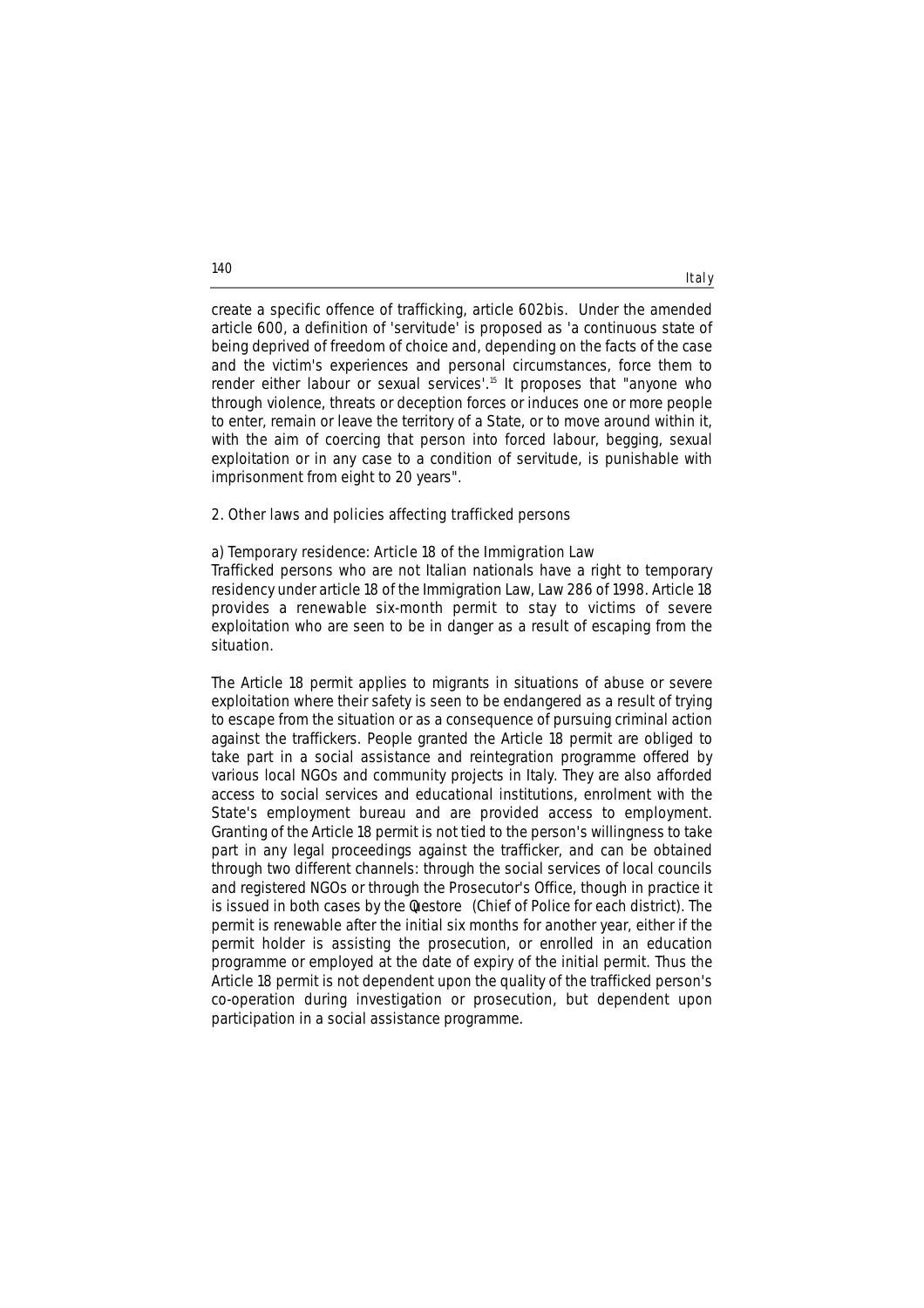The Article 18 permit may be obtained by making a simple statement to the police which reports that the crime has occurred (*esposto*), not only by making a full, sworn statement (*denuncia*). The idea of such a procedure is that it allows for a period of consideration (equivalent to the reflection delay in the Belgian and Dutch systems) before a victim decides whether he or she wishes to testify. However, the danger of retaliation against a victim may be the same, as the prosecutor can start an investigation once an esposto has been made.

# **b) Permanent residency opportunities**

The Article 18 permit is renewable, and it does not state that the person must return home. If the trafficked person has found employment at the end of the initial 18 months stay, they can remain indefinitely depending on their work contract, and eventually apply for permanent residency. Renewal of residency documents is determined by the degree of the person's integration into Italian society and employment. Trafficked persons can submit applications for asylum on the grounds of fear of persecution and of no provision of State protection against such persecution.16

# **II General Analysis and Implementation in Cases**

### **1. Investigation and prosecution of traffickers**

Although articles 600 and 601 are now being used to prosecute trafficking cases, successful convictions regarding cases of trafficking in adults are limited. According to the anti-*mafia* programme of the national Prosecutor's Office, article 600 was applied in only seven cases between 1997 and 1999. This is because 'reduction to slavery' was interpreted as complete physical deprivation of liberty. Recently, however, there has been a shift to broadening the scope of article 600. For instance the Court of Assizes<sup>17</sup> in Rome recently held that slavery is an extremely serious crime. The court also held that people might be held in slavery, if they have some limited freedom of movement. For example, trafficked persons may have physical 'freedom', and be controlled through other methods such as mobile phones, these methods are sometimes the tools used by traffickers just to achieve the subjection of the victims.<sup>18</sup> In Milan, article 600 was applied in nine trials concluded in 2000, and five trials concluded in 2001.<sup>19</sup> In Busto Arsizio, article 600 was used to convict a total of 40 traffickers in seven trials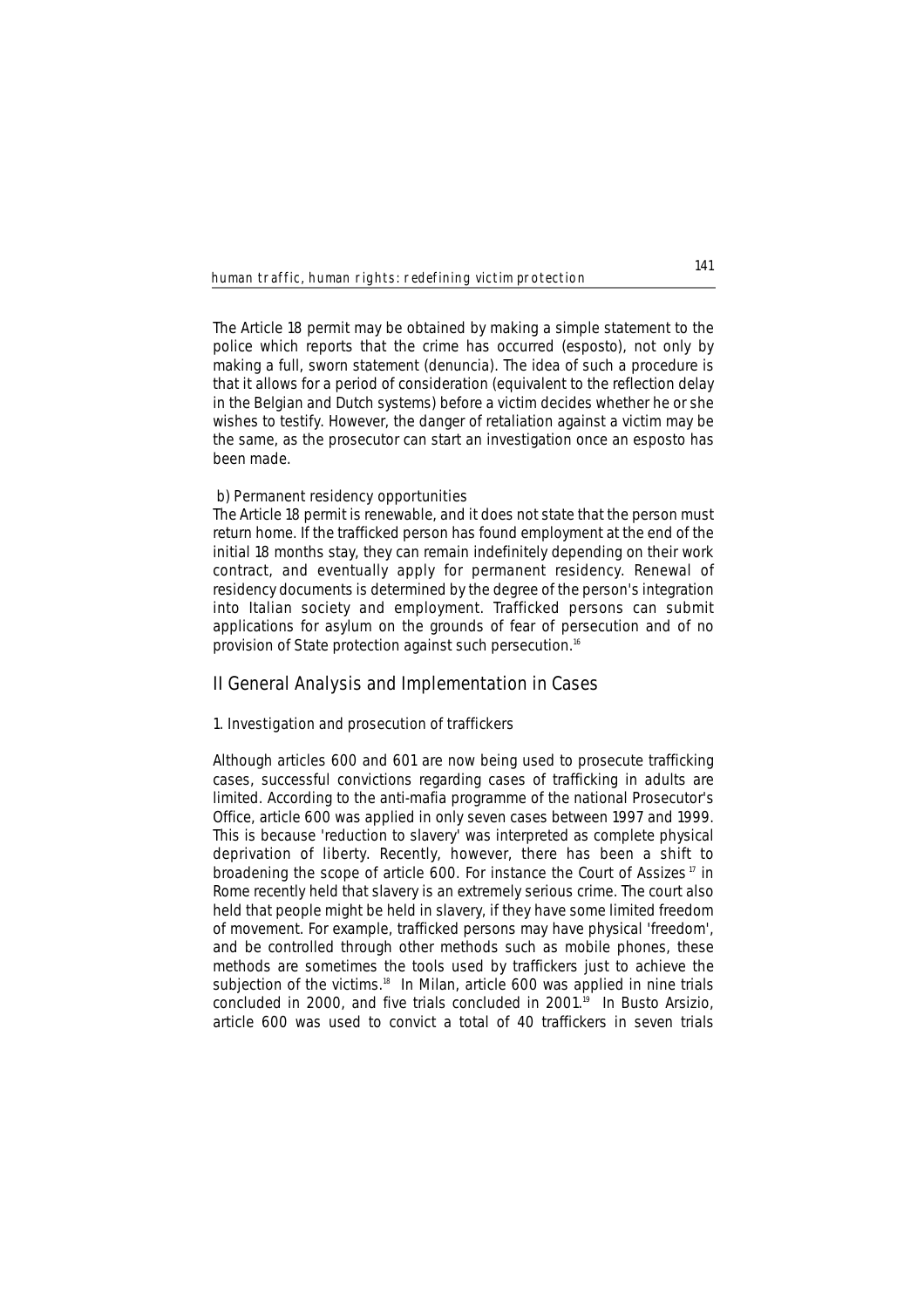# concluded in 2000.20

While statistics are available on the number of prosecutions for exploitation of prostitution and illegal migration, it is not clear how many of these are actually trafficking cases under the terms of the Trafficking Protocol. Without a specific provision against trafficking, it is difficult to collect reliable statistics on prosecutions of traffickers. However, according to one court judge, since the Article 18 residency permit has been available, the number of prosecutions of traffickers has increased and the majority of cases have resulted in convictions.<sup>21</sup>

In Italy, investigation and prosecution of trafficking mostly has been directed only at the last link in the chain of a much larger criminal network (as in Mary and Jana's cases). Trafficking is still confused with exploitation of prostitution in this way (prosecution of pimps) and rarely seen as an activity by organised crime with many different actors. Irena's case was unusual in that it also involved the prosecution of many other criminals involved. Other obstacles to prosecution, identified by two prosecutors included the transnational nature of trafficking (and thus difficulties in apprehending defendants), lack of co-operation with authorities in other countries, and corruption of the authorities in countries of origin.<sup>22</sup>

## **Dimitru**

*Florin and Dimitru, two men from Romania, were trafficked to Italy. On arrival they were put to work in construction. Their documents were taken away and they were held in debt bondage. They were deceived as to the amount of money they would earn, and most of their earnings were retained by their trafficker for rent and for travel expenses. They worked 12 hours or more per day, and slept 10 to a room in premises supplied by the employer. They were afraid to go to the police because they were working illegally and because they did not have their passports. Florin discovered he could legalise his status under an amnesty for illegal migrant workers in Italy. He told Dimitru and the others and encouraged them to leave their employer. The employer discovered this and burned Florin alive in front of the other workers. At first, they were too scared to report the employer, but a trade union*

# **142**

Italy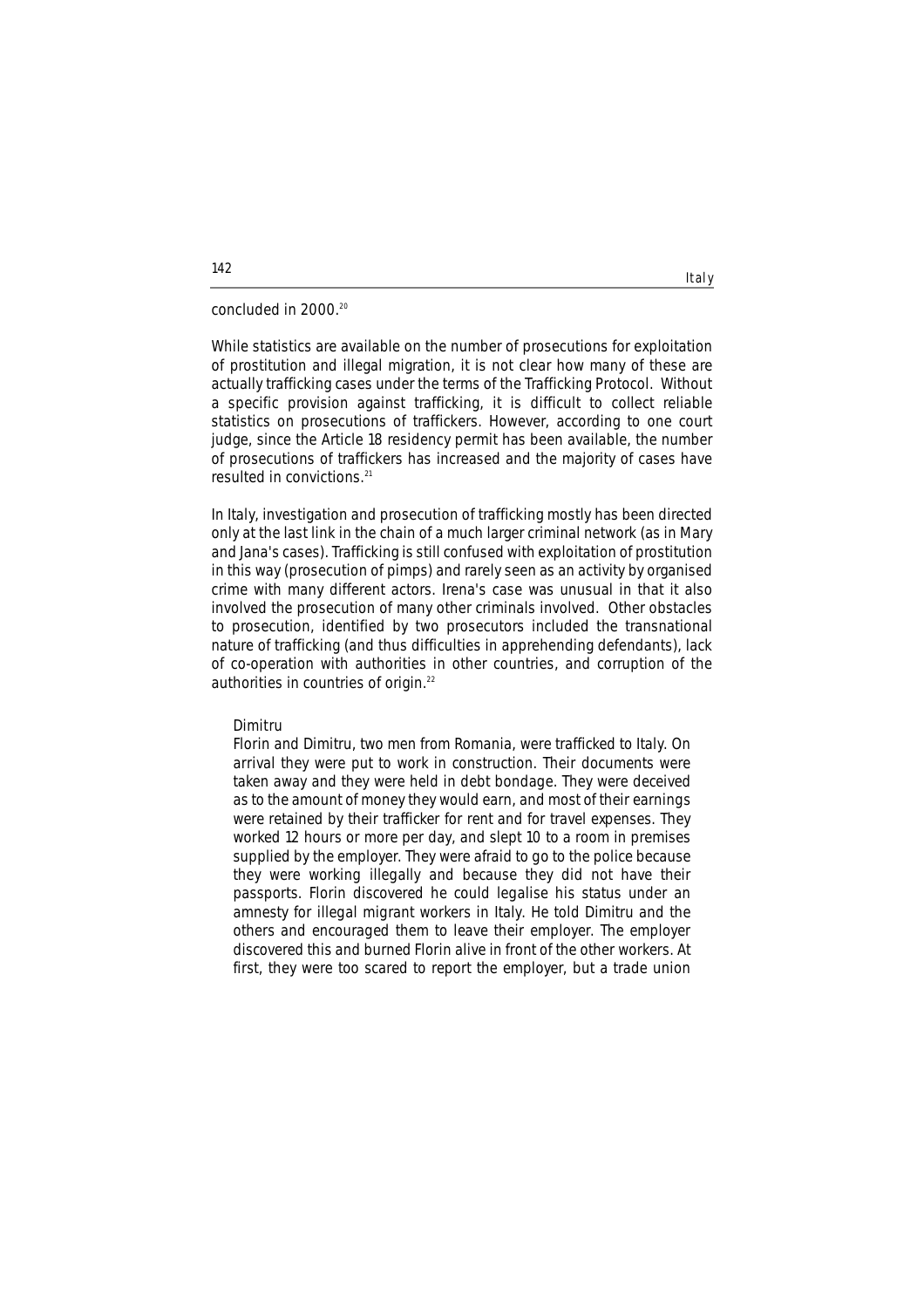*assisted them and they decided to report the trafficker. Dimitru and some others reported the trafficker and were granted the Article 18 permit to stay. Their employer was arrested and tried for murder. He was convicted and sentenced to 30 years in prison*

There are few prosecutions of traffickers who exploit people in areas other than the sex industry. Dimitru's case was prosecuted successfully but it was an extreme case. The only charge was for Florin's murder, not for the exploitation of Dimitru and other workers. Prosecutions of trafficking other than for prostitution tend to be based on charges of facilitating illegal migration.23 In very few cases, where trade unions or NGOs are able to assist those trafficked into domestic work, construction, garment or other industries, civil claims may be lodged under the labour law for low payment or non-payment of wages or health and safety labour violations, but up until now these have generally been unsuccessful.<sup>24</sup>

The unwillingness of trafficked persons to testify against their traffickers remains a significant barrier, despite Article 18. This is especially true in cases such as Jana's where there is a 'romantic' relationship between the trafficker and trafficked person. In such cases, not only is the coercion less visible, but the confused emotions the trafficked person has for his/her trafficker make him/her less likely to be willing to report the trafficker, and, if they do, to be regarded as a less reliable witness.<sup>25</sup> Although under the law it is not necessary for trafficked persons to report their trafficker in order for a prosecutor to start an investigation and prosecution, statements by trafficked persons are of fundamental importance to a successful prosecution.26 Other forms of evidence used in trafficking cases are generally based on surveillance and monitoring by the police.

# **2. Procedure affecting trafficked persons and measures of protection**

#### **a) Residency rights**

Article 18 of the Immigration Law in Italy is the only system in Europe that provides a temporary residence permit to trafficked persons who are not willing to testify against their traffickers. Article 18 introduces "two different and alternative circuits; a social and a judicial one".<sup>27</sup> There are no accurate statistics on how many trafficked persons with Article 18 permits testify, but a judge estimated approximately 70 to 80 per cent of the Article 18 permits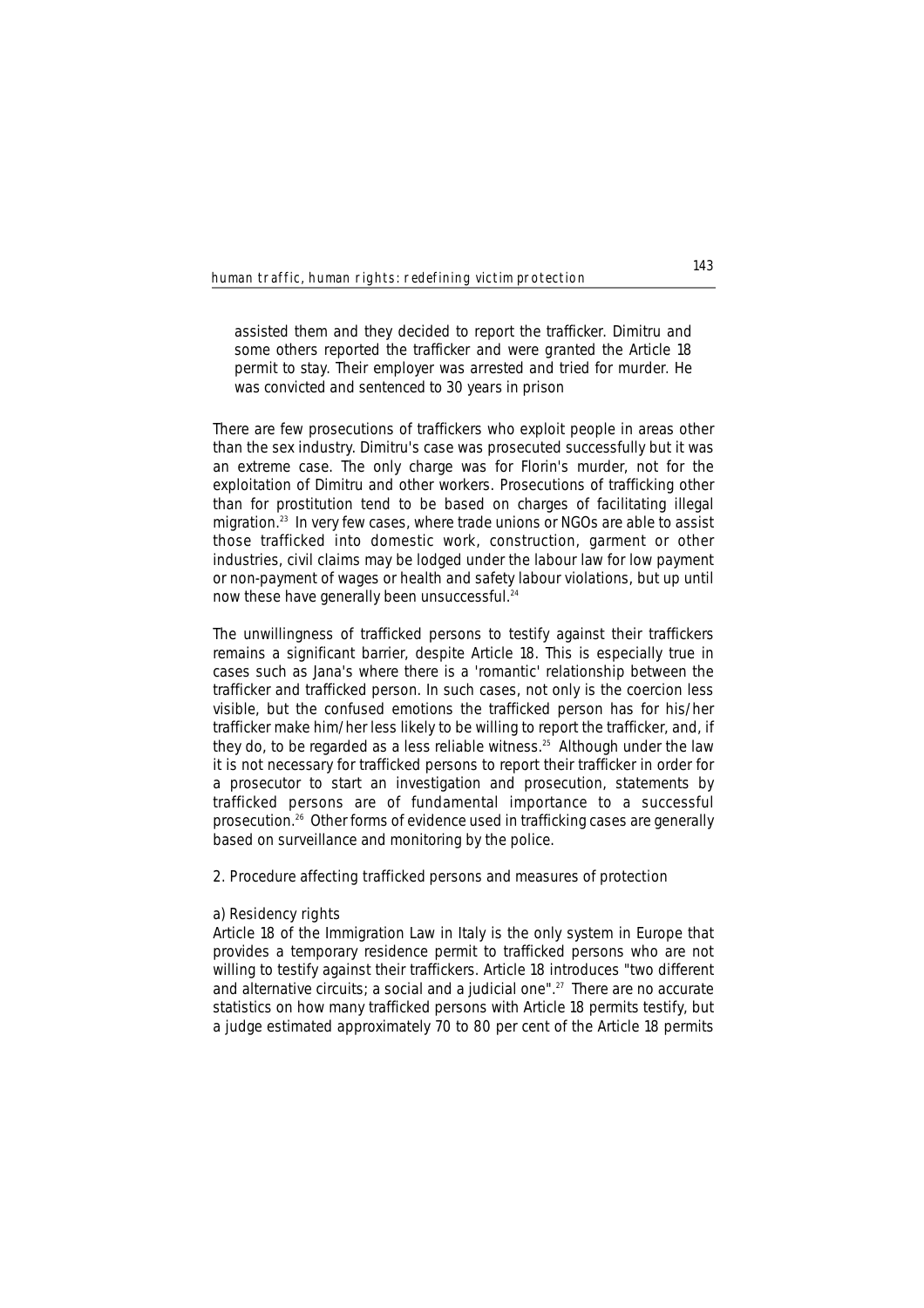are issued to people co-operating in prosecutions and about 20 to 30 per cent to individuals who are only involved in social assistance and integration programmes.28 According to the Milan *Questura* , 55 permits were issued in the first six months of 2002, but only four of these were through the social route, the other 51 had pressed charges against their traffickers.<sup>29</sup>

According to an NGO report, approximately 1500 Article 18 permits were issued between January 1999 and March 2002, of which four to six per cent were for minors.<sup>30</sup> Statistics released by the Ministry of the Interior show that 1044 permits were issued in the two-years' 1999 and 2000, of which 74 were for minors.31 The Ministry for Equal Opportunities reported that on 31 December 2001, there were 744 Article 18 permits currently valid, of which 651 had been issued to females.<sup>32</sup>

No information was available to indicate what proportion of permits had been issued to those trafficked into prostitution as opposed to those trafficked/exploited in other sectors. However, evidence indicates that few Article 18 permits were issued for purposes other than prostitution. In part, this is because the funding for social and integration programmes related to Article 18 is limited to cases of sexual exploitation. Such programmes are clearly not appropriate for most cases where men are trafficked, and for those who are trafficked for other purposes, such as Dimitru. COLCE <sup>33</sup> mentioned that in one case they handled, where a woman was trafficked into domestic work, it was not appropriate to put her in a shelter and a programme with women who had been forced into prostitution: "She clearly did not want it and so we did not put in an Article 18 permit on her behalf".<sup>34</sup>

Although under the law, the Article 18 permit is not conditioned on the trafficked person's readiness to report their trafficker, in practice there is a clear tendency to grant permits only to those who are willing to testify. In all four cases included in this report, once contact with the authorities was made the trafficked persons made statements implicating their trafficker almost immediately. In all cases, the trafficked persons provided evidence to the police and gave evidence against the traffickers. COLCE<sup>35</sup> state that of 40 cases in which they have assisted trafficked women to obtain the Article 18 permit, there was only one case where the person was granted the permit without having to report her trafficker to the police. It is the *luestura* that grants the Article 18 permit in all cases, "The *Questura* will not identify the trafficked person as a 'victim of severe exploitation' unless they submit the

**144**

# Italy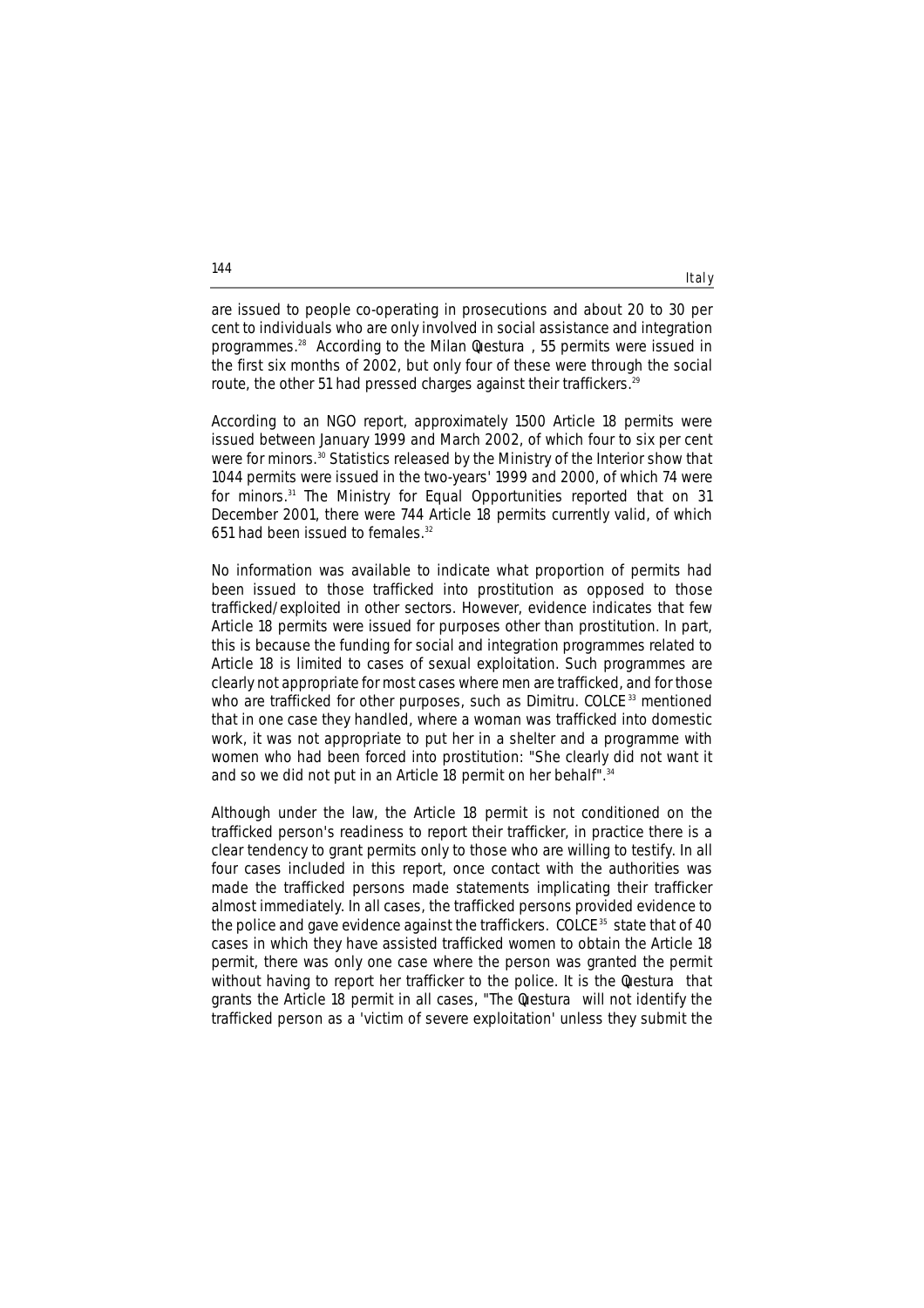information to the prosecutor and there is enough evidence to start a prosecution. So practically speaking, we will not get a permit for a trafficked woman from the police unless there is a denuncia (full report made against the trafficker/s)". $36$ 

### **Mary**

*Mary did not want to report her trafficker as she was fearful for her family and she resisted doing so for some time after she escaped. Her reason for eventually reporting the trafficker was both to stop the threats and intimidation and to regularise her immigration status under Article 18. Caritas, the organisation assisting her, encouraged her to testify in order to be able to obtain the Article 18 permit, which in Turin is notoriously difficult if one does not report the trafficker.37 It still took 10 months from the time that Mary reported the trafficker to the police until Mary actually received the Article 18 permit to stay, which gave her the right to work.*

There is also some evidence to suggest that the number of those who report traffickers is high as a result of increased feeling of security on the part of the victim. A court judge noted, "In the majority of cases, the trafficked women want to act as witnesses because once they are confident about their own situation, once they know that they are protected, that they can get a job, they want their traffickers to be punished." This was confirmed in interviews with several service providers. They indicated that trafficked persons who have not yet reported their trafficker are often more willing to testify towards the end of the six-month initial stay because they have recovered in part from their trauma, and they then begin to feel angry and seek justice.<sup>38</sup> Additionally, they have spoken to other women in a similar position who have testified or are testifying against their trafficker.<sup>39</sup>

The actual implementation of Article 18, in terms of how and when the permit is granted varies widely according to each region. Often the prompt granting of an Article 18 permit by a *luestura* is a result of police sensitivity to the issues concerned, and due to close co-operation between law enforcement and NGOs in the region. In regions where a relationship of trust develops between the police and NGOs, the *Questura* grants the permit on the basis of material provided by the relevant NGO, instead of waiting for the opinion of the prosecutor or the start of an investigation process. This is how the Article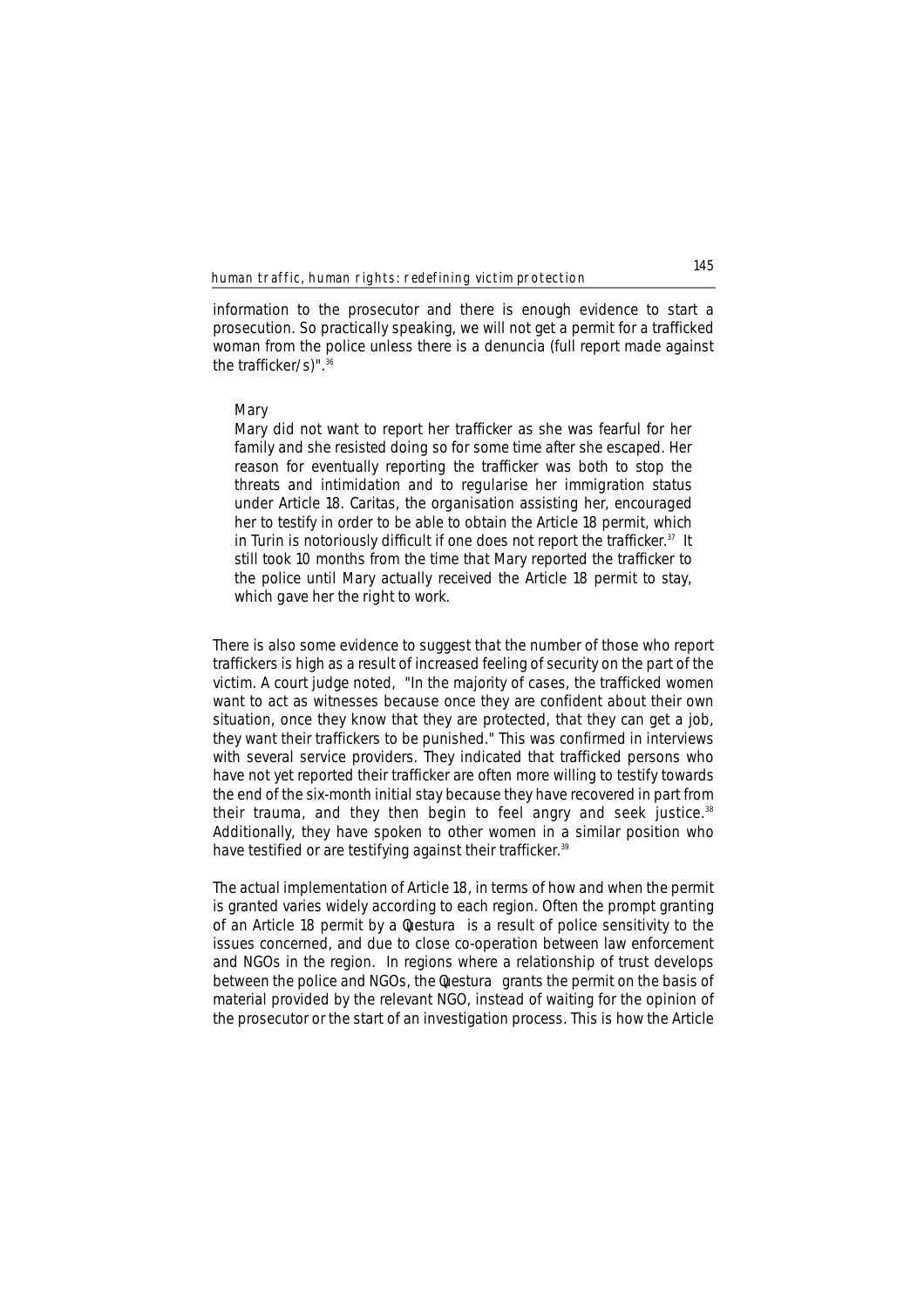18 permit was intended to operate.<sup>40</sup>

However, in Varese and Turin for example, the *luestura* will not grant the Article 18 permit without a victim's sworn statement and the prosecutor starting an investigation.<sup>41</sup> In Dimitru's case, he received the Article 18 permit on the intervention of the prosecutor.<sup>42</sup> In one case a trafficked woman applied for an Article 18 permit at one *luestura* and was denied it. When she applied a second time for the permit at another *luestura*, it was granted immediately.43 There are also regional differences as to the length of time taken to grant the Article 18 permit. As a judge explained, "In some luesture this is not such a problem and they do what the law requires and grant the residence permit immediately".44 However Caritas in Turin reported that in some cases they wait six months to one year for the Article 18 permit to be granted by the *luestura* : "In some cases, the reality is that she will only get the permit once she has taken part in the *incidente probatorio* <sup>45</sup> (special evidence hearing). It is a real problem for women because during the time just waiting for the permit they cannot work".<sup>46</sup>

Practical issues also delay the issuing of the Article 18 permits, particularly if trafficked persons do not have any identity documents. In order to obtain the Article 18 permit, the trafficked person needs a 'temporary document' from their embassy to prove their identity. The Prosecutor's Office faces a problem in identifying foreigners without documents or with forged documents, visas and residence permits.<sup>47</sup> Embassies are often slow and unhelpful in issuing documents, especially passports, to trafficked persons.48 Without a passport, a trafficked person cannot obtain the *libretto di lavoro* (permit to work) required to be legally employed.<sup>49</sup>

There are contradictions between immigration laws affecting undocumented migrants generally and those affecting trafficked persons. This conflict prevents many trafficked persons from being able to access the Article 18 permit. In Italy, when found most undocumented migrants are generally given an order to leave the country within 15 days.<sup>50</sup> After such time they are liable to be deported. In some cases, such as if the identity of the migrant is questionable, they are sent to reception centres to await confirmation of their country of origin.51 There is no obligation on the police to inform such migrants (who could have been trafficked) about the existence of Article 18, nor to inform them about access to NGOs, or undertake any interview in which they could ascertain if someone might have been trafficked. In some

**146**

## Italy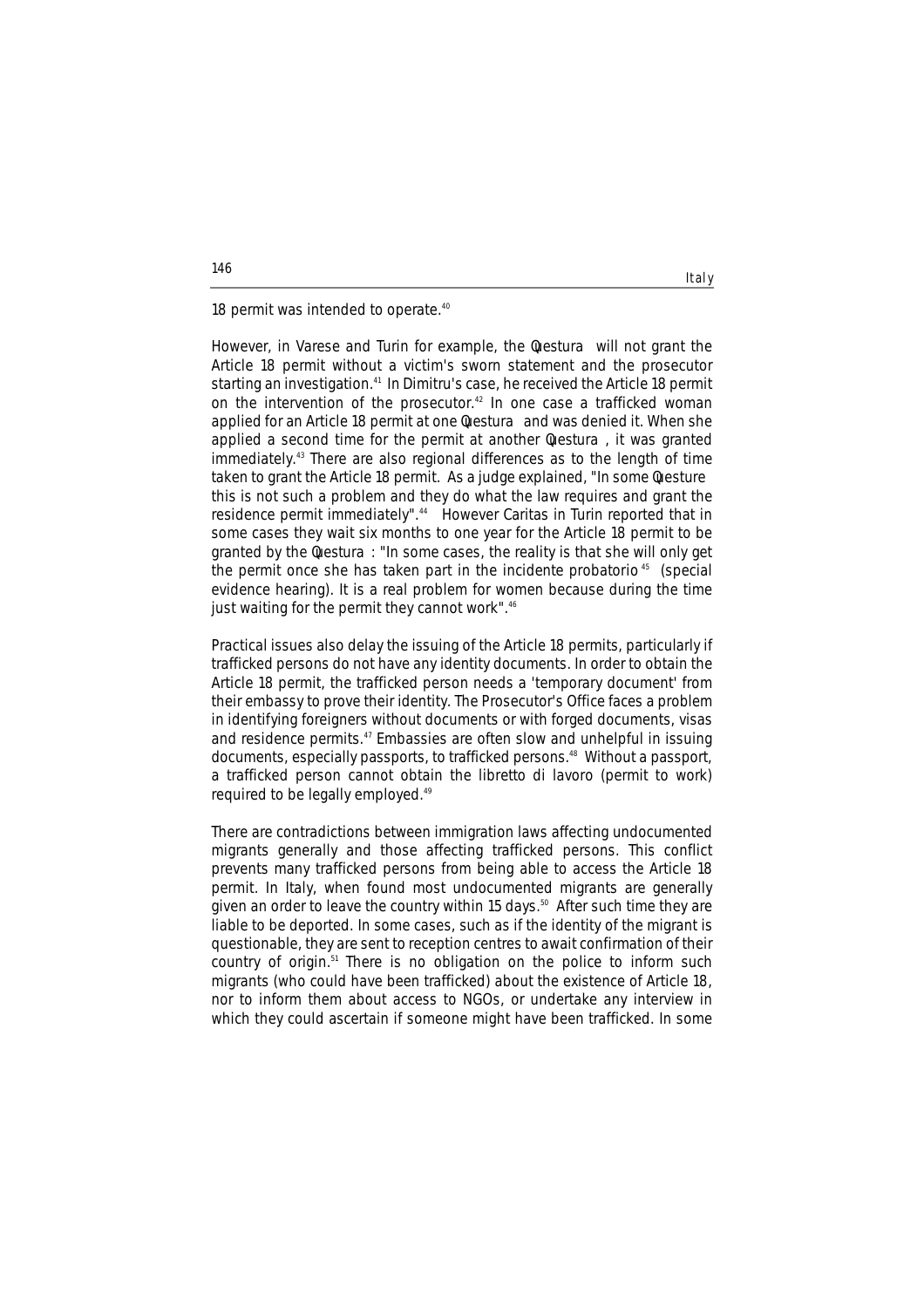cases, the process of granting Article 18 status to trafficked women has been delayed or refused on the grounds that they have been served a deportation order.52 This is partially caused by the lack of communication between the *Prefettura* (local Government officials), who serve the deportation order, and the *Questura* , who grants Article 18 status. In addition, Italy has readmission agreements with several countries, such as Nigeria, that do not take into consideration the experiences of trafficked persons. Under article IV of the readmission agreement with Nigeria,<sup>53</sup> the Italian authorities can return women to Nigeria within 48 hours on the mere presumption that they are Nigerian nationals.

# **Mary**

*After Mary escaped, the trafficker continued to threaten her through her family in Nigeria. He found out where Mary was living in Italy and came to the house and beat her for not paying back the debt. Mary moved into a religious community for the duration of the investigation and trial and was safe; however, the threats against her family continued. Caritas contacted the Nigerian Embassy in Rome, and local police were sent to the family's home in Nigeria to obtain statements from them. However, the Nigerian police allegedly asked for money from the family to continue the investigation. Interpol was contacted, and took action that stopped the threats, though it is unclear exactly what action was taken. After the trial, since Mary moved out of the religious community, she continues to receive threats from the trafficker who was only imprisoned for a short time.* 

# **Irena**

*When Irena was rescued, there were 11 other women who had also been trafficked with her. Only three of these women wanted to stay in Italy. One of them considered it, however, while she was deciding what to do, her brother was kidnapped, so she left Italy without reporting the traffickers. Irena and the other women were all threatened in the shelter where they were staying during the trial. Irena went home for a holiday some months after the trial (against police advice) and she was shot and wounded by one of the traffickers.*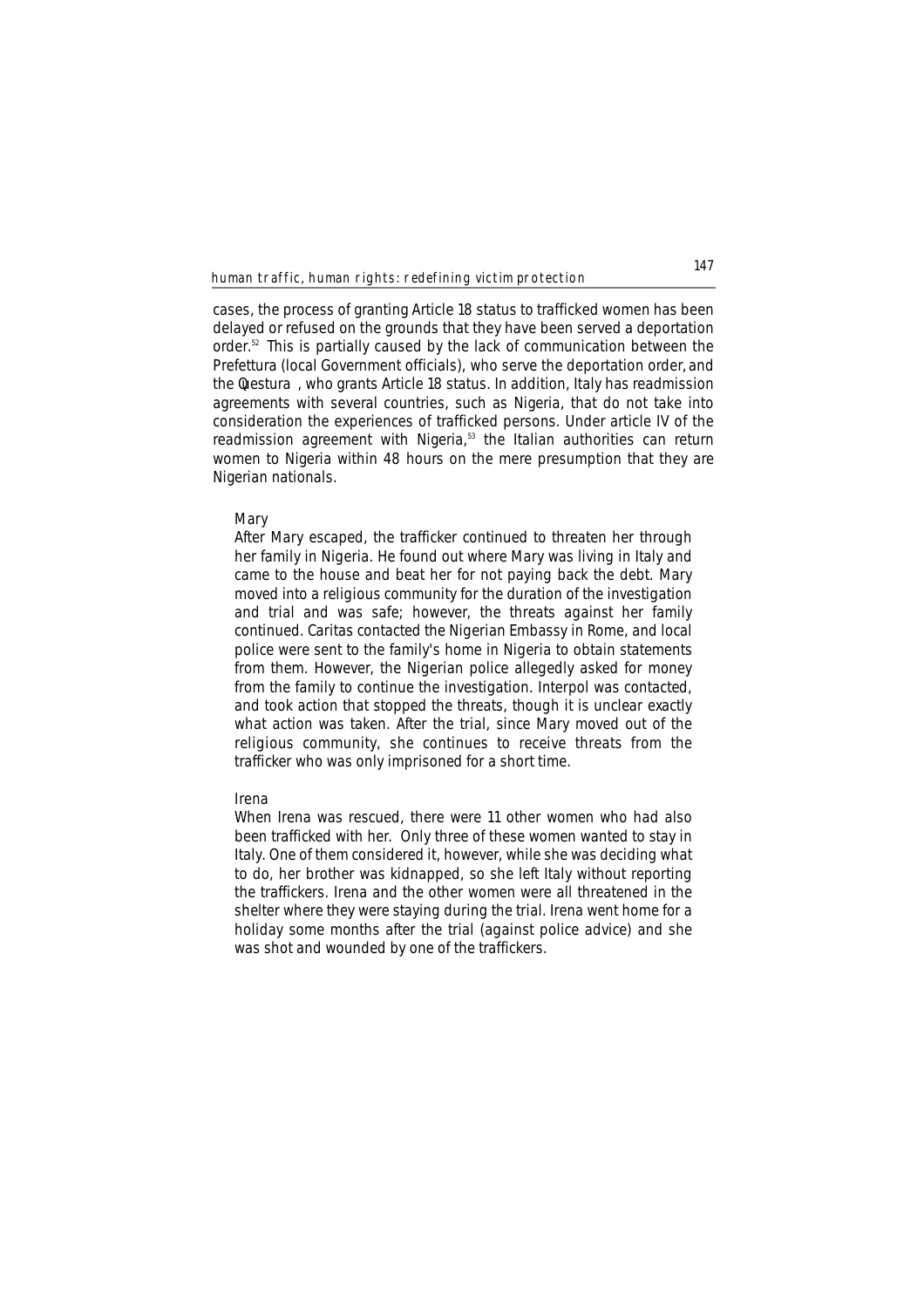# **b) Protection from reprisals and police protection**

Article 18 provides protection to the individual concerned, in terms of securing their temporary residency status in Italy, but it does not provide any protection for relatives back home. There is no provision for trafficked persons, especially those who act as witnesses, to bring family members to Italy to ensure their safety during a trafficking trial.

Italy

Police witness protection is generally only available for *mafia* cases, involving protection of *pentiti* - members of the organised criminal group who give the police information on other gang-members. However, in 2001, the witness protection law was expanded to include witnesses in general.<sup>54</sup> In certain conditions, witnesses can apply for the police witness protection programme, which includes measures such as financial maintenance, relocation, and change of identity. In Irena's case, the prosecutor tried to get this witness protection for Irena, but the application was refused. As yet, it has not been applied in any trafficking cases. One court judge commented that police witness protection in Italy in trafficking cases would be very difficult to provide because of its expense, and also because of the prevailing public attitudes towards trafficked persons: "They are stigmatised and regarded as undeserving of protection because the public see them not as victims but as illegal migrants and prostitutes".55 Instead, physical protection of trafficked persons who testify is provided by NGOs, basically through shelters or 'communities'. However NGOs are limited in their capacities.

Police escorts can be provided to trafficked persons when the authorities consider it a priority such as accompanying trafficked persons to court to testify. In all four cases, the trafficked persons were provided with police escorts between the shelters and the courtroom.

### **c) In-court evidentiary protection**

Under Italian law, the main way of protecting the trafficked person's safety when she or he gives testimony is through using the *incidente probatorio* (special evidence pre-trial hearing).56 The *incidente probatorio* can be requested by the victim or the prosecutor under article 392 and 394 of the Code for Criminal Procedure. It is a closed hearing and generally used in cases where there is a danger that evidence may be interfered with. For example, in Dimitru's case, he was offered money not to testify. It may also be provided in cases where witnesses may be pressured not to testify, or if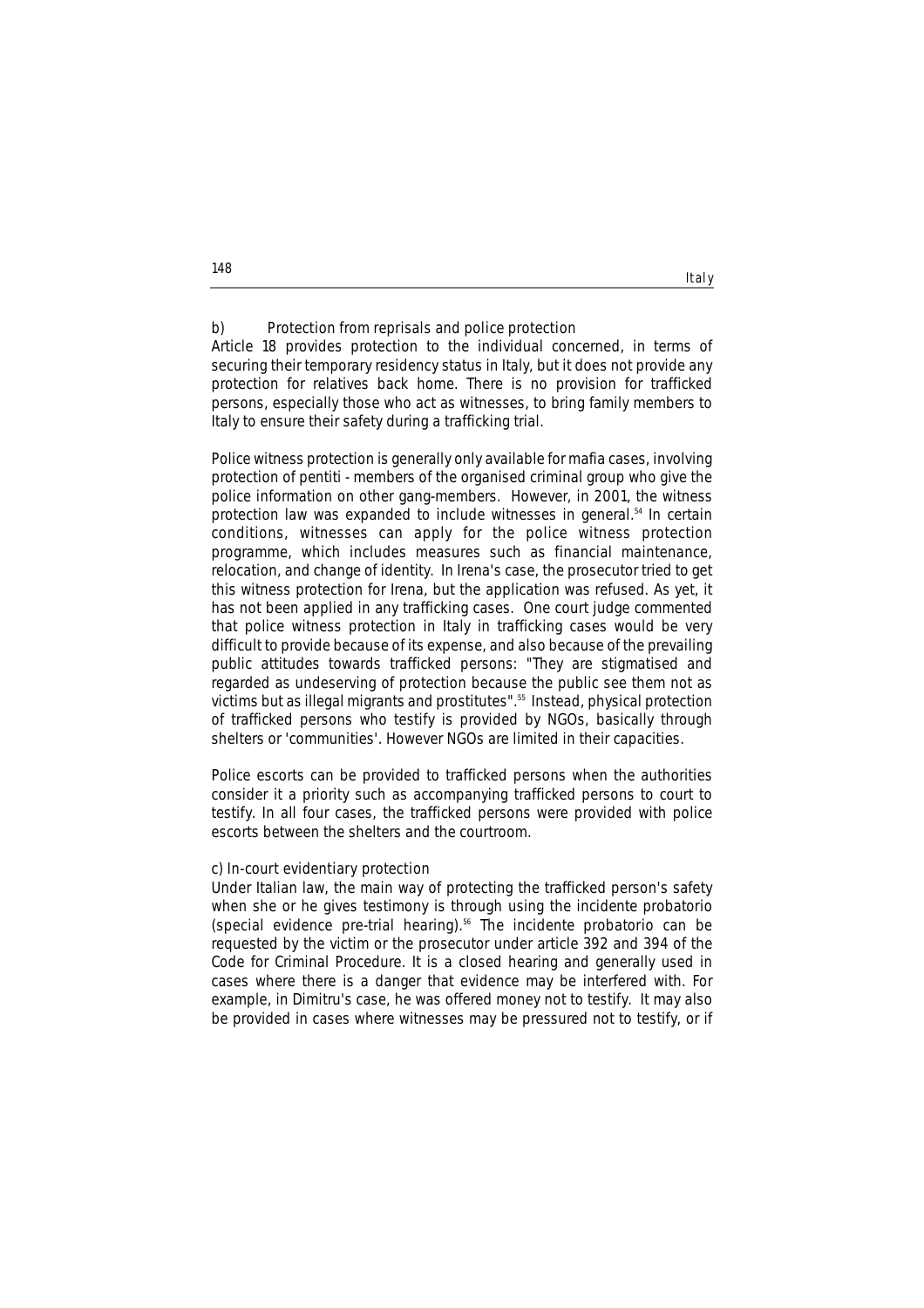there is a risk of them leaving the country before the actual trial starts. The witnesses testify in front of the investigative magistrate, prosecutor, defence counsel and usually the defendant. If the defence counsel is present at the *incidente probatorio*, then evidence presented there, including witness testimony, can be transferred to the trial, and statements made do not need to be repeated in open court.57 An *incidente probatorio* is now standard in most trafficking cases.58 In the four cases of this research, all of the trafficked persons testified in the *incidente probatorio*; some also testified at trial. None of the trafficked persons were provided with additional in-court witness protection measures. It does not protect the witness's identity from the trafficker, merely from the wider public.

In terms of protecting a trafficked person's identity from the trafficker, the decision to apply such measures is dependent on the views of the prosecutor and the judge.59 This makes it important for the victim to have a lawyer in the criminal proceedings to request such protection measures. One prosecutor explained that it is possible for witnesses to testify behind screens,<sup>60</sup> but according to TAMPEP this protection is very difficult to obtain in trafficking cases. Police and a prosecutor in Busto Arsizio reported that witnesses could give their statement confidentially, although they did not know of any cases where such a protection measure had been followed.<sup>61</sup> Often in-court witness protection mechanisms in trafficking cases are more informal. For example, a lawyer in Rome reported that the witness may be separated from the defendant by a line of police officers in front of her, which is more psychological protection, to make her feel more secure, or with her back to the defendant. $62$ 

# **d) Right to information on court proceedings**

The police have no obligation to inform the victim about the outcome of the police investigation.<sup>63</sup> Neither is the prosecutor obliged to inform the trafficked person about the outcome of the case.<sup>64</sup> The witness will only be updated with relevant information in so far as his/her participation in the trafficking case is concerned i.e. when if they are giving evidence, when and where they should go. Prosecutors or police may inform victim's lawyers regarding the status of the criminal proceedings, but will not inform the victim directly - the lawyer's mediation is required. In the cases reviewed for this report, witnesses were informed through the informal channel of NGOs who liaised with police and prosecution to find out the progress and outcome of cases.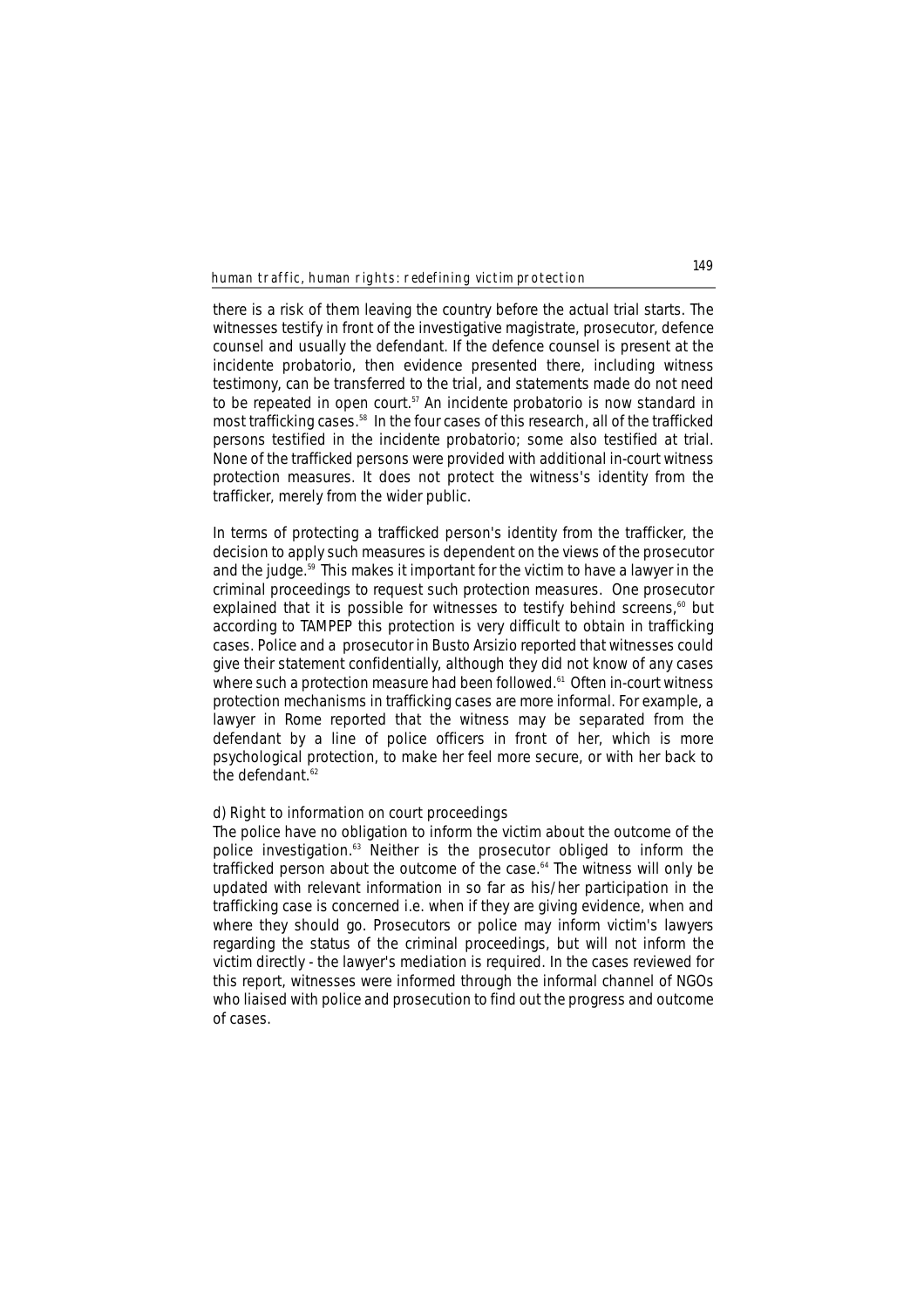# **3. Support and assistance to trafficked persons**

# **a) Right to lawyer/legal advocate in criminal proceedings**

Trafficked persons as victims who have suffered damages can have a lawyer represent them in the criminal proceedings if they join themselves formally to the criminal action as a civil claimant (injured party) (see right to recovery). The victim's lawyer can call, examine and cross-examine witnesses and experts at the trial.<sup>65</sup> All of the NGOs and service providers interviewed agreed prosecutions and victim protection (in terms of the criminal procedure) seem to be more successful if the trafficked person has his/her own lawyer. The lawyer can also inform the prosecutor about aspects of the case where the prosecution is not being carried out effectively, or if the prosecutor misses some important facts,<sup>66</sup> or if the centre requested an *incidente probatorio*. Caritas stated that the reason why the prosecution of Mary's trafficker was largely unsuccessful (in terms of sentencing) was because Mary did not have a lawyer representing her interests at the trial.<sup>67</sup>

### **Dimitru**

*Dimitru was not given shelter, but was able to remain in the housing where he had been staying. A trade union provided support and assistance to Dimitru and other trafficked persons, especially in finding work.* 

#### **Mary**

*It took 10 months before Mary received the Article 18 permit to stay. Until then she was dependent upon the care and assistance of Caritas. Caritas arranged a social integration programme for her during this time, so that as soon as she received the permit she had a job waiting and could start work immediately.* 

#### **b) Right to recovery (assistance measures)**

As mentioned earlier, once a trafficked person is granted an Article 18 permit they have the obligation (rather than right) to engage in a social integration programme, which is organised by local NGOs and community groups. This entitles them to extensive services and support. In 2001, the Department for Equal Opportunity certified and funded 57 NGOs to assist victims under the Article 18 procedure. However, this funding is only for projects relating to the

**150**

# Italy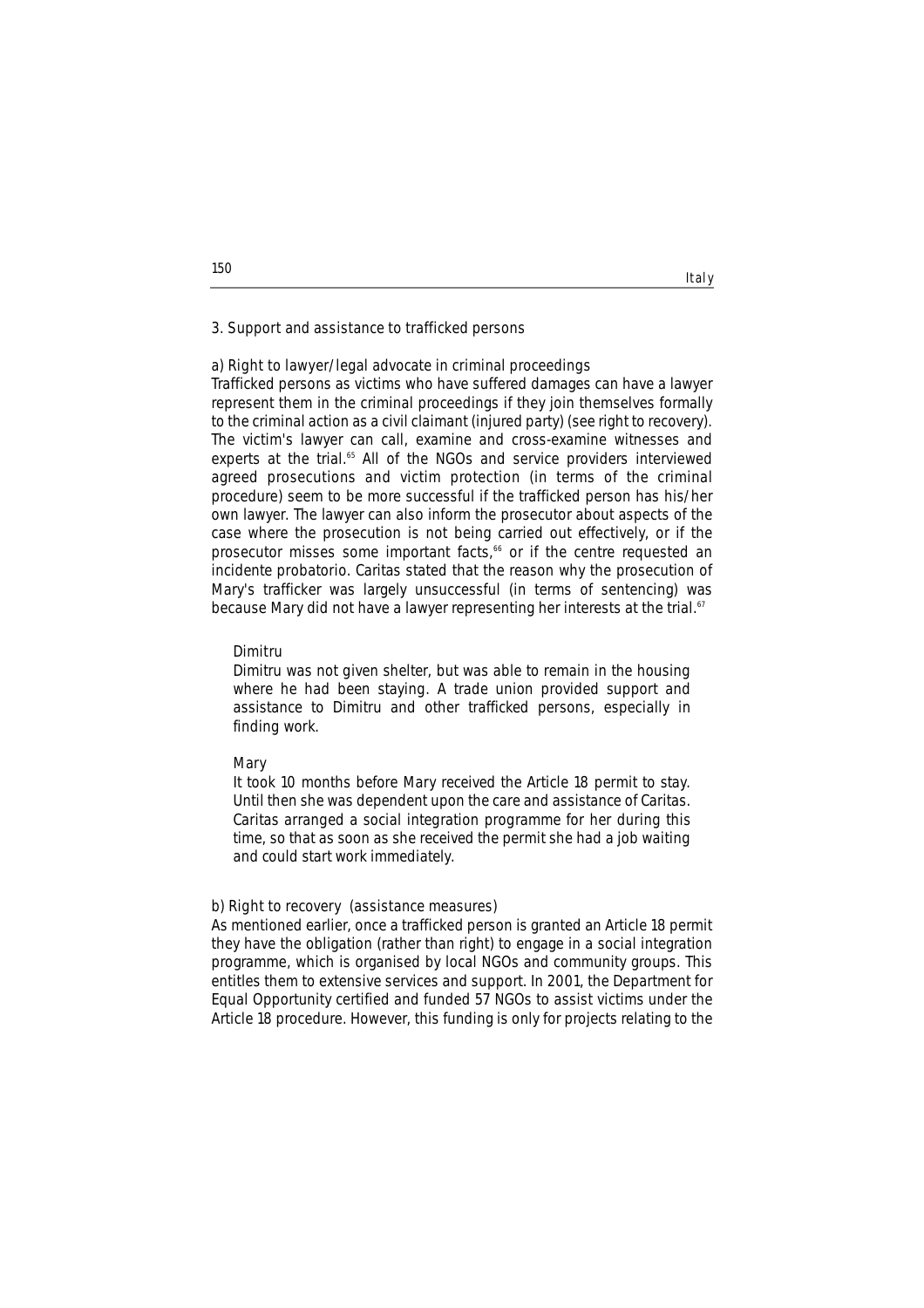integration of those who are trafficked for prostitution. This has the effect of excluding those trafficked for other purposes from financial or material assistance. The programmes were designed using the existing framework of rehabilitation projects for drug abusers. There is a particular moral approach in the Italian system in reforming prostitutes and drug users. There is a contradiction and an inconsistency whereby the article 18 law requires permit holders to engage in a social integration programme, but does not fund programmes for economic or other exploitation. Services for those trafficked for purposes other than sexual exploitation, such as in Dimitru's case, are more limited.

Material assistance is not given by the Italian Government directly to support victims. The Government funds under Article 18 are allocated to the NGO to provide social support and assistance. This places a lot of pressure on NGOs to provide services that could be provided by the Government, such as housing. Since there are so many different projects, and they are administered through each region's local government, there is little uniformity, and evaluation and monitoring is difficult.<sup>68</sup> The organisation supporting a trafficked person provides them with accommodation, usually as part of the social integration and assistance programme. The type of shelter available is dependent upon the NGO. Often it is a women's shelter or within a religious community. Some NGOs have a range of shelters available to suit the needs of different trafficked persons. For example Associazione On the Road has different types of housing available for trafficked women, dependent upon their needs and their wishes: a 'flight' (escape) house (for a very short period immediately upon leaving their situation), a second shelter (for a longer period of time, also with a high level of physical protection for those who are at risk), family placement (for those who obtain work as domestic workers, can also offer a high degree of protection if suitable), an autonomy shelter (for those not considered at risk), and independent housing (for those living with friends/partner).<sup>69</sup>

There is a real problem regarding access to information in foreign languages. Due to a lack of resources there are not enough interpreters available during the investigation process and legal procedures, which means the testimony of trafficked persons may not be understood or used properly when interpreters are required. Many interpreters have called for action to be taken to protect them, to maintain their anonymity and so on. There are no regulations that allow such measures to protect interpreters.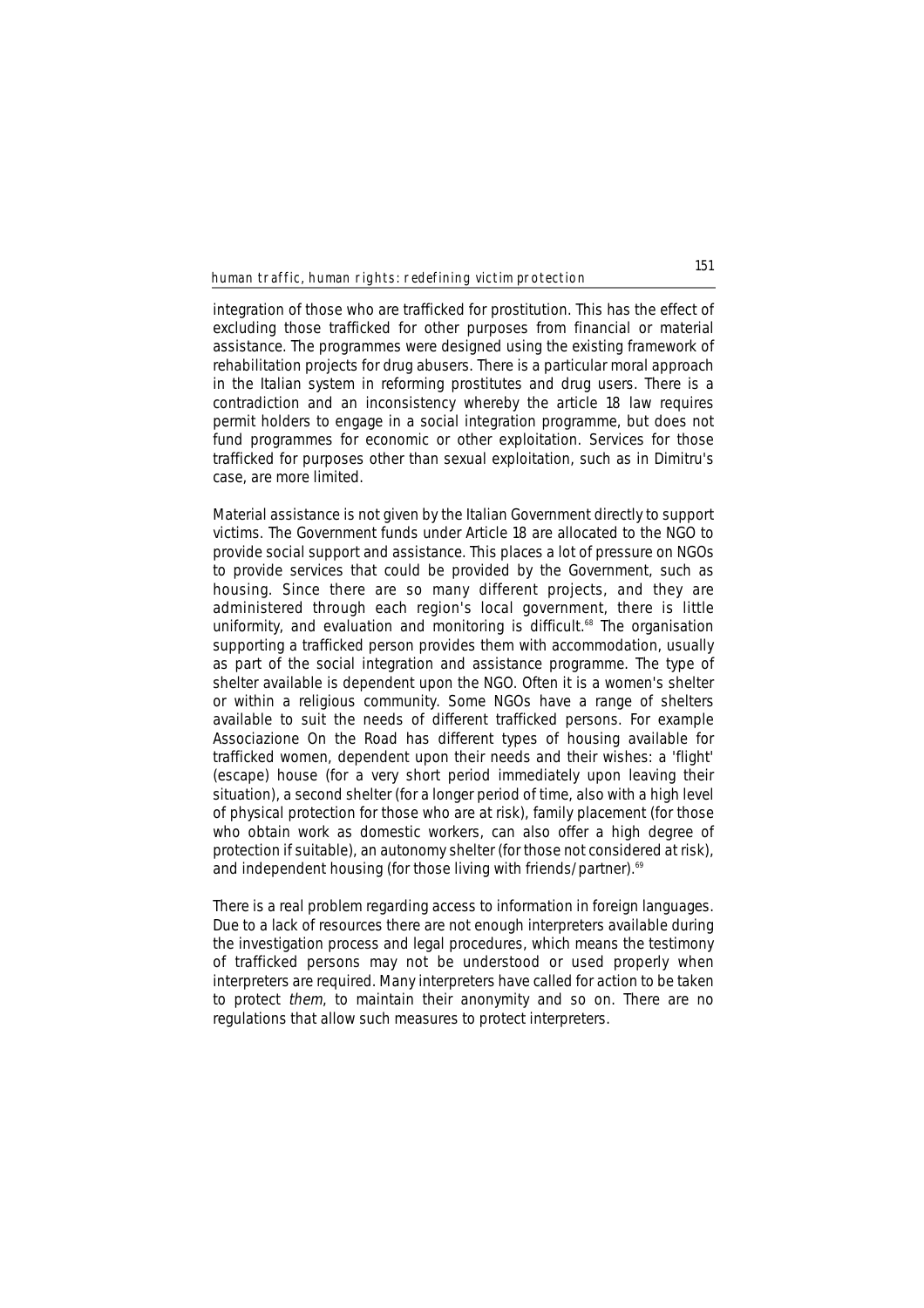Trafficked persons have access to free legal services, paid by the State, but prosecution and the police have no obligation to inform victims of their right to a lawyer<sup>70</sup> and rarely do so. In many cases, trafficked persons are unaware of their right to legal assistance. Usually it is only if the NGO or a friend informs the victim of their right to a lawyer and assists them in finding one that they receive legal assistance. In Italy the right to medical assistance is protected for all persons, regardless of immigration status.<sup> $n$ </sup> Once a person receives the Article 18 permit, they have the right to use the national health service in the same way as Italian citizens.<sup>72</sup> Counselling is often provided by State social workers to trafficked women in shelters.<sup>73</sup> Other psychological assistance is dependent upon the resources of the NGO concerned and the needs of the trafficked person. For example, Differenza Donna has a therapist who provides free services to traumatised women once a week (for the worst cases). Sometimes it is also possible for public psychologists to provide counselling to trafficked women, co-ordinated through the NGOs.

Italy

Under the Article 18 permit, there is a right to education, training and employment. The NGO usually takes responsibility for education/training as part of the integration programme tailored to the trafficked person's requirements. For example, Jana and Maria enrolled in a hospitality course. It is also possible for trafficked persons to go to school or study Italian or other skills training. Finding work for the victim can be difficult. All the trafficked persons in these cases were successful in finding employment. NGOs often try to set up an apprenticeship system whereby the employer provides training for the initial six months during which the employee remains unpaid on the basis that subsequently employment will be offered.

# **4. Legal redress and compensation**

#### **Jana and Maria**

*Both Jana and Maria were awarded 10 million lire <sup>74</sup> for compensation by the court when the trafficker was sentenced. However, the trafficker claimed he had no money to pay the compensation and it is unlikely this money will ever be paid. To enforce payment, Jana and Maria would have to go to a civil court, which would take many years and cost them money.*

*Mary and Irena did not have legal representation, and did not file for compensation.*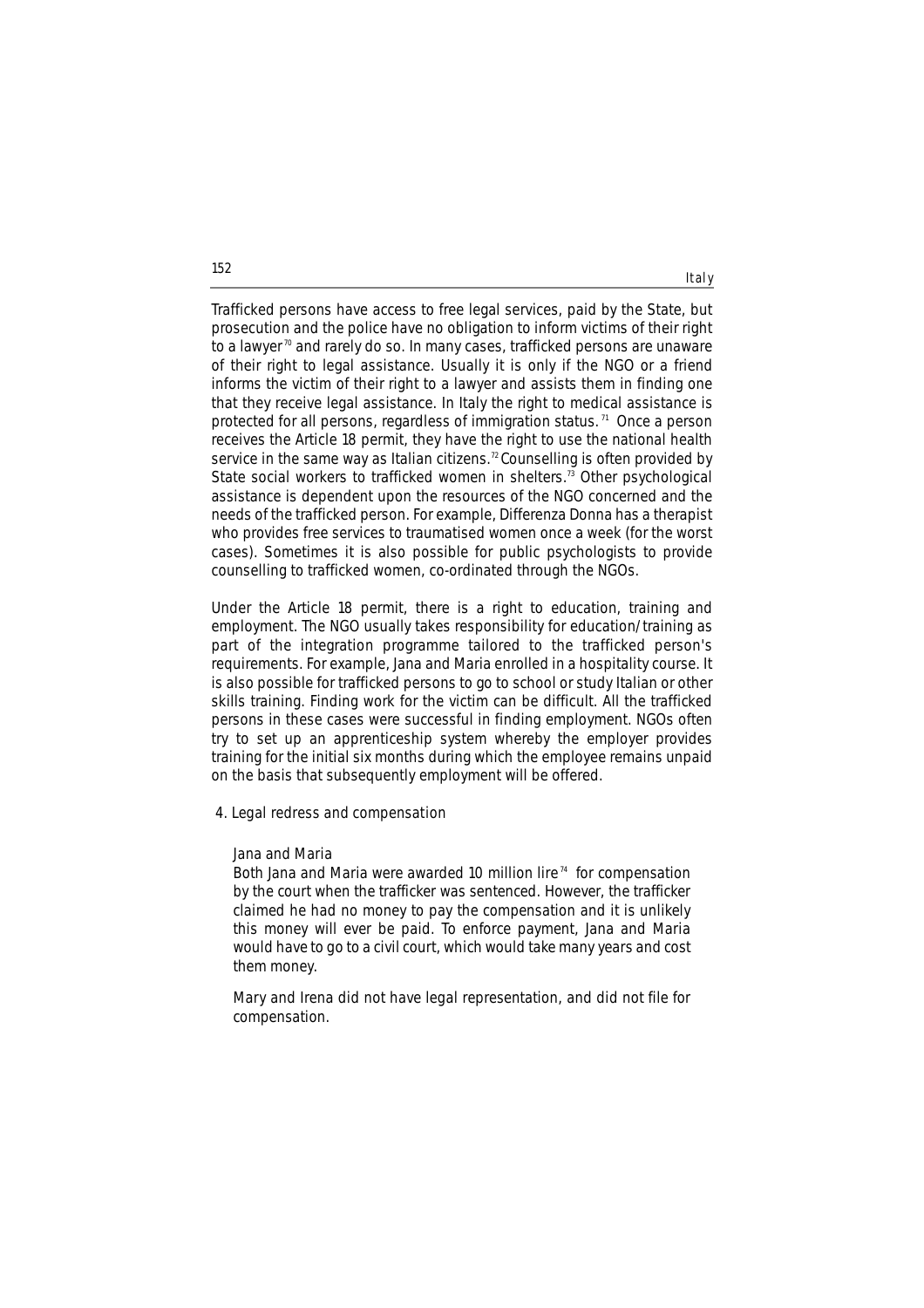It is possible for trafficked persons to join a civil action for damages to the case against the trafficker in the criminal court, as Jana and Maria did. In such cases, the victim becomes a civil party to the case. The criminal court judge must take into consideration the 'civil consequences' of the losses/injuries sustained by the victim $75$  and decide on the civil claim for compensation if it finds the defendant quilty.<sup>76</sup> When the trafficker is charged under the Merlin Law, judges are reluctant to award damages because of the prevailing attitude to prostitution as a crime against public morality, rather than against the person, even in cases of aggravated exploitation of prostitution.<sup>77</sup> Where damages are awarded, in most cases, this amounts only to a symbolic gesture. Damages are rarely paid because traffickers tend to hide their assets abroad. Confiscation of profits of crime is possible,<sup>78</sup> but proof is difficult. There does not appear to be an effective system in Italy for confiscation of assets.79

All the lawyers interviewed agreed that claims for damages in the civil court, although possible to bring, are not really an option with such a slow and bureaucratic system. Massive delays occur, with normal cases taking eight to ten years and complicated cases up to 20 years for the civil court to come to a decision!<sup>80</sup> In all the interviews conducted, no one knew of a successful case for compensation where the money had actually been paid to the victim. The most likely way of enforcing payments is to use payment of compensation as a mitigating factor in sentencing. Under Italian law, actual payment of compensation to the victim may reduce the sentence against the defendant by one third.<sup>81</sup> In Italy, there are no government funds from which trafficked persons could receive compensation.

# **III Conclusions and Recommendations**

The temporary residence permit under Article 18 appears to have had a positive effect on the victims of trafficking. The separation of the residency procedure from participation in criminal proceedings has focused support on the victim's needs, rather than the State's need to obtain evidence against criminals. This has had the beneficial consequence of more victims volunteering to testify towards the end of their residency period, as well as meeting the needs of trafficked persons. The numbers of residence permits granted appears to refute concerns that such a system may open the floodgates of applications. However, there remains a gap between the law on paper and its implementation, in particular in relation to those trafficked into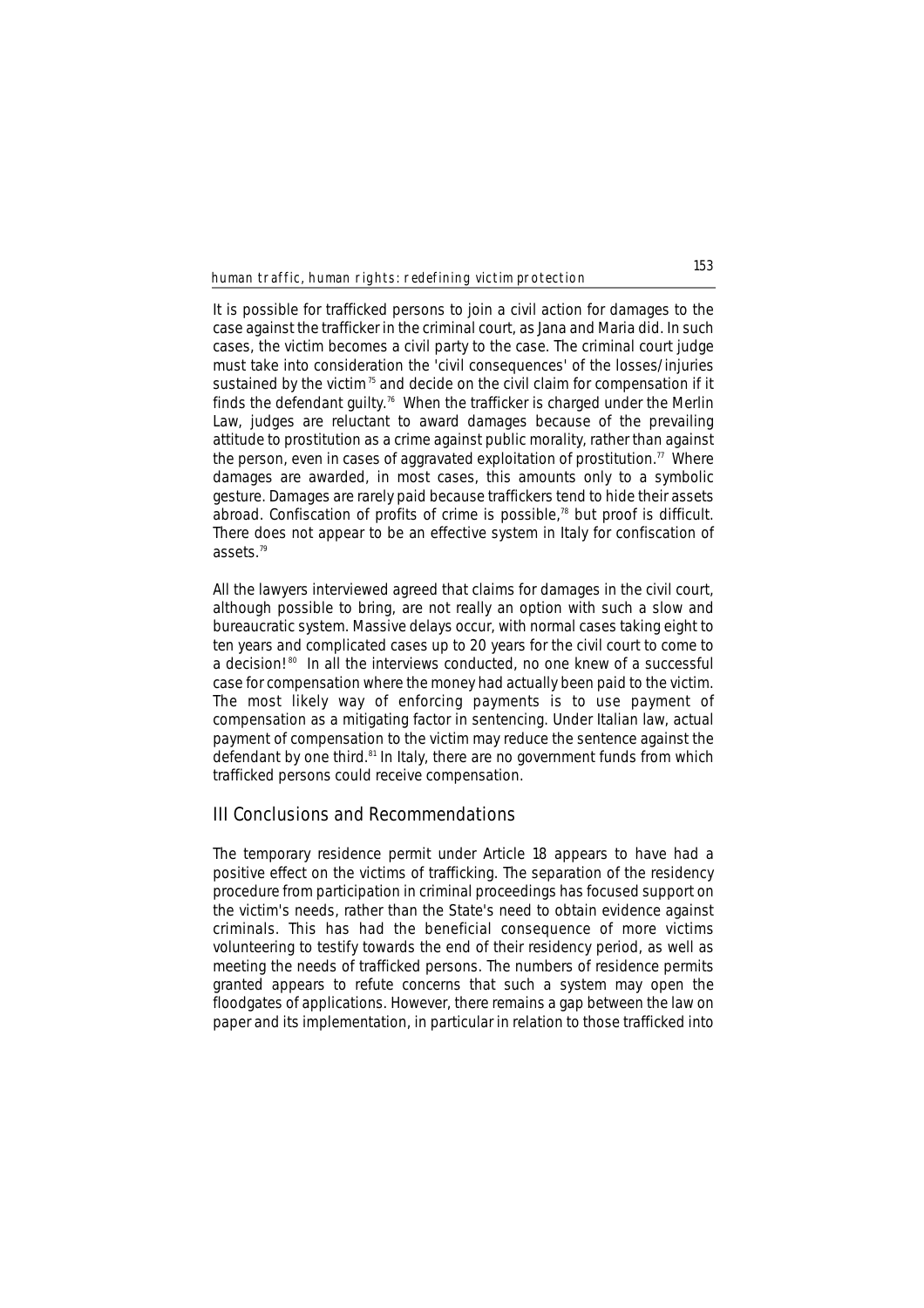sectors other than prostitution.

# **Recommendations to the Italian Government**

• Adopt a new trafficking law incorporating the Trafficking Protocol definition.<sup>82</sup>

Italy

- Change the interpretation of what constitutes mafia crime in Italy, and extend the existing anti-mafia law to trafficking in order to facilitate prosecutions of those higher up in the trafficking network.
- In the interim, encourage broad interpretation of existing laws to cover situations of slavery where psychological coercion occurs.
- Suspend immigration infractions if there is the suspicion that a migrant is a trafficking victim.
- Develop guidelines for interviewing undocumented migrants to establish if they may have been trafficked.
- Centralise the system of granting the Article 18 permit, or provide clearer guidance regarding the circumstances in which the Article 18 permit can be granted, which is disseminated in each luestura, and introduce a system of review to standards practice in different local government areas.
- Ensure that information about the Article 18 procedure is properly disseminated, so that all luesture in all regions of Italy are aware of the procedure and know how to apply it.
- ! Improve co-ordination between different law enforcement agencies (especially police and immigration) to ensure Article 18 permits are granted quickly and efficiently.
- Provide clear guidelines for granting the Article 18 permit on social grounds.
- Improve the efficiency of the process of granting Article 18 permits to ensure permits are granted more quickly.
- Provide trafficked persons with the opportunity to bring their family to Italy if they act as witnesses during legal proceedings (which puts them and their families at risk).
- ! Provide funds for services and social integration programmes for Article 18 for all trafficking cases and not only programmes for victims of sexual exploitation.
- ! Centralise programmes for social assistance carried out by nongovernmental organisations to provide at least a minimum standard.
- Provide a variety of options of programmes available to trafficked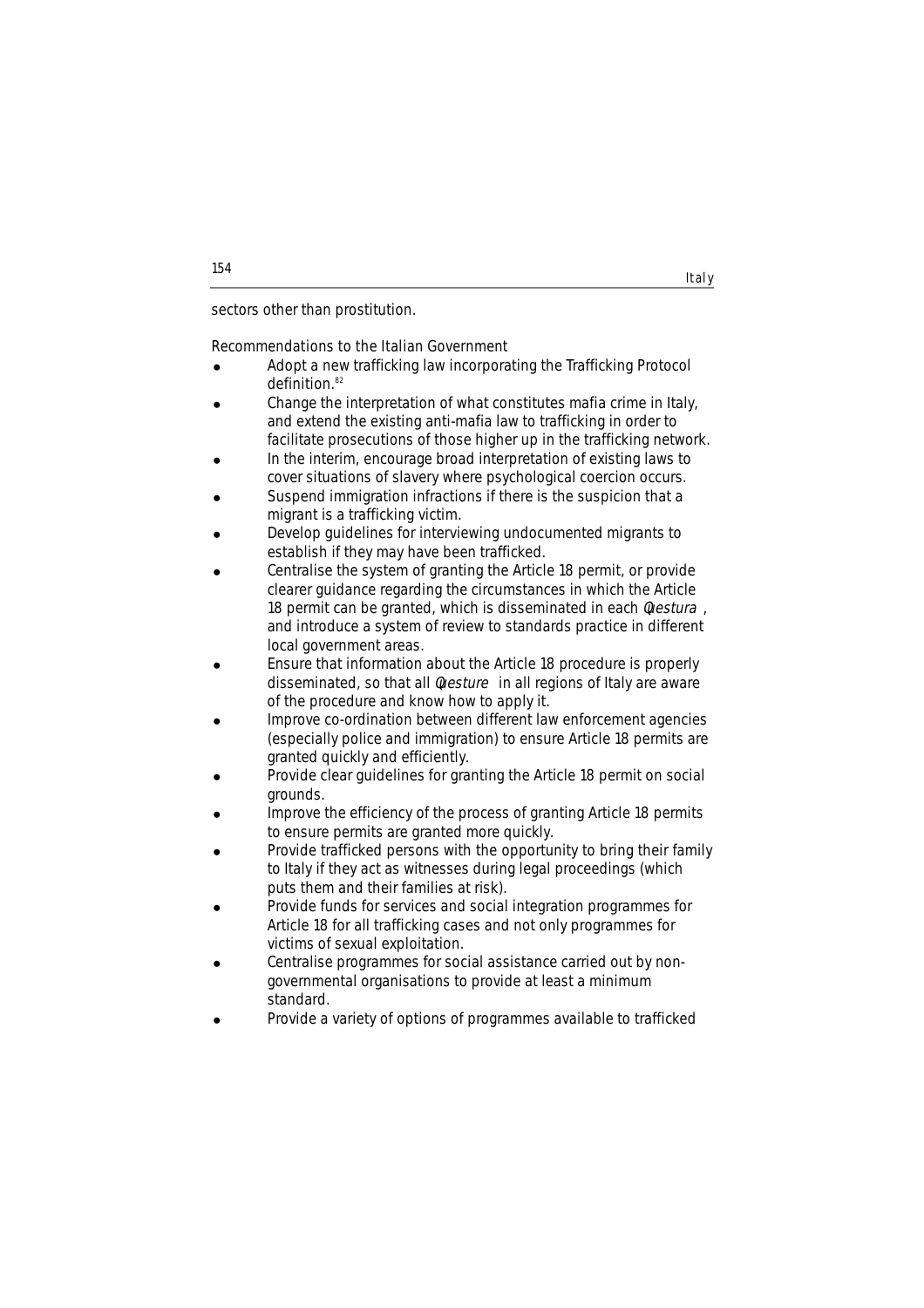persons and in particular different types of shelters.

- **.** Introduce public monitoring and evaluation of such programmes on an annual basis in order to identify the most successful ways of assisting trafficked persons.
- ! Adapt witness protection law so that it is more suitable to victims of trafficking and ensure it can be used for victims who testify in appropriate cases.
- Police and prosecutors should be obliged to inform the trafficked person about their rights e.g. right to lawyer, right to compensation and right to information about criminal and administrative proceedings.
- ! Train judiciary so that trafficking and forced prostitution are recognised as crimes against the person.
- ! Improve confiscation of assets procedures.
- Set up a government fund using seized assets of traffickers to enable trafficked persons who cannot obtain redress from the trafficker to claim compensation.
- Improve civil court mechanisms for compensation.
- Review the Agreement with the Republic of Nigeria on Identification and Readmission (2000).
- Suspend summary deportations to Nigeria until and unless independent human rights monitors confirm that no abuses of the human rights of victims of trafficking or other deportees are continuing to occur on their arrival back in Nigeria.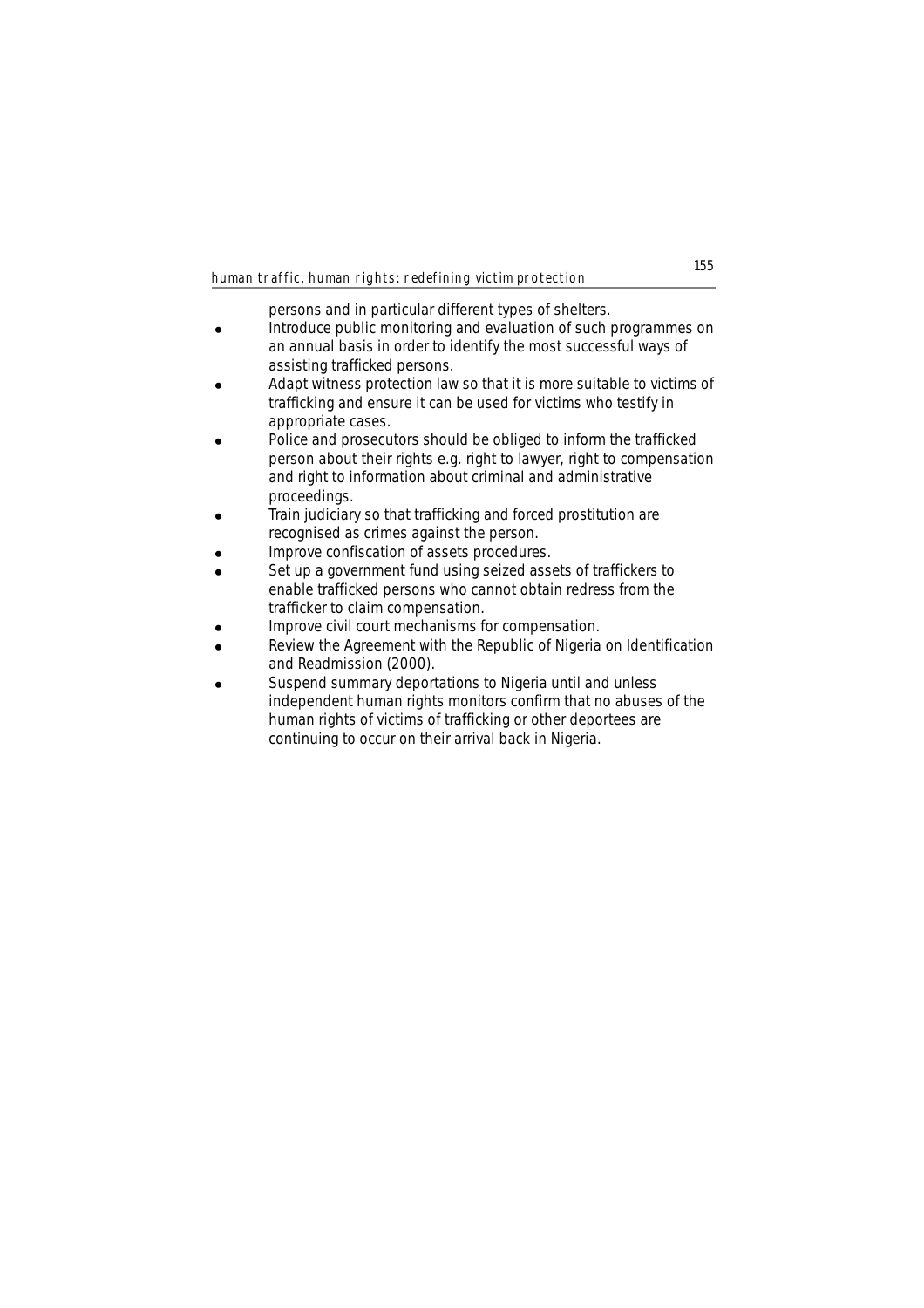#### **Endnotes**

 $^{2}$ For example, Corte di Cassazione, Sezione V pen., sentenza 9 febbraio 1990.

 $6 + 309.87$ 

 $8$   $\epsilon$  1,032.91.

<sup>9</sup> Article 4 Law 75 of 1958.

<sup>10</sup> Article 12(3) and (5) Law 286 of 1998.

<sup>11</sup> Article 609 Penal Code.

<sup>12</sup> Article 477 and 495 Penal Code.

<sup>13</sup> Article 4 Law 110 of 1975.

<sup>14</sup> Art. 416*bis* paragraph 3 of the Penal Code states "The association is considered of *mafioso* type when members' criminal activities make use of links and obligations of the group, including the conspiracy of silence (*omertà*) regarding their crimes or when they try to control economic activities, concessions of authorisations, contracts and public services for personal profit, or to prevent the free enjoyment of the right to vote during public elections". [unofficial translation]

<sup>15</sup> Unofficial translation.

<sup>16</sup> Article 19 Law 286 of 1998.

 $17$  The Court of Assizes is the only court in Italy with a jury, and deals with extremely serious crimes such as murder (and now slavery).

<sup>18</sup> Corte di Assise di Apello di Roma, sentenza 25 ottobre 2001.

**156**

Italy

<sup>&</sup>lt;sup>1</sup>In Italy, Anti-Slavery International conducted the research in Turin, Milan and Rome. Anti-Slavery International would especially like to thank Marcello D'Amico in Milan, *TAMPEP Italia* and *Caritas* in Turin, and *Differenza Donna* in Rome for their assistance in providing cases for the research and sharing their expertise. Anti-Slavery International also spoke with women who had been trafficked, police, prosecutors, a judge, immigration lawyer, criminal lawyer and representatives from the Department for Equal Opportunity and from various other NGOs, shelters and a trade union. Translations of various laws and cases were completed by Anti-Slavery International unless otherwise stated.

<sup>3</sup> Corte di Cassazione, Sezione Unite, sentenza 20 novembre 1996.

<sup>4</sup> Article 3 (6) and (7) Law 75 of 1958.

<sup>5</sup> Leone, F. Delitti di prossenetismo e addescamento, Milano, 1964, p.155.

 $7 + 10,329.14$ .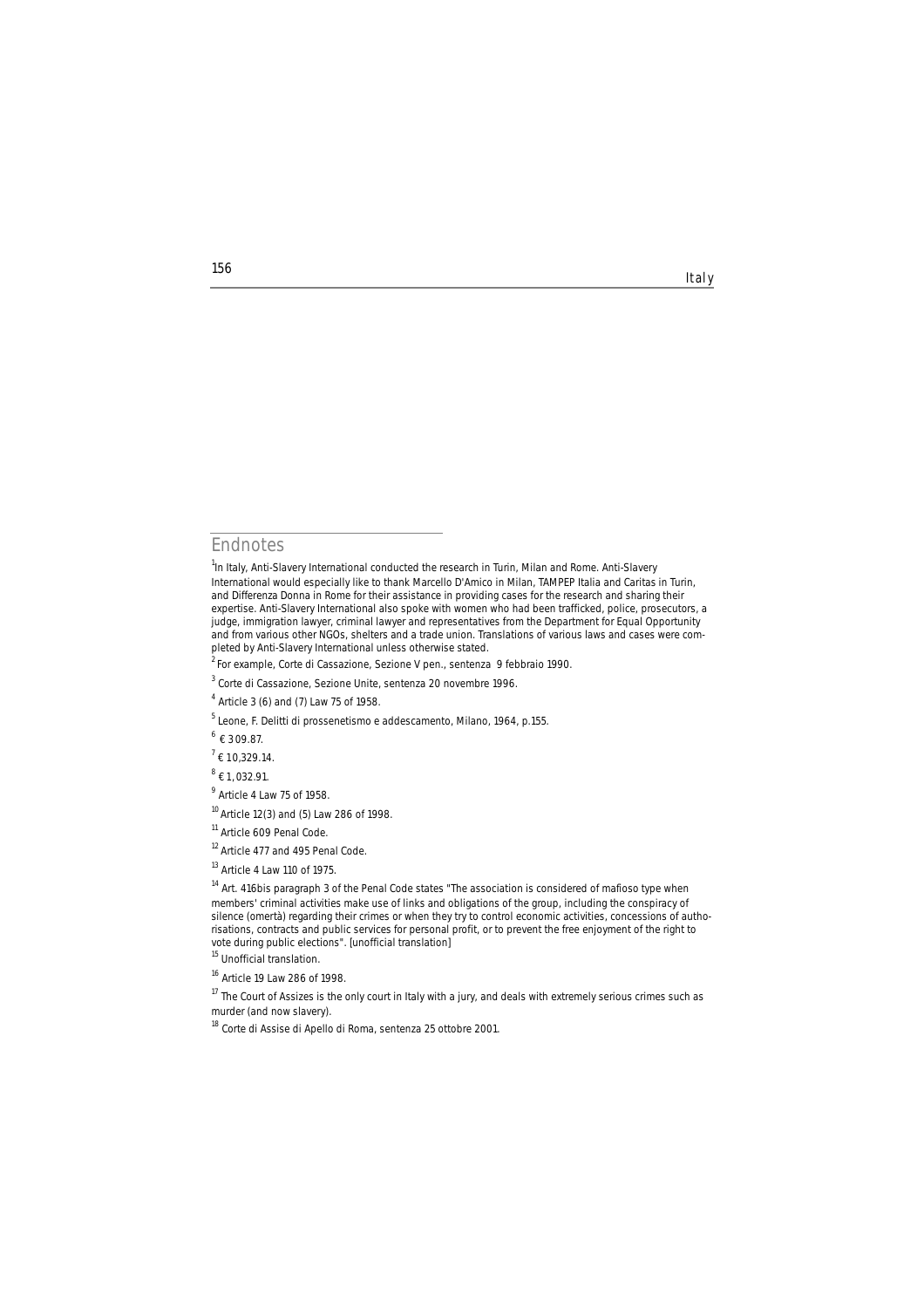<sup>19</sup> Anti-Slavery International telephone interview, prosecutor, Milan, 5 June 2002.

<sup>20</sup> Anti-Slavery International interview, prosecutor, Busto Arsizio, 29 January 2002.

<sup>21</sup> Anti-Slavery International interview, Criminal Court Judge, Rome, 5 February 2002. This judge was previously in the Ministry for Equal Opportunities, which is responsible for the administration of Article 18 permits and the social and integration programmes.

<sup>22</sup> Anti-Slavery International interview, prosecutor, Turin, 1 February 2002, and prosecutor, Busto Arsizio, 29 January 2002.

<sup>23</sup> Anti-Slavery International interview, *Camera Del Lavoro* (Trade Union), Varese, 7 February 2002.

<sup>24</sup>*Ibid.*

<sup>25</sup> Anti-Slavery International interview, La Grande Casa, Milan, 29 January 2002 and Anti-Slavery International interview, Differenza Donna, Rome, 4 February 2002.

<sup>26</sup> Anti-Slavery International interview, prosecutor, Rome, 5 February 2002.

<sup>27</sup> Giammarinaro, M., *La Rappresentazione simbolica della tratta come riduzione in schiavit?*, Carchedi, F., Piccioli, A., Mottura, G. and Campani, G., a cura di , *I colori della notte. Migrazioni, sfruttamento sessuale,*

<sup>28</sup> Anti-Slavery International interview, criminal court judge, Rome, 5 February 2002.

<sup>29</sup> Anti-Slavery International interview, luestura di Milano, 10 June 2002.

<sup>30</sup> Fondazione Internazionale Lelio Basso Per Il Diritto e la Liberazione dei Popoli in collaborazione con Terre des Hommes, Save the Children Italia, Associazione Parsec, *Il traffico internazionale di minori. Piccoli schiavi senza frontiere. Il caso dell'Albania e della Romania. Prime considerazioni* (Draft),Roma, 2002, p.17. <sup>31</sup> *Ibid.*

<sup>32</sup> *Polizia e Traffico Degli Esseri Umani. Sistema dei Controlli e Protezione delle Vittime*, Conferenza Internazionale, Servizio Centrale Operativo della Polizia di Stato, Primo Dirigente della Polizia di Stato, Milano, 10 giugno 2002.

<sup>33</sup> Cooperativa Lotta Contro L'Emarginazione. An NGO in Varese providing services to trafficked women and sex workers.

<sup>34</sup> Anti-Slavery International interview, COLCE, Varese, 30 January 2002.

<sup>35</sup>*Ibid.*

<sup>36</sup> *Ibid.*

 $37$  According to service providers Caritas Torino and TAMPEP Italia.

<sup>38</sup> Anti-Slavery International interviews with COLCE, Varese, 30 January 2002, Differenza Donna, Rome, 4 February 2002, and La Grande Casa, Milan, 29 January 2002.

<sup>39</sup> Anti-Slavery International interview, Differenza Donna, Rome, 4 February 2002.

40 Anti-Slavery International interview, lawyer, Rome, 5 February 2002.

41 According to Caritas, COLCE and TAMPEP Italia.

42 Anti-Slavery International interview, prosecutor, Busto Arsizio, 29 January 2002.

43 Anti-Slavery International interview, TAMPEP, Turin, 31 January 2002.

44 Anti-Slavery International interview, criminal court judge, Rome, 5 February 2002.

<sup>45</sup> Article 2(d) Right to safety in providing testimony.

46 Anti-Slavery International interview, Caritas Servizio Migranti, Turin, 1 February 2002.

47 La Torre, A.,Procuratore Generale presso la Suprema Corte di Cassazione, *Relazione sull'amminis-*

*trazione della giustizia nell'anno 1999*, Roma, 12 gennaio 2000; Relazione del Procuratore Generale presso la Corte di Appello di Torino per l'innaugurazione dell'anno giudiziario 2000, Torino, gennaio 2000.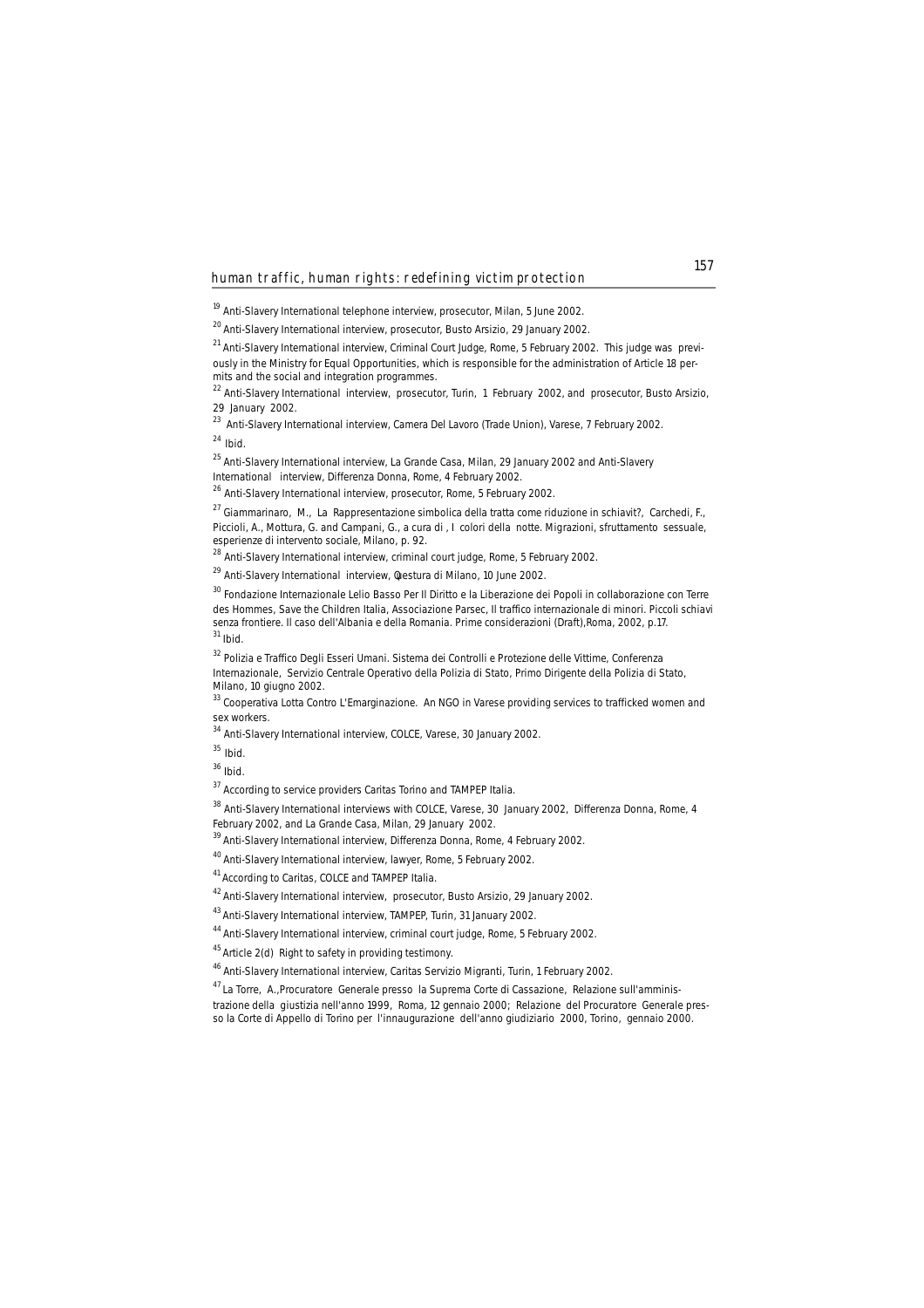- <sup>79</sup> Anti-Slavery International interview, prosecutor, Milan, 29 January 2002.
- 80 Brienen, M. and Hoegen, E., Chapter 13

**<sup>158</sup>** Italy

<sup>48</sup> As told to Anti-Slavery International by TAMPEP Italia and La Grande Casa.

<sup>49</sup> Anti-Slavery International interview, Associazione On the Road, Rome, 6 February 2002.

<sup>50</sup> Article 13 Law 286 of 1998.

<sup>&</sup>lt;sup>51</sup> Anti-Slavery International interview, La Grande Casa, Milan, 29 January 2002.

<sup>52</sup> *Ibid.*

<sup>53</sup> Agreement between the Italian Republic and the Republic of Nigeria on Identification and Readmission  $(2000)$ .

<sup>&</sup>lt;sup>54</sup> Anti-Slavery International interview, criminal court judge, Rome, 5 February 2002. Article 472 (3) Code of Criminal Procedure.

<sup>55</sup> Anti-Slavery International interview, criminal court judge, Rome, 5 February 2002.

<sup>56</sup> Article 392 Code of Criminal Procedure.

<sup>57</sup> Brienen, M. and Hoegen, E., Chapter 13

<sup>58</sup> Anti-Slavery International Interview, criminal court judge, Rome, 5 February 2002

<sup>59</sup> Anti-Slavery International interview, prosecutor, Turin, 1 February 2002; interview, lawyer, Differenza Donna, Rome, 4 February 2002.

<sup>60</sup> Anti-Slavery International interview, prosecutor, Turin, 1 February 2002

<sup>&</sup>lt;sup>61</sup> Anti-Slavery International interview, prosecutor and police, Busto Arsizio, 29 January 2002.

<sup>62</sup> Anti-Slavery International interview, prosecutor , Turin, 29 January 2002..

<sup>63</sup> Brienen, M. and Hoegen, E., Chapter 13; Anti-Slavery International interview, prosecutor, Busto Arsizio, 29 January 2002.

<sup>64</sup> Anti-Slavery International interview, prosecutor, Turin, 1 February 2002.

<sup>65</sup> Brienen, M. and Hoegen, E., p.524.

<sup>66</sup> Anti-Slavery International interview, Differenza Donna, Rome, 4 February 2002.

<sup>67</sup> Anti-Slavery International interview, Caritas, Turin, 1 February 2002.

<sup>&</sup>lt;sup>68</sup> Anti-Slavery International interview, Associazione On the Road, Rome, 6 February 2002.

<sup>&</sup>lt;sup>69</sup> Anti-Slavery International interview, Associazione On the Road, Rome, 6 February 2002.

 $70$  Brienen, M. and Hoegen, E., Chapter 13 and confirmed in interviews with prosecutors.

<sup>71</sup> Comitato per i diritti civili delle prostitute, *Agenda Legal: Guida Facile Alla Legge Italiana* (Easy Guide to the Italian Law), 2000, Pordenone p. 19-20.

<sup>72</sup> *Ibid.* 

<sup>73</sup> Anti-Slavery International interview, La Grande Casa, Milan, 29 January 2002.

 $^{74}$   $\pm$  5.164.57.

<sup>75</sup> Brienen, M. and Hoegen, E., p 527.

<sup>76</sup> *Ibid*,

<sup>77</sup> Anti-Slavery International interview, prosecutor, Turin, 1 February 2002

<sup>78</sup> Article 12 Law 286 of 1998.

<sup>81</sup> *Ibid.*

<sup>&</sup>lt;sup>82</sup> Italy hosted the signing ceremony for the Trafficking Protocol in Palermo in December 2000.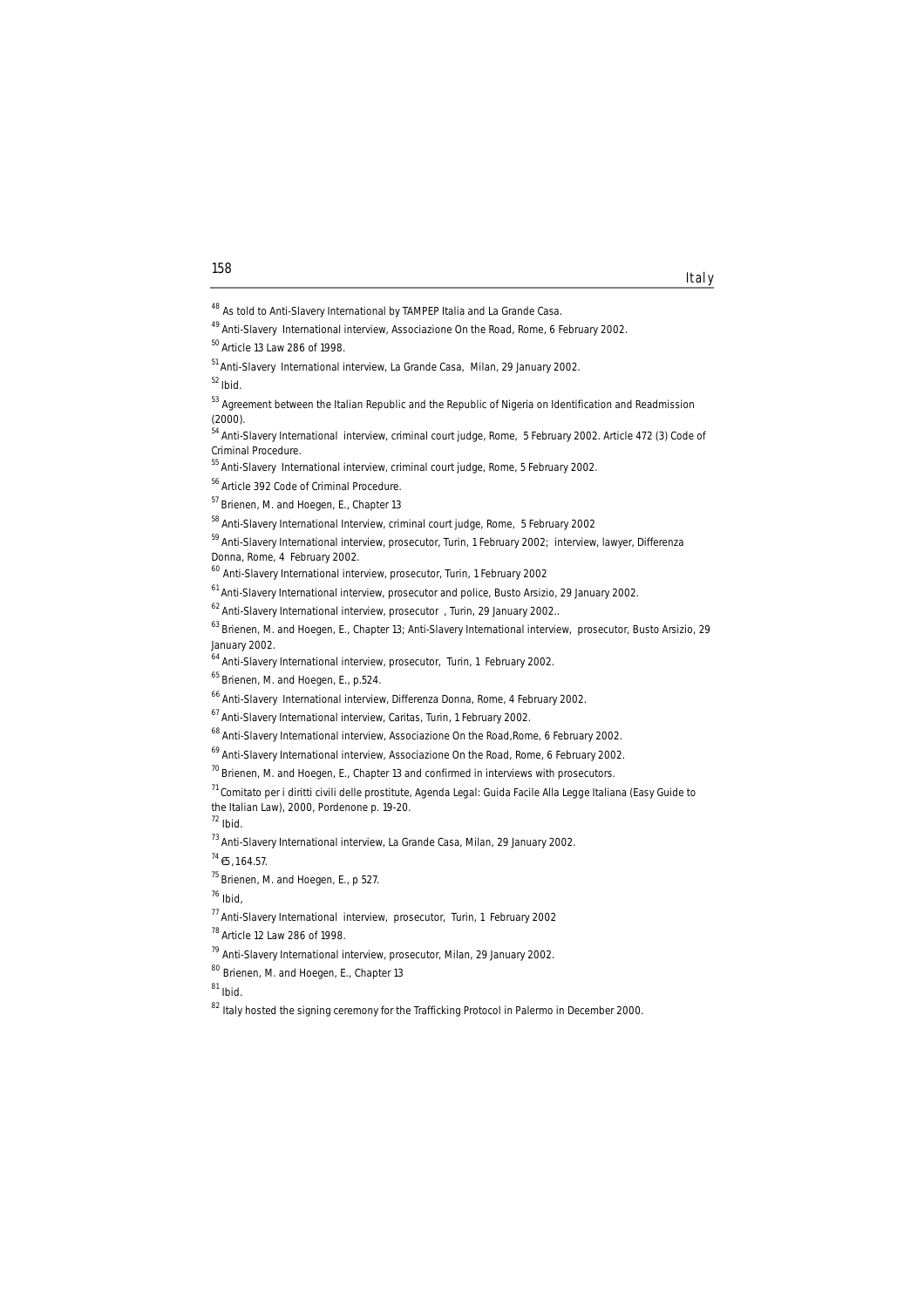# **10. Nigeria**<sup>1</sup>

# **I Legislation**

# **1. Criminal laws**

Nigeria has two codes of criminal law, the Criminal Code covering the Southern States of Nigeria, and the Penal Code applying to the North. The vast majority of Nigerian women trafficked to Europe for prostitution come from the South, specifically Edo State. Under the Criminal Code, there are various offences against liberty or slave dealing which could be used to prosecute trafficking in persons.2 Section 369 regards slave dealing as *inter alia* purchasing, selling, dealing with or transferring persons so they may be treated or held as slaves or placed in servitude as a pledge or security for debt or entering into a contract or agreement in furtherance of these purposes. This is punishable by imprisonment of up to 14 years. Section 365 deals with unlawful confinement or detention against a person's will. Section 366 covers compelling someone to do something by threats, surveillance or other intimidation and is punishable by one year's imprisonment. If this involves assault, the penalty increases to five years.<sup>3</sup> These provisions cover some of the main methods of intimidation used by traffickers in Nigeria, particularly in regard to the situation of debt bondage in which most women who are trafficked from Nigeria for purposes of prostitution find themselves.

The Nigerian authorities continue to regard trafficking as being exclusively for prostitution and the articles of the law most often invoked in relation to trafficking regard the procurement of women for sex or exploitation of prostitution.4 Individual Nigerian States can amend the Criminal Code, and in 2000 Edo State added new provisions making prostitution itself a crime, and purporting to criminalise trafficking.<sup>5</sup> These changes have not moved the definition of the offence into line with the Trafficked Protocol. They relate more to the criminalisation of third parties (sponsors and traditional priests) who facilitate migration out of Nigeria for prostitution or 'immoral purposes'. In fact, the Edo State law criminalising prostitution has had significant negative effects for trafficked women who are now regarded as criminals on their return to Nigeria if they have been involved in prostitution. Under section 223b, any person who knowingly offers herself for prostitution may be punished by up to two years' imprisonment.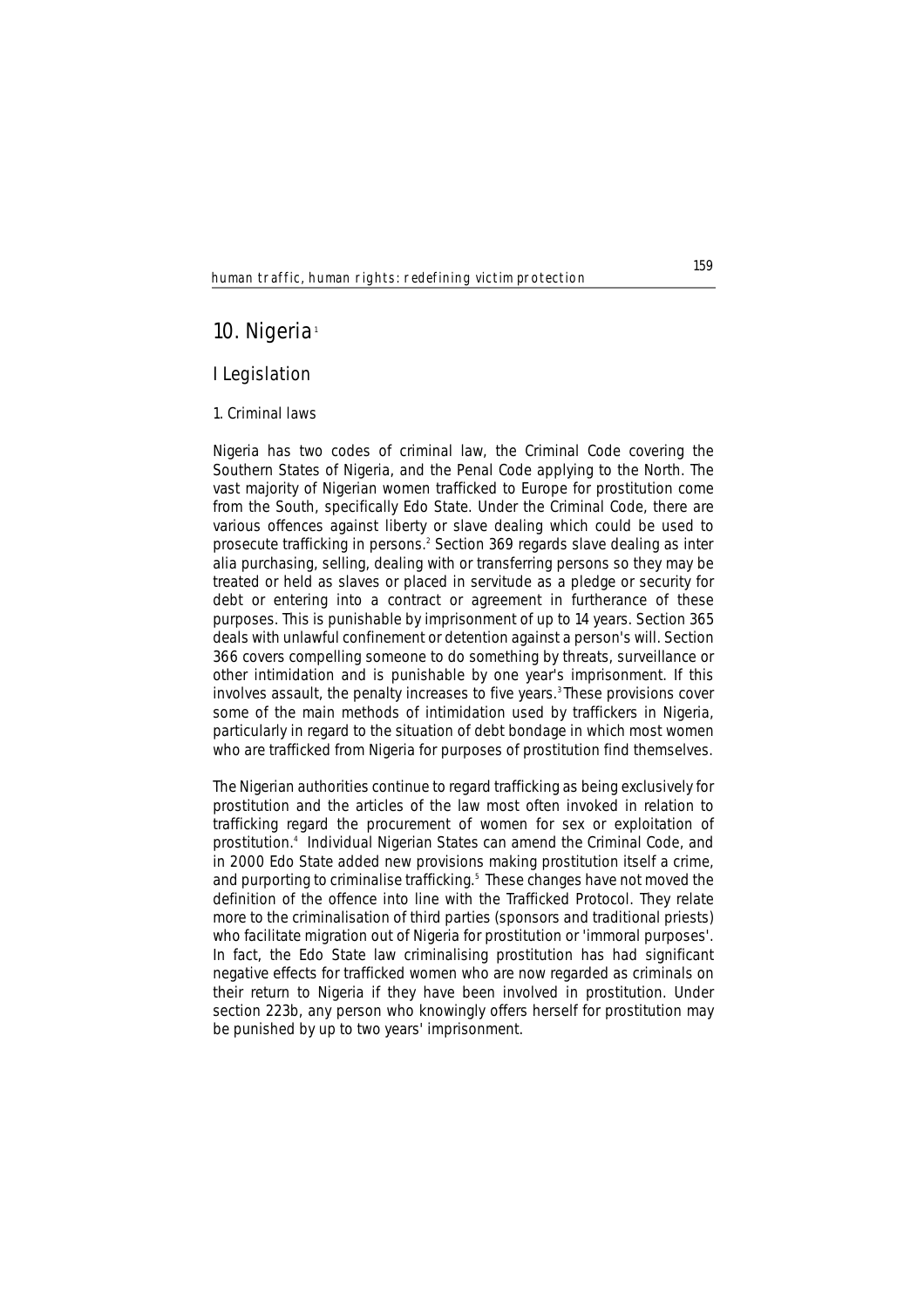Nigeria

The Penal Code, which applies to northern states of Nigeria, states that "whoever imports, exports, removes, buys, sells, disposes, traffics, or deals in any person as a slave or accepts, receives or detains any person against his will any person as a slave shall be punished with imprisonment for a term which may extend to fourteen years and shall also be liable to a fine".<sup>6</sup> This does not define the term 'traffic'. The term 'as a slave' has meant this provision is extremely restrictive, thus not useful to prosecute traffickers. The same problem is shown in the various other provisions relating to trafficking including abduction (inducing someone to move somewhere by force or  $deceit$ )<sup>7</sup> and kidnapping.

The lack of adequate provisions regarding trafficking in Nigeria's criminal laws has led the Federal Government to draft a new law on trafficking entitled the Prohibition of Trafficking and Allied Matters Bill.<sup>8</sup> The Bill has been passed by the House of Representatives and is currently in the Senate. It is expected to be passed in 2002. The Bill adopts the definition of trafficking laid out in the Trafficking Protocol.<sup>9</sup> It covers both trafficking within and across borders<sup>10</sup> and a range of offences including attempted trafficking,<sup>11</sup> forced labour<sup>12</sup> and traffic in slaves.<sup>13</sup> It restates the slave dealing provision of section 369 of the Criminal Code, increasing the sentence to life imprisonment.<sup>14</sup> However, the Bill still shows a strong focus on prostitution rather than trafficking for all forms of exploitation.

## **2. Other laws and policies affecting trafficked persons**

# **a) Deportation**

Since many Nigerians who have been trafficked are deported back to their country, Anti-Slavery International spoke to various officials about the treatment of deported nationals. When women return, Nigerian Immigration Service (NIS) officials do not know if they have actually been trafficked or not, only that they have been found abroad with an illegal status. Depending upon the circumstances of deportation, deportees may be detained and interviewed on their return by immigration, police or both.<sup>15</sup> Police and/or immigration officials record details of the women including their statements concerning how they were trafficked abroad. Deported women are generally hostile to the law enforcement personnel. During Anti-Slavery International's visit to Nigeria, a group of approximately 160 women were deported from Italy *en masse* and taken directly from the airport to the police station at Alagbon, Lagos to be interviewed by police.<sup>16</sup> Police held the women for three to four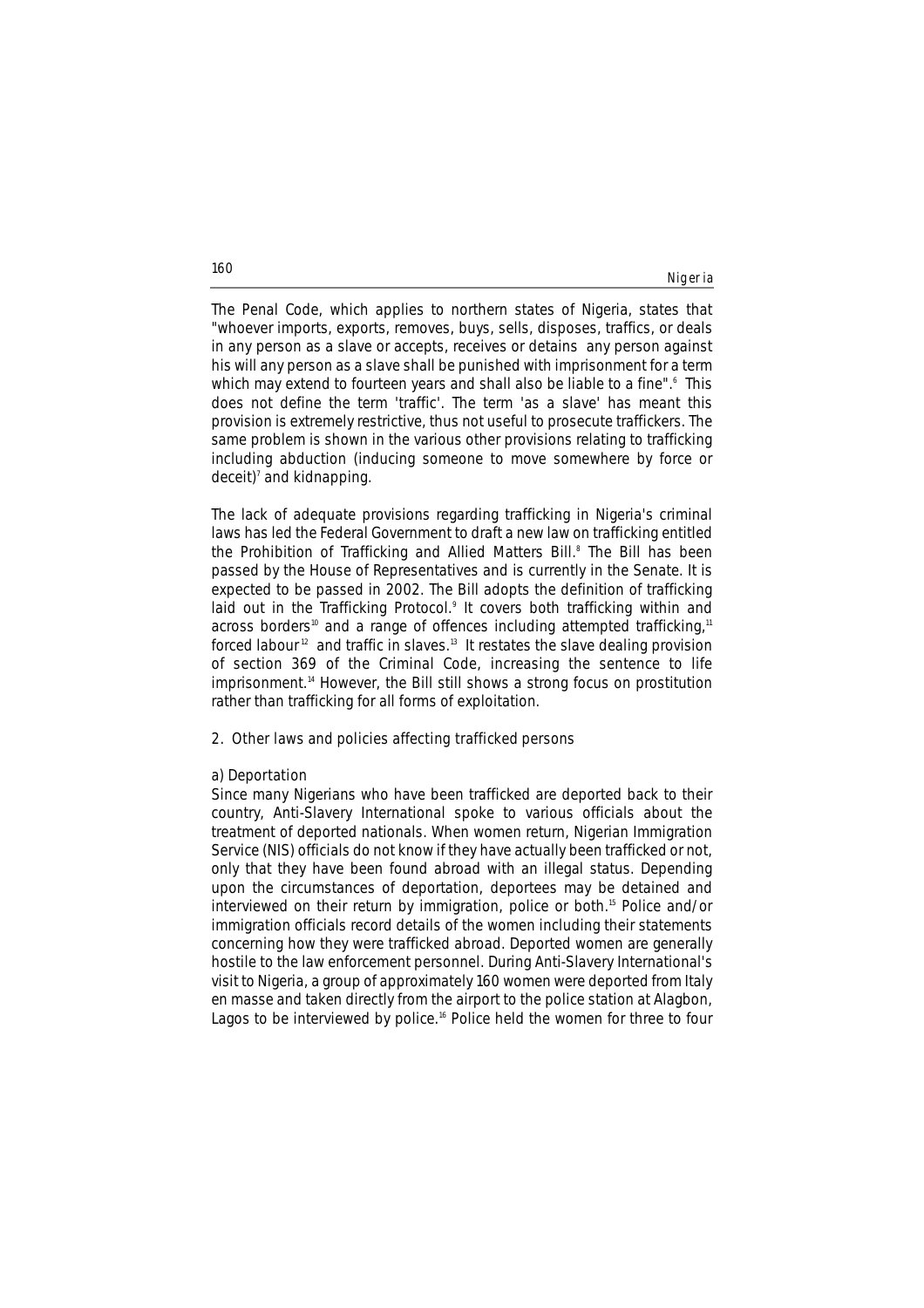days, without charge, to interview them. The women were hostile and clearly distressed about their situation of having been deported from Italy and now again detained. According to police, some had escaped from the station by breaking down a gate during the night and were rounded up and forcibly returned by police. Anti-Slavery International witnessed a reunion between one girl and her relative. The girl was crying and her first words were, "I have nothing. They [Italian authorities] let me take nothing. I'm sorry, I wasn't able to bring anything back… not even any clothes, nothing".17

As part of the screening process, all deported women arriving back in Nigeria through Lagos are forced to undergo medical tests including tests for HIV/AIDS.<sup>18</sup> No such tests appear to obligatory for Nigerian men. Police report that details of those who are HIV positive are given to the State Liaison Office (state office for social welfare), however, it is unclear that anything is done with the results of the tests. Officials stated women are informed of the results of tests by post, but many of the women do not give their true address due to an unwillingness to be later identified by officials, so actually never know the result of the HIV test. No medical assistance is provided to those women who are HIV positive. Many local NGOs have condemned the practice of screening women for HIV/AIDS as violating their basic rights, and encouraging the perception of trafficked women as "potential HIV/AIDS victims or carriers".19 The Edo State Criminal Code Amendment Act 2000 includes a provision that deported Nigerian nationals should be made to undergo compulsory medical examination for the purpose of determining if they have a sexually transmitted disease.<sup>20</sup> This violates the United Nations HIV/AIDS standards, which clearly states that HIV testing should be done only with the specific informed consent of the individual.<sup>21</sup> This stigmatises and discriminates against deported women, making the process of reintegration much more difficult for returning women.<sup>22</sup>

Although police and immigration both claim to detain returnees for as short a time as possible, usually one to five days, $23$  in one case where 33 women were deported from Conakry, Guinea, they were detained for at least one month at Alagbon, which is poorly equipped and not a long-term detention facility. Once the screening is complete, immigration and police release women to the State Liaison Office, which is charged with organising the women's return travel home and reunion with families.<sup>24</sup> Two sources, who did not wish to be identified, claimed that the Edo State Liaison Office does not always accept responsibility for deported women. In such cases, it is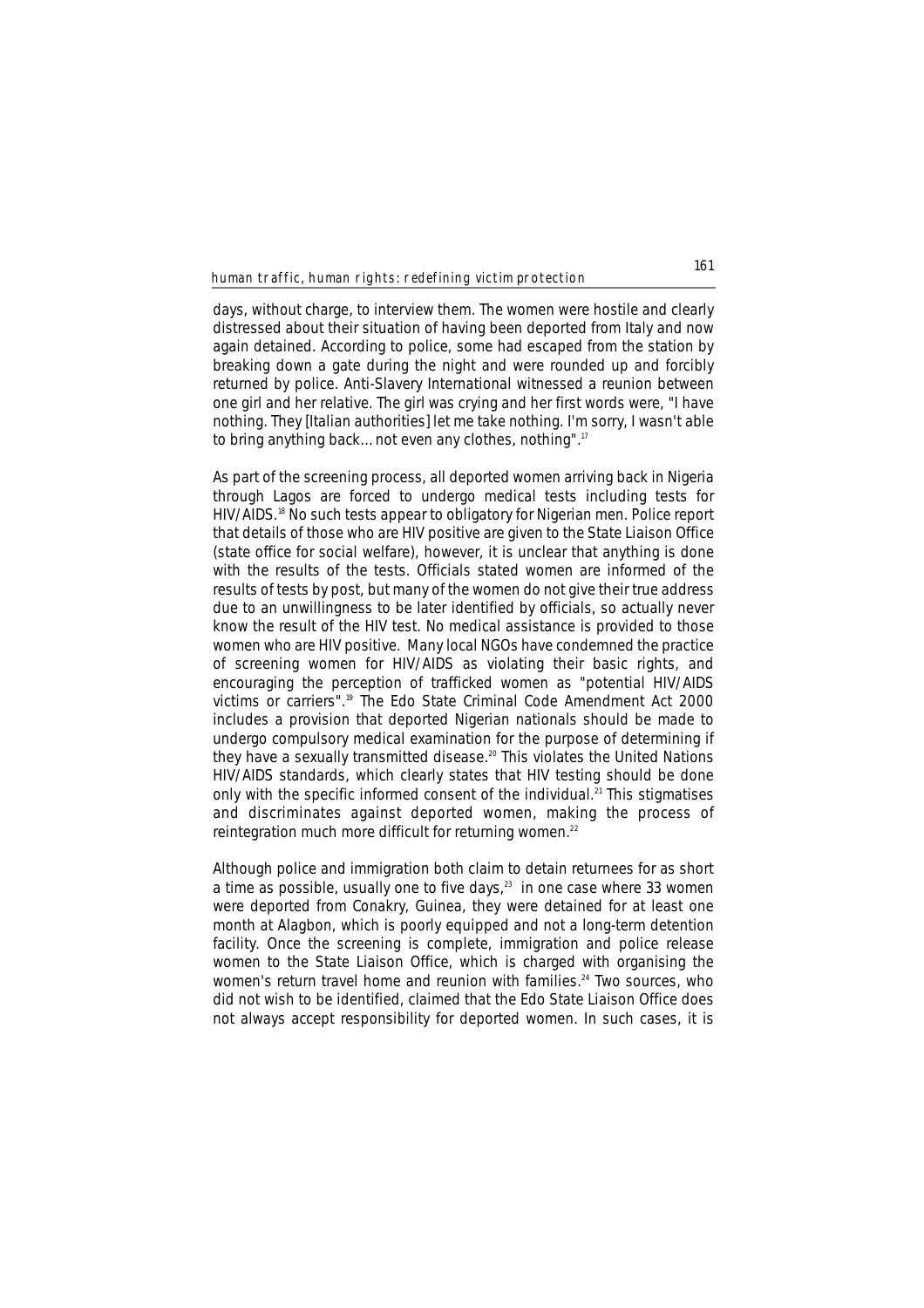alleged women are released in Lagos, either to families who come to collect them (who could potentially be traffickers) or are simply left to their own devices. The State Liaison Office is also given details of deported women, to record these women and prevent them from being issued passports to travel outside Nigeria.25 This practice violates the freedom of movement of women, and in effect means the women concerned are even more vulnerable to agents, who could be traffickers, to arrange illegal migration.

# **b) Voluntary return and reintegration**

IOM states that the two key factors affecting repatriation of Nigerian trafficked persons are reprisals against women and their families, and stigmatisation of returned women, where women who return empty handed are seen as failures regardless of the human rights abuses they have suffered through being trafficked abroad.26 IOM has a programme run in conjunction with the Committee for the Support and Dignity of Women (COSUDOW) in Benin City, an order of nuns who provide support and assistance to those who return voluntarily. COSUDOW contacts the woman's family and prepare the family for her return: "We need to know if the family will reject the woman, and if so, to counsel the family before she returns back to Nigeria. We do not have a shelter so we need to ensure the family will accept the woman back before she returns." <sup>27</sup> Trafficked women are met and escorted back to Benin City by representatives from COSUDOW. They are provided on-going counselling, medical and legal assistance, opportunities for vocational training and small micro-credit loans for income generation activities. The process can take up to a year, but most practical aspects of reintegration are covered within the first three months. Only a minute number of women actually return to Nigeria voluntarily. In the one year period since its inception, this programme has assisted nine women to return.28 COSUDOW, through direct links with NGOs in Europe, has provided assistance in reintegration to approximately 11 other women since 1999.<sup>29</sup>

# **II General analysis and comparison of cases**

### **1. Investigation and prosecution of traffickers**

There is no clear indication of exactly how many cases related to trafficking have been prosecuted in Nigeria, but very rarely indeed do cases ever reach a courtroom. Many cases are filed but never tried, and cases are often suspended.<sup>30</sup> The court process is very slow. The Police Task Force Against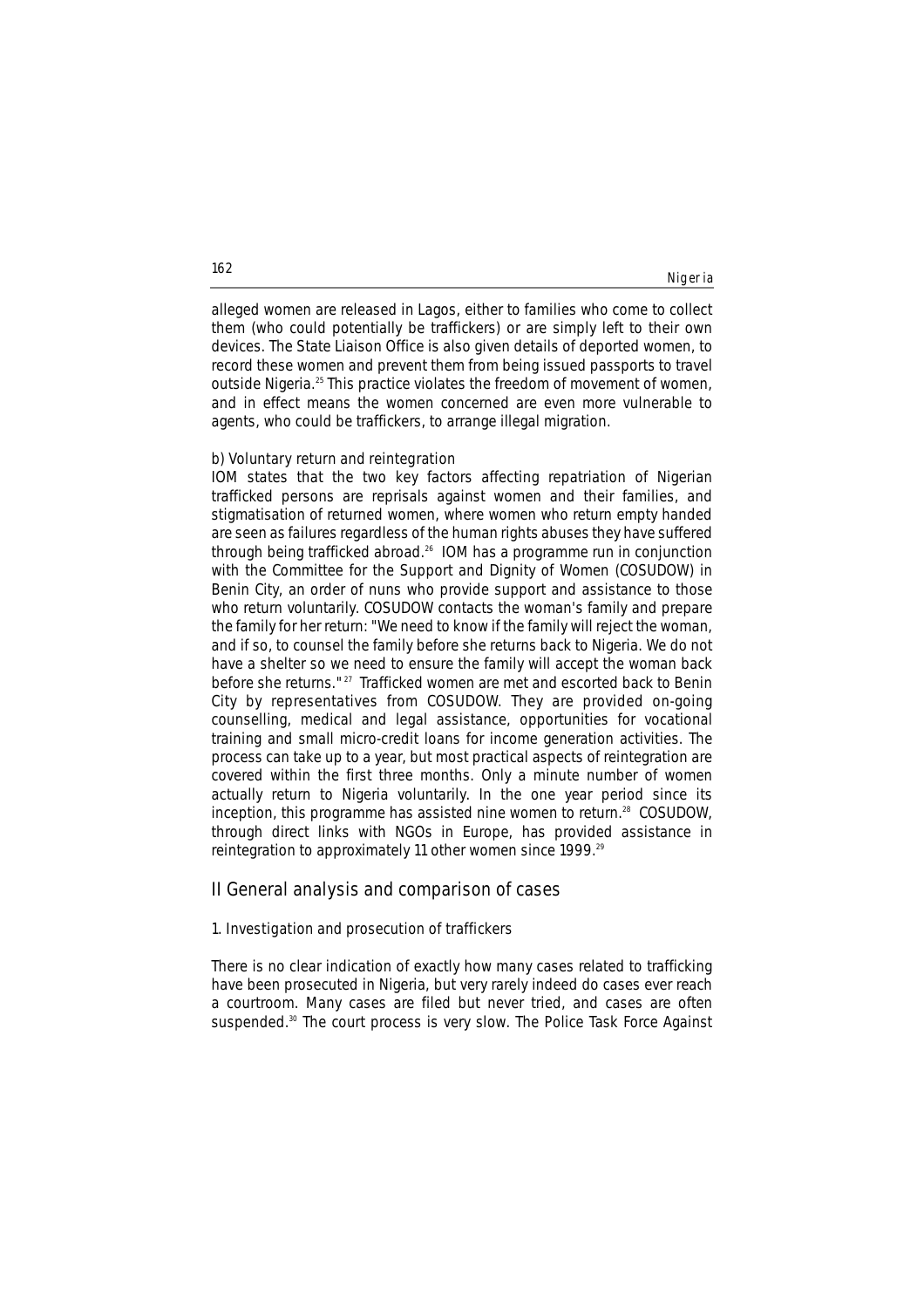Trafficking in Human Beings (hereafter Police Task Force) in Lagos reported that there were four cases undergoing police investigation as of March 2002.31 Of these, two cases had been filed in court. Since then, one other prosecution of 17 Nigerian traffickers who were deported from Guinea has come to trial.

## **Gina**

*Gina from Benin City travelled from Nigeria to Guinea and was awaiting false travel documents to enable her to travel on to Europe. A man, 'Sunday', who was staying in the same premises as Gina, reported to the Nigerian Embassy and local Guinean police that Gina and other women were to be trafficked to Europe to work in prostitution. Gina was arrested, along with 32 other women from Nigeria and 17 traffickers. All were deported to Nigeria. According to the Special Advisor to the President on trafficking issues, charges against these traffickers relate to procuring women for prostitution and forgery offences under the Criminal Code.*<sup>32</sup> *Although the trial commenced, it has proceeded slowly, and no witnesses have given evidence to date in court.*

As stated earlier, trafficking tends to be seen as one and the same as prostitution in Nigeria. In Cross River State, one trafficker has been convicted under section 223 of the Criminal Code (for procurement for prostitution) and sentenced to three months in prison.<sup>33</sup> In Edo State, the Solicitor General reported that in the past five years, two cases of trafficking had reached court; but neither has been concluded.<sup>34</sup> Only one of the cases involved adults, and it was not clear whether the women were actually going to be exploited since they never reached their destination:

### **Ladi**

*Ladi was promised work in Europe and paid a fee to an agent who agreed to facilitate her travel and arrange false travel documents. She was intercepted with four other women and two alleged traffickers at Lagos Airport. The traffickers were charged under section 369 (slavedealing), section 223 (procurement for prostitution) and section 516 (conspiracy to commit a felony) of the Criminal Code.*<sup>35</sup> *Ladi was also charged with conspiracy, but granted bail. She was released on the grounds of being a State witness against the traffickers.*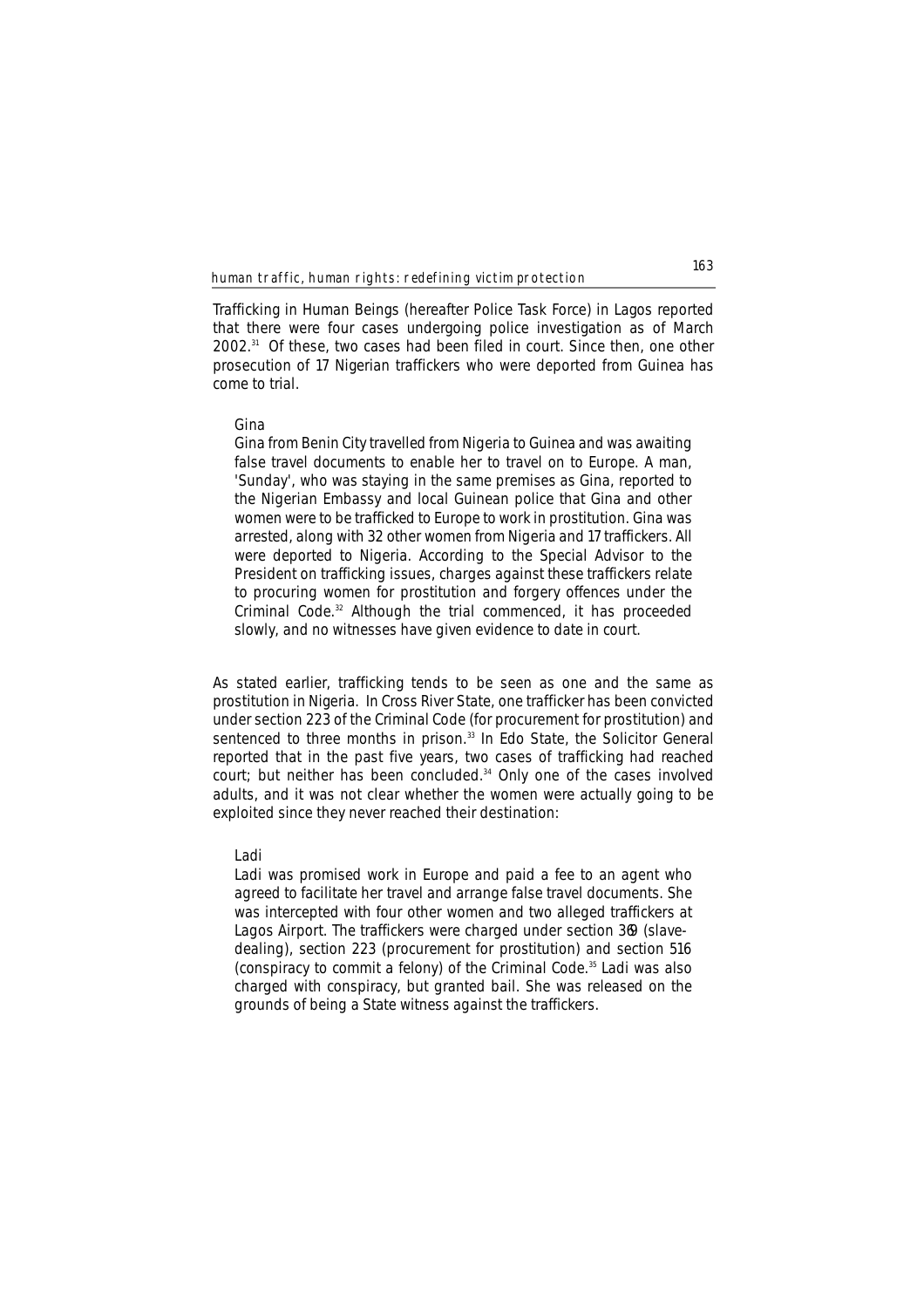Nigeria

The lack of prosecutions and convicted traffickers in Nigeria is widely blamed on the lack of adequate anti-trafficking legislation, poor investigations by police officials and the unwillingness of those who have been trafficked to testify against their traffickers. Law enforcement officials lack expertise in detecting, investigating and gathering evidence against traffickers.<sup>36</sup> Additionally, the current provisions of the Criminal Code are difficult to prove when the exploitation generally occurs outside Nigeria, and there is poor information sharing between the authorities in destination countries and those in Nigeria; police in Europe blame this on corruption in Nigeria.<sup>37</sup> Police corruption in Nigeria is high, because of non-payment and delayed payment of police wages. In an interview with officials from the Solicitor General's Office, an official said, "It is very difficult for us as prosecutors, because on the one hand, our police have not been paid for months, they are not properly paid and the sponsors (traffickers) in Benin City are very powerful. Even if we [prosecutors] did have the power to direct police to investigate a case, they probably would not do it… traffickers offer money to police officers".38 In one case in Edo State involving trafficking of minors police actually gave evidence against the prosecution. "We called two police to give evidence. The police claimed the case was hurriedly charged to court and that they did not find anything against the defendant…. So two of the charges were dismissed".39 Police are rarely victim sensitive and as a result trafficked persons rarely co-operate with police as witnesses. Indeed, in Ladi's case, the women themselves were charged with conspiracy. This might be resolved by a provision in the new Trafficking Bill that trafficked persons cannot be detained, imprisoned or prosecuted for offences related to being a trafficked person.40

Various attempts are underway to improve the performance of law enforcement agencies in Nigeria. For example, the Italian Government recently committed major funding to the Police Task Force for police vehicles and technical equipment to aid investigations. At community level, the Italian based NGO, Turnaround Project, has also tried to address the lack of investigations by making Italian law enforcement and judiciary officials aware of reality of trafficking in Nigeria. Turnaround Project organised a delegation of police, immigration, prosecutors and magistrates to visit Nigeria and to establish direct connections between the authorities concerned in Benin City and Turin.41 This has proved successful, with one arrest in Benin City so far and positive responses from the Italian authorities.42 Likewise, an awareness-raising visit for local Benin City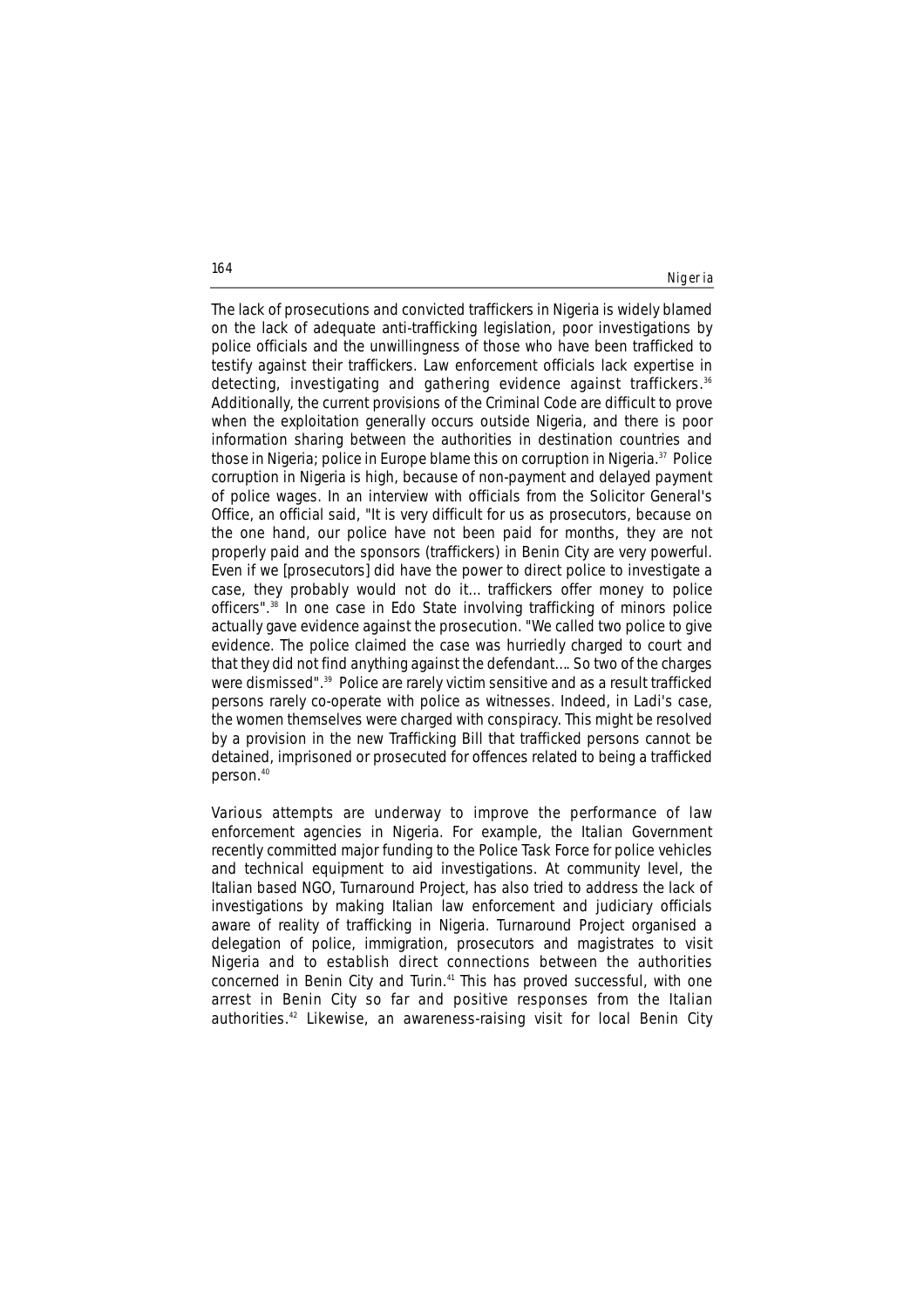authorities is planned in Turin.

The other major obstacle is the unwillingness of trafficked persons to give evidence against traffickers. This is in part due to fear instilled by ritual oaths of secrecy that women undergo when they are lent money to travel abroad.<sup>43</sup> These oaths are frequently administered by traditional priests in the community as part of a ceremony at a shrine. As one traditional priest interviewed stated, "Traffickers use both authentic and fake priests to administer these rituals… The whole process of undergoing this kind of ritual, under such circumstances of fear, means that a psychological reaction may in itself trigger the effect of the oath, and that is where it has power over the woman".44 For example, in one case a Nigerian woman who was trafficked to the United Kingdom refused to give evidence to police because of the fear of the oath. She was eventually persuaded to speak to police. Soon after speaking about her experiences to a social worker, she injured herself and blamed the injury on the oaths she had sworn.<sup>45</sup> Unwillingness is also due to fear of retaliation by traffickers, with reprisals against family members not uncommon (see Italy Chapter).

The Police Task Force states that the most common way of obtaining information for investigations is through interviewing deported women who return.46 However, due to the treatment at the hands of authorities abroad and upon return, such women are often hostile and reluctant to provide information, as Anti-Slavery International witnessed at first hand in the March 2002 deportation from Italy. This is probably due to the circumstances of the deportation: being detained in substandard facilities against their will and often lacking clothing, food and water.<sup>47</sup> For deported women, the authorities are seen not as 'saviours' or protectors of their human rights but rather as captors and oppressors.

# **2. Procedures affecting trafficked persons and measures of protection**

#### **a) Residency rights**

Although Nigeria was considered in the study as predominantly a country of origin, it is also a country of destination for people from neighbouring African countries. There is no current legislation providing a right to stay to migrant trafficked persons, but the Trafficking Bill stipulates that a trafficked person should not be denied temporary residence visas during criminal, civil or other legal actions and adequate health and social services should be provided to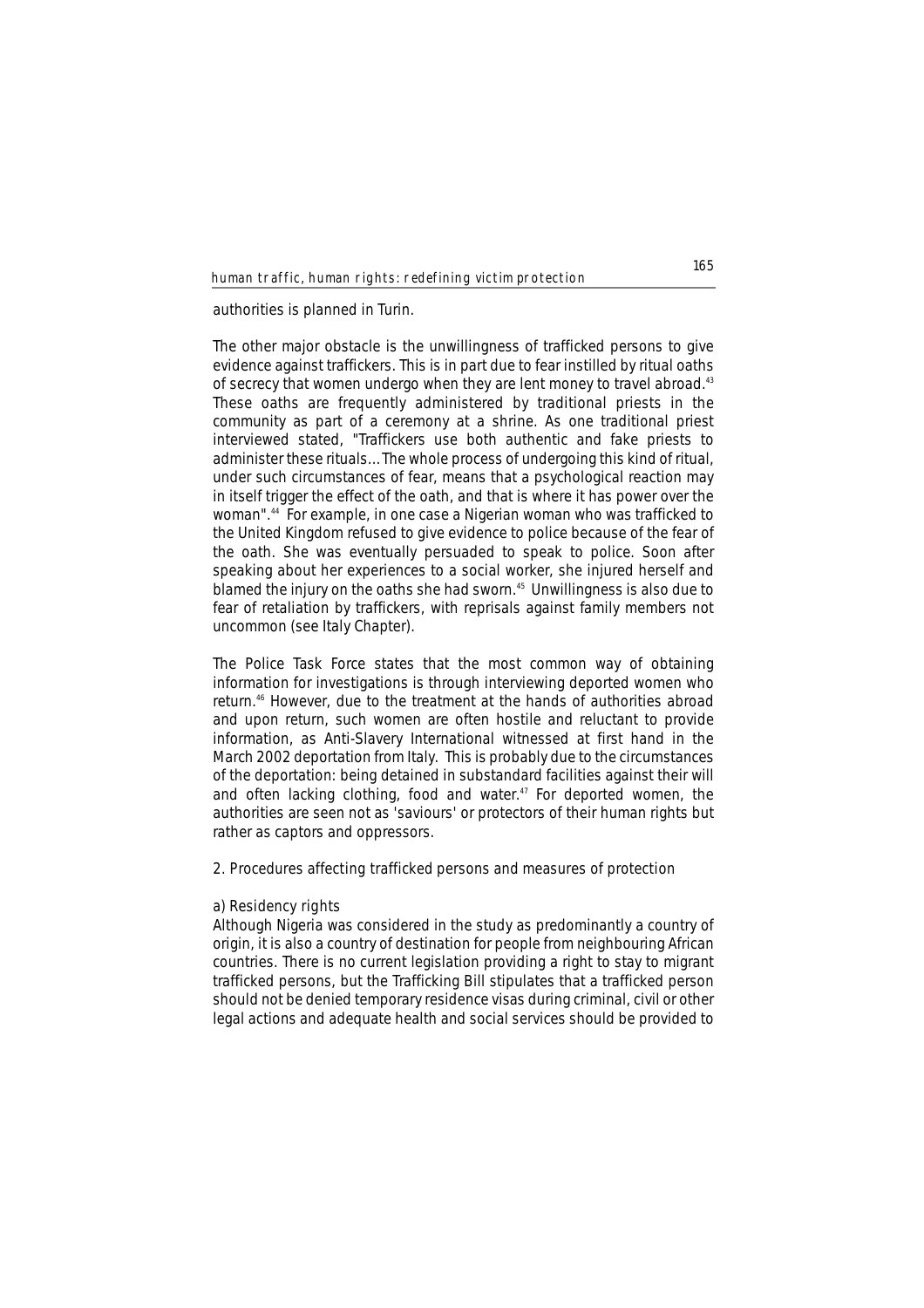Nigeria

the person during this period.<sup>48</sup> This inclusion of civil action is broader than that available in other countries.

#### **b) Protection from reprisals and police protection**

If trafficked women leave their trafficker before paying back their debt (either because of being apprehended by authorities or of their own will), often agents and traffickers in Nigeria will harass and intimidate families in Nigeria to pay the outstanding debt. In some cases they threaten the family verbally, physically or destroy the family's property.<sup>49</sup> Positive examples of police protection from reprisals by traffickers are rare, whilst allegations of corruption and police complicity in trafficking remain rife. Lack of faith in the police means reprisals against families and trafficked persons go largely unreported. In one case reported in the chapter on Italy, police in Nigeria investigating reprisals allegedly requested money from the victim's family to continue the investigation.50 Another Italian NGO, COLCE, mentioned a case where a woman trafficked to Italy escaped her situation and was about to testify against the trafficker: however, her family was being threatened and her mother in Edo State was shot dead: "It seems clear to us, that the mother being shot is not merely a coincidence, but was related to the fact that her daughter was going to testify, but there is a huge problem of proving the nexus and of course with the mother dead, who else is going to be willing to talk?"<sup>51</sup> Reprisals are not limited to trafficked persons and their families, but include other witnesses.

#### **Gina**

*Sunday, who is a key witness against the traffickers in Gina's case, was threatened despite the fact that 17 traffickers were imprisoned. According to Sunday, his life is in danger as associates of the traffickers tried to kidnap his daughter and burn down his parents' house in Benin City.*<sup>52</sup> *His family had to go into hiding. Sunday himself cannot return to Benin City. Sunday was given some protection; he was relocated from his hometown Benin City to another place in Nigeria. He was provided housing and some financial assistance. Sunday has also been given a card that states he is a Government witness and authorities should provide him appropriate assistance when in need. Sunday wants to be relocated in another country after the trial to protect him from the traffickers.*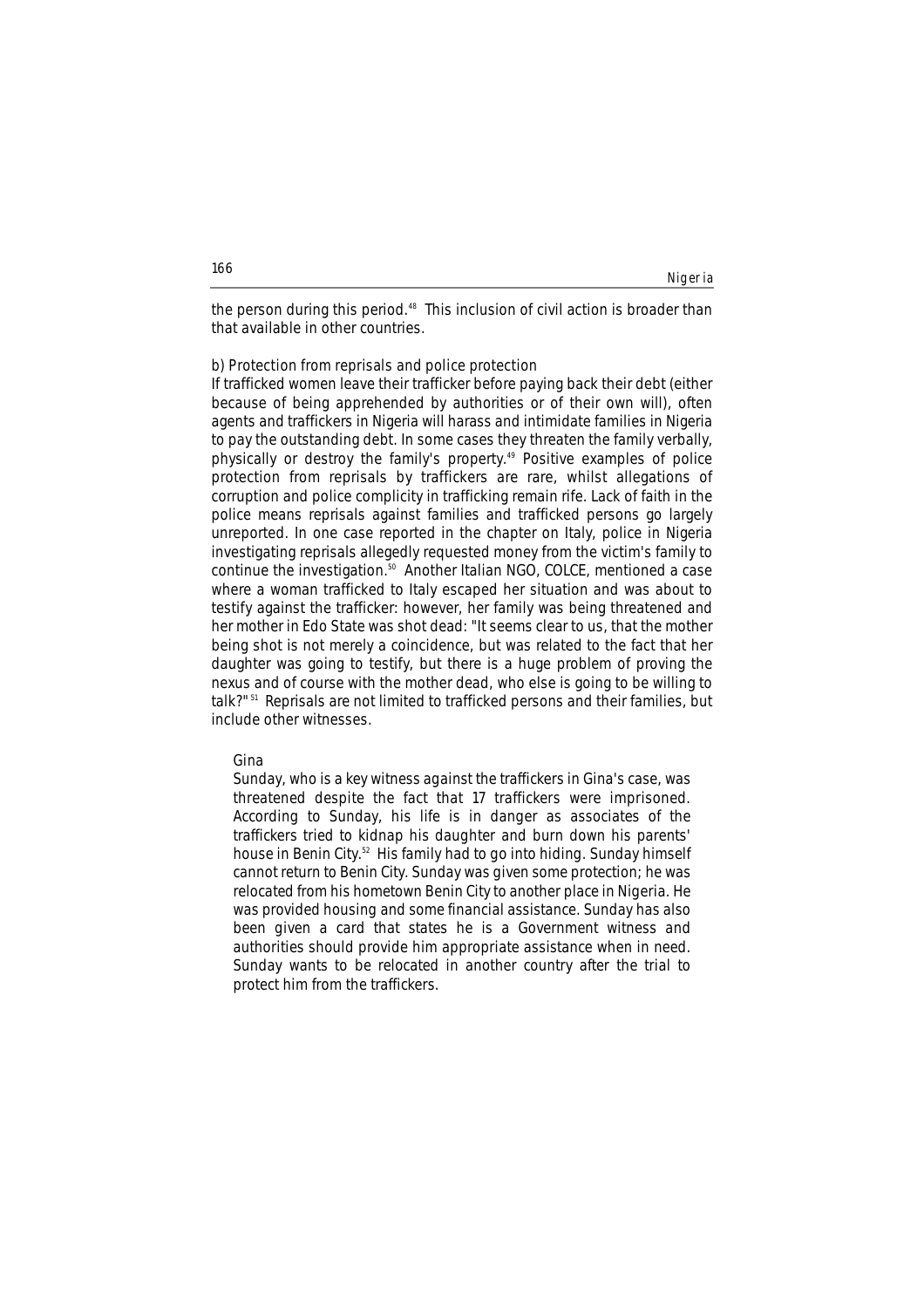Sunday's case illustrates some key issues faced by law enforcement in providing police protection to trafficked persons and their families. Whilst Sunday himself has been provided protection, his family are left unprotected. Although a higher level of protection was provided initially, this was down graded because he did not observe basic principles regarding the protection scheme and is consequently described as a difficult witness to 'protect'.53 There is clearly a gap between the ideal type of protection from the point of view of a witness, and the authorities' capacity to provide such protection. In relation to trafficked persons and their families, service providing agencies such as COSUDOW and also lawyers can play an important role in facilitating dialogue between trafficked persons and law enforcement officials to ensure that concerns for the safety of the victim and family are addressed adequately.

The current Bill provides for protection from intimidation, threats of reprisals and reprisals from traffickers, their associates and persons in positions of authority. It states that safety and integrity of trafficked persons and witnesses must not be subordinated in the interests of prosecution before, during or after, any legal proceedings.<sup>54</sup>

#### **c) In-court evidentiary protection**

No information was obtained concerning in-court witness protection measures, because in the case studies the victim witnesses, even when called, did not appear in court and give evidence against traffickers. There are positive provisions in the current Bill regarding measures for evidentiary protection. It states that proceedings must be consistent with the psychological and physical safety of trafficked persons or witnesses,<sup>55</sup> and evidence may be given *in camera* in cases of sexual violence.<sup>56</sup> The defence cannot introduce evidence of the personal history, a current or previous occupation of the trafficked person. $57$  The Bill provides that the name of the trafficked person should not be released 'recklessly',<sup>58</sup> but it is unclear what may be considered 'reckless' and this may provide little protection in reality.

# **d) Right to information regarding court proceedings**

No information was obtained on this point once again because of the lack of cases of trafficked persons testifying.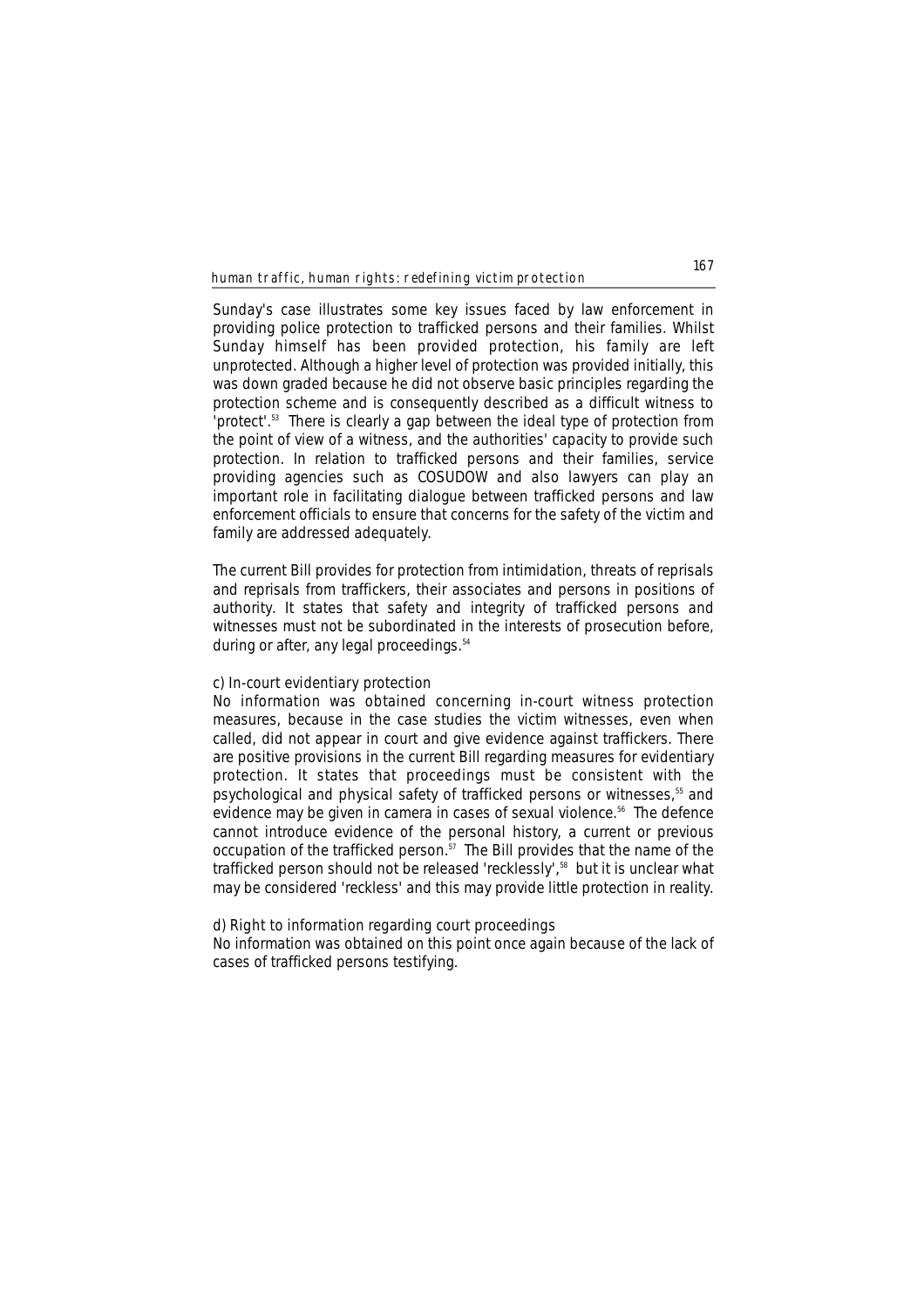#### Nigeria

# **3. Support and assistance to trafficked persons**

# **a) Right to lawyer/legal advocate in criminal proceedings**

As in other common law countries, in Nigeria victims and witnesses do not have any right to be legally represented in criminal proceedings.

# **b) Right to recovery (assistance measures)**

There is a stark lack of Government assistance to trafficked persons who return home. The lack of any shelters for trafficked persons in Nigeria is the most pressing problem, though there is no legal assistance, medical care, financial assistance or counselling available by the authorities. The COSUDOW and IOM reintegration programme does provide assistance, but it assists only a tiny number of victims. There is also one 'rehabilitation centre'<sup>59</sup> in Abuja, which has capacity to house a small number of victims, but no capacity to assist large numbers of deported women. In March, three women were living there who had been deported back to Nigeria from neighbouring African countries and in one case from Italy.<sup>60</sup> There is no such centre in Lagos or Benin City. In Benin City, there is a skills acquisition centre<sup>61</sup> that provides free vocational training programmes (such as sewing, catering and computer skills) to women and girls. This is primarily a prevention rather than reintegration activity because it is aimed at women and girls at risk of being trafficked. The centre states there are women in the programmes who have been deported from neighbouring African countries in their attempts to travel abroad.62 Returned women are not identified so as to avoid stigmatisation. There is a need for support and assistance measures to be integrated into the process of deportation in order to protect the basic rights of deported women who have been trafficked.

## **4. Legal redress and compensation**

No trafficked persons have received legal redress or compensation in Nigeria. Such issues are unlikely to be resolved until better mechanisms for completing criminal cases against traffickers are developed. The Trafficking Bill addresses this area and enables a trafficked person, regardless of immigration status, to bring a civil action against a trafficker (including public officials).63 Whilst pursuing such claims, trafficked persons are entitled to temporary residency in Nigeria.<sup>64</sup> The Bill also entitles the trafficked person to compensation, restitution and recovery for economic, physical and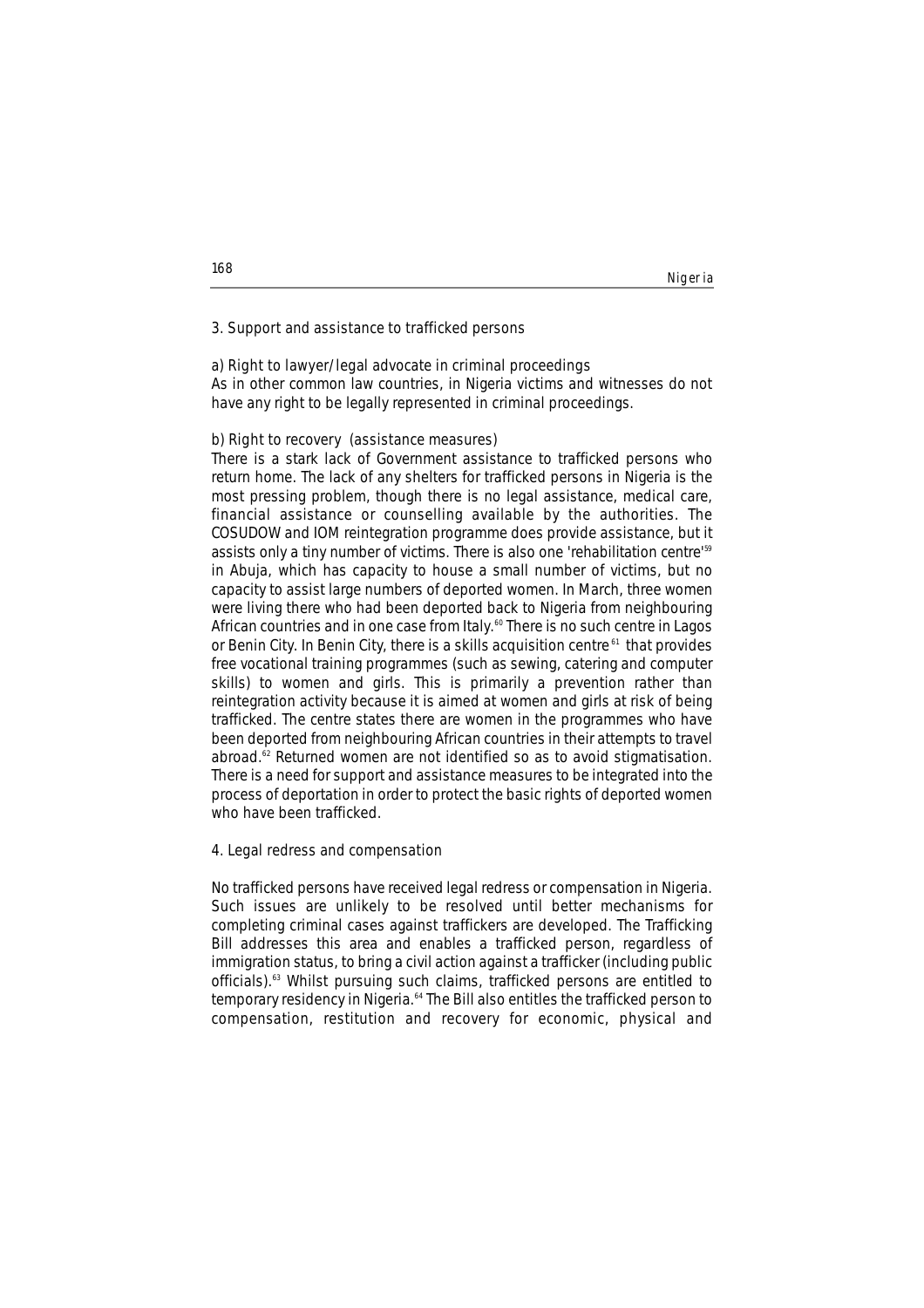psychological damage from the traffickers' assets or the appropriate Government agency.65 The Bill will establish a Victims of Trafficking Trust Fund into which proceeds from confiscated assets are to be paid, and this will be used to compensate trafficked persons.<sup>66</sup>

# **III Conclusions and recommendations**

The research indicates that destination countries need to be aware of the distinct lack of protection available or afforded by the Nigerian authorities when they decide to repatriate trafficked persons to Nigeria. In particular, the procedures facing deported nationals in Nigeria violate basic human rights by discriminating against and stigmatising women as sex workers, forcing them to undergo STD tests and preventing them from leaving the country legally again. There is a lack of basic support and assistance available to trafficked persons, and organisations that do offer services should be involved in restructuring treatment for deported persons. The lack of prosecutions of traffickers and lack of access to justice means trafficked persons are vulnerable to reprisals and to being re-trafficked. Police rarely protect the rights of victims or their families, and the lack of faith in the police means that many cases are left unreported and potential witnesses are unwilling to testify.

# **Recommendations to the Nigerian Government**

- Amend the new proposed Bill, in line with the Trafficking Protocol, to provide a more comprehensive definition of all forms of trafficking, rather than concentrating on trafficking of women and children into prostitution, and add provisions to protect trafficked persons' rights.
- Ensure all aspects of the new law are implemented once it is adopted, and provide training to police, immigration, judiciary and NGOs accordingly.
- Provide awareness-raising training on human rights abuses of trafficked persons for law enforcement officials in conjunction with law enforcement officials from countries to which Nigerians are routinely trafficked.
- ! Improve co-operation with countries of destination in sharing information, in particular to address reprisals and protect returned trafficked persons or their families from intimidation and violence.
- End the practice of routine screening of deported persons without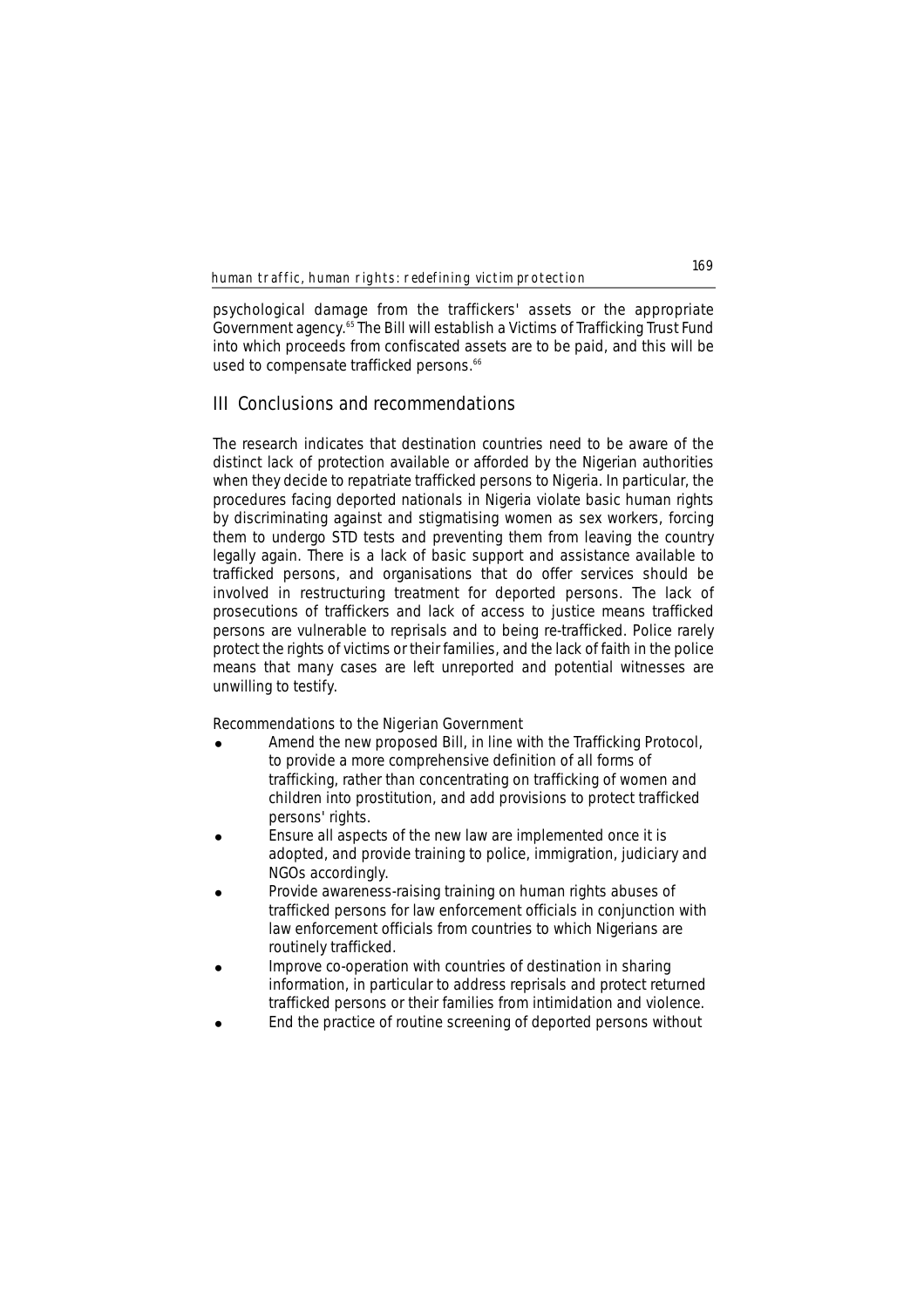| 170 |         |
|-----|---------|
|     | Nigeria |
|     |         |

their consent for AIDS and sexually transmitted diseases. End the practice of removing entitlement to passports from

- deported persons. Deported persons who might have been trafficked should be notified about access to free legal services or social services and
- organisations that provide these in Lagos, Benin City or elsewhere. Provide adequate housing on a voluntary basis in appropriate shelters to deported trafficked persons.
- Give access to voluntary medical care and tests for deported trafficked persons.
- Provide trafficked persons with contact details of an NGO and the relevant law enforcement agency that can be relied upon to investigate trafficking cases impartially, in case they decide later that they want to report trafficker or if they have a problem with reprisals.
- Improve communication between Benin City and Lagos, so that women who return to Benin City can be made aware of resources available there to assist them.

**Endnotes**

 $1$  In Nigeria, Anti-Slavery International conducted the research with the Belgian partner NGO, Payoke. Anti-Slavery International visited Lagos, Abuja and Benin City. Anti-Slavery International appreciates the assistance of the Women's Consortium of Nigeria (WOCON) in arranging appointments in Lagos. Anti-Slavery International spoke with people who had used illegal agents to travel overseas and been deported back to Nigeria, sex workers, police, immigration officers, prosecutors, lawyers, various government officials and NGOs. Unlike other countries, Anti-Slavery International was only able to obtain in depth information about one case that matched the selection criteria (see introduction). However in regard to treatment and repatriation,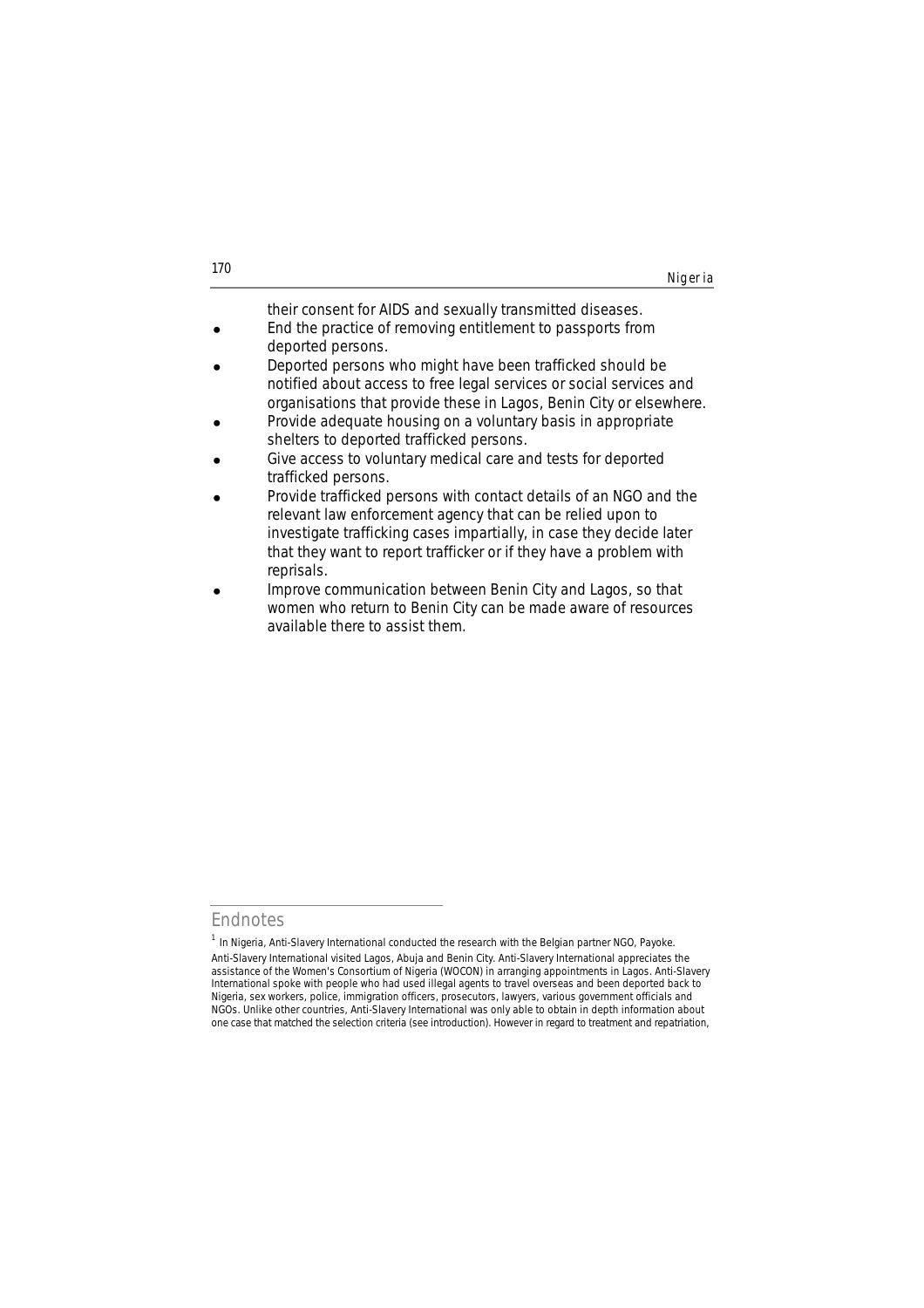references are made to other cases.

<sup>2</sup> Chapter 31 Criminal Code Act (Cap 77) Laws of the Federation of Nigeria 1990.

<sup>3</sup> Section 367 Criminal Code (compelling action by assault).

<sup>4</sup> Sections 223 - 226 Criminal Code. See Olateru-Olagbegi, B., *The Social and Legal Implications of Trafficking*

<sup>5</sup> Criminal Code Amendment Law (2000) Amendments to sections 222, 223, 225, 226 and 233 of the Criminal Code.

<sup>6</sup> Section 279 Penal Code.

<sup>7</sup> Section 272.

 $8$  Full title is: A Bill for an act to establish the national agency for trafficking in persons law enforcement and administration to enforce laws against traffic in persons, to investigate and prosecute persons suspected to be engaged in trafficking in persons, and to take charge and co-ordinate the rehabilitation and counselling of trafficked persons and for other matters connected therewith. Federal Republic of Nigeria Official Gazette, 21 February 2001, Lagos, Volume 88 No. 10. Hereafter 'the Bill'.

<sup>9</sup> Section 2.

<sup>10</sup> Section 4.

 $11$  Section 3.

<sup>12</sup> Section 9.

<sup>13</sup> Sections 10 and 11.

<sup>14</sup> Section 25.

<sup>15</sup> Anti-Slavery International interview, NIS, Lagos, 27 February 2002 and confirmed in interview, Police Task Force Against Trafficking in Human Beings (Police Task Force), Lagos, 28 February 2002.

 $16$  2 March 2002.

<sup>17</sup> Anti-Slavery International was unable to interview the women since the commanding officer was not present when we visited Alagbon police station.

<sup>18</sup> Anti-Slavery International Interview, Police Task Force, Lagos, 28 February 2002.

<sup>19</sup> Olateru-Olagbegi, B., *Promoting Human Security to Prevent Exploitive Migration in Africa with Special Emphasis on Trafficking in Women and Children,* Nakano, K. (ed.), Peoples for Human Rights; Durban and Beyond, International Movement Against Discrimination and Racism (IMADR), Japan, Volume 8, 2001 p.69. <sup>20</sup> Section 233A(2).

<sup>21</sup> Office of the United Nations High Commissioner for Human Rights and the Joint United Nations Programme on HIV/AIDS, *HIV/AIDS and Human Rights: International Guidelines*, Second International Consultation on HIV/AIDS and Human Rights, Geneva, 1996, HR/PUB/98/1, Guideline 3: Public Health Legislation. 128(b) <sup>22</sup> Advocacy Net, "Deportation Backfires", *Nigeria: Trafficking in Women*, On The Record Series,

www.advocacynet.org/cpage\_view/nigtraffick\_deportation 6\_36.html

<sup>23</sup> Anti-Slavery International interview, Police Task Force, Lagos, 28 February 2002.

<sup>24</sup> *Ibid.*

<sup>25</sup> Anti-Slavery International interview, NIS, Lagos, 27 February 2002.

<sup>26</sup> Anti-Slavery International interview IOM, Lagos, 1 March 2002.

 $^{27}$  Anti-Slavery International interview, COSUDOW, Benin City, 6 March 2002.

<sup>28</sup>*Ibid.*

<sup>29</sup> Anti-Slavery International interview, COSUDOW, Benin City, 6 March 2002.

<sup>30</sup> Anti Slavery International interview, Women's Right's Watch Legal Aid Clinic, Benin City, 8 March 2002.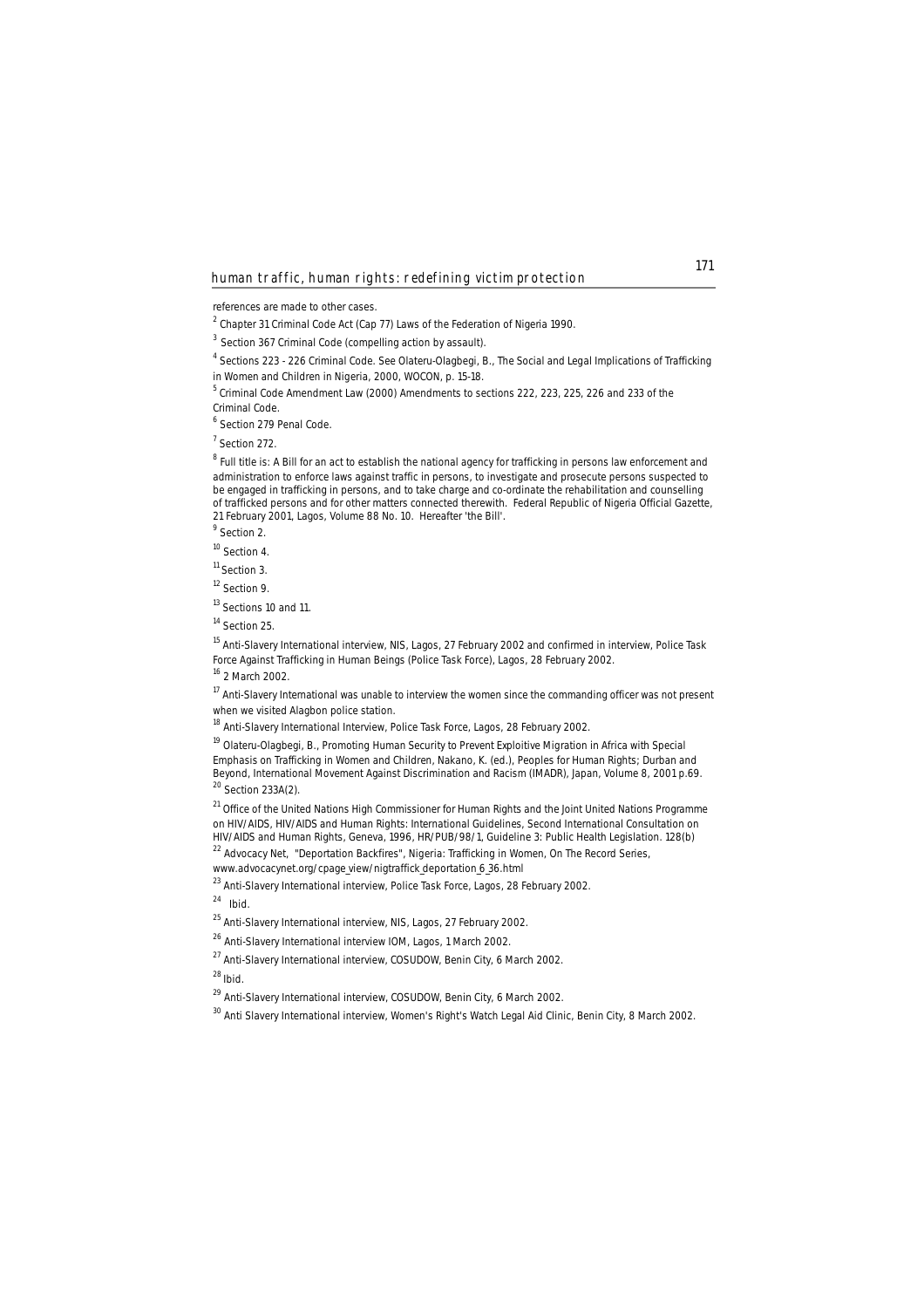**172**

<sup>34</sup> Anti-Slavery International interview, Director of Public Prosecutions, Ministry of Justice, Edo State, 7 March 2002.

<sup>35</sup> Both cases come under the 'old' Edo State law because they refer to acts prior to the 2000 law being passed.

<sup>36</sup> Olateru-Olagbegi, B., *Promoting Human Security to Prevent Exploitive Migration in Africa with Special Emphasis on Trafficking in Women and Children*, p.69.

<sup>39</sup> *Ibid.* 

<sup>42</sup>*Ibid.*

<sup>43</sup> Women's Consortium of Nigeria (WOCON), *Research on Trafficking in Women in Nigeria*, supported by The Netherlands Embassy, Lagos, 2000 p. 51.

<sup>44</sup> Anti-Slavery International interview, traditional priest, Ebohon Cultural Centre, Benin City, 8 March 2002.

 $48$  Section 48(e) and (b).

<sup>49</sup> Anti-Slavery International interview, COSUDOW, Benin City, 6 March 2002.

<sup>50</sup> Anti-Slavery International interview, Caritas, Turin, Italy, 1 February 2002.

<sup>51</sup> Anti-Slavery International interview, COLCE, Varese, Italy, 30 January 2002.

<sup>52</sup> Anti-Slavery International interview, "Sunday", Abuja, 4 March 2002.

<sup>53</sup> Anti-Slavery International interview, Special Assistant to the President, Human Trafficking and Child Labour, Abuja, 4 March 2002.

<sup>54</sup> Section 48(j).

<sup>56</sup> Section 50.

<sup>57</sup> Section 51.

 $58$  Section 48(g).

<sup>59</sup> Women Trafficking and Child Labour Eradication Foundation (WOTCLEF).

<sup>60</sup> Anti-Slavery International interview, WOTCLEF, Abuja, 4 March 2002.

<sup>61</sup> Idia Renaissance Skills and Acquisition Centre.

<sup>62</sup> Anti-Slavery International interview, Idia Renaissance Skills and Acquisition Centre, Benin City, 7 March 2002.

 $63$  Section 53(a).

 $64$  Section  $48(e)$ .

 $65$  Section 53(b) and (c).

<sup>66</sup> Section 27(3).

Nigeria

<sup>&</sup>lt;sup>31</sup> Anti-Slavery International interview, Police Task Force, Lagos, 28 February 2002.

<sup>&</sup>lt;sup>32</sup> Anti-Slavery International interview, Special Assistant to the President, Human Trafficking and Child Labour, Abuja, 4 March 2002.

<sup>33</sup> *Ibid.*

<sup>&</sup>lt;sup>37</sup> Anti-Slavery International interview, Carabinieri police, Turin, Italy, 24 September 2001.

<sup>&</sup>lt;sup>38</sup> Anti-Slavery International interview, Solicitor General's Office and Director of Public Prosecution, Benin City, 7 March 2002.

<sup>40</sup> Section 52.

<sup>&</sup>lt;sup>41</sup> Anti-Slavery International telephone interview, Turnaround Project, 10 June 2002.

<sup>45</sup> Anti-Slavery International interview, solicitor, London, 16 April 2001.

<sup>&</sup>lt;sup>46</sup> Anti-Slavery International interview, Police Task Force, Lagos, 28 February 2002.

<sup>&</sup>lt;sup>47</sup> The Advocacy Net, "Deportation Backfires".

<sup>55</sup> Section 49.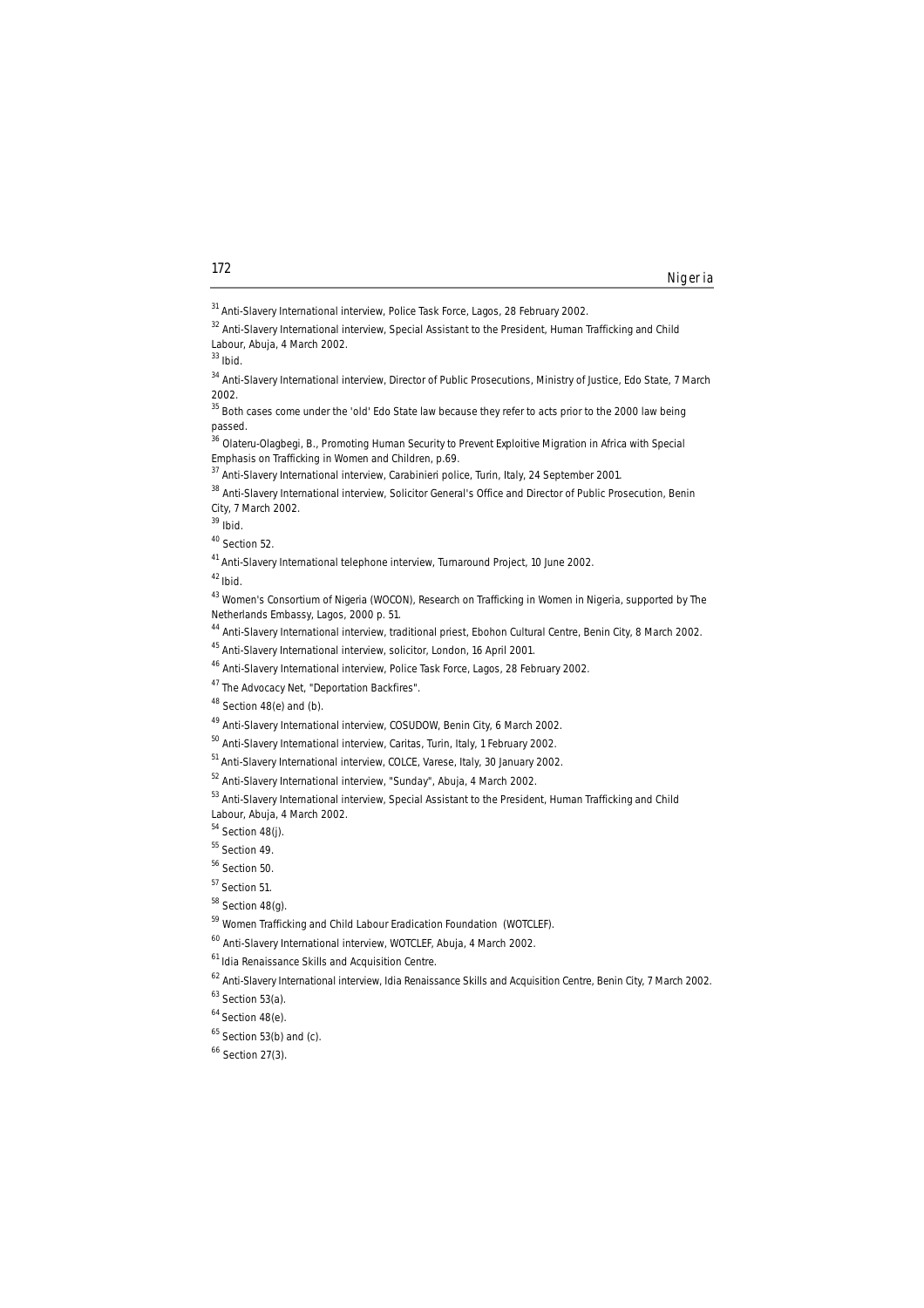# **11. Thailand**<sup>1</sup>

# **I Legislation**

# **1. Criminal Laws**

Trafficking occurs both to and from Thailand for a variety of purposes, of both men and women.<sup>2</sup> The law contains an arsenal of measures to suppress trafficking, as well as prostitution in general. The Traffic in Women and Children Act B.E.2540 (1997) (Trafficking Act) amended the Traffic of Women and Girls Act (1928) to be more effective in combating the forms of trafficking occurring nowadays. It makes it an offence to transfer any woman or child for sexual gratification, an indecent sexual purpose, or to gain any illegal benefit for themselves or another person, whether or not the woman or child concerned has consented to the transfer or any of the acts committed.3 The Act covers acts of trafficking for purposes other than prostitution, but does not cover trafficking in adult men. The Trafficking Act prescribes that traffickers will be charged under the Penal Code, Prostitution Prevention and Suppression Act, Safety and Welfare of Children and Youths Act and punished accordingly,4 with a maximum five-year penalty for conspiracy to commit these offences.<sup>5</sup> Treatment of trafficked women and children is also considered under the Trafficking Act. For example, victims of trafficking may only be detained by the Thai authorities for a short period of time, and must not be held in a detention centre or prison.<sup>6</sup> Women and children trafficked into Thailand are to be given food, shelter and repatriation to their home country.<sup>7</sup>

The Prostitution Prevention and Suppression Act B.E. 2539 (1996) (Prostitution Act) can be used to prosecute those who traffic women or children into prostitution. Under section 9, "anyone who procures, seduces, or takes away another person with or without their consent to commit prostitution within or outside Thailand, shall be punished with imprisonment of up to ten years and a fine of 20,000 to 200,000 baht".<sup>8</sup> Section 9 further states that the penalty should be increased by one third if deception, threats, violence, immoral influence, or any other means of mental coercion are used. Section 12 considers forced prostitution where someone has been unlawfully detained (deprivation of liberty), and punishes this along with the use of violence or threats with up to 20 years' imprisonment or life imprisonment,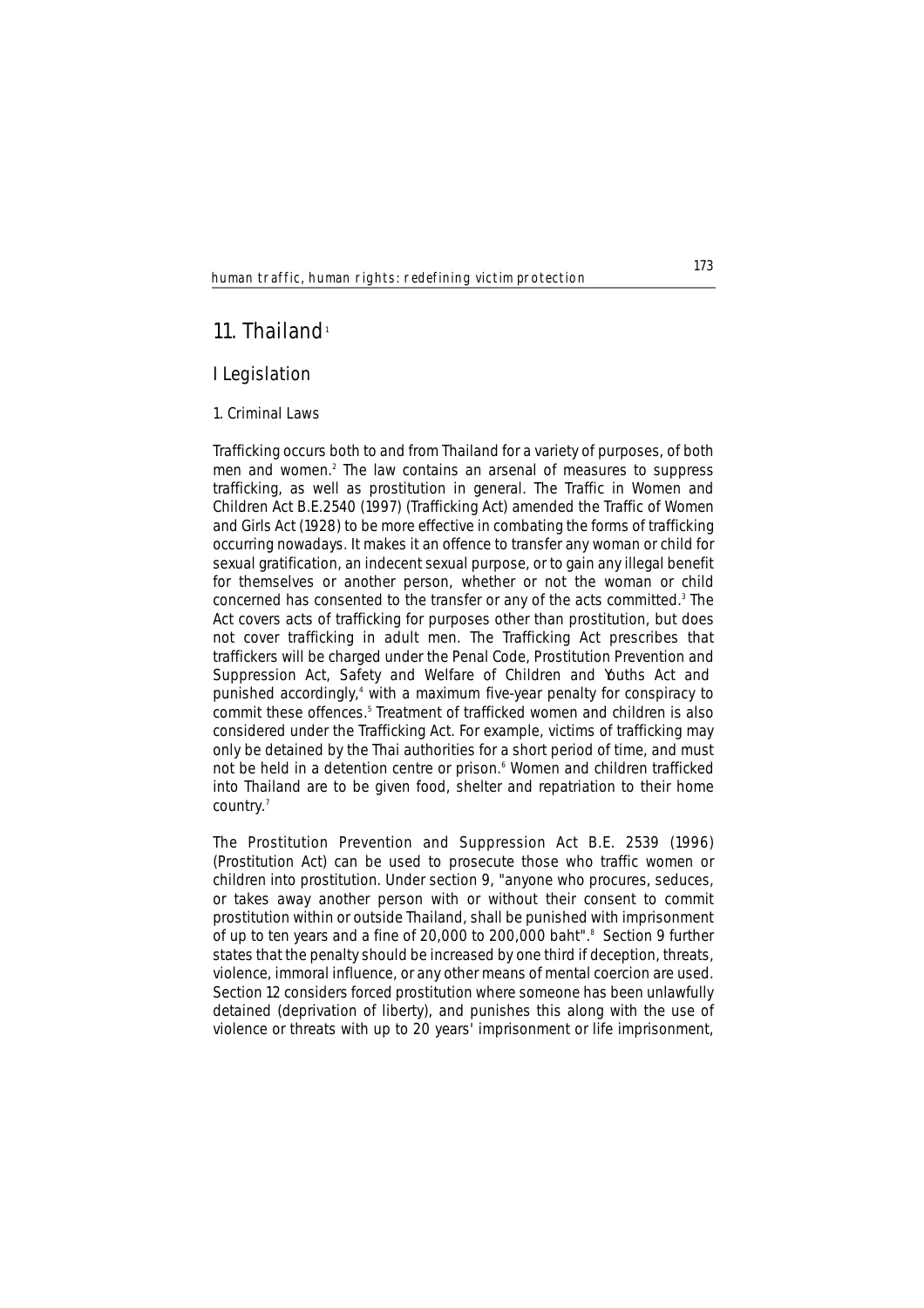**Thailand** 

or death penalty (in aggravated circumstances) and a fine. If this is by a public or police official or a shelter or social welfare official, the penalty is 15 to 20 years and a fine. Section 11 deals with brothel-keeping (three to 15 years' imprisonment and fine).

## **2. Other laws and policies affecting trafficked persons**

# **a) Memorandum of understanding B.E. 1999 (MOU)**

The Memorandum of Understanding on Common Guidelines of Practices among Concerned Agencies for Operation in Case Women and Children are Victims of Human Trafficking, B.E. 2542 is a non-binding legal agreement signed in 1999 between the Prime Ministers Office, police, Ministry of Public Welfare and NGOs. It recommends measures for co-operation between police and public welfare officials regarding the treatment of trafficked persons (Thai and non-Thai), and to improve chances of successfully prosecuting traffickers. The MOU uses a similar definition to the Trafficking Act but also adds elements of slavery-like labour practices, forced begging and 'other inhumane acts'.<sup>9</sup> The MOU stipulates that foreign women and children who have been trafficked into Thailand should not be treated as illegal migrants. The MOU specifies that after a statement from a victim is taken, the official is to submit information to the Immigration Service to grant leniency under Section 54 of the Immigration Act B.E. 2522 (1979) and give assistance as provided for in Section 11 of the Trafficking Act (housing in an approved shelter). Women and children trafficked to Thailand who agree to testify against traffickers can stay in Thailand for the duration of the trial and are supposed to be housed in a shelter.<sup>10</sup> Under the MOU, trafficked persons are entitled to food, clothing, medical care and counselling.<sup>11</sup> Public welfare officials are supposed to collect information from the trafficked person and pass it to the police in case it can be used as evidence in the criminal case against the trafficker.12 The MOU contains various other provisions relating to the type of care and assistance to be given to trafficked women and children.

# **II General analysis and implementation in cases**

#### **1. Investigation and prosecution of traffickers**

In cases of trafficking for prostitution, police still tend to use the Prostitution Act rather than the Trafficking Act. However the Prostitution Act has not been used successfully in many cases to prosecute traffickers, and in general is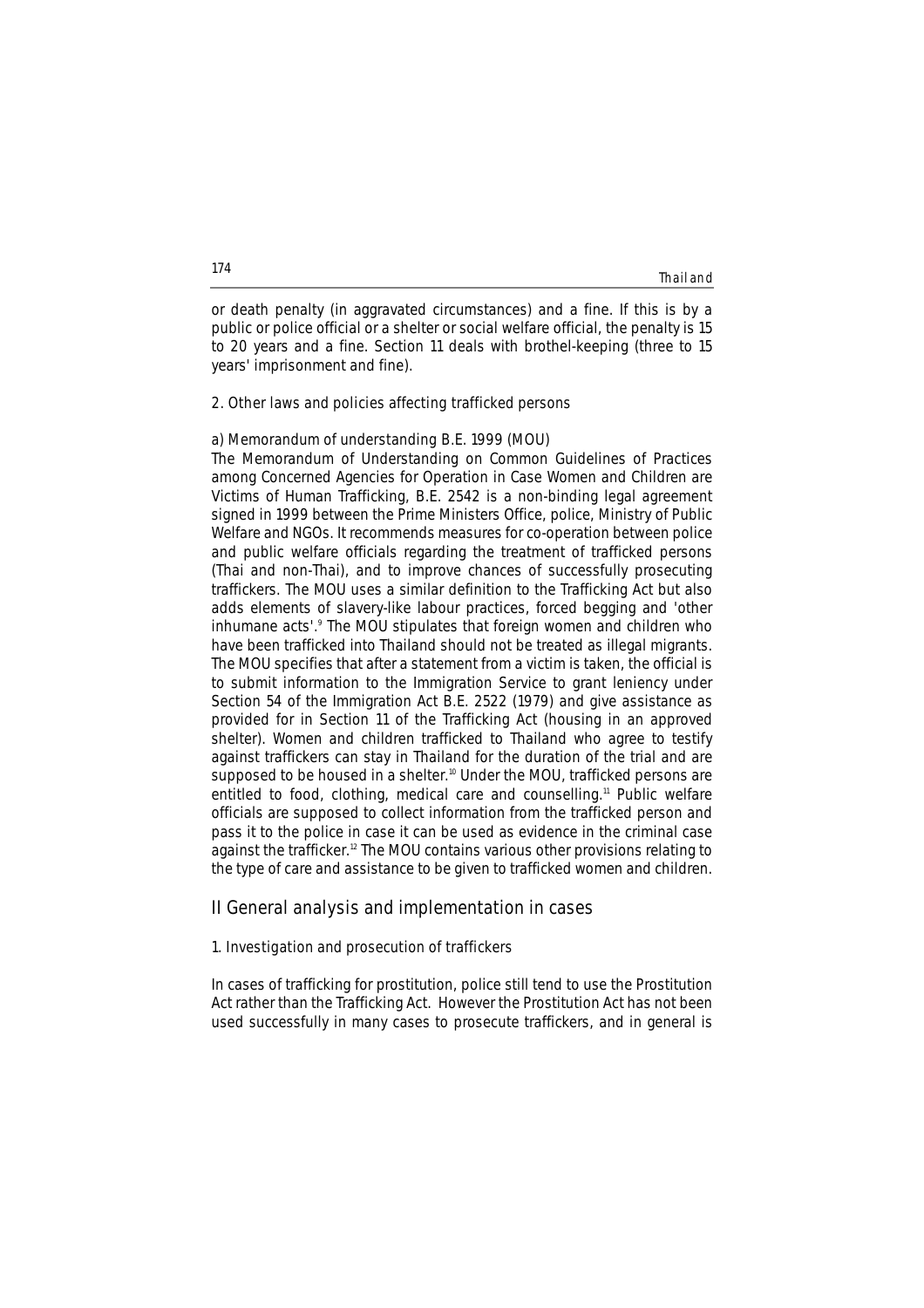used to prosecute people working in prostitution.<sup>13</sup> According to the statistics from the Ministry of Justice, over a two-year period (from January 1996 to December 1997), a total of 325 women and 64 men were convicted as prostitutes under sections 5 to 8 of the Prostitution Act. In this same period, 52 persons were convicted under sections 9 and 12 of the Prostitution Act as traffickers, and there were 19 convictions under section 11 of people who had supported prostitution (brothel-keeping).<sup>14</sup> A two-year study from December 1999 by the NGO, Fight Against Child Exploitation (FACE),<sup>15</sup> looked at 87 reported cases of criminal proceedings under sections 9 (procurement), 11 (brothel-keeping) and 12 (forced prostitution) of the Prostitution Act. Out of the 88 cases reported, 72 were brought before a prosecutor, 54 cases were issued with a prosecution order and 21 cases were dismissed.<sup>16</sup> Twenty-one traffickers were convicted under section 9 of the Prostitution Act. These statistics relate to both trafficked women and children. In cases of trafficked women only, 24 cases were prosecuted and seven cases were dismissed. The reason for dismissing most of the cases was lack of evidence.

The sentences imposed were usually three years' imprisonment; the longest was 15 years.<sup>17</sup> In this case, a 19-year old woman escaped from a house where she had been imprisoned, and the trafficker was prosecuted under both article 9 and article 12.<sup>18</sup> There were five cases in which women in prostitution were charged by the police under article 6 alleging they were present in a brothel for the purpose of prostitution. In these cases the business owners, the traffickers and the customers were not arrested, although in four out of five cases the children of the sex workers were also arrested.<sup>19</sup> This may be because the police have no instructions to inquire or interview the women to find out if they were trafficked or not, or if they wanted to press charges against the trafficker. The police did not enforce the trafficking law to protect and assist the women in these cases, but treated them instead as criminals.

In a case where the Foundation for Women (FFW) worked with police to raid a brothel and rescue a trafficked woman, the woman was questioned by the police and then charged 500 baht.<sup>20</sup> The police argued that the woman had not been trafficked on the grounds that she had worked in the brothel for a period of time and they did not believe that she was being forced to work against her will. The police did not charge the brothel-owner or recruiter under the Prostitution Act, because the trafficked woman was too scared to make a complaint against them. Since mid 1999, the Director of the National Police Bureau has ordered the police concerned to follow the MOU and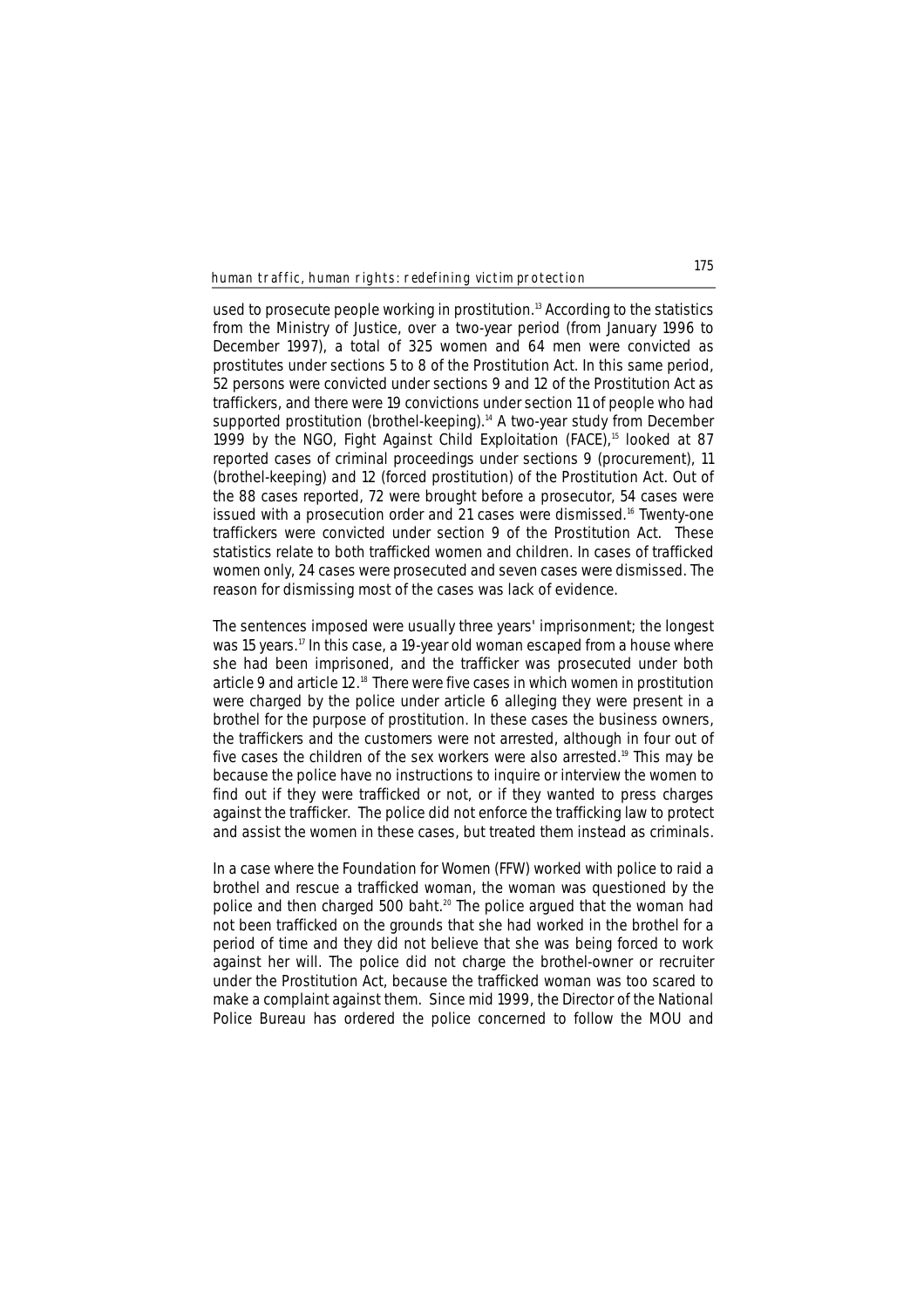### Thailand

threatened to punish police who do not follow the guidelines. However, in practice few police follow the guidelines of the MOU. Many police are unaware of its existence, and instead simply enforce the Prostitution Act and Immigration Act thereby committing further violations of the rights of the trafficked persons. Where police are aware of the MOU, they generally only use it in relation to acts covered under the Traffic Act and Prostitution Act, although the MOU provides an expanded definition of trafficking including forced labour.

### **Pen**

*Pen is a Thai woman who was trafficked into prostitution in Germany. She reported her traffickers to the police and acted as a witness against her traffickers at a trial in Germany, but due to a lack of corroborative witnesses Pen's traffickers were not convicted. After the legal proceedings in Germany were completed, Pen returned to Thailand. FFW assisted Pen upon her return and she received legal advice. She decided to file charges against her trafficker in Thailand, who was a government official. Pen had a lawyer who acted as a joint prosecutor in her case, that is to say, the lawyer joined her to the proceedings as an injured party. After five years the trial finished and the trafficker was convicted under sections 282, 83 and 91 of the Penal Code (forced sexual intercourse with others) and section 4 of the Trafficking Act and was sentenced to eight years in prison. Pen's case was slow, but an eventual success. FFW believes the success was due to the position of Pen's lawyer in acting as a joint-prosecutor on the case, having access to the prosecution's file and preparing additional evidence (such as that from the trial in Germany) to that provided by the Thai police. The lawyer explained, "We prepared more than the police and prosecutor. We took additional interviews from Pen. In court, we examined the handling of the case and as a joint- prosecutor to the case, we could also ask questions after the prosecutor, if we deemed it necessary".*21

One of the major obstacles to successful prosecution is the release of offenders on bail who then abscond.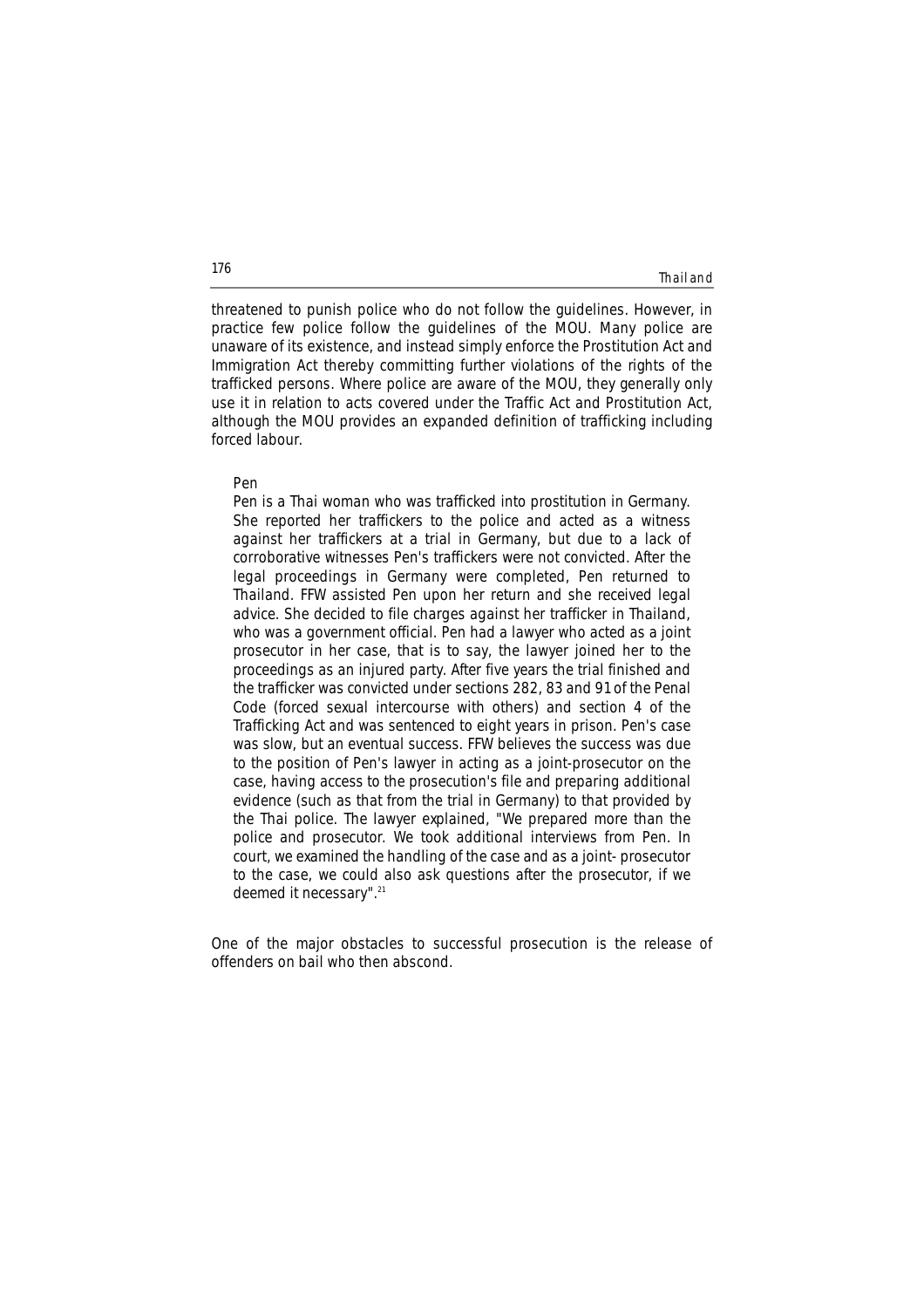### **Jaem**

*Jaem is a Thai woman who was trafficked to England into prostitution. She escaped and went to the British police. Jaem was returned to Thailand almost immediately but police in London contacted immigration police in Thailand and a local NGO, the Global Alliance Against Traffic in Women (GAATW), to provide assistance to Jaem on her arrival in Bangkok. The Thai police asked Jaem and another woman to press charges against her trafficker. The police arranged lodging for both of the women in a hotel next to the police station. Both women were afraid that the trafficker would be released on bail. GAATW and FFW who assisted the two women during the legal proceedings submitted a request not to release the suspect on bail. Jaem's trafficker was nevertheless released on bail and absconded. The police issued an arrest warrant but did not apprehend the trafficker. The person who paid bail was a high-ranking military officer. The case is still pending three years later.* 

## **Lah**

*Lah, an ethnic minority woman from Burma was trafficked into Thailand to work in prostitution. She was discovered during a police raid on the premises where she was staying. There was no arrest or prosecution against the owner of the massage parlours who, according to Lah and other women, was directly engaged in trafficking and benefiting from it. Police were insensitive to the needs of the women because they regarded them as willing prostitutes.*<sup>22</sup> *Lah's lawyer was denied access to participate in the process of taking the deposition from Lah and the other women.*<sup>23</sup> *Critical information regarding the massage parlours and the participation of the owner was missing from the police file of the case.*24

In two cases of women trafficked from Burma and Laos to work in a garment factory and a fish factory in Thailand, their traffickers were not prosecuted for trafficking and the related human rights abuses inflicted on the workers in those cases, but rather under the Immigration Act (harbouring illegal migrants), Labour Act (hiring illegal labour-child labour) and the Social Security Act. This had a significant effect on the treatment of the trafficked women in these cases by the authorities. In regard to Win Win and other Burmese women trafficked to a garment factory, FFW staff reported, "The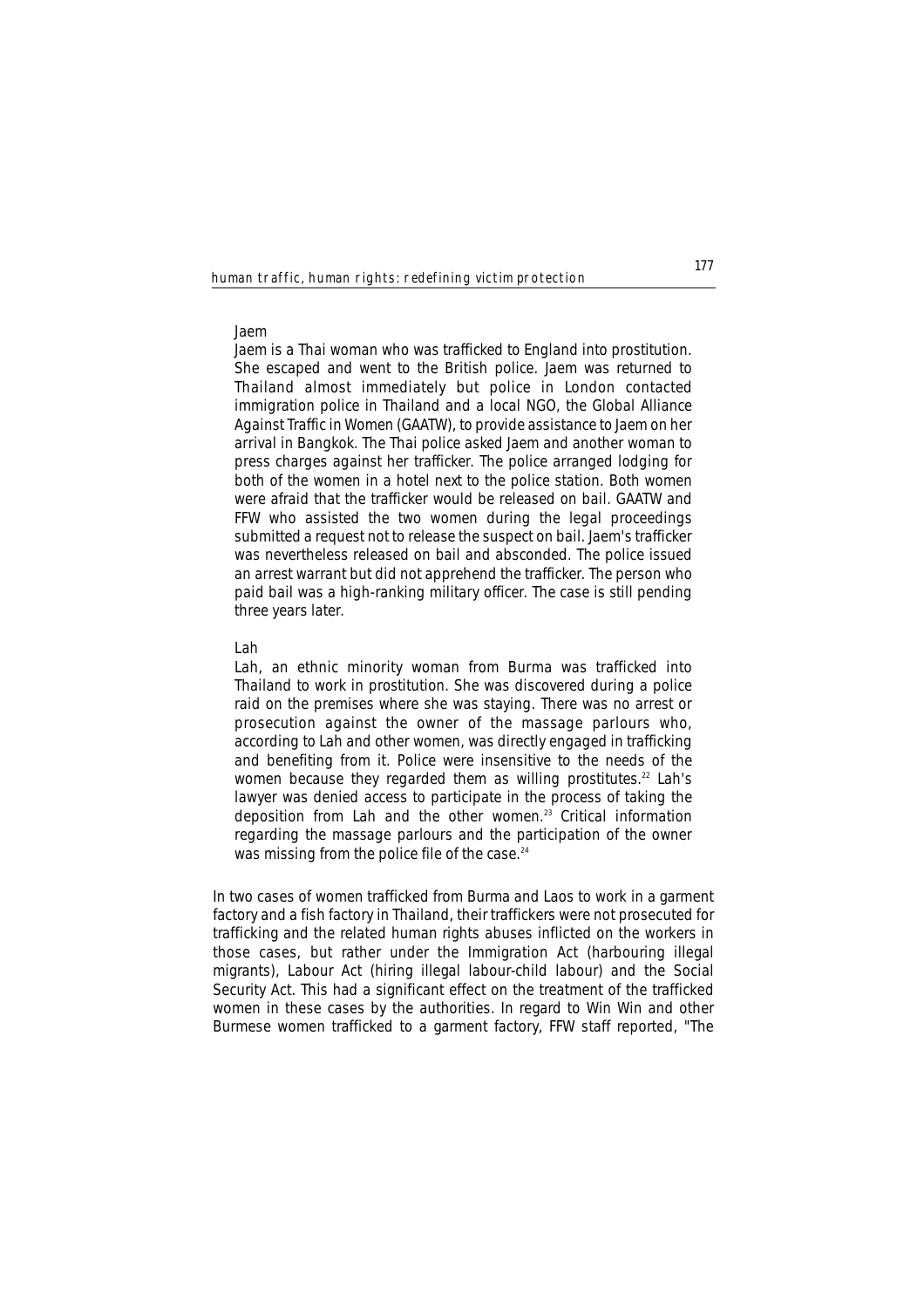| Thailand |  |  |
|----------|--|--|
|          |  |  |

problem was the definition of 'trafficking'. The police and the prosecutor did not think that these women and girls had the right to be 'complainants' against the employer. They were not seen as trafficked persons. These women and girls rescued from the factory were seen as illegal workers because they illegally entered Thailand to work in the garment factory and they were not forced or lured to come with the agent. But they were forced to work every day for many hours, they were beaten if their work was not satisfactory and they were locked in the building and unable to go out."

### **2. Procedures affecting trafficked persons and measures of protection**

### **a) Residency rights**

As far as non-Thai victim witnesses are concerned, the application for a stay of deportation under Part 5(8) depends on the authorities' understanding of the case. Law enforcement officials are still less inclined to recognise nonprostitution cases as trafficking than those including prostitution. Once court proceedings are over, there is no possibility for trafficked persons to remain in Thailand. In Win Win's case, the women were deported to Burma once their traffickers had been convicted.

# **Pen**

*The trafficker threatened Pen and one of her relatives and tried to bribe her, but Pen did not withdraw her accusations and the legal proceedings went ahead.*

### **Jaem**

*When Jaem identified the trafficker, the police provided her with no protection. She was afraid and disguised herself by wearing a wig. Even when her trafficker was granted bail, she still did not receive any protection from the police. During the investigation, Jaem returned to her home village. At the bus terminal two men followed her and her friend who was a witness. When they arrived in her home town, a car tried to run them over. They were afraid and hid in a hotel, and contacted GAATW. GAATW staff contacted the police in that town to ask for assistance. After that, Jaem did not want to continue the legal proceedings, as she felt unsafe.*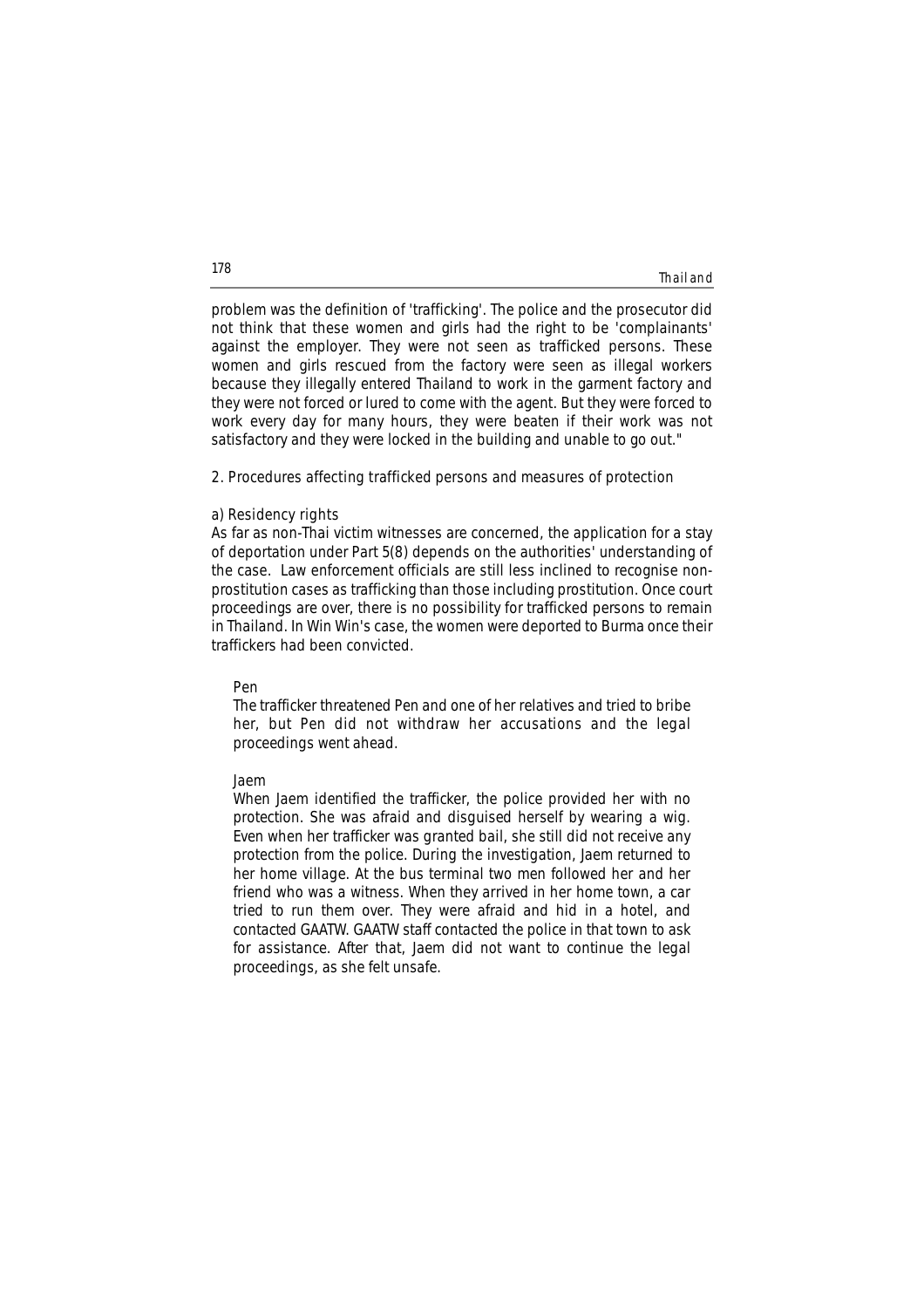### **b) Protection from reprisals and police protection**

Currently there is no law to provide protection to witnesses in Thailand. The cases clearly indicate the lack of police protection for witnesses who are subject to intimidation, bribes and threats. GAATW reported, "In the town,<sup>25</sup> we couldn't verify if it was the traffickers or not, but when the two women are so frightened, there is nothing you can do to make them feel better. Law enforcement needed them to be witnesses and tried to persuade them, but at the same time there were no measures proposed which could make them feel safer".26

The police have established guidelines for protecting witnesses. It is the duty of the police to provide protection to the witnesses. For example, after a trial, police must see the village head or district head to inquire about the behaviour of the witnesses and find out if the life of the witnesses has changed since their report/testimony.27 Guideline Number 6 emphasises the importance of the process of going to court to give testimony and protecting those involved. Although Thailand currently does not have a witness protection law, there is a Draft Witness Protection Bill approved by the Council of State.28 Under the current draft it recognises witnesses who have been trafficked for prostitution as witnesses in need of protection.<sup>29</sup> Those trafficked for other purposes are not explicitly recognised, though an application could be made.<sup>30</sup> The Bill sets out various provisions regarding housing, financial assistance for up to one year, change of identity, vocational training or education, confidentiality and access to compensation and expenses for testimony.

### **c) In-court evidentiary protection**

Section 12 of the Trafficking Act enables a preliminary deposition to be taken by a prosecutor from a victim, even if no trafficker has yet been arrested. This testimony may be used as evidence in a later trial of the trafficker if the witness cannot be located. This may reduce the incentive for traffickers to seek reprisals against a witness, because they cannot prevent the testimony being used once it has been given.<sup>31</sup> In Jaem's case, although she gave a preliminary deposition she was still intimidated by traffickers. It simply meant there was no possibility of her changing her testimony or dropping the charge.

There are no guidelines or policies to prevent the media from publicising the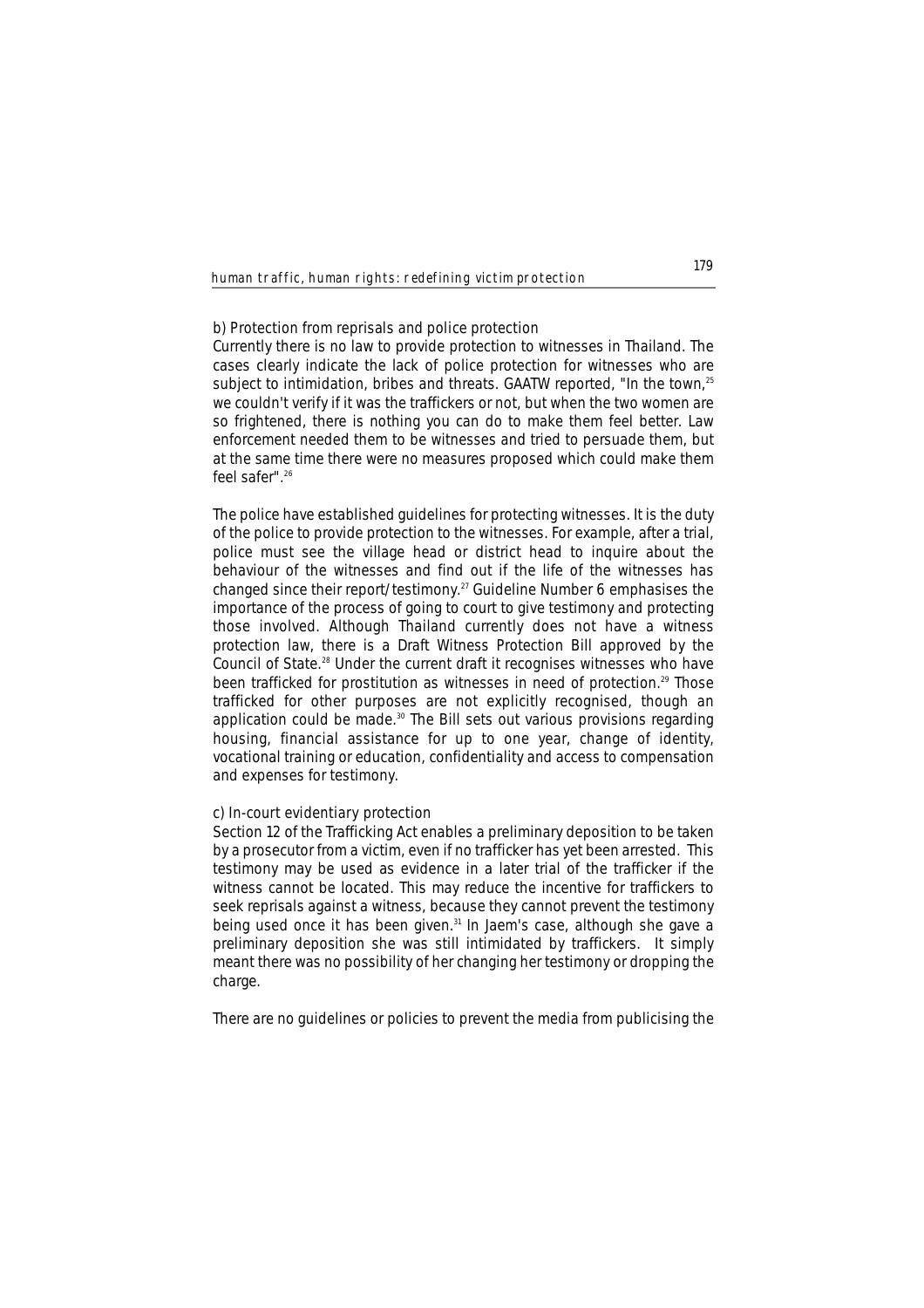### **Thailand**

identity of trafficked persons. In Pen's case, her name and details of her case were reported on the front page of a national newspaper. Police did not respect her right to privacy, although FFW staff had asked them to treat the case confidentially. Similarly in Lah's case, media were present when she was rescued. One of the women rescued was chained up and journalists photographed her in this demeaning position. Lah said, "I did not like it this way. The police just told us to put our head down if we did not want to show our faces."

### **d) Right to information regarding court proceedings**

Generally the NGO or lawyer supporting the trafficked person liaises with police to find out the progress of the criminal proceedings. The police have no obligation to inform victim witnesses about court proceedings except if/when a witness is testifying.

# **3. Support and assistance to trafficked persons**

## **a) Right to lawyer/ legal advocate in criminal proceedings**

In their capacity as victims of crime, trafficked persons have a right to a lawyer if they join themselves to the criminal proceedings as an injured party. This includes the right to access the prosecutor's file, call and examine witnesses, as in Pen's case above (1. Investigation and prosecution). This is important to the success of criminal prosecutions in trafficking cases. However, the prosecutor can prohibit the procedure of an 'injured party' if they feel it is going to cause damage to the prosecution's case.<sup>32</sup>

## **b) Right to recovery (assistance measures)**

Information from interviews has shown that NGOs play a significant role in providing support to trafficked persons, and empowering them (see also Key Findings and Recommendations chapter). For the victim's rights to be respected an NGO advocate needs to accompany the trafficked person during police interviews, and provide information about their legal rights and organise activities to help their recovery. In Pen's case, FFW brought her to a shelter and provided her with legal assistance, counselling and, later, some financial support to set up a small business. GAATW observed: "The woman needs someone whom she can trust and explain to her the conditions of the shelter and what will happen to her if she stays there. After that, she needs shelter where she can make a decision on what she wants to do next."<sup>33</sup> They stressed that NGOs had an important role in meeting the woman returnee at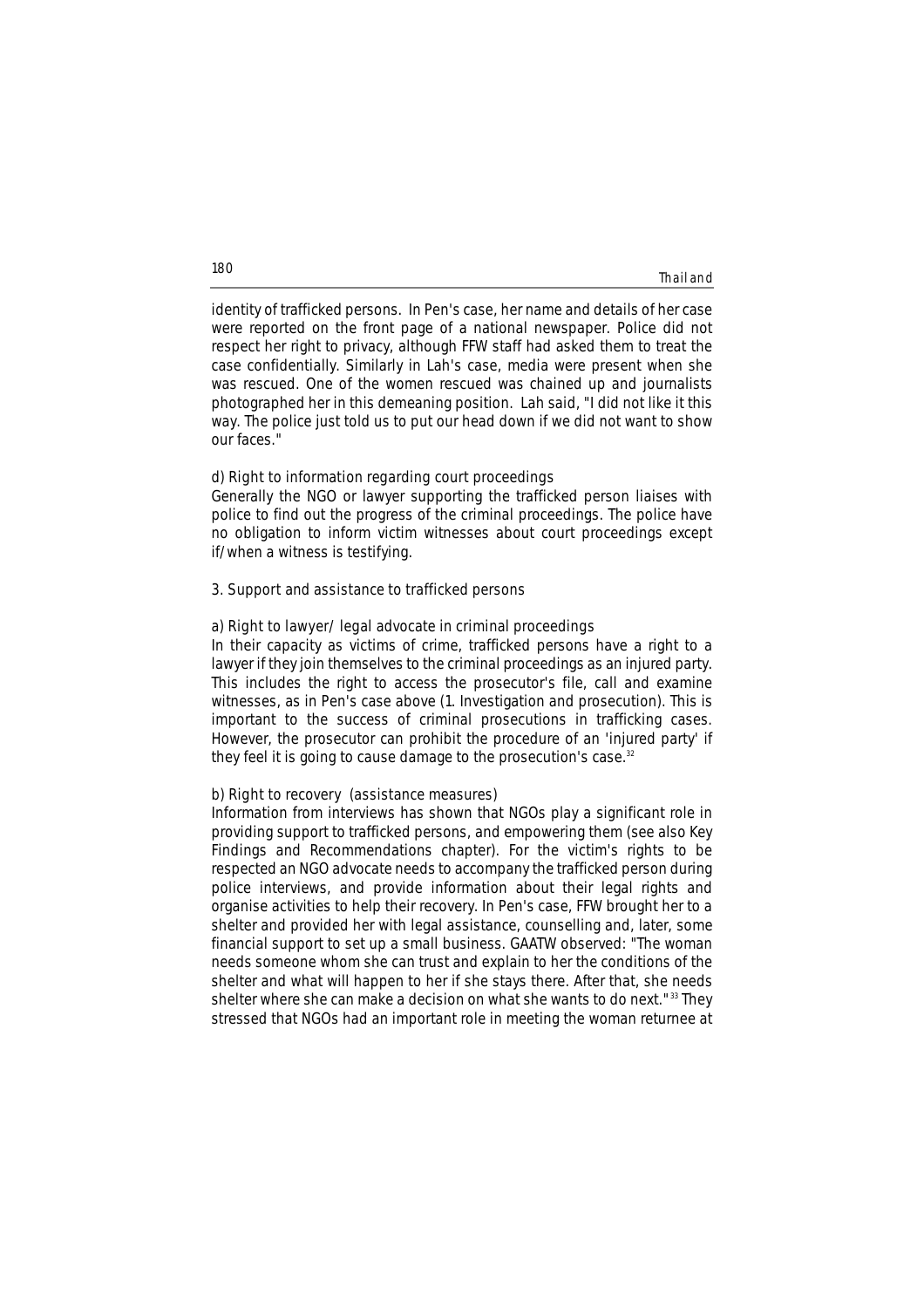the airport upon her arrival, because trafficked women would prefer to be met by NGOs than government officials.

The role of NGOs is crucial especially when trafficked persons are foreign migrant women workers. Despite the MOU, in many cases trafficked women are arrested and detained. In addition they are not given adequate access to translators. In Win Win's case (from Burma), FFW staff reported, "We spent a long time trying to negotiate with the police to make them accept that this is a trafficking case. There was no need to send the women to the Immigration Detention Centre. We had to argue the case with the police to follow MOU. Finally the police sent them to stay at a government shelter." In Win Win's case, she and others were provided an interpreter by FFW. In the case of the Laotian women who were trafficked to work in a fish factory, they were initially detained in jail. They were released due to the efforts of a Thai Member of Parliament, and only then sent to stay at a government shelter. Under the MOU, interpreters should be provided where needed to participate in interviews with the police as well as at trial.<sup>34</sup> The social workers claimed that the Laotian women could understand Thai.35 However, FFW's staff who interviewed them found that they could not understand Thai well. In Lah's case (from Burma), there was no interpreter during the interviews with the police.

# **4. Legal redress and compensation**

Unlike other civil law countries the victim's right to a lawyer and to be an 'injured party' in the criminal proceedings does not mean that they can link a civil claim for damages to the criminal action. The two are completely separate, and a victim must take the trafficker to the civil court in order to obtain damages. Only if it is a crime against property; i.e. theft, robbery, piracy, extortion, fraud, embezzlement and receiving of stolen property, can a claim for damages be linked to the criminal action.<sup>36</sup> In such cases, the victim does not need to join him/herself to the criminal action, but the prosecutor has a duty to demand a civil claim for the victim i.e. more like the common law system of ordering restitution or compensation. There is a Bill currently in Parliament, which expands the ability to claim damages through the criminal proceedings so it will not be restricted to crimes against property.

Currently however, in the case of criminal offences against the person, the process of obtaining compensation must be done at the civil court after the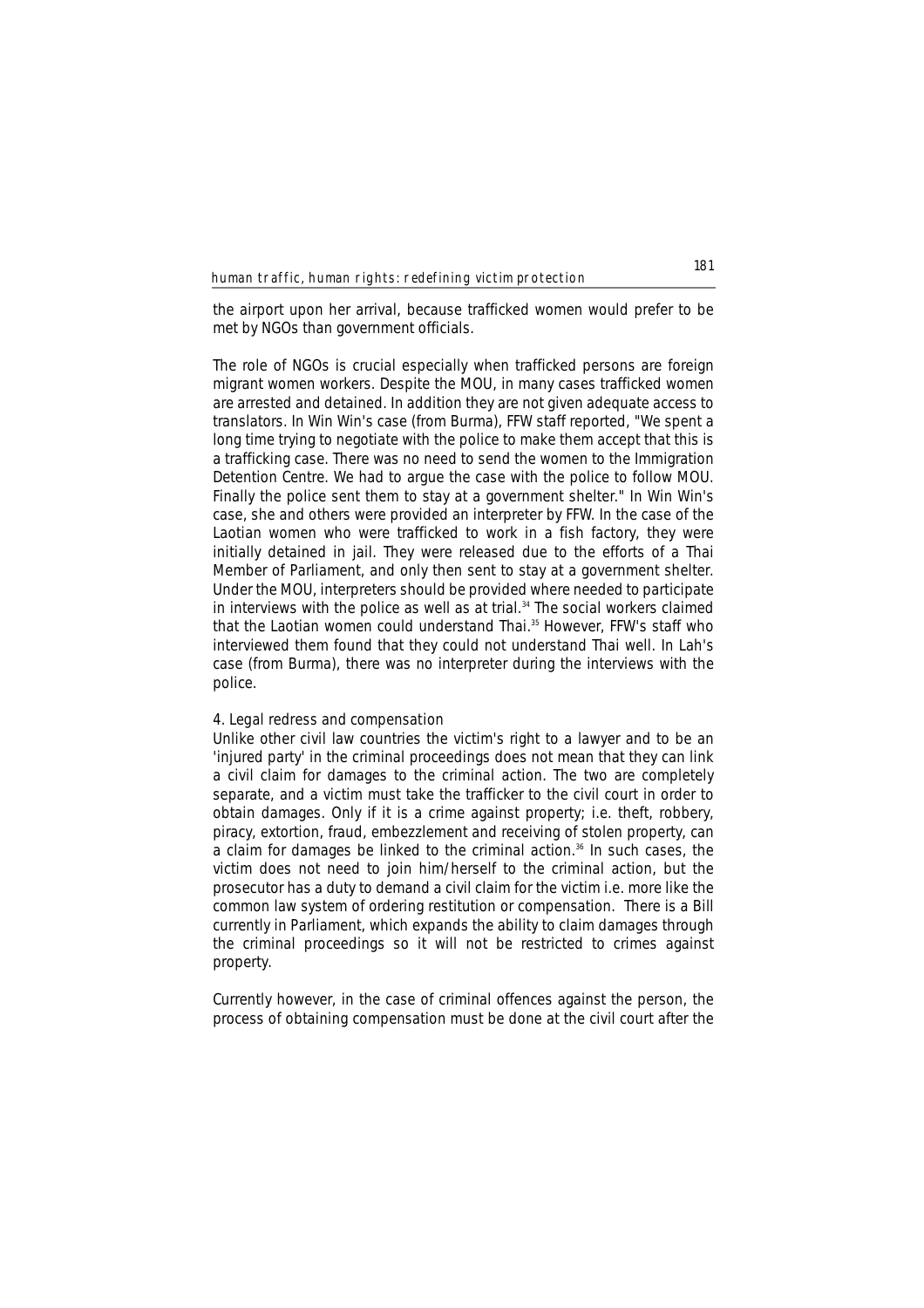| Thailand |  |  |
|----------|--|--|
|          |  |  |

criminal prosecutions finish. In the case of trafficked women, it seems that most trafficked women do not want to continue with the civil court procedure,

### **Win Win**

*Win Win and others brought a civil case against the trafficker (who employed them at the factory) to the Labour Court, for unpaid wages, overtime and lack of holiday pay. Since the employer locked Win Win and the other workers in the work place, they also sought compensation for confinement under the Labour Law. The judge ordered the employer to pay 2,129,622 baht* <sup>37</sup> *at an agreed rate of 50,000 baht* <sup>38</sup> *per month according to the Labour Protection Act. However, it has been difficult to enforce the court order for payment of compensation. Even though the case was taken up in light of the MOU, there was a lack of assistance from government officials to follow up and protect the rights of the workers. It is even more difficult since the women had to be repatriated to Burma.* 

### after the criminal proceedings, as in Pen's case.

Successful compensation claims however are processed in the Labour Court. In the case of the Laotian fish factory workers, the employer was prosecuted under the Labour Act and Social Security Act and Immigration Act, though there was no criminal investigation against him. Wieng received 13,336 baht<sup>39</sup> for 31 months wages. She received this money before she was repatriated back to Laos. These workers did not have the support of a lawyer or NGO to negotiate with the employer, although Ministry of Labour officials were present in the negotiations.

# **III Conclusions and Recommendations**

Despite the efforts of NGOs working with the Government to achieve effective changes such as the MOU, the difficulty remains in implementation. Acknowledgement of trafficking by government officials is limited. Efforts have been made to create a comprehensive definition of trafficking in persons that encompasses purposes of trafficking other than for prostitution. Yet officials still consider trafficking to be equal to prostitution, and people trafficked for other purposes are treated as illegal migrants and are generally deported without any assistance. The cases in this chapter are not 'typical', in the sense that they are the cases where NGOs could intervene and some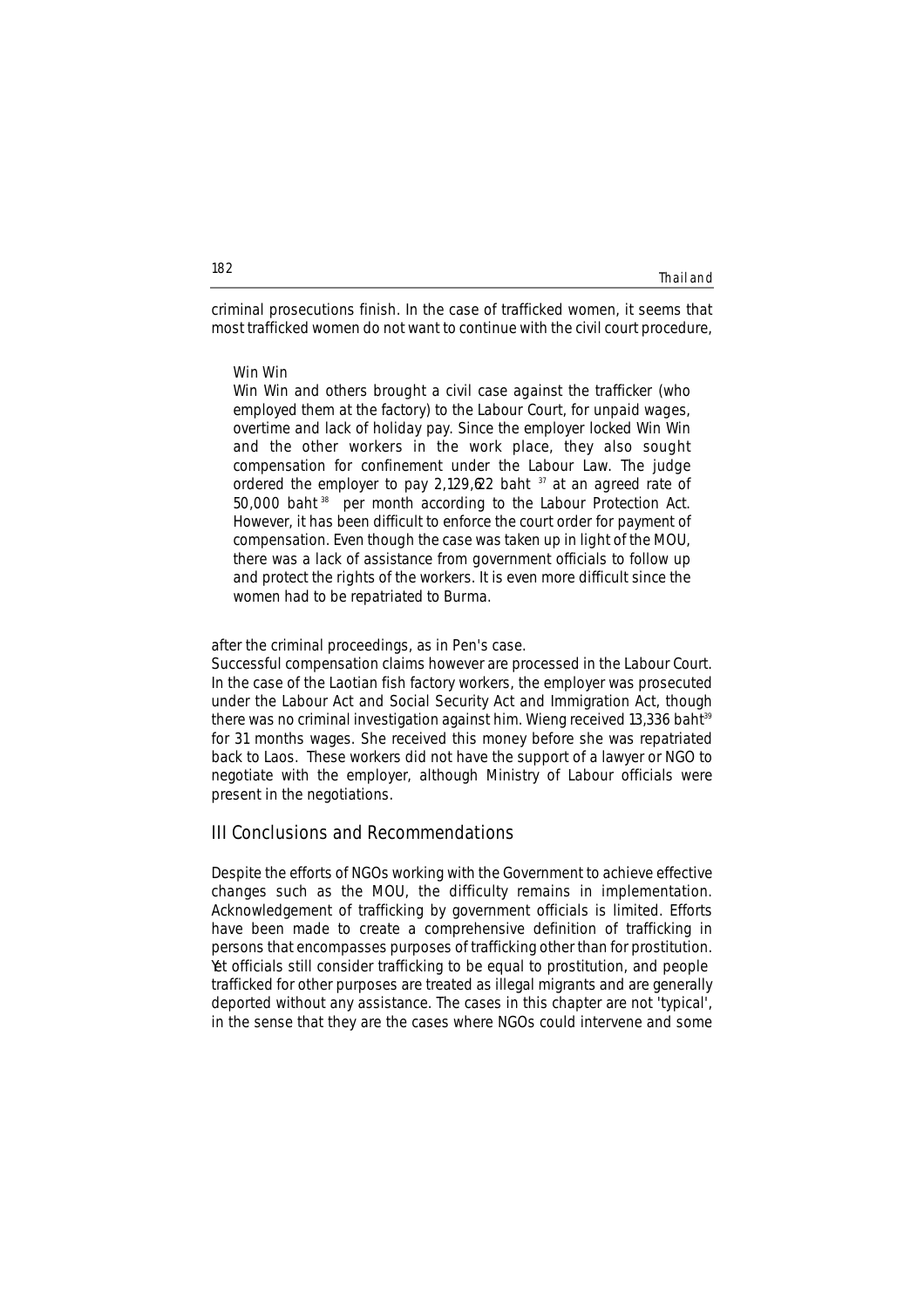progress was made. Barriers in providing assistance to them are not only the language, but also the attitudes towards foreign migrants and neglecting their rights. However in the vast majority of cases, there is no NGO to inform trafficked persons of their rights nor to intervene and ensure their protection. The support of NGOs is important to empower the trafficked victim person and help them decide whether to participate in the prosecution. Trafficked persons deserve to have enough information so that they can participate in decision-making concerning their rights and their lives.

It is crucial to improve the practice of all agencies involved to treat a trafficked person as an individual who can make a decision about his or her own fate, not simply as a tool for prosecuting traffickers. It is important to provide protection when they are treated as witnesses. For migrants who are permitted to stay in Thailand for judicial proceedings, such as Win Win and the Laotian women, they should be able to work legally as these trials take up to a year. This is not only in order to earn money, but also to ensure the women are active and feel empowered. It is a challenge for agencies involved or working on this issue to make use of limited resources to ensure protection and safety of trafficked persons and also to meet their needs.

### **Recommendations to the Thai Government**

- ! Change the law so that women in prostitution are not prosecuted for any offences relating to them being sex workers. This is important to develop a fundamental change of attitudes regarding trafficking and women in prostitution.
- Provide police protection in accordance with the witnesses' wishes. such as by accompanying witnesses to their home village.
- Ensure police treat rape allegations seriously.
- ! Ensure law enforcement officials investigate and prosecute cases of trafficking for purposes other than prostitution. Provide training for all those involved in law enforcement to sensitise them to trafficking issues, in particular prostitution, rape and dealing with migrants.
- Review application of the MOU and raise awareness of it by training police and immigration.
- Law enforcement should collaborate with NGOs, so that soon after rescue/arrest of migrants who may be trafficked persons, NGOs can inform trafficked persons of their rights.
- ! Ministry of Labour should grant the right to work to migrant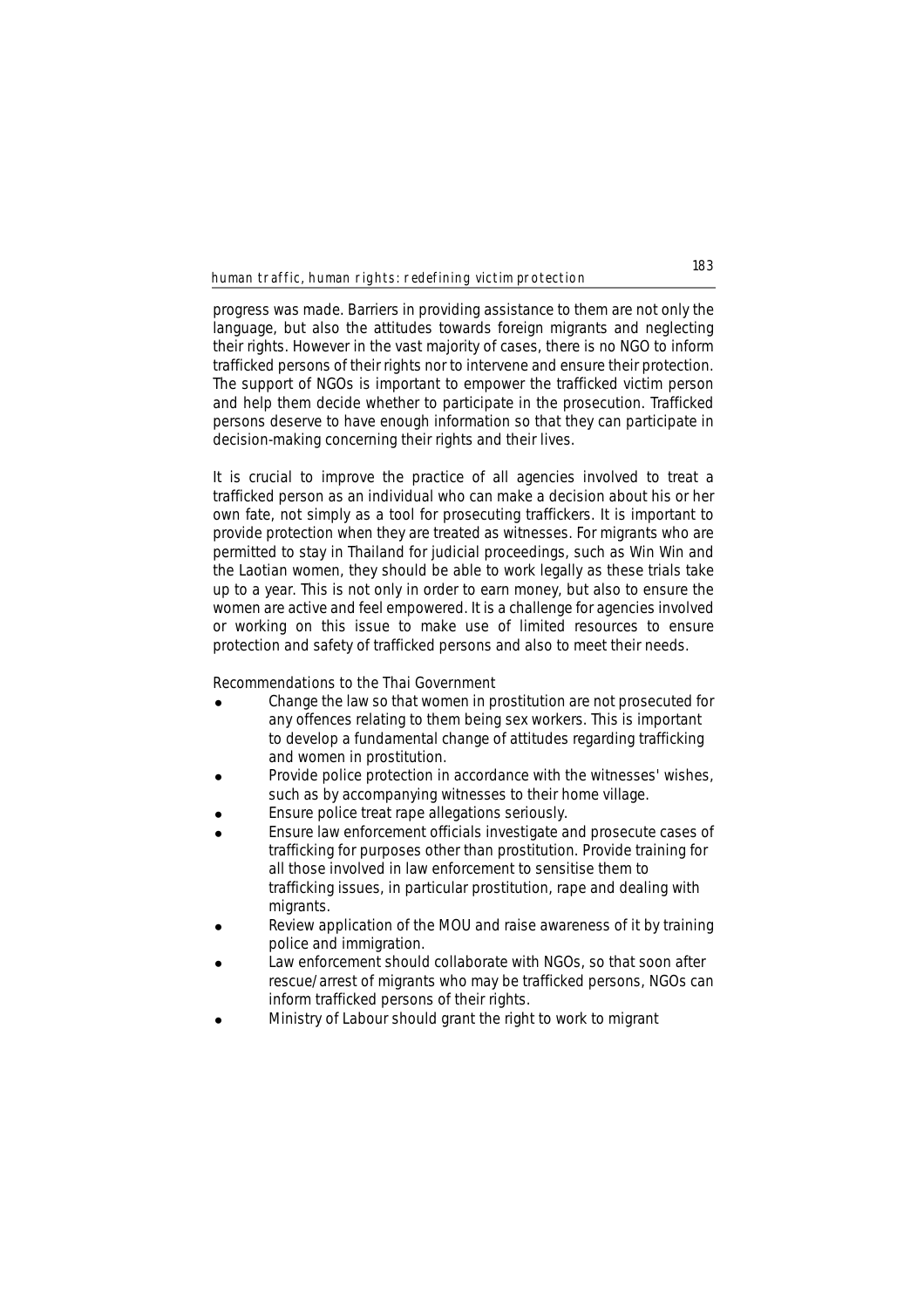trafficked persons who are residing in Thailand pending civil or criminal proceedings concerning traffickers. Law enforcement officials and the Ministry of Public Welfare should ensure services, such as interpreters, are actually available to trafficked persons.

- **.** Establish police quidelines for confidentiality on cases.
- Ministry of Labour should facilitate the enforcement of compensation orders, when trafficked persons are to be repatriated, to ensure they actually receive the money.

**Endnotes**

 $1$  In Thailand, the non-governmental organisation Foundation for Women in Bangkok conducted the research and prepared a report. This chapter is based on the information included in that report.

 $2$  As the organisation conducting the research assists women only, all cases in this chapter refer to women only.

<sup>&</sup>lt;sup>3</sup> Section 5 Trafficking Act (1997).

<sup>4</sup> Section 5.

<sup>&</sup>lt;sup>5</sup> Section 7.

<sup>6</sup> Section 10.

<sup>7</sup> Section 11.

 $8$   $\{485.27 - \{4,850.42\}$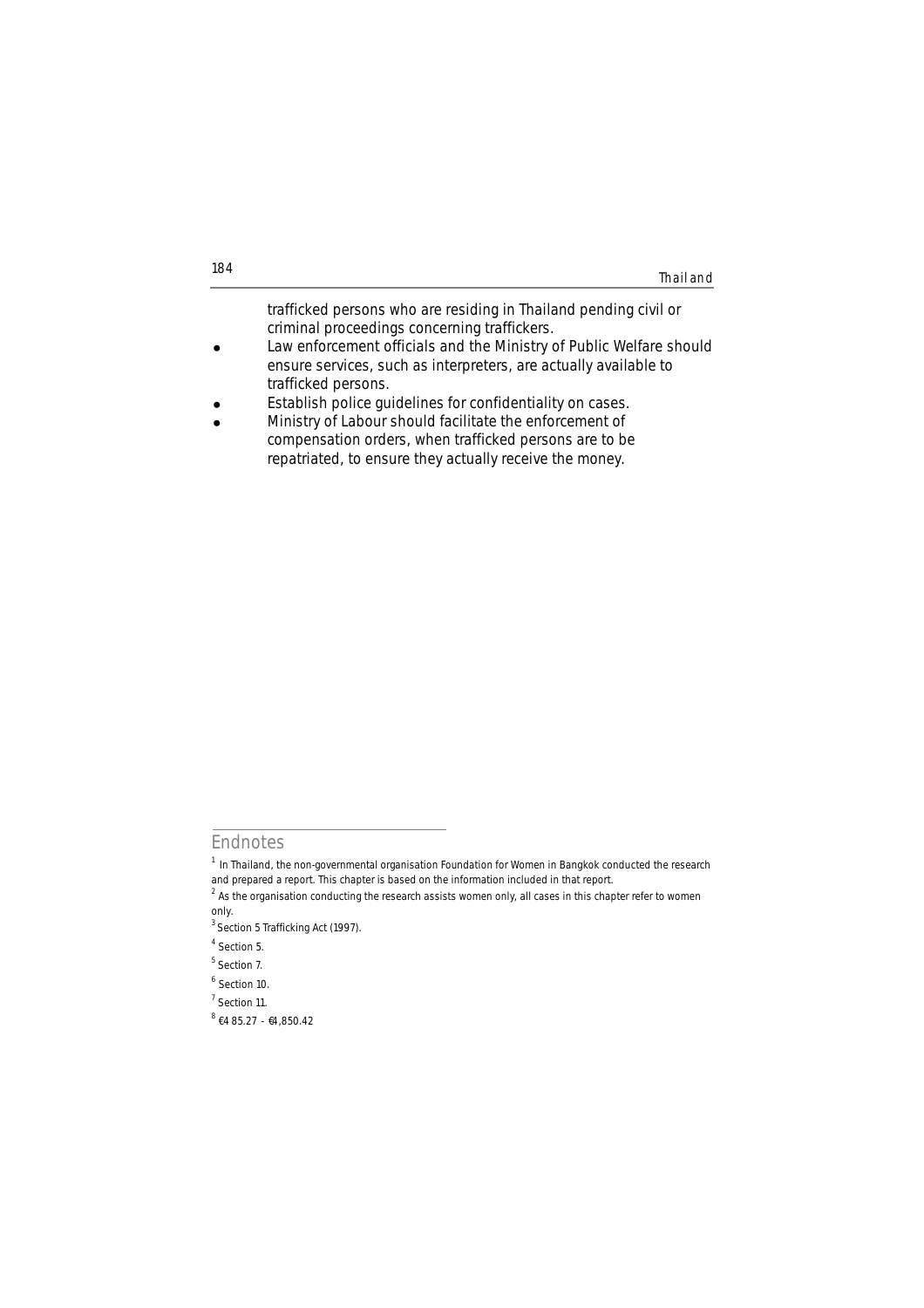<sup>9</sup> Part 2 (1).

 $10$  Part 5 (8).

 $11$  Part 5(9).

 $12$  Part 5 (6)

<sup>13</sup> Under sections 5 and 6 Prostitution Act.

 $^{14}$  รายงานการศึกษา เรื่อง การบังคับใช้พระราชบัญญัติ"้องกันและ"ราบ"รามการค<sup>้</sup>า"ระเวณี พ.ศ.2539 โดย องค์กรพัฒนาการคุ้มครองเด็ก พ.ศ.2544 หน้า.

 $15$  Ibid. p.15.

<sup>16</sup> Three cases were issued with separate prosecution orders under the Entertainment Act and non-prosecution orders under the Prostitution Act.

<sup>17</sup> *Ibid*.

<sup>18</sup> *Ibid*. p.82. Case name: Thaveesak Harnkla.

<sup>19</sup> *Ibid*. p.10.

 $^{20}$  f12.18

<sup>21</sup> Foundation for Women interview, Pen's lawyer, Bangkok, October 2001.

<sup>22</sup> Foundation for Women interview, Lah's lawyer, Bangkok, November 2001.

<sup>23</sup>*Ibid.* 

<sup>24</sup>*Ibid.* 

 $25$  name of town withheld to protect the woman's identity.

26 Foundation for Women interview, GAATW, Bangkok, October 2001.

 $^{27}$  ระเบียบกรมตำรวจเกี่ยวกับคดีเล่มที่ 1 ลักษณะที่ 8 บทที่ 6 ข<sup>้</sup>อที่ 255

ระเบียบขอ 1 พนักงานสอบสวนตองสอบสวนตัวบลที่อยู่ของพยาน"งไม่ไชขาราชการ"ระจำ<br>ทหารหรือตำรวจใหไดดความแนซัดวามีที่อยู่ที่แทจริงใหของมายเลขโทรศัพทเอาไวคุยอยางสม่ำเสมอแล้วลงบันทึก"ระจำวั<br>นไว้เจ็บบัญชาตองพิจารณาความบกพรองของพนักงา

<sup>28</sup> Number 658/2001.

 $29$  Section 8(2).

 $30$  Section 8(3).

<sup>31</sup> Anti-Slavery International interview, prosecutor, Attorney General's Office, Bangkok, March 2001.

<sup>32</sup> Email correspondence, Attorney General's Office, 6 August 2002.

33 Foundation for Women interview, GAATW staff, Bangkok, October 2001.

<sup>34</sup> Part 5(7).

<sup>35</sup> Foundation for Women interview, Lah's Social Worker, Bangkok, November 2001.

<sup>36</sup> Email correspondence, Attorney General's Office, 6 August 2002.

<sup>37</sup> € 51,878.92

 $38$   $(1, 218.68)$ 

 $39 + 325.05$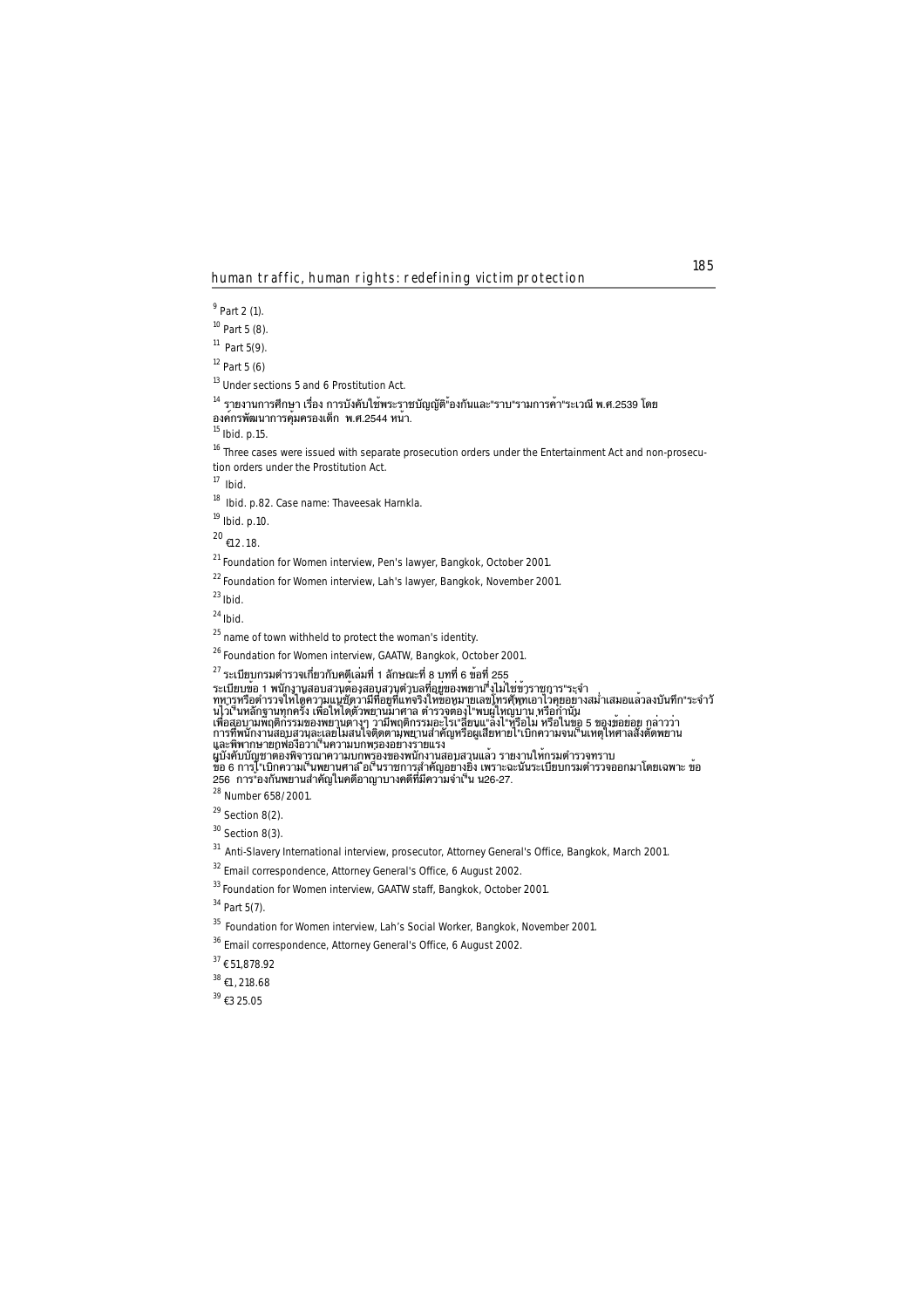# **12. Colombia**<sup>1</sup>

# **1 Legislation**

In June 2002 Colombia introduced a new law against human trafficking which stipulates that "anyone who promotes, induces, constrains, enables, finances, co-operates or participates in a person's transfer within the national territory or abroad by resorting to any form of violence, ruse or deception, for exploitation purposes, to lead such person to work in prostitution, pornography, debt bondage, begging, forced labour, servile marriage, slavery for purposes of obtaining financial profit or any other benefit either for himself [sic] or for another person, shall incur 10 to 15 years' imprisonment and a fine..."<sup>2</sup> This wide-ranging law replaced the previous 'trafficking' law (article 215 of Law 599 and 600 of 2000), which focused only on cross border movement into prostitution. As the research was carried out before the new law was in effect, all the case studies in this research were under the previous trafficking provision, and it remains to be seen how the new law will be implemented. Offences are aggravated if committed against someone with temporary or permanent physical or psychological injury, causing temporary or permanent physical or psychological injury, trafficking of minors, trafficking of family members or if the offender is a public servant.<sup>3</sup> Penalties thereby increase by one third to one half. The new law also criminalises facilitation of illegal migration for the purpose of profit.<sup>4</sup> It additionally has a provision regarding money laundering, and obtaining profit or property from trafficking or smuggling (amongst other crimes) punishable by six to eight years' imprisonment.<sup>5</sup>

# **II General analysis and investigation of cases**

# **1. Investigation and prosecution of traffickers**

# **Carla**

*Carla was trafficked from Colombia to Germany. Upon arrival in Germany, Carla's documents and plane ticket were taken from her, and she was told that she had to work as a prostitute and repay her 'debt'. When Carla refused to do so, her traffickers let her starve until she was finally willing to work in a club. Carla was constantly watched and observed by cameras and she had no opportunity to contact her family.*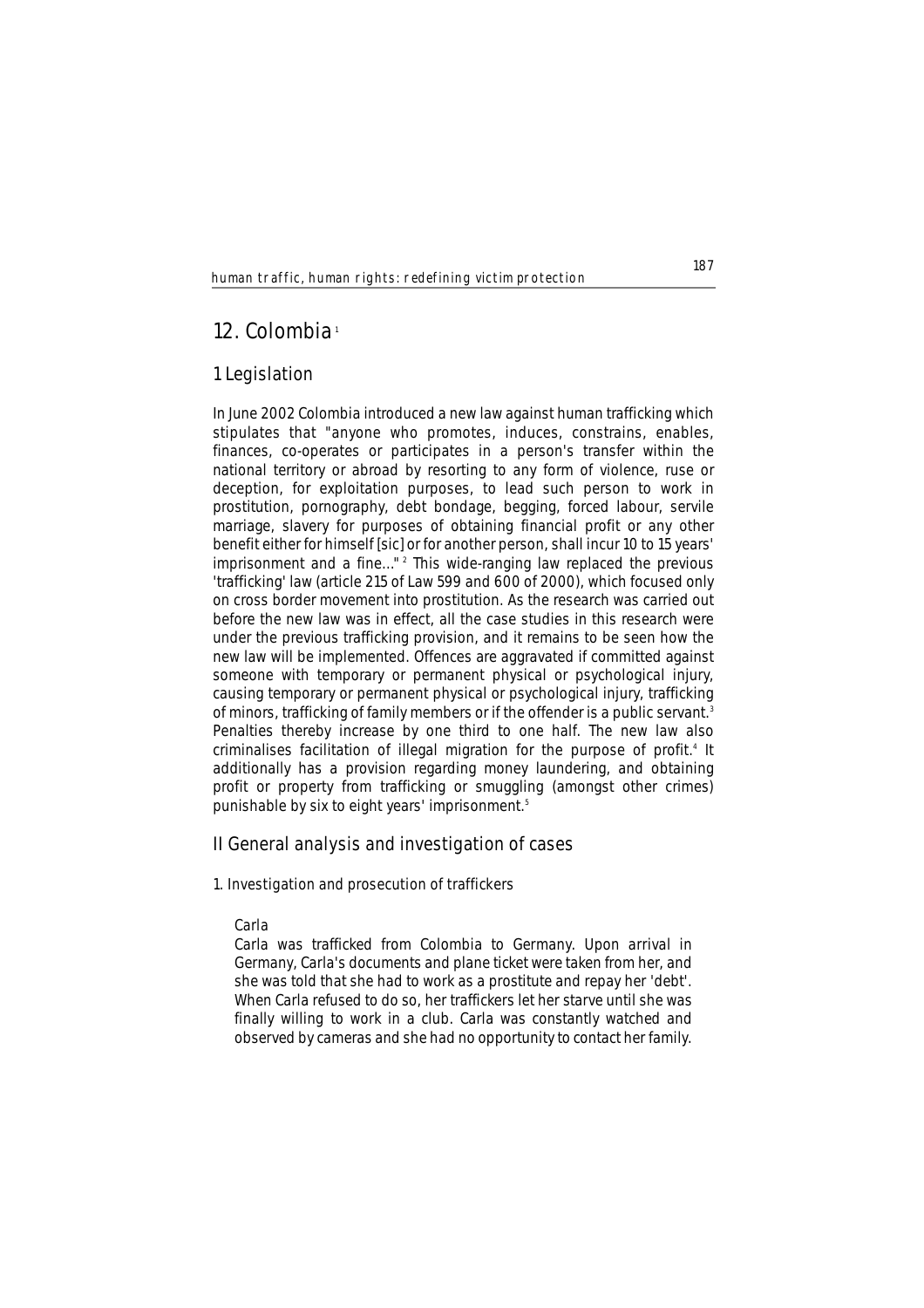Colombia

*She was finally found in a police raid. Carla failed to tell the German police that she had been trafficked and was deported back to Colombia, where she also did not tell the police what had happened to her. It was only later, when her traffickers contacted her to take her to Germany again, that she became afraid and told her story to the Colombian police. The authorities succeeded in collecting evidence against Carla's traffickers, who belonged to an organised trafficking ring operating throughout Latin America. However, none of Carla's traffickers could be located and the case was suspended (effectively dropped) after several months.*

### **Alma**

*Alma arranged to travel from Colombia to Spain by borrowing money from a recruitment agency. Alma was supposed to work off her 'debt' in Spain. Together with 11 other women Alma was initially brought from a provincial town to Bogota. When she arrived in Bogota, Alma and the other women were forced to stay together in an apartment. They were prevented from leaving and escorted if they made a trip outside. When Alma finally received a forged passport she became afraid and escaped. She told her story to the Colombian police who were then able to collect evidence against the agency and discovered it had been deceiving women and forcing them into prostitution in Spain. Due to a joint operation between Colombian and Spanish law enforcement officials, the traffickers were finally arrested and sentenced to five years' imprisonment under the old trafficking law (Law 360, article 311 of Colombia's Penal Code).*

According to the Attorney General's Office, between 1992 and 2000, 99 cases were taken up under the offence of trafficking in persons. A total of 75 perpetrators were arrested, of whom 55 per cent were women. Female traffickers were generally recruiters, agents or involved in managing the trafficking process, while male traffickers tended to organise the actual movement across borders. Only seven of the 99 cases went to trial, with an average sentence imposed of between two and five years' imprisonment for the trafficker. Under the Colombian legal system, individuals sentenced to two years in prison are allowed to go free, as this is the minimum sentence. In two of the cases, the traffickers were sentenced to 5 years imprisonment, but their attorneys applied for anticipated sentences, which lowered prison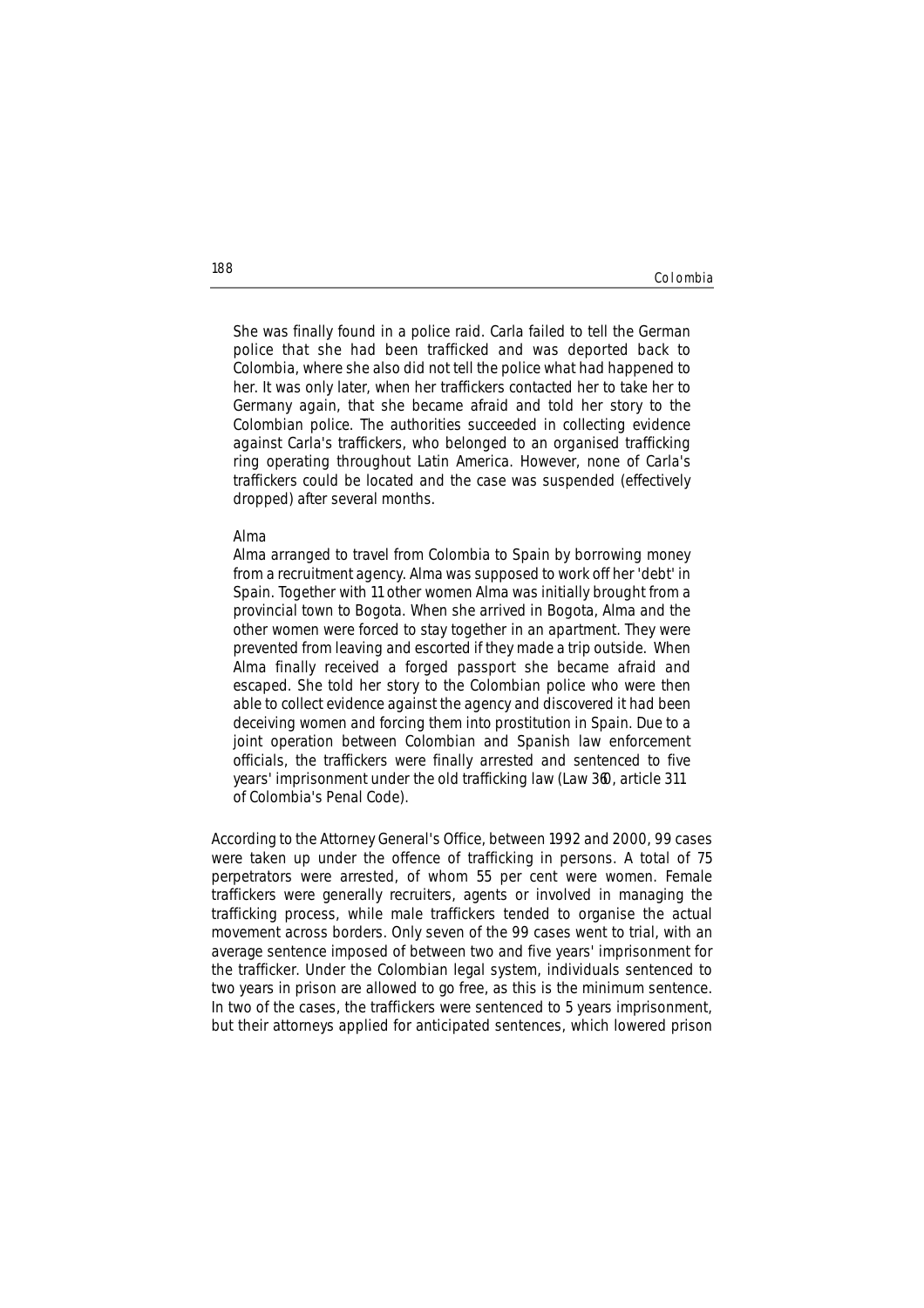terms and granted the offenders domiciliary detention (i.e. at home).

Individuals convicted of trafficking usually receive only a minimum sentence. This does not encourage trafficked women to testify. According to Interpol, it is frustrating to see that, after months or years of extensive investigation, traffickers receive only short sentences or are released on bail and continue with their criminal activities after paying a fine.<sup>6</sup>

All of the 99 cases dealt with trafficking into prostitution, since the law at that time excluded other forms of trafficking. It is widely acknowledged that Colombian nationals are trafficked for purposes other than prostitution: "We discovered cases of servile marriage. It is easy to detect the sale of forged visas and work contracts. There are many ways in which Colombian citizens are being exploited".<sup>7</sup> Fundación Esperanza<sup>8</sup> reports being aware of cases of trafficking into domestic labour and forced labour, but so far have not had any such cases referred to them.

Investigation procedures can take from a few months up to several years. According to a prosecutor, some cases have been pending for more than seven years due to lack of evidence: "We have legal proceedings here dating back to 1999, we have some dating back to 1995, but unless we have evidence there's nothing we can do. The cases come to a standstill".<sup>9</sup> Prosecutors, police, lawyers and service providers all agreed that lack of evidence is the main problem. The same prosecutor explained that in many cases the information provided by the trafficked person was not sufficient even to start the investigation.<sup>10</sup> Apart from witness testimonies, other forms of evidence used include international police (Interpol) reports, photos, telephone taps, monitoring of financial transactions or confiscated forged documents. Alma's case showed a combination of different forms of evidence (telephone taps, raids, forged documents) and international cooperation resulting in a successful prosecution.

Judicial police (or criminal investigative department police) agree that the obstacles to prosecution are long delays during the investigation process due to lack of evidence and also lack of resources, "We don't have an allocated budget, costs are high, particularly investigation costs. We often have to share our staff with other departments. Ideally, there should be a well-equipped team in terms of technical means, infrastructure and budget, which would be able to operate in an autonomous way. Sometimes our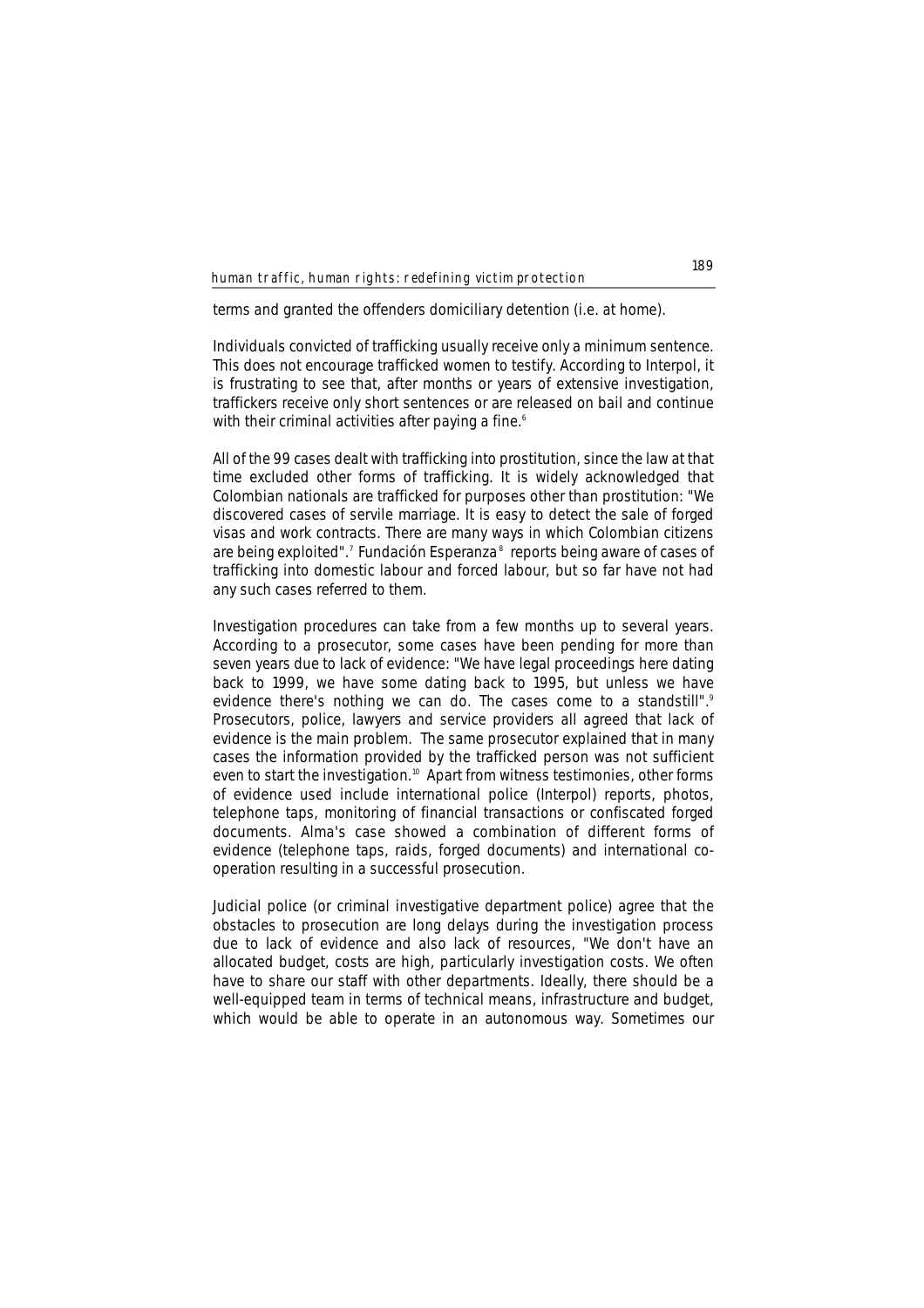Colombia

operations in the past have failed because we didn't have staff to send out or there was no transportation available during surveillance activities".<sup>11</sup> A lawyer interviewed agreed that cases are delayed due to a lack of resources at court and traffickers not being arrested.<sup>12</sup>

A local prosecutor summarised the unwillingness of trafficked persons to report: "There are many reasons. One of them is the lack of harsh legislation to punish traffickers; another is that victims are afraid. They are scared and don't want their families to find out that they were abroad working in prostitution. They are not willing to talk and since they are not obliged to do so, they basically refuse to tell who the trafficker is."<sup>13</sup>

### **Mia**

*Mia was offered a job as a domestic worker in Japan but instead was trafficked into prostitution on the street. She was constantly beaten and threatened. Seeing her situation, another Colombian sex worker provided Mia with their embassy's contact number. Mia contacted the Colombian Embassy and submitted an informal statement. She was provided with a place in a shelter where she awaited her repatriation to Colombia. After Mia returned to Colombia, she disappeared. Police and prosecution were unable to trace her, and wanted her to participate in the investigation procedure. Information Mia had previously given to the authorities was not sufficient to prosecute the traffickers. Japanese law enforcement officials were unwilling to cooperate with the Colombian authorities. Due to lack of evidence, the criminal case was closed after a few months.* 

### **Patricia**

*Patricia was trafficked from Colombia to Japan by her aunt and forced into prostitution. Her aunt watched her constantly in Japan and threatened to hurt Patricia's children. Before Patricia escaped, her aunt beat Patricia and threatened that if she told her story to anyone, she and her children would be killed. After she recovered from the injuries, Patricia reported her aunt to the Colombian police. Interpol was contacted and two years later her aunt was arrested upon arrival at a Colombian airport. Patricia and her parents filed statements and took part in the prosecution procedure. Patricia also filed a compensation claim for damages. Her aunt was charged under the old trafficking law. The aunt spent seven months in detention awaiting trial*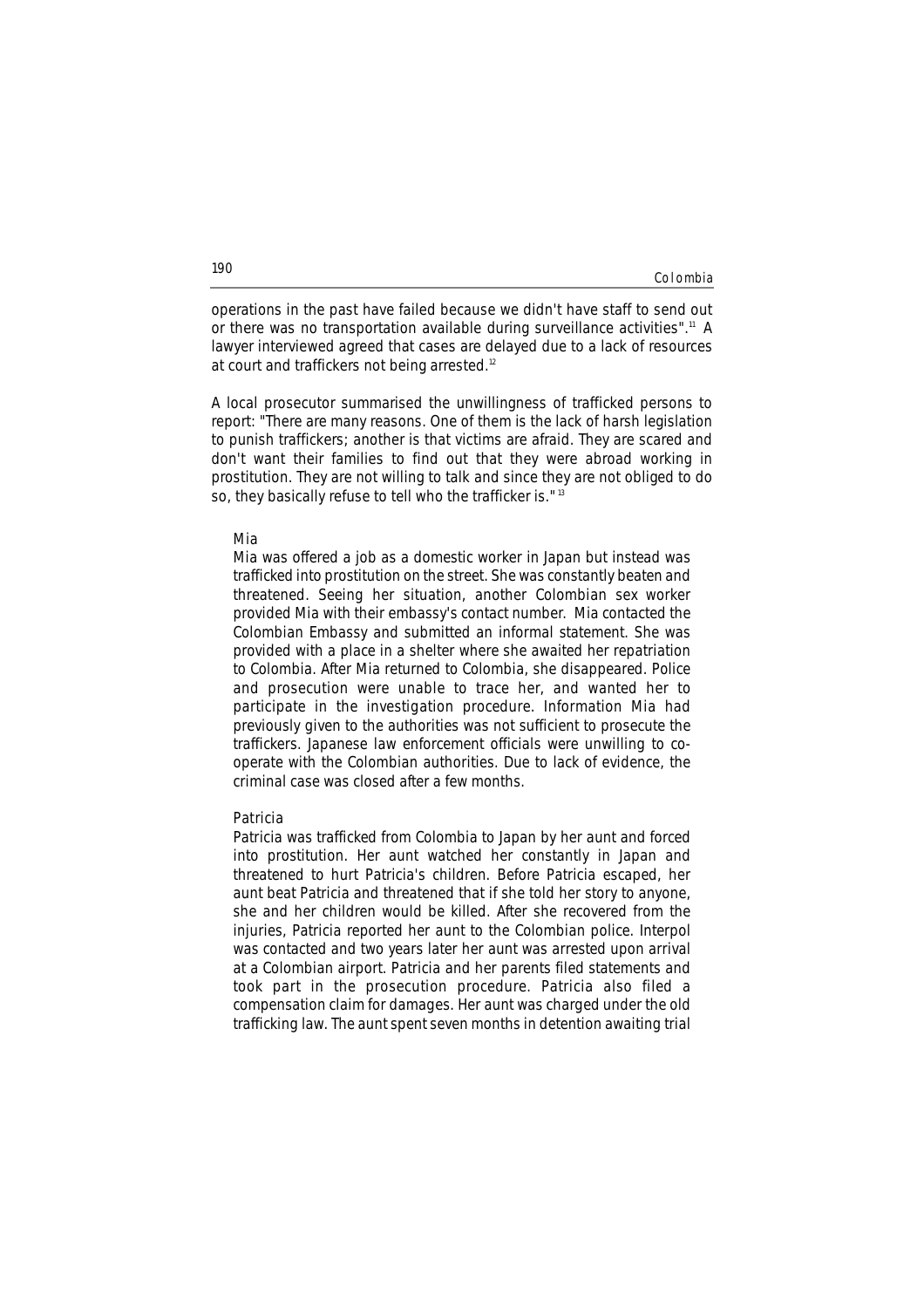# *until she was released due to her pregnancy. The aunt fled Colombia immediately so the trial could not be completed, it is still pending.*

According to DAS.<sup>14</sup> Interpol, local Colombian authorities and authorities in countries of destination such as Ecuador, Japan, Netherlands, Spain and United States carried out 11 raids at an international level, resulting in the arrest of 79 suspects and the rescue of 140 trafficked women. However, the judicial police criticize the "lack of co-operation between public and private institutions. In one case, for example, the telephone company didn't have the technical means to tap telephone calls. Sometimes it is the embassies that refuse to co-operate. Very often they don't provide us with the information we ask them for." <sup>15</sup> The prosecutor in Patricia's case called for stronger co-operation between the various law enforcement agencies such as the Prosecutor's Office, the Ministry of Justice and the Technical Investigation Corps (CTI).<sup>16</sup> This was reinforced by the judicial police, who stated ideally, a specialised team should be established, which would work together closely with Interpol, under common objectives and shared ways of investigating and prosecuting.<sup>17</sup>

Most trafficked persons refuse to make a statement to the police. They are reluctant to report their trafficker to the police out of fear for their own safety and their reputation: "The victims choose to say nothing either out of shame or out of fear, and some of them are intimidated to such a degree that they go back to the trafficker." <sup>18</sup> Of the 99 trafficking cases recorded by the Attorney General's Office in the 1990's, 42 were reported by relatives of the trafficked person, five were reported by the trafficked persons themselves and the remaining 52 reports came from the DAS, CTI or police. Fundación Esperanza noted that: "Out of the 80 trafficked women that we have assisted between 1997 and 2000, only four have filed a formal report with the authorities. These women reported directly and on their own initiative. We advise them on which person to contact when filing the report, but they take care of all the formalities by themselves".<sup>19</sup>

Trafficked persons may report what has happened to them to the Colombian police, to DAS, to the Prosecutor's Office or directly to Interpol. The interview is long, usually taking two to five hours to make a statement, and the trafficked person must report several times to various different officials before the information she has given is evaluated and finally filed as a crime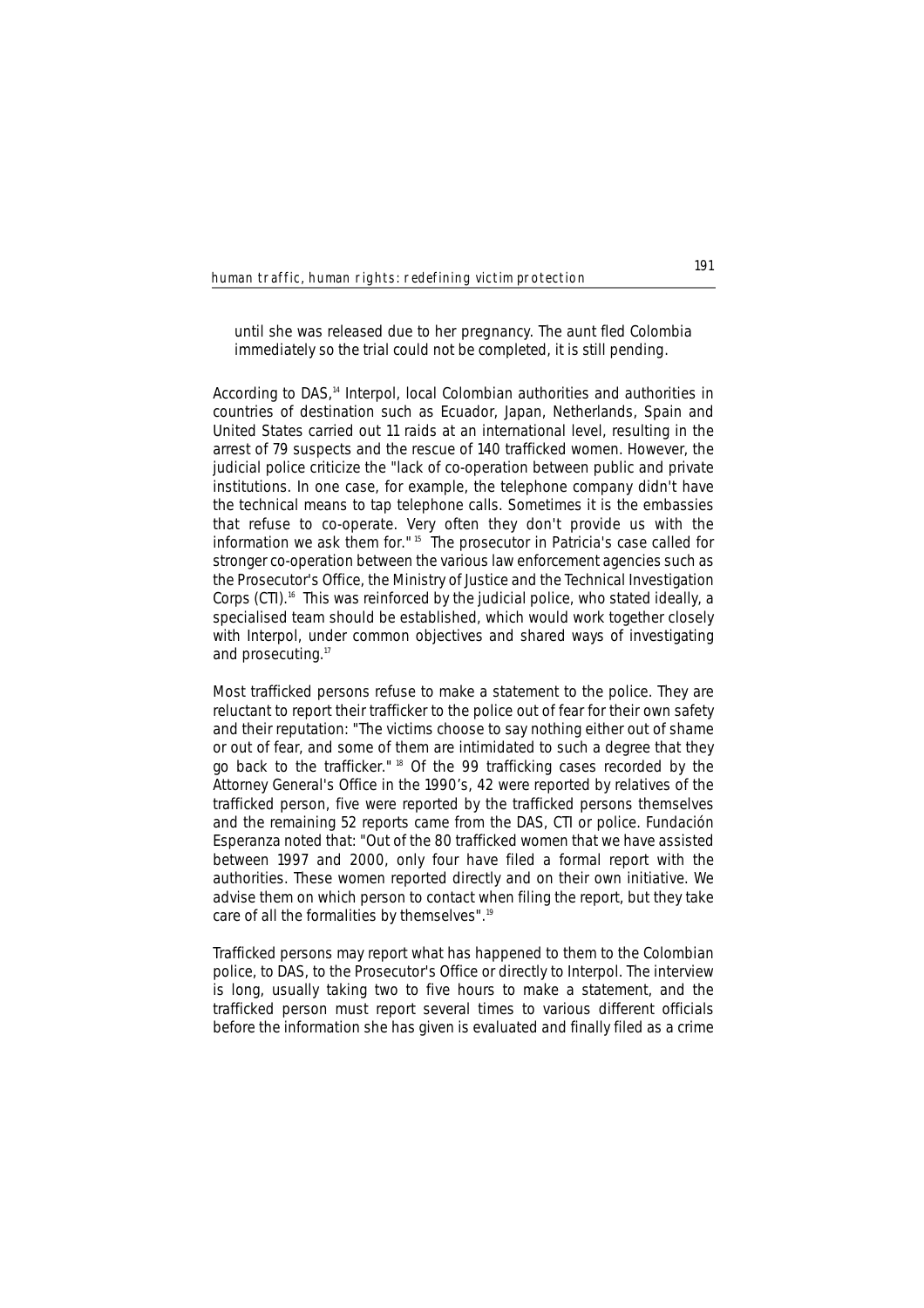### Colombia

report. In almost all of the cases it is only after the trafficked woman has made her third statement that she will be formally questioned. In most formal sessions the language used by officials is of a technical nature, which makes it difficult for the individual to understand the procedure. Apart from that, the trafficked women are usually under great pressure and the interrogation procedure seems to give no priority to their privacy. The situation tends to be worse if the trafficked woman is on her own and not accompanied by the representative of an institution or organization. Patricia recounts, "I felt badly in dealing with the authorities, having to tell the story to a stranger, and then to another, and my papers were going from hand to hand, and I would tell my story again and again".<sup>20</sup>

## **2. Procedures affecting trafficked persons and measures of protection**

## **a) Residency rights**

Not covered here, since Colombia is a country of origin.

### **b) Protection from reprisals and police protection**

## **Carla**

*Carla went to the authorities only because the traffickers contacted her again and wanted her to return to Germany. After reporting the traffickers, out of fear of reprisals, Carla fled her hometown and has not returned since.* 

### **Alma**

*When Alma reported the trafficker she was not offered any kind of protection. The traffickers contacted Alma several times by telephone saying she had to make payments to them, and making other threats. She was too scared to tell anyone, because she thought the risk would be greater if people knew.*

No police protection was offered to Carla and Alma when they reported information about the traffickers to the police. Patricia's lawyer summarised the difficulties caused by the absence of witness protection measures in Colombia: "Investigation is very difficult and reporting is also very difficult due to the seriousness of the situation. The State doesn't protect witnesses of trafficking. Patricia reported her trafficker and now that her trafficker is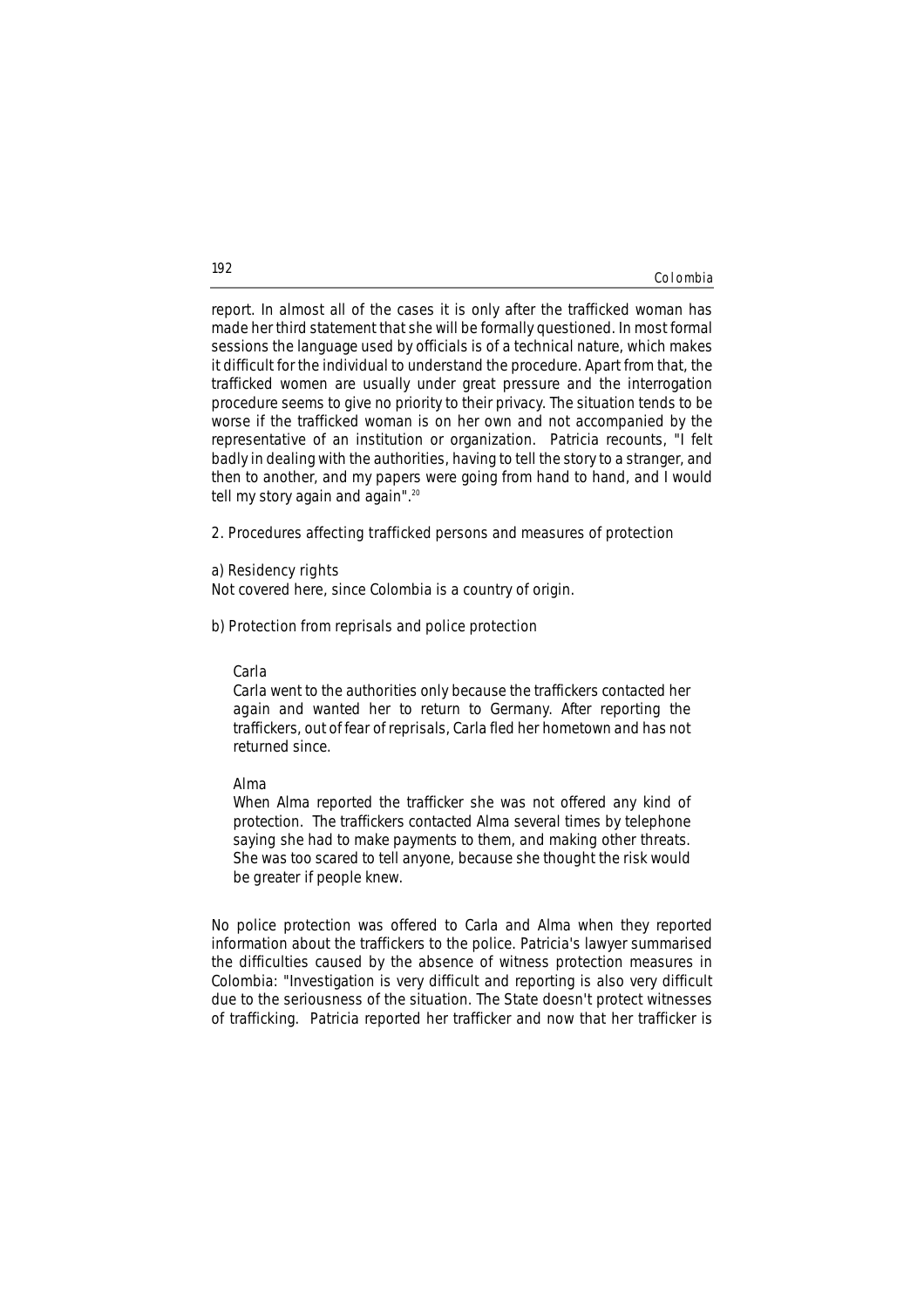free she has to fear for her life and for her personal safety and that of her daughters. The State does not protect her and she put herself at risk when she reported".<sup>21</sup>

Colombia's police witness protection system is currently only granted to witnesses in kidnapping, terrorism and drug trafficking cases. According to the Ministry of Justice, Colombia has three types of witness protection available upon application to the Attorney General's Office. The first consists of providing witnesses with information and recommendations for their own safety. The second involves monitoring their situation to a certain degree, the third involves a change of identity. Although these could be offered to trafficked persons, so far no trafficked person has been protected under this programme.<sup>22</sup> A DAS representative admitted: "We have not been able to provide any sort of support to the victim who reported her traffickers. The country's condition does not allow us to protect witnesses of trafficking. Our job is to provide protection to political leaders, human rights advocates, labour union leaders and presidential candidates. Unfortunately, Colombia is a country where a large number of citizens are being threatened. We do not have the resources or staff to provide protection."<sup>23</sup>

## **c) In-court evidentiary protection**

# **Alma**

*Alma was not asked to give evidence at trial. There was sufficient alternative evidence, including confessions from the traffickers who pleaded guilty in anticipation of a lower sentence.* 

Like Belgium, in Colombia the procedure tends to be a written one, and victim witnesses do not usually give evidence in court, due to the existence of other forms of evidence used at the trial. Trafficked persons must repeat their statement many times in the investigation, but not at trial itself.

DAS state that it is possible to change a witness' name in court documents to protect privacy and ensure that personal details are kept confidential.24 This is the only witness protection measure used in some trafficking cases. The application of this procedure to witnesses in trafficking cases is dependent on random and individual decisions of officials in each case.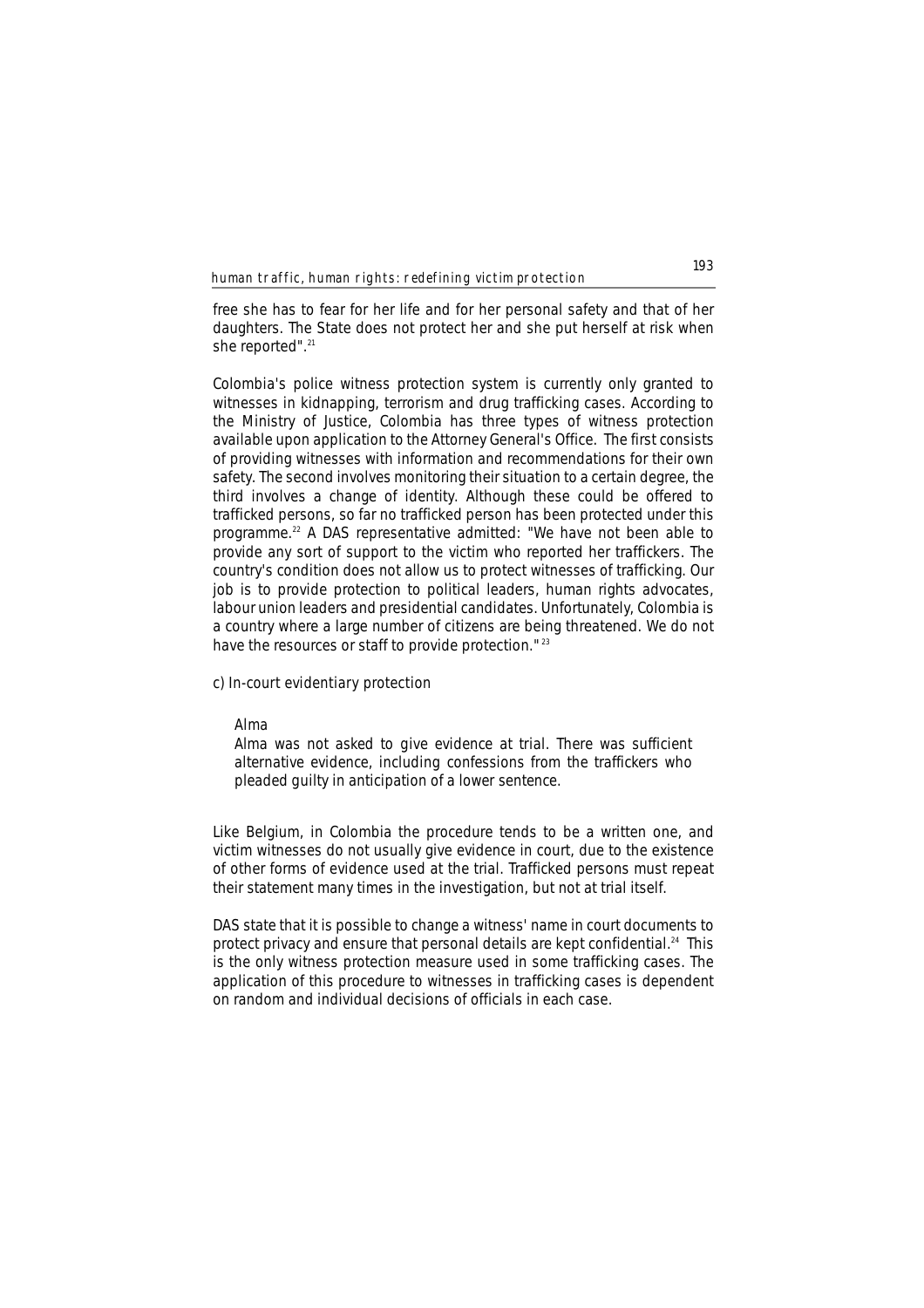### Colombia

### **d) Right to information regarding court proceedings**

There is no specific right to information on court proceedings in Colombia. The long delays in the course of pre-trial investigations mean trafficked persons are rarely kept well informed about court proceedings. This is also because trafficked persons tend to be untraceable after their first contact with police. In over 80 per cent of the cases the trafficked person had either moved residency after her first contact with police, authorities were unaware of her whereabouts, or she had left the country again. Officials reported that they were generally unable to contact the trafficked woman for further statements or testimonies. Interpol commented: "If victims of trafficking do report, they disappear afterwards and don't come back to complete their reports. It is one thing to report and another to have the case prosecuted. Once the authorities have been informed about a case and want to start with the prosecution procedure, the [trafficked] women disappear. This happens in almost all of the cases".25

### **3. Support and assistance to trafficked persons**

### **a) Right to a lawyer/ legal advocate in criminal proceedings**

Patricia had a lawyer in the criminal proceedings, because he was representing her civil claim joined to the criminal proceedings. There is no free access to lawyers to act in this capacity. Although Fundación Esperanza can find lawyers to provide free legal assistance to trafficked persons, this is not common practice.

# **b) Right to recovery (assistance measures)**

### **Alma**

*The police told Alma about Fundación Esperanza in Bogota, an organisation that could help, but Bogota was too far from her hometown. She was also scared about talking to anyone about what had happened.* 

None of the four trafficked women in our study received formal assistance from any institutional service agency. An integrated system for supporting victims of sexual abuse, rape, physical abuse or domestic violence exists, but no support services for trafficked persons who return to Colombia, apart from those provided by Fundación Esperanza. There are no State shelters for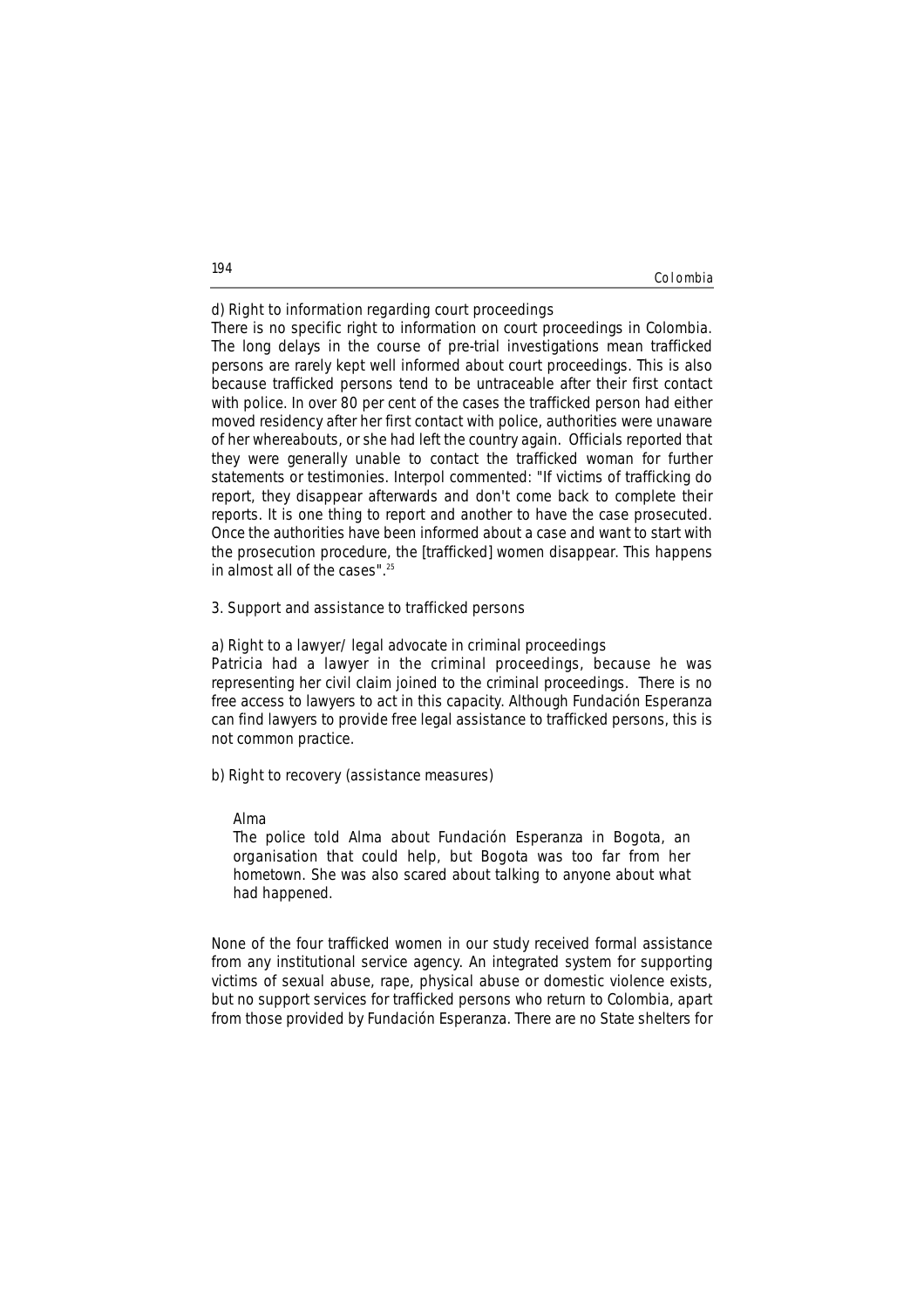women in Colombia. Fundación Esperanza explains: "When a trafficked woman returns to Colombia she has many needs, particularly of a financial nature. In most cases this was the reason why she left Colombia in the first place and, when she returns, her situation is often worse than when she left. Unfortunately, Fundación Esperanza only provides returning trafficked women with emergency assistance. Our work regarding reintegration is very limited." <sup>26</sup> Although it is widely acknowledged by NGOs, lawyers and DAS that Colombia is in need of an official victim protection and support scheme for victims of trafficking, this has not been established so far, and there are no signs of one being prepared. DAS explained, "Victim protection and support is necessary so that trafficked persons feel encouraged to report to the police. It would also make the victims feel that their situation is recognised and that those responsible for trafficking pay for their actions." The trafficked women in our case studies received no assistance in terms of reintegration into Colombian society, their home communities or into the job market. Patricia did manage to find a temporary job through her own initiative and with the help of some friends.

### **4. Legal redress and compensation**

As in other civil law jurisdictions, it is possible to have legal representation in the criminal case as an "injured party" and in order to link a claim for compensation to the prosecution. Due to the lack of success of criminal prosecutions, payment of compensation is extremely rare. Up until now, Patricia's case is the only known case in which a trafficked person has filed a claim for compensation. Her case is still pending, since her trafficker absconded.

# **III Conclusions and recommendations**

Colombia lacks basic schemes for protection and support services for victims of trafficking, reintegration of victims and witness protection mechanisms for those who agree to act as witnesses in trafficking cases. This is mainly due to a lack of resources in terms of staff and budget and concerns not only NGOs but also Colombian government agencies such as DAS, CTI, judicial police and the Ministry of Justice. There are also difficulties in regard to trafficking cases during investigation and prosecution procedures. Again, this is due to a lack of resources, implemented structures and specialised agencies, services or groups. Colombia's trafficking legislation was weak and failed to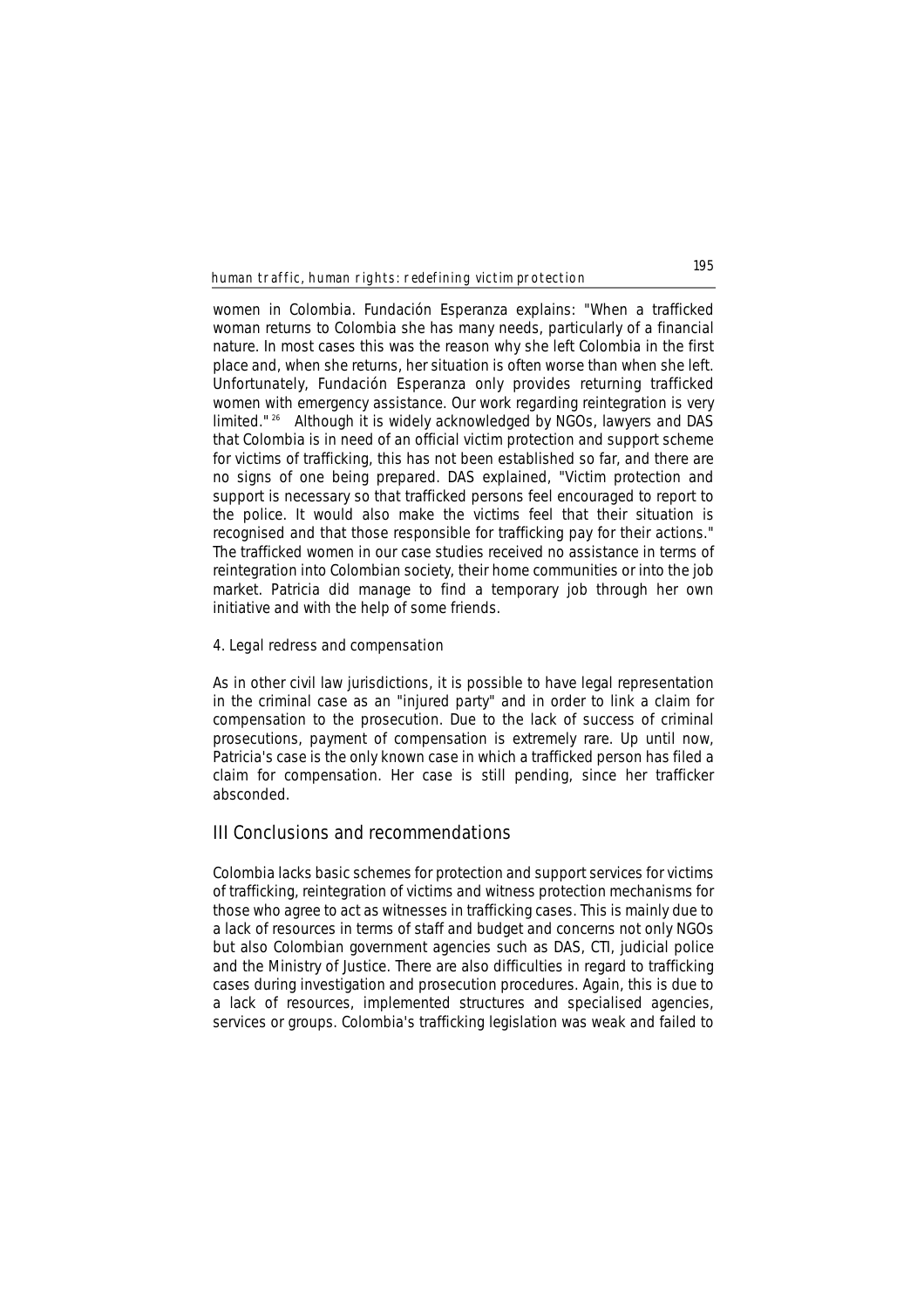### Colombia

cover all aspects of trafficking in persons. The new legislation will broaden and strengthen the law. However, it remains to be seen how the law will actually be implemented, particularly as no new resources are being provided to law enforcement agencies. In Colombia, the political will to improve the situation of trafficked persons and prosecute traffickers more firmly and with stronger sentences seems to exist throughout the different institutions and authorities concerned with the issue of trafficking. This is a good and promising start for changing what has until now been a rather bleak reality for victims of trafficking in Colombia.

## **Recommendations to the Colombian Government**

- Encourage an international funder to provide money to a local nongovernmental organisation to inform all relevant authorities, NGOs and Colombian society at large about the new trafficking law and existing mechanisms to access the law.
- Ensure trafficking is made a priority for different national institutions and authorities, especially the judiciary.
- Strengthen co-operation between countries of origin, transit and destination. Ministry of Justice and police should establish guidelines and working practices.
- Exchange expertise and technical advice between Colombia and countries with greater experience in fighting trafficking in human beings, as well as co-operation with international organizations. International assistance should be provided to Colombia for this purpose.
- ! Train officials who are in charge of receiving reports from trafficked persons in different skills e.g. interviewing techniques, collecting evidence etc.
- Law enforcement officials should introduce a standard way of recording information about trafficking cases. This should emphasise the need to maintain the privacy and anonymity of victims of trafficking. Repeated questioning and interrogations should not occur and reports should be coded to guarantee confidentiality.
- Judicial police should establish specialised regional teams and units for investigating and prosecuting trafficking cases. Team members should receive special training on the issue of trafficking and be provided with the necessary resources and equipment and include women.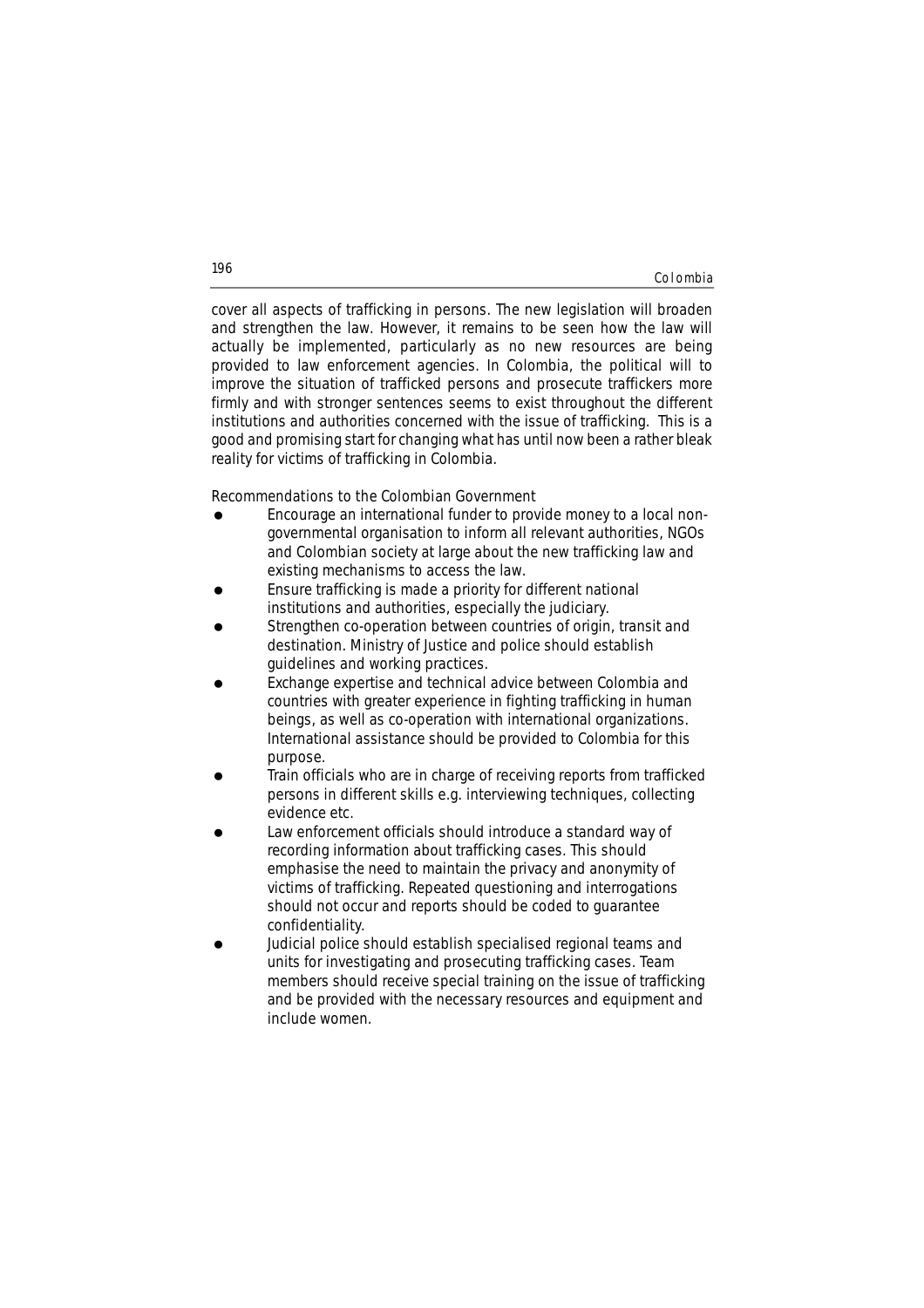- The Ministry of Justice should develop and implement a legal assistance system for victims of trafficking through which trafficked persons can be provided with information on procedures and receive free legal services. Lawyers should be specialized in the issue of trafficking in persons and in compensation claims against traffickers.
- ! The Ministry of Justice and police should develop and implement victim and witness protection and support measures. These measures should include free legal assistance (see above), psychological counselling, relocation of trafficked person and family members if necessary, social support and assistance with reintegration into Colombian society.
- Develop and strengthen NGOs working on the issue of trafficking in persons.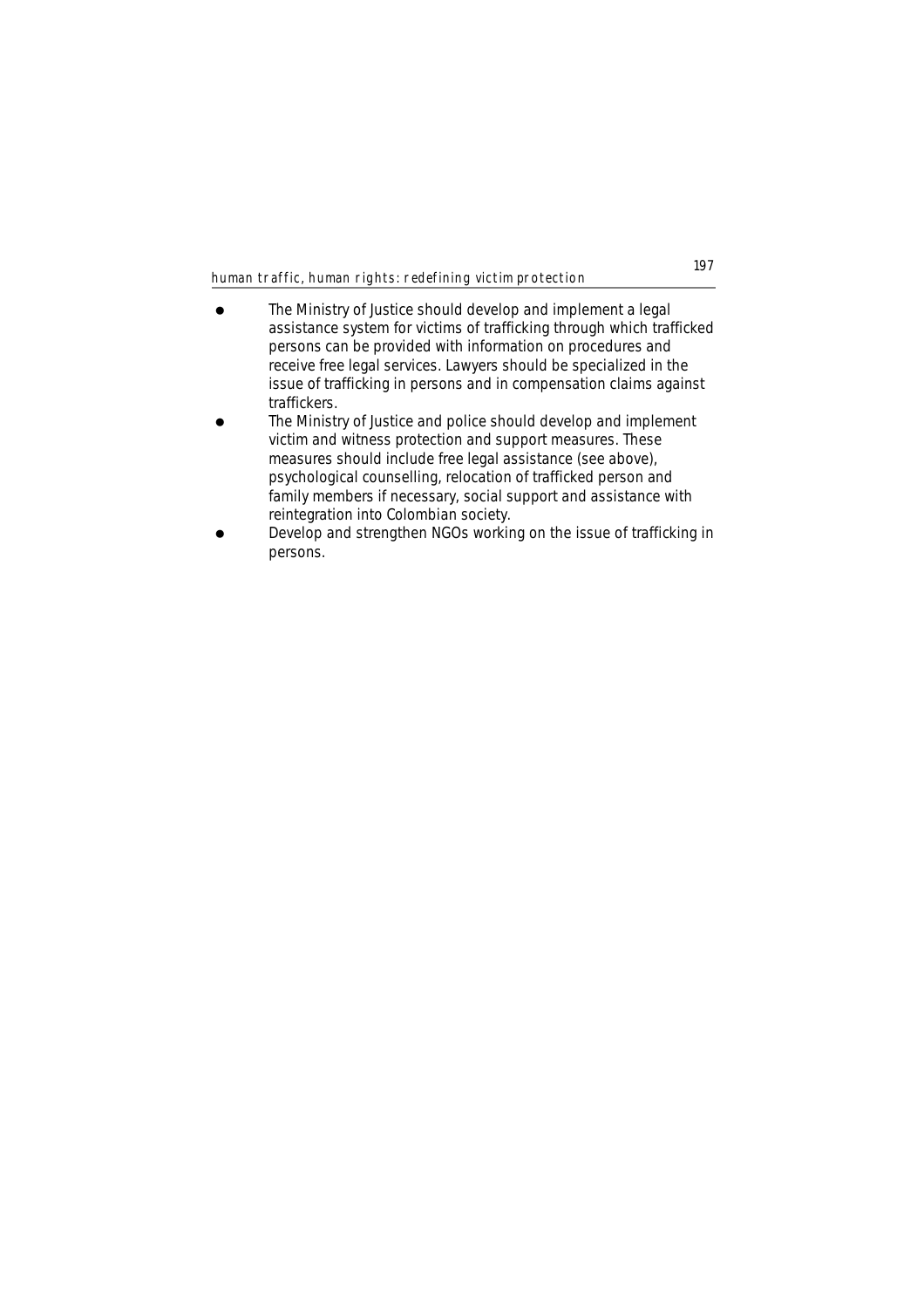**<sup>198</sup>** Colombia

# **Endnotes**

<sup>4</sup> Article 188.

<sup>10</sup> *Ibid.*

<sup>&</sup>lt;sup>1</sup> In Colombia, Fanny Polania Molina conducted the research and prepared a report. This chapter is based on the information included in that report.

<sup>2</sup> Article 188A of Penal Code (Bill no 190-S/01 173-C/01, signed 19 July 2002).

<sup>&</sup>lt;sup>3</sup> Article 188B

<sup>5</sup> See article 8 of Bill No. 190-S/01 173-C/01.

<sup>6</sup> Interview by Fanny Polania Molina, Interpol, Bogota, 4 December 2001.

 $<sup>7</sup>$  Interview, Ministry of Foreign Affairs, Ipiales, 23 November 2001.</sup>

<sup>&</sup>lt;sup>8</sup> Fundación Esperanza is an NGO based in Colombia that works on the issue of trafficking in Colombian

women. In 2000, it provided assistance to 57 trafficked women who returned to Colombia.

<sup>9</sup> Interview by Fanny Polania Molina, Prosecutor's Office, Bogota, 14 November 2001

 $11$  Interview by Fanny Polania Molina, judicial police, Cali, 3 December 2001.

<sup>&</sup>lt;sup>12</sup> Interview by Fanny Polania Molina, Patricia's lawyer, Bogota, 16 November 2001.

<sup>&</sup>lt;sup>13</sup> Interview by Fanny Polania Molina, prosecutor, Bogota, 14 November 2001.

<sup>&</sup>lt;sup>14</sup> Administrative Department of Security.

<sup>15</sup> Interview by Fanny Polania Molina, judicial police, Cali, 3 December 2001.

<sup>16</sup> CTI is a department attached to the Prosecutor's Office.

<sup>17</sup> Interview by Fanny Polania Molina, judicial police, Cali, 3 December 2001.

<sup>&</sup>lt;sup>18</sup> Interview by Fanny Polania Molina, Ministry of Justice, Bogota, 28 November 2001.

<sup>&</sup>lt;sup>19</sup> Interview by Fanny Polania Molina, Fundación Esperanza, Bogota, 19 November 2001.

<sup>&</sup>lt;sup>20</sup> Interview by Fanny Polania Molina, Patricia, Bogota, 14 November 2001.

<sup>21</sup> Interview by Fanny Polania Molina, Patricia's lawyer, Bogota, 16 November 2001.

<sup>&</sup>lt;sup>22</sup> Interview by Fanny Polania Molina, Ministry of Justice, Bogota, 28 November 2001.

<sup>&</sup>lt;sup>23</sup> Interview by Fanny Polania Molina, DAS, Cali, 11 December 2001.

<sup>24</sup>*Ibid.*

<sup>&</sup>lt;sup>25</sup> Interview by Fanny Polania Molina, Interpol, Bogota, 4 December 2001.

<sup>26</sup> Interview by Fanny Polania Molina, Fundación Esperanza, Bogota, 19 November 2001.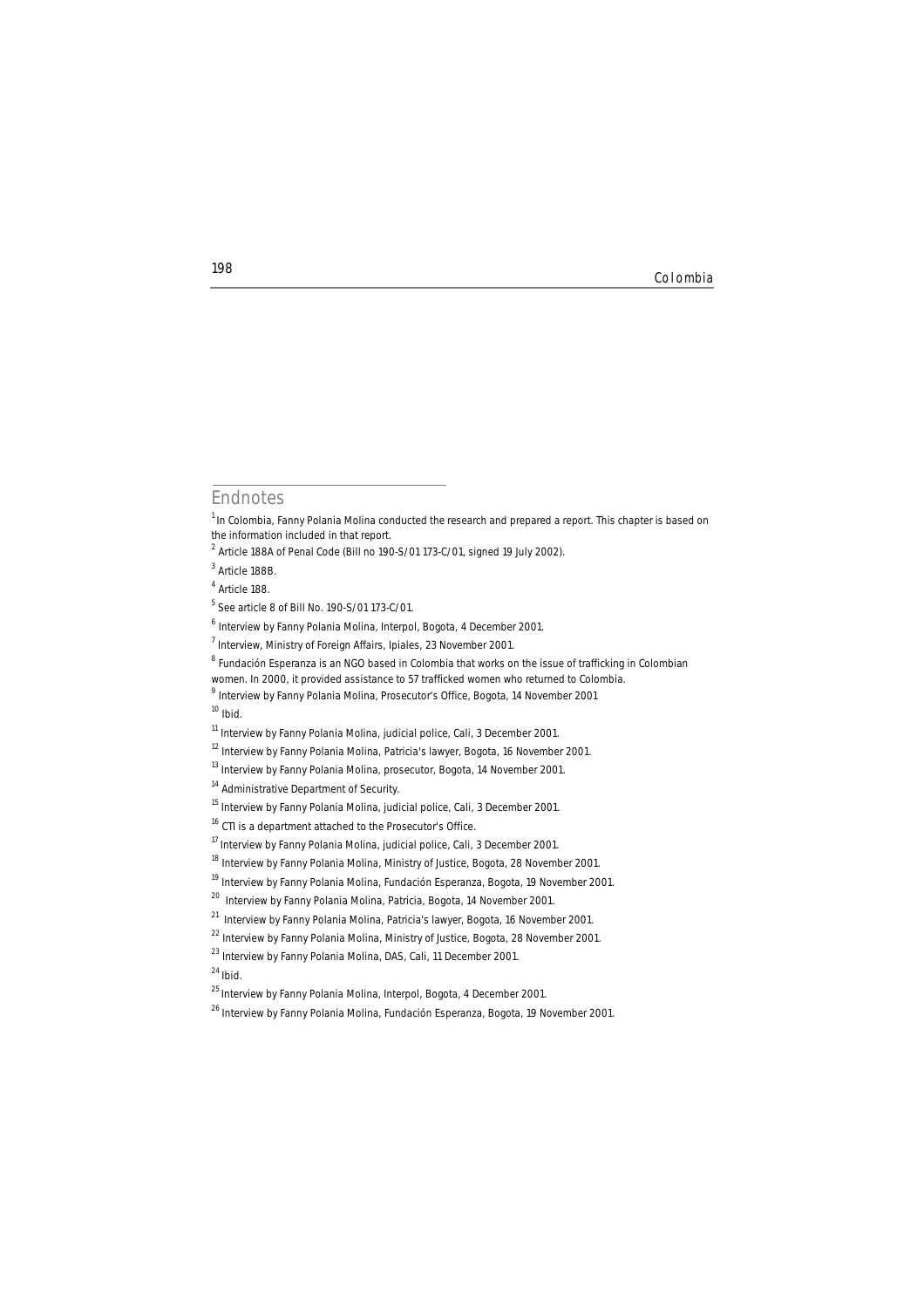# **13. Ukraine**<sup>1</sup>

# **I Legislation**

## **1. Criminal Laws**

# **a) Article 149 Criminal Code**

Ukraine was the first former Soviet country to adopt a law on human trafficking in 1998 (article 124-1 of the Criminal Code). The USSR did not have a standard provision dealing with trafficking. Article 124-1 was in turn replaced by article 149 in the new Criminal Code only two years later in 2001. Article 149 Criminal Code defines trafficking in human beings as the sale or another form of paid transfer of a person, as well as any other illegal transaction with respect to a person, when that person crosses the frontier of Ukraine, leaving or entering the country, illegally or legally, with or without the person's consent, with the aim of further selling or transferring for money the person to someone else for either sexual exploitation, involvement in commercial pornography ('porno business'), engagement in criminal activities, debt bondage, adoption for commercial purposes, use in armed conflict, or the exploitation of the labour of that person.

Infractions of article 149 may be punished by three to eight years imprisonment. Article 149 also recognizes a series of aggravated circumstances, if the same acts are committed against a minor, involve several persons, are part of a regular activity or occur with the collusion of officials or of someone in a position of authority over the trafficked person. This increases the sentence from five to 12 years imprisonment with confiscation of property.

The previous law (article 124-1) was widely criticised as providing a definition of trafficking that was too vague to be used effectively, and article 149 does bring the definition of trafficking more closely in line with the Trafficking Protocol. However, human rights activists still have concerns about article 149. Trafficking has to be across borders, and 'with the aim of a further sale or paid transfer'. Terms such as 'sexual exploitation' and 'porno business' have not previously appeared in the criminal law and are not defined.<sup>2</sup> The law only targets those directly involved in sale or transfer, and ignores other intermediary roles.<sup>3</sup> It requires an initial sale or illegal transfer to occur in the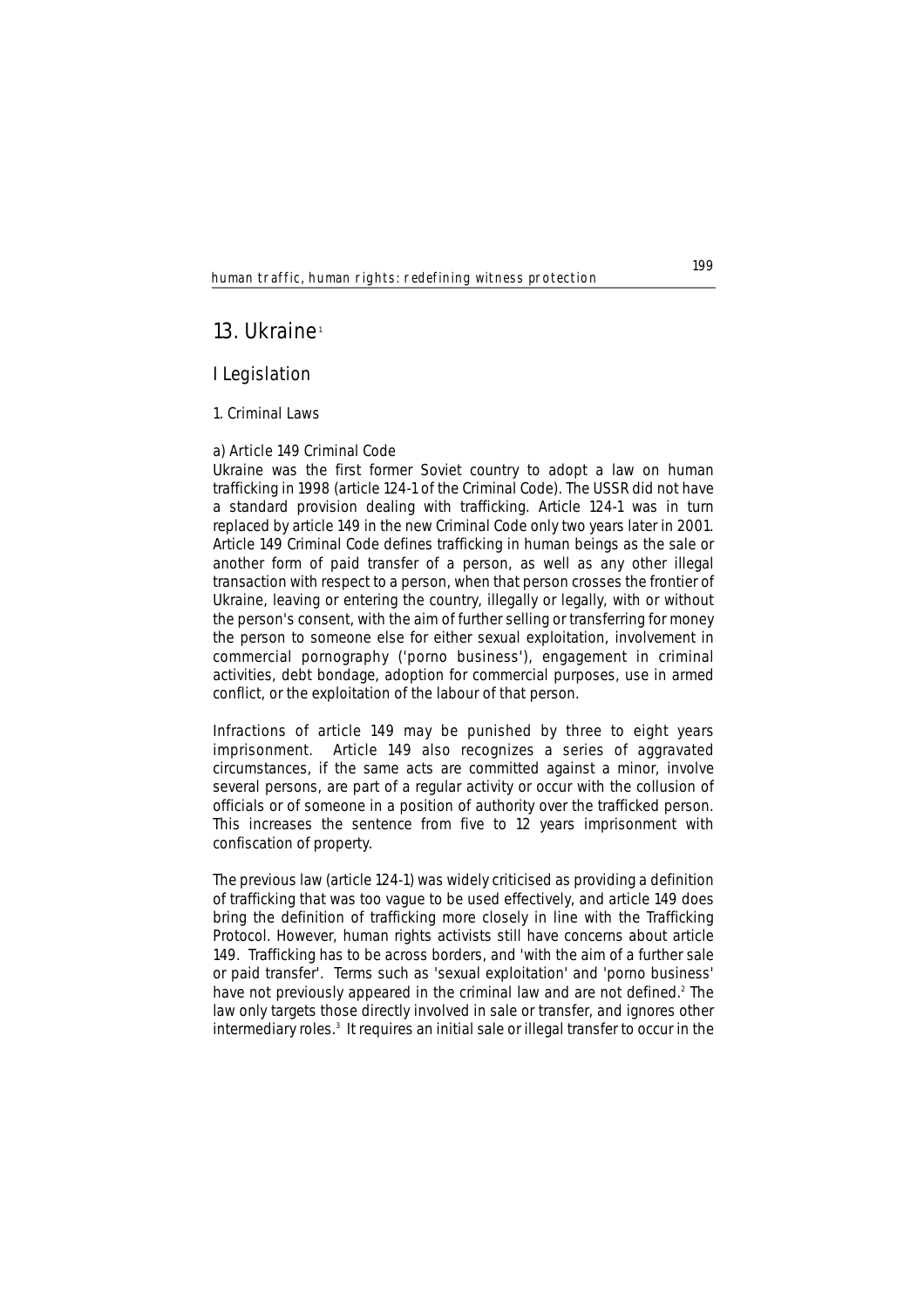Ukraine

Ukraine, which is often not the case.

## **b) Others laws used to prosecute traffickers**

Under Article 303 Criminal Code prohibits most activities related to prostitution. It contains a provision<sup>4</sup> dealing with prostitution through coercion, deception, threats, violence, destruction or damage to property, blackmail or fraud punishable by one to three years in prison. Penalties increase if those responsible are part of an organised group, $5$  or if it is an organised group with the objective of obtaining profits from prostitution.<sup>6</sup> Women engaging in prostitution are criminalised and liable to pay a fine or carry out community service.<sup>7</sup> NGOs have expressed concern that the effect of the complete criminalisation of prostitution may deter trafficked persons in the sex industry from reporting traffickers for fear of prosecution themselves, although in theory defences of physical or psychological coercion<sup>8</sup> and extreme necessity<sup>9</sup> are available.

In addition, traffickers may be prosecuted under various other articles of the Criminal Code such as article 302 (pimping), article 190 (fraud) and article 146 (unlawful imprisonment).

## **2. Other laws and policies affecting trafficked persons**

### **Governmental programmes to combat trafficking**

Whilst efforts have been made to increase the number of successful prosecutions, progress has been slow. In 1999, a programme was introduced to amend anti-trafficking legislation in line with international agreements and to increase the activities of law enforcement agencies and other departments to prevent, combat and assist trafficked persons.10 This involved the Ministries of Interior, Foreign Affairs, Youth and Family Affairs, Labour and Social Policy as well as the State Committee on State Border Protection, youth social services and various governmental and non-governmental organisations. However it proved ineffective due to lack of funding and expertise, and it only focused on trafficking in women for prostitution. Since then, a new programme has been adopted,<sup>11</sup> involving a working group of NGOs, intergovernmental organisations and Government officials to deal with all forms of trafficking. However concerns remain regarding both a lack of clear co-ordination mechanisms for different actions, and programme financing.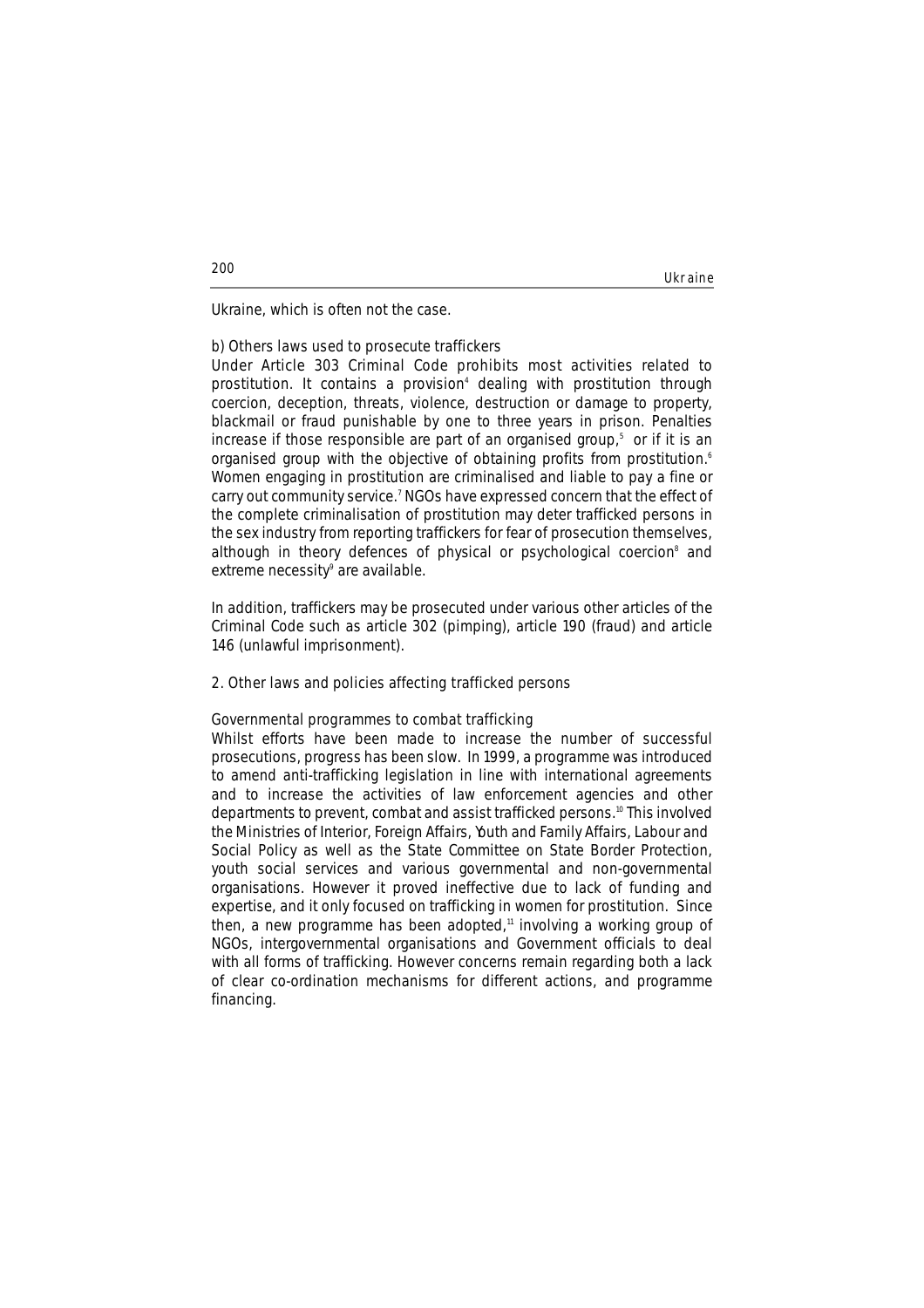# **II General analysis and implementation in cases**

### **1. Investigation and prosecution of traffickers**

Special units to combat crimes related to trafficking in persons were created within the main Criminal Investigation Department of the Ministry of Interior and in the regional Interior Affairs Departments in 2000. Their responsibility is to prevent and detect trafficking in human beings. In 2001 under the Code of Criminal Procedure, responsibility for investigation of offences was transferred from prosecutors to police investigators.

From March 1998 to December 2001, 145 cases were initiated under articles 149 (and the previous 124-1) of the Criminal Code to prosecute traffickers. During January 2002 eight cases were opened under article 149. Out of these 153 cases, 57 have been investigated and brought to trial. In 2001 alone, 129 suspected traffickers were arrested (60 men, 69 women). Only 10 cases resulted in convictions, the rest are still awaiting trial.<sup>12</sup> A significant number of cases pending trial are returned to the prosecutor's office for additional

### **Alana**

*Alana applied for a dancing job in the Middle East, advertised in a Ukrainian newspaper. When she arrived there, her passport was taken away and she was forced to work as a prostitute. Local police visited the club and knew women were forced into prostitution but were paid off by the club owner and did nothing. The women contacted their parents in Ukraine and told them about their situation. With the help of Ukrainian police, a Ukrainian NGO and the Ukrainian and Russian Embassies, Alana and other women were rescued and repatriated to Ukraine. All of them filed charges against their traffickers soon after returning to Ukraine. One trafficker in Ukraine was arrested and remanded in custody for nine months. The trafficker was prosecuted under article 124-1 and the trial started; however, it was suspended due to a lack of evidence that the trafficker actually benefited financially from the crime. The trafficker was allowed bail on condition that he did not travel outside the country. The case is still pending.*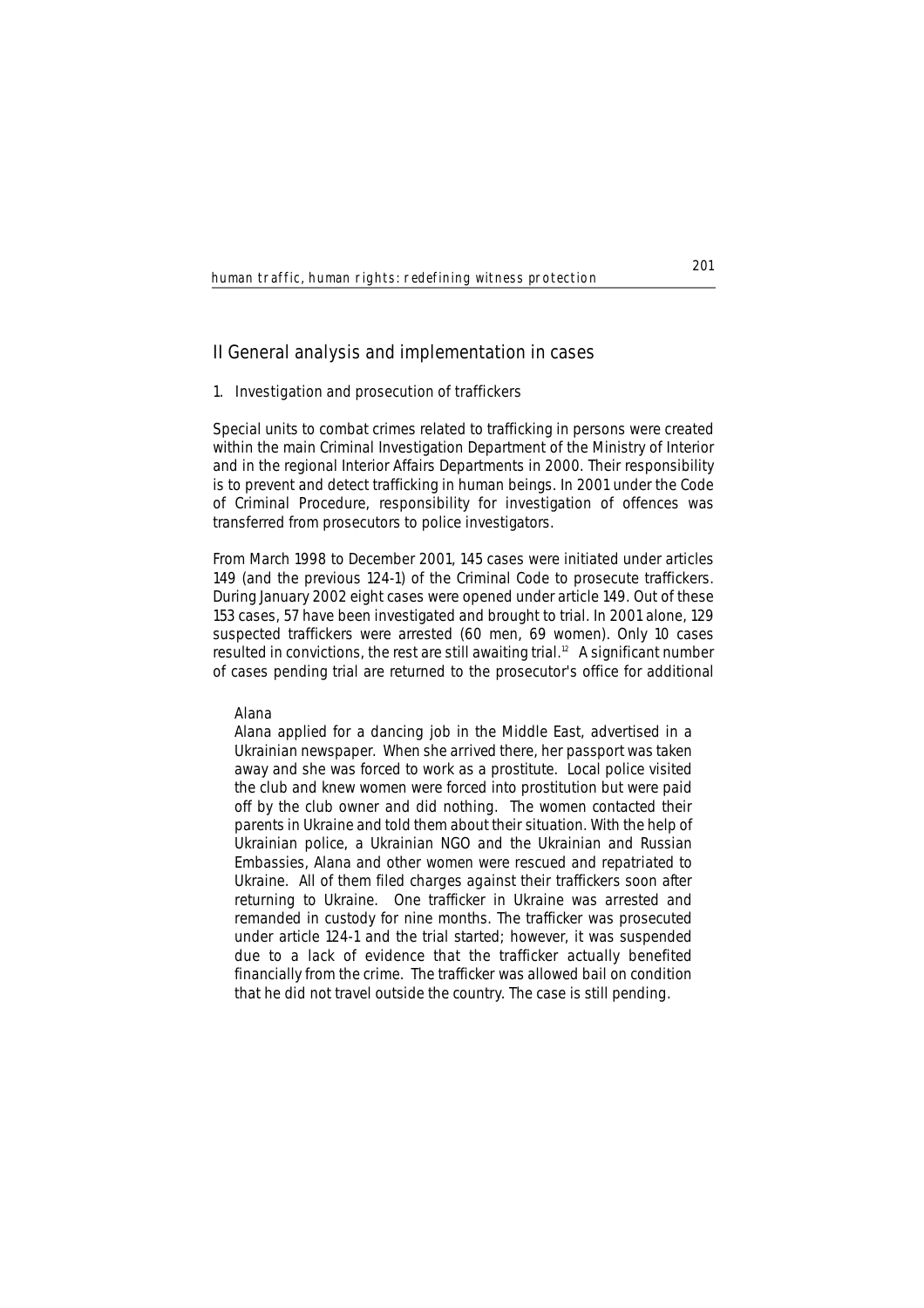### Ukraine

investigation due to lack of evidence.

In Alana's case, the lengthy process has meant the trafficker is now effectively free and unpunished. The trial has been suspended due to lack of evidence, despite the testimonies of Alana and the other women due to the law's requirement that financial gain be proved. This is still a problem under the revised article 149. The prosecutor had little hope of any further action in this case.

Katerina and Nadia's cases show two successful prosecutions for trafficking

### **Katerina**

*Katerina was trafficked to Turkey, raped and forced into prostitution. One of her clients kidnapped Katerina and locked her up for a month. Katerina managed to escape and went to the police. She had to stay in a deportation centre for one month until she was deported to Yugoslavia, since she had Yugoslavian false documentation. Upon her arrival in Yugoslavia, Katerina did not know where to go or who to ask for help. When a man offered her a job as a waitress in a bar she accepted. However, she ended up in a brothel again. After one month, Katerina was able to escape the club/brothel and started to look for another job. She had no money to go back to Ukraine or even to make a phone call to inform her family and ask for help. She finally found a job as a genuine waitress in a café, which she liked. She then informed her family about her whereabouts. After her return to Ukraine, Katerina reported her case to the police and one of the traffickers, a woman, who initially arranged her travel to Turkey, was arrested. She was accused of trafficking in human beings and convicted under article 124 of the Penal Code and sentenced to eight years in prison.* 

### **Nadia**

*Nadia was trafficked from Ukraine to Turkey by a 'friend' to whom she owed some money. Although she knew it was for prostitution, her friend sold her to a pimp and she was threatened that if she did not continue to work, her pimp would sell her to Turkish pimps. After Nadia returned to Ukraine she repaid her friend, but also filed charges against her traffickers. Due to her statement and statements of other women and girls, two of the traffickers were convicted and sentenced to six years imprisonment and three and a half years imprisonment respectively.*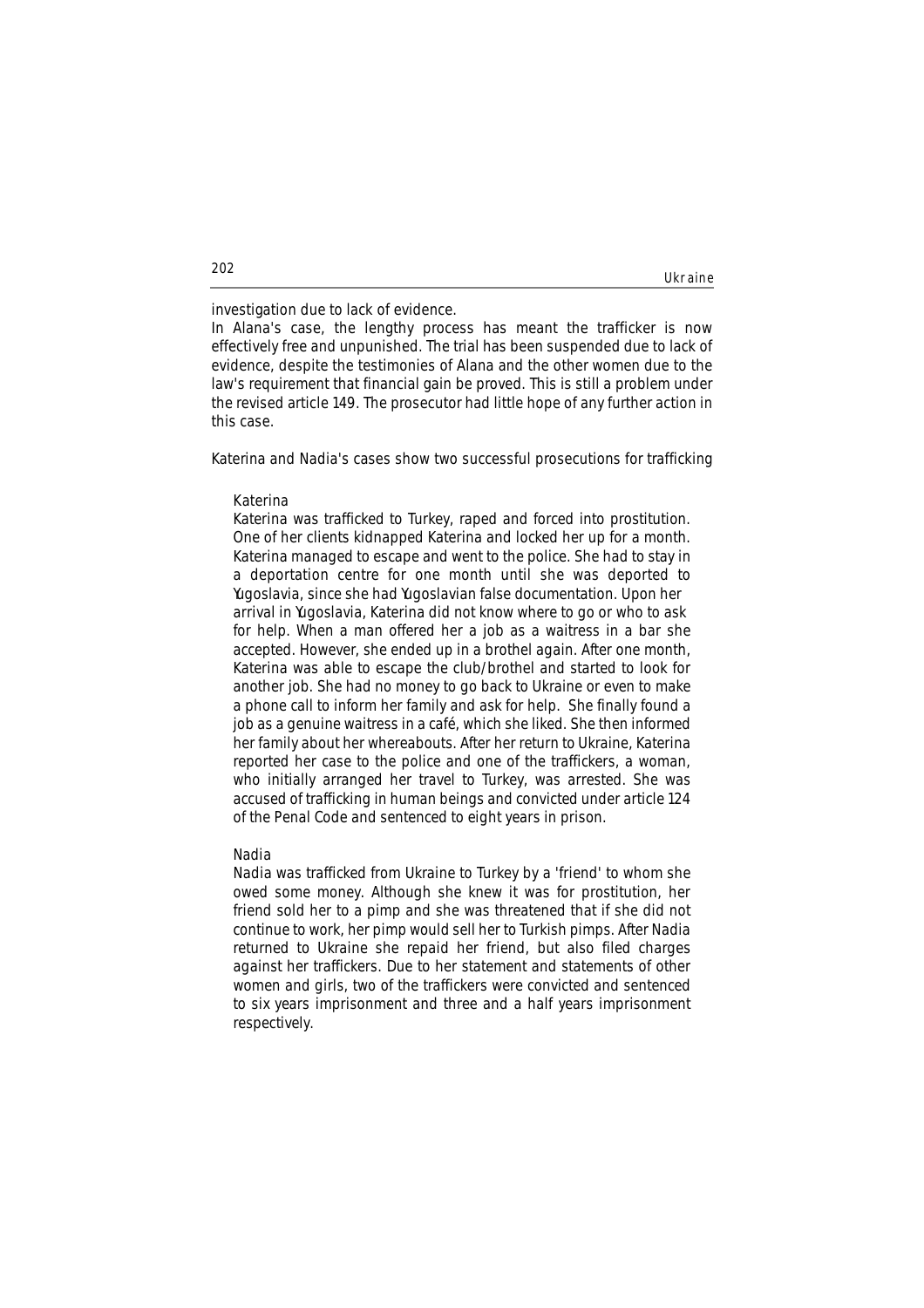### in the Ukraine:

All the prosecutions under article 149 have involved cross-border trafficking for prostitution. No cases have been initiated under article 149 concerning other forms of exploitation although such cases are known to occur. For example in 2000, the Kiev Regional Department to Combat Trafficking (which is one of the special units established to combat trafficking), received information about such exploitation but a formal case was not opened due to lack of evidence. Such cases may be prosecuted under other laws, such as a case involving trafficking of people to the Czech Republic for economic exploitation, which was prosecuted under article 143 (fraud).<sup>13</sup>

The requirements of article 149, requiring trafficking to involve crossing a border, has meant other legislation is used to prosecute internal trafficking, such as laws on prostitution. Successful prosecutions under article 149 are also difficult due to poor communication between law enforcement bodies in countries of origin and destination. A representative of the Department to Combat Trafficking explained that successful investigation of cases depended upon his own informal good relations with Turkish law enforcement agencies.14 Trafficking is a transnational organised criminal activity, and those caught in the Ukraine tend to be the recruiters, who are often the lowest link in the organisation. Trafficked persons rarely report traffickers or agree to testify because of fear, threats, intimidation and bribery, a lack of willingness to testify in public about what happened to them, lack of support during and after proceedings, lack of possibilities for compensation, possible criminalisation for prostitution, concerns about police and official corruption and the belief that traffickers are unlikely to be punished properly.

All trafficking victims interviewed for this study made the comment that testifying in court was one of the most difficult stages of the process, in particular due to the need to describe what had happened to them in front of the traffickers and to the public. The slow process of investigating and prosecuting trafficking cases, lack of proper resources for investigation, and reliance on witness testimony, rather than other forms of investigation, are the main hindrances to successful prosecutions. Both prosecutors and lawyers felt that lack of training and understanding by the judiciary of specific issues in trafficking cases also hindered successful prosecutions.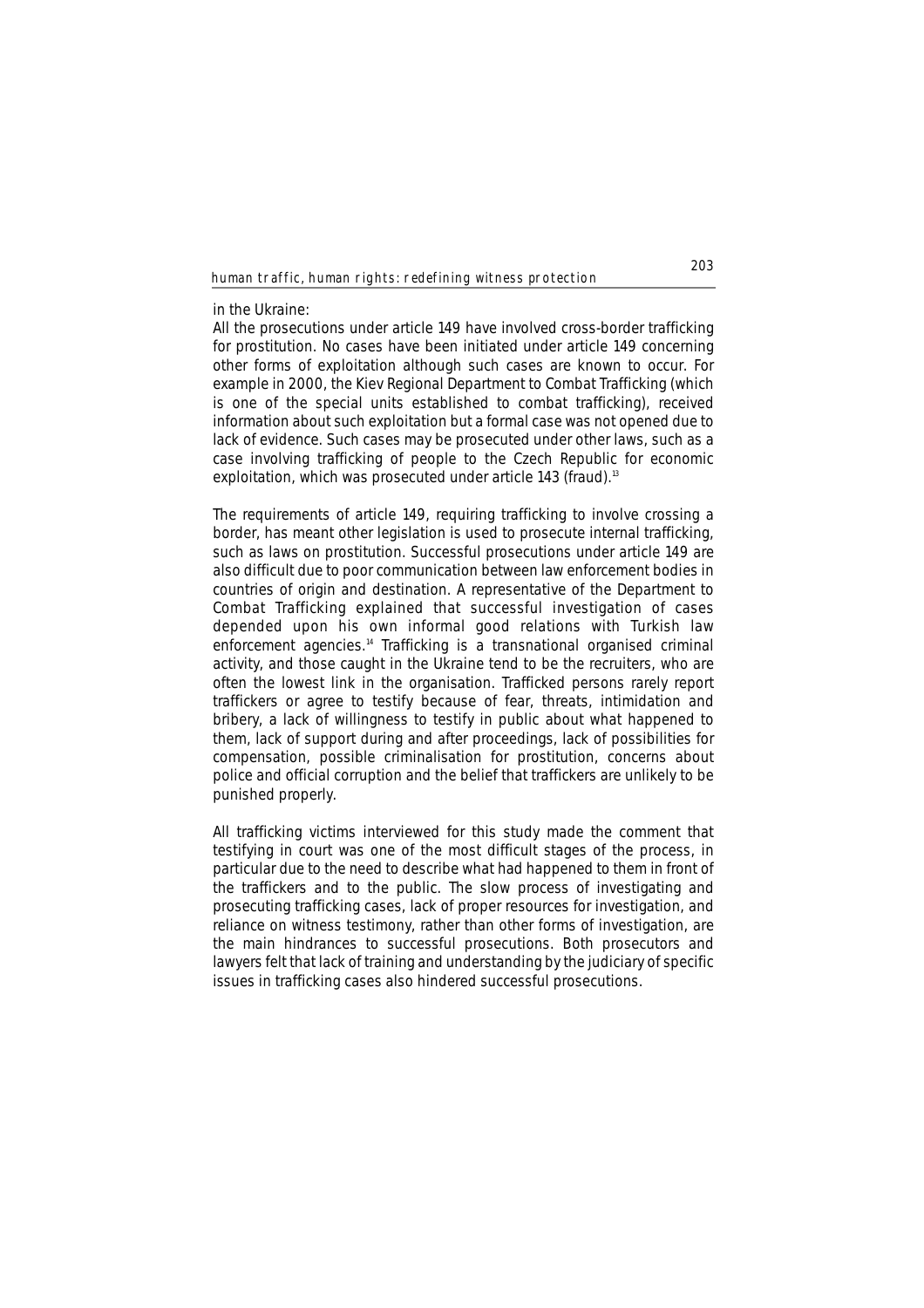### Ukraine

### **3.Procedures affecting trafficked persons and measures of protection**

### **a) Residency rights**

Not covered here, since Ukraine is a country of origin. There are no recorded prosecutions for trafficking into the Ukraine and no specific legal provision providing residency status for migrants who might be trafficked to Ukraine.

### **b) Protection from reprisals and police protection**

There is a witness protection law<sup>15</sup> providing the right to safety and protection for those who act in criminal proceedings. The law defines a range of safety measures including personal protection, protection of home and property, rapid assistance if in danger, use of surveillance, telephone taps, change of identity and documentation, relocation as well as in-court protection for witnesses giving evidence (see below). An official department exists for witness protection, but officials in this department lack training and understanding of the special needs of trafficking witnesses. A Ministry of the Interior official explained that full-blown witness protection measures are not available to trafficked persons during investigations.<sup>16</sup> Fully comprehensive witness protection is expensive and mechanisms for witness protection are hardly developed in general. In addition, police protection and safety measures are more often applied to court officials, not witnesses or trafficked persons.<sup>17</sup> In none of the cases studied were formal safety measures used, and all those questioned (officials, NGOs, service providers and lawyers) commented that there was no need for them.

Physical police protection and a safe place to stay during the investigation and trial are used in a few trafficking cases. Although these fall under the witness protection law, in practice shelters are operated by NGOs and provided in co-operation with the authorities. For example, the Kiev Department to Combat Trafficking initiated a case in May 2000 when three trafficked persons returned from Israel and agreed to testify. They could not stay at home during the investigation and prosecution since they were afraid of threats made by the traffickers. The Department co-ordinated housing in a shelter through La Strada (Ukraine) for the duration of the investigation. Law enforcement bodies provided additional physical security during this period. The trial occurred in December 2001, and these arrangements were for the duration of the trial only. However, this was a rare case of successful protection. There is no legal provision or protocol regarding provision of long-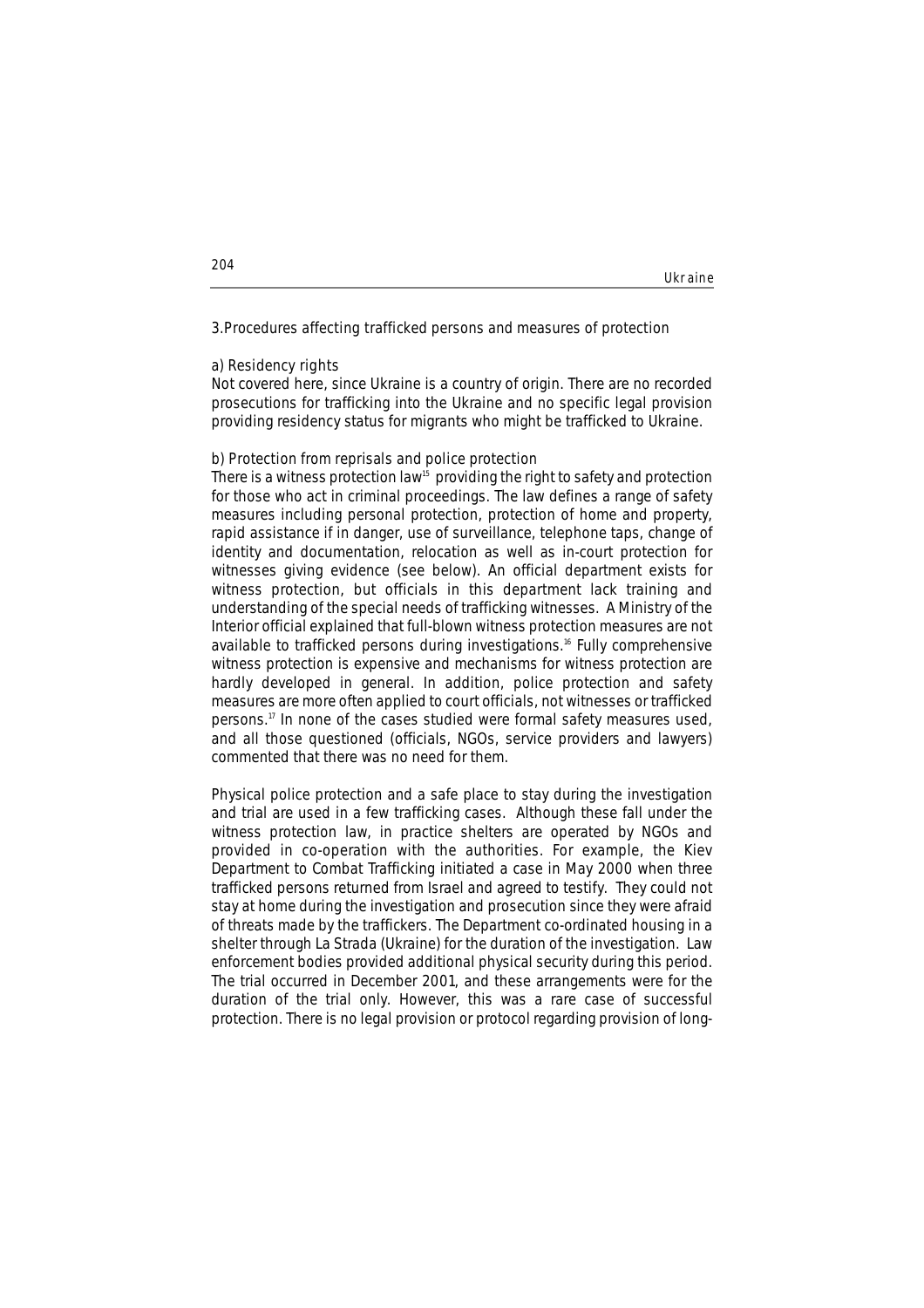term protection for trafficked persons following a trial and NGOs are unable to provide a safe place after a trial.

Interviews with law enforcement officials revealed a clear perception on their part that there was no need to provide trafficked women with protection. Police and prosecutors believed that the women were not at serious risk of any danger from traffickers. However, in practice it seems they underestimate the risk of reprisals because of the relative success of NGO involvement in providing safe and secure shelters. Threats from traffickers or their associates to the victim witness were reported in two of the interviews with trafficked women. Police were aware of these threats, but the trafficked women were never informed whether any action was taken.

### **Katerina**

*The trafficker's relatives threatened Katerina's family during chance meetings in the street. They reported it to the police. However, Katerina's mother was still worried, and Katerina has since moved abroad again to find work.*

The inadequacy of protection measures for trafficking victims in the Ukraine has led to women trafficked from the Ukraine being granted refugee status in the United Kingdom and Canada on the grounds that they have a well founded fear of persecution and that the Ukrainian authorities were unable to provide the women with sufficient protection from organised crime. In a case in the United Kingdom, a trafficked woman who did not report her trafficker was granted asylum on the grounds of fear of being persecuted by the organised criminal gang in her home country. It was held that if she returned to the Ukraine it was likely that the organised gang would kill her and, owing to the climate of corruption, the authorities were unable or unwilling to provide sufficient protection.<sup>18</sup>

# **c) In-court evidentiary protection**

*Alana testified in pre-trial hearings and again at the investigative court. She had legal representation, and her lawyer was able to ensure the court was closed to the public.*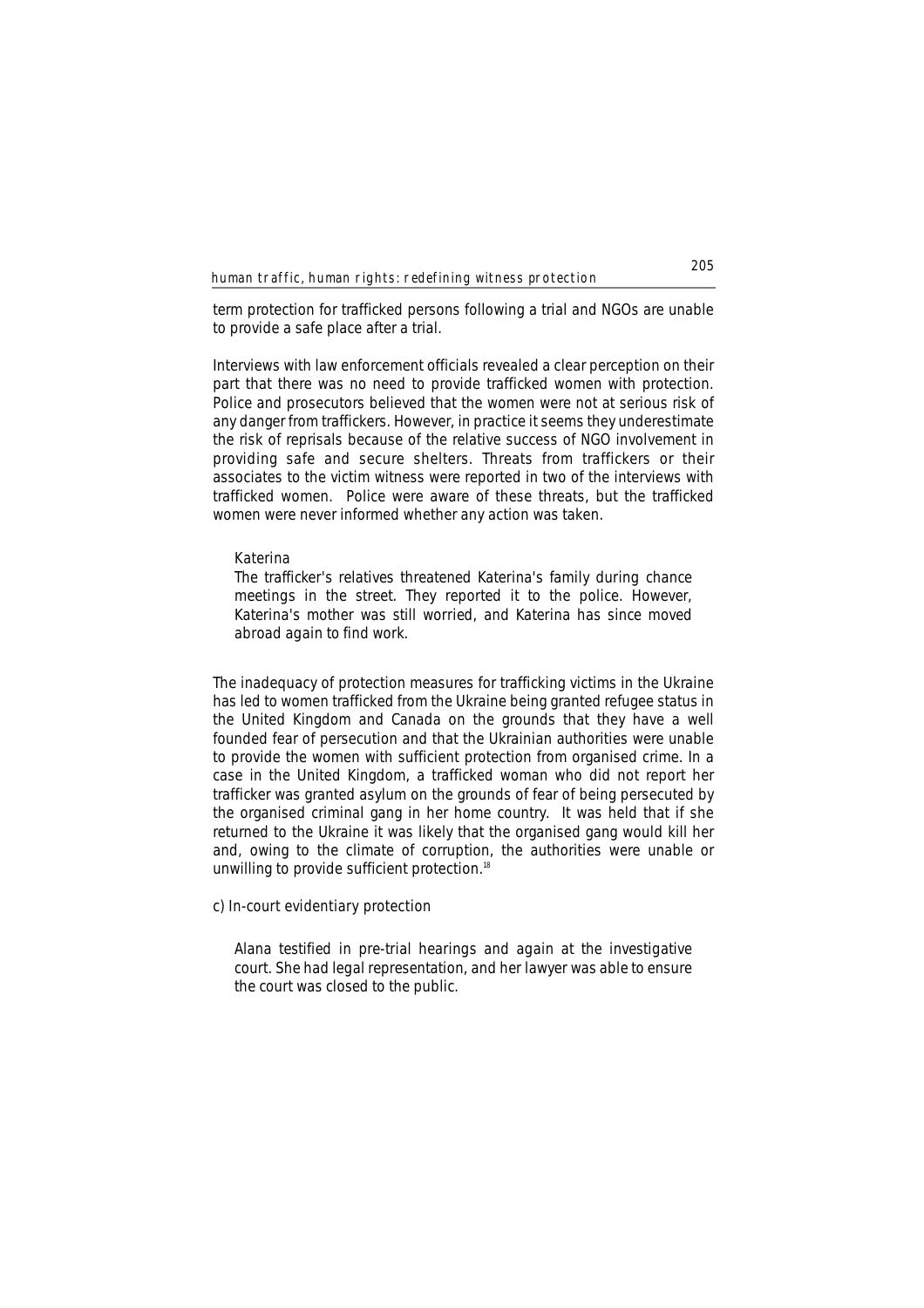The witness protection law has provisions regarding confidentiality, anonymity and closed trials for witnesses; however, these are rarely used in trafficking cases. Upon request from a witness via the prosecution, a judge can order a closed trial in cases involving sex crimes or in the interests of safety of the witnesses, but witnesses are rarely informed of this possibility. There have been only three closed trials in trafficking cases. Problems still exist in closed trials, because this still does not prevent relatives of the defendant from being present outside the court and abusing or intimidating victims there. NGOs assist in an informal way, by accompanying witnesses to court and preparing them for the trial.

## **d) Right to information on court proceedings**

There is no standard practice on passing on information on court proceedings against traffickers, although police or social service providers may try to keep the trafficked persons informed about the case. This is not always so. For example, Katerina was not provided with any information about the progress of the investigation or prosecution, apart from the summons to court to testify. Katerina and her family were unaware that the trafficker had been convicted and sentenced until interviewed for the purposes of this research.

### **3. Support and assistance to trafficked persons**

# **a) Right to a lawyer/ legal advocate in criminal proceedings**

As in other civil law countries, victims of crime can join themselves to the court as an injured party and have access to legal representation. This gives them access to the court proceedings and ability to add missing information to the case and improves their ability and confidence to give testimony at trial. NGOs generally assist in finding and paying lawyers assisting trafficked persons, as in Alana's case.

## **Alana**

*Alana's lawyer joined a civil claim for compensation to the criminal case. Her lawyer was able to take part in the formal questioning of victim witnesses, other witnesses and the defendant, and in scrutinising the evidence in the prosecution's file. The lawyer assisted the victim witnesses, enabling them to tell their stories accurately without leaving out important aspects of their story due to the trauma*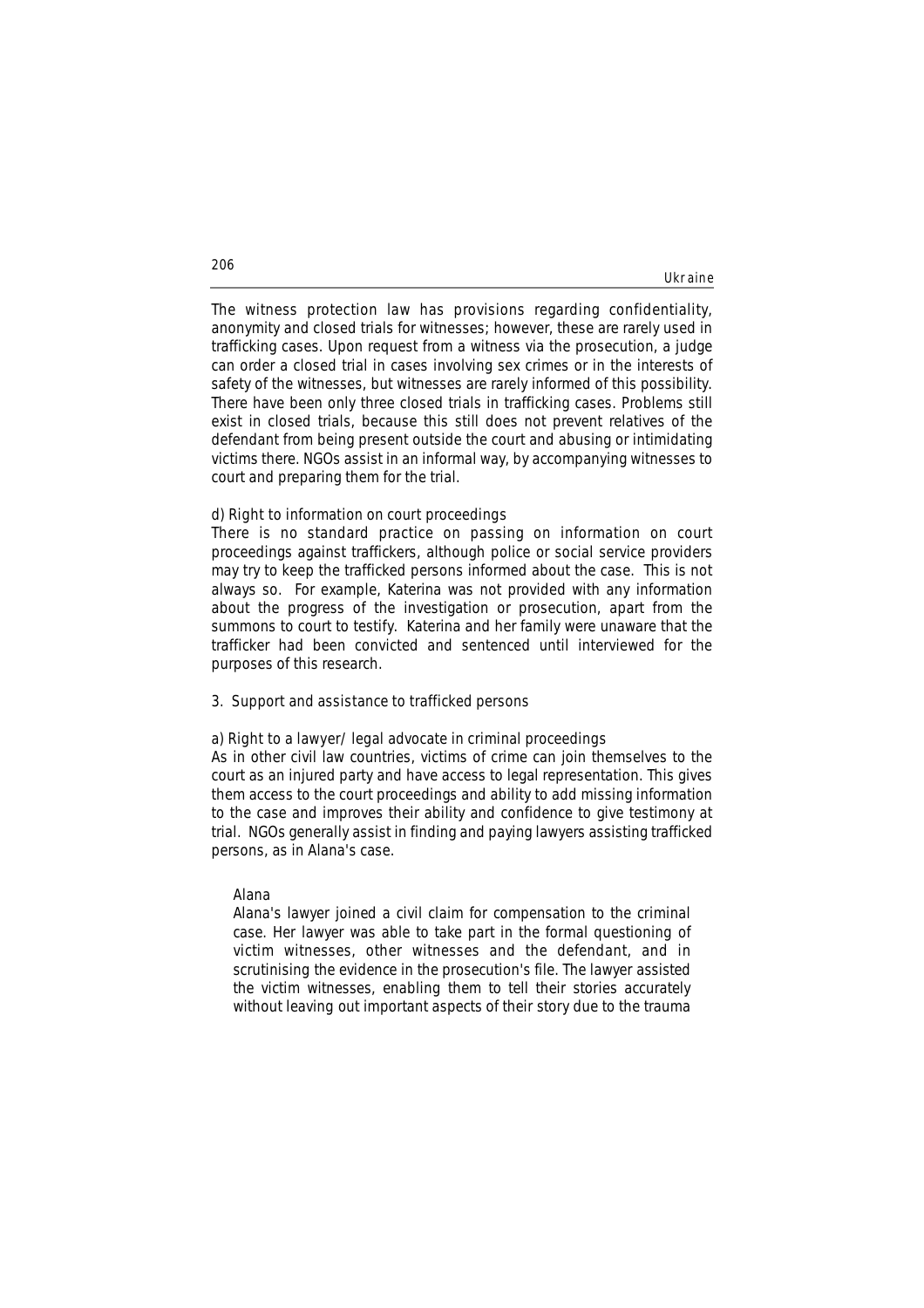*of testifying in court.19 The prosecutor commented subsequently that the presence of the lawyer in that case was very important to help Alana and the other women to be able to tell their stories in court.20* 

However, in Katerina and Nadia's cases, they were seen as witnesses, rather than victims of crime. Thus they were not referred to NGOs or informed about the possibility of having a lawyer or claiming compensation.

# **b) Right to recovery (assistance measures)**

### **Alana**

*Alana and the other trafficked women received assistance, including a social worker, lawyer, medical and psychological assistance and computer training through a local NGO. Alana was able to enrol in some education and training courses.* 

The Comprehensive Programme to Counteract Trafficking in Human Beings 2002-2005 developed by and consisting of NGOs, intergovernmental organisations and government officials proposes a range of measures for trafficked persons. These include the creation of reintegration centres, providing necessary medical, psychological and legal assistance for victims of offences linked to trafficking in human beings or other violence. However, these are yet to be implemented, in the meantime access to recovery is provided by NGOs.

Non-governmental assistance includes a wide range of reintegration measures for trafficked persons. NGOs provide social assistance for trafficked persons returning to Ukraine, including medical, psychological, legal assistance and training and advice on employment possibilities. However, the problem remains that many trafficked persons who contact the police and report traffickers, are not considered to be either trafficked persons or victims of crime and so are not referred to NGOs, as in Nadia and Katerina's cases. Katerina left the Ukraine shortly after testifying, because she needed to earn money for herself and there are few job opportunities in Ukraine. In Nadia's case, the police recognised that she and the other women needed legal assistance and social assistance (particularly psychological counselling and financial assistance) but they did not refer her to any help,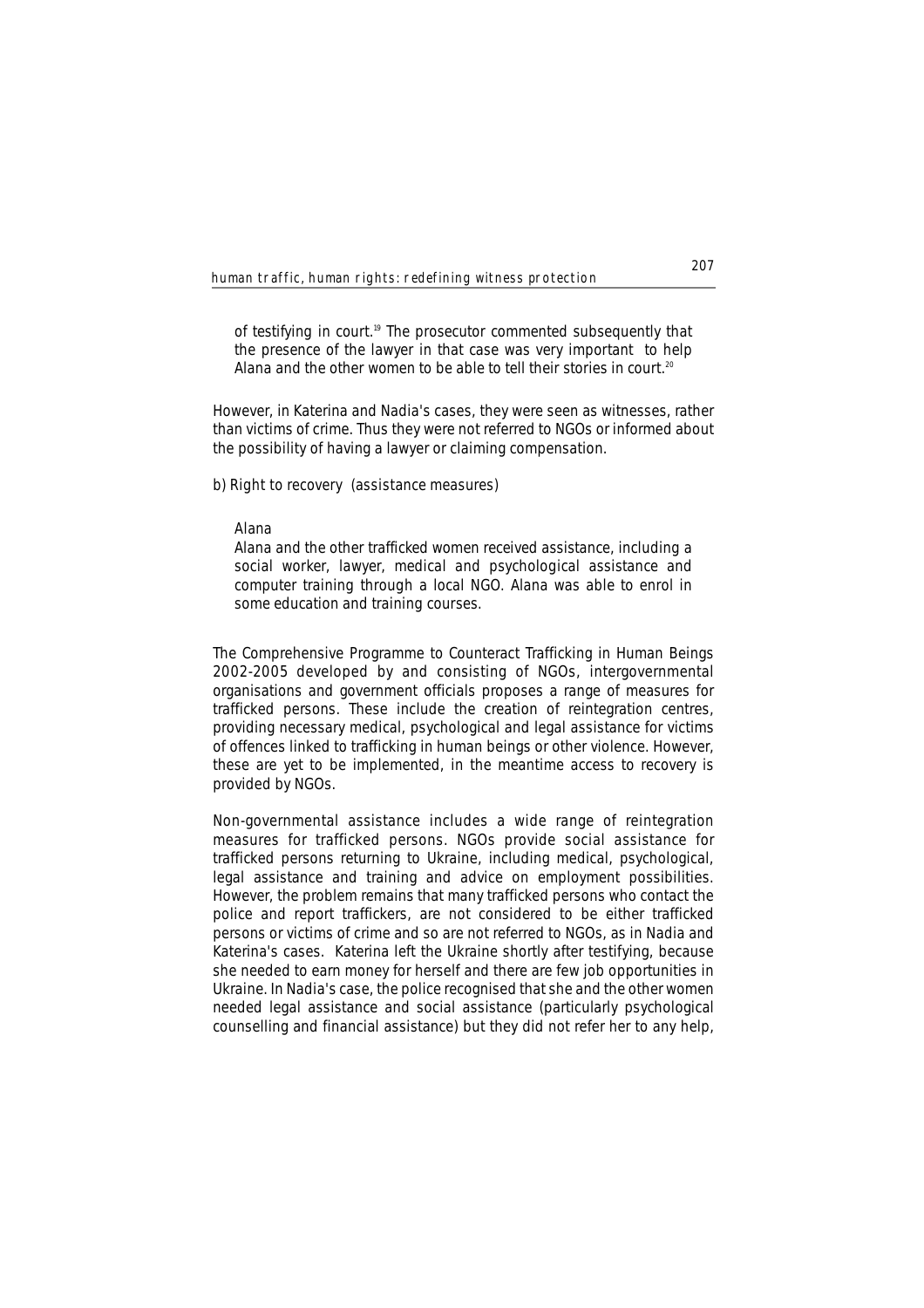Ukraine

due to their lack of knowledge and understanding about the existence of relevant NGOs and the role they can play.

To overcome the impediment of non-referral of trafficked persons, La Strada has developed an application form for police to give to trafficked persons at the time of first contact, which explains the availability of NGO assistance to a trafficked person. Experience shows that this practice has been successful not only in encouraging trafficked persons to contact NGOs, but also to cooperate with law enforcement bodies. Social assistance to trafficked persons is vital to ensure they can recover from their experience. Trafficked women interviewed for this study identified their immediate needs after escaping from their traffickers as money, freedom of movement, the ability to return home, and to seek redress against the traffickers. Other needs became apparent only later, such as legal, medical and psychological assistance.

### **4. Legal redress and compensation**

Under Ukrainian legislation a person who has suffered 'material, physical or moral damage' from a crime has a right to join a civil claim to the criminal case against the trafficker or another person who has benefited financially from the offence.**<sup>21</sup>** Traffickers' assets that are seized by the authorities go to the Federal Treasury, and trafficked persons must claim compensation from the Federal Treasury, rather than being granted compensation directly out of the confiscated assets. Financial compensation depends on the specific circumstances of the crime. In Alana's case, she joined a claim to the criminal prosecution, and claimed her financial damage (actual costs incurred) was 300 Ukrainian Hryvna<sup>22</sup> and her moral damage was estimated at Ukrainian Hryvna 10,000.<sup>23</sup> The social service provider was a lawyer and assisted her in bringing the civil claim.

Although the law gives a right to compensation, its implementation in practice is very difficult due to the Federal Treasury's bureaucratic mechanisms for compensation and a lack of awareness amongst victims about compensation mechanisms. The police did not inform Katerina that she could ask for compensation, because she was treated as a witness rather than the victim of a crime. In none of the three cases reviewed was compensation awarded. If a suspect is acquitted, a civil claim can be submitted separately and is considered under the terms of the Civil Code.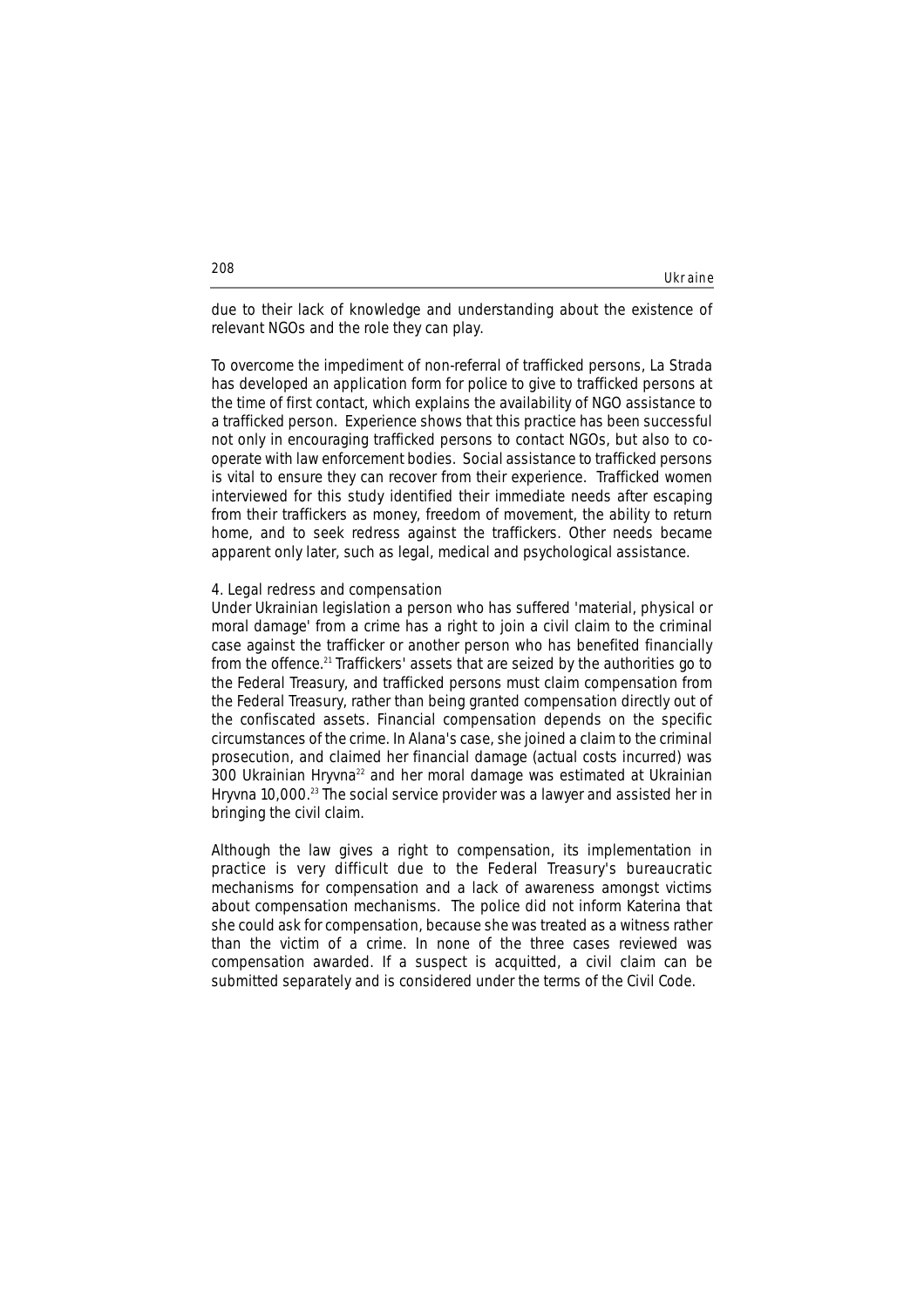# **III Conclusions and recommendations**

Despite the shortcomings of the Ukraine's legislation, more trafficking cases are now being investigated and prosecuted and there are legal provisions that can be used to protect witnesses. Co-operation between law enforcement agencies and NGOs has improved in recent years. NGOs are able to provide support to victims, regardless of their status or willingness to testify in criminal proceedings. However, there are significant failings of the system. The legislation does not cover all cases of trafficking and the requirement for trafficking to have involved crossing a border is unnecessarily restrictive. There are difficulties in obtaining testimony from witnesses. Witness protection programmes are not specifically aimed at trafficked persons and rarely available in practice. Trafficked persons returning to Ukraine in most cases remain unprotected. There is a lack of training in the special needs of trafficked persons at all levels of law enforcement. Co-operation between NGOs and law enforcement agencies is only at an informal level, and there is no formal State provision for victim protection or assistance. Provisions for compensation are ineffective.

### **Recommendations to the Ukrainian Government**

- Reform the trafficking law, in line with the Trafficking Protocol.
- ! Increase international and cross border co-operation by exchanging experience and expertise with other countries on trafficking.
- Police should establish guidelines for identifying and assisting or refering trafficked persons.
- Remove the Trafficking in Human Beings Department from the Crime Investigation Department and establish a separate department.
- ! Create special trafficking investigators, including women since some trafficked women are more comfortable talking about their experiences with women than men.
- ! Ministry of Justice should review possibility of using of pre-trial testimony and video recordings of testimony in trafficking cases.
- ! Ministry of Justice should increase use of closed courtrooms for trafficking cases.
- ! Provide free legal advice and assistance to trafficked persons regarding the right and procedure for compensation.
- ! Create clear guidelines on the procedure and minimum amount for 'moral compensation'.
- Ukrainian police should seize assets of traffickers at time of arrest.
- ! Create a State compensation fund for trafficked persons.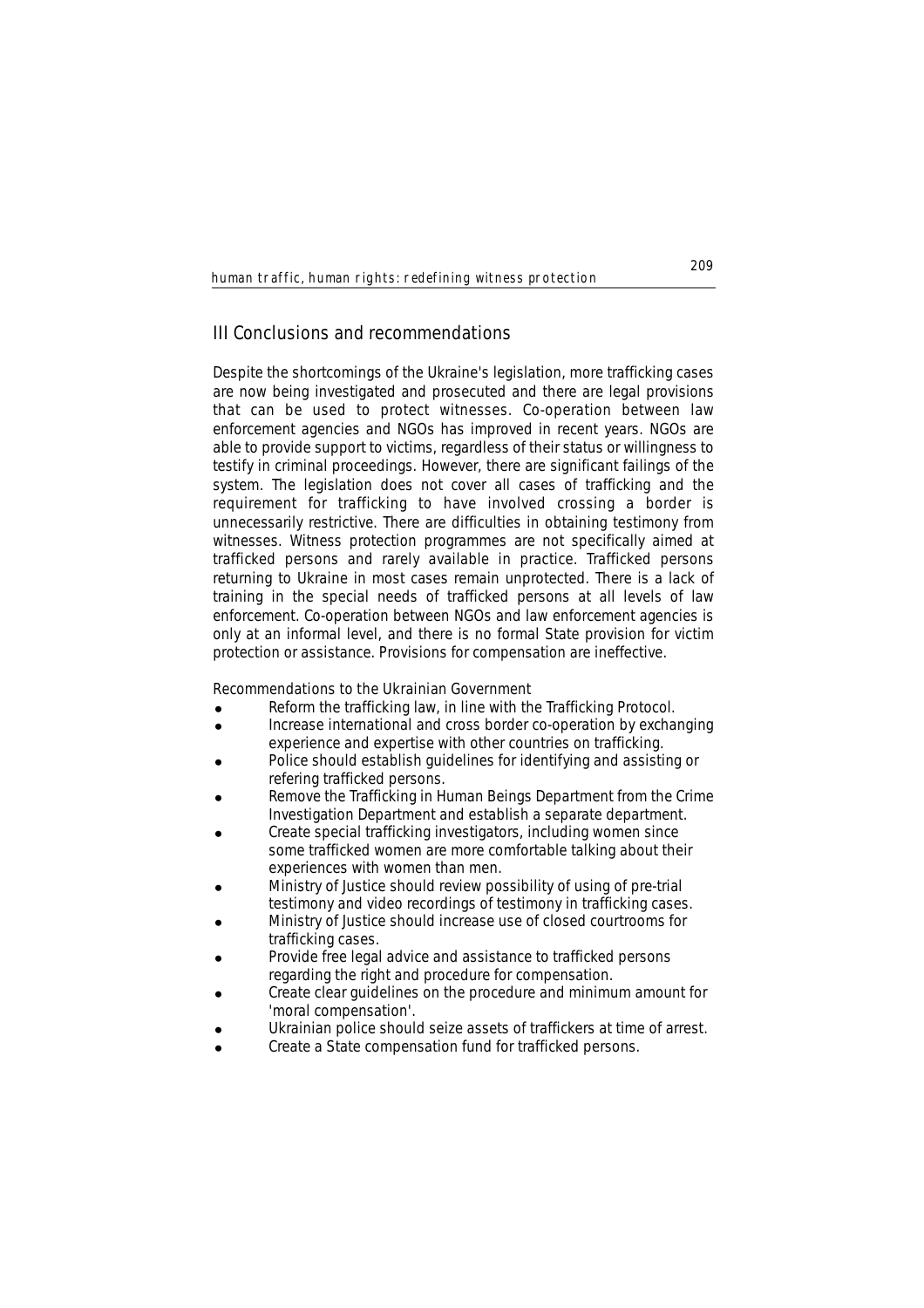**<sup>210</sup>** Ukraine

# **Endnotes**

 $1$  In the Ukraine, the non-governmental organisation International Women's Rights Centre La Strada -Ukraine conducted the research and prepared a report. This chapter is based on the information included in that report.

<sup>2</sup> Levchenko, K.,Legal Study on the Combat of Trafficking in Woman in Forced Prostitution in Ukraine, Ludwig Bolzmann Institute of Human Rights, 1999, note 28, p.22

<sup>3</sup> Rothwell, A., *Trafficking in Women from Ukraine: Criminalisation, Migration and Human Rights*, University of Essex, MA Theory and Practice of Human Rights, 2001.

Article  $303(2)$ .

<sup>&</sup>lt;sup>5</sup> Three to five years.

<sup>&</sup>lt;sup>6</sup> Five to seven years.

 $<sup>7</sup>$  Article 303(1).</sup>

<sup>&</sup>lt;sup>8</sup> Article 40 Criminal Code.

<sup>&</sup>lt;sup>9</sup> Article 39 Criminal Code.

<sup>&</sup>lt;sup>10</sup> Comprehensive Programme on Prevention of Trafficking in Women and Children.

<sup>&</sup>lt;sup>11</sup> Comprehensive Programme to Counteract Trafficking in Human Beings 2002 to 2005, adopted by decree 766 from 5 June 2001.

<sup>&</sup>lt;sup>12</sup> La Strada Ukraine interview, Ministry of Interior of Ukraine.

<sup>13</sup> A case involving the 'Informational Personnel Agency'.я́.ч. Чуукчуўкј Е́јӧўўўкіке́К ўны́јўКнўѳ кѳуҜи́нуў у́уўқснўе хўукҜқсҜ ся́кэ́ўе қ ӕöүјӰӯҜ// ҲҜұӯәӧ ӯја́Ҝӱӯјсэ́ӯӱҝӱ ҷӯҜқӊүұѳҳӊҳҷ қӯчҳүҜи́ӯҜӹ ұу҆ујқ.-ӗјүӧҜқ, 2001. -Âèï. 14.- p. 59

<sup>&</sup>lt;sup>14</sup> La Strada Ukraine interview, Regional Department on Combating Trafficking, Symferopol, Ukraine, 26 February 2002.

 $^{15}$  Éjöÿỹ æöүјЎӯѳ "үÿ ҥјқңҥу҅ӊе҆ӊӯӯ қңҥу҅ӊӧѳ ӱұҜқ,´ӧҜ қңүчхэ́ ҷӫјұхэ́ ҷ öүѳўҜӯјçэ́ӯӱӱҷ ұчкӱе́ѳӯұхқҜ"//Ҷӱҫӱұ æöyjÝye. - 2 қңүңну 1994 үуоч.- Ӫ 40 (790). (Law on Provision of Safety for Persons Acting in Trials).

<sup>&</sup>lt;sup>16</sup> La Strada Ukraine interview, Ministry of the Interior.

<sup>&</sup>lt;sup>17</sup> Law on Provision of Safety for Persons Acting in Trials.

<sup>&</sup>lt;sup>18</sup> Secretary of State for the Home Department v L. D., Immigration Appeals Tribunal, 13 April 2002, United Kingdom.

<sup>19</sup> La Strada Ukraine interview, Alana's lawyer, 17 December 2001.

<sup>20</sup> La Strada Ukraine interview, prosecutor, 18 December 2001.

<sup>&</sup>lt;sup>21</sup> Article 28 "Civil Claim in Criminal Case" of the Criminal Proceedings Code of Ukraine.

 $^{22}$   $\epsilon$  57.46.

 $^{23}$   $\pounds$  1,915.46.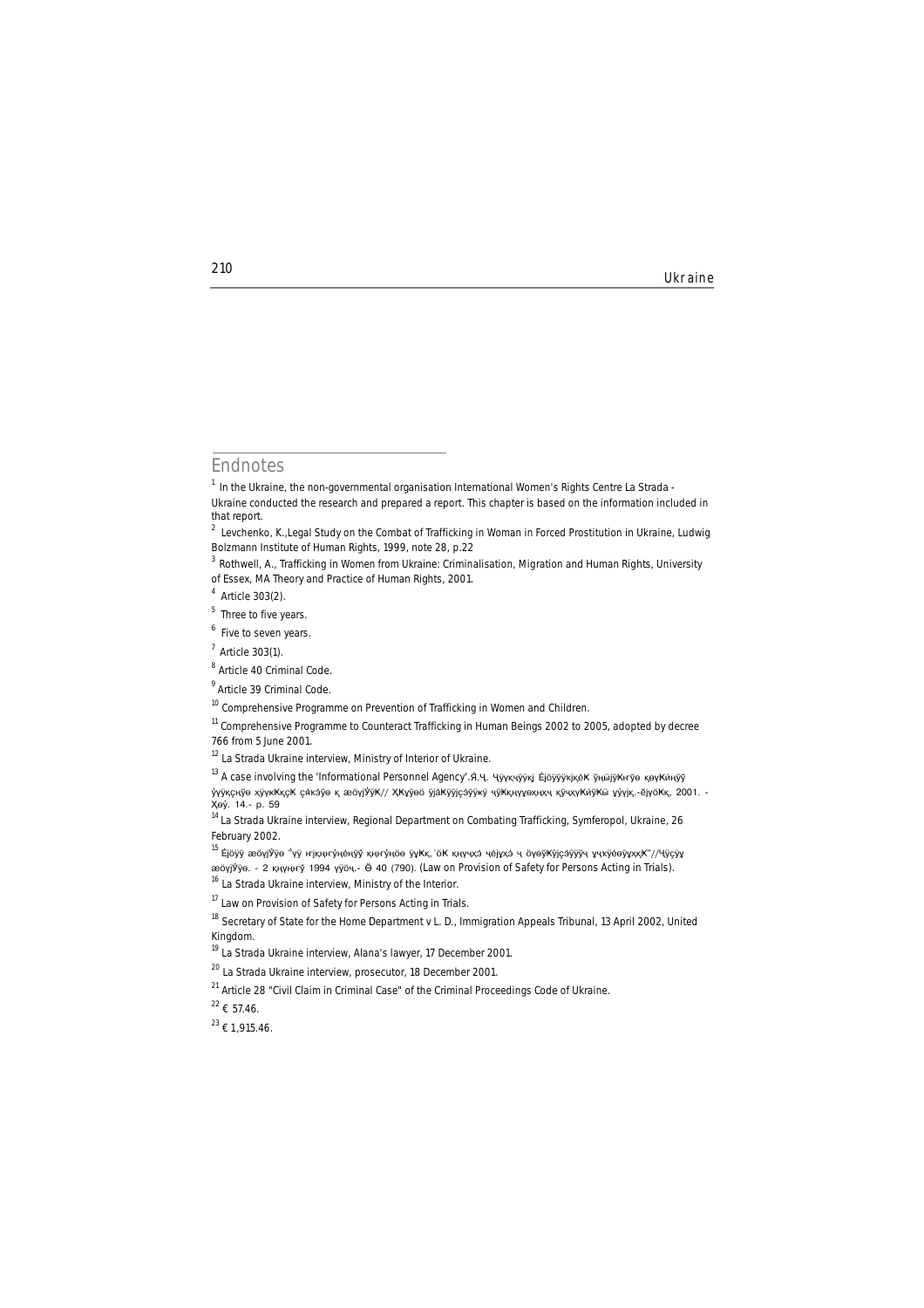# **14. Poland**<sup>1</sup>

# **I Legislation**

## **1. Criminal Laws**

# **a) Article 253 §1 of the Penal Code 1998**

Article 253 §1 Penal Code 1998 criminalises trafficking in persons so that, "Whoever traffics in persons, even with their consent, will be sentenced to a minimum three years' imprisonment". There is no definition of trafficking in persons. Under the Penal Code, slavery and slave trading are also prohibited.2 The previous Penal Code 1969 had also criminalised slave trading, procuring, enticing or abducting a person for the purposes of prostitution (even with consent), trafficking of women (even with consent) and trafficking of children.

# **b) Other laws used to prosecute traffickers**

Use of deception, threats, violence or abuse of authority in connection with prostitution is punishable by one to 10 years imprisonment under article 203 Penal Code. Article 199 criminalises abuse of a person's vulnerability to lead them into sexual relations (i.e. not only prostitution) punishable by up to three years imprisonment. Other provisions used to prosecute traffickers relate more to third party involvement in prostitution. Under article 204 §1 Penal Code, "Whoever for purposes of material benefit, incites a person to prostitution or facilitates prostitution of a person" is penalised with imprisonment for up to three years. The penalty increases up to 10 years where the offender entices or abducts a person into prostitution abroad,<sup>3</sup> or if the person is a minor.<sup>4</sup> Deprivation of liberty,<sup>5</sup> torture connected to deprivation of liberty,<sup>6</sup> facilitation of illegal migration<sup>7</sup> and involvement in organized criminal activities<sup>8</sup> are all criminal offences.

# **2. Other laws and policies affecting trafficked persons**

### **a) Residency permits: article 14 Immigration Law**

There is no specific provision regarding residency permits for trafficked persons. Generally undocumented migrants trafficked to Poland are deported. Under article 14 Immigration Law<sup>9</sup> there is provision for migrant victim witnesses to legally stay in Poland in order to give testimony. This is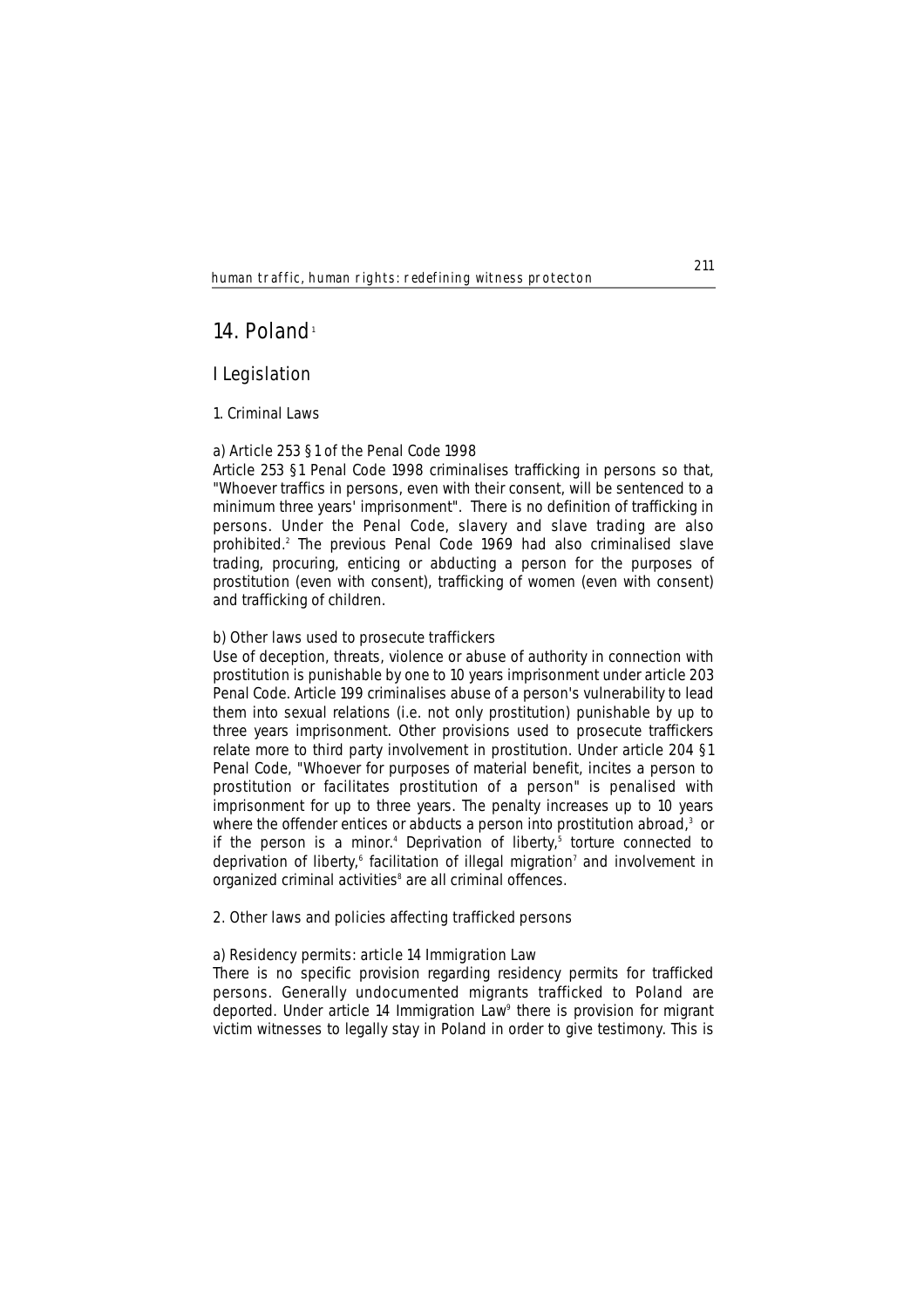rarely applied to trafficked persons, because there are no regulations on providing financial assistance and basic support for victim witnesses who stay.<sup>10</sup>

# **II General analysis and comparison of cases**

### **1. Investigation and prosecution of traffickers**

The new stand-alone trafficking offence under article 253 has been criticised as being too general (and therefore unconstitutional) to constitute a penal offence, since the term 'traffic in persons' is not defined and therefore is not precise enough for an offender to understand what conduct is illegal.<sup>11</sup> Although it could be used to prosecute different forms of trafficking, article 253 is seldom used. Article 253 was successfully applied in the following case, but this was because charges were also laid under article 204 §4 (enticement into prostitution abroad).

### **Aurelia**

*Aurelia, from a former Soviet State, was sold by a Polish border official to a trafficker who took her to Warsaw and forced her into prostitution. On one occasion, Aurelia was beaten and gang raped by a police officer and his colleagues. She was eventually rescued during a police raid. She made a preliminary statement to the police and prosecutors. Charges of gang rape and bribery by border officials were not pursued due to lack of evidence. The traffickers were convicted of trafficking under article 204 (4) and 253. They received sentences of four years imprisonment.*

Prosecutions for trafficking for purposes other than prostitution are extremely rare, and none of the cases in this chapter reflect trafficking for other purposes. Neisner and Jones-Pauly state that: "Most cases involving trafficking for the purpose of prostitution or sexual activity are brought under article 204 §4 and article 199".12 From 1995 to 2000, for crimes related to trafficking and migrant prostitution,<sup>13</sup> there were 191 investigations completed, 39 cases were suspended and 152 were brought before a primary court (indicted).14 The most common reason for suspending investigations was due to lack of evidence. From 1995 to 1999, there were 80 trials resulting in 151 convictions (and five acquittals).<sup>15</sup> All but one of the sentences were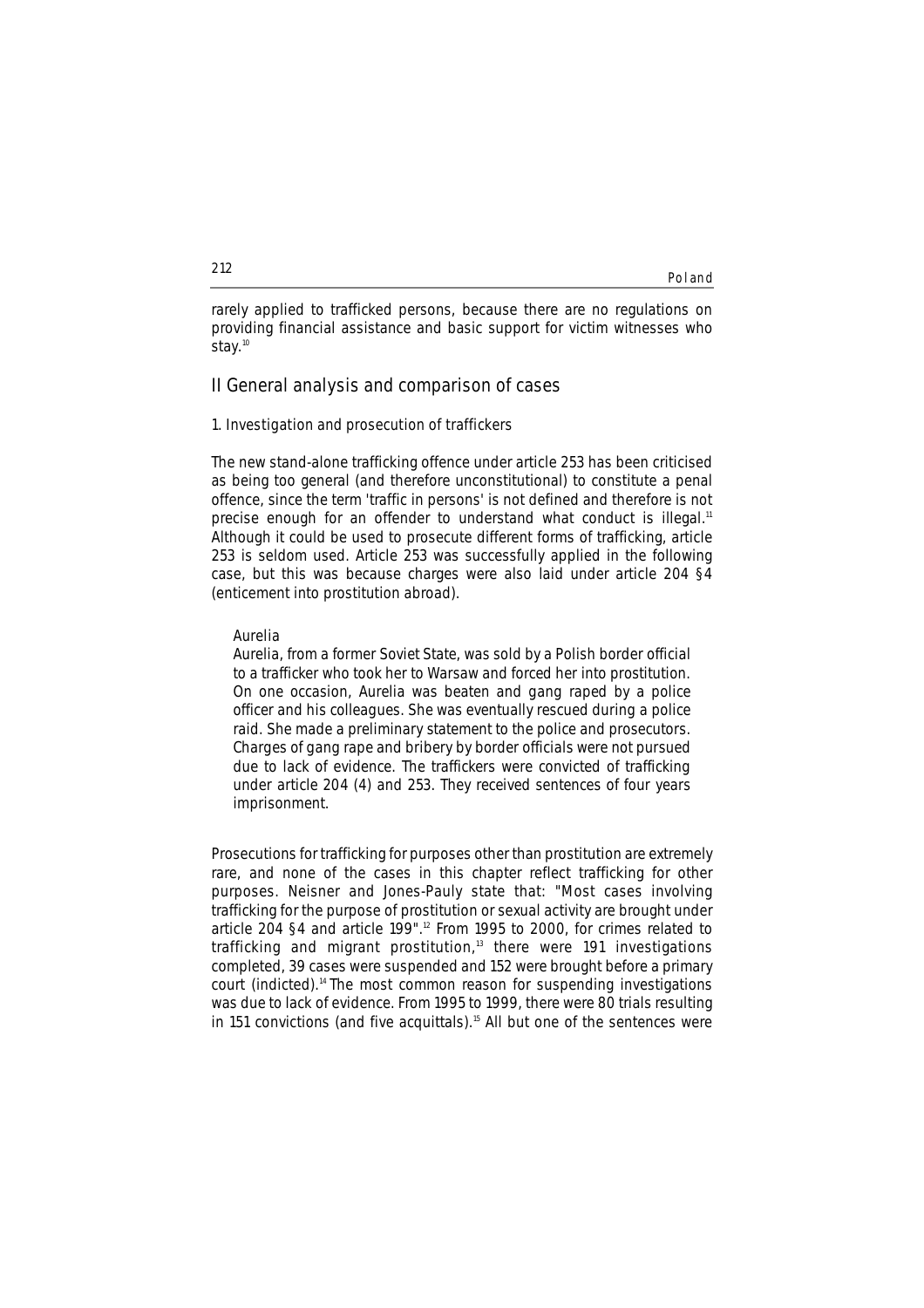less than five years imprisonment. One third of convictions (53 persons) received a suspended sentence. Most of the suspended sentences were for female defendants in recruiting trafficked persons and sex workers. Until 1998, most trafficking cases in Poland were due to German police discovering and prosecuting crimes in Germany<sup>16</sup> and passing evidence gathered to Polish authorities, in order to prosecute recruiters. The situation started to change in 1999, when 12 investigations began on the basis of reports by trafficked persons themselves; eight cases were initiated as a result of operational work by Polish police and only six based on evidence from law enforcement officials in other countries. Although the Penal Code allows a number of options in prosecuting offences related to trafficking, a prosecutor commented that use of the laws is limited and only the most serious cases involving a large number of victims will be investigated on the prosecutor's initiative.<sup>17</sup>

#### **Daria**

*Daria was trafficked from Poland to Germany and forced into prostitution. She escaped and was deported from Germany to Poland. She reported the traffickers to the Polish police, but the authorities did not treat her case seriously. An investigation commenced three months after Daria gave her initial statement to police but was badly conducted, with no regard for Daria's safety (see b) protection from reprisals and police protection below). Daria's case was dropped due to lack of evidence and inability to identify the traffickers.*

The operational capacity of police and poor investigative procedures, in particular delays in investigations and lack of adherence to police guidelines, have all been identified as major obstacles to prosecutions in Poland. There is widespread concern about corruption of police and other officials. Polish police have also identified difficulties with international cross-border cooperation with other police forces. Lack of witness protection and restrictive migration policies were identified by NGOs as major problems. Poland is a country of origin, transit and destination, however, detection of trafficking in regard to Poland as a country of transit and destination is very low, due to Poland's policy of immediately deporting trafficked migrants.<sup>18</sup> Migrant trafficked persons in Poland are largely deprived of the possibility to press charges against traffickers.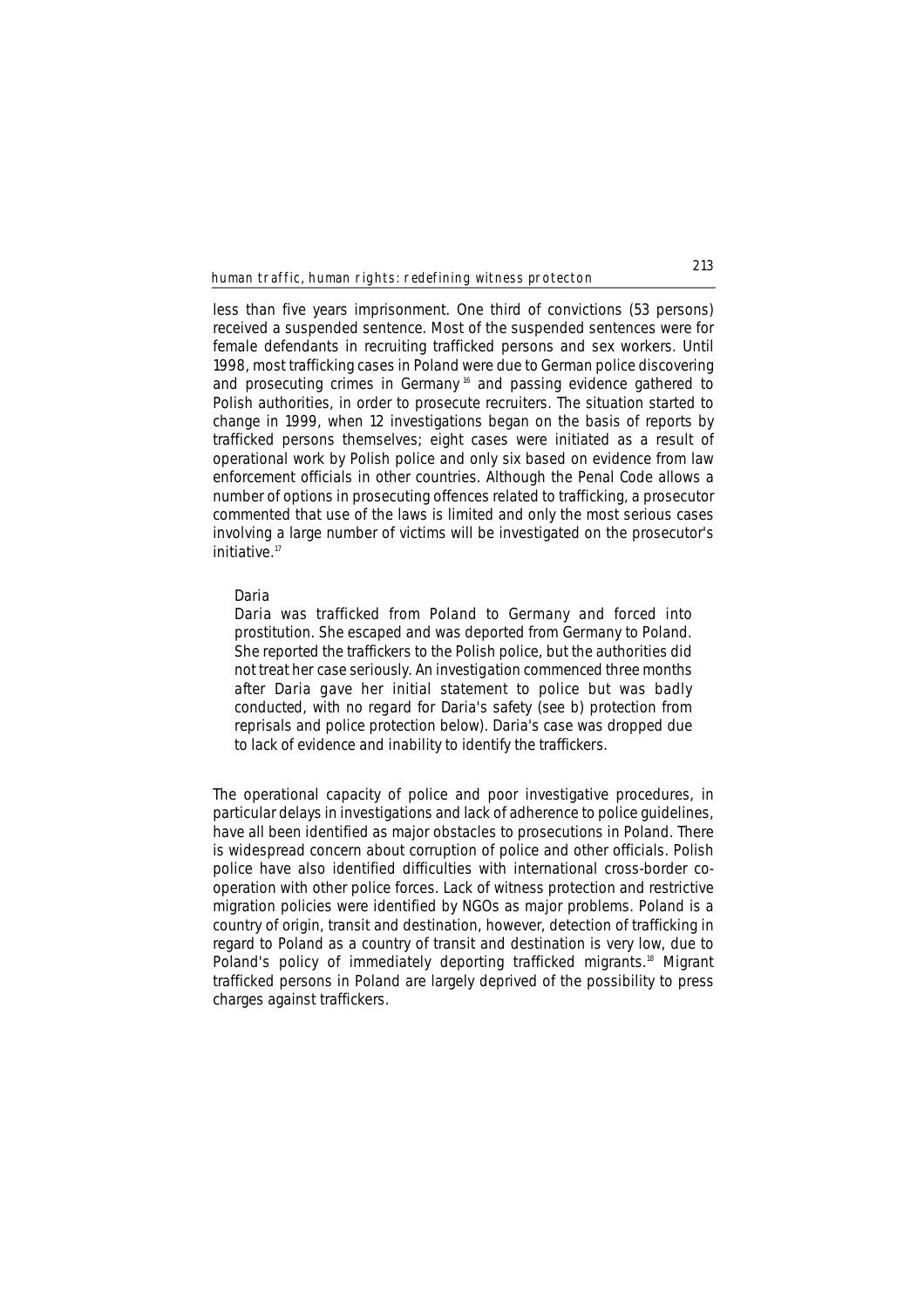#### **2. Procedures affecting trafficked persons and measures of protection**

#### **a) Residency rights**

Migrant trafficked persons who are undocumented in Poland are usually deported within 48 hours. Law enforcement officials prioritise combating illegal migration over investigation of potential trafficking offences. There is a lack of training and procedures to identify trafficked persons as victims of crime, and to institute the appropriate mechanisms. There is a lack of facilities and information for trafficked persons. Even if trafficked persons are able to remain in Poland, the lack of financial provision for such migrants presents serious problems, with reliance on NGO support, or if no support is available, the trafficked person may return to the traffickers as although they violated them, they may be the only people the victim knows in Poland.

#### **Martyna**

*Martyna was trafficked from a former Soviet State to Poland and forced into prostitution. She experienced a particularly brutal gang rape by a group of seven men. She escaped and, with the support of La Strada who assisted her, reported the traffickers and the group of men who raped her to the police. Martyna returned home, because there was no possibility for her to remain in Poland. She returned to Poland to give her testimony and to identify the traffickers, but without any formal assistance or protection. La Strada provided her with both financial support to pay for the travel costs and social support.* 

#### **b) Protection from reprisal and police protection**

Poland has no established system of police witness protection. Very little protection by authorities is offered or available to trafficked persons in Poland. Only Aurelia was provided with 24-hour police protection when she returned to give evidence for the trial, and this was due to requests from La Strada who provided a safe place to stay for Aurelia.

#### **Ewa**

*Ewa was trafficked from Poland to Germany where she was confined to a house, made to undertake dangerous work, and repeatedly raped. She escaped and reported the matter to the German police. The case was suspended and she returned to Poland, where she made a*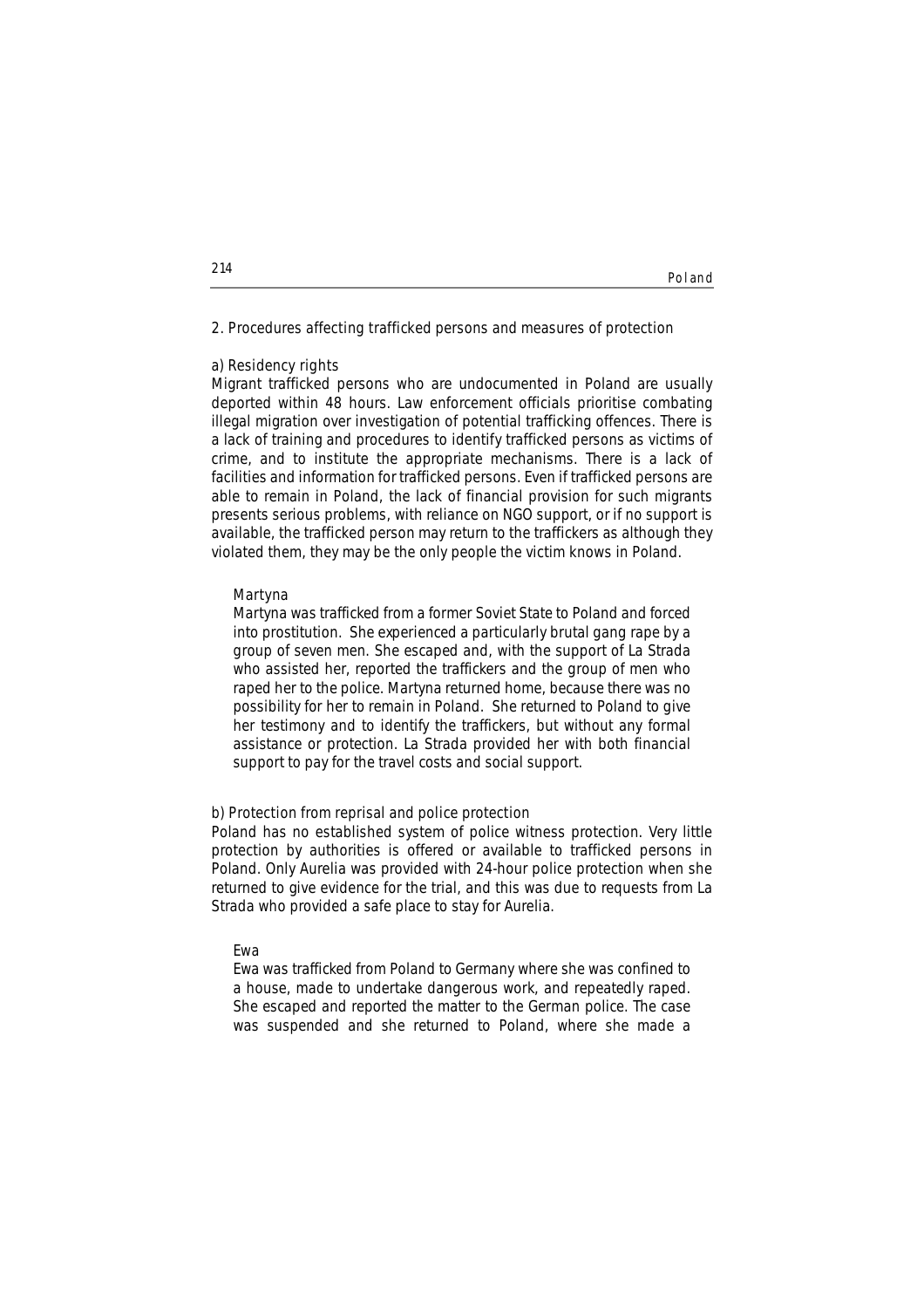*preliminary statement to the Prosecutor's Office. She received repeated threats by telephone allegedly from the traffickers. Although she reported the threats to the Polish police, the case was dropped after four months due to lack of evidence. She did not receive any police protection. La Strada provided and paid for safe accommodation both during the case, and for three months after the case was closed. The accommodation had to be changed on three occasions due to threats.* 

#### **Daria**

*On her return to Poland, Daria reported her case to the Polish police. Daria was provided shelter by an NGO, as she was at risk from her traffickers. However the shelter was of poor quality and she did not feel safe. Three months after the initial statement, police took Daria to a place she had identified as where the traffickers lived. No protection was provided for her, and she was left to make her own way home by public transport, waiting several hours alone for a bus in a place where she knew her traffickers could be. After this she felt afraid of the police and did not want to assist them.*

#### **Aurelia**

*In Aurelia's initial statement to the police, she told them her passport was missing. The police told her it was probably still with her trafficker and she should go back to retrieve the passport. After Aurelia assisted in the investigation, she returned to her home country. She was harassed and received threatening phone calls.*

#### **Martyna**

*Martyna returned to Poland in order to assist police investigations, but was not provided any police protection in terms of police escorts, safe place to stay or financial assistance to cover the costs of travel and accommodation. This was all provided by NGOs.* 

In all cases, it appears that the only protection provided to trafficked persons was from NGOs.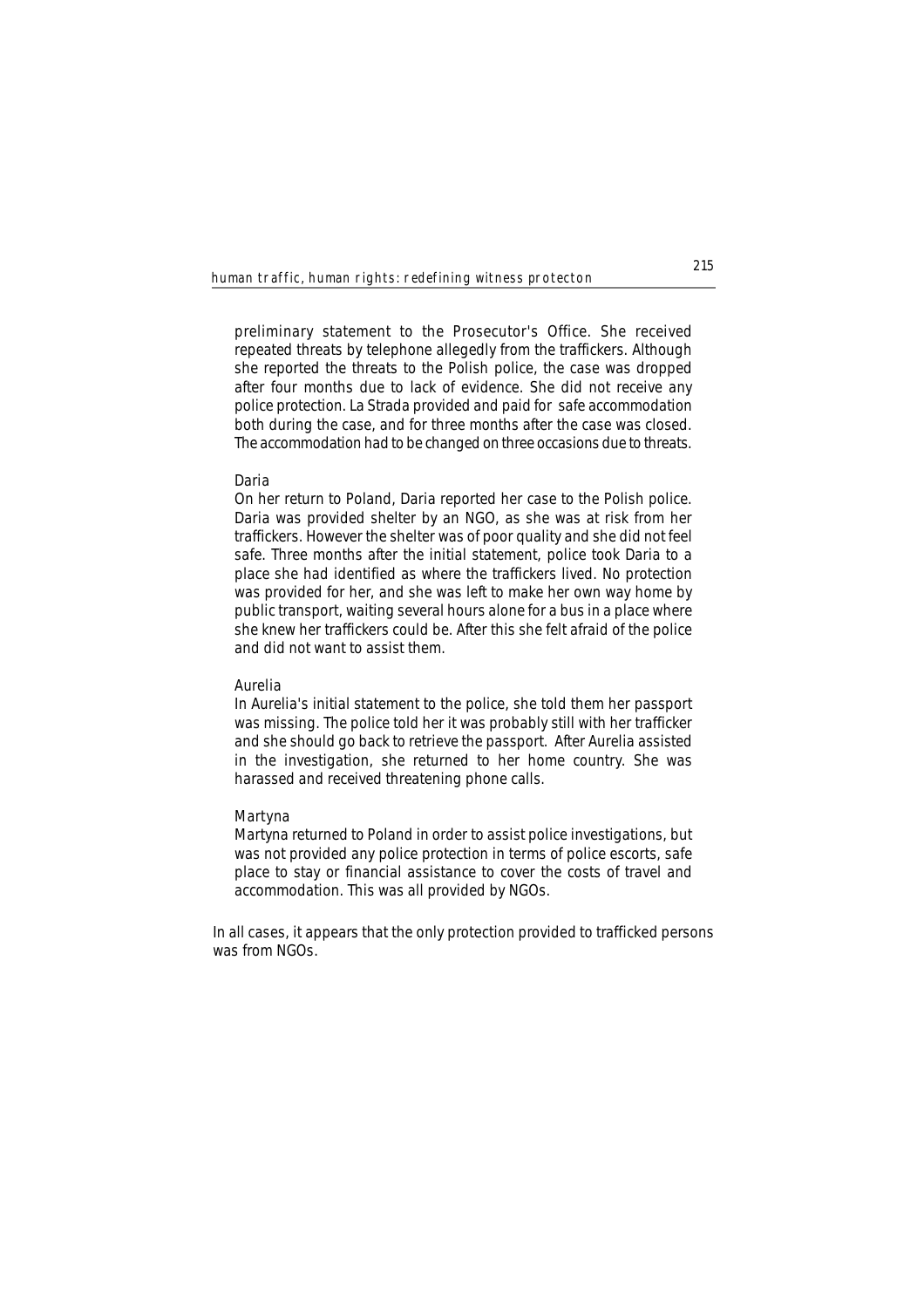#### **c) In-court evidentiary protection**

#### **Aurelia**

*Aurelia gave a preliminary deposition (statement) regarding what had happened to her. She was then able to return home to a country that was formerly part of the Soviet Union. Her written testimony was used at the preliminary hearing, and she only had to attend the trial for one day to give evidence. Aurelia came back to Poland to testify against the traffickers. She was able to testify in court without the presence of the defendant, so as to reduce the trauma of having to retell the story of what had happened to her.*

Aurelia's case was unusual in that she returned to Poland to give testimony. In many cases, it is not possible to find the witness again once they leave the country. For example, in cases such as Ewa's, when trafficked persons are being threatened, they may move house many times in order to feel safe, especially if there is no protection by the State. If this protection is not provided by NGOs, then it is practically impossible to trace a trafficked person who is trying not to be found. This highlights the importance of preliminary deposition of evidence, which is possible under article 316 §3 of the Code of Criminal Procedure. The use of preliminary deposition means that, as part of the investigation, the witness gives a sworn statement (deposition) in front of a magistrate. The deposition can be used at the later trial, and the witness may be examined regarding the statement at a preliminary hearing or at trial. If it is not possible to locate the witness, it is still possible to use the deposition in evidence. Prosecutors see the benefit of preliminary depositions in providing evidence that can be used should the migrant witness subsequently leave Poland and fail to return for a later trial.<sup>19</sup> However, it would appear that the use of preliminary depositions can also cause migrant witnesses to be deported immediately after a statement has been taken.

Under Polish law, there is also the possibility of anonymity, and according to Neisner and Jones-Pauly, this was used in three trafficking cases between 1995 and 1998.<sup>20</sup> As mentioned elsewhere, anonymity is thought to be of limited use in most trafficking cases, since the trafficked person is usually easily identifiable by the nature of the testimony. Of more importance is the right of victim witnesses to testify in the absence of the accused, where there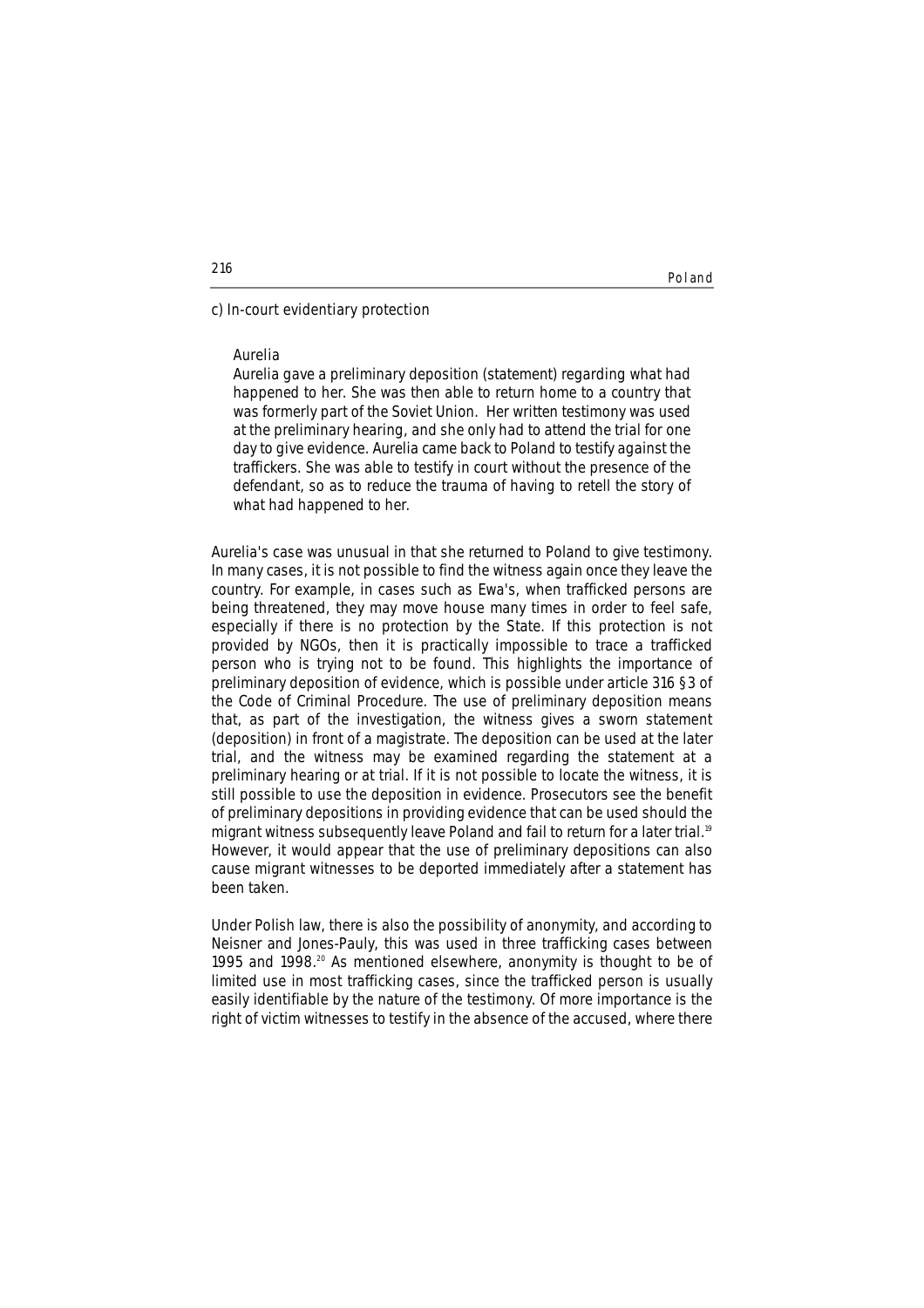is evidence that the presence of the accused may influence the testimony of the witness (as in Aurelia's case).

#### **d) Right to information regarding court proceedings**

Police and prosecution have no obligation to inform victim witnesses regarding the status of proceedings. In Aurelia's case she was kept wellinformed, but this was because she had her own lawyer. In Martyna's case, the NGO kept her informed regarding the progress of the case and liaised with the authorities.

#### **3. Support and assistance to trafficked persons**

#### **a) Right to lawyer/legal advocate in criminal proceedings**

Trafficked persons may be supported in court by a lawyer or by a 'social representative', usually from an NGO, who can make written and oral statements. Both of these are dependent upon the agreement of the prosecutor. Trafficked persons can also join themselves to the criminal proceedings at the indictment stage as an injured party, which gives them the right to a lawyer, who has the right to attend and ask questions of the defendant and witnesses, and address the court regarding verdicts.<sup>21</sup> In Aurelia's case, the prosecutor stated that Aurelia's lawyer played an active role in the proceedings, exercising the full range of rights in the court.<sup>22</sup>

### **b) Right to recovery (assistance measures)**

Social welfare is only available to individuals with refugee or permanent residence status. Therefore migrant trafficked persons have no access to social welfare, and are dependent on NGOs for support services, including the provision of safe accommodation, as well as legal, psychological, medical and financial assistance. This includes support during the investigation and court procedures such as travel expenses to and from the trial if they have returned to their country of origin, as in Aurelia's and Martyna's cases. Even in terms of Polish trafficked women who return home, assistance is provided mostly by NGOs as opposed to State agencies, especially in regard to safe accommodation, legal advice, psychological assistance and education/training opportunities. It is unusual for trafficked persons to get adequate support or assistance from the State without NGO involvement.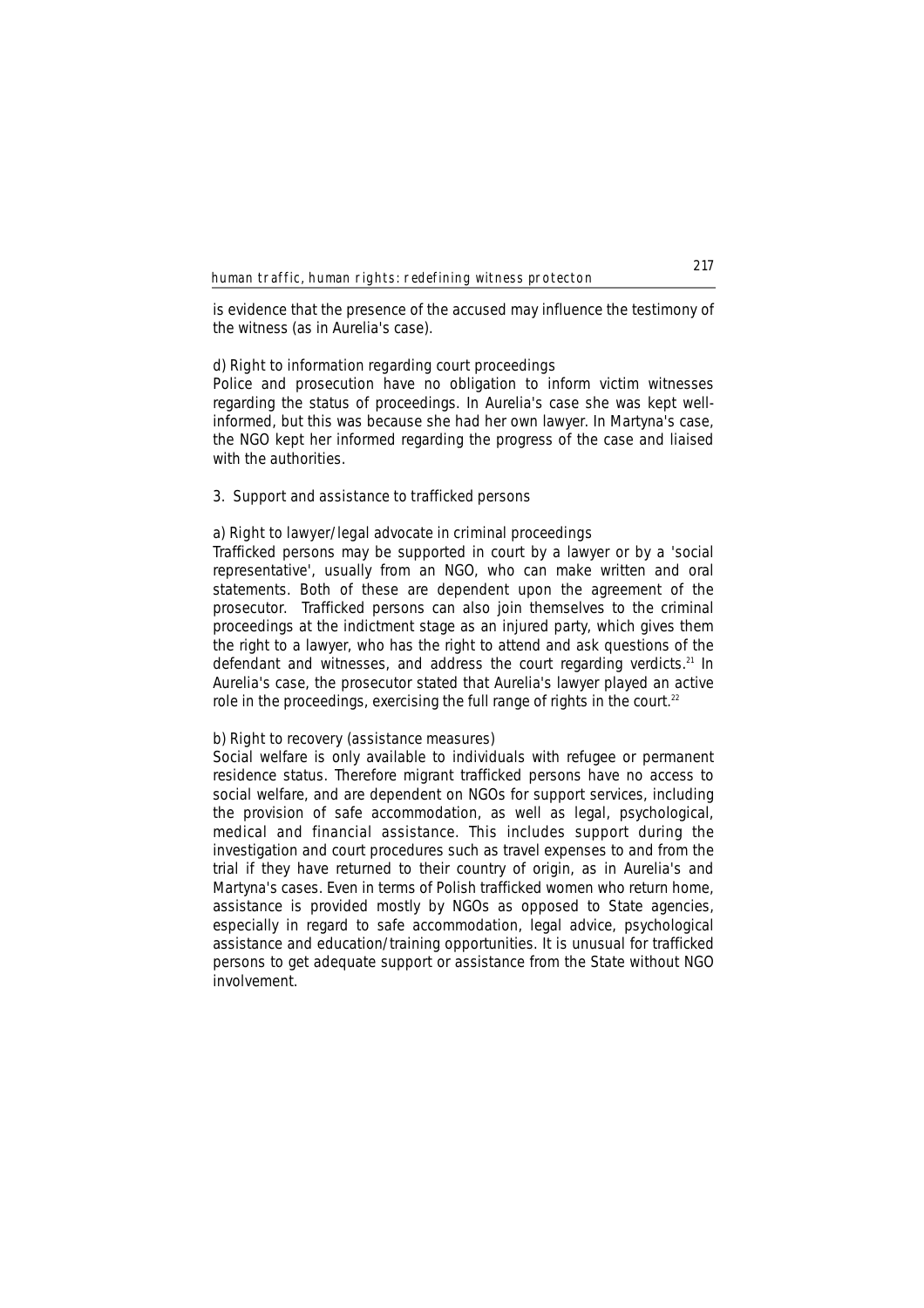#### **Ewa**

*Ewa was provided housing in a shelter and counselling by La Strada. She also received financial support from social welfare. The contact person from social welfare had been trained by La Strada and had previously worked with them. La Strada staff felt the support she was given influenced Ewa's decision to testify, and helped her recover from her fear of the trafficker.*

The role of NGOs as opposed to the State in providing these services can be problematic, for example in respect to safe housing, it is difficult for NGOs to provide proper security arrangements. As one prosecutor commented, "the main burden of responsibility in helping victims of trafficking fell on La Strada Foundation. In many cases where women decided to testify it was possible for them to do so because they have social and financial help from La Strada. It is necessary to think about creating governmental programmes in this regard, for example as in the Netherlands and Germany".<sup>23</sup> Assistance measures provided in each of the cases by NGOs helped make trafficked persons feel safer, more self-confident, and helped them to recover from their ordeal.

#### **4. Legal redress and compensation**

Trafficked persons may join a compensation claim to the criminal proceedings as an injured party or separately in a civil action. According to Neisner and Jones-Pauly, the claim for damages must be joined to the criminal case at the start of the trial, and the criminal court may order a defendant to pay restitution as part of the sentence.<sup>24</sup> In none of the cases studied were compensation claims submitted with the criminal case. In Aurelia's case, it was stated she would bring a separate civil claim after the criminal case had finished.25 It is difficult to bring civil claims once the trafficked person is no longer in Poland.

### **III Conclusions and recommendations**

In Poland, there are significant institutional, legal and practical obstacles to the effective prosecution of trafficking and protection of trafficked persons' rights. Poor operational capacity of authorities and lack of awareness about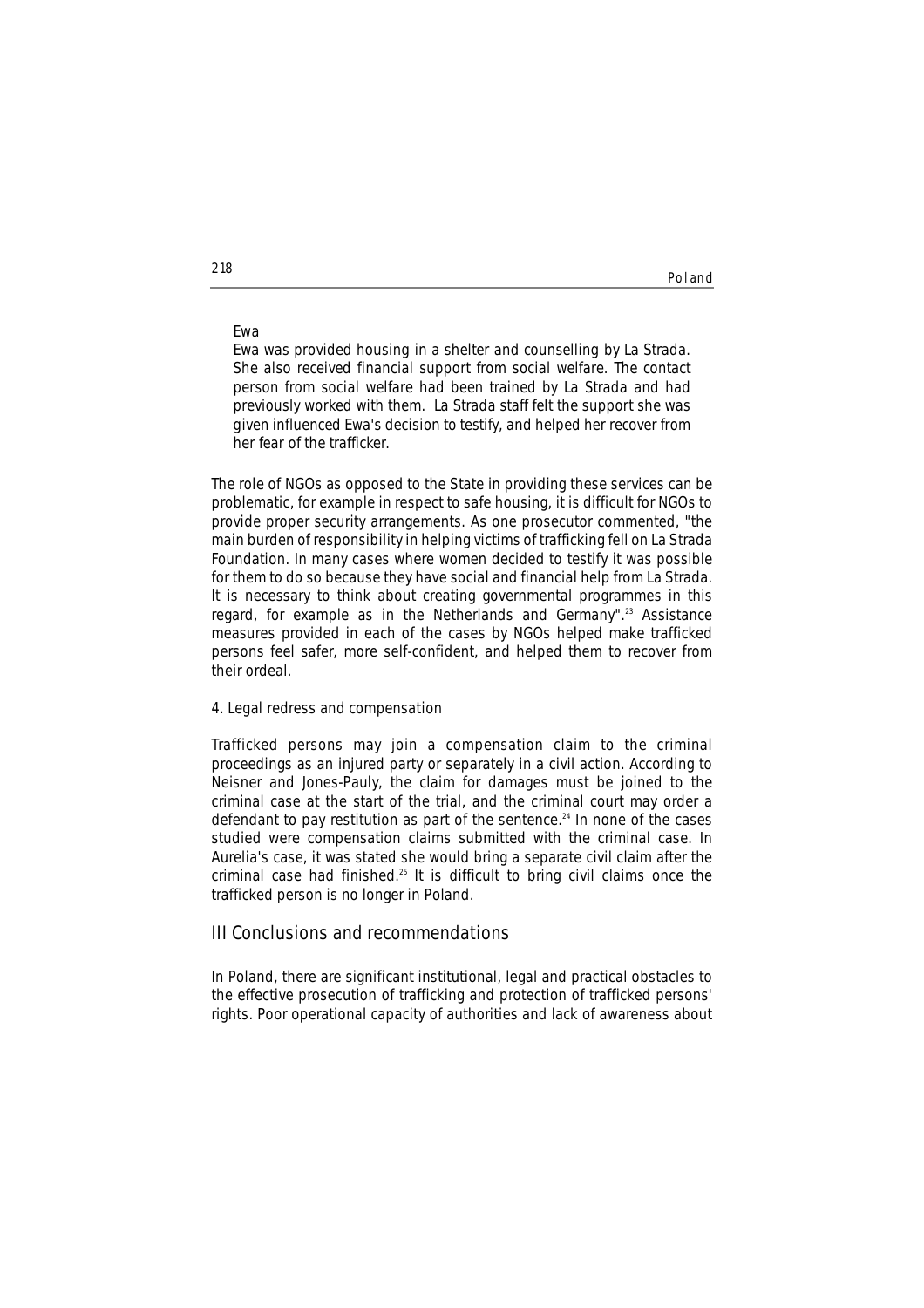the risks to victim witnesses have meant slow investigations with little police protection, with victims in many cases being exposed to additional risks without any precautions for their safety, except those provided by NGOs. At the legal level, the lack of a clear definition of trafficking is problematic because legal institutions lack awareness and training in respect of trafficking. In practical terms, support for trafficking victims is reliant on NGOs. While they clearly have an important role in providing support, NGOs cannot adequately replace State structures, especially in regard to safety measures.

### **Recommendations to the Polish Government**

- ! Comprehensive training of police, immigration, judiciary, prosecutors and other agencies on trafficking, in particular to identify migrant victims and to improve police operational policies in investigation and prosecution of trafficking.
- ! Create a national plan to combat trafficking and an interdisciplinary working group of immigration, police, social welfare and NGOs to monitor implementation of this plan.
- Develop programmes to combat corruption by officials.
- Police and immigration officials should increase international and cross-border co-operation with their counterparts. Police and immigration officials should exchange experience and expertise with other countries on trafficking.
- ! Police and immigration officials should establish guidelines and working practices regarding treatment and protection of victims and investigation of trafficking cases.
- Raise public awareness in order to improve attitudes towards trafficking considering it a human rights issue.
- Ensure implementation of article 14 of the Immigration Law granting the right to stay to trafficked persons who act as witnesses.
- Provide State funding for those who remain under article 14 of the Immigration Law.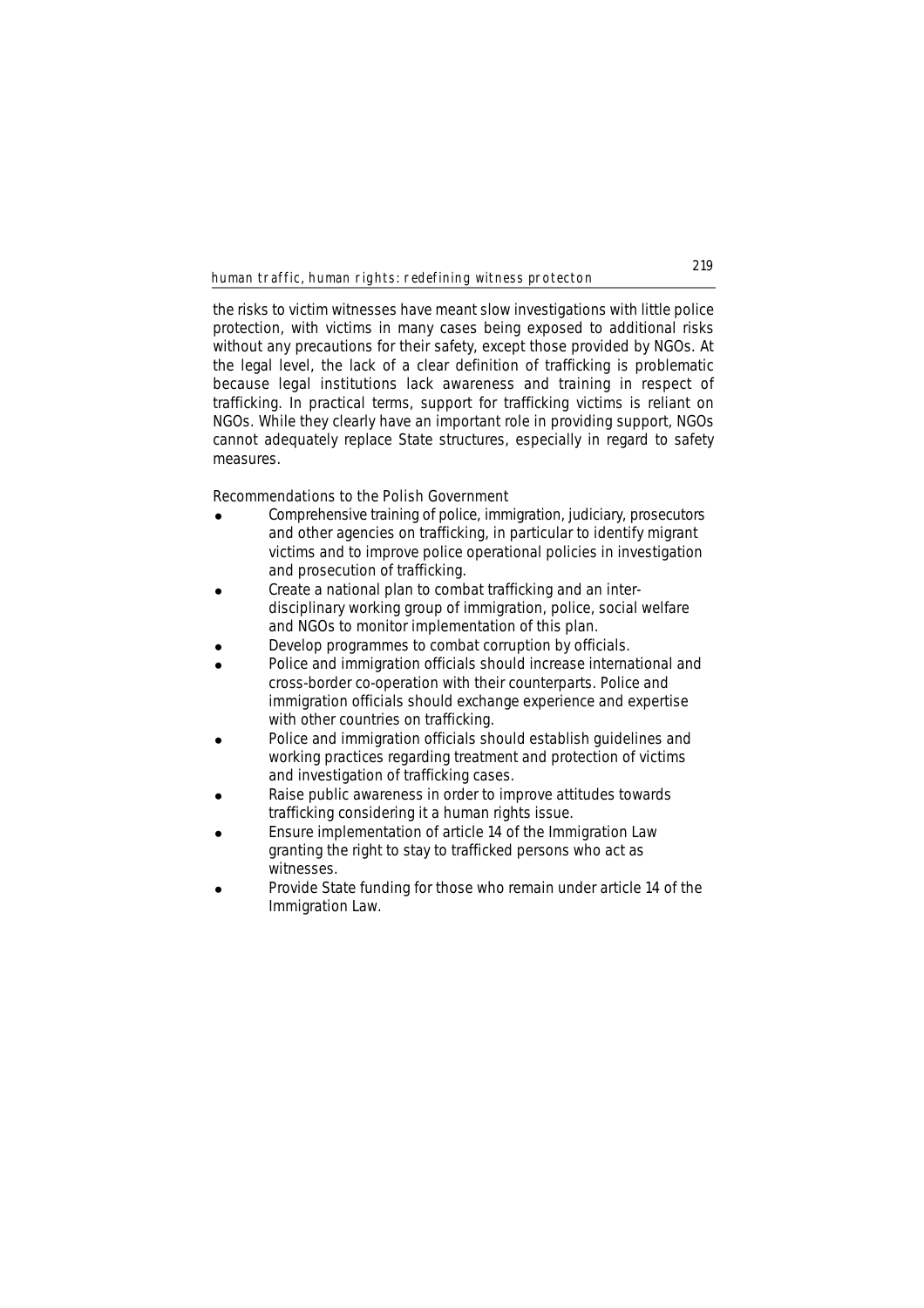## **Endnotes**

**220**

<sup>1</sup> In Poland, the non-governmental organisation, La Strada Foundation against Trafficking in Women, Warsaw, Poland, conducted the research and prepared a report. This chapter is based on the information included in that report. The legal analysis in this chapter is substantially based on Niesner, E. and Jones-Pauly, C. *Trafficking in Women in Europe*, Kleine Verlag, 2001, p.88 - 110.

<sup>2</sup> Article 8, Introduction, Kodeks karny (effectively Penal Code 1998).

 $3$  Article 204 §4.

 $<sup>4</sup>$  Article 204 §3.</sup>

<sup>5</sup> Article 189 §1.

 $<sup>6</sup>$  Article 189 §2.</sup>

 $<sup>7</sup>$  Article 264 §3.</sup>

<sup>8</sup> Article 258.

 $<sup>9</sup>$  Law of 25 June 1997.</sup>

<sup>10</sup> La Strada interview, prosecutor, Warsaw, 27 November 2001.

<sup>11</sup> Gardocki, L., Prawo Karne, 3 Wydanie, Warszawa, Wydawnictwo C.H. Beck 1998, p.514, as mentioned in Niesner, C. and Jones-Pauly, M., p.92.

<sup>12</sup> Niesner, C. and Jones-Pauly, M., p.92.

<sup>13</sup> Under articles 199, 203, 204 §4 and 253.

<sup>14</sup> Karsznicki, Krzysztof, Handel kobietami w świetle badań postepowań karnych prowadzonych w latach 1995-1999. Aniol Stróz, Prezdstawiciel spoleczny wobec ofiary handlu kobietami, materialy szkoleniowe.

La Strada, Warszawa, 2001.

<sup>15</sup> *Ibid.*

 $16$  Germany is a major destination country for Polish women trafficked into prostitution.

<sup>17</sup> La Strada interview, prosecutor, Warsaw, 27 November 2001.

<sup>18</sup> La Strada interview, prosecutor, Warsaw, 27 November 2001.

<sup>19</sup> La Strada interview, prosecutor, Warsaw, 27 November 2001.

<sup>20</sup> Neisner, E. and Jones-Pauly, C., p.109.

<sup>21</sup> Article 53 Penal Procedures Code.

 $22$  La Strada interview, prosecutor, Warsaw, 27 November 2001.

<sup>23</sup> *Ibid*.

<sup>24</sup> Niesner, E. and Jones-Pauly, C., p.108.

 $25$  La Strada interview, Aurelia's case worker (social assistance), Warsaw, 10 December 2001.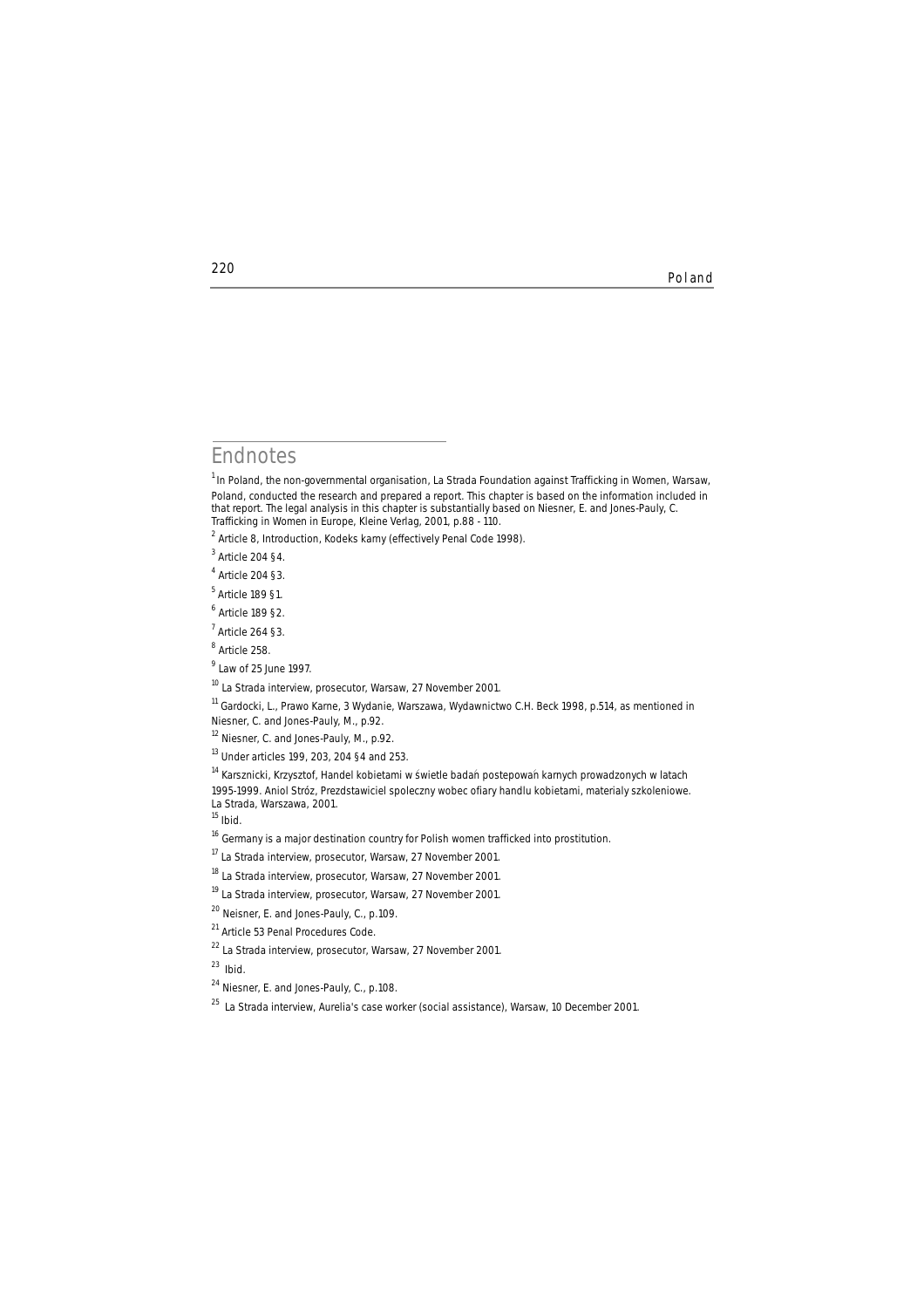# **15. Contact details for partners and consultants who prepared country reports**

#### **Bruno Moens, Payoke**

Leguit 4, 2000 Antwerpen Belgium Tel: +32 3 201 16 90 Fax: +32 3 233 23 24 Email: trafficking.payoke@yucom.be **www.payoke.yucom.be**

#### **Fanny Polania Molina**

Colombia Fax: +57 1 6740 871 Email: fannypm@terra.com.co

#### **Stana Buchowska, La Strada Foundation Against Trafficking**

Skrytka Pocztowa 5, 00-956 Warszawa 10, Poland Tel/fax: +48 22 625 7327 Fax: +48 22 625 7327 Email: strada@pol.pl **www.free.ngo.pl/lastrada**

#### **Inna Shvab, International Women's Rights Centre, La Strada**

P.O. Box 246, Kyiv 30 01030, Ukraine Tel/fax: +380 44 205 3695 Tel/fax: +380 44 234 7590 Tel: +380 44 234 0446 (Hotline) Email: lastrada@ukrpack.net **www.brama.com/lastrada/**  or: **www.lastrada.org.ua**

### **Usa Lerdsrisuntad, Foundation for Women**

PO Box 47, 295 Charansanitwongse Road soi 62 Bangkoknoi, Bangkok 10700, Thailand Tel: +66 2 433 5149 or: +66 2 435 1246 Fax: +66 2 434 6774 Email: ffw@mozart.inet.co.th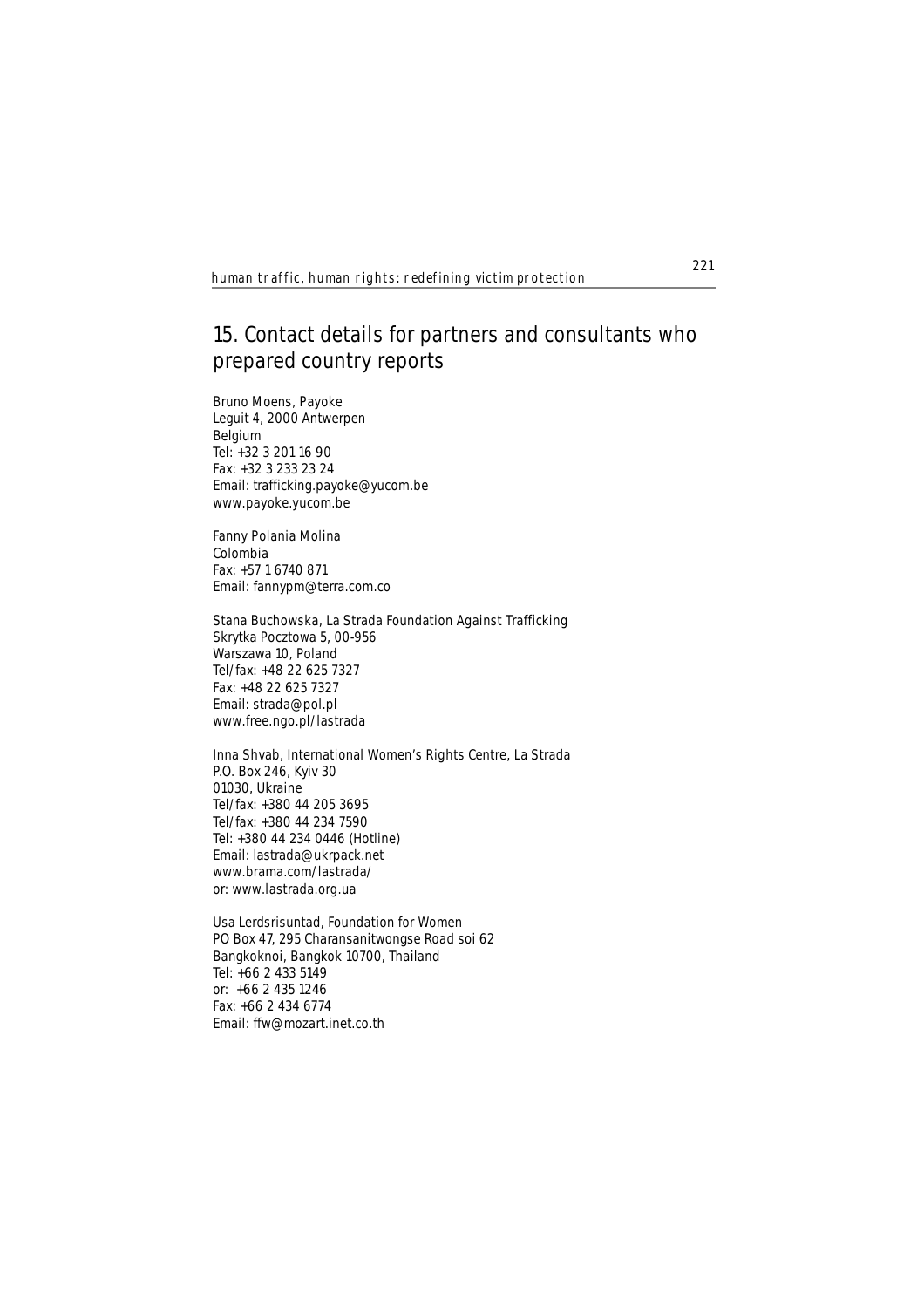# **16. Index:**

The index has been created in word-by-word alphabetical order. Entries marked in bold refer to major coverage of the subject on those pages. Where alternative terms may be used to find a subject, a **SEE** reference has been created to lead to the preferred term of the text eg: Anna **SEE** Katya and Anna. **SEE ALSO** references have been used to direct the reader to further useful references eg: residency status **SEE ALSO** trafficked persons - residency permits.

# **A**

abuse 7, 33, 41, 60, 88, 119- 120, 211 asylum 7, 109, 141

# **B**

Belgium **87-104** BIVR (Bewijs van Inschrijving in het Vreemdelingenregister) 89, 93-4 Centre for Equal Opportunities and Combating Racism 88 July 1994 Circular 88-90 recommendations **102** Royal Decree 88

# **C**

case selection **24-5** case studies: Alana 201, 205, 206-207 Alma 188, 192, 193, 194 Angelina **SEE** Natasha and Angelina Anna **SEE** Katya and Anna Aphrodite 91, 93, 97 Aurelia 212, 214, 215, 216 Carla 187-8, 192 Daniela 1-2 Daria 213, 215 Dimitru 142-3, 150 Donna 107, 111, 114 Eva 107, 111 Ewa 214-215, 218 Florence 124-5, 127-8 Gina 163, 166 Irena 137-8, 147, 152 Jaem 177, 178 Jana and Maria 139, 152 Katerina 202, 205 Katya and Anna 69, 73, 81 Ladi 163 Lah 77 Lisa 110 Luis 125, 129 Maria **SEE** Jana and Maria Martyna 214, 215 Mary 138-9, 145, 147, 150, 152 Masha 71, 72, 80 Mia 190 Nadia 202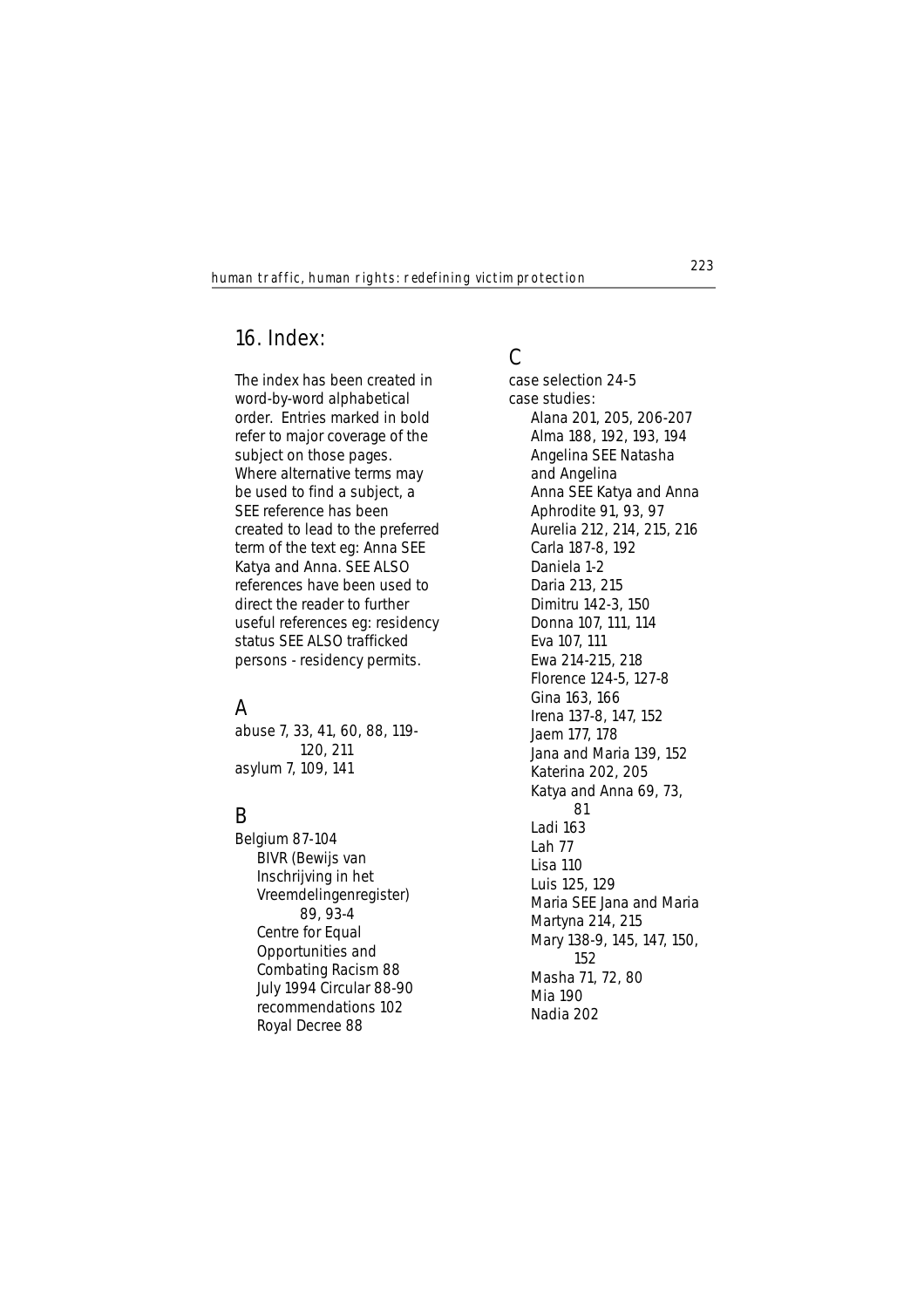**224** index

Natasha and Angelina 70, 79 Patricia 190-1 Pen 176, 178 Princess 93, 98, 100 Rosa and others 75-6, 77 Ruth 126-7 Seng 109 Win Win 182 CAST (Coalition to Abolish Slavery and Trafficking) 125, 126, 131 civil law systems 22-3, 45, 57, 99, 181, 195, 206 coercion **SEE** psychological coercion Colombia **187-197** recommendations **196-7** common law system 22-3, 45, 58, 130 compensation 3-4, **10-11**, 18, 19, 20, **57-60**, 78, 80-1, 100-101, 115-116, 133, 152- 3, 168-9, 181,195, 208, 218 corruption 11, 33, 37, 142, 164, 205, 213 country selection **21-2** criminal laws 65-6, 87-92, 105- 106, 119-121, 137- 140,159-160, 173- 4, 199-200, 211- 212

## **D**

debt bondage 25, 33, 108-109, 125, 138, 142, 159,

187, 199 definitions 14-17, **25-6,** 91

## **E**

employment 9, 21, 53, 79, 80, 82, 89-90, 94, 99- 100, 114, 116, 128, 132, 140, 151-2, 184, 207 evidence 9, 50-3, 69, 74-5, 91, 98, 112-113, 129-130, 143, 148-9, 167, 179, 189, 193, 201, 204, 205, 209, 212, 215

# **F**

forced labour 31, 37, 119-120, 187, 189

# **G**

government agencies 36, 40, 46, 47, 52-54, 61, 66- 8, 77, 88, 191, 193, 195

# **H**

housing 21, 78, 99, 114, 128, 131-2, 140, 147, 151, 170, 174, 194-5, 218

# **I**

international co-operation 73, 75-6, 142, 164, 169, 188, 190, 196, 203, 209, 213, 219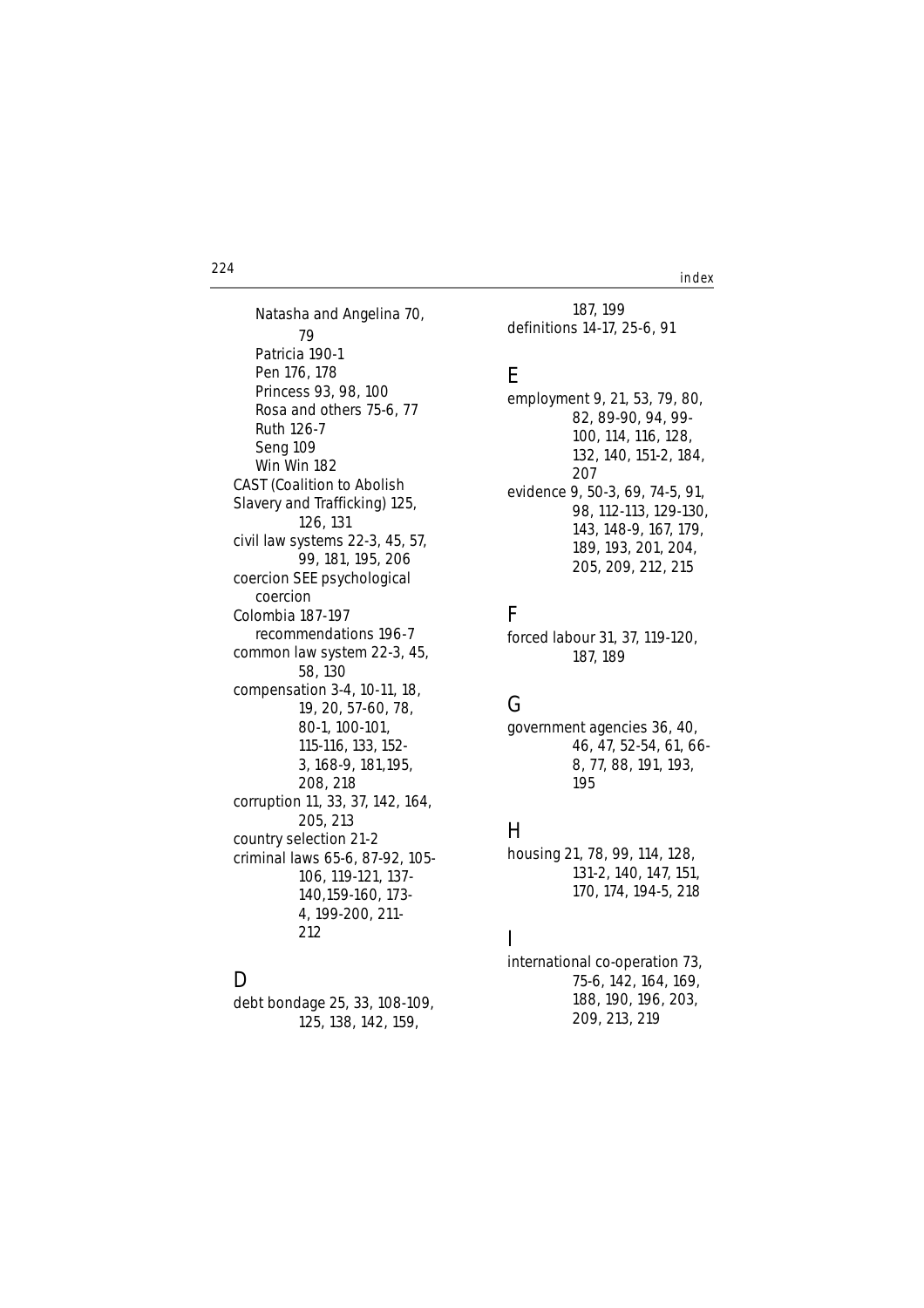Italy **137-158** Article 18 140-1, **143-7** recommendations **154-5**

## **K**

Kalayaan **SEE** Non-Governmental Organisations

# **L**

legal rights 52, 56, **57-60,** 71- 72 legislation 6, 20, 65-6, 87-92, 105-106, 119-124, 137-141, 159-162, 173-4, 187, 199-200, 211-212

# **N**

Netherlands **65-85** B9 regulation 66 recommendations **82-3** Nigeria **159-173** recommendations **169-170** Non-Governmental Organisations (NGOs) 32, 41-2, 44, 61-2, 116 Foundation For Women (FFW) 175, 176 Fundación Esperanza 189, 191 Global Alliance Against Traffic in Women (GAATW) 177, 178 Kalayaan 108 La Strada 204, 208, 214, 218

Pag-Asa 88 Payoke 42, 88, 92-3 STV (Stichting Tegen Vrouwenhandel) 41-2, 65, 66, 70, 71, 73, 77, 80 Surya 88

# **P**

Pag-Asa **SEE** Non-Governmental Organisations Payoke **SEE** Non-Governmental **Organisations** peonage **SEE** debt bondage Poland **211-219** recommendations **219** prosecution of traffickers 3-4, 6, 20, 37-40, 68-70, 88, 90-2, 106-109, 119-121, 124-7, 137- 140, 162-5, 174-8, 200, 201-203 prostitution 14-15, 32, 38-9, 65, 68, 70, 71, 75, 87, 109, 159-160, 183, 200 psychological coercion 6, 33, 39, 119-120, 165, 173

# **R**

recommendations in full **35-62** summary **of 5-12** Belgium **102** Colombia **196-7** Italy **154-5** Netherlands **82-3** Nigeria **169-170** Poland **219**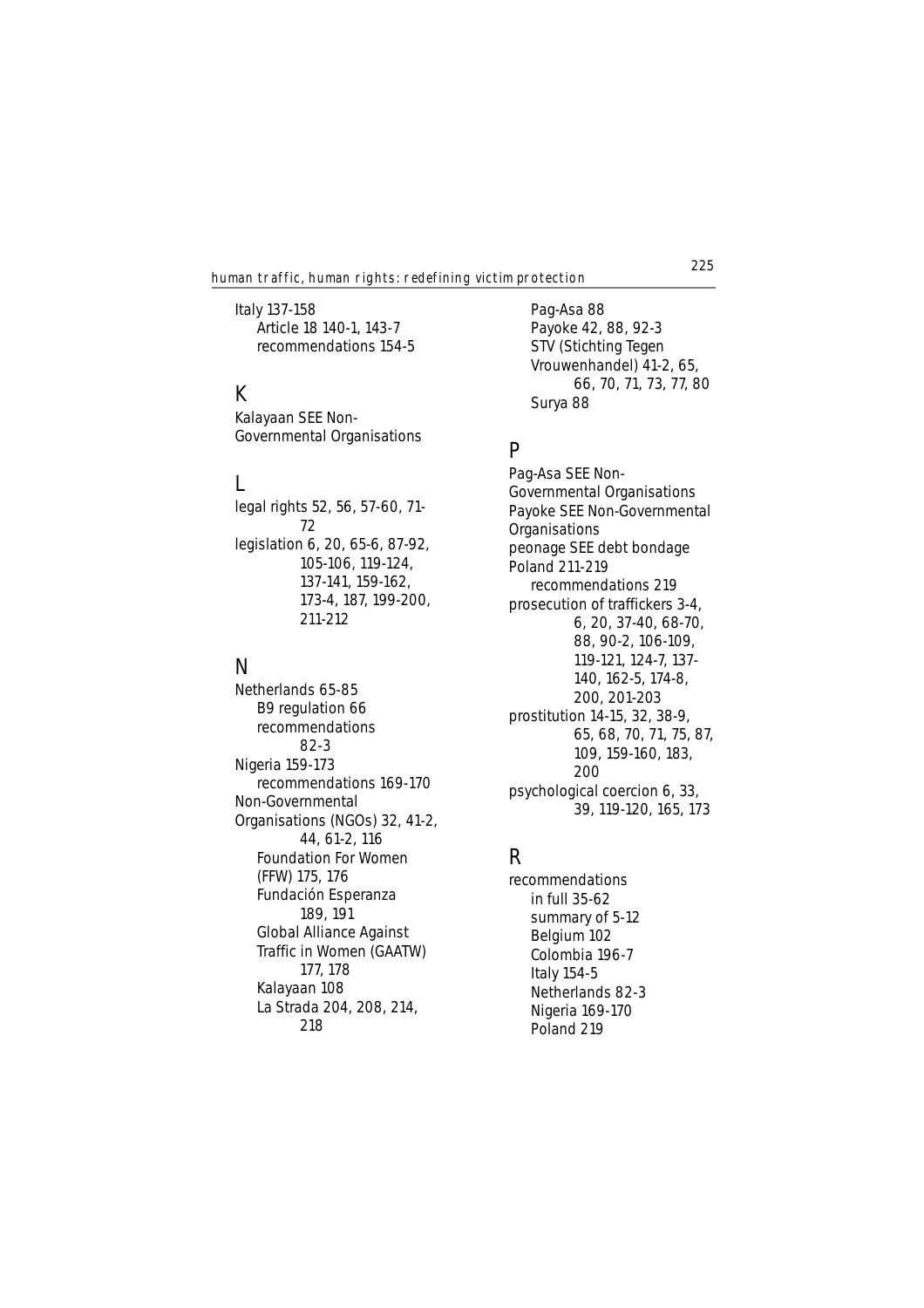**226** index

Thailand **183-4** Ukraine **209** United Kingdom **116-117** United States of America **134** reflection delay 3, 7, 41, 43, 66-7, 71, 89-90, 92- 3, 102, 110, 116, 121, 141 repatriation **11-12, 60-2,** 109- 110, 162, 173 reprisals 7, 8, 42, 47-50, 60-2, 74, 97, 109, 110, 111, 116, 127-8, 147, 166, 179, 204- 205 research, aims of **13-14** research methodology **23-4** research partners 23 residency status 2, 3, **6-7**, 18, **41-7**, 72-3, 89-90, **92-7**, 106, 178 **SEE ALSO** trafficked persons - residency permits rights to information 72, 76-7, 98-9, 149, 180, 194, 217

## **S**

servitude **SEE** slavery shelter **SEE** housing slavery 6, 31, 37, 40, **119-121**, 137, 187, 211 stigmatisation 7, 11, 42, 60, 148, 161 STV **SEE** Non-Governmental organisations

Surya **SEE** Non-Governmental **Organisations** 

## **T**

TAMPEP (Transnational AIDS/STD Prevention Among Migrant Prostitutes in Europe) 68, 149 Thailand **173-185** Memorandum of Understanding (MOU) 174, 181, 184 recommendations **183-4** trafficked persons assistance 9, 34, **53-5**, 78-80, 99-100, 113-114,116, 128, 131-2, 168, 180, 194, 206-207, 217 legal representation for 3-4, **10**, 19, 20, **55-7**, 78, 79, 99, 113, 131, 150, 168, 180, 194, 206-207, 217 prosecution of 6, 41, 120, 154, 161, 175-6, 178 protection of **7-9**, 17, 20, 74-5, 97, 121, 127, 129, 147-8, 166-7, 179, 204-205, 214- 215 recovery **9**, 11, 18, 20, 31, 53-5 residency permits 6, 10, 20, **43-7**, **67-8**, **89-90**, 102, 106,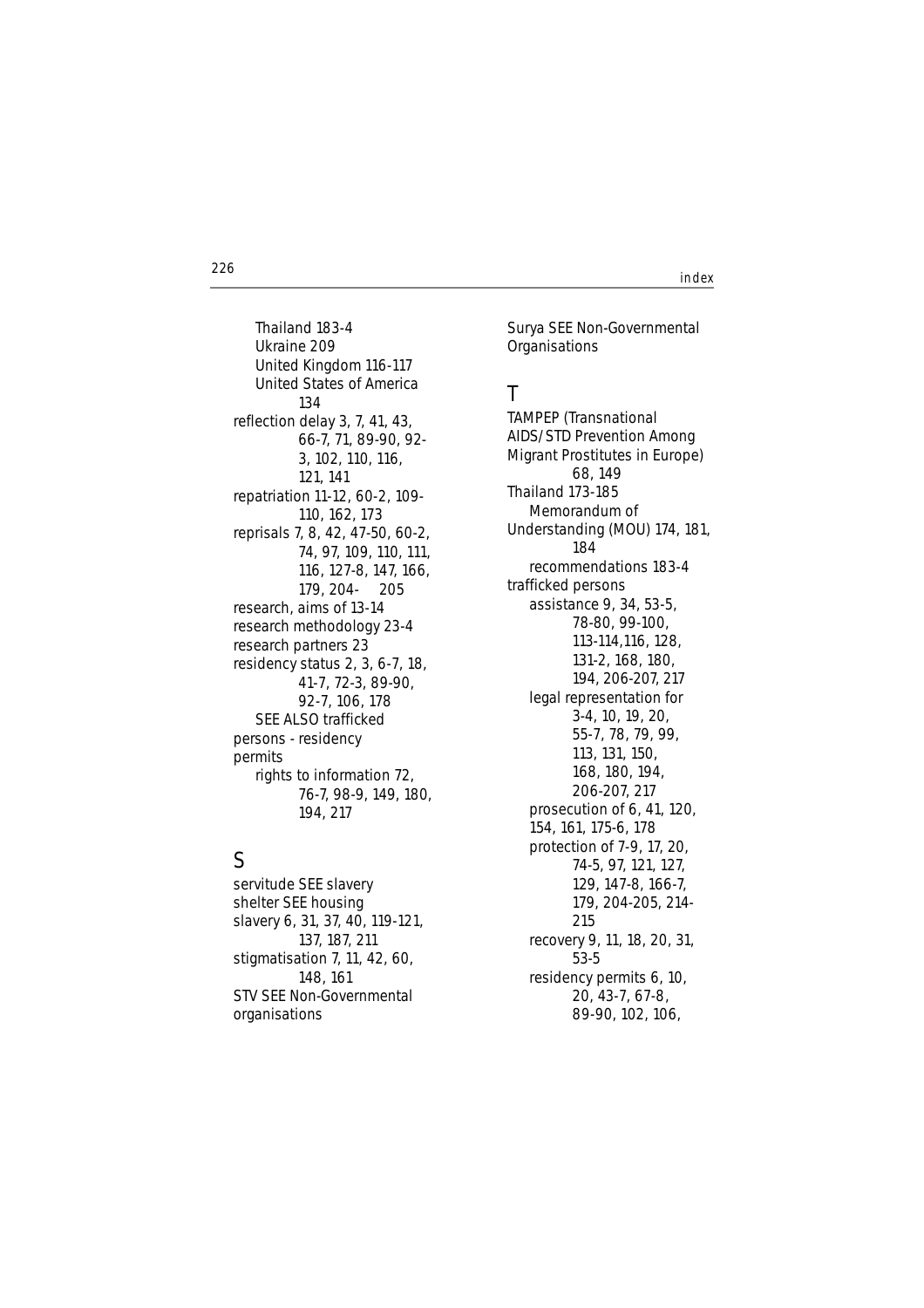116, **121-4**, 127-8, **140-1**, 165-6, 211- 212, 214 trafficking 6, 65 Trafficking Protocol 16, **18-19**, 31, 65, 119, 154, 169, 199, 209 translators 21, 76, 79, 114, 151, 181 Transnational Crime Convention **17-18** trauma 9, 41, 52, 56, 95, 96, 110, 112, 131

witness protection 3-4, **8**, 17, 47-9, **50-3**, 98, 111- 112, 128, 148-9, 155, 179, 192-3, 204, 214 work permits **SEE** employment

**W**

## **U**

Ukraine **199-210** recommendations **209** undocumented migrants 3, 6, 32, 36, 40, 101, 121, 146, 211, 214 United Kingdom **105-118** recommendations **116-117** United Nations Protocols 2, 13, 16 Conventions 137, 138 United States **119-136** recommendations **134** TVPA (Trafficking Victims Protection Act) 119 unlawful imprisonment 6, 109, 175

## **V**

victim protection 8, 13, 18, 49, **50-3**, 98, 111-112